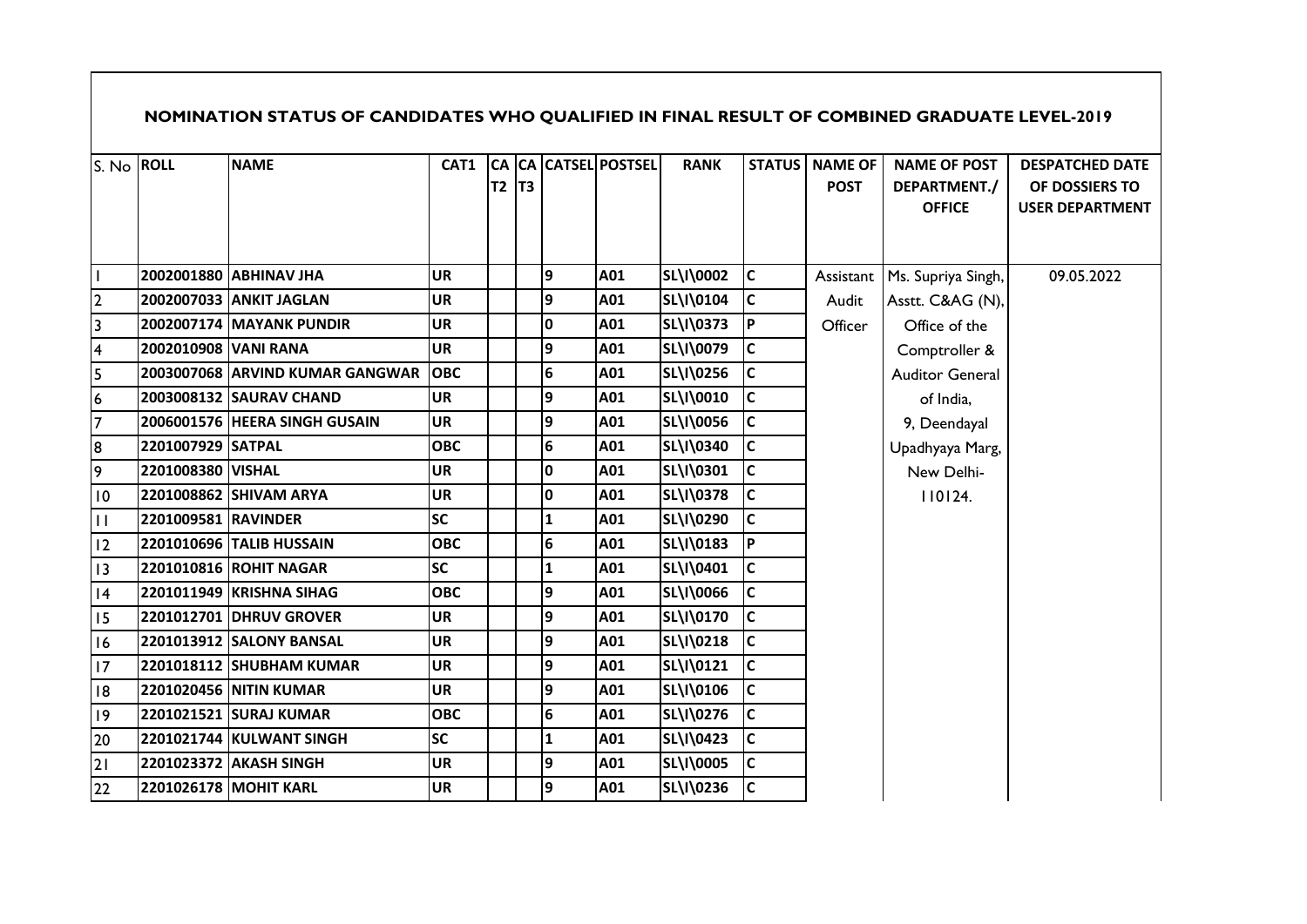| 23             |                       | 2201026451 SUDHEER SINGH                         | UR        | 9                       | A01 | SL\I\0122 | C            |
|----------------|-----------------------|--------------------------------------------------|-----------|-------------------------|-----|-----------|--------------|
| 24             |                       | 2201029876 YADAV VIVEK KUMAR<br><b>PARASNATH</b> | ОВС       | 6                       | A01 | SL\I\0311 | $\mathsf{C}$ |
| 25             | 2201036123 SANGEETA   |                                                  | UR        | 9                       | A01 | SL\I\0006 | $\mathsf{C}$ |
| 26             | 2201036920 MOHIT      |                                                  | <b>SC</b> | $\mathbf{1}$            | A01 | SL\I\0407 | C            |
| 27             |                       | 2201038457 JITENDER SINGH                        | ОВС       | 6                       | A01 | SL\I\0117 | $\mathsf{C}$ |
| 28             |                       | 2201038494 SUNDEEP YADAV                         | ОВС       | 6                       | A01 | SL\I\0278 | C            |
| 29             |                       | 2201038990 HEMWATI NANDAN                        | <b>ST</b> | $\overline{\mathbf{c}}$ | A01 | SL\I\0486 | $\mathsf{C}$ |
| 30             |                       | 2201040219 MOHSIN AMIN                           | ОВС       | 6                       | A01 | SL\I\0046 | Ċ            |
| 31             | 2201040363 HARSH      |                                                  | UR        | 9                       | A01 | SL\I\0042 | $\mathsf{C}$ |
| 32             |                       | <b>2201041915 PIYUSH HALDER</b>                  | UR        | 9                       | A01 | SL\I\0185 | $\mathsf{C}$ |
| 33             |                       | 2201048226 A JOHN EMEO                           | <b>ST</b> | $\mathbf{2}$            | A01 | SL\I\0388 | C            |
| 34             |                       | 2201050315 DEEPAK KUMAR                          | ОВС       | 6                       | A01 | SL\I\0208 | $\mathsf{C}$ |
| 35             | 2201052707 DINESH     |                                                  | <b>SC</b> | $\mathbf{1}$            | A01 | SL\I\0398 | C            |
| 36             |                       | 2201054065 AISHANI HALDDER                       | <b>SC</b> | $\mathbf{1}$            | A01 | SL\I\0449 | $\mathsf{C}$ |
| 37             |                       | 2201068442 GAURAV SHARMA                         | ОВС       | 6                       | A01 | SL\I\0270 | Ċ            |
| 38             |                       | 2201071676 MANOJ KUMAR                           | ОВС       | 9                       | A01 | SL\I\0244 | P            |
| 39             |                       | 2201076238 LEKHRAJ MEENA                         | <b>ST</b> | $\overline{\mathbf{c}}$ | A01 | SL\I\0434 | $\mathsf{C}$ |
| 40             |                       | 2201076299 AKSHAY KUMAR ANAND                    | ОВС       | 6                       | A01 | SL\I\0350 | P            |
| 4 <sub>1</sub> |                       | 2201077647 ABHISHEK SINGH                        | UR        | 9                       | A01 | SL\I\0192 | $\mathsf{C}$ |
| 42             |                       | <b>2201080113 DIWAKER KUMAR</b>                  | <b>SC</b> | $\mathbf{1}$            | A01 | SL\I\0457 | C            |
| 43             |                       | 2201080899 AMAN SINGH                            | ОВС       | 6                       | A01 | SL\I\0333 | $\mathsf{C}$ |
| 44             | 2201084207 SAHIL GARG |                                                  | UR        | 9                       | A01 | SL\I\0132 | C            |
| 45             | 2201084631 PRIYANKA   |                                                  | ОВС       | 6                       | A01 | SL\I\0286 | $\mathsf{C}$ |
| 46             |                       | 2201085389 KULDEEP KUMAR                         | ОВС       | 9                       | A01 | SL\I\0246 | $\mathsf{C}$ |
| 47             |                       | 2201085772 VISHNU NAVARIYA                       | <b>SC</b> | $\mathbf{1}$            | A01 | SL\I\0446 | C            |
| 48             |                       | <b>2201090800 RASHMEET KAUR</b>                  | <b>SC</b> | $\mathbf{1}$            | A01 | SL\I\0451 | $\mathsf{C}$ |
| 49             |                       | 2201090819   DIKSHA MITTAL                       | UR        | 9                       | A01 | SL\I\0038 | C            |
| 50             |                       | 2201093591 PRADEEP KUMAR RAO                     | ОВС       | 6                       | A01 | SL\I\0227 | $\mathsf{C}$ |
| 51             |                       | 2201094202 ROHITASH KUMAR MEENA                  | <b>ST</b> | $\overline{\mathbf{c}}$ | A01 | SL\I\0481 | $\mathsf{C}$ |
| 52             |                       | 2201094257 MOHD ZISHAN                           | ОВС       | 4                       | A01 | SL\I\0492 | Ċ            |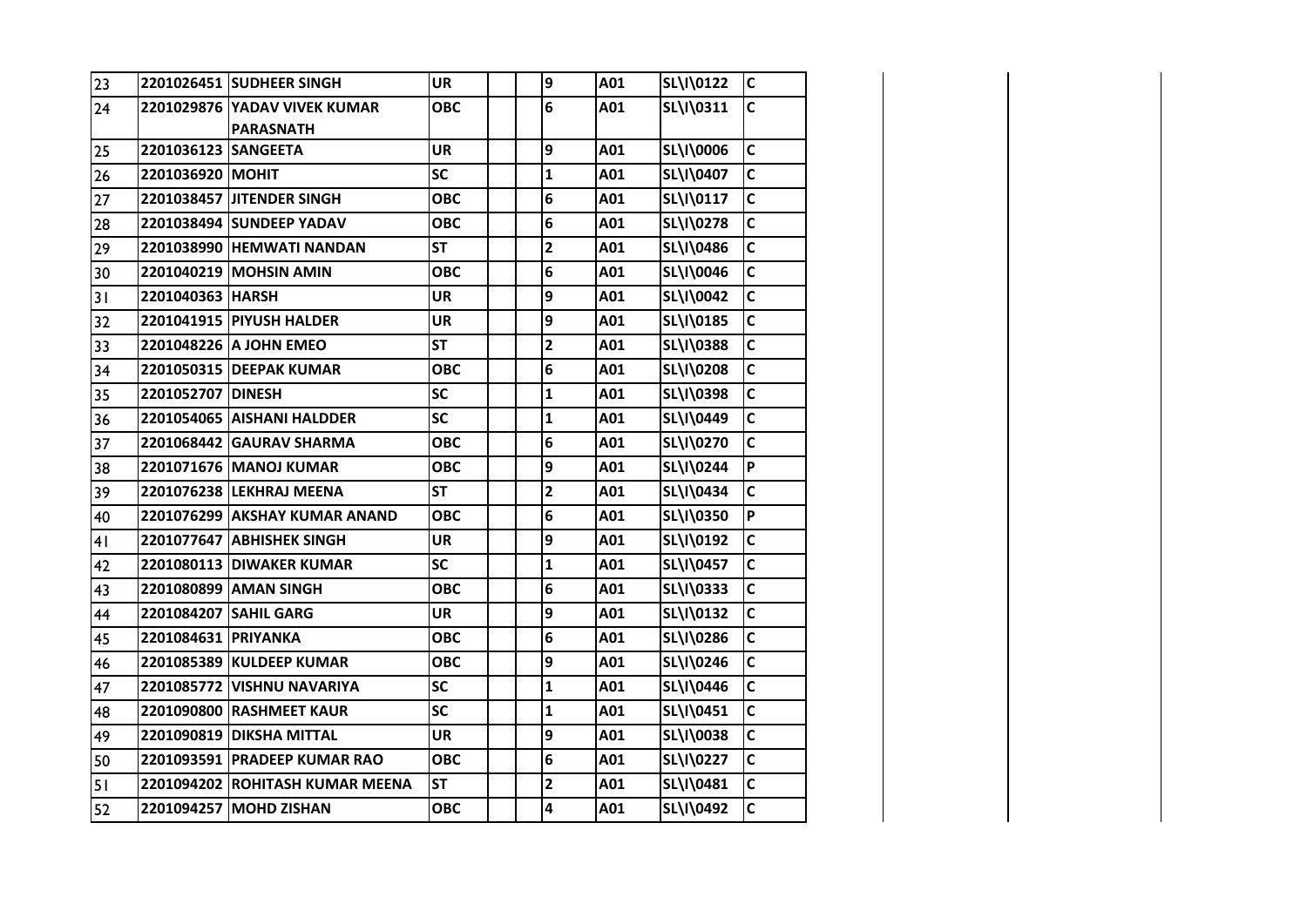| 53 | 2201095876 MANISH    |                                 | ОВС        | 9            | A01 | SL\I\0162 | $\mathsf{C}$   |
|----|----------------------|---------------------------------|------------|--------------|-----|-----------|----------------|
| 54 |                      | 2201095891 KUSH BAGHLA          | <b>UR</b>  | 9            | A01 | SL\I\0255 | $\mathsf{C}$   |
| 55 |                      | 2201098113 ANAND KUMAR          | ОВС        | 9            | A01 | SL\I\0098 | C              |
| 56 |                      | 2201101699 MANISH KUMAR RANA    | <b>UR</b>  | 5            | A01 | SL\I\0494 | $\mathsf{C}$   |
| 57 |                      | 2201102393 UTTAM BENIWAL        | UR         | 4            | A01 | SL\I\0391 | $\mathsf{C}$   |
| 58 |                      | 2201103276 AASTHA SEHGAL        | <b>UR</b>  | 9            | A01 | SL\I\0051 | $\mathsf{C}$   |
| 59 | 2201103442   DEEPALI |                                 | SC         | $\mathbf{1}$ | A01 | SL\I\0445 | C              |
| 60 |                      | 2201105147 DAVY GOYAL           | <b>UR</b>  | 5            | A01 | SL\I\0496 | $\mathbf c$    |
| 61 |                      | 2201106456 MD SHADAB            | <b>UR</b>  | 5            | A01 | SL\I\0500 | $\mathsf{C}$   |
| 62 |                      | 2201106951 KESHAV KAIM          | <b>SC</b>  | 1            | A01 | SL\I\0412 | $\mathsf{C}$   |
| 63 |                      | 2201111140 RAVI AHLAWAT         | UR         | 0            | A01 | SL\I\0211 | C              |
| 64 |                      | 2201114086 MANEESH KUMAR VERMA  | <b>SC</b>  | 1            | A01 | SL\I\0420 | $\mathsf{C}$   |
| 65 |                      | 2201114170 DEEPESH KUMAR        | ОВС        | 9            | A01 | SL\I\0082 | P              |
| 66 |                      | 2201114698 VIVEK AGARWAL        | <b>UR</b>  | 9            | A01 | SL\I\0041 | $\mathsf{C}$   |
| 67 |                      | 2201116604 NITISH KUMAR         | ОВС        | 6            | A01 | SL\I\0365 | $\mathsf{C}$   |
| 68 |                      | 2201118756 RAGHUNATH KASAUDHAN  | <b>UR</b>  | 0            | A01 | SL\I\0287 | $\overline{P}$ |
| 69 |                      | 2201121440 NITISH DHYANI        | <b>UR</b>  | 9            | A01 | SL\I\0140 | $\mathsf{C}$   |
| 70 |                      | 2201121984 JAY RAM SHARMA       | <b>UR</b>  | 9            | A01 | SL\I\0130 | $\mathsf{C}$   |
| 71 |                      | 2201122943 HIMANSHU SHUKLA      | UR         | 9            | A01 | SL\I\0013 | $\mathsf{C}$   |
| 72 |                      | 2201123179 MD MAHTAB HUSSAIN    | <b>OBC</b> | 6            | A01 | SL\I\0369 | $\mathsf{C}$   |
| 73 |                      | <b>2201123351 ANKUR SHEORAN</b> | UR         | 9            | A01 | SL\I\0090 | $\mathsf{C}$   |
| 74 |                      | 2201123510 ABHISHEK LAKRA       | <b>UR</b>  | 9            | A01 | SL\I\0163 | $\mathsf{C}$   |
| 75 | 2201123611 VIJAY PAL |                                 | <b>UR</b>  | 0            | A01 | SL\I\0268 | C              |
| 76 |                      | 2201124938 BIPIN KUMAR          | <b>UR</b>  | 9            | A01 | SL\I\0254 | $\mathsf{C}$   |
| 77 |                      | 2201128871 ANUDEEP NAIN         | <b>UR</b>  | 9            | A01 | SL\I\0070 | C              |
| 78 |                      | 2201129498 VIVEK KUMAR UPADHYAY | <b>UR</b>  | 0            | A01 | SL\I\0375 | $\mathsf{C}$   |
| 79 |                      | 2201129564 LAVI AGRAWAL         | <b>UR</b>  | 9            | A01 | SL\I\0057 | $\mathsf{C}$   |
| 80 |                      | 2201130863 GURPREET SINGH       | <b>OBC</b> | 6            | A01 | SL\I\0091 | $\mathsf{C}$   |
| 81 |                      | 2201132099 HARSH GUPTA          | UR         | 9            | A01 | SL\I\0086 | C              |
| 82 |                      | 2201133540 HIMANSHU YADAV       | <b>OBC</b> | 6            | A01 | SL\I\0194 | $\mathsf{C}$   |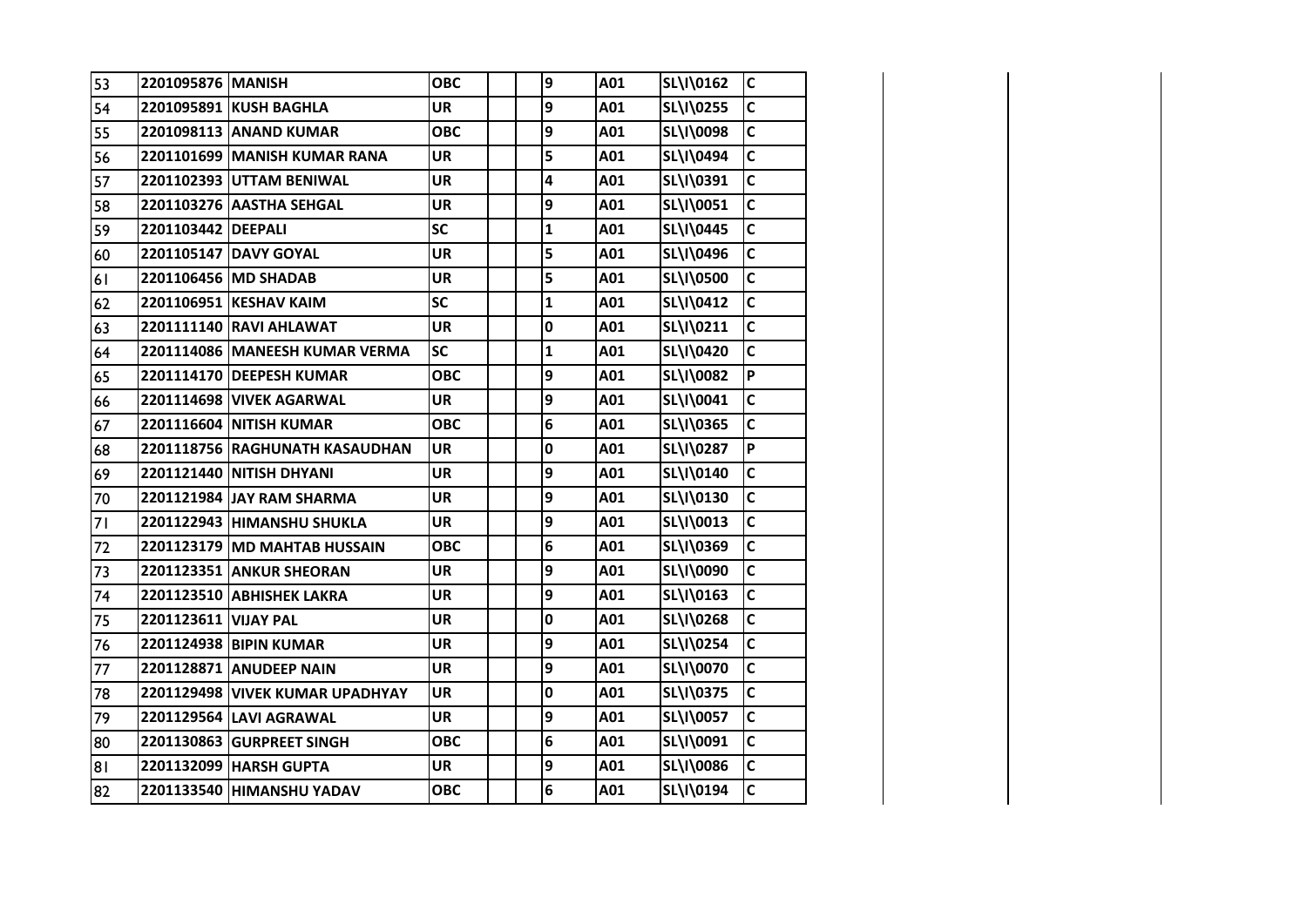| 83           | 2201133811 SONU    |                                | <b>SC</b>  |  | $\mathbf{1}$            | A01 | SL\I\0443 | $\mathbf c$    |
|--------------|--------------------|--------------------------------|------------|--|-------------------------|-----|-----------|----------------|
| 84           |                    | 2201134303 ANMOL KHANDELWAL    | <b>UR</b>  |  | 9                       | A01 | SL\I\0168 | $\mathsf{C}$   |
| 85           |                    | 2201134819 ASHISH YADAV        | <b>OBC</b> |  | $6\phantom{1}6$         | A01 | SL\I\0087 | Þ              |
| 86           |                    | 2201141397 LEKHRAJ MEENA       | <b>ST</b>  |  | $\overline{\mathbf{c}}$ | A01 | SL\I\0460 | $\mathbf c$    |
| 87           |                    | 2201150209 POOJA SINGH         | <b>OBC</b> |  | $6\phantom{1}6$         | A01 | SL\I\0138 | $\mathbf c$    |
| 88           |                    | 2201151491 PRASHANT SINGH      | <b>SC</b>  |  | $\mathbf{1}$            | A01 | SL\I\0396 | $\mathbf c$    |
| 89           | 2201155603 SANDEEP |                                | <b>OBC</b> |  | $6\phantom{1}6$         | A01 | SL\I\0279 | P              |
| 90           |                    | 2201157127 GOVIND SINGH        | <b>OBC</b> |  | 4                       | A01 | SL\I\0454 | $\mathsf{C}$   |
| 91           |                    | 2201163216 SUNIL KUMAR         | <b>SC</b>  |  | 1                       | A01 | SL\I\0427 | $\mathbf c$    |
| 92           |                    | 2201167783 VARTMAN TRIPATHI    | <b>UR</b>  |  | $\mathbf 0$             | A01 | SL\I\0374 | $\overline{P}$ |
| 93           |                    | 2201169727 AMIT KUMAR          | <b>OBC</b> |  | $\bf 6$                 | A01 | SL\I\0316 | $\mathbf c$    |
| 94           |                    | 2201170102 MAKAMEI SYLVESTER   | <b>ST</b>  |  | $\overline{\mathbf{2}}$ | A01 | SL\I\0480 | $\mathbf c$    |
| 95           |                    | 2201171450 MOHAMMAD JUNED      | <b>OBC</b> |  | 6                       | A01 | SL\I\0329 | $\mathbf c$    |
| 96           |                    | 2201171934 UPPALWAD DHANANJAY  | <b>ST</b>  |  | $\mathbf{2}$            | A01 | SL\I\0405 | $\mathsf{C}$   |
|              |                    | <b>MAHAJAN</b>                 |            |  |                         |     |           |                |
| 97           |                    | 2201172032 MOHAMMAD SABA       | <b>UR</b>  |  | 9                       | A01 | SL\I\0215 | $\mathbf c$    |
| 98           |                    | 2201176696 SHUBHAM KUMAR       | <b>OBC</b> |  | 6                       | A01 | SL\I\0275 | $\mathsf{C}$   |
| 99           | 2201178044 VINITA  |                                | <b>UR</b>  |  | $\mathbf 0$             | A01 | SL\I\0025 | $\mathbf c$    |
| 100          |                    | 2201178161 MOHD IMRAN AHAMAD   | <b>OBC</b> |  | 9                       | A01 | SL\I\0251 | $\mathbf c$    |
| 101          |                    | 2201179144 VINEET YADAV        | <b>OBC</b> |  | $6\phantom{1}6$         | A01 | SL\I\0284 | P              |
| 102          |                    | 2201179309 SANDEEP GHOSH       | <b>UR</b>  |  | 9                       | A01 | SL\I\0195 | $\mathsf{C}$   |
| 103          |                    | 2201179407 PARAS MEHANDIRATTA  | UR         |  | 9                       | A01 | SL\I\0206 | $\mathsf{C}$   |
| 104          |                    | 2201179880 MAYANK TYAGI        | <b>UR</b>  |  | 9                       | A01 | SL\I\0081 | $\mathbf c$    |
| 105          |                    | 2201181767 AYUSH TOMAR         | <b>UR</b>  |  | 9                       | A01 | SL\I\0226 | $\mathbf c$    |
| 106          | 2201181886 K VIVEK |                                | <b>UR</b>  |  | 9                       | A01 | SL\I\0171 | $\mathbf c$    |
| 107          |                    | 2201183353 KSHITIJ KUHARIA     | <b>SC</b>  |  | 1                       | A01 | SL\I\0469 | $\mathbf c$    |
| 108          |                    | 2201184808 PRAVEEN KUMAR       | <b>OBC</b> |  | $6\phantom{1}6$         | A01 | SL\I\0335 | $\mathsf{C}$   |
| 109          |                    | 2201191546  RAJU KUMAR SHARMA  | <b>OBC</b> |  | 6                       | A01 | SL\I\0229 | $\mathbf c$    |
| 110          | 2201191830 AASHISH |                                | <b>OBC</b> |  | $\bf 6$                 | A01 | SL\I\0273 | $\overline{P}$ |
| $\mathbf{H}$ |                    | 2201193043 RAHUL RANJAN        | <b>SC</b>  |  | $\mathbf{1}$            | A01 | SL\I\0408 | $\mathsf{C}$   |
| 112          |                    | 2201193587 BIJAY KUMAR SHANKAR | <b>SC</b>  |  | $\mathbf 1$             | A01 | SL\I\0400 | $\mathbf c$    |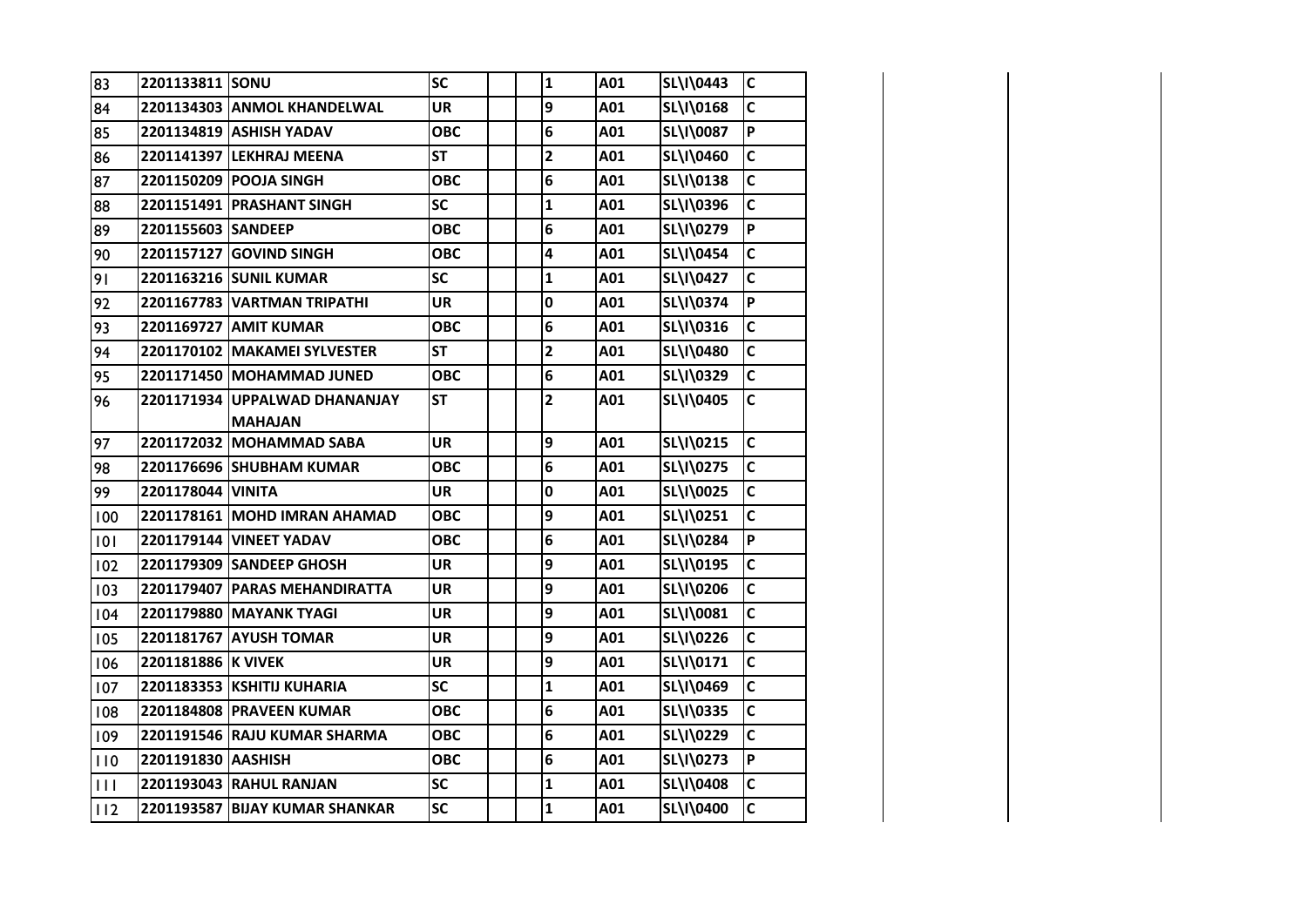| 113 |                        | 2201196151 ABHISHEK JAIN         | <b>UR</b>  | 9                       | A01 | SL\I\0101 | $\mathsf{C}$            |
|-----|------------------------|----------------------------------|------------|-------------------------|-----|-----------|-------------------------|
| 114 |                        | 2201198084 SHYAM SUNDER JUNEJA   | <b>UR</b>  | 0                       | A01 | SL\I\0088 | $\mathsf{C}$            |
| 115 |                        | 2201198374 ASHWANI KUMAR         | <b>UR</b>  | 9                       | A01 | SL\I\0061 | $\mathsf{C}$            |
| 116 |                        | 2201199757 RANJEET KUMAR         | <b>SC</b>  | $\mathbf{1}$            | A01 | SL\I\0430 | $\mathsf{C}$            |
| 117 | 2201200722 SHAILY JAIN |                                  | <b>UR</b>  | 0                       | A01 | SL\I\0302 | $\mathsf{C}$            |
| 118 |                        | 2201205551 MANISH KUMAR          | <b>SC</b>  | $\mathbf{1}$            | A01 | SL\I\0426 | $\mathsf{C}$            |
| 119 |                        | 2201207940 CHANDRA PAL           | <b>UR</b>  | 9                       | A01 | SL\I\0039 | $\mathsf{C}$            |
| 120 |                        | 2201208191 SALIL KUMAR           | <b>UR</b>  | 0                       | A01 | SL\I\0386 | $\mathsf{C}$            |
| 2   |                        | 2201208412 DHIREN GOYAL          | <b>UR</b>  | 9                       | A01 | SL\I\0145 | $\mathsf{C}$            |
| 122 | 2201210425 RASHMI      |                                  | <b>OBC</b> | 6                       | A01 | SL\I\0295 | <b>P</b>                |
| 123 |                        | 2201210699 BHAVESH KISHOR NEMADE | <b>OBC</b> | 6                       | A01 | SL\I\0280 | $\mathsf{C}$            |
| 124 |                        | 2201211262 RICHA SHARMA          | <b>UR</b>  | $\mathbf 0$             | A01 | SL\I\0149 | $\overline{P}$          |
| 125 |                        | 2201214623 ABHISHEK KUMAR        | <b>UR</b>  | $\mathbf 0$             | A01 | SL\I\0385 | $\mathsf{C}$            |
| 126 |                        | 2201216549 ANVI PARASHAR         | <b>UR</b>  | 9                       | A01 | SL\I\0016 | $\mathsf{C}$            |
| 127 |                        | 2201218546 ROHIT KUMAR           | <b>OBC</b> | 9                       | A01 | SL\I\0044 | $\overline{\mathsf{c}}$ |
| 128 |                        | 2201219094 AAKANKSHA             | <b>OBC</b> | 6                       | A01 | SL\I\0272 | $\mathsf{C}$            |
| 129 |                        | 2201221750 SANCHIT DIWAKAR       | <b>SC</b>  | $\mathbf{1}$            | A01 | SL\I\0432 | $\mathsf{C}$            |
| 130 |                        | 2201223811 BRIJESH KUMAR         | <b>SC</b>  | $\mathbf{1}$            | A01 | SL\I\0028 | $\mathsf{C}$            |
| 131 |                        | 2201227487 ARUN KUMAR            | <b>OBC</b> | 6                       | A01 | SL\I\0289 | $\overline{\mathsf{c}}$ |
| 132 | 2201229738 BHARTI      |                                  | <b>SC</b>  | $\mathbf{1}$            | A01 | SL\I\0439 | $\mathsf{C}$            |
| 133 |                        | 2201232260 SHIVAM RAJ            | <b>OBC</b> | 6                       | A01 | SL\I\0308 | $\mathsf{C}$            |
| 134 |                        | 2201242099 SHIVAM SINGH          | <b>UR</b>  | 9                       | A01 | SL\I\0247 | $\mathsf{C}$            |
| 135 |                        | 2201245102 MANISHA DOGRA         | <b>SC</b>  | $\mathbf{1}$            | A01 | SL\I\0336 | $\mathsf{C}$            |
| 136 |                        | 2201245309 MRIDUL SAXENA         | <b>UR</b>  | 9                       | A01 | SL\I\0076 | $\mathsf{C}$            |
| 137 | 2201245406 SHIKHAR     |                                  | ОВС        | 6                       | A01 | SL\I\0202 | $\mathsf{C}$            |
| 138 |                        | 2201246035 KUNAL KUMAR           | <b>UR</b>  | 9                       | A01 | SL\I\0065 | $\mathsf{C}$            |
| 139 |                        | 2201246742 ANSHU KUMAR           | <b>UR</b>  | 9                       | A01 | SL\I\0124 | $\mathsf{C}$            |
| 140 | 2201253282 SAHIL       |                                  | <b>ST</b>  | $\overline{\mathbf{c}}$ | A01 | SL\I\0447 | $\overline{\mathsf{C}}$ |
| 4   |                        | 2201257120 ABHINAV SAXENA        | <b>OBC</b> | 9                       | A01 | SL\I\0197 | $\mathsf{C}$            |
| 142 |                        | 2201257886 SAWAN KUMAR           | <b>UR</b>  | 9                       | A01 | SL\I\0068 | $\mathsf{C}$            |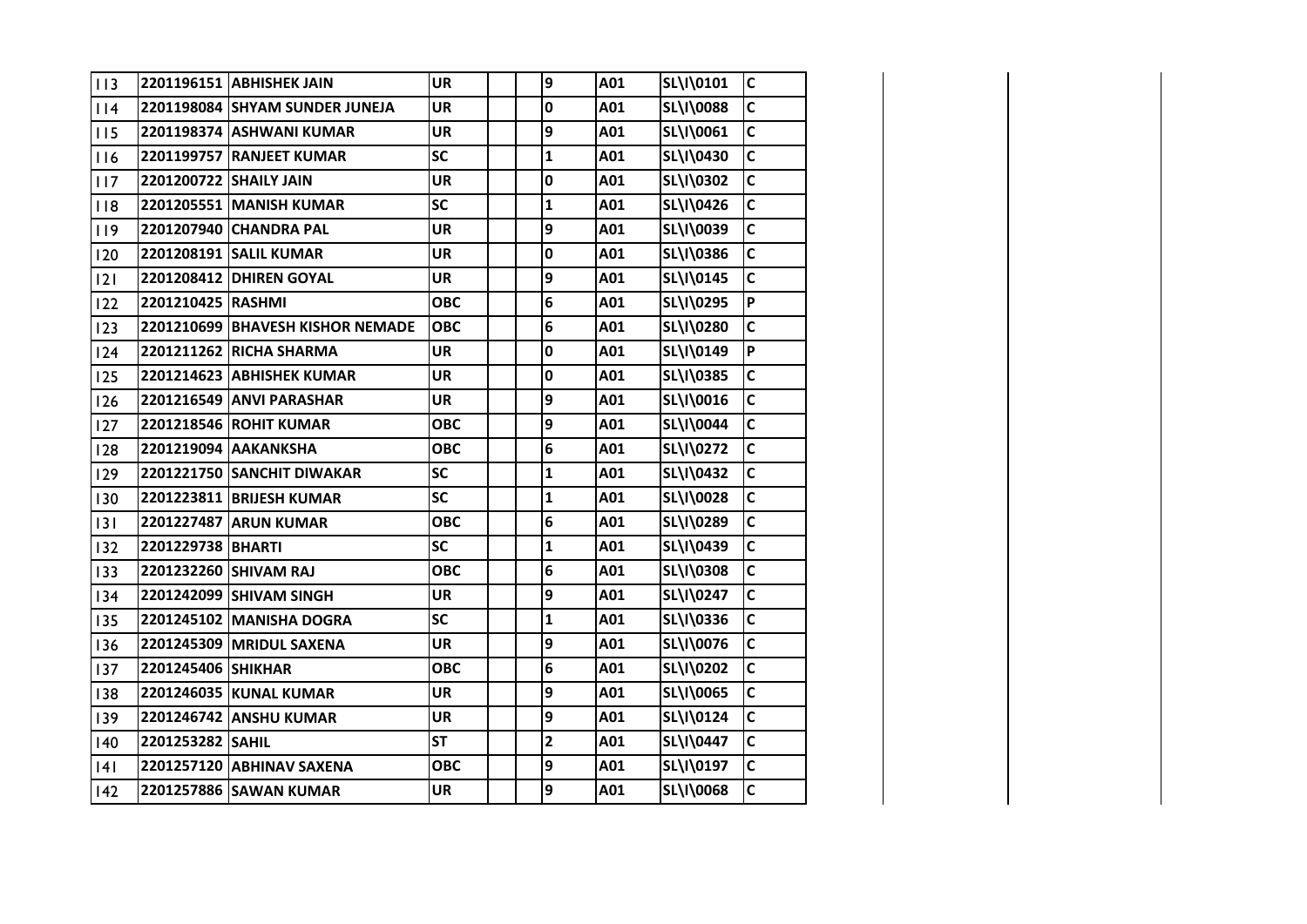| 143        |                     | 2201260601 YATYENDRA SINGH       | <b>SC</b>  | $\mathbf{1}$ | A01 | SL\I\0456 | $\mathsf{C}$ |
|------------|---------------------|----------------------------------|------------|--------------|-----|-----------|--------------|
| 144        |                     | 2201261603 LOKESH KUMAR DIXIT    | <b>UR</b>  | 9            | A01 | SL\I\0142 | $\mathsf{C}$ |
| 145        |                     | 2201262345 INDRAPAL SINGH DHAMI  | UR         | 9            | A01 | SL\I\0100 | $\mathsf{C}$ |
| 146        |                     | 2201263144 SHUBHAM SINGH         | ОВС        | 6            | A01 | SL\I\0213 | $\mathsf{C}$ |
| 147        | 2201265505 GAUTAM   |                                  | UR         | 0            | A01 | SL\I\0334 | $\mathsf{C}$ |
| 148        | 2201266631 HIMANSHU |                                  | <b>SC</b>  | $\mathbf{1}$ | A01 | SL\I\0402 | $\mathbf c$  |
| 149        |                     | 2201271143 MD HANIF KAUSHAR      | ОВС        | 6            | A01 | SL\I\0207 | $\mathsf{C}$ |
| 150        | 2201275368 MAYANK   |                                  | UR         | 9            | A01 | SL\I\0250 | $\mathbf c$  |
| 15         |                     | 2201276766 KESHAV KUMAR          | ОВС        | 9            | A01 | SL\I\0069 | $\mathsf{C}$ |
| 152        |                     | 2201277520 PRATEEK GARG          | UR         | 9            | A01 | SL\I\0181 | $\mathbf c$  |
| <b>IS3</b> | 2201277553 SANDEEP  |                                  | UR         | 9            | A01 | SL\I\0053 | C            |
| <b>I54</b> |                     | 2201280029 SOURABH JAMINI        | UR         | 9            | A01 | SL\I\0241 | $\mathsf{C}$ |
| <b>IS5</b> |                     | 2201280049 JAYANT KUMAR PANDEY   | UR         | 0            | A01 | SL\I\0314 | C            |
| <b>I56</b> |                     | 2201280993 PRANAV CHAUHAN        | <b>UR</b>  | 9            | A01 | SL\I\0059 | C            |
| <b>IS7</b> |                     | 2201282109 UTSAV MEHROTRA        | UR         | 9            | A01 | SL\I\0219 | C            |
| <b>I58</b> |                     | 2201284165 SUMIT KUMAR           | <b>SC</b>  | $\mathbf{1}$ | A01 | SL\I\0403 | $\mathsf{C}$ |
| <b>IS9</b> |                     | 2201287250 SUNIL KUMAR PAL       | <b>OBC</b> | 6            | A01 | SL\I\0296 | C            |
| 160        |                     | 2201287884 NEERAJ SINGH PATHANIA | <b>UR</b>  | 9            | A01 | SL\I\0073 | $\mathsf{C}$ |
| 16         |                     | 2201288994 SHIVANK KUMAR MAHUR   | <b>OBC</b> | 9            | A01 | SL\I\0133 | $\mathsf{C}$ |
| 162        |                     | 2201290478 VIJAY KUMAR           | <b>UR</b>  | 9            | A01 | SL\I\0120 | $\mathsf{C}$ |
| 163        |                     | 2201291342 GARUN KUMAR           | <b>SC</b>  | $\mathbf{1}$ | A01 | SL\I\0466 | C            |
| 164        |                     | 2201292067 NEELESH YADAV         | <b>OBC</b> | 6            | A01 | SL\I\0291 | $\mathsf{C}$ |
| 165        |                     | 2201292496 GAURAV TAK            | ОВС        | 6            | A01 | SL\I\0125 | P            |
| 166        | 2201293296 RACHNA   |                                  | <b>UR</b>  | 9            | A01 | SL\I\0012 | $\mathsf{C}$ |
| 167        |                     | 2201294385 DEEPAK GAHALAWAT      | SC         | $\mathbf{1}$ | A01 | SL\I\0455 | C            |
| 168        |                     | 2201295731 VANGARI SAI RAMANA    | <b>OBC</b> | 6            | A01 | SL\I\0233 | $\mathsf{C}$ |
| 169        |                     |                                  | UR         | 0            | A01 | SL\I\0267 | P            |
| 170        |                     | 2201302568 MOHIT DAGAR           | <b>UR</b>  | 9            | A01 | SL\I\0157 | $\mathsf{C}$ |
| 17         |                     | 2201302573 NIRANJAN KUMAR JHA    | UR         | 9            | A01 | SL\I\0212 | $\mathsf{C}$ |
| 172        |                     | 2402000447 AKASH PEELWA          | <b>ST</b>  | $\mathbf{2}$ | A01 | SL\I\0384 | $\mathsf{C}$ |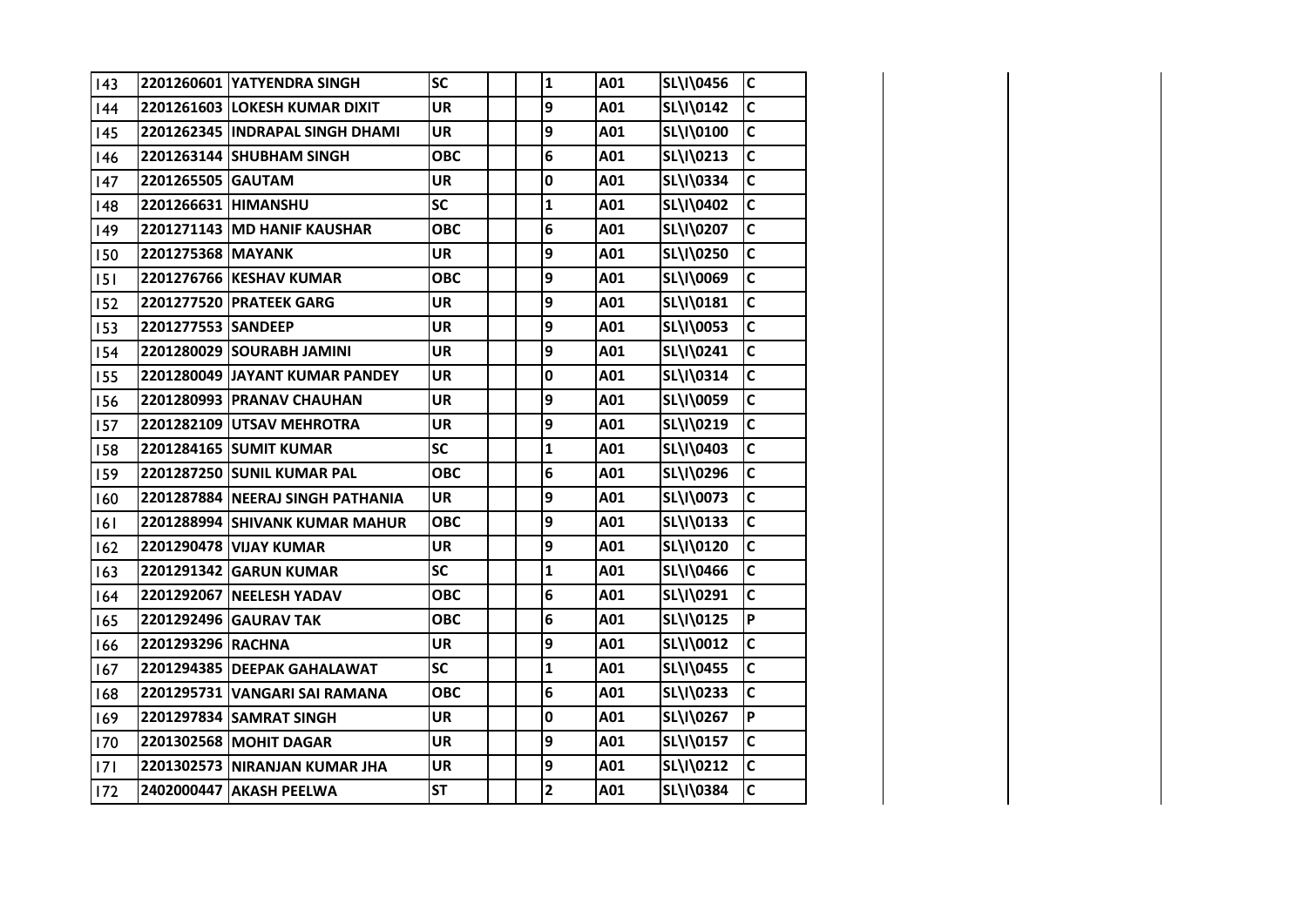| 173        |                       | 2402007629 TARUN PAL SINGH      | <b>ST</b>  | $\overline{\mathbf{2}}$ | A01 | SL\I\0473 | $\mathsf{C}$            |
|------------|-----------------------|---------------------------------|------------|-------------------------|-----|-----------|-------------------------|
| 174        | 2402010090 KARMVEER   |                                 | <b>OBC</b> | 6                       | A01 | SL\I\0359 | $\mathsf{C}$            |
| <b>I75</b> |                       | 2402011741 SUNIL KUMAR MEENA    | ST         | 2                       | A01 | SL\I\0472 | C                       |
| <b>176</b> | 2404001843 SARINA ALI |                                 | <b>OBC</b> | 6                       | A01 | SL\I\0129 | $\mathsf{C}$            |
| <b>177</b> |                       | 2404002680 NITISH KUMAR         | <b>UR</b>  | 9                       | A01 | SL\I\0167 | $\mathsf{C}$            |
| 178        |                       | 2404002866 ANMOL GARG           | <b>UR</b>  | 9                       | A01 | SL\I\0116 | $\mathsf{C}$            |
| <b>179</b> |                       | 2404003955 AMIT CHOUDHARY       | <b>OBC</b> | 6                       | A01 | SL\I\0344 | $\mathsf{C}$            |
| 180        |                       | 2404005683 ABHISHEK MITTAL      | <b>UR</b>  | 9                       | A01 | SL\I\0249 | $\mathsf{C}$            |
| 8          |                       | 2404006891 MUKESH KHATRI        | <b>UR</b>  | 9                       | A01 | SL\I\0205 | $\mathsf{C}$            |
| 182        | 2405000248 VISHAL     |                                 | <b>UR</b>  | 9                       | A01 | SL\I\0180 | $\mathsf{C}$            |
| 183        |                       | 2405001112 RENU BASETHA         | <b>SC</b>  | $\mathbf{1}$            | A01 | SL\I\0470 | $\mathsf{C}$            |
| 184        |                       | 2405002282 SANJAY KUMAR MEENA   | <b>ST</b>  | $\overline{\mathbf{c}}$ | A01 | SL\I\0463 | $\mathsf{C}$            |
| 185        |                       | 2405004219 ANIRUDDH BOHRA       | <b>UR</b>  | 9                       | A01 | SL\I\0230 | $\mathsf{C}$            |
| 186        |                       | 2405004924 SANDEEP CHOUDHARY    | <b>OBC</b> | 6                       | A01 | SL\I\0352 | $\overline{\mathsf{C}}$ |
| 187        |                       | 2405005391 SANJAY MANGAL        | <b>UR</b>  | 0                       | A01 | SL\I\0034 | $\mathsf{C}$            |
| 188        |                       | 2405006387 SAURABH SINGH        | <b>UR</b>  | 0                       | A01 | SL\I\0260 | $\mathsf{C}$            |
| 189        |                       | 2405007136 VISHNU SHARMA        | <b>UR</b>  | 9                       | A01 | SL\I\0158 | $\mathsf{C}$            |
| 190        | 2405008101 SACHIN     |                                 | <b>UR</b>  | 9                       | A01 | SL\I\0114 | $\mathsf{C}$            |
| 19         |                       | 2405008116 PRITAM KALWANIYA     | <b>OBC</b> | 9                       | A01 | SL\I\0161 | $\mathsf{C}$            |
| 192        | 2405009930 BHAGWATI   |                                 | <b>OBC</b> | 6                       | A01 | SL\I\0191 | $\mathsf{C}$            |
| 193        |                       | 2405010454 RAHUL GOYAL          | <b>UR</b>  | 9                       | A01 | SL\I\0147 | $\mathsf{C}$            |
| 194        |                       | 2405010973   KANWALJEET SAROWA  | <b>SC</b>  | $\mathbf{1}$            | A01 | SL\I\0421 | $\mathsf{C}$            |
| 195        |                       | 2405011606 NEERAJ KUMAR         | <b>SC</b>  | $\mathbf{1}$            | A01 | SL\I\0471 | $\mathsf{C}$            |
| 196        |                       | 2405015231 GAURAV PANT          | <b>UR</b>  | 9                       | A01 | SL\I\0102 | $\mathsf{C}$            |
| 197        |                       | 2405015610 BHUVNESH KUMAR MEENA | <b>ST</b>  | $\overline{\mathbf{c}}$ | A01 | SL\I\0452 | $\mathsf{C}$            |
| 198        |                       | 2405016051 ANMOL TYAGI          | <b>UR</b>  | 9                       | A01 | SL\I\0135 | $\mathsf{C}$            |
| 199        |                       | 2405016708 RAJESH SAHU          | <b>OBC</b> | 6                       | A01 | SL\I\0354 | $\mathsf{C}$            |
| 200        |                       | 2405018087 PAWAN KUMAR BAIRWA   | <b>SC</b>  | $\mathbf{1}$            | A01 | SL\I\0450 | $\mathsf{C}$            |
| 201        |                       | 2405028431 MEENAL JAKHAR        | <b>UR</b>  | 9                       | A01 | SL\I\0126 | $\mathsf{C}$            |
| 202        |                       | 2405029148 ABHISHEK MEENA       | <b>ST</b>  | $\overline{\mathbf{2}}$ | A01 | SL\I\0448 | $\mathsf{C}$            |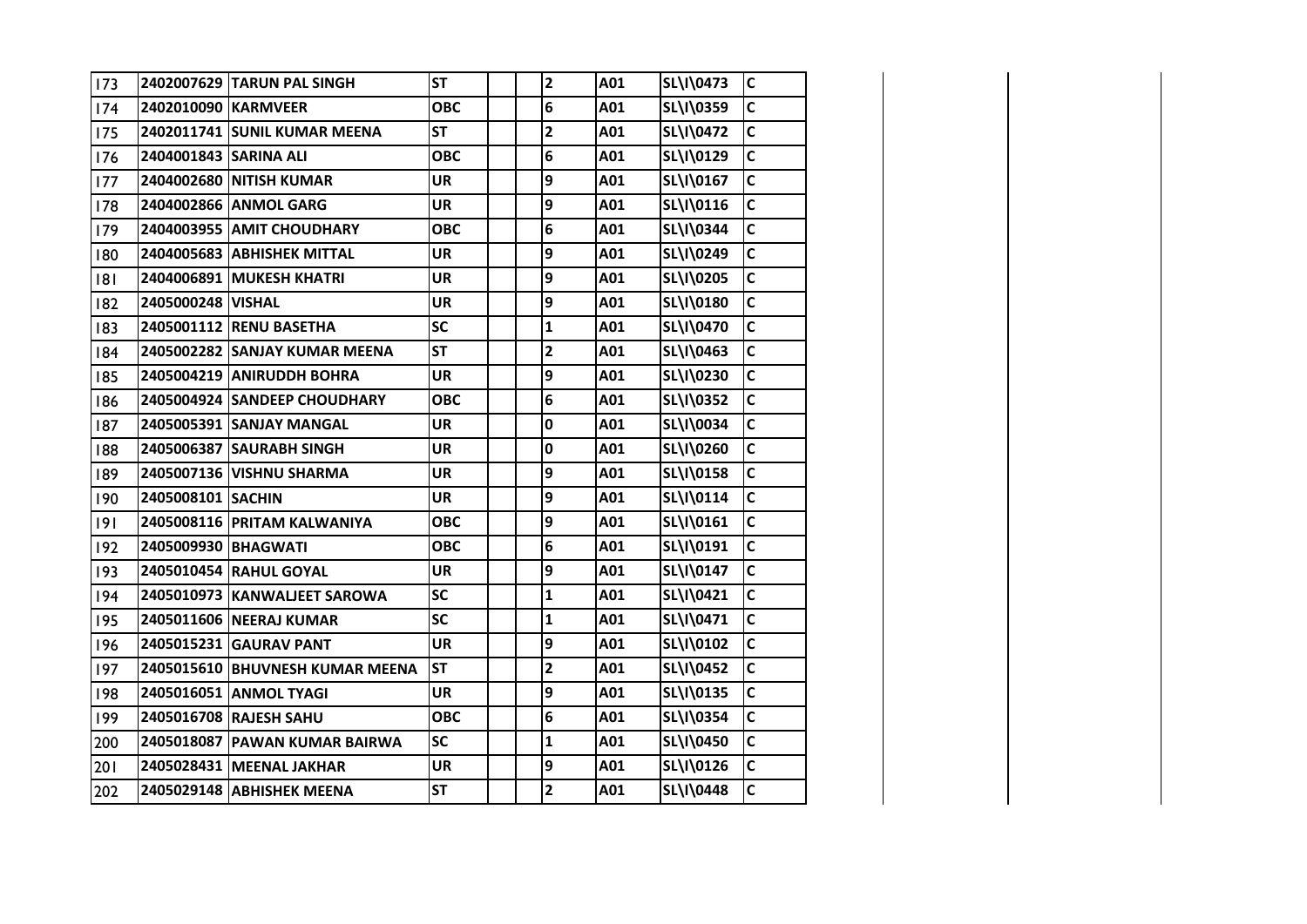| 203   | 2405038833 ANKIT RAIPURIA       | <b>SC</b>  | $\mathbf{1}$            | A01 | SL\I\0154 | $\mathsf{C}$ |
|-------|---------------------------------|------------|-------------------------|-----|-----------|--------------|
| 204   | 2405039880 SAGAR MEENA          | <b>ST</b>  | $\mathbf{2}$            | A01 | SL\I\0477 | $\mathsf{C}$ |
| 205   | 2405040023 NIKHIL KUMAR         | <b>UR</b>  | 9                       | A01 | SL\I\0067 | C            |
| 206   | 2405040042 BHANU PRATAP SINGH   | <b>UR</b>  | 0                       | A01 | SL\I\0390 | $\mathsf{C}$ |
| 207   | 2405041639 LOKESH KUMAR MEENA   | <b>ST</b>  | $\mathbf{2}$            | A01 | SL\I\0442 | $\mathsf{C}$ |
| 208   | 2405042897 KIRAN KAROL          | <b>ST</b>  | $\overline{\mathbf{2}}$ | A01 | SL\I\0490 | $\mathsf{C}$ |
| 209   | 2405045931 ADITYA PARASHAR      | <b>UR</b>  | 9                       | A01 | SL\I\0017 | $\mathsf{C}$ |
| 210   | 2405046889 SUNIL KUMAR          | <b>OBC</b> | 9                       | A01 | SL\I\0240 | $\mathsf{C}$ |
| 211   | 2405046956 RAVINDRA KUMAR MEENA | <b>ST</b>  | $\overline{\mathbf{c}}$ | A01 | SL\I\0397 | $\mathsf{C}$ |
| $212$ | 2405048378 AMIT PANSARI         | <b>UR</b>  | 9                       | A01 | SL\I\0203 | $\mathsf{C}$ |
| 213   | 2405050026 SAGAR KHANDELWAL     | <b>UR</b>  | 9                       | A01 | SL\I\0077 | $\mathsf{C}$ |
| 214   | 2405050157 HARSH KOTHARI        | <b>UR</b>  | 9                       | A01 | SL\I\0024 | $\mathsf{C}$ |
| 215   | 2405051327 YOGESH SONI          | <b>OBC</b> | 6                       | A01 | SL\I\0339 | $\mathsf{C}$ |
| 216   | 2405055977 SHASHIKANT MENON     | <b>UR</b>  | 9                       | A01 | SL\I\0094 | $\mathsf{C}$ |
| 217   | 2405057116 SANDEEP CHOUDHARY    | <b>OBC</b> | 9                       | A01 | SL\I\0040 | P            |
| 218   | 2405060675 RAHUL SINGH          | <b>UR</b>  | 9                       | A01 | SL\I\0200 | $\mathsf{C}$ |
| 219   | 2405064205 MANISH KUMAR SHARMA  | <b>UR</b>  | 9                       | A01 | SL\I\0172 | $\mathsf{C}$ |
| 220   | 2405066992 MOHAN LAL JAT        | <b>OBC</b> | 6                       | A01 | SL\I\0165 | $\mathsf{C}$ |
| 221   | 2405068787 RAVINDR KUMAR MEENA  | <b>ST</b>  | $\overline{\mathbf{c}}$ | A01 | SL\I\0476 | $\mathsf{C}$ |
| 222   | 2405071611 NEERAJ KUMAR MEENA   | <b>ST</b>  | $\overline{\mathbf{2}}$ | A01 | SL\I\0484 | $\mathsf{C}$ |
| 223   | 2405071656 LALITA OSTWAL        | <b>OBC</b> | 6                       | A01 | SL\I\0328 | $\mathsf{C}$ |
| 224   | 2405072303 KISHOR TETARWAL      | <b>OBC</b> | 9                       | A01 | SL\I\0110 | $\mathsf{C}$ |
| 225   | 2405076322 ABHIJEET AWANA       | <b>OBC</b> | 6                       | A01 | SL\I\0366 | $\mathsf{C}$ |
| 226   | 2405076611 RAVI JANGID          | <b>OBC</b> | 6                       | A01 | SL\I\0355 | $\mathsf{C}$ |
| 227   | 2405076761 ANIL PRAJAPAT        | <b>OBC</b> | 6                       | A01 | SL\I\0368 | $\mathsf{C}$ |
| 228   | 2405082979 BHAVANA SONI         | <b>OBC</b> | 6                       | A01 | SL\I\0264 | $\mathsf{C}$ |
| 229   | 2405083613 MOHIT GUPTA          | <b>UR</b>  | 9                       | A01 | SL\I\0151 | $\mathsf{C}$ |
| 230   | 2405083623 TANMAY JAIN          | <b>UR</b>  | 9                       | A01 | SL\I\0004 | $\mathsf{C}$ |
| 231   | 2405086090 ANKUR KUMAR GUPTA    | <b>UR</b>  | 9                       | A01 | SL\I\0231 | $\mathsf{C}$ |
| 232   | 2405087315 ARUNESH SINGHAL      | <b>UR</b>  | 9                       | A01 | SL\I\0001 | $\mathsf{C}$ |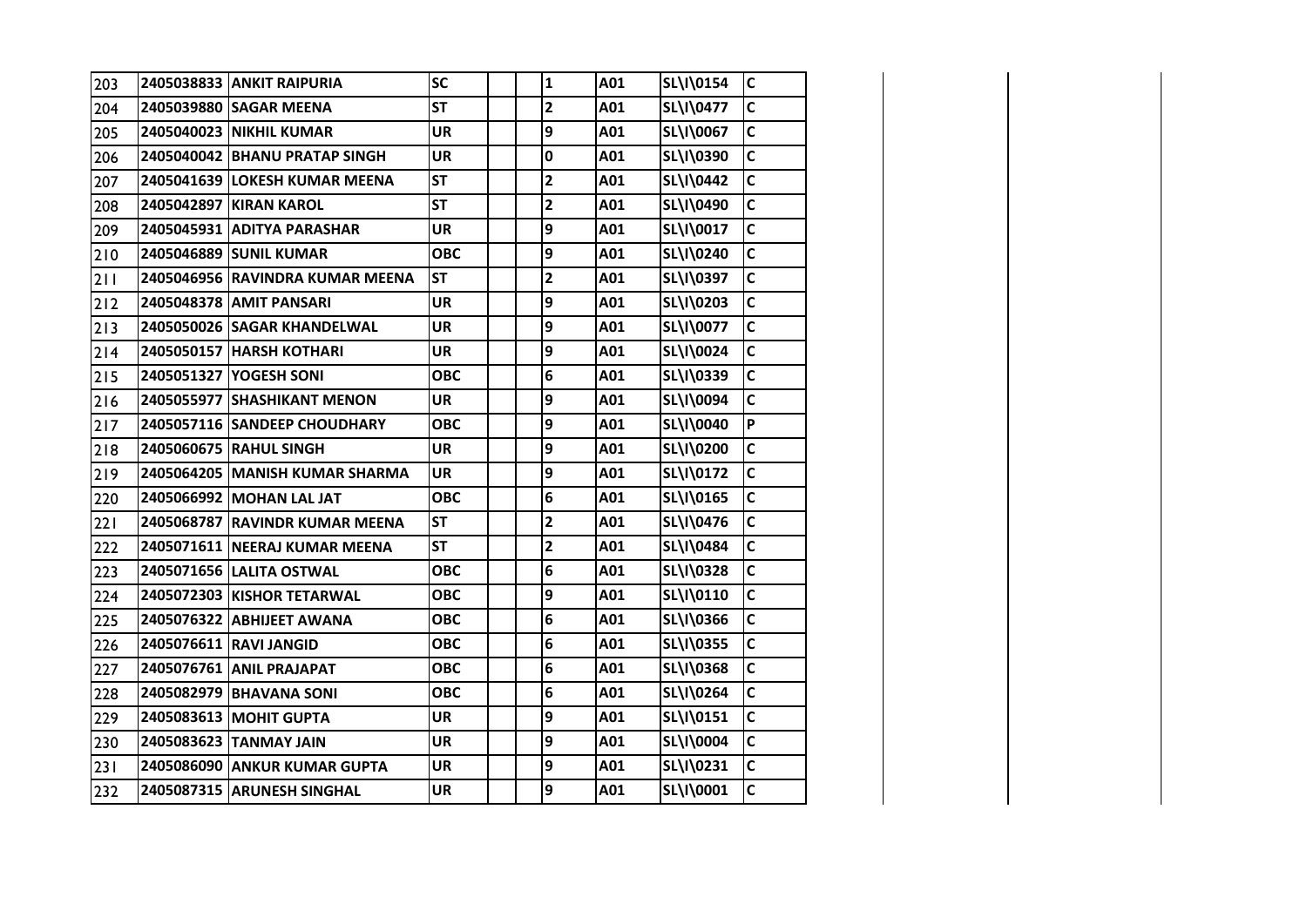| 233 |                     | 2405087548 MOHIT GUPTA             | <b>UR</b>  |  | 0                       | A01 | SL\I\0285 | lc.          |
|-----|---------------------|------------------------------------|------------|--|-------------------------|-----|-----------|--------------|
| 234 |                     | 2405087744 VINAY BHALOTHIA         | <b>OBC</b> |  | 6                       | A01 | SL\I\0331 | lc.          |
| 235 | 2405088150 DEVENDRA |                                    | <b>OBC</b> |  | 6                       | A01 | SL\I\0204 | lC.          |
| 236 |                     | 2405091061 SANJAY SINGH            | <b>UR</b>  |  | 9                       | A01 | SL\I\0179 | lc.          |
| 237 |                     | 2405091504 SHOBHIT KHORANIA        | <b>OBC</b> |  | 6                       | A01 | SL\I\0322 | lc.          |
| 238 |                     | 2405091594 PAWAN PATEL             | <b>OBC</b> |  | 6                       | A01 | SL\I\0277 | P            |
| 239 |                     | 2405091727 ANIT KUMAR THAKAN       | <b>OBC</b> |  | 6                       | A01 | SL\I\0327 | lc.          |
| 240 |                     | 2405093102 DEEPAK KUMAR JANGIR     | <b>OBC</b> |  | 6                       | A01 | SL\I\0092 | $\mathsf{C}$ |
| 241 |                     | 2405093988 LAV KUMAR               | <b>UR</b>  |  | 9                       | A01 | SL\I\0113 | $\mathsf{C}$ |
| 242 |                     | 2405094259 RAHUL BANSAL            | UR         |  | 9                       | A01 | SL\I\0141 | $\mathsf{C}$ |
| 243 |                     | 2406003274 BHAWANA DWIVEDI         | <b>UR</b>  |  | 9                       | A01 | SL\I\0029 | lc.          |
| 244 |                     | 2406003873 AJEET GODARA            | <b>OBC</b> |  | 6                       | A01 | SL\I\0362 | C            |
| 245 |                     | 2406005953 VINAY PATIDAR           | <b>UR</b>  |  | 9                       | A01 | SL\I\0043 | lc.          |
| 246 |                     | 2406007051 JAI KUMAR DEORA         | <b>OBC</b> |  | 6                       | A01 | SL\I\0228 | lc.          |
| 247 |                     | 2406008868 RUPALI SEN              | <b>OBC</b> |  | 6                       | A01 | SL\I\0318 | ∣P∶          |
| 248 |                     | 2407006605 RAVINDRA SINGH          | <b>OBC</b> |  | 6                       | A01 | SL\I\0317 | lc.          |
| 249 |                     | 2407008678 BHUPENDRA MEENA         | <b>ST</b>  |  | $\overline{2}$          | A01 | SL\I\0411 | lc.          |
| 250 |                     | 2407009080 ANKIT SINGH             | <b>ST</b>  |  | $\overline{\mathbf{2}}$ | A01 | SL\I\0464 | $\mathsf{C}$ |
| 251 |                     | 2409003581 PRADHAN NAGAR           | <b>OBC</b> |  | 6                       | A01 | SL\I\0342 | lc.          |
| 252 |                     | 2411000976 RAVI KUMAR CHALKA       | <b>OBC</b> |  | 6                       | A01 | SL\I\0155 | <b>C</b>     |
| 253 |                     | 2411003770 ROHITASH SAINI          | <b>OBC</b> |  | 6                       | A01 | SL\I\0310 | lc.          |
| 254 |                     | 2411004682 BRIJPAL SINGH SHEKHAWAT | <b>UR</b>  |  | 0                       | A01 | SL\I\0376 | lc.          |
| 255 |                     | 2411008031 ANOOP KUMAR MOOND       | <b>OBC</b> |  | 9                       | A01 | SL\I\0107 | $\mathsf{C}$ |
| 256 |                     | 2411008964 YUDHISTER SHARMA        | <b>UR</b>  |  | 0                       | A01 | SL\I\0371 | <b>C</b>     |
| 257 |                     | 2411009362 PAVAN KUMAR             | <b>OBC</b> |  | 6                       | A01 | SL\I\0166 | lc.          |
|     |                     |                                    |            |  |                         |     |           |              |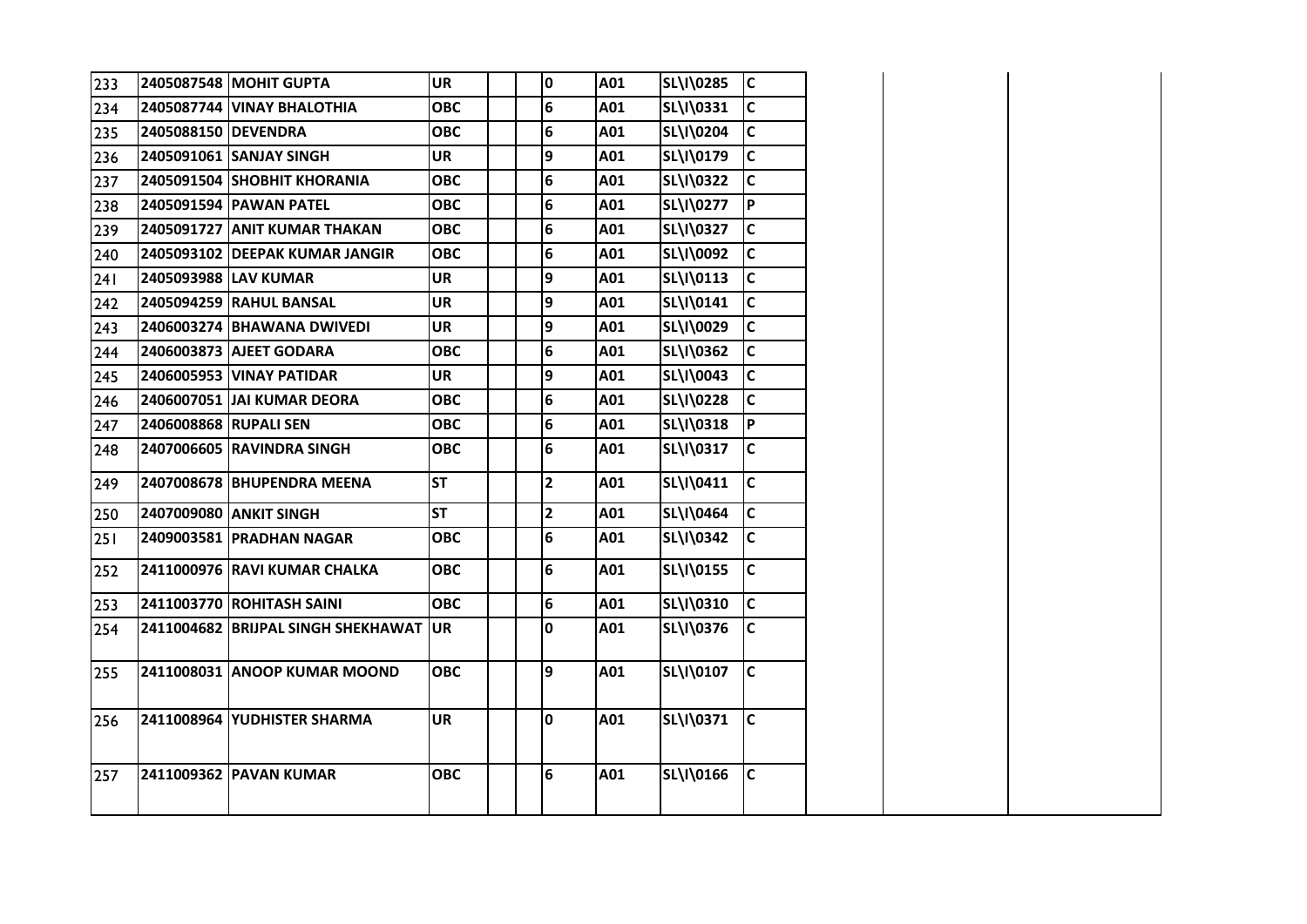| $\mathbf{I}$            |                     | 2002004925 REETA JOSHI         | <b>UR</b>  | 9               | <b>B03</b> | SL\III\00180C        | Assistant | Shri George D          | 19.05.2022 |
|-------------------------|---------------------|--------------------------------|------------|-----------------|------------|----------------------|-----------|------------------------|------------|
| $\overline{2}$          |                     | 2002014394 GAURAV KUMAR        | <b>UR</b>  | 9               | <b>B03</b> | SL\III\00116C        | Section   | Toppo,                 |            |
| $\overline{\mathbf{3}}$ |                     | 2002015478 KSHITIJ KUMAR       | <b>SC</b>  | $\mathbf{1}$    | <b>B03</b> | <b>SL\III\04960C</b> | Officer   | <b>Under Secretary</b> |            |
| $\overline{\mathbf{4}}$ |                     | 2002017718 YOGESH NAUTIYAL     | <b>OBC</b> | $6\phantom{1}6$ | <b>B03</b> | <b>SL\III\00473C</b> |           | $(CS-I),$              |            |
| 5                       |                     | 2003000293 ISHITA SHAH         | <b>UR</b>  | 9               | <b>B03</b> | <b>SL\III\00313C</b> |           | Department of          |            |
| $\boldsymbol{6}$        |                     | 2003006762 MAYANK SHARMA       | <b>UR</b>  | 9               | <b>B03</b> | SL\III\00101C        |           | Personnel &            |            |
| $\overline{7}$          |                     | 2006006090 NAMAN JAIN          | <b>UR</b>  | 9               | <b>B03</b> | <b>SL\III\00114C</b> |           | Training (DoPT)        |            |
| 8                       |                     | 2006006417 RAJAT KUMAR         | <b>SC</b>  | $\mathbf{1}$    | <b>B03</b> | <b>SL\III\04831C</b> |           | (CSS)                  |            |
| 9                       |                     | 2201007590 ASHISH YADAV        | <b>OBC</b> | 6               | <b>B03</b> | SL\III\00755P        |           | Department of          |            |
| 10                      |                     | 2201011071 NAVJEET LAMBA       | <b>UR</b>  | 9               | <b>B03</b> | <b>SL\III\00320C</b> |           | Personnel &            |            |
| $\mathbf{H}$            |                     | 2201011203 ARCHANA BHORIA      | <b>SC</b>  | $\mathbf{1}$    | <b>B03</b> | <b>SL\III\03367C</b> |           | Training, CS-I         |            |
| 12                      | 2201011678 AVANTIKA |                                | <b>UR</b>  | 9               | <b>B03</b> | <b>SL\III\00179C</b> |           | Division,              |            |
| 13                      | 2201012272 PRIYANK  |                                | <b>UR</b>  | 9               | <b>B03</b> | SL\III\00240C        |           | Lok Nayak              |            |
| 4                       | 2201041591 BHARTI   |                                | <b>UR</b>  | 9               | <b>B03</b> | <b>SL\III\00098C</b> |           | Bhawan, New            |            |
| 15                      |                     | 2201047947 MOKSHADA TIWARI     | <b>UR</b>  | 9               | <b>B03</b> | SL\III\00211C        |           | Delhi-110004           |            |
| 16                      |                     | 2201051792 NAVDEEP SINGH       | <b>UR</b>  | 9               | <b>B03</b> | SL\III\00270C        |           |                        |            |
| 17                      | 2201056907 PANKITA  |                                | <b>UR</b>  | 9               | <b>B03</b> | <b>SL\III\00238C</b> |           |                        |            |
| 8                       |                     | 2201059385 VISHAL KUMAR        | <b>SC</b>  | $\mathbf{1}$    | <b>B03</b> | <b>SL\III\03532C</b> |           |                        |            |
| 9                       |                     | 2201068179 VARUN KUMAR         | <b>SC</b>  | 1               | <b>B03</b> | <b>SL\III\04917C</b> |           |                        |            |
| 20                      |                     | 2201077842 NIKHIL SINGLA       | <b>UR</b>  | $\mathbf 0$     | <b>B03</b> | SL\III\00720C        |           |                        |            |
| 21                      |                     | 2201082277 SHIVAM KUMAR SINGH  | <b>UR</b>  | 9               | <b>B03</b> | SL\III\00286C        |           |                        |            |
| 22                      |                     | 2201090422 RAUSHAN KUMAR       | <b>SC</b>  | $\mathbf{1}$    | <b>B03</b> | SL\III\03146C        |           |                        |            |
| 23                      |                     | 2201104869 ANMOL KHANNA        | <b>OBC</b> | 9               | <b>B03</b> | <b>SL\III\00318C</b> |           |                        |            |
| 24                      |                     | 2201106105 PANKAJ UPADHYAY     | <b>UR</b>  | 9               | <b>B03</b> | SL\III\00149C        |           |                        |            |
| 25                      | 2201110903 SAHIL    |                                | <b>SC</b>  | 1               | <b>B03</b> | <b>SL\III\04537C</b> |           |                        |            |
| 26                      |                     | 2201113307 KAVITA YADAV        | <b>OBC</b> | $6\phantom{1}6$ | <b>B03</b> | SL\III\00916C        |           |                        |            |
| 27                      |                     | 2201121672 KUSHHAL SINGH MEENA | <b>ST</b>  | $\mathbf{2}$    | <b>B03</b> | <b>SL\III\05224C</b> |           |                        |            |
| 28                      | 2201126602 VIKRANT  |                                | <b>UR</b>  | $\overline{9}$  | <b>B03</b> | SL\III\00210C        |           |                        |            |
| 29                      |                     | 2201129688 SANDEEP KUMAR       | <b>UR</b>  | 9               | <b>B03</b> | <b>SL\III\00086C</b> |           |                        |            |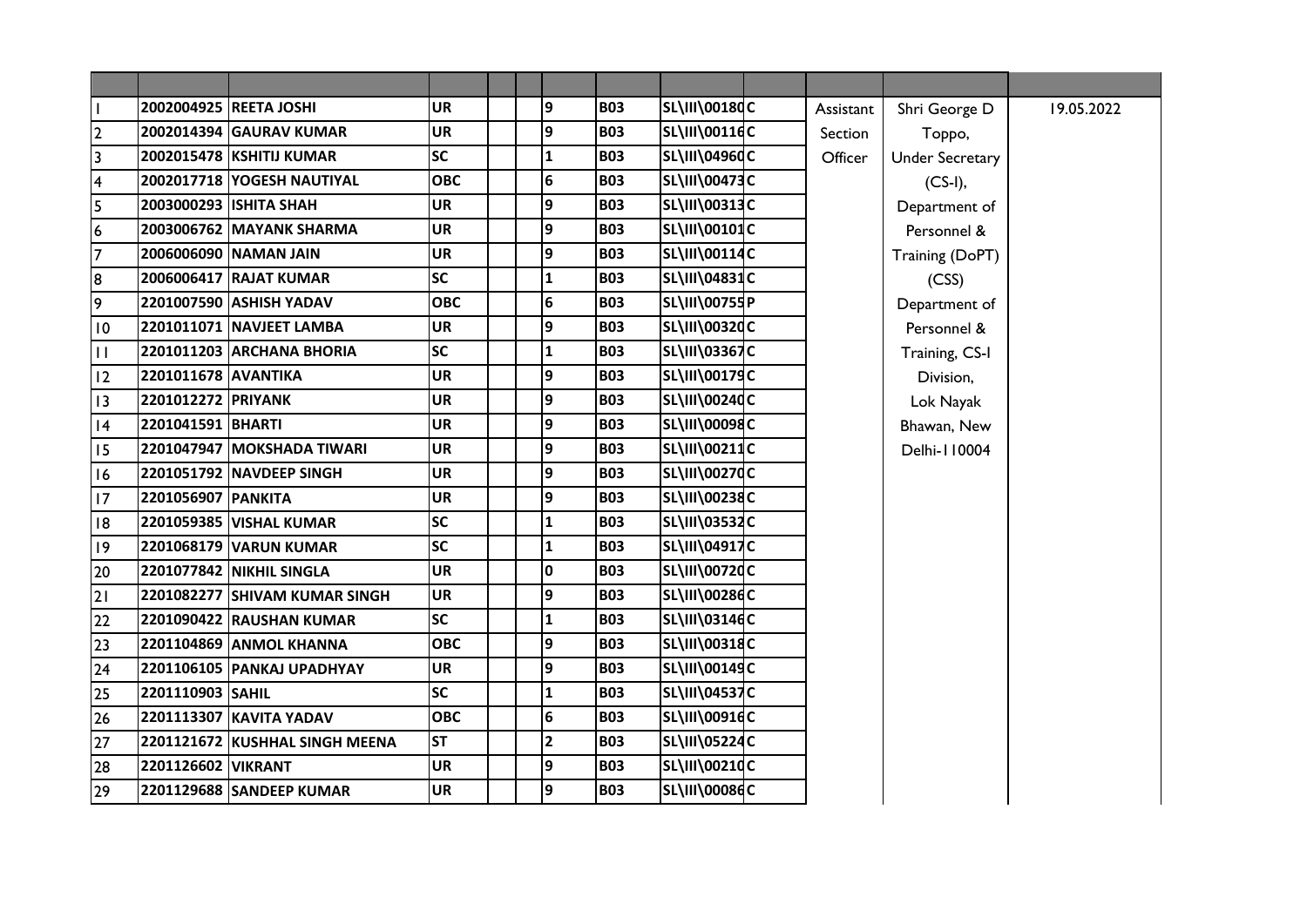| 30 |                     | 2201139127 NISHANT KUMAR        | <b>UR</b>  | 0            | <b>B03</b> | SL\III\00390C        |  |
|----|---------------------|---------------------------------|------------|--------------|------------|----------------------|--|
| 31 |                     | 2201144102 SACHIN KUMAR         | <b>SC</b>  | $\mathbf 1$  | <b>B03</b> | SL\III\04465C        |  |
| 32 |                     | 2201144255 AARUSHI JAIN         | <b>UR</b>  | 0            | <b>B03</b> | <b>SL\III\00657P</b> |  |
| 33 |                     | 2201145382 SHEETANSHU RAWAT     | <b>UR</b>  | 9            | <b>B03</b> | SL\III\00106C        |  |
| 34 | 2201154522 JITESH   |                                 | <b>UR</b>  | 9            | <b>B03</b> | SL\III\00327C        |  |
| 35 |                     | 2201157568 SANDIP KUMAR         | <b>UR</b>  | 7            | <b>B03</b> | SL\III\02734C        |  |
| 36 |                     | 2201157583 CHANDRESHWER SINGH   | <b>UR</b>  | 7            | <b>B03</b> | <b>SL\III\05253C</b> |  |
| 37 | 2201160184 SHEETAL  |                                 | <b>OBC</b> | 6            | <b>B03</b> | SL\III\01056C        |  |
| 38 |                     | 2201161091 DEEPAK SHARMA        | <b>UR</b>  | $\pmb{0}$    | <b>B03</b> | <b>SL\III\00651C</b> |  |
| 39 |                     | 2201168992 HANSRAJ RANJAN       | <b>OBC</b> | 6            | <b>B03</b> | SL\III\00932C        |  |
| 40 |                     | 2201173038 MOHIT ANTIL          | <b>UR</b>  | 9            | <b>B03</b> | SL\III\00310C        |  |
| 41 | 2201179860 RAVINDER |                                 | <b>SC</b>  | $\mathbf{1}$ | <b>B03</b> | SL\III\03158C        |  |
| 42 | 2201186077 SHAKTIKA |                                 | SC         | $\mathbf{1}$ | <b>B03</b> | <b>SL\III\03187C</b> |  |
| 43 | 2201191836 RAHUL    |                                 | <b>OBC</b> | 6            | <b>B03</b> | <b>SL\III\00387P</b> |  |
| 44 |                     | 2201195241 PAWAN YADAV          | <b>OBC</b> | 6            | <b>B03</b> | SL\III\01077C        |  |
| 45 |                     | <b>2201206055 MOHIT KAUSHIK</b> | <b>UR</b>  | 9            | <b>B03</b> | SL\III\00308C        |  |
| 46 |                     | 2201215443 AMAN BAJAJ           | SC         | $\mathbf{1}$ | <b>B03</b> | SL\III\04999C        |  |
| 47 |                     | 2201219464 ROHIT KUMAR          | <b>SC</b>  | $\mathbf{1}$ | <b>B03</b> | SL\III\04468C        |  |
| 48 |                     | 2201220404 PARAS ARYA           | SC         | $\mathbf{1}$ | <b>B03</b> | SL\III\05020C        |  |
| 49 |                     | 2201220543 MOHD YOUSUF SAIFI    | <b>OBC</b> | 6            | <b>B03</b> | SL\III\01072C        |  |
| 50 |                     | 2201220715 SURBHI HOODA         | <b>UR</b>  | 9            | <b>B03</b> | SL\III\00201C        |  |
| 51 |                     | 2201222048 ABHISHEK KUMAR       | <b>OBC</b> | 9            | <b>B03</b> | SL\III\00315C        |  |
| 52 | 2201224817 KULDEEP  |                                 | <b>OBC</b> | 6            | <b>B03</b> | SL\III\00496C        |  |
| 53 |                     | 2201230478 SHALINI SINGH        | <b>OBC</b> | 6            | <b>B03</b> | SL\III\01206P        |  |
| 54 |                     | 2201233477 GAURAV KAPOOR        | <b>OBC</b> | 6            | <b>B03</b> | SL\III\01246C        |  |
| 55 |                     | 2201239592 PUNEET MITTAL        | <b>UR</b>  | 0            | <b>B03</b> | <b>SL\III\00787C</b> |  |
| 56 |                     | 2201241029 DEEPAK YADAV         | <b>OBC</b> | 6            | <b>B03</b> | SL\III\00373C        |  |
| 57 | 2201243865 RAJIV    |                                 | <b>SC</b>  | $\mathbf{1}$ | <b>B03</b> | SL\III\04621C        |  |
| 58 |                     | 2201245724 AMIT PANGHAL         | UR         | $\pmb{0}$    | <b>B03</b> | SL\III\00623C        |  |
| 59 |                     | 2201248219 UTKARSH SHARMA       | <b>UR</b>  | 9            | <b>B03</b> | <b>SL\III\00294C</b> |  |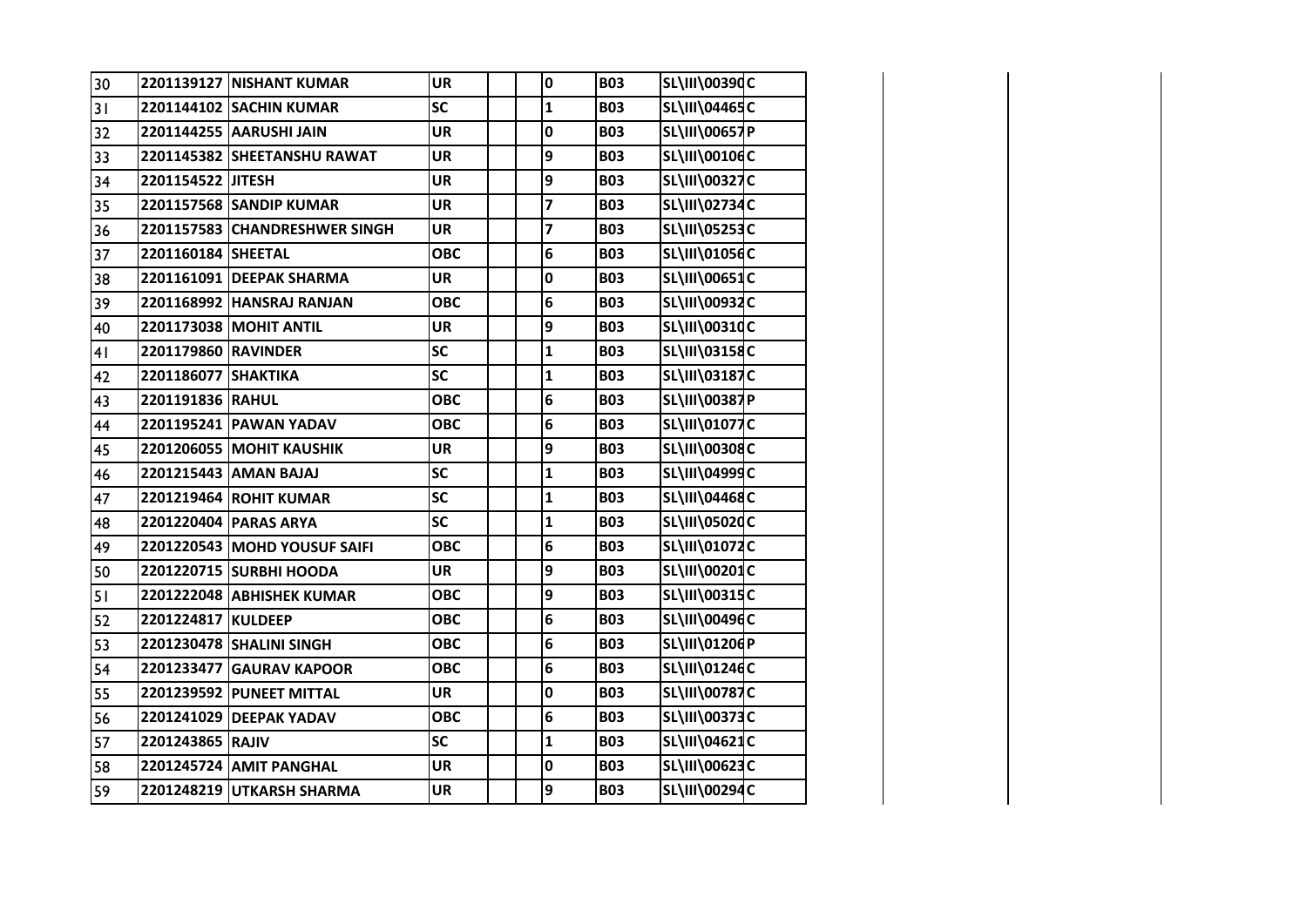| 60 |                     | 2201256814 KHUSHBU AGRAWAL                   | <b>UR</b>  |  | 9              | <b>B03</b> | SL\III\00242C        |  |
|----|---------------------|----------------------------------------------|------------|--|----------------|------------|----------------------|--|
| 61 | 2201266158 DEEPAK   |                                              | <b>UR</b>  |  | 9              | <b>B03</b> | SL\III\00233C        |  |
| 62 | 2201271526 VIKRANT  |                                              | <b>UR</b>  |  | 9              | <b>B03</b> | SL\III\00151C        |  |
| 63 | 2201273109 KIRAN    |                                              | UR         |  | 0              | <b>B03</b> | <b>SL\III\00536C</b> |  |
| 64 |                     | 2201274324 PANKAJ KUMAR                      | <b>SC</b>  |  | $\mathbf{1}$   | <b>B03</b> | <b>SL\III\04498C</b> |  |
| 65 |                     | 2201275956 NIDHI WAMDEV                      | <b>OBC</b> |  | 9              | <b>B03</b> | SL\III\00223C        |  |
| 66 | 2201279797 RAHUL    |                                              | <b>OBC</b> |  | 6              | <b>B03</b> | <b>SL\III\00784C</b> |  |
| 67 |                     | 2201282236 TEJINDER KAUR                     | <b>UR</b>  |  | 9              | <b>B03</b> | SL\III\00202C        |  |
| 68 | 2201290585 ABHISHEK |                                              | <b>SC</b>  |  | 1              | <b>B03</b> | SL\III\01479C        |  |
| 69 |                     | 2201298158 APOORV PRAVESH                    | <b>UR</b>  |  | 9              | <b>B03</b> | SL\III\00332C        |  |
| 70 |                     | 2201302274 ADITYA JAYSAWAL                   | <b>OBC</b> |  | 6              | <b>B03</b> | SL\III\01125C        |  |
| 71 |                     | 2402000933 YOGESH KUMAR MEENA                | <b>ST</b>  |  | $\mathbf{2}$   | <b>B03</b> | <b>SL\III\05307C</b> |  |
| 72 |                     | 2402010066 VAISHALI SHEKHAWAT                | <b>UR</b>  |  | 9              | <b>B03</b> | SL\III\00195C        |  |
| 73 |                     | 2404000298 HARPREET SINGH MAAN               | <b>OBC</b> |  | 6              | <b>B03</b> | <b>SL\III\00739P</b> |  |
| 74 |                     | 2404007878 MOHIT KUMAR                       | <b>SC</b>  |  | $\mathbf{1}$   | <b>B03</b> | <b>SL\III\04319C</b> |  |
| 75 |                     | 2405006146 INDIRA KUNDU                      | <b>UR</b>  |  | 9              | <b>B03</b> | <b>SL\III\00018C</b> |  |
| 76 |                     | 2405009543 VIKASH KUMAR MEENA                | <b>ST</b>  |  | $\mathbf{2}$   | <b>B03</b> | <b>SL\III\05232C</b> |  |
| 77 |                     | 2405020830 DEEPAK KUMAR SINGHAL              | <b>UR</b>  |  | $\overline{9}$ | <b>B03</b> | <b>SL\III\00305C</b> |  |
| 78 |                     | 2405030238 RAHUL KUMAR MEENA                 | <b>ST</b>  |  | 2              | <b>B03</b> | SL\III\01340C        |  |
| 79 |                     | 2405033128 NIDHI KOOLWAL                     | <b>UR</b>  |  | 0              | <b>B03</b> | <b>SL\III\00529C</b> |  |
| 80 |                     | 2405035085 AAKASH MEENA                      | <b>ST</b>  |  | $\overline{2}$ | <b>B03</b> | <b>SL\III\05090C</b> |  |
| 81 |                     | 2405063200 VIKRAM SINGH MEENA                | <b>ST</b>  |  | $\overline{2}$ | <b>B03</b> | <b>SL\III\05137C</b> |  |
| 82 |                     | 2405070005 MANISH KUMAR YADAV                | ОВС        |  | 6              | <b>B03</b> | SL\III\01259C        |  |
| 83 |                     | 2405072721 AARTI YADAV                       | <b>OBC</b> |  | 6              | <b>B03</b> | <b>SL\III\00454C</b> |  |
| 84 |                     | 2405094918 SUDARSHAN KUMAR<br><b>BYADWAL</b> | <b>ST</b>  |  | $\overline{2}$ | <b>B03</b> | <b>SL\III\05141C</b> |  |
| 85 |                     | 2406011419 DINESH CHITARA                    | <b>SC</b>  |  | $\mathbf{1}$   | <b>B03</b> | SL\III\04034C        |  |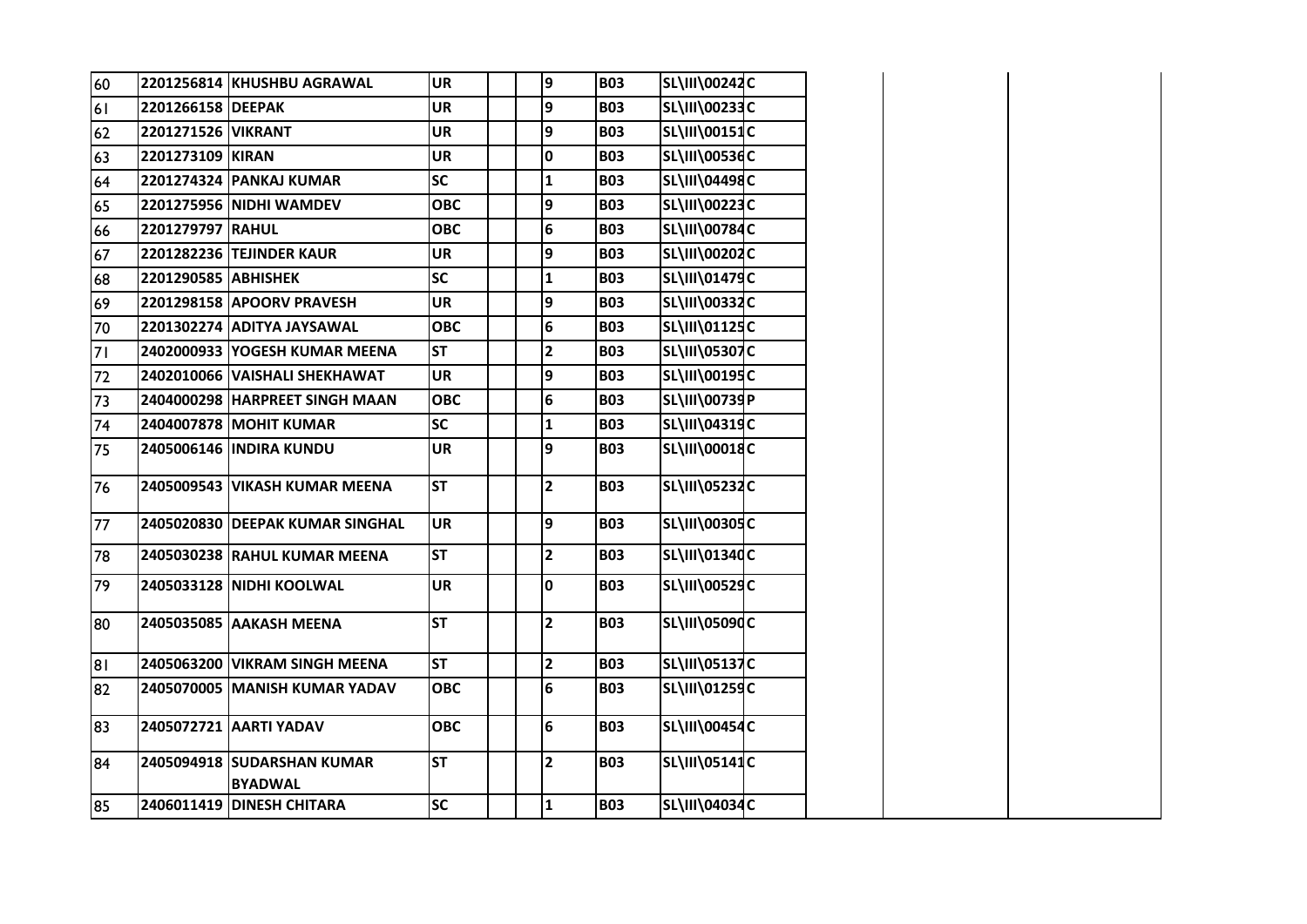|                         |                     | 2201090240 NAVDEEP KUMAR       | <b>UR</b>  |  | 0            | <b>B04</b> | <b>SL\III\01028C</b> | Assistant | <b>SHRI ARVIND</b>  | 06.05.2022 |
|-------------------------|---------------------|--------------------------------|------------|--|--------------|------------|----------------------|-----------|---------------------|------------|
| $\overline{2}$          |                     | 2201246043 VINAY KUMAR SINGH   | <b>UR</b>  |  | 9            | <b>B04</b> | <b>SL\III\00300C</b> | Section   | <b>KUMAR</b>        |            |
| $\overline{3}$          |                     | 2408003515 AMARJEET SINGH      | <b>SC</b>  |  | $\mathbf{1}$ | <b>B04</b> | <b>SL\III\03288C</b> | Officer   | SHARMA,             |            |
|                         |                     |                                |            |  |              |            |                      |           | <b>SECTION</b>      |            |
|                         |                     |                                |            |  |              |            |                      |           | OFFICER,            |            |
|                         |                     |                                |            |  |              |            |                      |           | <b>INTELLIGENCE</b> |            |
|                         |                     |                                |            |  |              |            |                      |           | <b>BUREAU,</b>      |            |
|                         |                     |                                |            |  |              |            |                      |           | 35, SP MARG,        |            |
|                         |                     |                                |            |  |              |            |                      |           | CHANKYAPURI,        |            |
|                         |                     |                                |            |  |              |            |                      |           | NEW DELHI-          |            |
|                         |                     |                                |            |  |              |            |                      |           | 110021              |            |
|                         |                     |                                |            |  |              |            |                      |           |                     |            |
|                         |                     | 2002005291 SHUBHAM NEGI        | <b>UR</b>  |  | 9            | <b>B05</b> | SL\III\00343C        | Assistant | <b>SHRI ARTI</b>    | 06.05.2022 |
| $\overline{2}$          |                     | 2201068642 ANIL KUMAR          | <b>SC</b>  |  | $\mathbf{1}$ | <b>B05</b> | SL\III\03392C        | Section   | SINGH LAL,          |            |
| $\overline{\mathbf{3}}$ |                     | <b>2201077434 VIKAS HARIT</b>  | <b>SC</b>  |  | $\mathbf{1}$ | <b>B05</b> | <b>SL\III\03767C</b> | Officer   | <b>UNDER</b>        |            |
| $\overline{\mathbf{4}}$ | 2201089240 GAURAV   |                                | <b>OBC</b> |  | 4            | <b>B05</b> | <b>SL\III\03254P</b> |           | <b>SECRETARY</b>    |            |
| $\overline{5}$          |                     | <b>2201092815 NITIN KADIAN</b> | <b>UR</b>  |  | 9            | <b>B05</b> | <b>SL\III\00147C</b> |           | (ADMN.-IV)          |            |
| $\overline{6}$          |                     | 2201117329 GAURAV KUMAR RAGHAV | <b>UR</b>  |  | 9            | <b>B05</b> | SL\III\00012P        |           | <b>MINISTRY OF</b>  |            |
| 7                       | 2201117352 OCEAN    |                                | <b>UR</b>  |  | 9            | <b>B05</b> | <b>SL\III\00260C</b> |           | RAILWAY,            |            |
| 8                       |                     | 2201127152 NIDHI SIWACH        | <b>UR</b>  |  | 9            | <b>B05</b> | <b>SL\III\00347C</b> |           | <b>RAILWAY</b>      |            |
| 9                       |                     | 2201131212 SUDHANSHU           | <b>UR</b>  |  | 0            | <b>B05</b> | <b>SL\III\00478C</b> |           | <b>BOARD, RAIL</b>  |            |
| 10                      | 2201145916 SIKANDER |                                | <b>UR</b>  |  | 9            | <b>B05</b> | SL\III\00306P        |           | BHAWAN,             |            |
| $\mathbf{H}$            |                     | 2201164341 HARENDER SINGH      | <b>UR</b>  |  | 9            | <b>B05</b> | <b>SL\III\00329C</b> |           | NEW DELHI-          |            |
| 12                      |                     | 2201216826 BHARAT SINGH JALAL  | <b>UR</b>  |  | 9            | <b>B05</b> | SL\III\00295C        |           | 110001              |            |
| 13                      | 2201223161 ANSHU    |                                | <b>UR</b>  |  | 9            | <b>B05</b> | <b>SL\III\00131C</b> |           |                     |            |
| 4                       |                     | 2201223905 JEETENDRA SINGH     | <b>UR</b>  |  | 9            | <b>B05</b> | <b>SL\III\00174C</b> |           |                     |            |
| 15                      |                     | 2201235962 DEVENDER            | <b>SC</b>  |  | $\mathbf{1}$ | <b>B05</b> | SL\III\04413C        |           |                     |            |
|                         |                     |                                |            |  |              |            |                      |           |                     |            |
| 16                      |                     | 2201297363 SURENDRA KUMAR      | <b>OBC</b> |  | 6            | <b>B05</b> | <b>SL\III\00594C</b> |           |                     |            |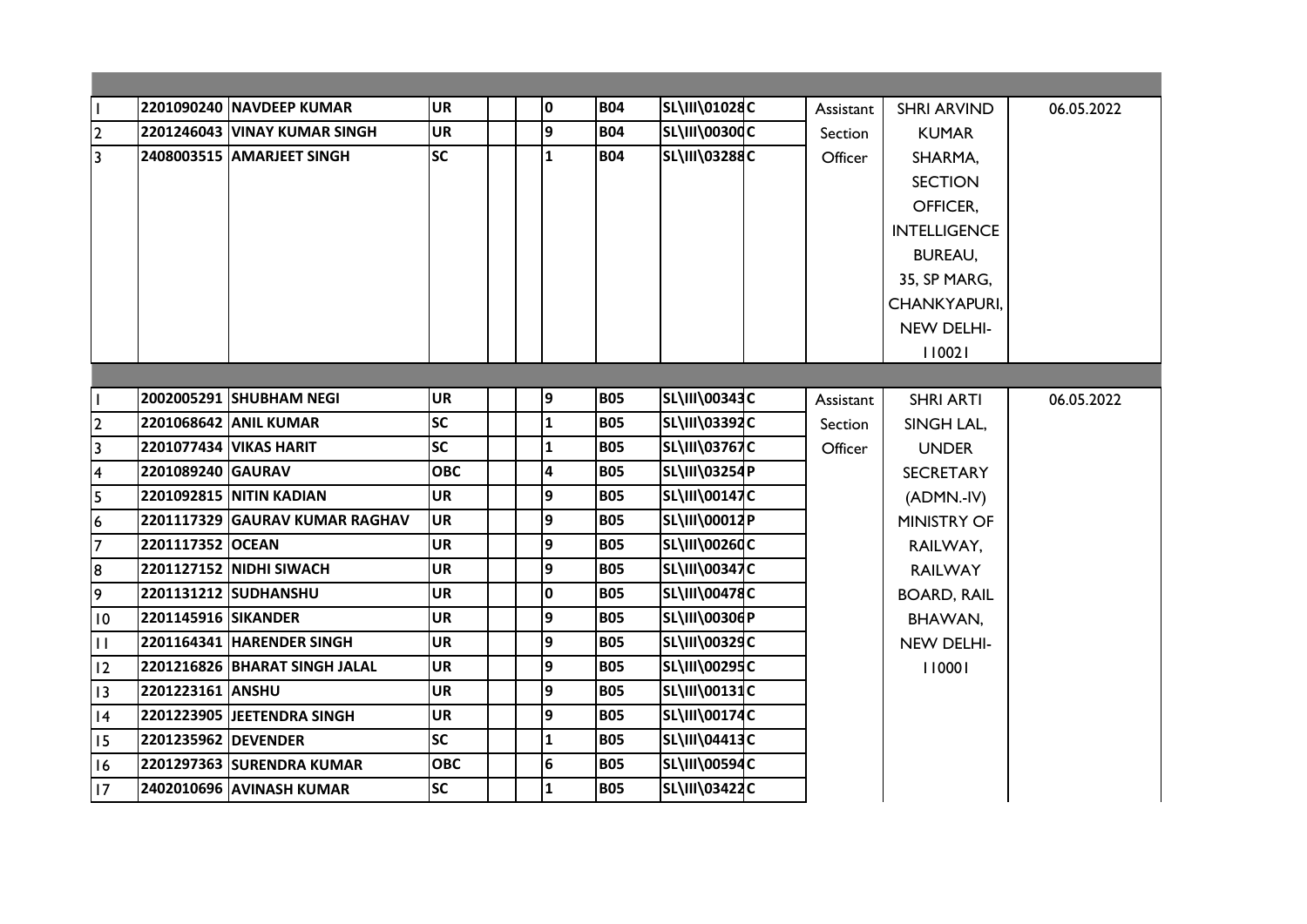| 18                      |                      | 2404003728 VISHAL SHEORAN       | <b>UR</b>  | 9               | <b>B05</b> | SL\III\00123C        |           |                    |            |
|-------------------------|----------------------|---------------------------------|------------|-----------------|------------|----------------------|-----------|--------------------|------------|
| $ 19\rangle$            |                      | 2404004389 MEENAL GOYAL         | <b>UR</b>  | 9               | <b>B05</b> | <b>SL\III\00230C</b> |           |                    |            |
| 20                      |                      | 2405001539 MANOJ KUMAR YADAV    | <b>OBC</b> | 6               | <b>B05</b> | <b>SL\III\00762C</b> |           |                    |            |
| 21                      |                      | 2405011456   MANISH KUMAR MEENA | IST        | $\mathbf{2}$    | <b>B05</b> | <b>SL\III\05056C</b> |           |                    |            |
| 22                      |                      | 2405038027 SUNIL MEENA          | <b>ST</b>  | $\mathbf{2}$    | <b>B05</b> | <b>SL\III\05064C</b> |           |                    |            |
| 23                      |                      | 2405039011 SARANSH GUPTA        | UR         | 9               | <b>B05</b> | <b>SL\III\00331C</b> |           |                    |            |
| 24                      |                      | 2405042818 KAPIL KUMAR MITTAL   | <b>UR</b>  | O               | <b>B05</b> | <b>SL\III\00818C</b> |           |                    |            |
| 25                      |                      | 2405064742 HITESH KUMAR MEENA   | <b>ST</b>  | $\mathbf{2}$    | <b>B05</b> | <b>SL\III\05038C</b> |           |                    |            |
| 26                      |                      | 2405065403 SUNITA SWAMI         | <b>OBC</b> | 6               | <b>B05</b> | <b>SL\III\00686C</b> |           |                    |            |
| 27                      |                      | 2406002171 KAUSHIK JONNAVITTULA | <b>UR</b>  | 9               | <b>B05</b> | <b>SL\III\00337C</b> |           |                    |            |
| 28                      |                      | 2408006196 BHAWANDEEP           | <b>OBC</b> | 6               | <b>B05</b> | SL\III\00603P        |           |                    |            |
|                         |                      |                                 |            |                 |            |                      |           |                    |            |
| H                       |                      | 2006005477 SHIVANI CHAUDHARY    | <b>OBC</b> | 9               | <b>B06</b> | <b>SL\III\00056C</b> | Assistant | MS. SALONI         | 06.05.2022 |
| $\overline{2}$          |                      | 2201036719 NITESH YADAV         | <b>OBC</b> | $6\overline{6}$ | <b>B06</b> | <b>SL\III\00284C</b> | Section   | SAHAI,             |            |
| $\overline{3}$          |                      | 2201039198  MUKESH DHIMAN       | <b>OBC</b> | 6               | <b>B06</b> | SL\III\00145C        | Officer   | <b>UNDER</b>       |            |
| $\overline{\mathbf{4}}$ |                      | 2201040672 SAPNA VERMA          | <b>OBC</b> | 6               | <b>B06</b> | SL\III\00246C        |           | <b>SECRETARY</b>   |            |
| 5                       |                      | 2201044495 ASHISH GANGWAR       | ОВС        | 6               | <b>B06</b> | <b>SL\III\00291C</b> |           | (CADRE CELL),      |            |
| 16                      |                      | 2201048932 VIVEK SHARMA         | <b>UR</b>  | $\mathbf 0$     | <b>B06</b> | <b>SL\III\00110C</b> |           | <b>MINISTRY OF</b> |            |
| 7                       |                      | 2201064081 ROHIT SHARMA         | <b>UR</b>  | 9               | <b>B06</b> | <b>SL\III\00081C</b> |           | <b>EXTERNAL</b>    |            |
| 8                       |                      | 2201067806 MANJEET KUMAR        | <b>SC</b>  | 1               | <b>B06</b> | SL\III\00632C        |           | AFFAIRS,           |            |
| 9                       |                      | 2201075992  AMAN DIXIT          | UR         | 9               | <b>B06</b> | <b>SL\III\00067C</b> |           | M/O EXTERNAL       |            |
| $\overline{10}$         |                      | 2201082553   NAVEEN YADAV       | <b>OBC</b> | 9               | <b>BO6</b> | <b>SL\III\00027C</b> |           | AFFAIRS,           |            |
|                         |                      |                                 |            |                 |            |                      |           | ROOM NO.           |            |
| $\mathbf{H}$            |                      | 2201089285 SUNNY KUMAR          | UR.        | 9               | <b>BO6</b> | <b>SL\III\00071C</b> |           | 4092,              |            |
| $ 12\rangle$            | 2201091079 NEERAJ    |                                 | <b>OBC</b> | 4               | <b>B06</b> | SL\III\05107P        |           | A-BLOCK,           |            |
| $ 13\rangle$            |                      | 2201096051 SHUBHAM SEHGAL       | UR         | 9               | <b>B06</b> | SL\III\00029C        |           | <b>JAWAHARLAL</b>  |            |
| 4                       |                      | 2201104637 MANOJ KUMAR          | <b>OBC</b> | 6               | <b>B06</b> | <b>SL\III\00265C</b> |           | <b>NEHRU</b>       |            |
| 15                      | 2201111949 ATUL PURI |                                 | ОВС        | $6\phantom{a}$  | <b>B06</b> | <b>SL\III\00312C</b> |           | BHAVAN,            |            |
| 16                      | 2201138116 RAVI      |                                 | <b>UR</b>  | 9               | <b>B06</b> | <b>SL\III\00078C</b> |           | 23-D, JANPATH,     |            |
| 17                      |                      | 2201138369 PARVEEN KUMAR        | <b>OBC</b> | 6               | <b>B06</b> | SL\III\00236P        |           | NEW DELHI-         |            |
| 18                      |                      | 2201144483 ROHIT JAKHAR         | UR         | 9               | <b>B06</b> | <b>SL\III\00031C</b> |           | 110001             |            |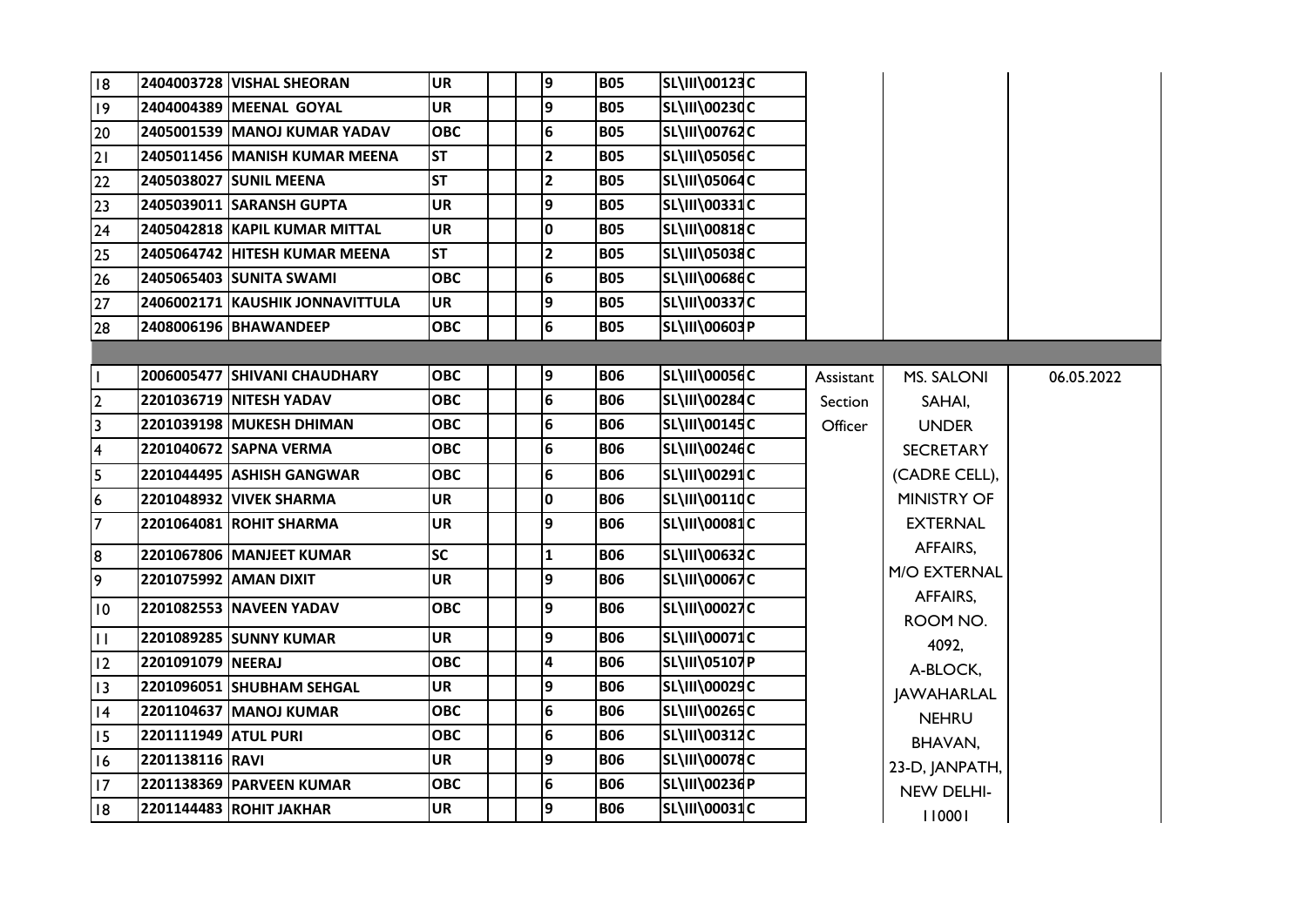| $ 9\rangle$ | 2201144572 LOVEMEET   |                                               | <b>UR</b>  |  | 9              | <b>B06</b> | <b>SL\III\00003C</b> |  |
|-------------|-----------------------|-----------------------------------------------|------------|--|----------------|------------|----------------------|--|
| 20          | 2201144953 KULDEEP    |                                               | <b>UR</b>  |  | 9              | <b>B06</b> | SL\III\00043C        |  |
| 21          |                       | 2201159063 PINKLE RANWA                       | <b>OBC</b> |  | 6              | <b>B06</b> | SL\III\00228C        |  |
| 22          |                       | 2201162894 UJJWAL BHARDWAJ                    | <b>UR</b>  |  | 9              | <b>B06</b> | SL\III\00004C        |  |
| 23          |                       | 2201176243 HIMANSHU SINGH                     | <b>OBC</b> |  | 6              | <b>B06</b> | <b>SL\III\00251C</b> |  |
| 24          |                       | 2201180683 MANOJ KUMAR TANWAR                 | <b>UR</b>  |  | 5              | <b>B06</b> | <b>SL\III\06170C</b> |  |
| 25          |                       | 2201192052 ASHISH MEENA                       | <b>ST</b>  |  | $\overline{2}$ | <b>B06</b> | SL\III\05164C        |  |
| 26          |                       | 2201199389 BIRENDER SINGH RAWAT               | <b>UR</b>  |  | 9              | <b>B06</b> | <b>SL\III\00022C</b> |  |
| 27          | 2201214121 SAGAR      |                                               | <b>OBC</b> |  | 9              | <b>B06</b> | <b>SL\III\00005C</b> |  |
| 28          |                       | 2201234949 PAWAN KUMAR                        | <b>SC</b>  |  | ${\bf 1}$      | <b>B06</b> | <b>SL\III\00575C</b> |  |
| 29          |                       | 2201246739 ASHISH KUMAR                       | <b>UR</b>  |  | 9              | <b>B06</b> | <b>SL\III\00047C</b> |  |
| 30          |                       | 2201247798 SUNNY YADAV                        | <b>OBC</b> |  | 6              | <b>B06</b> | <b>SL\III\00271C</b> |  |
| 31          |                       | 2201255315 BANSHIDHAR SAGAR                   | <b>UR</b>  |  | 9              | <b>B06</b> | <b>SL\III\00034C</b> |  |
| 32          | 2201262189 RAVI RATHI |                                               | <b>OBC</b> |  | 6              | <b>B06</b> | <b>SL\III\00186C</b> |  |
| 33          |                       | 2201271554 ABHISHEK CHAUHAN                   | <b>UR</b>  |  | 9              | <b>B06</b> | <b>SL\III\00059C</b> |  |
| 34          | 2201278995 KAPIL      |                                               | <b>OBC</b> |  | 6              | <b>B06</b> | SL\III\00303C        |  |
| 35          |                       | 2201280087 GOPAL JEE RAI                      | <b>UR</b>  |  | 0              | <b>B06</b> | SL\III\00204P        |  |
| 36          | 2201288925 PAWAN      |                                               | <b>UR</b>  |  | 9              | <b>B06</b> | <b>SL\III\00037C</b> |  |
| 37          |                       | 2402007364 MOHIT PANWAR                       | <b>SC</b>  |  | $\mathbf{1}$   | <b>B06</b> | SL\III\00469C        |  |
| 38          |                       | 2404005572 SAMEER PANDEY                      | <b>UR</b>  |  | 9              | <b>B06</b> | SL\III\00049C        |  |
| 39          |                       | 2405010339 JITENDRA SINGH RATHORE             | <b>UR</b>  |  | 9              | <b>B06</b> | <b>SL\III\00069C</b> |  |
| 40          |                       | 2405016780 NEERAJ KUMAR VERMA                 | <b>SC</b>  |  | $\mathbf{1}$   | <b>B06</b> | SL\III\01409C        |  |
| 41          |                       | 2405025550 SOHAN LAL GOYAL                    | <b>UR</b>  |  | $\mathbf 0$    | <b>B06</b> | <b>SL\III\00227C</b> |  |
| 42          | 2405067758 VINAY      |                                               | <b>OBC</b> |  | 9              | <b>B06</b> | <b>SL\III\00057C</b> |  |
| 43          |                       | 2405071292 MOHIT KUMAR TIWARI                 | <b>UR</b>  |  | $\mathbf 0$    | <b>B06</b> | <b>SL\III\00188C</b> |  |
| 44          |                       | 2405073001 RONAK CHOUDHARY                    | <b>OBC</b> |  | $\bf 6$        | <b>B06</b> | SL\III\00208C        |  |
| 45          |                       | 2405087962 ROHITASHWA KOLI                    | <b>SC</b>  |  | $\mathbf{1}$   | <b>B06</b> | SL\III\01002C        |  |
| 46          |                       | 2407001135 TARUN MANGAL                       | <b>UR</b>  |  | 9              | <b>B06</b> | SL\III\00061C        |  |
| 47          |                       | 2409000622 JAYVARDHAN SINGH<br><b>RANAWAT</b> | <b>UR</b>  |  | 9              | <b>B06</b> | SL\III\00072C        |  |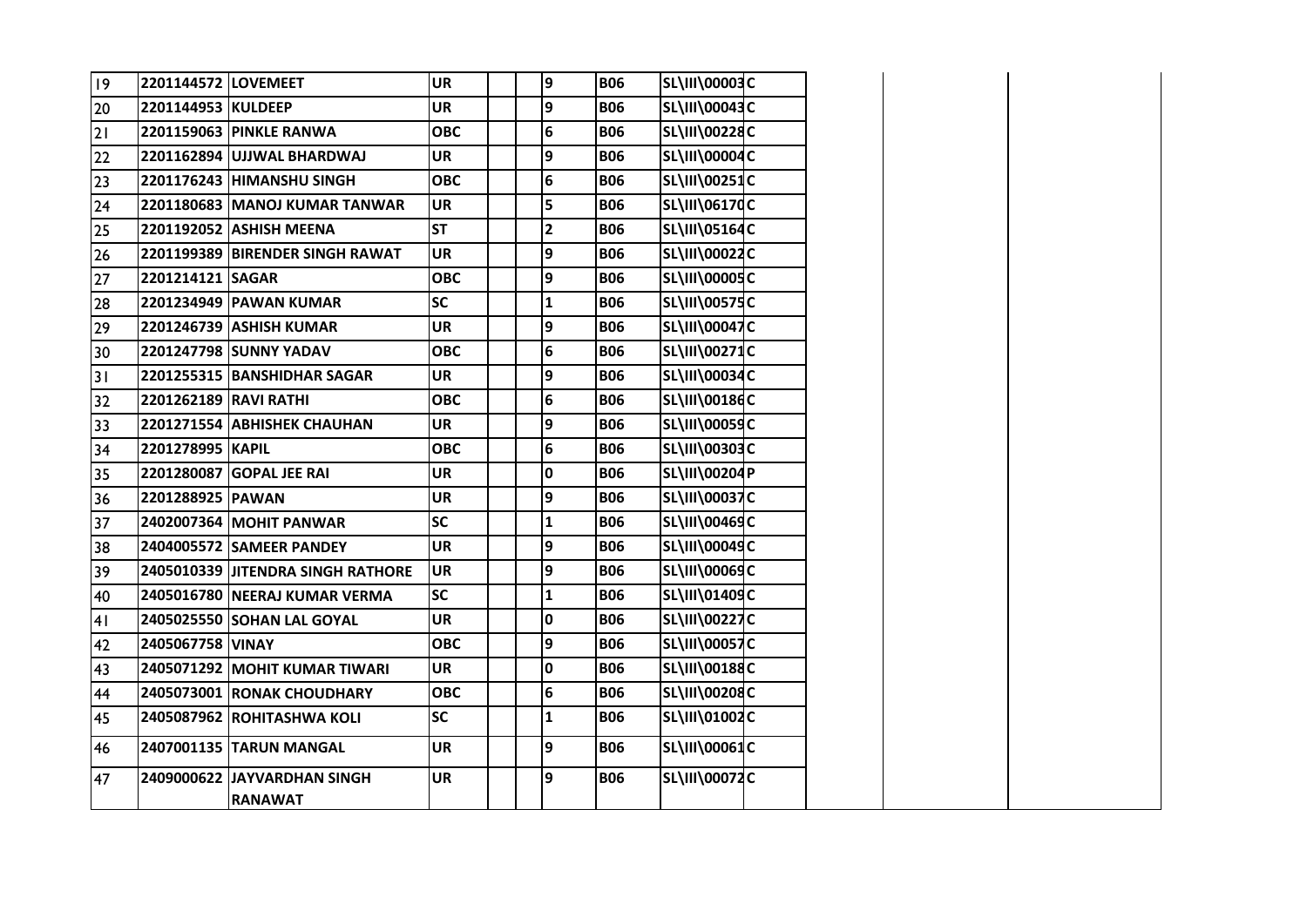| $\mathbf{I}$            |                      | 2002017822 POOJA RANA          | <b>UR</b>  | 9                       | <b>B07</b> | SL\III\00519C         | Assistant | Zeite Shumngir         | 09.05.2022 |
|-------------------------|----------------------|--------------------------------|------------|-------------------------|------------|-----------------------|-----------|------------------------|------------|
| $\overline{2}$          |                      | 2201003103 MANOJ PANDEY        | <b>UR</b>  | 9                       | <b>B07</b> | SL\III\00499C         | Section   | Koireng,               |            |
| $\overline{\mathbf{3}}$ |                      | 2201005525 MANISH KUMAR        | <b>OBC</b> | 6                       | <b>B07</b> | <b>SL\III\01589C</b>  | Officer   | Dy. Director (RI       |            |
| $\overline{\mathbf{4}}$ |                      | 2201008877 YOGESH KUMAR        | <b>SC</b>  | $\mathbf{1}$            | <b>B07</b> | <b>SL\III\04878C</b>  |           | & R3),                 |            |
| 5                       |                      | 2201012555 AASTHA RAMAN        | <b>UR</b>  | 9                       | <b>B07</b> | <b>SL\III\00216C</b>  |           | Ministry of            |            |
| $\boldsymbol{6}$        |                      | <b>2201015189 NIKHIL KUMAR</b> | <b>UR</b>  | 9                       | <b>B07</b> | SL\III\00391C         |           | Defence                |            |
| $\overline{7}$          |                      | 2201015349 HARSHLEEN KAUR      | <b>OBC</b> | 6                       | <b>B07</b> | SL\III\01296C         |           | (Office of the JS &    |            |
| 8                       | 2201032053 ROHIT     |                                | <b>UR</b>  | I٥                      | <b>B07</b> | SL\III\00801C         |           | CAO) AFHQ,             |            |
| 9                       |                      | 2201042662 ANSHU SINGH         | <b>SC</b>  | $\mathbf{1}$            | <b>B07</b> | <b>SL\III\05067C</b>  |           | O/o JS & CAO,          |            |
| $\overline{10}$         | 2201059753 YOGESH    |                                | <b>SC</b>  | $\mathbf{1}$            | <b>B07</b> | <b>SL\III\05070C</b>  |           | <b>Defence Offices</b> |            |
| $\mathbf{H}$            |                      | 2201062473 ANIL KUMAR MEENA    | <b>ST</b>  | $\overline{2}$          | <b>B07</b> | <b>SL\III\05386C</b>  |           | Complex,               |            |
| 12                      |                      | 2201075216 NAMITA YADAV        | <b>OBC</b> | 6                       | <b>B07</b> | SL\III\01573C         |           | Hall No. I, Ist        |            |
| 13                      |                      | 2201081764 RAKESH CHAUHAN      | <b>ST</b>  | $\overline{2}$          | <b>B07</b> | <b>SL\III\05451C</b>  |           | Floor, 'A' Block,      |            |
| 4                       |                      | 2201083096 AAYUSH CHATURVEDI   | <b>UR</b>  | 9                       | <b>B07</b> | SL\III\00430C         |           | Africa Avenue,         |            |
| 15                      |                      | 2201092767 SAHIL DAHIYA        | <b>UR</b>  | 9                       | <b>B07</b> | SL\III\00423C         |           | New Delhi-             |            |
| 16                      | 2201106505 ANKIT     |                                | <b>UR</b>  | $\overline{\mathbf{4}}$ | <b>B07</b> | SL\III\04489C         |           | 110023                 |            |
| 17                      | 2201111300 RITU GARG |                                | <b>UR</b>  | 9                       | <b>B07</b> | SL\III\00346C         |           |                        |            |
| 18                      |                      | 2201111694 ROHIT RAWAT         | <b>UR</b>  | 9                       | <b>B07</b> | SL\III\00421C         |           |                        |            |
| 9                       | 2201119439 VISHAL    |                                | <b>SC</b>  | $\mathbf{1}$            | <b>B07</b> | SL\III\04821C         |           |                        |            |
| 20                      |                      | 2201132208 SATISH YADAV        | <b>OBC</b> | 6                       | <b>B07</b> | SL\III\01265C         |           |                        |            |
| 21                      |                      | 2201134272 RAM PRATAP SINGH    | <b>UR</b>  | 9                       | <b>B07</b> | SL\III\00511C         |           |                        |            |
| 22                      |                      | 2201157815 NITIN SRIVASTAVA    | <b>UR</b>  | 9                       | <b>B07</b> | <b>SL\III\00372C</b>  |           |                        |            |
| 23                      |                      | 2201158796 TEJPAL BUNDWAL      | <b>SC</b>  | $\mathbf{1}$            | <b>B07</b> | <b>SL\III\05071</b> C |           |                        |            |
| 24                      | 2201161427 MAHI PAL  |                                | <b>OBC</b> | 6                       | <b>B07</b> | SL\III\01624P         |           |                        |            |
| 25                      | 2201162129 SONU      |                                | <b>OBC</b> | 6                       | <b>B07</b> | SL\III\01312C         |           |                        |            |
| 26                      |                      | 2201168888 NISHANT YADAV       | <b>OBC</b> | 6                       | <b>B07</b> | SL\III\01583C         |           |                        |            |
| 27                      |                      | 2201170181 RAHUL LAMBA         | <b>UR</b>  | 9                       | <b>B07</b> | <b>SL\III\00408C</b>  |           |                        |            |
| 28                      | 2201174193 MANISHA   |                                | <b>SC</b>  | $\mathbf{1}$            | <b>B07</b> | <b>SL\III\05074C</b>  |           |                        |            |
| 29                      |                      | 2201181164 PRATIBHA SRIVASTAVA | <b>UR</b>  | 5                       | <b>B07</b> | SL\III\06634C         |           |                        |            |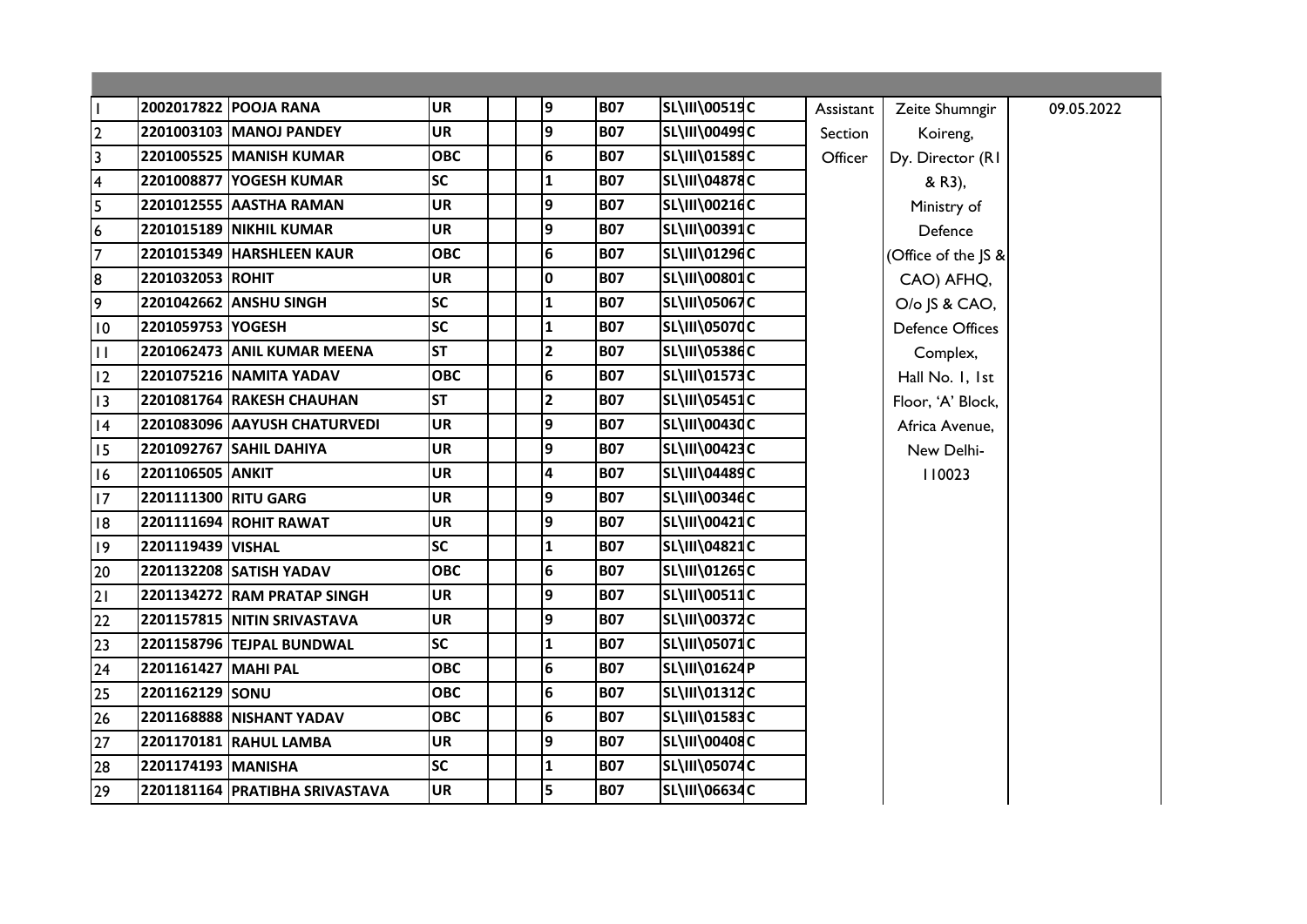| 30             |                        | 2201183856 SUNNY DHANKAR          | <b>UR</b>  |  | 9                       | <b>B07</b> | <b>SL\III\00449C</b> |  |
|----------------|------------------------|-----------------------------------|------------|--|-------------------------|------------|----------------------|--|
| 31             |                        | 2201184348 NEERAJ JAISWAL         | <b>UR</b>  |  | 9                       | <b>B07</b> | SL\III\00429C        |  |
| 32             |                        | 2201185615 VARSHA AGARWAL         | <b>UR</b>  |  | 9                       | <b>B07</b> | <b>SL\III\00254C</b> |  |
| 33             | 2201185962 NEHA        |                                   | ОВС        |  | $\bf 6$                 | <b>B07</b> | SL\III\01645C        |  |
| 34             |                        | 2201192547 NARENDER SINGH         | <b>UR</b>  |  | 9                       | <b>B07</b> | <b>SL\III\00553C</b> |  |
| 35             | 2201208653 MOHIT       |                                   | <b>UR</b>  |  | $\mathbf 0$             | <b>B07</b> | SL\III\00911P        |  |
| 36             |                        | 2201219136 LOVE KUMAR YADAV       | <b>OBC</b> |  | 6                       | <b>B07</b> | SL\III\01287C        |  |
| 37             |                        | 2201219654 JATIN KHOLIA           | <b>SC</b>  |  | $\mathbf{1}$            | <b>B07</b> | <b>SL\III\05052C</b> |  |
| 38             |                        | 2201221382 ANKIT MASIH            | <b>ST</b>  |  | $\overline{\mathbf{c}}$ | <b>B07</b> | <b>SL\III\05376C</b> |  |
| 39             |                        | 2201229715 HAMENT KUMAR GAUR      | <b>UR</b>  |  | 0                       | <b>B07</b> | <b>SL\III\00841C</b> |  |
| 40             |                        | 2201230789 ASHISH BAGRI           | <b>SC</b>  |  | $\mathbf{1}$            | <b>B07</b> | <b>SL\III\05058C</b> |  |
| 4 <sub>1</sub> |                        | 2201241420 ANUJ SINGH             | <b>UR</b>  |  | $\mathbf 0$             | <b>B07</b> | <b>SL\III\00910C</b> |  |
| 42             |                        | 2201241799 KM MONIKA              | <b>UR</b>  |  | 9                       | <b>B07</b> | <b>SL\III\00532C</b> |  |
| 43             | 2201265119 PREETI      |                                   | <b>UR</b>  |  | 9                       | <b>B07</b> | <b>SL\III\00399C</b> |  |
| 44             |                        | 2201265396 SWATI KUMARI           | <b>OBC</b> |  | 6                       | <b>B07</b> | SL\III\01425C        |  |
| 45             |                        | 2201273531 AMIT KUMAR             | <b>SC</b>  |  | $\mathbf{1}$            | <b>B07</b> | <b>SL\III\05053C</b> |  |
| 46             |                        | 2201300747 RAVINDER BISHT         | <b>UR</b>  |  | 9                       | <b>B07</b> | <b>SL\III\00459C</b> |  |
| 47             | 2201301850 RAJNI SAINI |                                   | <b>OBC</b> |  | $\bf 6$                 | <b>B07</b> | SL\III\01301P        |  |
| 48             |                        | 2401002594 SHUBHASHISH SRIVASTAVA | <b>UR</b>  |  | 9                       | <b>B07</b> | <b>SL\III\00525C</b> |  |
| 49             |                        | 2402004335 ISHANT SAINI           | <b>OBC</b> |  | $6\phantom{1}$          | <b>B07</b> | <b>SL\III\01447C</b> |  |
| 50             |                        | 2402008524 MEGHNA SAINI           | <b>OBC</b> |  | 6                       | <b>B07</b> | SL\III\00925P        |  |
| 51             |                        | 2405000664 DEEPENDRA SINGH        | <b>UR</b>  |  | 9                       | <b>B07</b> | <b>SL\III\00480C</b> |  |
|                |                        | <b>SHEKHAWAT</b>                  |            |  |                         |            |                      |  |
| 52             |                        | 2405014330 ANKIT KUMAR            | <b>OBC</b> |  | 6                       | <b>B07</b> | SL\III\01490C        |  |
| 53             |                        | 2405043556 RAHUL SHARMA           | <b>UR</b>  |  | $\mathbf 0$             | <b>B07</b> | <b>SL\III\00826C</b> |  |
| 54             | 2405047627 RAKESH      |                                   | <b>UR</b>  |  | 9                       | <b>B07</b> | <b>SL\III\00556C</b> |  |
| 55             |                        | 2405069654  VINOD KUMAR MEENA     | <b>ST</b>  |  | $\overline{\mathbf{2}}$ | <b>B07</b> | <b>SL\III\05417C</b> |  |
| 56             |                        | 2405073040 RISHABH BANSAL         | <b>UR</b>  |  | 9                       | <b>B07</b> | <b>SL\III\00520C</b> |  |
|                |                        |                                   |            |  |                         |            |                      |  |
| 57             |                        | 2405093188 YAMISHA GARG           | <b>UR</b>  |  | 0                       | <b>B07</b> | <b>SL\III\00843C</b> |  |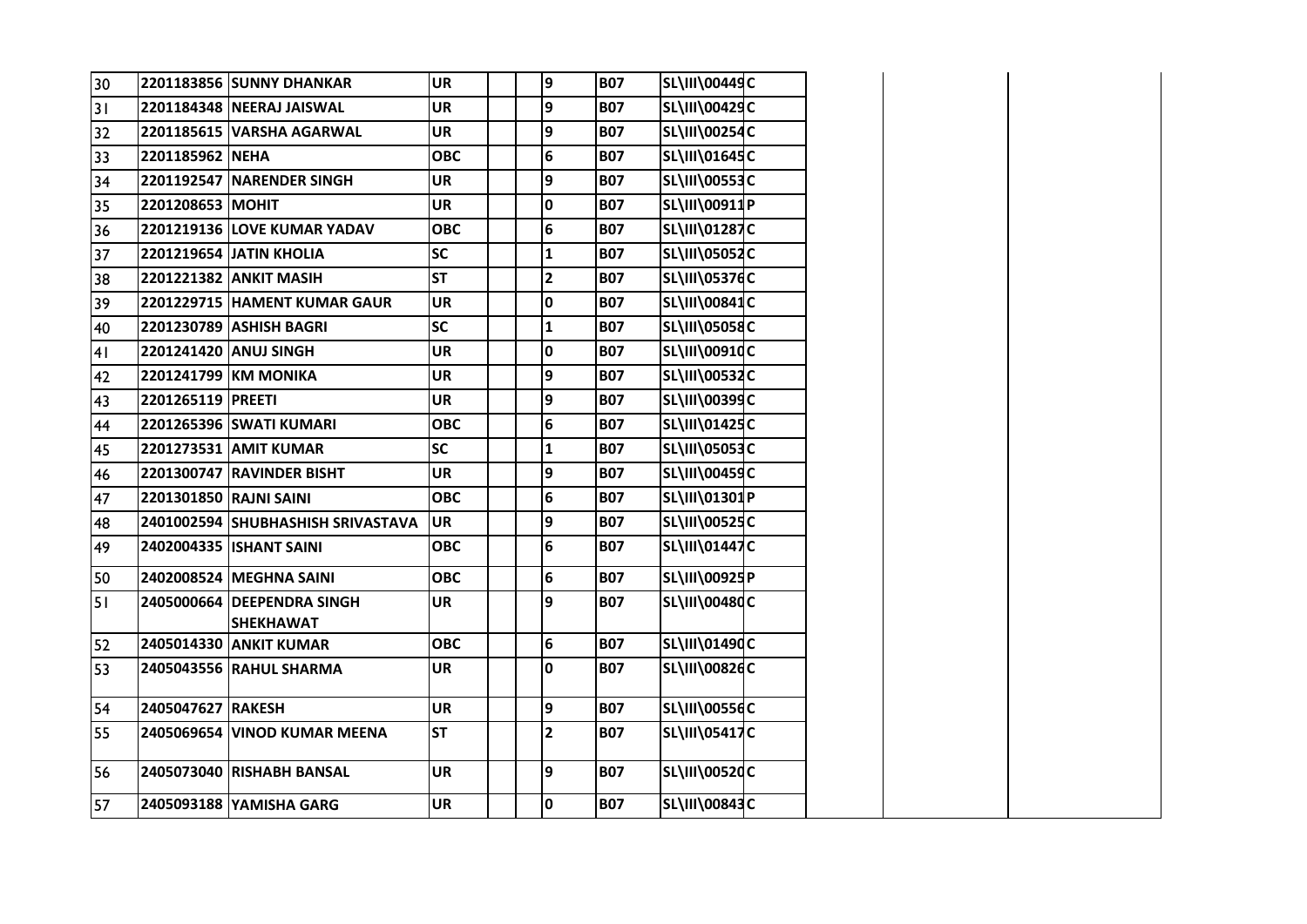| $\mathbf{I}$            | 2201016678 AMIT   |                           | <b>OBC</b> | 6              | <b>B08</b> | SL\III\00613P        | Assistant | SHRI B.C.             | 06.05.2022 |
|-------------------------|-------------------|---------------------------|------------|----------------|------------|----------------------|-----------|-----------------------|------------|
| $\overline{2}$          |                   | 2201220509 MAYANK PRATAP  | <b>UR</b>  | 9              | <b>B08</b> | <b>SL\III\00088C</b> | Section   | PATRA,                |            |
| 3                       |                   | 2201255860 DEEPAK SONI    | <b>OBC</b> | 6              | <b>B08</b> | SL\III\00685C        | Officer   | <b>UNDER</b>          |            |
| $\overline{\mathbf{4}}$ |                   | 2405044889 BHOLESH DULAIT | <b>ST</b>  | $\overline{2}$ | <b>B08</b> | SL\III\04796C        |           | SECRETARY,            |            |
| 5                       |                   | 2405068666 JATI RAM MEENA | <b>ST</b>  | $\overline{2}$ | <b>B08</b> | <b>SL\III\02657C</b> |           | <b>ELECTION</b>       |            |
|                         |                   |                           |            |                |            |                      |           | <b>COMMISSION</b>     |            |
|                         |                   |                           |            |                |            |                      |           | OF INDIA,             |            |
|                         |                   |                           |            |                |            |                      |           | <b>NIRVACHAN</b>      |            |
|                         |                   |                           |            |                |            |                      |           | SADAN, ASHOK          |            |
|                         |                   |                           |            |                |            |                      |           | ROAD,                 |            |
|                         |                   |                           |            |                |            |                      |           | NEW DELHI-            |            |
|                         |                   |                           |            |                |            |                      |           | 110001                |            |
|                         |                   |                           |            |                |            |                      |           |                       |            |
|                         |                   | 2201298950 RAJAN KASHYAP  | <b>UR</b>  | 9              | <b>B09</b> | <b>SL\III\00157C</b> | Assistant | <b>SHRI SHARAD</b>    | 06.05.2022 |
| 2                       |                   | 2411002392 AJIT KUMAR     | <b>OBC</b> | 9              | <b>B09</b> | SL\III\00162C        | Section   | DWIVEDI,              |            |
|                         |                   |                           |            |                |            |                      | Officer   | <b>UNDER</b>          |            |
|                         |                   |                           |            |                |            |                      |           | SECRETARY,            |            |
|                         |                   |                           |            |                |            |                      |           | <b>MINISTRY OF</b>    |            |
|                         |                   |                           |            |                |            |                      |           | PARLIAMENTAR          |            |
|                         |                   |                           |            |                |            |                      |           |                       |            |
|                         |                   |                           |            |                |            |                      |           | Y AFFAIRS,            |            |
|                         |                   |                           |            |                |            |                      |           | 92, PARLIAMENT        |            |
|                         |                   |                           |            |                |            |                      |           | HOUSE,                |            |
|                         |                   |                           |            |                |            |                      |           | SANSAD MARG,          |            |
|                         |                   |                           |            |                |            |                      |           | NEW DELHI-            |            |
|                         |                   |                           |            |                |            |                      |           | 110001                |            |
|                         |                   |                           |            |                |            |                      |           |                       |            |
|                         | 2201004922 CHITRA |                           | <b>UR</b>  | 0              | <b>B10</b> | <b>SL\III\00827C</b> | Assistant | <b>SHRI P. VICTOR</b> | 06.05.2022 |
| $\overline{2}$          |                   | 2201222500 ATUL KUMAR     | <b>UR</b>  | 9              | <b>B10</b> | SL\III\00380C        | Section   | ALBUQUERUQE,          |            |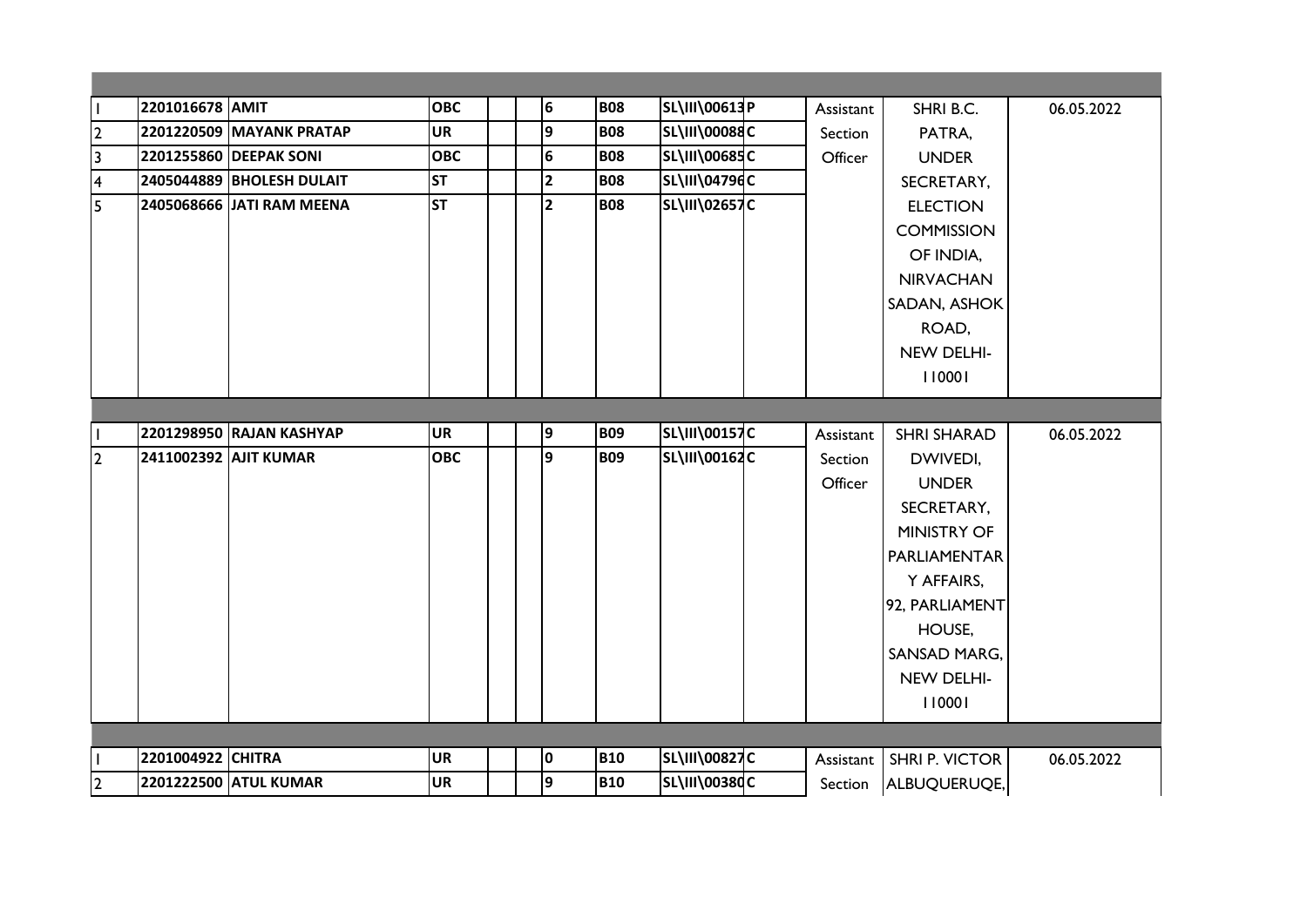| <sub>3</sub>   | 2405009144 DINESH GURJAR      | <b>OBC</b> | 6              | <b>B10</b> | SL\III\01164C        | Officer   | <b>DEPUTY</b>      |            |
|----------------|-------------------------------|------------|----------------|------------|----------------------|-----------|--------------------|------------|
|                |                               |            |                |            |                      |           | <b>DIRECTOR</b>    |            |
|                |                               |            |                |            |                      |           | (PERSONNEL)        |            |
|                |                               |            |                |            |                      |           | MINISTRY OF        |            |
|                |                               |            |                |            |                      |           | <b>ELECTRONICS</b> |            |
|                |                               |            |                |            |                      |           | AND                |            |
|                |                               |            |                |            |                      |           | <b>INFORMATION</b> |            |
|                |                               |            |                |            |                      |           | TECHNOLOGY,        |            |
|                |                               |            |                |            |                      |           | <b>ELECTRONICS</b> |            |
|                |                               |            |                |            |                      |           | NIKTAN,            |            |
|                |                               |            |                |            |                      |           | 6, CGO             |            |
|                |                               |            |                |            |                      |           | COMPLEX, NEW       |            |
|                |                               |            |                |            |                      |           | DELHI-110003       |            |
|                |                               |            |                |            |                      |           |                    |            |
|                |                               |            |                |            |                      |           |                    |            |
| $\mathbf{I}$   | 2201112939 VAIBHAV MITTAL     | <b>UR</b>  | 9              | <b>B11</b> | SL\III\00394C        | Assistant | SHRI S.P.          | 06.05.2022 |
|                | 2201210971 SURAJ KUMAR        | <b>OBC</b> | 6              | <b>B11</b> | <b>SL\III\01037C</b> | Section   | RAWAT,             |            |
| $\overline{2}$ |                               |            |                |            |                      | Officer   | <b>DEPUTY</b>      |            |
|                |                               |            |                |            |                      |           | <b>REGISTRAR</b>   |            |
| 3              | 2405090264 ANKIT KUMAR SIHARA | <b>ST</b>  | $\overline{2}$ | <b>B11</b> | <b>SL\III\05388C</b> |           | (ESTT.),           |            |
|                |                               |            |                |            |                      |           | <b>CENTRAL</b>     |            |
|                |                               |            |                |            |                      |           | ADMINISTRATIV      |            |
|                |                               |            |                |            |                      |           | E TRIBUNAL,        |            |
|                |                               |            |                |            |                      |           | 61/35,             |            |
|                |                               |            |                |            |                      |           | <b>COPERNICUS</b>  |            |
|                |                               |            |                |            |                      |           | MARG,              |            |
|                |                               |            |                |            |                      |           | NEW DELHI-         |            |
|                |                               |            |                |            |                      |           | 110001             |            |
|                |                               |            |                |            |                      |           |                    |            |
|                |                               |            |                |            |                      |           |                    |            |
|                |                               |            |                |            |                      |           |                    |            |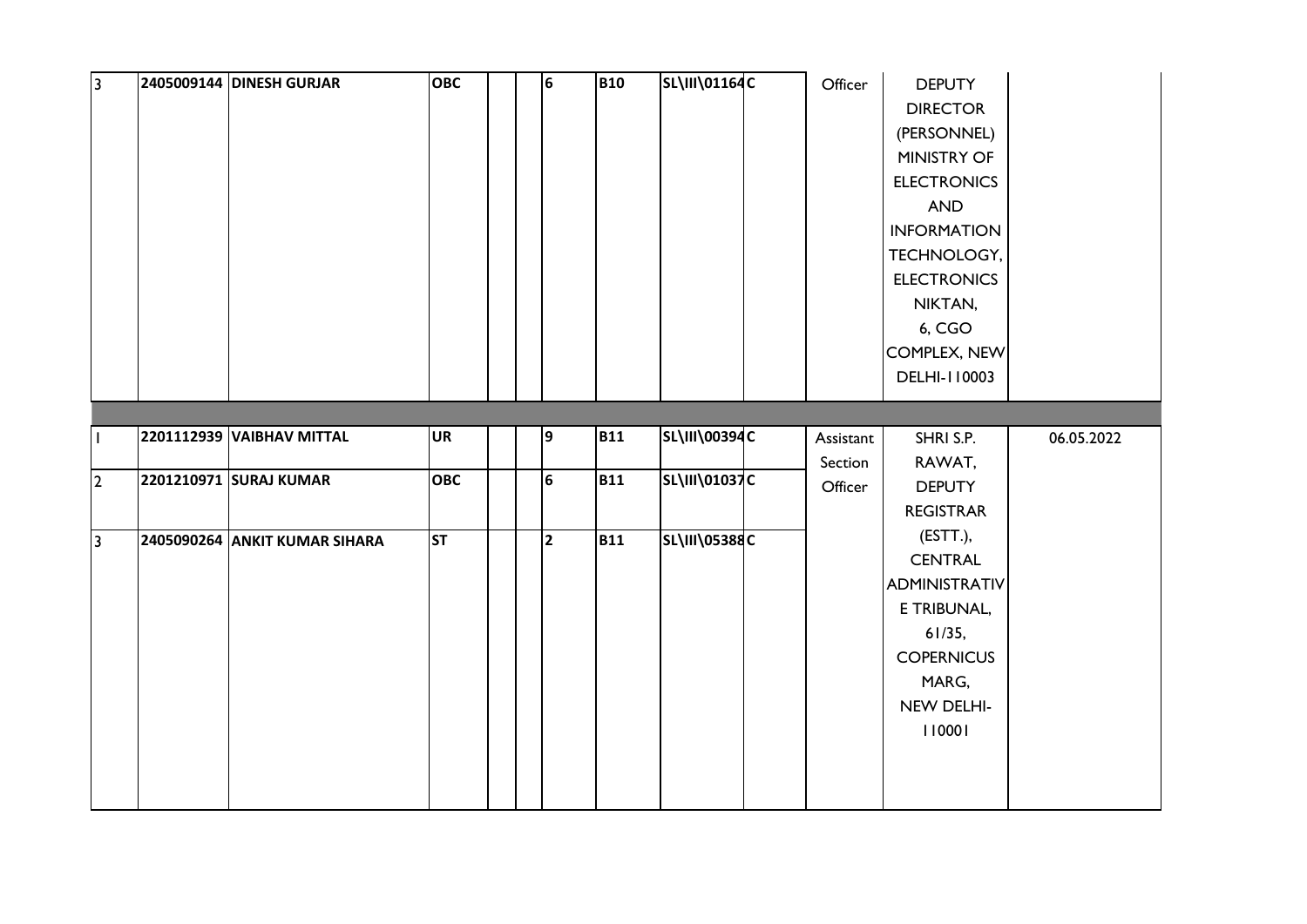|  | 2201068860 NIKUNJ DHAMA | <b>UR</b> | 9 | <b>B14</b> | SL\III\00847C | Assistant | SH. DHEERAJ           | 06.05.2022 |
|--|-------------------------|-----------|---|------------|---------------|-----------|-----------------------|------------|
|  |                         |           |   |            |               |           | YADAV,                |            |
|  |                         |           |   |            |               |           | <b>SECTION</b>        |            |
|  |                         |           |   |            |               |           | OFFICER (TRG.)        |            |
|  |                         |           |   |            |               |           | <b>CDTI</b>           |            |
|  |                         |           |   |            |               |           | GHAZIABAD,            |            |
|  |                         |           |   |            |               |           | <b>BUREAU OF</b>      |            |
|  |                         |           |   |            |               |           | <b>POLICE</b>         |            |
|  |                         |           |   |            |               |           | <b>RESEARCH &amp;</b> |            |
|  |                         |           |   |            |               |           | DEVELOPMENT           |            |
|  |                         |           |   |            |               |           | (MIN. OF HOME)        |            |
|  |                         |           |   |            |               |           | <b>NATIONAL</b>       |            |
|  |                         |           |   |            |               |           | HIGHWAY NO.           |            |
|  |                         |           |   |            |               |           | 8,                    |            |
|  |                         |           |   |            |               |           | <b>BESIDE SSB</b>     |            |
|  |                         |           |   |            |               |           | <b>OFFICE</b>         |            |
|  |                         |           |   |            |               |           | MAHIPALPUR,           |            |
|  |                         |           |   |            |               |           | NEW DELHI-            |            |
|  |                         |           |   |            |               |           | 110037                |            |
|  |                         |           |   |            |               |           |                       |            |
|  |                         |           |   |            |               |           |                       |            |
|  |                         |           |   |            |               |           |                       |            |
|  |                         |           |   |            |               |           |                       |            |
|  |                         |           |   |            |               |           |                       |            |
|  |                         |           |   |            |               |           |                       |            |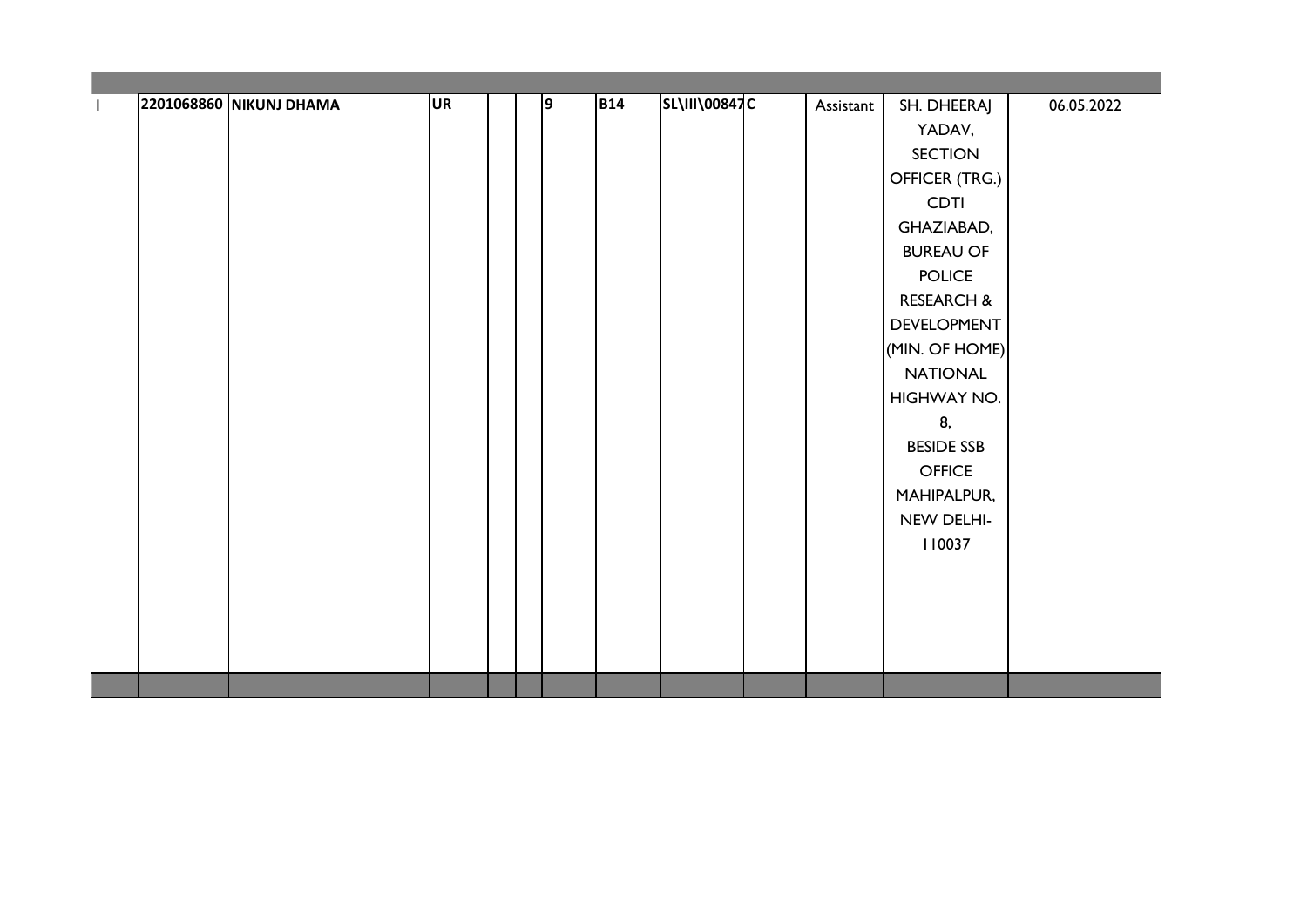| $\mathbf{I}$            | 2201083113 SAURAV |                             | SC        | 1 | <b>B15</b> | <b>SL\III\05206C</b> | Assistant | SH. SAHIB           | 06.05.2022 |
|-------------------------|-------------------|-----------------------------|-----------|---|------------|----------------------|-----------|---------------------|------------|
|                         |                   |                             |           |   |            |                      |           | SINGH,              |            |
|                         |                   |                             |           |   |            |                      |           | DPO (PSP-           |            |
|                         |                   |                             |           |   |            |                      |           | ADMN &              |            |
|                         |                   |                             |           |   |            |                      |           | CADRE),             |            |
|                         |                   |                             |           |   |            |                      |           | <b>CENTRAL</b>      |            |
|                         |                   |                             |           |   |            |                      |           | <b>PASSPORT</b>     |            |
|                         |                   |                             |           |   |            |                      |           | OFFICE (MIN.        |            |
|                         |                   |                             |           |   |            |                      |           | OF EXTERNAL         |            |
|                         |                   |                             |           |   |            |                      |           | AFFAIRS), M/O       |            |
|                         |                   |                             |           |   |            |                      |           | <b>EXTERNAL</b>     |            |
|                         |                   |                             |           |   |            |                      |           | <b>AFFAIRS ROOM</b> |            |
|                         |                   |                             |           |   |            |                      |           | NO. 4086, B-        |            |
|                         |                   |                             |           |   |            |                      |           | WING,               |            |
|                         |                   |                             |           |   |            |                      |           | JAWAHARLAL          |            |
|                         |                   |                             |           |   |            |                      |           | <b>NEHRU</b>        |            |
|                         |                   |                             |           |   |            |                      |           | BHAVAN,             |            |
|                         |                   |                             |           |   |            |                      |           | 23-D, JANPATH,      |            |
|                         |                   |                             |           |   |            |                      |           | NEW DELHI-          |            |
|                         |                   |                             |           |   |            |                      |           | 110001              |            |
|                         |                   |                             |           |   |            |                      |           |                     |            |
|                         |                   |                             |           |   |            |                      |           |                     |            |
|                         |                   |                             |           |   |            |                      |           |                     |            |
|                         |                   |                             |           |   |            |                      |           |                     |            |
|                         |                   |                             |           |   |            |                      |           |                     |            |
| $\mathbf{I}$            |                   | 2201047495 KULVEER SINGH    | <b>UR</b> | 9 | <b>B16</b> | SL\III\00845C        | Assistant | SHRI YOGESH         | 06.05.2022 |
| $\overline{\mathbf{c}}$ |                   | 2201077654 PUNEET CHAUDHARY | <b>UR</b> | 9 | <b>B16</b> | SL\III\00838C        |           | SHARMA (IRS),       |            |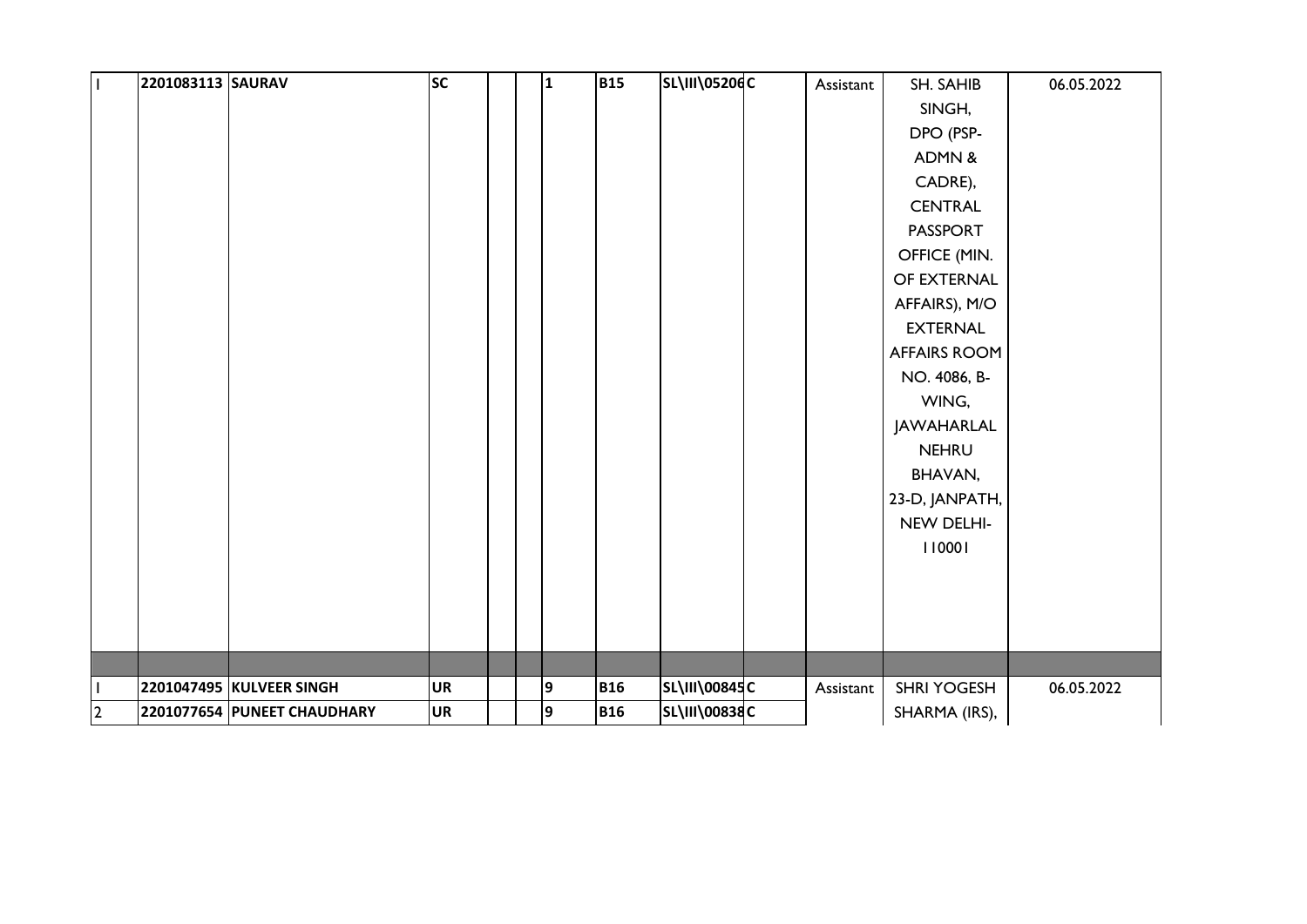| l3. | 2201121735 NIDHI SINGH | <b>SC</b> |  | 11 | <b>B16</b> | <b>SL\III\05149C</b> |  | <b>JOINT</b>        |  |
|-----|------------------------|-----------|--|----|------------|----------------------|--|---------------------|--|
|     |                        |           |  |    |            |                      |  | <b>DIRECTOR</b>     |  |
|     |                        |           |  |    |            |                      |  | (ADMN.),            |  |
|     |                        |           |  |    |            |                      |  | <b>ENFORCEMENT</b>  |  |
|     |                        |           |  |    |            |                      |  | <b>DIRECTORATE,</b> |  |
|     |                        |           |  |    |            |                      |  | (DEPARTMENT         |  |
|     |                        |           |  |    |            |                      |  | OF REVENUE)         |  |
|     |                        |           |  |    |            |                      |  | 6TH FLOOR,          |  |
|     |                        |           |  |    |            |                      |  | <b>LOK NAYAK</b>    |  |
|     |                        |           |  |    |            |                      |  | BHAWAN,             |  |
|     |                        |           |  |    |            |                      |  | NEW DELHI-          |  |
|     |                        |           |  |    |            |                      |  | 110003              |  |
|     |                        |           |  |    |            |                      |  |                     |  |
|     |                        |           |  |    |            |                      |  |                     |  |
|     |                        |           |  |    |            |                      |  |                     |  |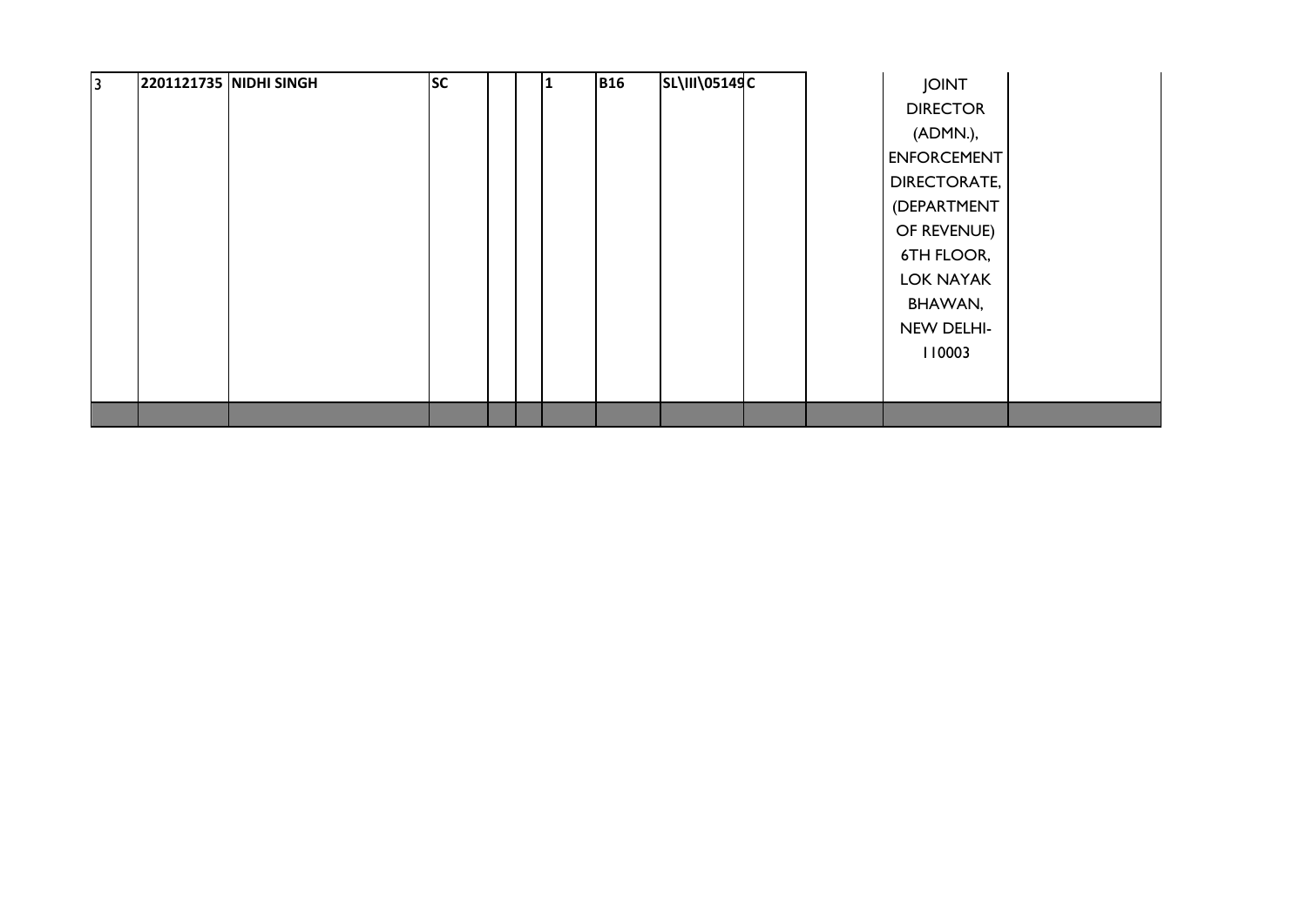| $\mathbf I$  | 2201065872 SANJAY SHARMA    | <b>UR</b> | I٥ | <b>B18</b> | SL\III\01486P        | Assistant | MS. JAYA SHREE       | 06.05.2022 |
|--------------|-----------------------------|-----------|----|------------|----------------------|-----------|----------------------|------------|
|              |                             |           |    |            |                      |           | SIVA KUMAR,          |            |
|              |                             |           |    |            |                      |           | <b>UNDER</b>         |            |
|              |                             |           |    |            |                      |           | SECRETARY            |            |
|              |                             |           |    |            |                      |           | (ESTT.),             |            |
|              |                             |           |    |            |                      |           | MINISTRY OF          |            |
|              |                             |           |    |            |                      |           | TEXTILES,            |            |
|              |                             |           |    |            |                      |           | <b>ROOM NO. 336-</b> |            |
|              |                             |           |    |            |                      |           | A, UDYOG             |            |
|              |                             |           |    |            |                      |           | BHAWAN,              |            |
|              |                             |           |    |            |                      |           | NEW DELHI-           |            |
|              |                             |           |    |            |                      |           | 110011               |            |
|              |                             |           |    |            |                      |           |                      |            |
|              |                             |           |    |            |                      |           |                      |            |
|              |                             |           |    |            |                      |           |                      |            |
|              |                             |           |    |            |                      |           |                      |            |
|              |                             |           |    |            |                      |           |                      |            |
|              |                             |           |    |            |                      |           |                      |            |
|              |                             |           |    |            |                      |           |                      |            |
|              |                             |           |    |            |                      |           |                      |            |
|              |                             |           |    |            |                      |           |                      |            |
|              |                             |           |    |            |                      |           |                      |            |
|              |                             |           |    |            |                      |           |                      |            |
|              |                             |           |    |            |                      |           |                      |            |
| $\mathbf{I}$ | 2201021823 NISHCHAL CHAUHAN | <b>UR</b> | 9  | <b>B19</b> | <b>SL\III\00644C</b> | Assistant | SH. MAHESH           | 06.05.2022 |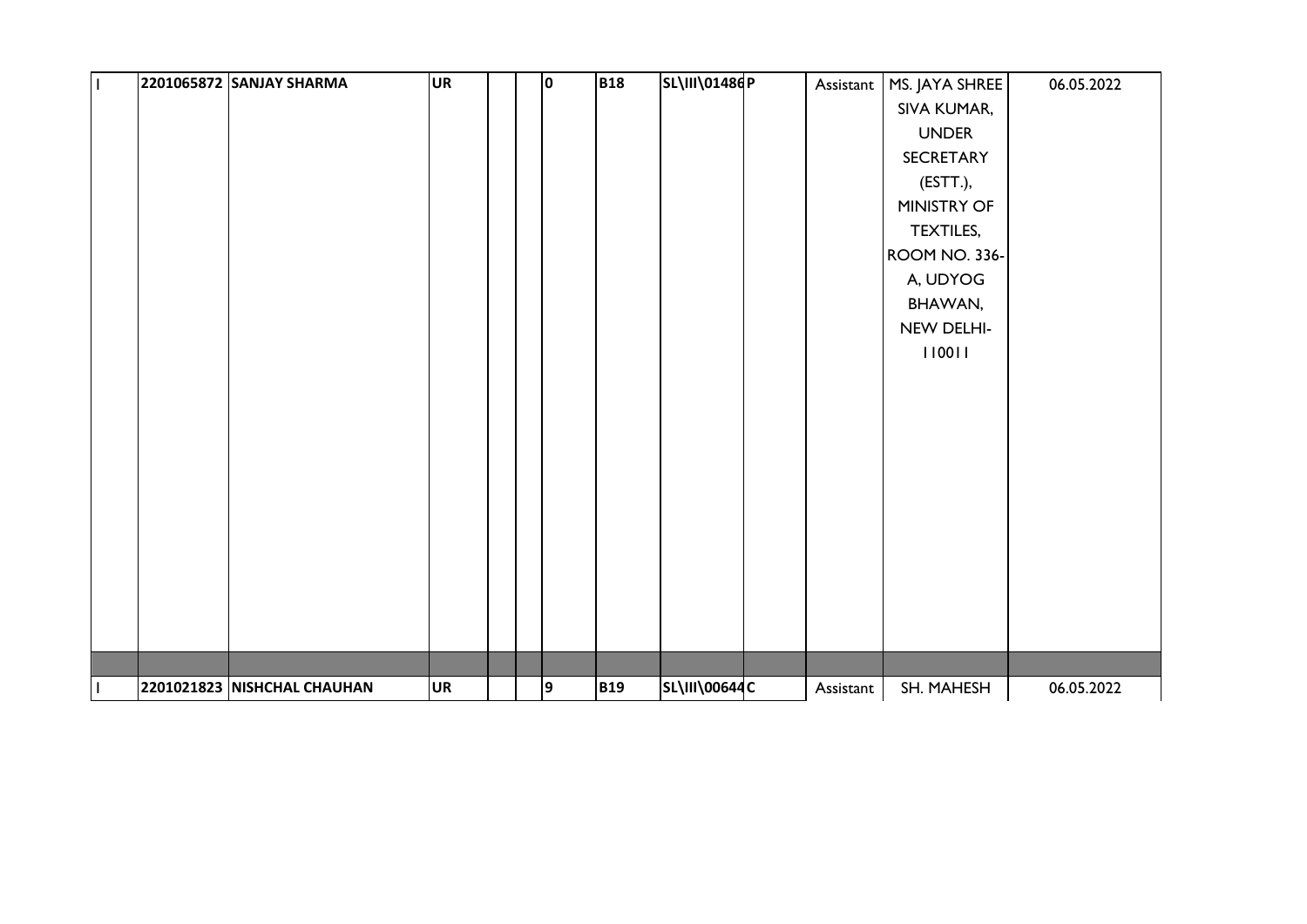| $\vert$ 2 | 2201063670 ANKUSH CHHILLAR | UR | 9 | <b>B19</b> | <b>SL\III\00972C</b> | CHANDRA,           |
|-----------|----------------------------|----|---|------------|----------------------|--------------------|
|           |                            |    |   |            |                      | SCSO (CP),         |
|           |                            |    |   |            |                      | <b>TATRAKSHAK</b>  |
|           |                            |    |   |            |                      | MUKHYALAYA,        |
|           |                            |    |   |            |                      | (COAST GUARD       |
|           |                            |    |   |            |                      | <b>HEADQUARTER</b> |
|           |                            |    |   |            |                      | $S$ ),             |
|           |                            |    |   |            |                      | ROOM NO. 24        |
|           |                            |    |   |            |                      | <b>COAST GUARD</b> |
|           |                            |    |   |            |                      | HDQRS.,            |
|           |                            |    |   |            |                      | <b>NATIONAL</b>    |
|           |                            |    |   |            |                      | <b>STADIUM</b>     |
|           |                            |    |   |            |                      | COMPLEX,           |
|           |                            |    |   |            |                      | NEW DELHI-         |
|           |                            |    |   |            |                      | 110001             |
|           |                            |    |   |            |                      |                    |
|           |                            |    |   |            |                      |                    |
|           |                            |    |   |            |                      |                    |
|           |                            |    |   |            |                      |                    |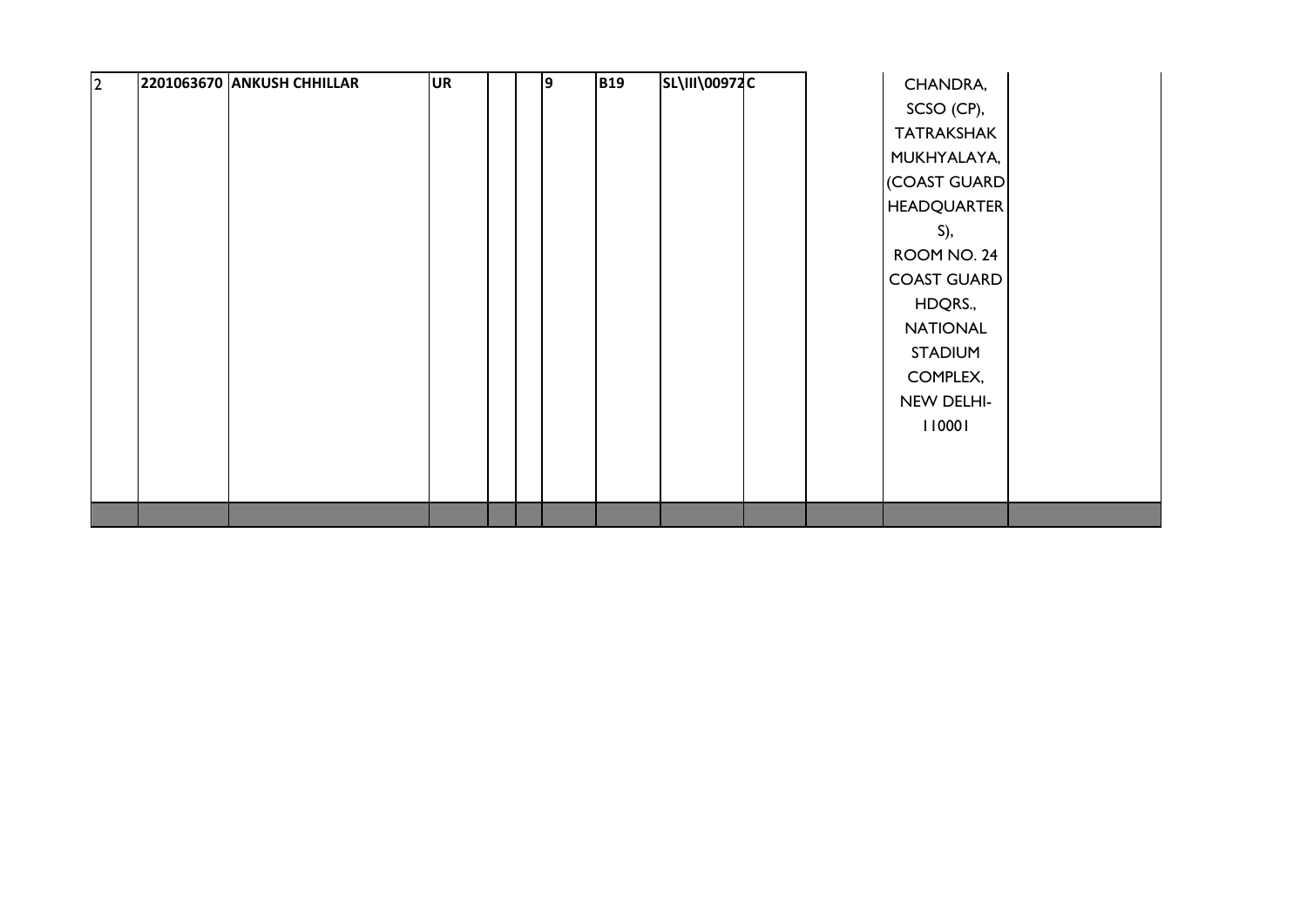| l I            |                     | 2201284503 DHARMJEET SINGH    | <b>SC</b>  | $\mathbf{1}$   | <b>B20</b> | SL\III\05336C        | Assistant  | <b>SHRI PADMA</b>        | 06.05.2022 |
|----------------|---------------------|-------------------------------|------------|----------------|------------|----------------------|------------|--------------------------|------------|
|                |                     |                               |            |                |            |                      |            | <b>DUTT</b>              |            |
|                |                     |                               |            |                |            |                      |            | <b>SECTION</b>           |            |
|                |                     |                               |            |                |            |                      |            | OFFICER (ESTT.)          |            |
|                |                     |                               |            |                |            |                      |            | <b>NCB HDQRS.</b>        |            |
|                |                     |                               |            |                |            |                      |            | <b>NARCOTICS</b>         |            |
|                |                     |                               |            |                |            |                      |            | <b>CONTROL</b>           |            |
|                |                     |                               |            |                |            |                      |            | <b>BUREAU,</b>           |            |
|                |                     |                               |            |                |            |                      |            | <b>WEST BLOCK-I,</b>     |            |
|                |                     |                               |            |                |            |                      |            | WING NO. V,              |            |
|                |                     |                               |            |                |            |                      |            | R.K. PURAM,              |            |
|                |                     |                               |            |                |            |                      |            | NEW DELHI-               |            |
|                |                     |                               |            |                |            |                      |            | 110066                   |            |
|                |                     |                               |            |                |            |                      |            |                          |            |
|                |                     | 2201049734 PRADEEP YADAV      | <b>OBC</b> | 6              | <b>B21</b> | SL\III\02295P        |            | Assistant/ SHRI RAVINDER | 06.05.2022 |
| $\overline{2}$ | 2201124317 AMARJEET |                               | <b>UR</b>  | 9              | <b>B21</b> | SL\III\01499C        | Superinten | KUMAR,                   |            |
| $\overline{3}$ |                     | 2201178165 SUJIT PRASAD GUPTA | <b>OBC</b> | $6\phantom{1}$ | <b>B21</b> | SL\III\02132P        | dent       | <b>SECTION</b>           |            |
|                |                     |                               |            |                |            |                      |            | OFFICER,                 |            |
| 4              |                     | 2201209408 SHRUTI SHARMA      | <b>UR</b>  | 9              | <b>B21</b> | SL\III\00605C        |            | <b>MINISTRY OF</b>       |            |
| $\overline{5}$ | 2201288375 SHAKTI   |                               | SC         | 1              | <b>B21</b> | <b>SL\III\05288C</b> |            | MINES,                   |            |
|                |                     |                               |            |                |            |                      |            | ROOM NO. D-              |            |
| 6              |                     | 2405056932 DEEPAK SHARMA      | <b>UR</b>  | $\overline{9}$ | <b>B21</b> | <b>SL\III\00985C</b> |            | 302, 3RD                 |            |
|                |                     |                               |            |                |            |                      |            | FLOOR,                   |            |
| 17             |                     | 2405059196 RAJAT MANGAL       | <b>UR</b>  | 9              | <b>B21</b> | SL\III\00958C        |            | <b>SHASTRI</b>           |            |
|                |                     |                               |            |                |            |                      |            | <b>BHAWAN, NEW</b>       |            |
|                |                     |                               |            |                |            |                      |            | <b>DELHI-110001</b>      |            |
|                |                     |                               |            |                |            |                      |            |                          |            |
|                |                     |                               |            |                |            |                      |            |                          |            |
|                |                     |                               |            |                |            |                      |            |                          |            |
|                |                     |                               |            |                |            |                      |            |                          |            |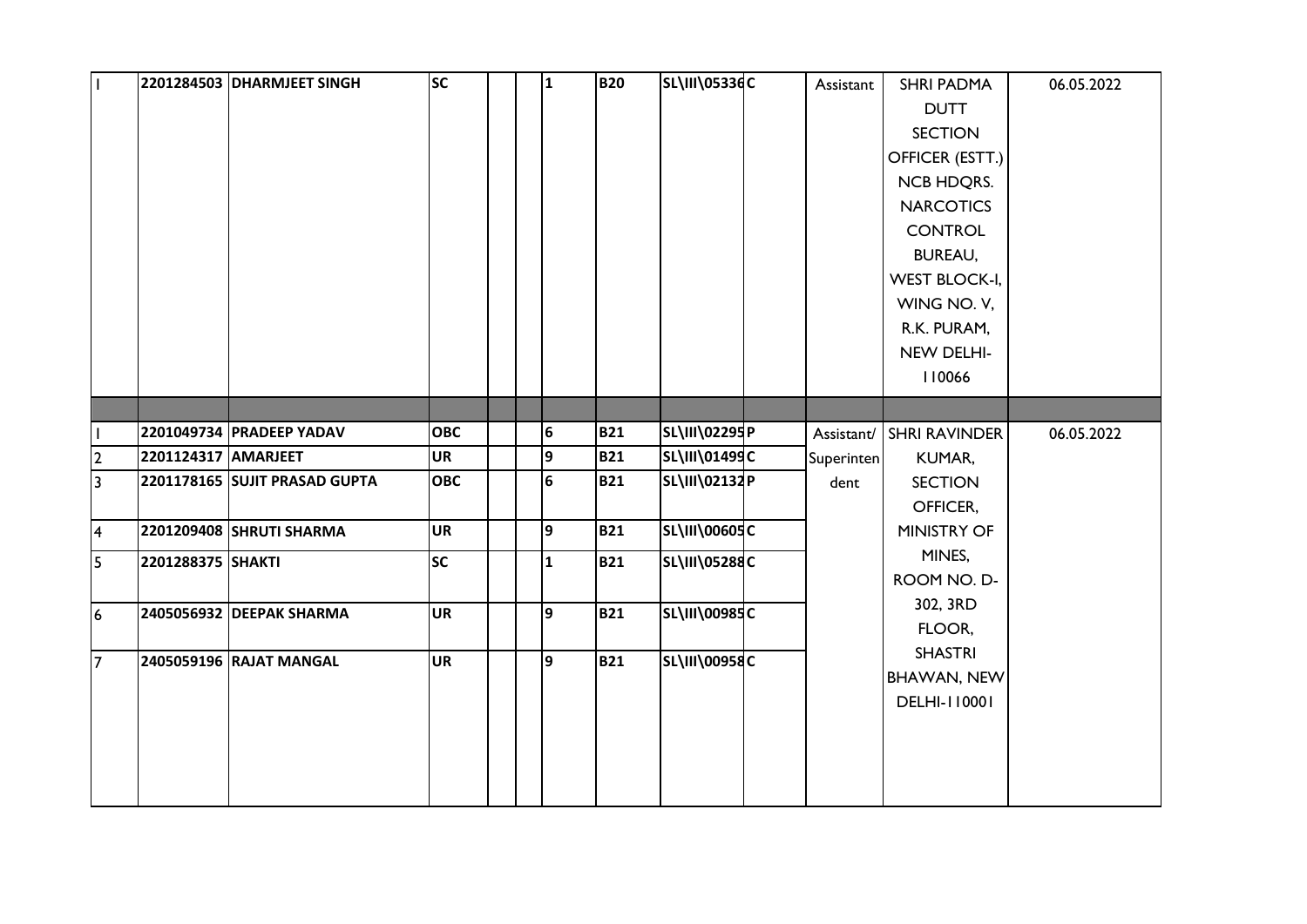|                         |                      | 2002008052 GAUTAM KUMAR NEGI      | <b>UR</b>  |  | З               | <b>B22</b> | <b>SL\III\05633C</b> | Inspector | Dr. Shiva Shankar      | 06.05.2022 |
|-------------------------|----------------------|-----------------------------------|------------|--|-----------------|------------|----------------------|-----------|------------------------|------------|
| $\mathbf{2}$            |                      | 2002009405 SHISHIR KUKRETI        | <b>UR</b>  |  | 9               | <b>B22</b> | <b>SL\III\00066C</b> | of Income | Yadav                  |            |
| $\overline{3}$          |                      | 2002018624 SHASHANK PAL           | <b>ST</b>  |  | 2               | <b>B22</b> | <b>SL\III\00764C</b> | Tax       | <b>Deputy Director</b> |            |
| $\overline{\mathbf{4}}$ |                      | 2003006338 PEEYUSH KUMAR          | <b>UR</b>  |  | 9               | <b>B22</b> | <b>SL\III\00177C</b> |           | of Income Tax          |            |
| 5                       |                      | <b>2003006698 VIVEK UPADHYAY</b>  | <b>UR</b>  |  | $\overline{a}$  | <b>B22</b> | SL\III\01902C        |           | (HRD),                 |            |
| $\boldsymbol{6}$        |                      | 2003006803 PRIYANKA RAWAT         | <b>UR</b>  |  | $\mathbf 0$     | <b>B22</b> | SL\III\00867C        |           | Central Board of       |            |
| $\overline{7}$          | 2201023412 SUBHASH   |                                   | <b>OBC</b> |  | $6\phantom{1}6$ | <b>B22</b> | SL\III\01897C        |           | <b>Direct Taxes</b>    |            |
| 8                       | 2201034356 PRIYA     |                                   | <b>UR</b>  |  | $\mathbf 0$     | <b>B22</b> | SL\III\00593C        |           | (Department of         |            |
| 9                       |                      | 2201036903 ABHISHEK KUMAR         | <b>SC</b>  |  | $\mathbf{1}$    | <b>B22</b> | <b>SL\III\04375C</b> |           | Revenue), Gate         |            |
| 10                      | 2201043503 JITENDRA  |                                   | <b>SC</b>  |  | $\mathbf{1}$    | <b>B22</b> | <b>SL\III\00522C</b> |           | No. I, 2nd Floor,      |            |
| $\mathbf{H}$            |                      | 2201046728 DURGESH PATIL          | <b>UR</b>  |  | 9               | <b>B22</b> | SL\III\00221C        |           | Jawahar Lal            |            |
| 12                      |                      | 2201048506 SHAILESH KHOKHAR       | <b>UR</b>  |  | 3               | <b>B22</b> | <b>SL\III\05106C</b> |           | Nehru Stadium,         |            |
| 13                      |                      | 2201053398 VIVEK SINGH MEHRA      | <b>UR</b>  |  | 9               | <b>B22</b> | <b>SL\III\00082C</b> |           | New Delhi-             |            |
| 4                       |                      | 2201057488 GAJENDRA SINGH         | <b>SC</b>  |  | $\mathbf{1}$    | <b>B22</b> | <b>SL\III\04904C</b> |           | 110003                 |            |
| 15                      |                      | 2201059793 ANUGRAH PRATAP SINGH   | <b>UR</b>  |  | 9               | <b>B22</b> | <b>SL\III\00053C</b> |           |                        |            |
| 16                      |                      | 2201061722 AVINASH KUMAR GAUTAM   | <b>SC</b>  |  | $\mathbf{1}$    | <b>B22</b> | <b>SL\III\03768C</b> |           |                        |            |
| 17                      | 2201067046 VIKAS     |                                   | <b>UR</b>  |  | 9               | <b>B22</b> | SL\III\00141C        |           |                        |            |
| 8                       |                      | 2201067895 AINISH CHAUHAN         | <b>UR</b>  |  | 9               | <b>B22</b> | SL\III\00045C        |           |                        |            |
| 9                       | 2201070323 KARTIK    |                                   | <b>OBC</b> |  | $6\phantom{1}6$ | <b>B22</b> | SL\III\01608C        |           |                        |            |
| 20                      |                      | 2201076529 MANISH KUMAR SINGH     | <b>UR</b>  |  | 3               | <b>B22</b> | SL\III\05154P        |           |                        |            |
| 21                      |                      | <b>2201080398 VINAY AGARWAL</b>   | <b>UR</b>  |  | $\mathbf 0$     | <b>B22</b> | SL\III\00683C        |           |                        |            |
| 22                      | 2201088591 SONU NAIN |                                   | UR         |  | 9               | <b>B22</b> | SL\III\00008C        |           |                        |            |
| 23                      |                      | 2201093123 SHAILESH KUMAR SINGH   | <b>UR</b>  |  | 3               | <b>B22</b> | SL\III\05318C        |           |                        |            |
| 24                      |                      | 2201098944 LAKHENDRA SINGH JAKHAR | <b>UR</b>  |  | 9               | <b>B22</b> | <b>SL\III\00354C</b> |           |                        |            |
| 25                      | 2201099454 ARVIND    |                                   | <b>UR</b>  |  | O               | <b>B22</b> | SL\III\00563C        |           |                        |            |
| 26                      |                      | 2201107496 AMAN KUMAR             | <b>OBC</b> |  | 6               | <b>B22</b> | SL\III\01236C        |           |                        |            |
| 27                      |                      | 2201111689 SANCHIT KUMAR SINGH    | <b>UR</b>  |  | O               | <b>B22</b> | <b>SL\III\00986C</b> |           |                        |            |
| 28                      | 2201128244 RAVI      |                                   | <b>UR</b>  |  | $\mathbf 0$     | <b>B22</b> | SL\III\01103P        |           |                        |            |
| 29                      |                      | 2201132471 VIKRAM SINGH MEENA     | <b>ST</b>  |  | $\overline{2}$  | <b>B22</b> | <b>SL\III\04720C</b> |           |                        |            |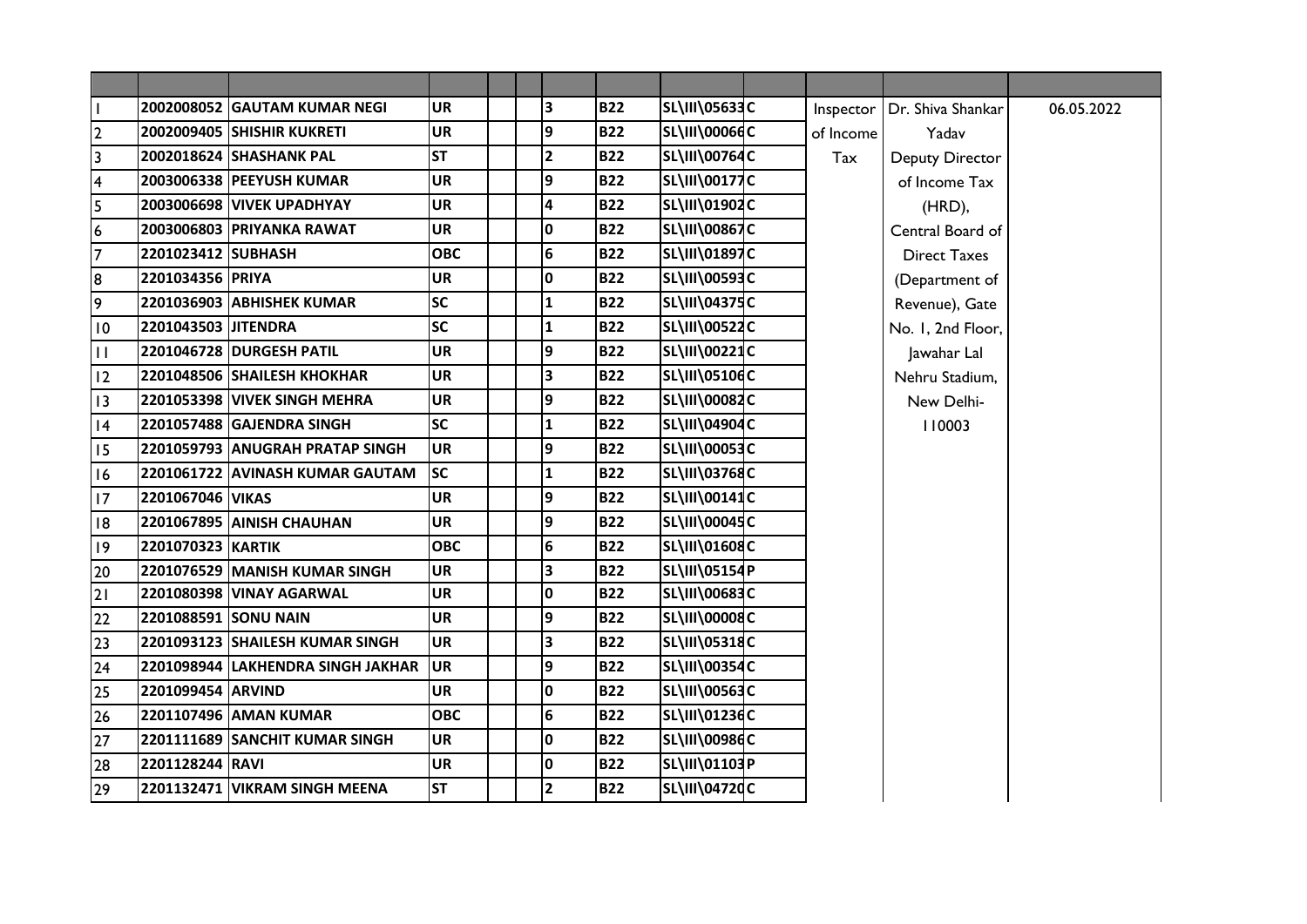| 30 |                     | 2201132981 DEEPAK SHARMA         | <b>UR</b>  | $\boldsymbol{9}$        | <b>B22</b> | SL\III\00307C        |  |
|----|---------------------|----------------------------------|------------|-------------------------|------------|----------------------|--|
| 31 |                     | 2201135839 PRASHANT GAHALOT      | <b>UR</b>  | 0                       | <b>B22</b> | <b>SL\III\00870C</b> |  |
| 32 |                     | 2201145851 AMIT KUMAR            | <b>UR</b>  | 3                       | <b>B22</b> | SL\III\05015C        |  |
| 33 |                     | 2201154551 RAHUL PUNDIR          | <b>UR</b>  | 9                       | <b>B22</b> | SL\III\00021P        |  |
| 34 |                     | 2201168478 RAVI TAHLAN           | <b>UR</b>  | 9                       | <b>B22</b> | <b>SL\III\00009C</b> |  |
| 35 | 2201177660 KAILASH  |                                  | <b>OBC</b> | 9                       | <b>B22</b> | SL\III\00107C        |  |
| 36 | 2201181126 KM ANSHU |                                  | <b>UR</b>  | 4                       | <b>B22</b> | SL\III\05483C        |  |
| 37 |                     | 2201187604 PRINCE AHUJA          | <b>UR</b>  | 0                       | <b>B22</b> | SL\III\01030C        |  |
| 38 |                     | 2201189573 DEVANG SINGH          | <b>UR</b>  | 9                       | <b>B22</b> | SL\III\00023C        |  |
| 39 |                     | 2201199929 ABHISHEK KUMAR TIWARI | <b>UR</b>  | 0                       | <b>B22</b> | SL\III\01112C        |  |
| 40 |                     | 2201214027 RAJVEER SINGH GURJAR  | <b>OBC</b> | 6                       | <b>B22</b> | SL\III\00510P        |  |
| 41 |                     | 2201218571 PAWAN KUMAR           | <b>OBC</b> | 6                       | <b>B22</b> | SL\III\01315C        |  |
| 42 |                     | 2201237226 GAURAV KUMAR MISHRA   | <b>UR</b>  | 0                       | <b>B22</b> | SL\III\01497C        |  |
| 43 |                     | <b>2201246012 ASHOK SHARMA</b>   | <b>UR</b>  | 0                       | <b>B22</b> | SL\III\01111C        |  |
| 44 |                     | 2201253541 SUNIL KHATRI          | <b>UR</b>  | 3                       | <b>B22</b> | SL\III\05264C        |  |
| 45 |                     | 2201255124 VIDUSHI SONI          | <b>OBC</b> | 6                       | <b>B22</b> | SL\III\01569P        |  |
| 46 |                     | 2201287277 KUMAR RAHUL RANJAN    | <b>OBC</b> | 9                       | <b>B22</b> | SL\III\00117C        |  |
| 47 |                     | 2201291394 ABHISHEK SHARMA       | <b>UR</b>  | 0                       | <b>B22</b> | SL\III\01380C        |  |
| 48 |                     | 2201300442 SANDEEP GUPTA         | <b>UR</b>  | 0                       | <b>B22</b> | SL\III\01277P        |  |
| 49 |                     | 2402011211 MANOJ KUMAR           | <b>OBC</b> | 6                       | <b>B22</b> | SL\III\00417C        |  |
| 50 | 2404004953 VIPIN    |                                  | <b>OBC</b> | 9                       | <b>B22</b> | SL\III\00119C        |  |
| 51 |                     | 2404007427 MANOJ KUMAR           | <b>OBC</b> | 9                       | <b>B22</b> | <b>SL\III\00252C</b> |  |
| 52 |                     | 2404008080 SHUBHAM KATARIA       | <b>UR</b>  | 9                       | <b>B22</b> | <b>SL\III\00256C</b> |  |
| 53 |                     | 2405000082 KUMUND GUPTA          | <b>UR</b>  | 9                       | <b>B22</b> | SL\III\00278C        |  |
| 54 |                     | 2405004604 NAVJEET KAUR          | <b>UR</b>  | 9                       | <b>B22</b> | <b>SL\III\00006C</b> |  |
| 55 |                     | 2405018429 VIKASH KUMAR MEENA    | <b>ST</b>  | $\overline{\mathbf{2}}$ | <b>B22</b> | <b>SL\III\01777C</b> |  |
| 56 |                     | 2405019947 RAVI PRAKASH MEENA    | <b>ST</b>  | $\overline{\mathbf{c}}$ | <b>B22</b> | SL\III\03224C        |  |
| 57 |                     | 2405020272 AATISH KUMAR MEENA    | <b>ST</b>  | $\overline{2}$          | <b>B22</b> | SL\III\02597C        |  |
| 58 |                     | 2405034352 YOGESH MEENA          | <b>ST</b>  | $\overline{\mathbf{2}}$ | <b>B22</b> | <b>SL\III\00585C</b> |  |
| 59 |                     | 2405047597 SURESH CHAND SHARMA   | <b>UR</b>  | 3                       | <b>B22</b> | <b>SL\III\05486C</b> |  |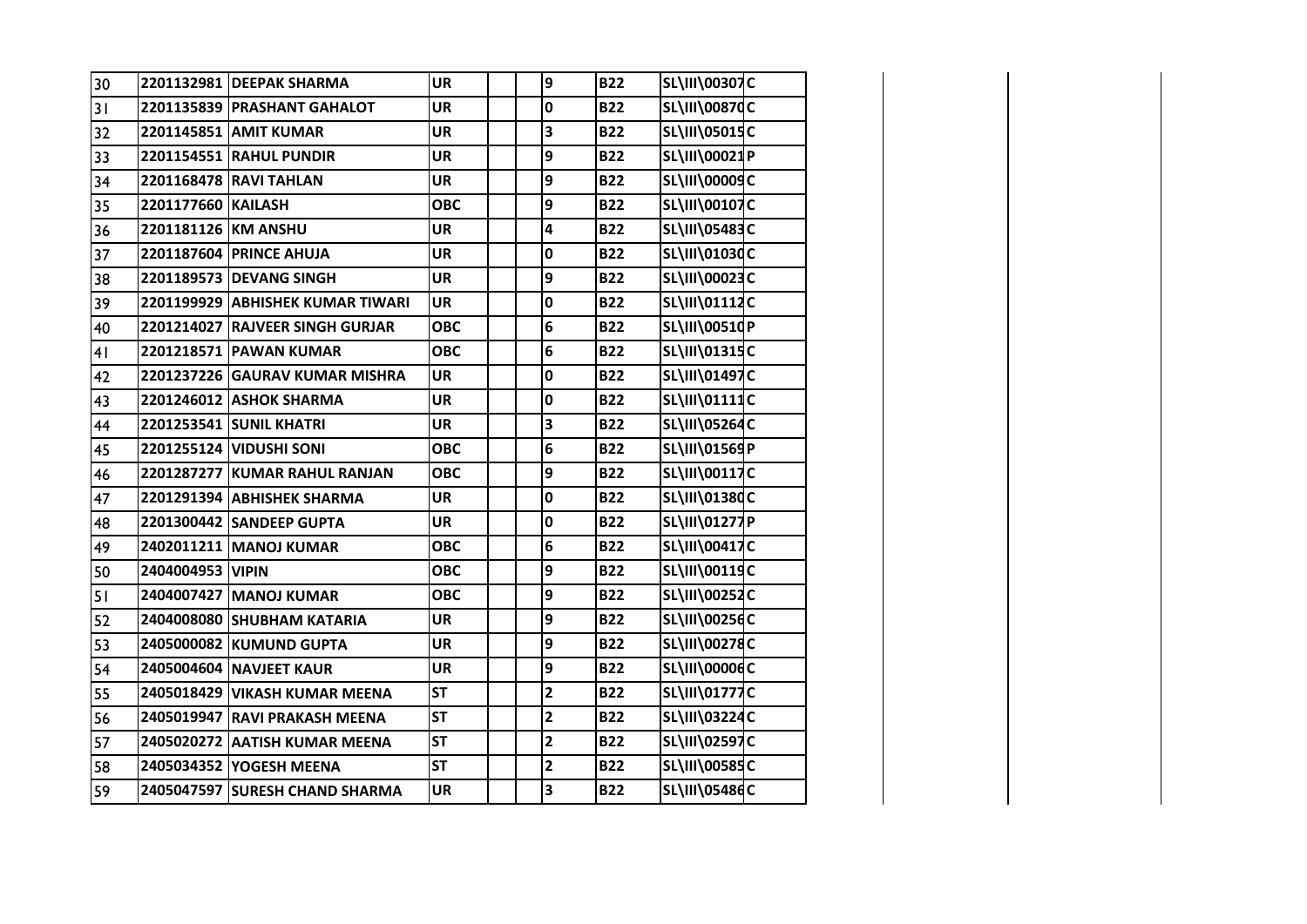| 60              | 2405052004 RAHUL      |                                | <b>OBC</b> | $6\overline{6}$         | <b>B22</b> | <b>SL\III\00559C</b> |            |                   |            |
|-----------------|-----------------------|--------------------------------|------------|-------------------------|------------|----------------------|------------|-------------------|------------|
| 61              |                       | 2405053356 ARJUN SINGH MEENA   | <b>ST</b>  | $\overline{2}$          | <b>B22</b> | <b>SL\III\05076C</b> |            |                   |            |
| 62              |                       | 2405054726 RAMVEER MEENA       | <b>ST</b>  | $\overline{\mathbf{2}}$ | <b>B22</b> | <b>SL\III\04747C</b> |            |                   |            |
| 63              |                       | 2405058395 HEMANT KUMAR MEENA  | <b>ST</b>  | $\overline{2}$          | <b>B22</b> | SL\III\01405C        |            |                   |            |
| 64              |                       | 2405059019 RAMESH KUMAR        | <b>OBC</b> | $\bf 6$                 | <b>B22</b> | SL\III\01353C        |            |                   |            |
| 65              |                       | 2405071474 BHARTI MALAV        | <b>OBC</b> | 6                       | <b>B22</b> | SL\III\00411C        |            |                   |            |
| 66              |                       | 2405072254 PRAKASH NETWAL      | <b>OBC</b> | $\bf 6$                 | <b>B22</b> | SL\III\01578P        |            |                   |            |
| 67              |                       | 2405073618 ANKIT SOHU          | <b>OBC</b> | 9                       | <b>B22</b> | SL\III\00092C        |            |                   |            |
| 68              |                       | 2405077051 DHARASINGH MEENA    | <b>ST</b>  | $\overline{\mathbf{2}}$ | <b>B22</b> | SL\III\02638C        |            |                   |            |
| 69              |                       | 2405084879 PRAFULL MITTAL      | <b>UR</b>  | 9                       | <b>B22</b> | SL\III\00205C        |            |                   |            |
| 70              |                       | 2405091793 VIVEK SINGH         | <b>UR</b>  | 0                       | <b>B22</b> | SL\III\01373P        |            |                   |            |
| 71              |                       | 2407002986 BANWARI MEENA       | <b>ST</b>  | $\mathbf{2}$            | <b>B22</b> | <b>SL\III\05065C</b> |            |                   |            |
| 72              |                       | 2407007741 SWATI SHARMA        | <b>UR</b>  | 9                       | <b>B22</b> | SL\III\00142C        |            |                   |            |
| 73              |                       | 2411000945 PRIKSHIT JAKHAR     | <b>OBC</b> | 3                       | <b>B22</b> | SL\III\04383C        |            |                   |            |
| 74              |                       | 2411008745 MOHIT KUMAR MEENA   | <b>ST</b>  | 9                       | <b>B22</b> | SL\III\00345C        |            |                   |            |
|                 |                       |                                |            |                         |            |                      |            |                   |            |
|                 |                       |                                |            |                         |            |                      |            |                   |            |
| $\mathbf{I}$    |                       | 2002000239 ANKIT DHULIYA       | <b>UR</b>  | 9                       | <b>B23</b> | SL\III\01442C        | Insepector | Shri Mohd. Ashif  | 19.05.2022 |
| $\overline{2}$  |                       | 2002000703 ABHISHEK SINGH      | <b>SC</b>  | 9                       | <b>B23</b> | <b>SL\III\00504C</b> | (Central   | (UNDER            |            |
| $\overline{3}$  |                       | 2002000754 SHUBHAM BIJALWAN    | <b>UR</b>  | 9                       | <b>B23</b> | SL\III\01618C        | Excise)    | SECRETARY)        |            |
| $\overline{4}$  |                       | 2002001625 SAURAV KUMAR BARWAL | <b>ST</b>  | 2                       | <b>B23</b> | SL\III\06188C        |            | (AdIIIB) Central  |            |
| 5               |                       | 2002002734 DIKSHA SINGH        | <b>SC</b>  | $\mathbf{1}$            | <b>B23</b> | SL\III\05283C        |            | Board of Indirect |            |
| $6\phantom{1}6$ |                       | 2002003941 DHEERAJ KUMAR       | <b>OBC</b> | $\bf 6$                 | <b>B23</b> | SL\III\02678C        |            | Taxes and         |            |
| $\overline{7}$  |                       | 2002005304 SARANSH SHARMA      | <b>UR</b>  | 9                       | <b>B23</b> | SL\III\00415C        |            | Customs           |            |
| 8               |                       | 2002006003 RISHABH KUMAR GOYAL | <b>UR</b>  | 9                       | <b>B23</b> | SL\III\00745C        |            | (Department of    |            |
| 9               |                       | 2002010172 AKSHAY RANA         | <b>ST</b>  | $\overline{\mathbf{c}}$ | <b>B23</b> | SL\III\06210C        |            | Revenue)          |            |
| 10              |                       | 2002017157 PULKIT AGGARWAL     | <b>UR</b>  | 9                       | <b>B23</b> | SL\III\01961C        |            | Ad. III B Section |            |
| $\mathbf{H}$    |                       | 2002017351 ADITYA RANA         | <b>ST</b>  | $\mathbf{2}$            | <b>B23</b> | <b>SL\III\05445C</b> |            | GR. FLOOR,        |            |
| 12              | 2002017928 ADITYA PAL |                                | <b>OBC</b> | 9                       | <b>B23</b> | <b>SL\III\00860C</b> |            | <b>HUDCO</b>      |            |
| 13              |                       | 2002018183 VINEET KUMAR        | <b>UR</b>  | 9                       | <b>B23</b> | SL\III\01433C        |            | <b>VISHALA</b>    |            |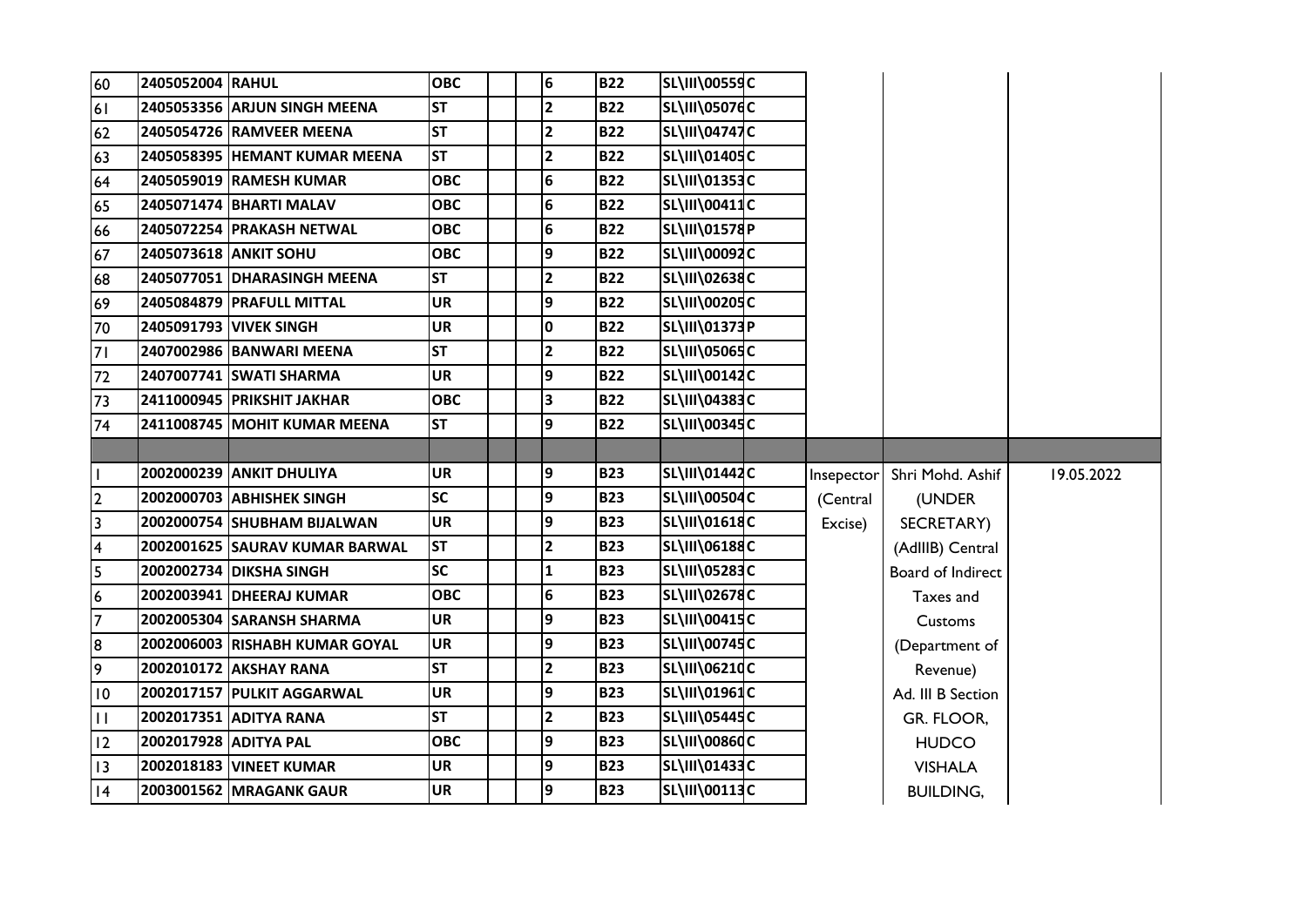| 15 | <b>2003002333 IMOHIT RONKLY</b>               | <b>ST</b>  | $\overline{2}$          | <b>B23</b> | <b>SL\III\06157C</b> |
|----|-----------------------------------------------|------------|-------------------------|------------|----------------------|
| 16 | 2003002660 MOHIT SINGH<br><b>DHARAMSHAKTU</b> | <b>ST</b>  | $\overline{2}$          | <b>B23</b> | SL\III\05898C        |
| 17 | 2003008498 SACHIN JOSHI                       | <b>UR</b>  | 0                       | <b>B23</b> | SL\III\02123P        |
| 8  | 2003009463 MANDEEP KAUR                       | <b>UR</b>  | 9                       | <b>B23</b> | SL\III\01190C        |
| 9  | 2003011141 SANGEETA GAUDIA                    | <b>UR</b>  | 9                       | <b>B23</b> | <b>SL\III\01851C</b> |
| 20 | 2003011226 BHUPINDER SINGH                    | ОВС        | 9                       | <b>B23</b> | SL\III\00671C        |
| 21 | 2003011404 DEVENDRA KUMAR                     | <b>SC</b>  | $\mathbf{1}$            | <b>B23</b> | SL\III\05636C        |
| 22 | 2003011962 HARISH SINGH DHAMI                 | <b>UR</b>  | 9                       | <b>B23</b> | <b>SL\III\00264C</b> |
| 23 | 2003012068 BEENA BISHT                        | <b>UR</b>  | 0                       | <b>B23</b> | <b>SL\III\03879P</b> |
| 24 | 2005002115 SAIF ALI ANSARI                    | <b>OBC</b> | $6\phantom{1}6$         | <b>B23</b> | <b>SL\III\03941C</b> |
| 25 | 2005002185 VIJAY KUMAR                        | <b>SC</b>  | $\mathbf{1}$            | <b>B23</b> | SL\III\04615C        |
| 26 | 2005003389 SHUBHAM YADAV                      | <b>OBC</b> | 9                       | <b>B23</b> | SL\III\01174C        |
| 27 | 2006000985 KSHITIJ AHALAWAT                   | <b>UR</b>  | 9                       | <b>B23</b> | SL\III\00600C        |
| 28 | 2006001531 AJAY SINGH RAWAT                   | <b>UR</b>  | 9                       | <b>B23</b> | SL\III\01034C        |
| 29 | 2006002099 MANISH YADAV                       | <b>OBC</b> | 6                       | <b>B23</b> | <b>SL\III\02957C</b> |
| 30 | 2006002866 DIKSHIT KUMAR                      | <b>OBC</b> | $6\phantom{1}6$         | <b>B23</b> | SL\III\01721P        |
| 31 | 2006003541 SUMIT KUMAR                        | <b>UR</b>  | 9                       | <b>B23</b> | <b>SL\III\01249C</b> |
| 32 | 2006003666 MUKUL BHATNAGAR                    | <b>UR</b>  | $\mathbf 0$             | <b>B23</b> | <b>SL\III\02519C</b> |
| 33 | 2006004862 BHARAT MITTAL                      | <b>UR</b>  | 9                       | <b>B23</b> | <b>SL\III\00341C</b> |
| 34 | 2006009165 UDIT KUMAR                         | <b>UR</b>  | 9                       | <b>B23</b> | SL\III\01928C        |
| 35 | 2006010435 UTKARSH SHARMA                     | <b>UR</b>  | 9                       | <b>B23</b> | SL\III\01121C        |
| 36 | 2006010627 AMAN KUMAR                         | <b>SC</b>  | $\mathbf{1}$            | <b>B23</b> | SL\III\05432C        |
| 37 | 2006010911 AMAN AGARWAL                       | <b>UR</b>  | 9                       | <b>B23</b> | SL\III\01584C        |
| 38 | 2006012386 NEHA MADAAN                        | <b>UR</b>  | 9                       | <b>B23</b> | SL\III\00998C        |
| 39 | 2006012506 CHAHAT AGGARWAL                    | <b>UR</b>  | 9                       | <b>B23</b> | SL\III\01370C        |
| 40 | 2201000879 AMIT KUMAR                         | <b>SC</b>  | $\mathbf{1}$            | <b>B23</b> | <b>SL\III\05615C</b> |
| 41 | 2201001142 RUPESH KUMAR SAH                   | <b>ST</b>  | $\mathbf{2}$            | <b>B23</b> | SL\III\05610C        |
| 42 | 2201001697 RAJEEV SAINI                       | <b>OBC</b> | $6\phantom{a}$          | <b>B23</b> | SL\III\03458C        |
| 43 | 2201003657 SUNIL KUMAR KASNIYA                | <b>OBC</b> | 9                       | <b>B23</b> | <b>SL\III\00352C</b> |
| 44 | 2201004336 SHIVANI VERMA                      | <b>ST</b>  | $\overline{\mathbf{2}}$ | <b>B23</b> | SL\III\05991C        |

BHIKAJI CAMA PLACE, RK PURAM ND 66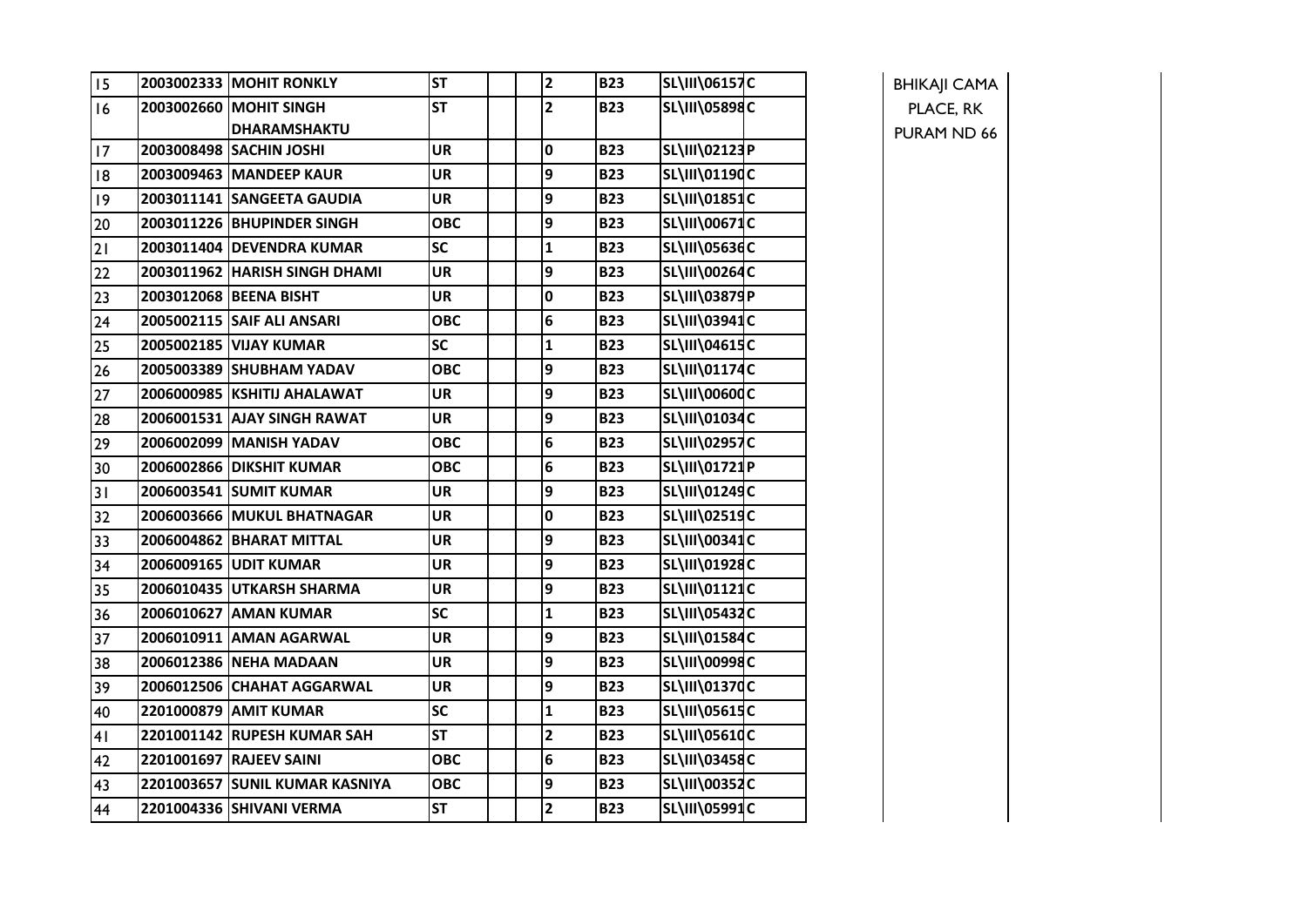| 45 | 2201005417 YUDHVIR   |                                 | <b>UR</b>  | 0            | <b>B23</b> | SL\III\04271C        |  |
|----|----------------------|---------------------------------|------------|--------------|------------|----------------------|--|
| 46 | 2201005754 VISHANT   |                                 | <b>UR</b>  | 0            | <b>B23</b> | SL\III\01331P        |  |
| 47 |                      | 2201006029 MOHD NAHID KHAN      | <b>UR</b>  | 9            | <b>B23</b> | SL\III\01894C        |  |
| 48 |                      | 2201006348 RUPESH GANGWAR       | <b>UR</b>  | 9            | <b>B23</b> | <b>SL\III\01878C</b> |  |
| 49 |                      | 2201006978 AVTAR SINGH          | <b>OBC</b> | 6            | <b>B23</b> | SL\III\04006C        |  |
| 50 | 2201007189 DEEPIKA   |                                 | <b>UR</b>  | 9            | <b>B23</b> | SL\III\00964C        |  |
| 51 |                      | 2201007826 SHARAJ KANT          | SC         | $\mathbf{1}$ | <b>B23</b> | <b>SL\III\05153C</b> |  |
| 52 |                      | 2201008006 DHEERAJ KUMAR SINGH  | <b>UR</b>  | 9            | <b>B23</b> | SL\III\01138C        |  |
| 53 |                      | 2201009575 SUNDER SINGH         | <b>UR</b>  | 9            | <b>B23</b> | SL\III\00806C        |  |
| 54 |                      | 2201010274 DEEPAK YADAV         | <b>OBC</b> | 9            | <b>B23</b> | SL\III\00753C        |  |
| 55 |                      | 2201010280 JITENDER KUMAR       | <b>OBC</b> | 9            | <b>B23</b> | SL\III\00919C        |  |
| 56 |                      | 2201010876 SEHDEV DAHIYA        | <b>UR</b>  | 0            | <b>B23</b> | SL\III\04185C        |  |
| 57 |                      | 2201011412 DHRUV NARAYAN MISHRA | <b>UR</b>  | $\pmb{0}$    | <b>B23</b> | SL\III\03371C        |  |
| 58 |                      | 2201012656 ROHIT YADAV          | <b>OBC</b> | 6            | <b>B23</b> | SL\III\03352P        |  |
| 59 |                      | 2201013872 AKASH SRIVASTAVA     | <b>UR</b>  | 9            | <b>B23</b> | SL\III\01089C        |  |
| 60 | 2201013873 AMANDEEP  |                                 | <b>OBC</b> | 9            | <b>B23</b> | SL\III\01051P        |  |
| 61 |                      | <b>2201014141 KARTIK POTLIA</b> | <b>UR</b>  | 9            | <b>B23</b> | SL\III\01837C        |  |
| 62 |                      | 2201014412 RAHUL CHAUHAN        | <b>UR</b>  | 9            | <b>B23</b> | SL\III\00714C        |  |
| 63 | 2201014851 SUMIT     |                                 | <b>UR</b>  | 9            | <b>B23</b> | SL\III\01671C        |  |
| 64 |                      | 2201016341 NAVEEN KUMAR         | <b>OBC</b> | 6            | <b>B23</b> | SL\III\02204C        |  |
| 65 |                      | 2201016530 PANKAJ DAGAR         | <b>UR</b>  | 9            | <b>B23</b> | SL\III\00695C        |  |
| 66 |                      | 2201017151 ROBIN SINGH          | <b>SC</b>  | $\mathbf{1}$ | <b>B23</b> | SL\III\05193C        |  |
| 67 | 2201018593 PINKI     |                                 | <b>UR</b>  | 9            | <b>B23</b> | SL\III\01888C        |  |
| 68 | 2201018680 ANUJ ARYA |                                 | <b>OBC</b> | 6            | <b>B23</b> | SL\III\04193C        |  |
| 69 |                      | 2201018712 SATISH KANT KUMAR    | <b>OBC</b> | 6            | <b>B23</b> | SL\III\02438C        |  |
| 70 | 2201019107 PUNEET    |                                 | SC         | $\mathbf{1}$ | <b>B23</b> | <b>SL\III\05123C</b> |  |
| 71 |                      | 2201019117 SUMIT HOODA          | <b>UR</b>  | 9            | <b>B23</b> | <b>SL\III\00672C</b> |  |
| 72 |                      | 2201019774 ABHINAM KUMAR        | SC         | $\mathbf{1}$ | <b>B23</b> | SL\III\05433C        |  |
| 73 |                      | 2201019809 ABHISHEK YADAV       | <b>OBC</b> | 6            | <b>B23</b> | SL\III\03312C        |  |
| 74 |                      | 2201020481 SWATI GARG           | <b>UR</b>  | 9            | <b>B23</b> | <b>SL\III\00936C</b> |  |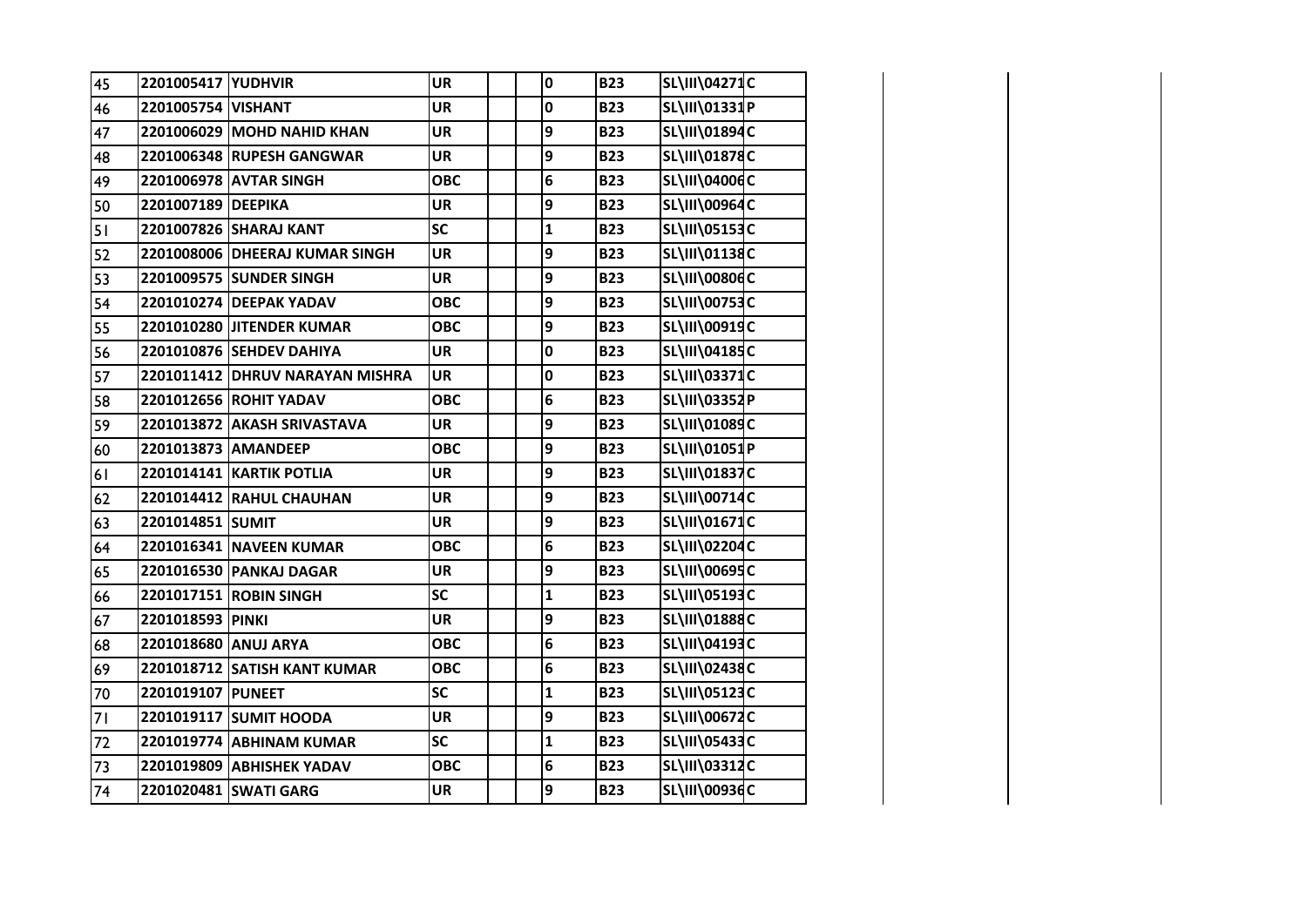| 75  |                       | 2201020795 SAGAR BABU           | SC         | $\mathbf{1}$            | <b>B23</b> | SL\III\05411C        |  |
|-----|-----------------------|---------------------------------|------------|-------------------------|------------|----------------------|--|
| 76  |                       | 2201021922 AJIT KUMAR           | <b>UR</b>  | 9                       | <b>B23</b> | SL\III\01958C        |  |
| 77  |                       | 2201022417 ANSHUL SHARMA        | <b>UR</b>  | 9                       | <b>B23</b> | SL\III\01771C        |  |
| 78  |                       | 2201022604 DEEPTI RAWAT         | <b>UR</b>  | 9                       | <b>B23</b> | SL\III\01762C        |  |
| 79  |                       | 2201022697 SUNIT CHANDRA        | SC         | $\mathbf{1}$            | <b>B23</b> | SL\III\04582C        |  |
| 80  |                       | 2201023301 GAUTAM DIVYA PRAKASH | <b>UR</b>  | 9                       | <b>B23</b> | SL\III\00684C        |  |
| 81  |                       | 2201024090 MOHIT CHHIKARA       | <b>UR</b>  | 9                       | <b>B23</b> | SL\III\00708C        |  |
| 82  |                       | 2201024755 VIBHAV JAIN          | <b>UR</b>  | 9                       | <b>B23</b> | SL\III\01424C        |  |
| 83  |                       | 2201025019 RANJAN RATHI         | SC         | $\mathbf{1}$            | <b>B23</b> | SL\III\04393C        |  |
| 84  |                       | 2201028707 ROHIT KUMAR          | <b>SC</b>  | $\mathbf{1}$            | <b>B23</b> | <b>SL\III\05536C</b> |  |
| 85  |                       | 2201028777 ANKIT KUMAR          | SC         | $\mathbf{1}$            | <b>B23</b> | SL\III\05089C        |  |
| 86  |                       | 2201029322 ATUL KUMAR SINGH     | <b>UR</b>  | 0                       | <b>B23</b> | SL\III\03704C        |  |
| 87  |                       | 2201029591 AISHWARYA POONIA     | <b>UR</b>  | 9                       | <b>B23</b> | SL\III\01652C        |  |
| 88  |                       | 2201030080 MAYANK SALONE        | <b>SC</b>  | $\mathbf{1}$            | <b>B23</b> | SL\III\04062C        |  |
| 89  | 2201030373 BHASKAR    |                                 | <b>OBC</b> | 6                       | <b>B23</b> | SL\III\04083C        |  |
| 90  | 2201030602 MOSAM      |                                 | <b>UR</b>  | 0                       | <b>B23</b> | <b>SL\III\04076C</b> |  |
| 91  |                       | 2201031273 NARENDRA RASTOGI     | <b>OBC</b> | 6                       | <b>B23</b> | SL\III\03501C        |  |
| 92  |                       | 2201031711 OM PRAKASH           | <b>OBC</b> | 6                       | <b>B23</b> | SL\III\04054P        |  |
| 93  | 2201031875 NARENDER   |                                 | <b>UR</b>  | 9                       | <b>B23</b> | SL\III\01328C        |  |
| 94  | 2201032208 SHAMA      |                                 | <b>OBC</b> | 6                       | <b>B23</b> | SL\III\02222C        |  |
| 95  |                       | 2201032451 YASHWANT BARAK       | <b>UR</b>  | 9                       | <b>B23</b> | SL\III\00612C        |  |
| 96  | 2201032460 SAHIL      |                                 | <b>UR</b>  | 9                       | <b>B23</b> | SL\III\00405C        |  |
| 97  |                       | 2201032845 SHUBHAM SINGH        | <b>UR</b>  | 0                       | <b>B23</b> | SL\III\03986P        |  |
| 98  |                       | 2201033283 ARINDAM BANERJEE     | <b>UR</b>  | 9                       | <b>B23</b> | SL\III\01699C        |  |
| 99  |                       | 2201033439 MONICA BIRUA         | <b>ST</b>  | $\overline{\mathbf{c}}$ | <b>B23</b> | SL\III\06153C        |  |
| 100 | 2201033863 AJAY BISLA |                                 | <b>UR</b>  | 9                       | <b>B23</b> | SL\III\01811C        |  |
| 101 |                       | 2201034187 TUSHAR VATS          | <b>UR</b>  | 9                       | <b>B23</b> | <b>SL\III\00852C</b> |  |
| 102 |                       | 2201034301 NISHANT JAGGARWAL    | <b>SC</b>  | $\mathbf{1}$            | <b>B23</b> | SL\III\05246C        |  |
| 103 |                       | 2201034816 SAGAR KAUSHIK        | <b>UR</b>  | 0                       | <b>B23</b> | SL\III\02786C        |  |
| 104 |                       | 2201035019 RAJAT KUMAR          | <b>OBC</b> | 6                       | <b>B23</b> | SL\III\03742C        |  |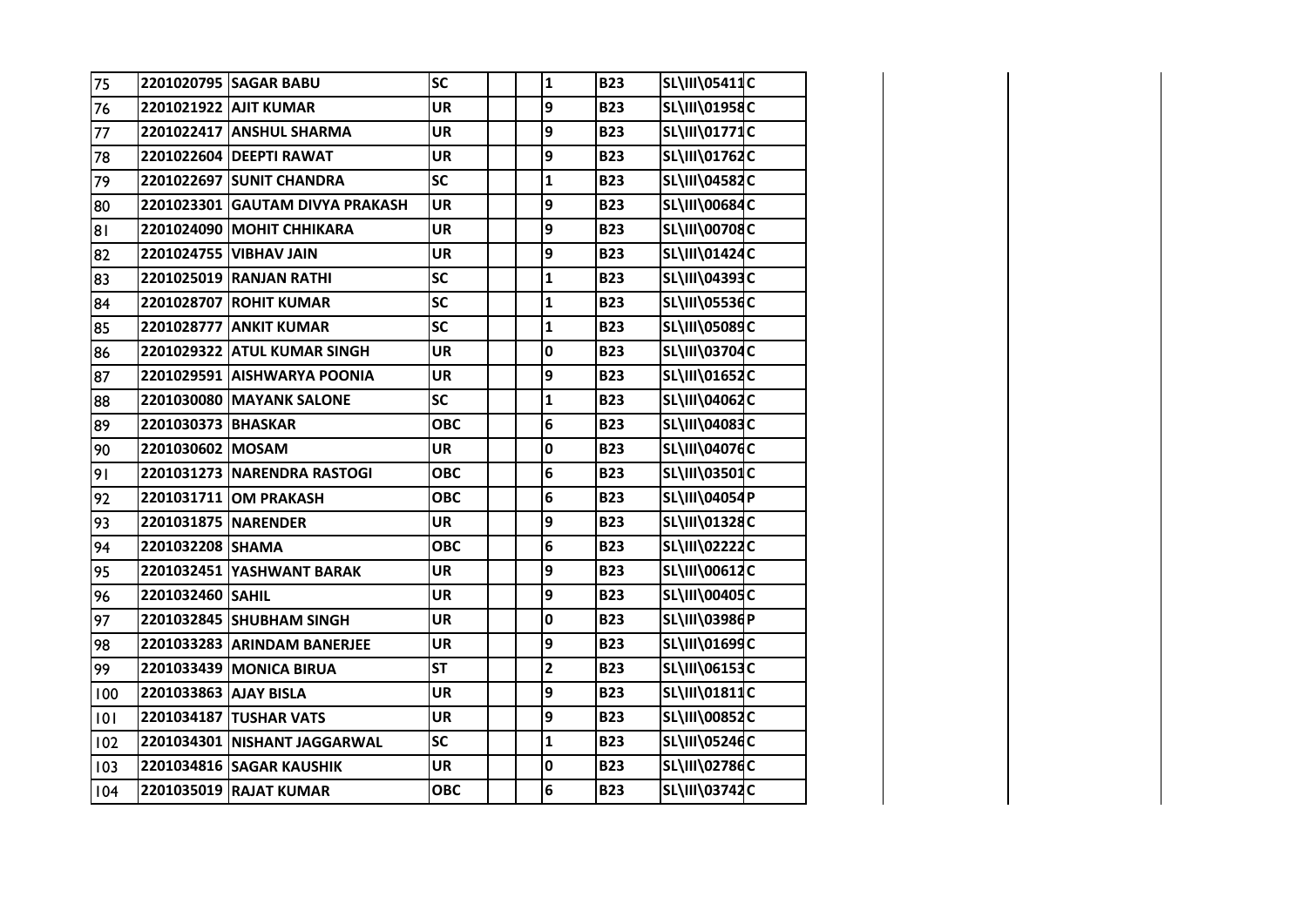| 105 |                      | 2201035118 SHRISH MISHRA        | <b>UR</b>  | 9                       | <b>B23</b> | SL\III\00183C        |  |
|-----|----------------------|---------------------------------|------------|-------------------------|------------|----------------------|--|
| 106 | 2201035370 VINOD     |                                 | <b>SC</b>  | $\mathbf{1}$            | <b>B23</b> | <b>SL\III\05540C</b> |  |
| 107 |                      | 2201035525 SONIKA SHARMA        | <b>UR</b>  | 9                       | <b>B23</b> | <b>SL\III\00455C</b> |  |
| 108 |                      | 2201035590 SANDEEP CHAUHAN      | <b>OBC</b> | 6                       | <b>B23</b> | SL\III\02886C        |  |
| 109 | 2201036119 RITU RANI |                                 | <b>UR</b>  | 9                       | <b>B23</b> | SL\III\01348C        |  |
| 110 |                      | 2201036292 RAHUL GOVIL          | <b>UR</b>  | 9                       | <b>B23</b> | <b>SL\III\00809C</b> |  |
| 111 |                      | 2201036562 RISHABH KUMAR        | SC         | $\mathbf{1}$            | <b>B23</b> | SL\III\05223C        |  |
| 112 | 2201036987 PARVEEN   |                                 | <b>UR</b>  | 0                       | <b>B23</b> | SL\III\03313C        |  |
| 113 |                      | 2201037396 RAVI KUMAR MEENA     | <b>ST</b>  | $\overline{\mathbf{c}}$ | <b>B23</b> | <b>SL\III\05477C</b> |  |
| 114 |                      | 2201037787 SUDHANSHU            | <b>OBC</b> | 6                       | <b>B23</b> | SL\III\03025P        |  |
| 115 |                      | 2201038634 ABHISHEK MEENA       | <b>ST</b>  | $\overline{\mathbf{c}}$ | <b>B23</b> | SL\III\06162C        |  |
| 116 |                      | 2201039159 M AJAY GOVIND        | <b>OBC</b> | 9                       | <b>B23</b> | SL\III\01913C        |  |
| 117 | 2201039218 ANKIT     |                                 | <b>OBC</b> | 9                       | <b>B23</b> | SL\III\00592C        |  |
| 118 |                      | 2201039416 RAJNEESH KUMAR SINGH | <b>UR</b>  | 9                       | <b>B23</b> | SL\III\01274C        |  |
| 119 | 2201039897 CHETAN    |                                 | <b>OBC</b> | 9                       | <b>B23</b> | SL\III\01812C        |  |
| 120 |                      | 2201040547 DINESH YADAV         | <b>OBC</b> | 9                       | <b>B23</b> | <b>SL\III\00854C</b> |  |
| 2   |                      | 2201041486 RISHABH MALIK        | <b>UR</b>  | 9                       | <b>B23</b> | SL\III\00792C        |  |
| 122 |                      | 2201041498 LALIT TOMAR          | <b>UR</b>  | 9                       | <b>B23</b> | <b>SL\III\00615C</b> |  |
| 123 |                      | 2201041917 TARUN JOSHI          | <b>UR</b>  | 0                       | <b>B23</b> | SL\III\02461C        |  |
| 124 |                      | 2201042157 SUMAN KUMAR SAURABH  | <b>OBC</b> | 6                       | <b>B23</b> | SL\III\02816C        |  |
| 125 |                      | 2201043277 PUNEET KUMAR         | <b>UR</b>  | 0                       | <b>B23</b> | SL\III\04001P        |  |
| 126 | 2201043901 SHASHANK  |                                 | <b>SC</b>  | $\mathbf{1}$            | <b>B23</b> | SL\III\05321C        |  |
| 127 |                      | 2201043954 PRASHANT KUMAR       | <b>UR</b>  | 9                       | <b>B23</b> | SL\III\01725C        |  |
| 128 |                      | 2201044467 UJJAWAL KUMAR RAJ    | <b>OBC</b> | 6                       | <b>B23</b> | SL\III\02703P        |  |
| 129 |                      | 2201044528 SAGAR CHOUDHARY      | <b>OBC</b> | 9                       | <b>B23</b> | SL\III\01225C        |  |
| 130 |                      | 2201044830 RAVI KUMAR MEENA     | <b>ST</b>  | $\overline{2}$          | <b>B23</b> | <b>SL\III\06160C</b> |  |
| 131 |                      | 2201045568 MANISH RANA          | <b>UR</b>  | 0                       | <b>B23</b> | <b>SL\III\00855C</b> |  |
| 132 | 2201045705 SUREKHA   |                                 | <b>OBC</b> | 9                       | <b>B23</b> | SL\III\00479C        |  |
| 133 |                      | 2201045980 SANDEEP SINGH        | <b>UR</b>  | 9                       | <b>B23</b> | SL\III\01838C        |  |
| 134 |                      | 2201046075 NIKHIL YADAV         | <b>OBC</b> | 6                       | <b>B23</b> | SL\III\04174C        |  |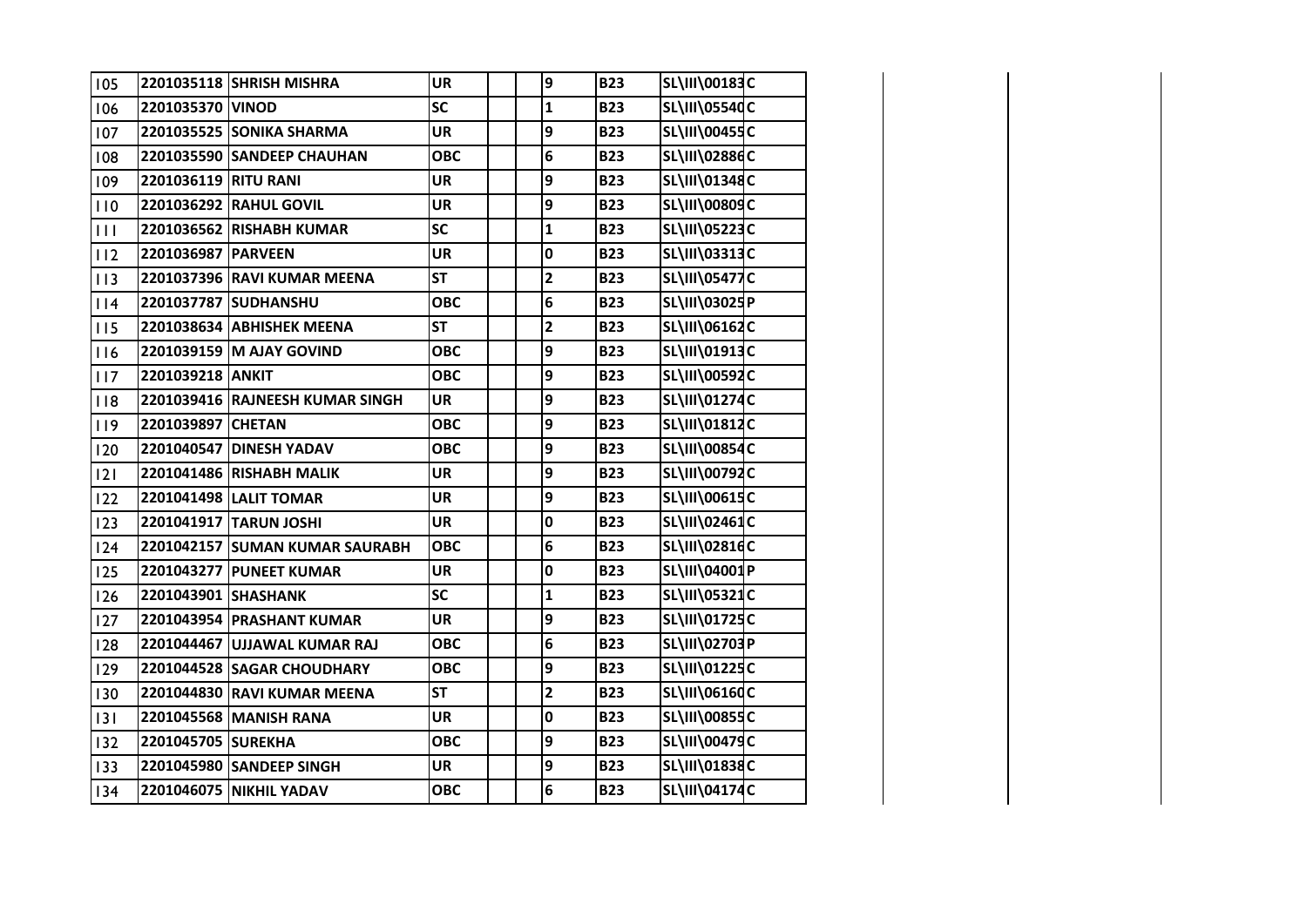| 135 |                     | 2201046853 KUNDAN SINGH YADAV | <b>OBC</b> | 6            | <b>B23</b> | SL\III\03289C        |  |
|-----|---------------------|-------------------------------|------------|--------------|------------|----------------------|--|
| 136 |                     | 2201047222 RAVI RANJAN KUMAR  | <b>OBC</b> | 6            | <b>B23</b> | <b>SL\III\02559C</b> |  |
| 137 | 2201048331 RAJESH   |                               | <b>UR</b>  | 9            | <b>B23</b> | <b>SL\III\00766C</b> |  |
| 138 |                     | 2201048493 GAURAV KUMAR       | <b>SC</b>  | $\mathbf{1}$ | <b>B23</b> | <b>SL\III\05683C</b> |  |
| 139 |                     | 2201050093 PRINCE BENIWAL     | <b>UR</b>  | 9            | <b>B23</b> | SL\III\00790C        |  |
| 140 |                     | 2201050251 ASHISH KUMAR SINGH | <b>UR</b>  | 9            | <b>B23</b> | SL\III\01915C        |  |
| 4   |                     | 2201050309 JAGBIR SINGH       | <b>UR</b>  | 9            | <b>B23</b> | <b>SL\III\00583C</b> |  |
| 142 |                     | 2201051054 BHUVNESH BHUNWAL   | <b>OBC</b> | 9            | <b>B23</b> | SL\III\00302C        |  |
| 43  |                     | 2201051755 BRIJESH KUMAR      | <b>SC</b>  | $\mathbf{1}$ | <b>B23</b> | SL\III\05499C        |  |
| 44  |                     | 2201052013 RAVI YADAV         | <b>OBC</b> | 6            | <b>B23</b> | SL\III\03990C        |  |
| 145 |                     | 2201052109 ANKIT KUMAR        | <b>UR</b>  | 9            | <b>B23</b> | SL\III\01947C        |  |
| 146 | 2201052620 KARAMPAL |                               | <b>UR</b>  | 9            | <b>B23</b> | <b>SL\III\00825P</b> |  |
| 147 |                     | 2201053067 NEERAJ JAIN        | <b>UR</b>  | 9            | <b>B23</b> | SL\III\01020C        |  |
| 148 |                     | 2201053120 VIKAS YADAV        | <b>OBC</b> | 9            | <b>B23</b> | SL\III\01540C        |  |
| 149 |                     | 2201053139 VIDYANAND SHARMA   | <b>OBC</b> | 9            | <b>B23</b> | SL\III\01664C        |  |
| 150 |                     | 2201053506 SUNIL KUMAR        | <b>SC</b>  | $\mathbf{1}$ | <b>B23</b> | <b>SL\III\05100C</b> |  |
| 151 | 2201055141 SOURABH  |                               | <b>UR</b>  | 9            | <b>B23</b> | SL\III\00104C        |  |
| 152 |                     | 2201055158 AMIT KUMAR JHA     | <b>UR</b>  | 9            | <b>B23</b> | <b>SL\III\00495C</b> |  |
| 153 |                     | 2201057604 ROHIT KASANA       | <b>OBC</b> | 6            | <b>B23</b> | SL\III\04039C        |  |
| 154 |                     | 2201057867 GAURAV SINGH       | <b>SC</b>  | $\mathbf{1}$ | <b>B23</b> | <b>SL\III\05596C</b> |  |
| 155 |                     | 2201058017 SURESH KUMAR       | <b>OBC</b> | 6            | <b>B23</b> | SL\III\02218P        |  |
| 156 |                     | 2201059037 DINESH SINGH       | <b>UR</b>  | 9            | <b>B23</b> | SL\III\01045C        |  |
| 157 |                     | 2201059396 SHIVA NAND PANDE   | <b>UR</b>  | 9            | <b>B23</b> | SL\III\01454C        |  |
| 158 |                     | 2201059449 SURYA PRATAP SINGH | <b>UR</b>  | 9            | <b>B23</b> | SL\III\01554C        |  |
| 159 | 2201059572 SACHIN   |                               | <b>OBC</b> | 9            | <b>B23</b> | SL\III\00724C        |  |
| 160 |                     | 2201061100 RISHU ANURAG       | <b>OBC</b> | 6            | <b>B23</b> | <b>SL\III\02628C</b> |  |
| 6   |                     | 2201061295 HARISH KUMAR       | <b>SC</b>  | $\mathbf{1}$ | <b>B23</b> | <b>SL\III\05508C</b> |  |
| 162 |                     | 2201061805 JITENDAR CHAUHAN   | <b>UR</b>  | 9            | <b>B23</b> | SL\III\01933C        |  |
| 163 |                     | 2201063152 PRIYA MEHTA        | <b>UR</b>  | 9            | <b>B23</b> | SL\III\01078C        |  |
| 164 | 2201064259 AMIT     |                               | <b>SC</b>  | $\mathbf 1$  | <b>B23</b> | SL\III\05210C        |  |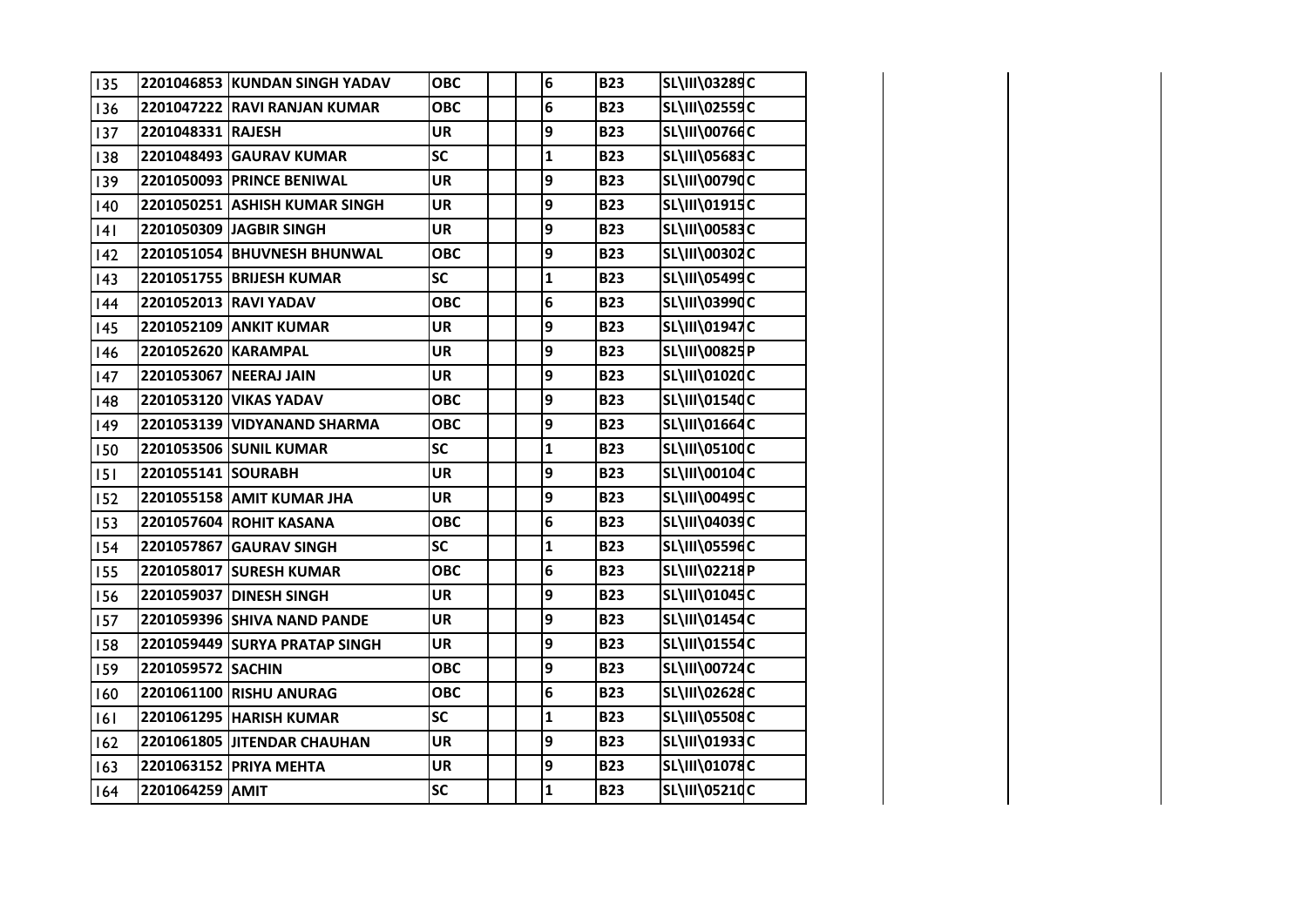| 165 |                    | 2201067111 UJJWAL ANAND      | <b>OBC</b> | 6                       | <b>B23</b> | SL\III\02240C        |  |
|-----|--------------------|------------------------------|------------|-------------------------|------------|----------------------|--|
| 166 |                    | 2201067511 AASHISH CHOUDHARY | <b>OBC</b> | 6                       | <b>B23</b> | SL\III\02625C        |  |
| 167 |                    | 2201068445 JATIN VERMA       | <b>OBC</b> | 6                       | <b>B23</b> | SL\III\04070C        |  |
| 168 |                    | 2201068448 SIDHARTH YADAV    | <b>OBC</b> | 6                       | <b>B23</b> | SL\III\02299C        |  |
| 169 |                    | 2201069097 PRIYA KUMARI      | <b>SC</b>  | $\mathbf{1}$            | <b>B23</b> | SL\III\05196C        |  |
| 170 |                    | 2201069749 HARDIK SHARMA     | <b>UR</b>  | 9                       | <b>B23</b> | SL\III\01582C        |  |
| 7   | 2201069979 MONIKA  |                              | <b>UR</b>  | 9                       | <b>B23</b> | SL\III\01751C        |  |
| 172 |                    | 2201070889 VIKAS MEENA       | <b>ST</b>  | $\overline{2}$          | <b>B23</b> | <b>SL\III\05818C</b> |  |
| 173 |                    | 2201071200 SUMEET KUMAR      | <b>OBC</b> | 6                       | <b>B23</b> | SL\III\03495C        |  |
| 174 |                    | 2201071758 AJAY KUMAR MEENA  | <b>ST</b>  | $\overline{\mathbf{2}}$ | <b>B23</b> | <b>SL\III\05459C</b> |  |
| 175 | 2201072230 DARSHAN |                              | <b>UR</b>  | 9                       | <b>B23</b> | <b>SL\III\00381C</b> |  |
| 176 |                    | 2201072795 ALOK KUMAR        | <b>UR</b>  | 9                       | <b>B23</b> | SL\III\01668C        |  |
| 177 | 2201072818 AMIT    |                              | <b>UR</b>  | 9                       | <b>B23</b> | SL\III\01595C        |  |
| 178 |                    | 2201072918 ANKUR CHAUDHARY   | <b>UR</b>  | 9                       | <b>B23</b> | SL\III\01836C        |  |
| 179 |                    | 2201073271 SATYAM GUPTA      | <b>UR</b>  | 9                       | <b>B23</b> | SL\III\00515C        |  |
| 180 |                    | 2201073737 ASHWIN NANDAL     | <b>UR</b>  | 9                       | <b>B23</b> | SL\III\01640C        |  |
| 181 |                    | 2201074139 SHIVAM SHARMA     | <b>UR</b>  | 9                       | <b>B23</b> | SL\III\01429C        |  |
| 182 | 2201075299 ANKIT   |                              | <b>OBC</b> | 6                       | <b>B23</b> | <b>SL\III\02717C</b> |  |
| 183 |                    | 2201075567 AMITESH SINGH     | <b>UR</b>  | 0                       | <b>B23</b> | SL\III\04210C        |  |
| 184 |                    | 2201075581 JAYENDRA BHUSHAN  | <b>SC</b>  | $\mathbf{1}$            | <b>B23</b> | <b>SL\III\05317C</b> |  |
| 185 |                    | 2201076132 ALOK PATEL        | <b>OBC</b> | 9                       | <b>B23</b> | SL\III\01144C        |  |
| 186 |                    | 2201076859 ANKIT DHAKA       | <b>UR</b>  | 0                       | <b>B23</b> | <b>SL\III\03563C</b> |  |
| 187 |                    | 2201077025 HIMANSHU YADAV    | <b>OBC</b> | 9                       | <b>B23</b> | <b>SL\III\00085C</b> |  |
| 188 | 2201077027 VARUN   |                              | <b>OBC</b> | 9                       | <b>B23</b> | <b>SL\III\00255C</b> |  |
| 189 |                    | 2201077699 P R NIRANJAN      | <b>SC</b>  | $\mathbf{1}$            | <b>B23</b> | SL\III\05115C        |  |
| 190 |                    | 2201079076 PARSHURAM MEENA   | <b>ST</b>  | $\overline{\mathbf{2}}$ | <b>B23</b> | <b>SL\III\05885C</b> |  |
| 9   |                    | 2201080105 NEHA RAWAT        | <b>UR</b>  | 9                       | <b>B23</b> | SL\III\00253C        |  |
| 192 |                    | 2201080702 PARMJEET SEHRAWAT | <b>UR</b>  | 9                       | <b>B23</b> | <b>SL\III\00654C</b> |  |
| 193 |                    | 2201081309 SHUBHAM BHARTI    | SC         | $\mathbf{1}$            | <b>B23</b> | SL\III\04545C        |  |
| 194 |                    | 2201081914 MOHIT BANSWAL     | <b>SC</b>  | $\mathbf{1}$            | <b>B23</b> | SL\III\05349C        |  |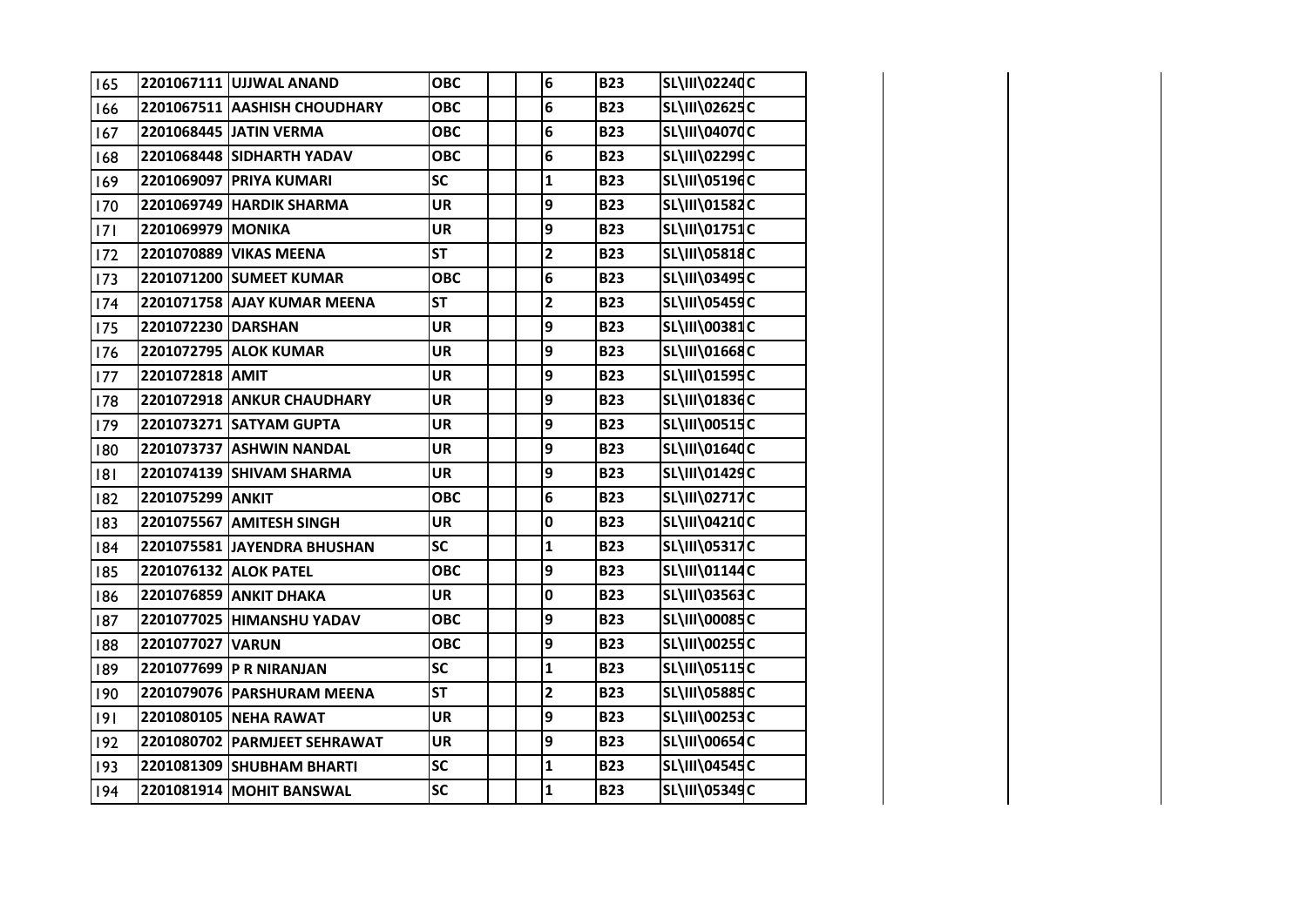| 195 |                   | 2201083188 YOGESH GULIA                          | <b>UR</b>  | 0               | <b>B23</b> | SL\III\03323C        |  |
|-----|-------------------|--------------------------------------------------|------------|-----------------|------------|----------------------|--|
| 196 |                   | 2201083795 SIYA RAM MEENA                        | <b>ST</b>  | $\mathbf{2}$    | <b>B23</b> | SL\III\05422C        |  |
| 197 |                   | 2201084350 ANKIT MALIK                           | <b>UR</b>  | 9               | <b>B23</b> | SL\III\00513C        |  |
| 198 |                   | 2201084908 VISHAL SAGAR                          | <b>SC</b>  | $\mathbf{1}$    | <b>B23</b> | <b>SL\III\05660C</b> |  |
| 199 |                   | 2201085216 HIMANSHU SIROHI                       | <b>UR</b>  | 9               | <b>B23</b> | SL\III\01538C        |  |
| 200 |                   | 2201085366 GAURAV YADAV                          | <b>OBC</b> | 6               | <b>B23</b> | SL\III\02374C        |  |
| 201 |                   | 2201085834 ANUBHAV KUMAR                         | <b>SC</b>  | $\mathbf{1}$    | <b>B23</b> | <b>SL\III\05684C</b> |  |
| 202 |                   | 2201086330 MANISH CHOURASIA                      | <b>OBC</b> | $6\phantom{1}6$ | <b>B23</b> | <b>SL\III\02970C</b> |  |
| 203 |                   | 2201086670 ROHIT KUMAR                           | <b>SC</b>  | $\mathbf{1}$    | <b>B23</b> | <b>SL\III\05226C</b> |  |
| 204 |                   | 2201087232 ANKIT YADAV                           | <b>OBC</b> | 6               | <b>B23</b> | SL\III\02896P        |  |
| 205 |                   | 2201087472 TULIKA SANJAYSINGH<br><b>SHARAWAT</b> | <b>UR</b>  | 9               | <b>B23</b> | SL\III\01536C        |  |
| 206 |                   | 2201087562 DEEPAK KUMAR                          | SC         | $\mathbf{1}$    | <b>B23</b> | <b>SL\III\05438C</b> |  |
| 207 |                   | 2201087583 DEEPAK KUMAR                          | SC         | $\mathbf{1}$    | <b>B23</b> | SL\III\05112C        |  |
| 208 |                   | 2201087676 NARESH KUMAR KORI                     | <b>SC</b>  | $\mathbf{1}$    | <b>B23</b> | SL\III\05460C        |  |
| 209 |                   | 2201088824 AYUSHI PANWAR                         | <b>UR</b>  | $\pmb{0}$       | <b>B23</b> | SL\III\04115C        |  |
| 210 | 2201089466 HEMANT |                                                  | <b>OBC</b> | 9               | <b>B23</b> | SL\III\00538C        |  |
| 211 | 2201089774 ROHIT  |                                                  | <b>OBC</b> | 9               | <b>B23</b> | SL\III\00112C        |  |
| 212 |                   | 2201090099 SHAILESH MEENA                        | <b>ST</b>  | $\mathbf{2}$    | <b>B23</b> | SL\III\06195C        |  |
| 213 |                   | 2201090234 CHANDER SHEKHAR                       | <b>OBC</b> | 9               | <b>B23</b> | SL\III\01521C        |  |
| 214 |                   | 2201090300 SUNEEL KUMAR GARG                     | <b>UR</b>  | 9               | <b>B23</b> | SL\III\01006C        |  |
| 215 |                   | 2201090811 KRISHNA KANT                          | <b>UR</b>  | 9               | <b>B23</b> | SL\III\01378C        |  |
| 216 |                   | 2201090928 VISHANT MALIK                         | <b>UR</b>  | 9               | <b>B23</b> | SL\III\01701C        |  |
| 217 | 2201091055 SUNIL  |                                                  | <b>OBC</b> | 4               | <b>B23</b> | <b>SL\III\06537C</b> |  |
| 218 |                   | 2201091203 NEHA BUHADIYA                         | <b>SC</b>  | $\mathbf{1}$    | <b>B23</b> | <b>SL\III\05425C</b> |  |
| 219 |                   | 2201091480 VINEET KUMAR MEENA                    | <b>ST</b>  | $\mathbf{2}$    | <b>B23</b> | SL\III\05864C        |  |
| 220 |                   | 2201091631 AKANKSHA SHARMA                       | <b>UR</b>  | 9               | <b>B23</b> | SL\III\01404C        |  |
| 221 |                   | 2201092702 ASHISH GULIA                          | UR         | 9               | <b>B23</b> | SL\III\01867C        |  |
| 222 |                   | 2201093181 VIRENDER KUMAR YADAV                  | <b>OBC</b> | 9               | <b>B23</b> | SL\III\01934C        |  |
| 223 |                   | 2201094051 NITESH BAJAJ                          | <b>SC</b>  | $\mathbf{1}$    | <b>B23</b> | <b>SL\III\05408C</b> |  |
| 224 |                   | 2201094200 PRAGYANAND MISHRA                     | <b>UR</b>  | $\pmb{0}$       | <b>B23</b> | SL\III\03307P        |  |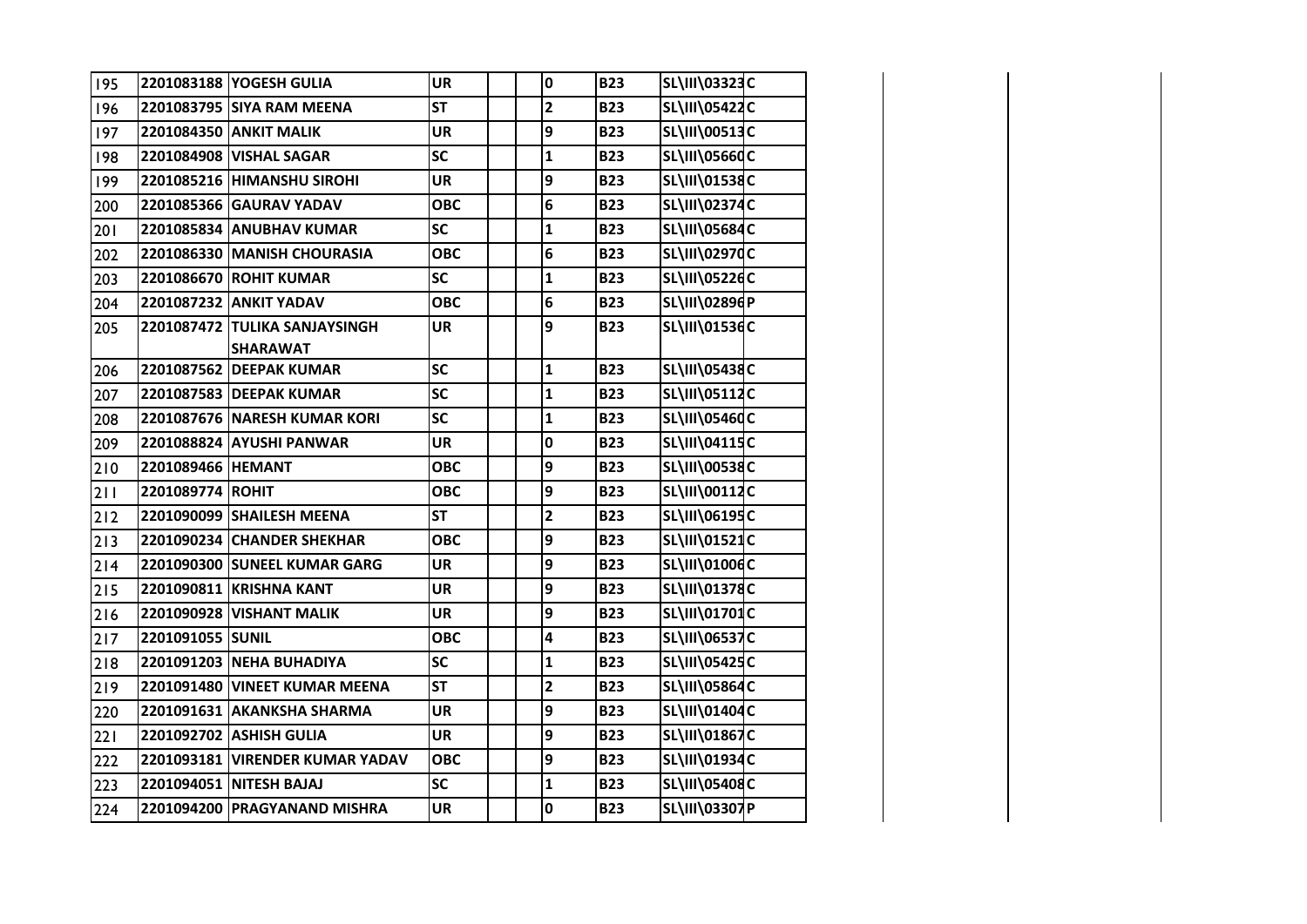| 225 |                      | 2201094655 SAURABH DAHIYA                        | <b>UR</b>  | $\boldsymbol{9}$        | <b>B23</b> | <b>SL\III\00765C</b> |  |
|-----|----------------------|--------------------------------------------------|------------|-------------------------|------------|----------------------|--|
| 226 |                      | 2201095600 DHRUV SHARMA                          | <b>UR</b>  | 9                       | <b>B23</b> | SL\III\01549C        |  |
| 227 | 2201095828 MONU      |                                                  | <b>OBC</b> | 9                       | <b>B23</b> | SL\III\00718C        |  |
| 228 | 2201095913 DEEPAK    |                                                  | <b>UR</b>  | 9                       | <b>B23</b> | SL\III\01071C        |  |
| 229 |                      | 2201096358 ANNU KUMAR TIGGA                      | <b>ST</b>  | $\overline{2}$          | <b>B23</b> | SL\III\05646C        |  |
| 230 |                      | 2201096467 SANDEEP SHARMA                        | <b>UR</b>  | 0                       | <b>B23</b> | SL\III\03992C        |  |
| 231 |                      | 2201096606 LALIT KUMAR                           | <b>OBC</b> | 6                       | <b>B23</b> | <b>SL\III\03508C</b> |  |
| 232 |                      | 2201096875 ADITYA KAUSHIK                        | <b>UR</b>  | 9                       | <b>B23</b> | SL\III\01505C        |  |
| 233 |                      | 2201098015 SAHIL CHOUDHARY                       | <b>UR</b>  | 5                       | <b>B23</b> | <b>SL\III\06780C</b> |  |
| 234 |                      | 2201098263 PIYUSH KUMAR                          | <b>UR</b>  | 9                       | <b>B23</b> | SL\III\00359C        |  |
| 235 |                      | 2201098701 HITESH BENIWAL                        | <b>UR</b>  | 4                       | <b>B23</b> | SL\III\06548C        |  |
| 236 |                      | 2201098706 PUSHPENDRA KUMAR<br><b>HINGVASIYA</b> | <b>UR</b>  | 4                       | <b>B23</b> | <b>SL\III\06558C</b> |  |
| 237 |                      | 2201098963 ISHANK TYAGI                          | <b>UR</b>  | 9                       | <b>B23</b> | SL\III\01410C        |  |
| 238 |                      | 2201099364 TEJVEER SINGH BHARANGAR               | <b>UR</b>  | 4                       | <b>B23</b> | SL\III\06140C        |  |
| 239 |                      | 2201100344 ARUN KUMAR                            | <b>SC</b>  | $\mathbf{1}$            | <b>B23</b> | SL\III\05109C        |  |
| 240 |                      | 2201101477 ARUN CHAUDHARY                        | <b>UR</b>  | 9                       | <b>B23</b> | SL\III\01416C        |  |
| 241 | 2201101591 AMIT NATH |                                                  | <b>OBC</b> | 6                       | <b>B23</b> | SL\III\02554C        |  |
| 242 |                      | 2201101624 PARVEEN KUMAR POONIA                  | <b>UR</b>  | 5                       | <b>B23</b> | SL\III\06793C        |  |
| 243 |                      | 2201101628 SHIVAM VIRMANI                        | <b>UR</b>  | 5                       | <b>B23</b> | <b>SL\III\06755C</b> |  |
| 244 |                      | 2201101638 KUSH KUMAR JYOTI                      | <b>UR</b>  | 5                       | <b>B23</b> | SL\III\06753P        |  |
| 245 | 2201101653 RAHUL     |                                                  | <b>UR</b>  | 4                       | <b>B23</b> | <b>SL\III\05315C</b> |  |
| 246 | 2201101667 ANKIT     |                                                  | <b>UR</b>  | 4                       | <b>B23</b> | SL\III\06516C        |  |
| 247 |                      | 2201102018 RAJESH KUMAR                          | <b>SC</b>  | $\mathbf{1}$            | <b>B23</b> | SL\III\05440C        |  |
| 248 |                      | 2201102555 JITENDER KUMAR                        | SC         | $\mathbf{1}$            | <b>B23</b> | <b>SL\III\05503C</b> |  |
| 249 |                      | 2201102909 AMIT YADAV                            | <b>OBC</b> | 6                       | <b>B23</b> | SL\III\02859C        |  |
| 250 |                      | 2201103019 SHASHI KANT SINGH                     | <b>UR</b>  | 5                       | <b>B23</b> | <b>SL\III\06778C</b> |  |
| 251 |                      | 2201104469 KAPIL KUMAR BURMAN                    | <b>SC</b>  | $\mathbf{1}$            | <b>B23</b> | SL\III\05270C        |  |
| 252 |                      | 2201104513 AKSHAY KUMAR                          | <b>OBC</b> | 6                       | <b>B23</b> | SL\III\02629P        |  |
| 253 |                      | 2201104732 SALOCHANA DEVI                        | <b>UR</b>  | 9                       | <b>B23</b> | SL\III\01438C        |  |
| 254 |                      | 2201104838 SANJAY KUMAR MEENA                    | <b>ST</b>  | $\overline{\mathbf{2}}$ | <b>B23</b> | <b>SL\III\05563C</b> |  |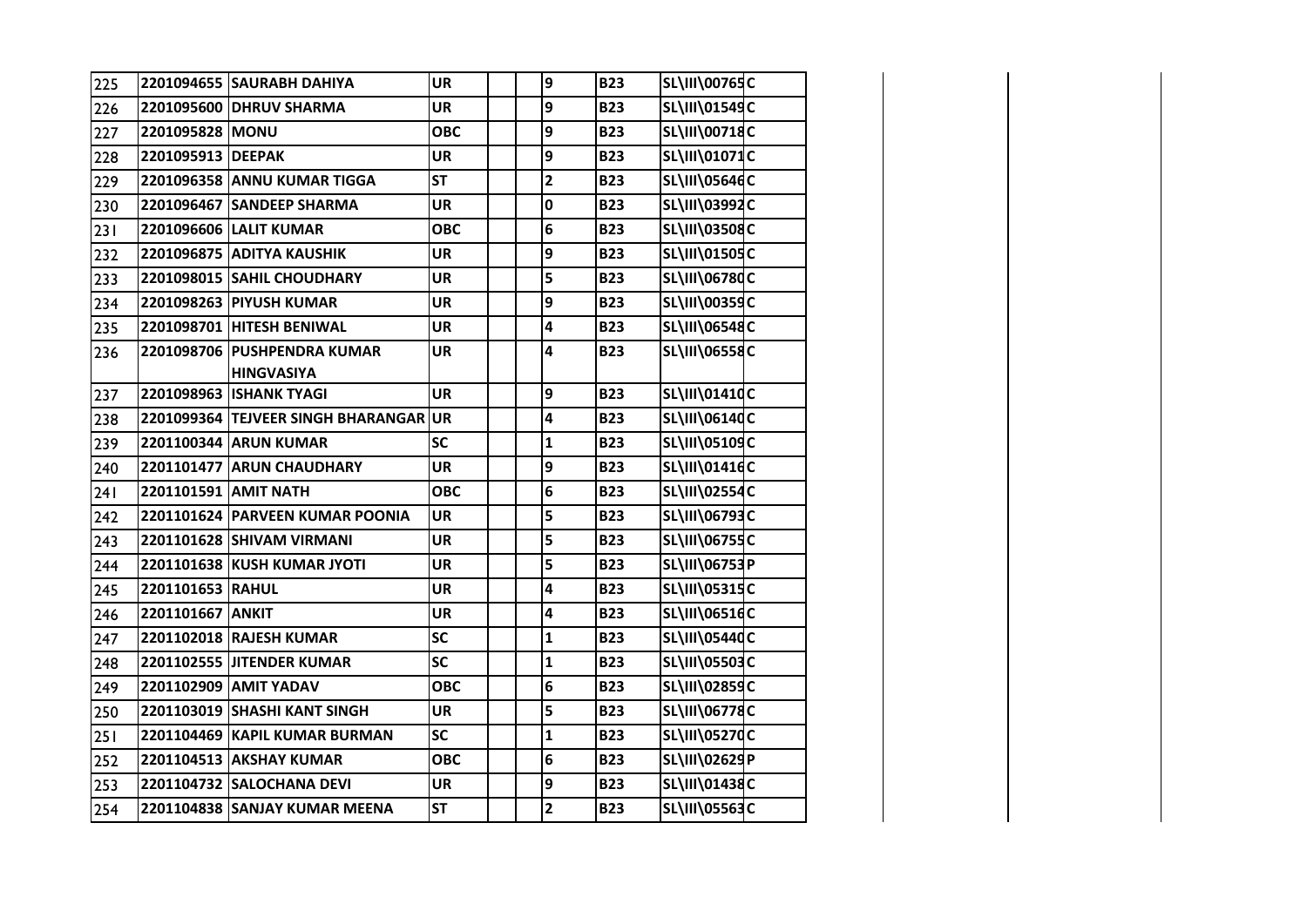| 255 |                       | 2201105091 MOHIT SHARMA       | <b>UR</b>  | 5            | <b>B23</b> | <b>SL\III\06577C</b> |  |
|-----|-----------------------|-------------------------------|------------|--------------|------------|----------------------|--|
| 256 |                       | 2201105102 ABHI CHAUDHARY     | <b>UR</b>  | 4            | <b>B23</b> | SL\III\06321C        |  |
| 257 |                       | 2201105113 MANISH KUMAR       | <b>UR</b>  | 4            | <b>B23</b> | <b>SL\III\05577C</b> |  |
| 258 |                       | 2201105717 VIKRAM SINGH       | <b>UR</b>  | 9            | <b>B23</b> | SL\III\01176C        |  |
| 259 |                       | 2201105792 AMIT GUPTA         | <b>UR</b>  | 5            | <b>B23</b> | <b>SL\III\06797C</b> |  |
| 260 | 2201105837 AJAY       |                               | <b>UR</b>  | 5            | <b>B23</b> | <b>SL\III\06427C</b> |  |
| 261 |                       | 2201106732 RAVI SAXENA        | <b>UR</b>  | 9            | <b>B23</b> | SL\III\00949C        |  |
| 262 | 2201107442 ANKUSH     |                               | <b>UR</b>  | 9            | <b>B23</b> | SL\III\00674C        |  |
| 263 |                       | 2201107529 AMIT KUMAR         | <b>OBC</b> | 6            | <b>B23</b> | <b>SL\III\03723C</b> |  |
| 264 |                       | 2201107617 GAURAV SHARMA      | <b>UR</b>  | 9            | <b>B23</b> | SL\III\01412C        |  |
| 265 |                       | 2201108911 SAHIL RANA         | <b>UR</b>  | 9            | <b>B23</b> | SL\III\00414C        |  |
| 266 | 2201109220            | <b>VIVEK RAMAN</b>            | <b>SC</b>  | $\mathbf{1}$ | <b>B23</b> | SL\III\05598C        |  |
| 267 |                       | 2201109382 PEEYUSH JAIN       | <b>UR</b>  | 9            | <b>B23</b> | SL\III\01871C        |  |
| 268 |                       | 2201109589 SAURABH KUMAR      | <b>SC</b>  | $\mathbf{1}$ | <b>B23</b> | SL\III\05466C        |  |
| 269 |                       | 2201110442 ARJUN JAJORIA      | SC         | $\mathbf{1}$ | <b>B23</b> | <b>SL\III\05267C</b> |  |
| 270 |                       | 2201110795 HARENDER PRASAD    | <b>UR</b>  | 0            | <b>B23</b> | SL\III\03590C        |  |
| 271 | 2201111060 VIVEK      |                               | <b>OBC</b> | 6            | <b>B23</b> | SL\III\03478C        |  |
| 272 |                       | 2201111649 ARVIND SATI        | <b>UR</b>  | 9            | <b>B23</b> | SL\III\01835C        |  |
| 273 |                       | 2201112103 DEEPAK RATHEE      | <b>UR</b>  | 9            | <b>B23</b> | SL\III\01638C        |  |
| 274 |                       | 2201112798 SHIVANI KHANDELWAL | <b>UR</b>  | 9            | <b>B23</b> | SL\III\01893C        |  |
| 275 |                       | 2201113886 KULDEEP SINGH      | <b>UR</b>  | 9            | <b>B23</b> | SL\III\01039C        |  |
| 276 |                       | 2201114054 RAJEEV RAWAT       | <b>UR</b>  | 9            | <b>B23</b> | SL\III\01795C        |  |
| 277 |                       | 2201114135 TUSHAR YADAV       | <b>OBC</b> | 6            | <b>B23</b> | SL\III\03494P        |  |
| 278 |                       | 2201116158 POONAM SHARMA      | <b>UR</b>  | 9            | <b>B23</b> | SL\III\01674C        |  |
| 279 | 2201116335 RAJAT      |                               | <b>OBC</b> | 6            | <b>B23</b> | SL\III\03623C        |  |
| 280 |                       | 2201116581 NITIKA RANI        | <b>UR</b>  | 9            | <b>B23</b> | SL\III\01531C        |  |
| 281 |                       | 2201117009 PRADYUMN YADAV     | <b>OBC</b> | 6            | <b>B23</b> | SL\III\04130C        |  |
| 282 |                       | 2201117465 HEMANT SINGH       | <b>UR</b>  | 9            | <b>B23</b> | SL\III\00207C        |  |
| 283 |                       | 2201117648 GOVIND DUBEY       | <b>UR</b>  | 9            | <b>B23</b> | SL\III\00929C        |  |
| 284 | 2201117741 RAJESH PAL |                               | <b>OBC</b> | 6            | <b>B23</b> | <b>SL\III\03330C</b> |  |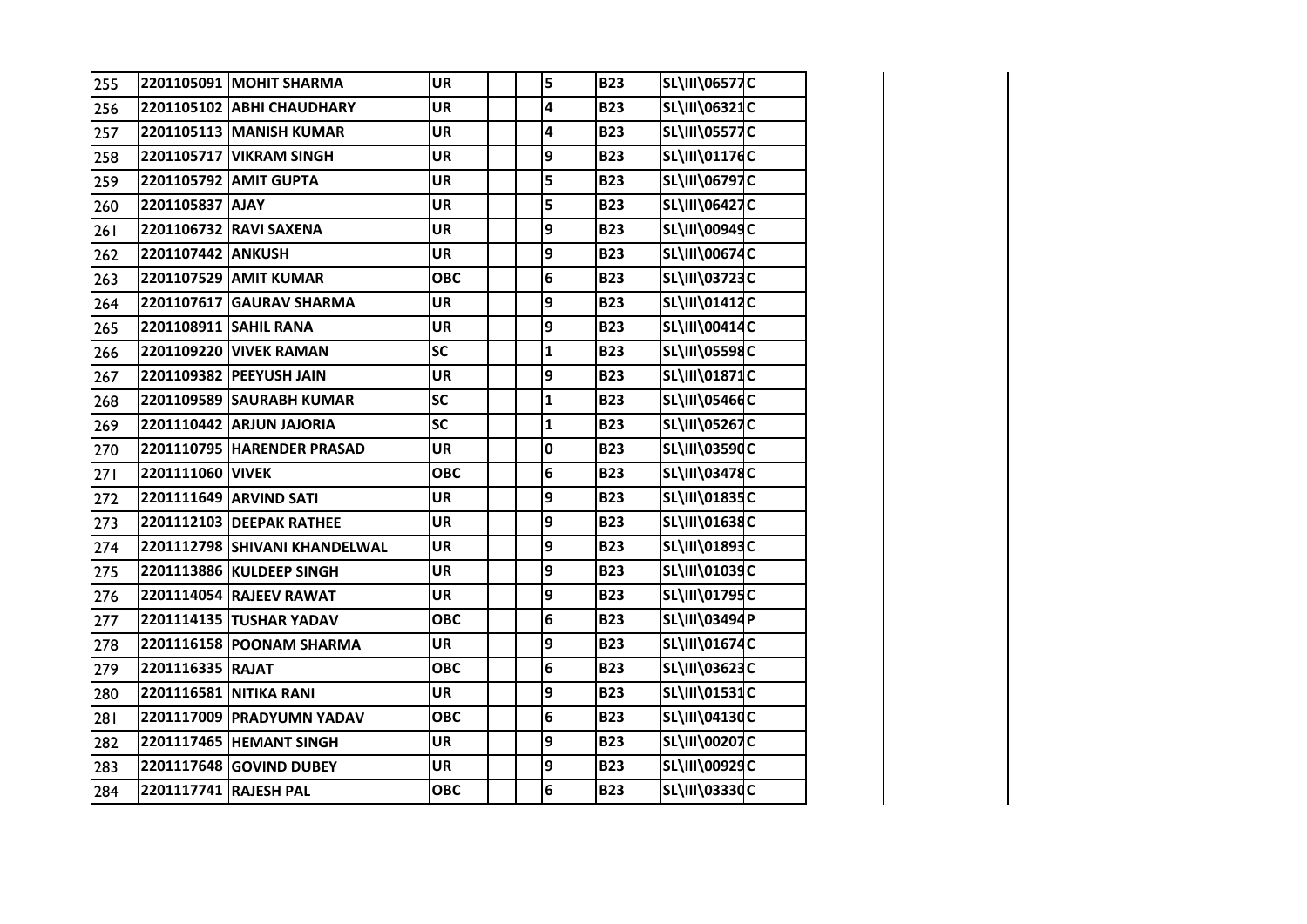| 285 | 2201118230 NAVEEN   |                                 | <b>OBC</b> | 6              | <b>B23</b> | SL\III\03034C        |  |
|-----|---------------------|---------------------------------|------------|----------------|------------|----------------------|--|
| 286 |                     | 2201118931 SAURABH SHUKLA       | <b>UR</b>  | 0              | <b>B23</b> | SL\III\04158P        |  |
| 287 |                     | 2201119194 ASHISH SHARMA        | <b>OBC</b> | 9              | <b>B23</b> | SL\III\01023C        |  |
| 288 |                     | 2201119258 HARSH YADAV          | <b>UR</b>  | 9              | <b>B23</b> | SL\III\01457C        |  |
| 289 |                     | 2201119956 ASHOK KUMAR MEENA    | <b>ST</b>  | $\overline{2}$ | <b>B23</b> | SL\III\06015C        |  |
| 290 |                     | 2201120267 VIVEK RAPARIA        | <b>UR</b>  | 9              | <b>B23</b> | SL\III\01275C        |  |
| 291 |                     | 2201120420 UJJWAL GARG          | <b>UR</b>  | 9              | <b>B23</b> | SL\III\00836C        |  |
| 292 |                     | 2201120736 MADHU MEENA          | <b>ST</b>  | $\overline{2}$ | <b>B23</b> | SL\III\05505C        |  |
| 293 |                     | 2201120935 ADARSH KUMAR SINGH   | UR         | 9              | <b>B23</b> | SL\III\00348C        |  |
| 294 |                     | 2201121819 PARUL SANGWAN        | UR         | 9              | <b>B23</b> | SL\III\00907C        |  |
| 295 |                     | 2201121933 SHUBHAM SHARMA       | UR         | 0              | <b>B23</b> | SL\III\03904C        |  |
| 296 |                     | 2201122283 MANISH KUMAR         | <b>SC</b>  | $\mathbf{1}$   | <b>B23</b> | <b>SL\III\05673C</b> |  |
| 297 |                     | 2201123010 ADITYA RANJAN        | <b>OBC</b> | 6              | <b>B23</b> | SL\III\02133C        |  |
| 298 |                     | 2201123024 ADITYA YADAV         | <b>OBC</b> | 9              | <b>B23</b> | SL\III\00558P        |  |
| 299 |                     | 2201123029 GURVINDER SINGH      | <b>OBC</b> | 6              | <b>B23</b> | SL\III\02972C        |  |
| 300 | 2201123178 SACHIN   |                                 | <b>OBC</b> | 6              | <b>B23</b> | SL\III\04087P        |  |
| 301 |                     | 2201123687 AMIT KUMAR           | <b>UR</b>  | 0              | <b>B23</b> | SL\III\03044C        |  |
| 302 |                     | 2201123741 ANAND MOHAN          | <b>UR</b>  | 0              | <b>B23</b> | SL\III\03125P        |  |
| 303 |                     | 2201123829 AMIT RATHEE          | <b>UR</b>  | 9              | <b>B23</b> | SL\III\01908C        |  |
| 304 | 2201123921 JYOTI    |                                 | <b>SC</b>  | $\mathbf{1}$   | <b>B23</b> | <b>SL\III\05542C</b> |  |
| 305 |                     | 2201124105 SWAPNIL KUKRETI      | <b>UR</b>  | 9              | <b>B23</b> | SL\III\00941C        |  |
| 306 |                     | 2201124379 KARTIKYE MOGHA       | <b>UR</b>  | 9              | <b>B23</b> | SL\III\01127C        |  |
| 307 |                     | 2201125021 AMIT KUMAR           | UR         | 0              | <b>B23</b> | SL\III\02500C        |  |
| 308 |                     | 2201125830 RAJNISH KUMAR        | <b>OBC</b> | 9              | <b>B23</b> | SL\III\00611C        |  |
| 309 |                     | 2201126025 MANMOHAN SINGH       | <b>OBC</b> | 9              | <b>B23</b> | SL\III\01655C        |  |
| 310 | 2201126141 GYANDEEP |                                 | <b>SC</b>  | $\mathbf{1}$   | <b>B23</b> | <b>SL\III\05231C</b> |  |
| 311 | 2201126377 NEELMANI |                                 | <b>UR</b>  | 9              | <b>B23</b> | SL\III\01139C        |  |
| 312 |                     | 2201126428 NEERAJ PAMAR         | <b>UR</b>  | 9              | <b>B23</b> | SL\III\00706C        |  |
| 313 |                     | 2201126972 KOMAL RAWAT          | <b>UR</b>  | 9              | <b>B23</b> | SL\III\01504C        |  |
| 314 |                     | <b>2201128266 SACHIN BHAVRE</b> | SC         | $\mathbf{1}$   | <b>B23</b> | SL\III\02795C        |  |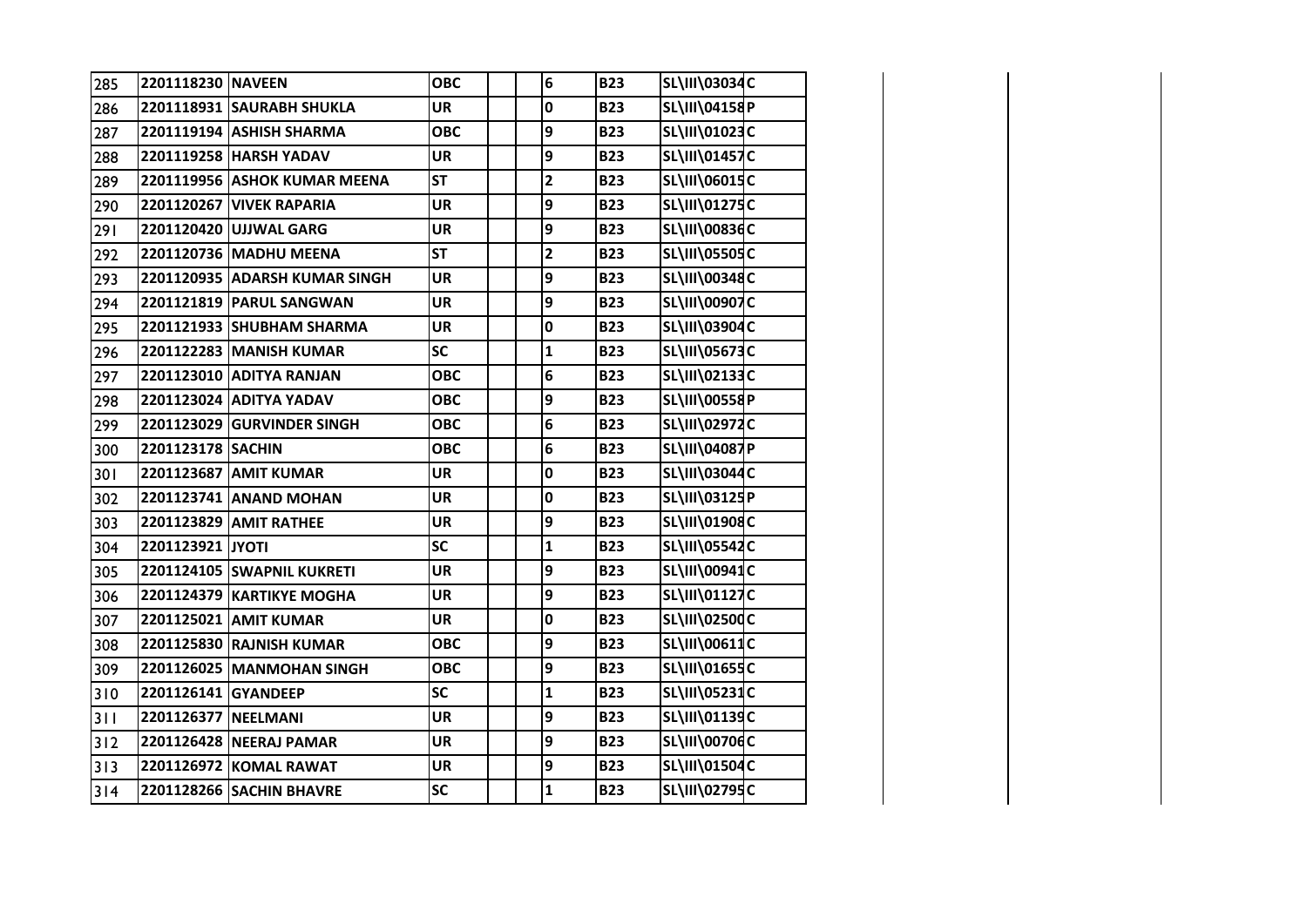| 315 |                       | 2201128698 RAMESH KUMAR PRASAD | <b>OBC</b>               | $6\phantom{a}$          | <b>B23</b> | <b>SL\III\03059C</b> |  |
|-----|-----------------------|--------------------------------|--------------------------|-------------------------|------------|----------------------|--|
| 316 |                       | 2201128722 DEEPAK DAGAR        | <b>UR</b>                | 9                       | <b>B23</b> | SL\III\01196C        |  |
| 317 |                       | 2201128878 ABHISHEK BHATI      | <b>UR</b>                | $\mathbf 0$             | <b>B23</b> | <b>SL\III\02150C</b> |  |
| 318 |                       | 2201129390 RADHESHYAM MEENA    | <b>ST</b>                | $\overline{\mathbf{2}}$ | <b>B23</b> | <b>SL\III\06027C</b> |  |
| 319 |                       | 2201130894 SUNIL KUMAR         | <b>OBC</b>               | $6\phantom{1}6$         | <b>B23</b> | SL\III\04021C        |  |
| 320 | 2201131100 MANJEET    |                                | <b>UR</b>                | $\pmb{0}$               | <b>B23</b> | SL\III\03579C        |  |
| 321 |                       | 2201131114 ABHAY SINGH         | <b>UR</b>                | 9                       | <b>B23</b> | <b>SL\III\00280C</b> |  |
| 322 |                       | 2201131156 GAURAV DHANDA       | <b>UR</b>                | $\pmb{0}$               | <b>B23</b> | SL\III\03150C        |  |
| 323 |                       | 2201132986 SHAILENDRA KUMAR    | SC                       | $\mathbf{1}$            | <b>B23</b> | <b>SL\III\05625C</b> |  |
| 324 |                       | 2201134476 NAMAN MITTAL        | <b>UR</b>                | $\mathbf 0$             | <b>B23</b> | SL\III\03185C        |  |
| 325 | 2201134939 SUMIT      |                                | <b>UR</b>                | 9                       | <b>B23</b> | SL\III\00213C        |  |
| 326 | 2201135985 KARAN      |                                | <b>ST</b>                | $\overline{\mathbf{2}}$ | <b>B23</b> | SL\III\06173C        |  |
| 327 |                       | 2201136908 HARSH GARG          | <b>UR</b>                | 9                       | <b>B23</b> | <b>SL\III\00474C</b> |  |
| 328 |                       | 2201137019 SARFENDRA KUMAR     | <b>UR</b>                | 9                       | <b>B23</b> | SL\III\01998C        |  |
| 329 |                       | 2201137143 KRISHNA SINGH       | <b>OBC</b>               | $6\phantom{1}$          | <b>B23</b> | SL\III\02943C        |  |
| 330 |                       | 2201137820 SUNIL KUMAR         | <b>OBC</b>               | 9                       | <b>B23</b> | <b>SL\III\00374P</b> |  |
| 331 |                       | 2201138024 MOHIT GARG          | <b>UR</b>                | 9                       | <b>B23</b> | SL\III\01852C        |  |
| 332 | 2201138227 RAHUL      |                                | <b>UR</b>                | 9                       | <b>B23</b> | SL\III\01551C        |  |
| 333 |                       | 2201139264 NIPUN KUMAR         | <b>UR</b>                | 9                       | <b>B23</b> | SL\III\01090C        |  |
| 334 | 2201141527 YOGENDER   |                                | <b>OBC</b>               | 6                       | <b>B23</b> | SL\III\03024C        |  |
| 335 |                       | 2201141739 SURESH KUMAR        | $\overline{\mathsf{sc}}$ | $\mathbf{1}$            | <b>B23</b> | <b>SL\III\05582C</b> |  |
| 336 |                       | 2201141986 NISHANT KUMAR       | <b>UR</b>                | 9                       | <b>B23</b> | SL\III\01437C        |  |
| 337 | 2201142525 AVIJIT DEY |                                | <b>OBC</b>               | 6                       | <b>B23</b> | <b>SL\III\02570C</b> |  |
| 338 | 2201143788 RITU       |                                | <b>UR</b>                | 9                       | <b>B23</b> | SL\III\01820C        |  |
| 339 | 2201144402 MOHIT      |                                | <b>UR</b>                | 9                       | <b>B23</b> | SL\III\01597C        |  |
| 340 | 2201144948 KULDEEP    |                                | <b>UR</b>                | 9                       | <b>B23</b> | <b>SL\III\00379C</b> |  |
| 341 |                       | 2201145001 AKASHDEEP CHAUHAN   | <b>UR</b>                | 9                       | <b>B23</b> | SL\III\01541C        |  |
| 342 |                       | 2201145034 BHANU PARTAP SINGH  | <b>UR</b>                | 9                       | <b>B23</b> | SL\III\01708C        |  |
| 343 | 2201145241 INDU       |                                | <b>UR</b>                | 9                       | <b>B23</b> | SL\III\00482C        |  |
| 344 |                       | 2201145332 ABHILEKH DHANKAR    | <b>UR</b>                | 9                       | <b>B23</b> | SL\III\01953C        |  |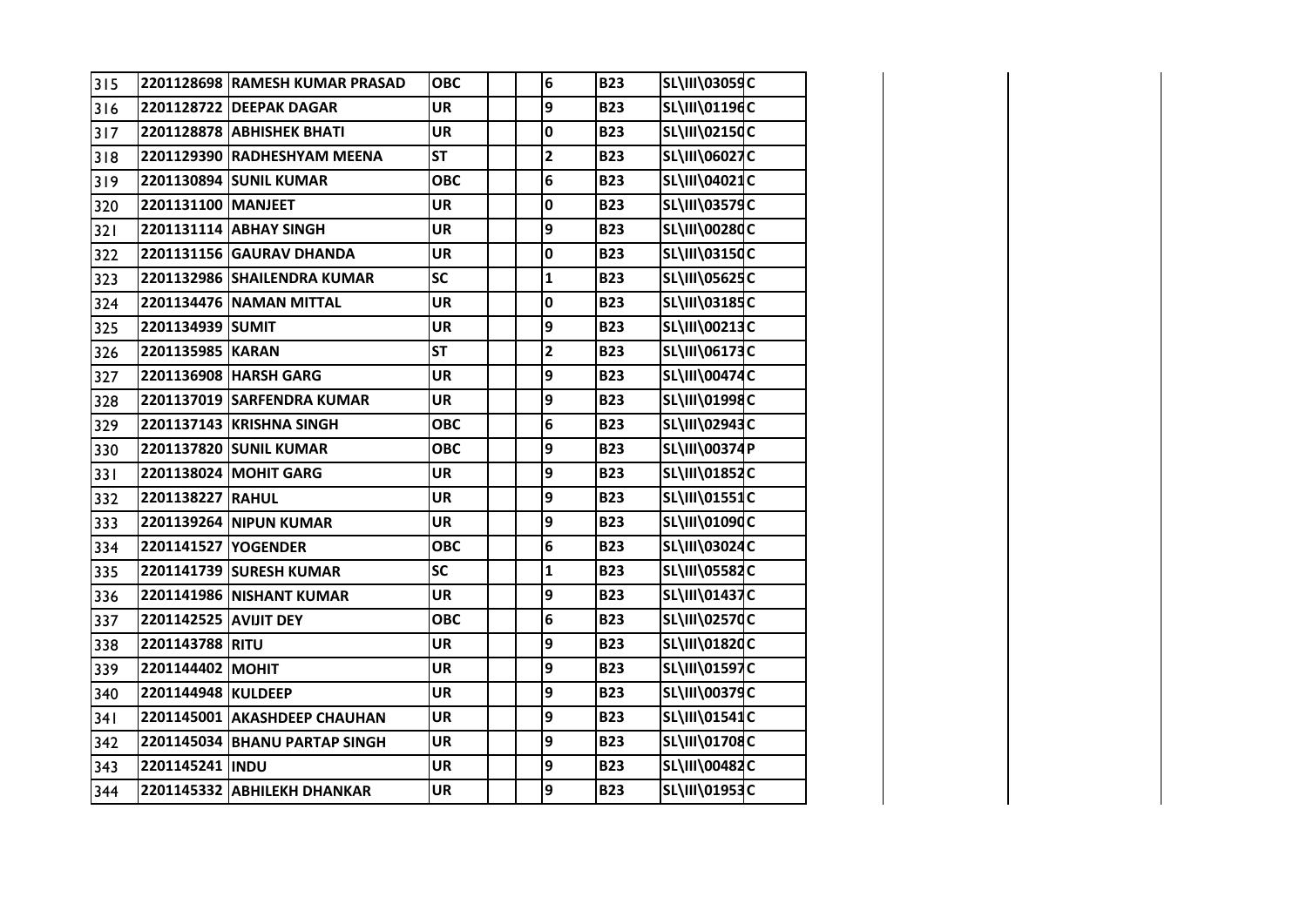| 345 | 2201146289 VISHAL      |                                 | <b>UR</b>  | $\pmb{0}$    | <b>B23</b> | SL\III\04176C        |  |
|-----|------------------------|---------------------------------|------------|--------------|------------|----------------------|--|
| 346 |                        | 2201146457 SIDDHARTH KUMAR      | <b>OBC</b> | 6            | <b>B23</b> | SL\III\03834C        |  |
| 347 |                        | 2201147634 ASHISH GUPTA         | <b>UR</b>  | 9            | <b>B23</b> | SL\III\01116C        |  |
| 348 |                        | 2201147653 ROHAN TOMER          | <b>UR</b>  | 0            | <b>B23</b> | <b>SL\III\02449C</b> |  |
| 349 |                        | 2201148893 NISHA RATHI          | <b>UR</b>  | $\mathbf 0$  | <b>B23</b> | SL\III\03166P        |  |
| 350 |                        | 2201150961 KUNAL CHAUDHARY      | SC         | $\mathbf{1}$ | <b>B23</b> | <b>SL\III\05640C</b> |  |
| 351 |                        | 2201151283 SUMIT KUMAR JHA      | <b>UR</b>  | 9            | <b>B23</b> | SL\III\01560C        |  |
| 352 | 2201151299 RAKESH      |                                 | <b>UR</b>  | 9            | <b>B23</b> | SL\III\00166C        |  |
| 353 |                        | 2201151952 RAVI RANJAN KUMAR    | <b>OBC</b> | 6            | <b>B23</b> | SL\III\02080P        |  |
| 354 |                        | 2201152324 HEMANT RAWAT         | <b>UR</b>  | 9            | <b>B23</b> | SL\III\00628C        |  |
| 355 | 2201152686 NITIN JOSHI |                                 | <b>UR</b>  | 9            | <b>B23</b> | <b>SL\III\00824C</b> |  |
| 356 |                        | 2201152811 VIKASH MALIK         | <b>UR</b>  | 9            | <b>B23</b> | SL\III\01280C        |  |
| 357 | 2201153721 RAVI        |                                 | <b>UR</b>  | 9            | <b>B23</b> | SL\III\01033C        |  |
| 358 |                        | 2201153882 HARISH KUMAR         | SC         | 4            | <b>B23</b> | <b>SL\III\06525C</b> |  |
| 359 | 2201153913 SHISHIR     |                                 | SC         | $\mathbf{1}$ | <b>B23</b> | SL\III\05471C        |  |
| 360 | 2201154099 ANKIT       |                                 | <b>UR</b>  | 9            | <b>B23</b> | SL\III\01325C        |  |
| 361 |                        | 2201154558 NAVEEN LOCHAB        | <b>UR</b>  | 9            | <b>B23</b> | SL\III\01364C        |  |
| 362 | 2201154722 RAJESH      |                                 | <b>OBC</b> | 9            | <b>B23</b> | SL\III\01678C        |  |
| 363 |                        | 2201154746 KAPIL KUMAR          | <b>OBC</b> | 6            | <b>B23</b> | <b>SL\III\03126C</b> |  |
| 364 |                        | 2201154766 MANOJ KUMAR SIGAR    | <b>OBC</b> | 6            | <b>B23</b> | <b>SL\III\03887C</b> |  |
| 365 |                        | 2201154973 SAURABH KUMAR SHARMA | <b>UR</b>  | 9            | <b>B23</b> | SL\III\01213C        |  |
| 366 |                        | 2201155356 HITESH GHUGTYAL      | <b>UR</b>  | 9            | <b>B23</b> | SL\III\01916C        |  |
| 367 | 2201155441 ANKIT       |                                 | <b>UR</b>  | 0            | <b>B23</b> | SL\III\02790C        |  |
| 368 |                        | 2201158185 AKASH TOMAR          | <b>UR</b>  | 9            | <b>B23</b> | SL\III\00093C        |  |
| 369 |                        | 2201158264 HIMANSHU AGGARWAL    | <b>UR</b>  | 9            | <b>B23</b> | <b>SL\III\00728C</b> |  |
| 370 |                        | 2201158915 LOKESH LAMBA         | <b>OBC</b> | 9            | <b>B23</b> | <b>SL\III\00070C</b> |  |
| 371 |                        | 2201159401 SHASHANK KUMAR       | SC         | 5            | <b>B23</b> | <b>SL\III\06653C</b> |  |
| 372 |                        | 2201159749 KESHAV KUMAR         | <b>OBC</b> | 6            | <b>B23</b> | SL\III\02729P        |  |
| 373 |                        | 2201160303 KISHAN BHARDWAJ      | <b>UR</b>  | 9            | <b>B23</b> | <b>SL\III\00335C</b> |  |
| 374 | 2201160367 SABIR ALI   |                                 | <b>UR</b>  | 9            | <b>B23</b> | SL\III\01607C        |  |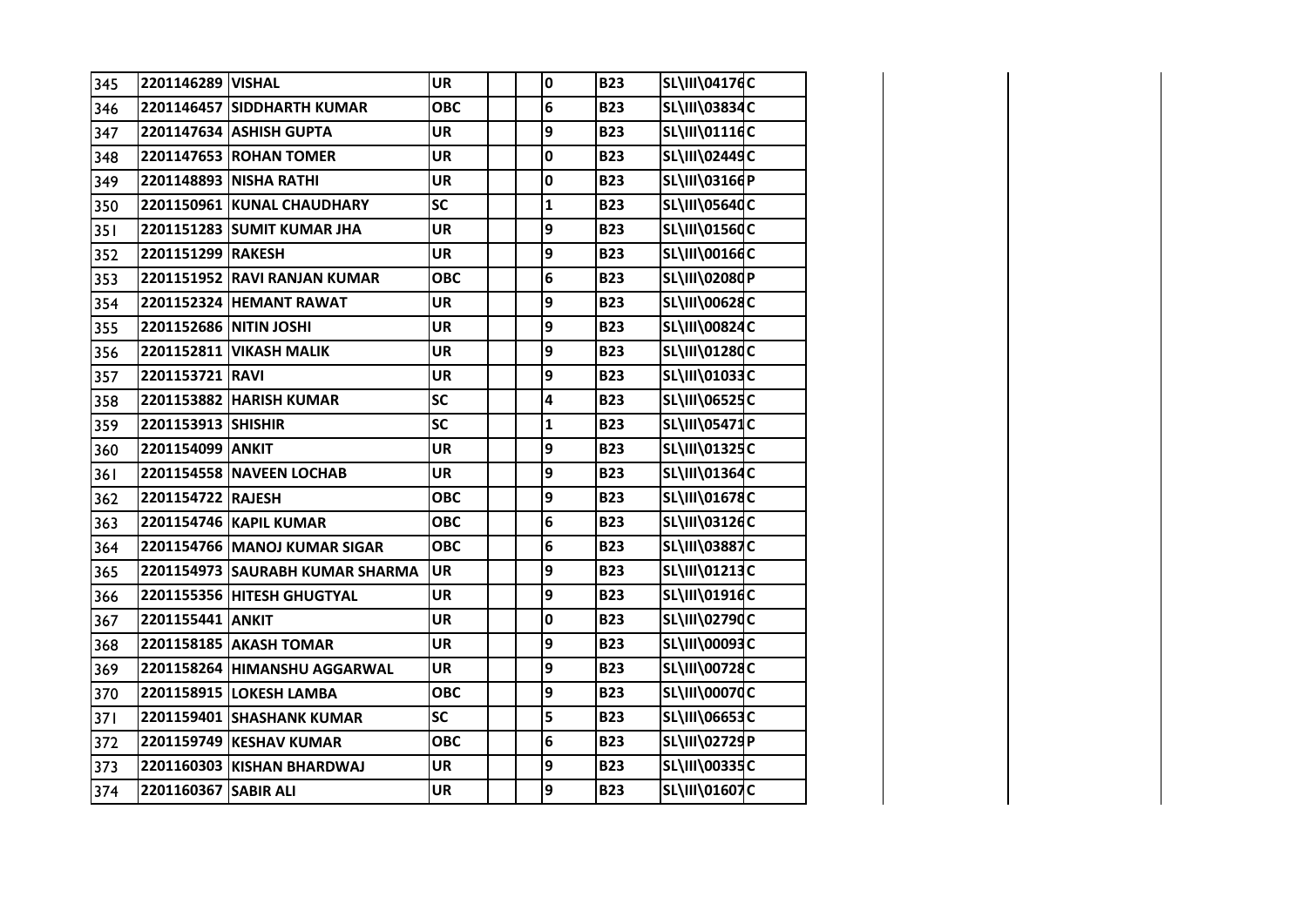| 375 |                      | 2201160405 GAURAV SINGH CHANDEL | <b>UR</b>  | 0                       | <b>B23</b> | SL\III\02367P        |  |
|-----|----------------------|---------------------------------|------------|-------------------------|------------|----------------------|--|
| 376 |                      | 2201161823 PRATEEK SHARMA       | <b>UR</b>  | 9                       | <b>B23</b> | SL\III\01724C        |  |
| 377 |                      | 2201161972 VIPIN KUMAR THAKUR   | <b>UR</b>  | 0                       | <b>B23</b> | SL\III\02749C        |  |
| 378 |                      | 2201162173 ANKIT SHARMA         | <b>UR</b>  | 9                       | <b>B23</b> | SL\III\01209C        |  |
| 379 |                      | 2201162762 ANTRIKSH TEOTIA      | UR         | 9                       | <b>B23</b> | SL\III\01698C        |  |
| 380 | 2201162769 NAVDEEP   |                                 | UR         | 9                       | <b>B23</b> | SL\III\00928C        |  |
| 381 |                      | 2201163296 SHASHANK SALONE      | SC         | $\mathbf{1}$            | <b>B23</b> | <b>SL\III\04827C</b> |  |
| 382 |                      | 2201164458 ABHISHEK KUMAR       | <b>UR</b>  | 0                       | <b>B23</b> | SL\III\03860C        |  |
| 383 |                      | 2201164531 RAHUL SHARMA         | <b>UR</b>  | 9                       | <b>B23</b> | <b>SL\III\01217C</b> |  |
| 384 | 2201164544 NARENDER  |                                 | <b>UR</b>  | 9                       | <b>B23</b> | <b>SL\III\00840C</b> |  |
| 385 |                      | 2201164920 GANESH MISHRA        | <b>UR</b>  | 0                       | <b>B23</b> | <b>SL\III\03087C</b> |  |
| 386 |                      | 2201165218 HEMANT KUMAR GUPTA   | <b>UR</b>  | 9                       | <b>B23</b> | SL\III\00432C        |  |
| 387 |                      | 2201165865 AMIT KUMAR           | SC         | $\mathbf{1}$            | <b>B23</b> | SL\III\04882C        |  |
| 388 |                      | 2201167597 RISHABH JAIN         | <b>UR</b>  | 9                       | <b>B23</b> | SL\III\01817C        |  |
| 389 |                      | 2201167838 MANMOHAN             | UR         | 0                       | <b>B23</b> | SL\III\02060C        |  |
| 390 | 2201167877 JASBIR    |                                 | <b>UR</b>  | 9                       | <b>B23</b> | SL\III\00404C        |  |
| 391 |                      | 2201168146 HIMANSHU MEENA       | <b>ST</b>  | $\overline{\mathbf{2}}$ | <b>B23</b> | SL\III\05742C        |  |
| 392 |                      | 2201168180 MOHIT YADAV          | <b>OBC</b> | 6                       | <b>B23</b> | SL\III\03976C        |  |
| 393 |                      | 2201168835 SACHIN KUMAR         | <b>OBC</b> | 9                       | <b>B23</b> | SL\III\01565P        |  |
| 394 |                      | 2201170224 ASHEESH CHAUDHARY    | <b>UR</b>  | 9                       | <b>B23</b> | SL\III\01903C        |  |
| 395 |                      | 2201170326 AAKASH BANSAL        | <b>UR</b>  | 9                       | <b>B23</b> | <b>SL\III\00064C</b> |  |
| 396 |                      | 2201170515 RISHAV YADAV         | <b>OBC</b> | 9                       | <b>B23</b> | SL\III\01305C        |  |
| 397 |                      | 2201170644 KAUSHAL KUMAR MANDAL | <b>OBC</b> | 9                       | <b>B23</b> | SL\III\01906C        |  |
| 398 |                      | 2201170678 LOKESH KUMAR         | <b>OBC</b> | 6                       | <b>B23</b> | SL\III\03510C        |  |
| 399 |                      | 2201171020 RINKU MEENA          | <b>ST</b>  | $\overline{\mathbf{c}}$ | <b>B23</b> | SL\III\05792C        |  |
| 400 |                      | 2201171221 SHASHANK SHEKHAR     | <b>UR</b>  | 9                       | <b>B23</b> | SL\III\01532C        |  |
| 401 |                      | 2201171369 HARSH SOLANKI        | <b>UR</b>  | 9                       | <b>B23</b> | SL\III\00164C        |  |
| 402 | 2201171439 SUMIT RAO |                                 | <b>OBC</b> | 9                       | <b>B23</b> | SL\III\00324C        |  |
| 403 |                      | 2201172036 NITESH KUMAR         | SC         | $\mathbf{1}$            | <b>B23</b> | <b>SL\III\05227C</b> |  |
| 404 |                      | 2201173007 AKHILESH SINGH       | <b>UR</b>  | 9                       | <b>B23</b> | SL\III\01963C        |  |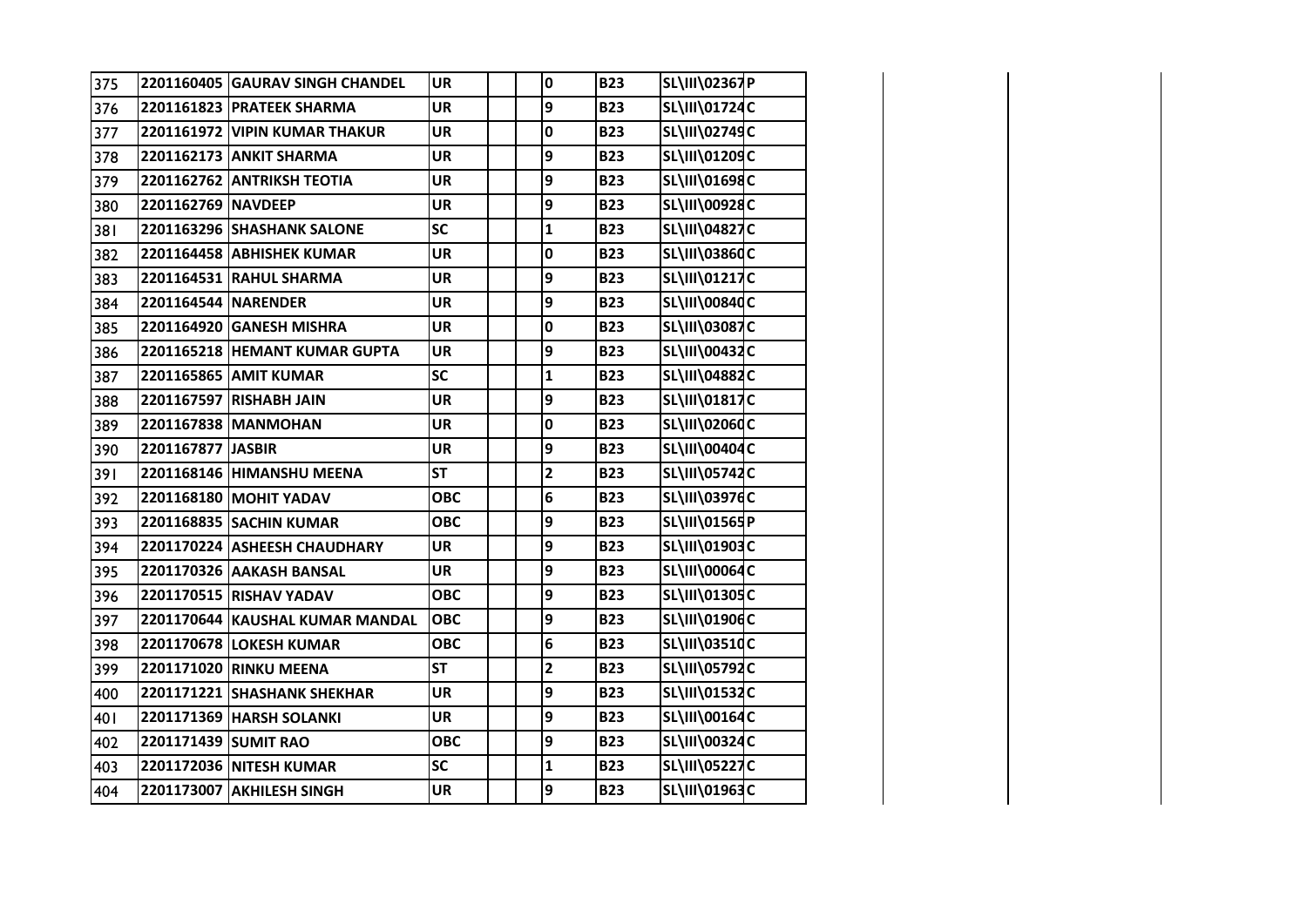| 405 |                      | 2201173146 SHUBHAM SAURABH    | <b>OBC</b> | $\bf 6$      | <b>B23</b> | <b>SL\III\03273C</b> |  |
|-----|----------------------|-------------------------------|------------|--------------|------------|----------------------|--|
| 406 |                      | 2201173292 SANDEEP SANGA      | <b>ST</b>  | $\mathbf{2}$ | <b>B23</b> | SL\III\06165C        |  |
| 407 |                      | 2201173405 RAHUL PRASAD       | <b>SC</b>  | $\mathbf{1}$ | <b>B23</b> | <b>SL\III\05500C</b> |  |
| 408 | 2201174311 DEEPAK    |                               | <b>UR</b>  | 9            | <b>B23</b> | SL\III\01500C        |  |
| 409 |                      | 2201174540 SANDEEP SINGH      | <b>UR</b>  | 9            | <b>B23</b> | SL\III\00366C        |  |
| 410 | 2201174882 NEERAJ    |                               | <b>UR</b>  | 4            | <b>B23</b> | SL\III\06200C        |  |
| 411 |                      | 2201175161 RAHUL MISHRA       | <b>UR</b>  | 9            | <b>B23</b> | SL\III\01450C        |  |
| 412 | 2201176572           | <b>RAVI AWASTHI</b>           | <b>UR</b>  | 9            | <b>B23</b> | SL\III\01374C        |  |
| 413 |                      | 2201176691 ROHIT KUMAR        | <b>OBC</b> | 6            | <b>B23</b> | SL\III\02445C        |  |
| 414 | 2201176967           | <b>GAURAV PREMI</b>           | <b>SC</b>  | $\mathbf{1}$ | <b>B23</b> | SL\III\05199C        |  |
| 415 |                      | 2201177558 PARVEEN KUMAR      | <b>UR</b>  | 9            | <b>B23</b> | SL\III\01011C        |  |
| 416 |                      | 2201178406 NISHANT BANSAL     | <b>UR</b>  | 9            | <b>B23</b> | SL\III\00019C        |  |
| 417 | 2201179863 ARUN      |                               | SC         | $\mathbf{1}$ | <b>B23</b> | SL\III\05190C        |  |
| 418 | 2201180340 CHIRAG    |                               | <b>SC</b>  | $\mathbf{1}$ | <b>B23</b> | SL\III\05612C        |  |
| 419 |                      | 2201180494 ANKUR GOYAL        | <b>UR</b>  | 9            | <b>B23</b> | SL\III\01909C        |  |
| 420 |                      | 2201181758 LOVENESH KUMAR     | <b>UR</b>  | 9            | <b>B23</b> | SL\III\01758C        |  |
| 421 |                      | 2201181913 PRATEEK BHARDWAJ   | <b>UR</b>  | $\pmb{0}$    | <b>B23</b> | SL\III\03899P        |  |
| 422 | 2201182248 ABHISHEK  |                               | <b>UR</b>  | 9            | <b>B23</b> | SL\III\00368C        |  |
| 423 |                      | 2201182787 NITIN KUMAR        | <b>SC</b>  | $\mathbf{1}$ | <b>B23</b> | SL\III\05468C        |  |
| 424 |                      | 2201183002 TAPESH KUMAR       | <b>OBC</b> | 9            | <b>B23</b> | SL\III\01993C        |  |
| 425 | 2201183730 VIKRANT   |                               | SC         | $\mathbf{1}$ | <b>B23</b> | SL\III\05331C        |  |
| 426 |                      | 2201184191 RENU SINGH         | <b>UR</b>  | 9            | <b>B23</b> | SL\III\01514C        |  |
| 427 |                      | 2201184696 KANTI LAL PRAJAPAT | <b>OBC</b> | 9            | <b>B23</b> | SL\III\01841C        |  |
| 428 | 2201184837           | <b>SUMIT</b>                  | <b>OBC</b> | 6            | <b>B23</b> | SL\III\02197P        |  |
| 429 |                      | 2201184949 LOKESH KUMAR       | <b>OBC</b> | 6            | <b>B23</b> | SL\III\04195C        |  |
| 430 |                      | 2201185060 ASHISH JAISWAL     | <b>OBC</b> | 6            | <b>B23</b> | SL\III\03687C        |  |
| 431 |                      | 2201185164 RAVI SHANKAR KUMAR | <b>OBC</b> | 6            | <b>B23</b> | SL\III\03091C        |  |
| 432 |                      | 2201185976 DEEPAK SHARMA      | <b>UR</b>  | 9            | <b>B23</b> | SL\III\00531C        |  |
| 433 |                      | 2201186285 KULDEEP SINGH      | SC         | $\mathbf{1}$ | <b>B23</b> | SL\III\05147C        |  |
| 434 | 2201186722 SHYAM LAL |                               | <b>OBC</b> | 6            | <b>B23</b> | SL\III\03966P        |  |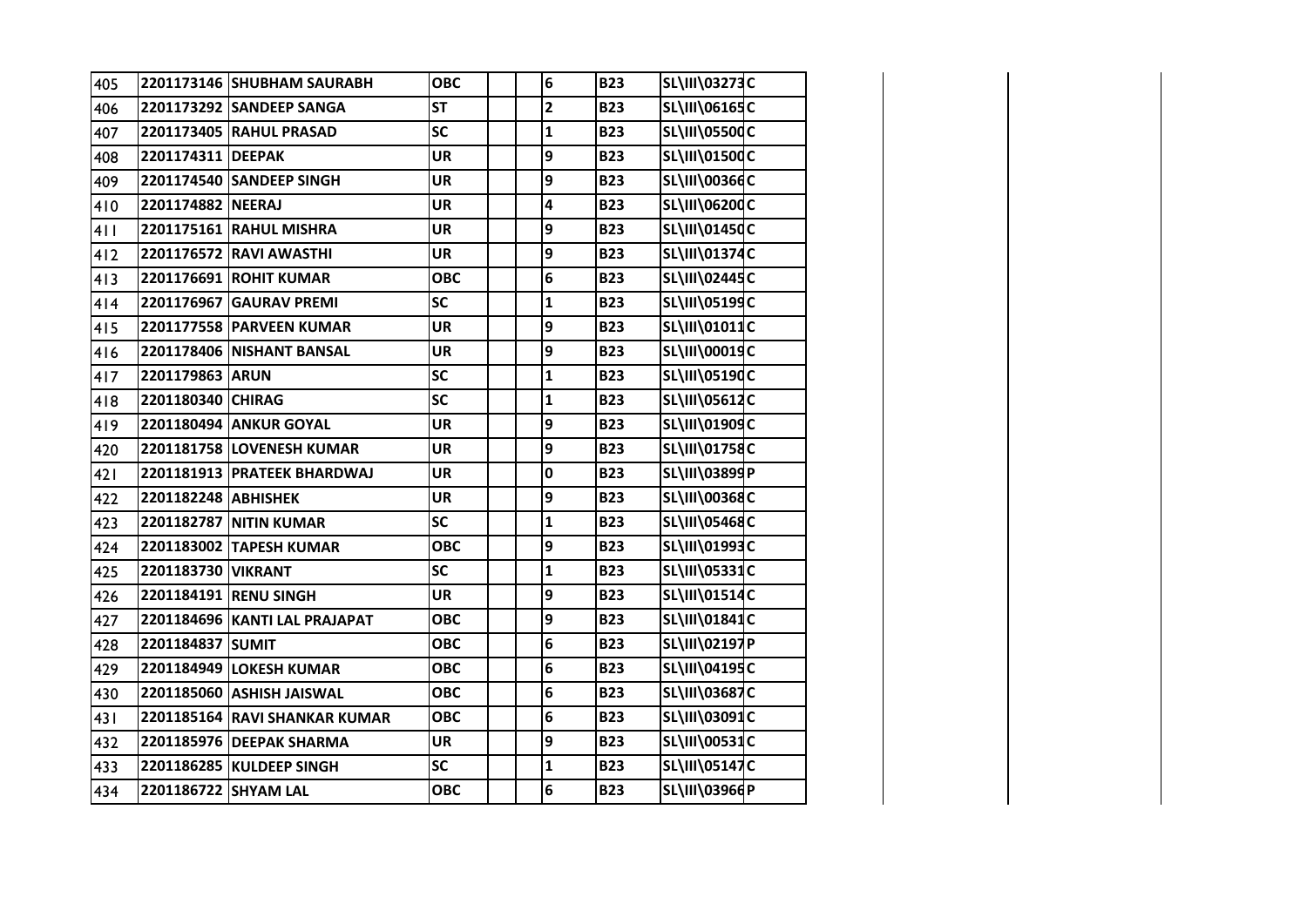| 435 |                      | 2201187248 VIVEK KUMAR PANDEY   | <b>UR</b>  | 9            | <b>B23</b> | <b>SL\III\00668C</b> |  |
|-----|----------------------|---------------------------------|------------|--------------|------------|----------------------|--|
| 436 |                      | 2201187785 DHEERAJ SANWAL       | <b>UR</b>  | 9            | <b>B23</b> | SL\III\01323C        |  |
| 437 |                      | 2201188086 ASTITWA KUMAR MISHRA | <b>UR</b>  | 9            | <b>B23</b> | <b>SL\III\00846C</b> |  |
| 438 |                      | 2201189345 GULSHAN KUMAR        | <b>UR</b>  | 9            | <b>B23</b> | <b>SL\III\00940C</b> |  |
| 439 |                      | 2201189536 ABHISHEK JHA         | <b>UR</b>  | 9            | <b>B23</b> | SL\III\01336C        |  |
| 440 |                      | 2201189765 KAMAL ASWAL          | <b>UR</b>  | 0            | <b>B23</b> | <b>SL\III\04068C</b> |  |
| 441 |                      | 2201189926 KAPIL KUMAR GUPTA    | <b>UR</b>  | $\mathbf 0$  | <b>B23</b> | <b>SL\III\03873C</b> |  |
| 442 |                      | 2201190609 JAIPRAKASH           | <b>UR</b>  | 9            | <b>B23</b> | SL\III\00662C        |  |
| 443 |                      | 2201190747 VIKRANT MALIK        | <b>UR</b>  | 9            | <b>B23</b> | SL\III\01842C        |  |
| 444 |                      | 2201190802 SHUBHAM PAL          | <b>UR</b>  | 9            | <b>B23</b> | SL\III\01598C        |  |
| 445 |                      | 2201190817 SHIBOO KUMAR PANDEY  | <b>UR</b>  | 9            | <b>B23</b> | SL\III\01276C        |  |
| 446 |                      | 2201190857 VISHAL CHAWLA        | <b>UR</b>  | 9            | <b>B23</b> | SL\III\00799C        |  |
| 447 |                      | 2201190888 AKASH BALHARA        | <b>UR</b>  | 9            | <b>B23</b> | SL\III\00105C        |  |
| 448 | 2201190917 ASHISH    |                                 | <b>UR</b>  | 9            | <b>B23</b> | SL\III\01935C        |  |
| 449 |                      | 2201191269 GAURAV SINGH         | <b>UR</b>  | 0            | <b>B23</b> | SL\III\02926C        |  |
| 450 |                      | 2201191733 ABHIJEET CHAUHAN     | <b>SC</b>  | $\mathbf{1}$ | <b>B23</b> | <b>SL\III\05130C</b> |  |
| 451 | 2201191817 MOHD ARIF |                                 | <b>OBC</b> | 9            | <b>B23</b> | SL\III\01171C        |  |
| 452 |                      | 2201191885 YOGESH KUMAR VERMA   | <b>OBC</b> | 6            | <b>B23</b> | SL\III\02501C        |  |
| 453 |                      | 2201191911 AKSHAY KUMAR         | <b>OBC</b> | 6            | <b>B23</b> | SL\III\03441C        |  |
| 454 |                      | 2201192155 RASHMI MAAN          | <b>UR</b>  | 9            | <b>B23</b> | SL\III\01167C        |  |
| 455 |                      | 2201192436 PRASHANT KUMAR       | <b>UR</b>  | 9            | <b>B23</b> | SL\III\01430C        |  |
| 456 |                      | 2201192818 LOKESH NEGI          | <b>UR</b>  | 9            | <b>B23</b> | SL\III\00319C        |  |
| 457 |                      | 2201193010 NITIN MITTAL         | <b>UR</b>  | 9            | <b>B23</b> | SL\III\01759C        |  |
| 458 | 2201193108 VIKAS     |                                 | <b>UR</b>  | 0            | <b>B23</b> | SL\III\02980P        |  |
| 459 |                      | 2201194698 VIKAS KUMAR          | SC         | $\mathbf{1}$ | <b>B23</b> | <b>SL\III\05367C</b> |  |
| 460 | 2201194968 ABHISHEK  |                                 | <b>UR</b>  | 9            | <b>B23</b> | <b>SL\III\00861C</b> |  |
| 461 |                      | 2201195040 VIPIN KUMAR SHARMA   | <b>UR</b>  | 9            | <b>B23</b> | <b>SL\III\00875C</b> |  |
| 462 |                      | 2201195470 SATYAM KUMAR VERMA   | <b>OBC</b> | 6            | <b>B23</b> | SL\III\03541C        |  |
| 463 |                      | 2201196148 SACHIN SAROHA        | <b>UR</b>  | 9            | <b>B23</b> | <b>SL\III\00688C</b> |  |
| 464 |                      | 2201196422 AKSHAY VISHNOI       | <b>UR</b>  | 9            | <b>B23</b> | <b>SL\III\00800C</b> |  |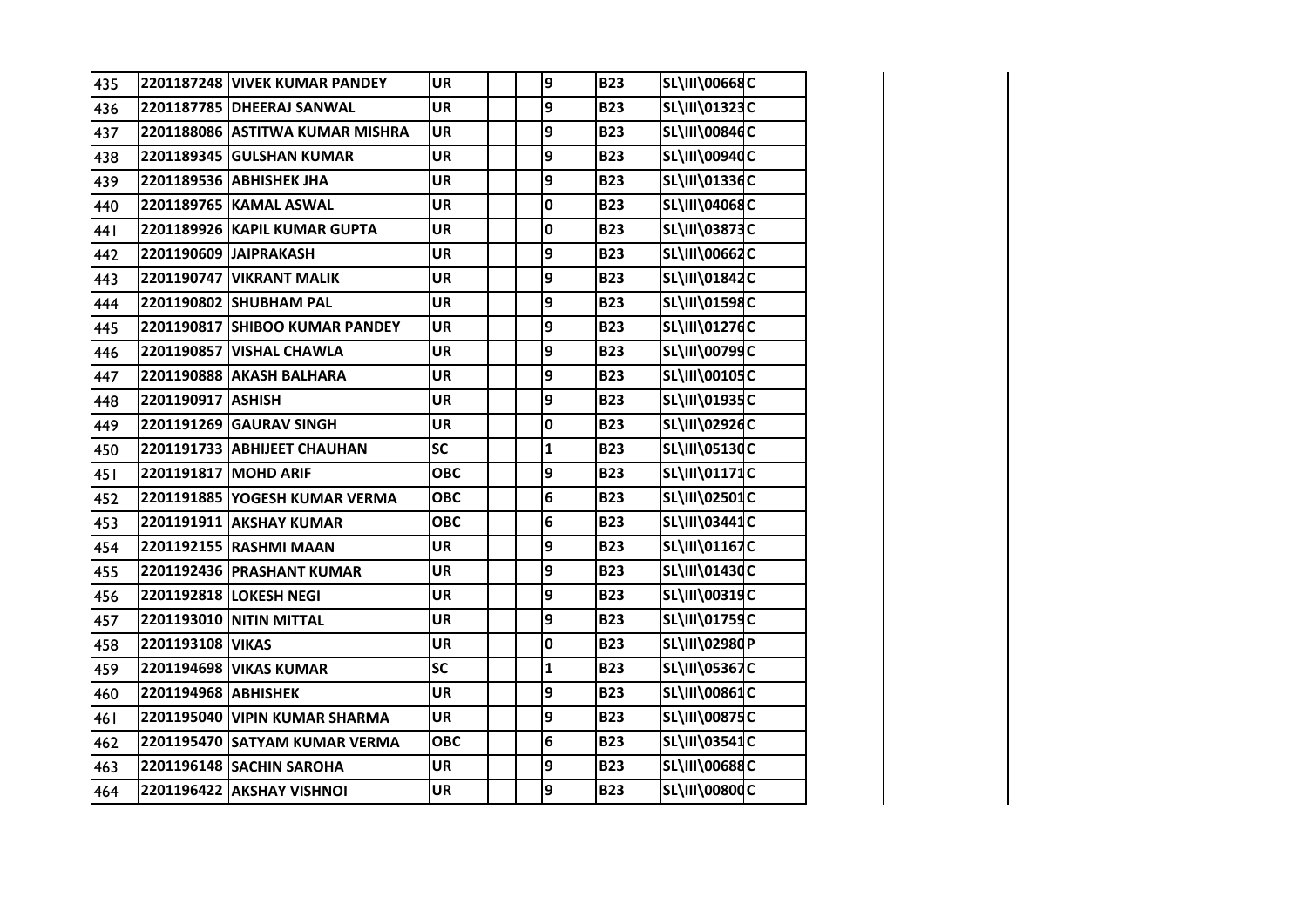| 465  |                     | 2201197187 SAURABH KUMAR SHARMA | <b>OBC</b> | 9            | <b>B23</b> | SL\III\01869C        |  |
|------|---------------------|---------------------------------|------------|--------------|------------|----------------------|--|
| 466  |                     | 2201197452 RAJAT KUMAR          | <b>SC</b>  | $\mathbf{1}$ | <b>B23</b> | <b>SL\III\05258C</b> |  |
| 467  |                     | 2201197795 MANISH MISHRA        | <b>UR</b>  | 0            | <b>B23</b> | SL\III\04272P        |  |
| 468  |                     | 2201198163 BHUPENDRA SINGH      | <b>UR</b>  | 0            | <b>B23</b> | SL\III\03363C        |  |
|      |                     | <b>PHARTIYAL</b>                |            |              |            |                      |  |
| 469  |                     | 2201198233 MANIK KUMAR RATHI    | <b>UR</b>  | 9            | <b>B23</b> | SL\III\01016C        |  |
| 470  |                     | 2201198843 AMAN YADAV           | <b>OBC</b> | 6            | <b>B23</b> | <b>SL\III\03098C</b> |  |
| 47 I |                     | 2201199666 GAURAV SINGH         | <b>UR</b>  | 9            | <b>B23</b> | SL\III\01588C        |  |
| 472  |                     | 2201200177 LAKHWINDER DHULL     | <b>UR</b>  | 9            | <b>B23</b> | SL\III\01895C        |  |
| 473  |                     | 2201200452 MAHIP DUDI           | <b>OBC</b> | 6            | <b>B23</b> | SL\III\04139C        |  |
| 474  |                     | 2201200577 GIRISH YADAV         | <b>OBC</b> | 6            | <b>B23</b> | SL\III\03284C        |  |
| 475  |                     | 2201200645 DINESH KUMAR MEENA   | <b>ST</b>  | $\mathbf{2}$ | <b>B23</b> | SL\III\06207C        |  |
| 476  |                     | 2201200903 PUSHPENDER TYAGI     | <b>UR</b>  | 9            | <b>B23</b> | SL\III\01694C        |  |
| 477  |                     | 2201202703 AMAN ANAND           | <b>UR</b>  | 9            | <b>B23</b> | SL\III\01054P        |  |
| 478  | 2201203196 CHARU    |                                 | <b>OBC</b> | 6            | <b>B23</b> | SL\III\03084P        |  |
| 479  | 2201203539 RAVINDER |                                 | <b>UR</b>  | 9            | <b>B23</b> | SL\III\01253C        |  |
| 480  |                     | 2201204346 KULDEEP CHOUDHARY    | <b>UR</b>  | 9            | <b>B23</b> | SL\III\00127C        |  |
| 481  |                     | 2201204741 KARUNESH KUMAR       | <b>SC</b>  | $\mathbf 1$  | <b>B23</b> | SL\III\05165C        |  |
| 482  |                     | 2201205245 PUSHKAR YADAV        | <b>OBC</b> | 6            | <b>B23</b> | SL\III\02427C        |  |
| 483  |                     | 2201205524 SUYASH AMETA         | <b>UR</b>  | 9            | <b>B23</b> | SL\III\01088C        |  |
| 484  |                     | 2201206595 SAGAR KHITAULIYA     | <b>SC</b>  | $\mathbf{1}$ | <b>B23</b> | <b>SL\III\05535C</b> |  |
| 485  |                     | 2201207402 PANKAJ SINGH         | <b>OBC</b> | 6            | <b>B23</b> | SL\III\03046C        |  |
| 486  |                     | 2201207485 CHANDAN KUMAR GUPTA  | <b>OBC</b> | 9            | <b>B23</b> | SL\III\01832C        |  |
| 487  |                     | 2201208433 SAIF ALI KHAN        | <b>UR</b>  | 0            | <b>B23</b> | SL\III\02666C        |  |
| 488  |                     | 2201208703 ASHUTOSH KUMAR       | <b>OBC</b> | 6            | <b>B23</b> | SL\III\04016P        |  |
| 489  | 2201208949 MOHIT    |                                 | <b>OBC</b> | 6            | <b>B23</b> | SL\III\03032C        |  |
| 490  |                     | 2201209177 DHRUV ACHARYA        | <b>OBC</b> | 6            | <b>B23</b> | <b>SL\III\03728C</b> |  |
| 491  |                     | 2201209198 SHIVAM YADAV         | <b>OBC</b> | 6            | <b>B23</b> | SL\III\02329C        |  |
| 492  |                     | 2201209596 CHANDAN SINGH        | <b>UR</b>  | 9            | <b>B23</b> | <b>SL\III\00864C</b> |  |
| 493  |                     | 2201209603   PARAS CHAUDHARY    | <b>UR</b>  | 9            | <b>B23</b> | SL\III\00403C        |  |
| 494  |                     | 2201209745 MOHIT SINGH DHANDA   | <b>UR</b>  | 9            | <b>B23</b> | SL\III\01177C        |  |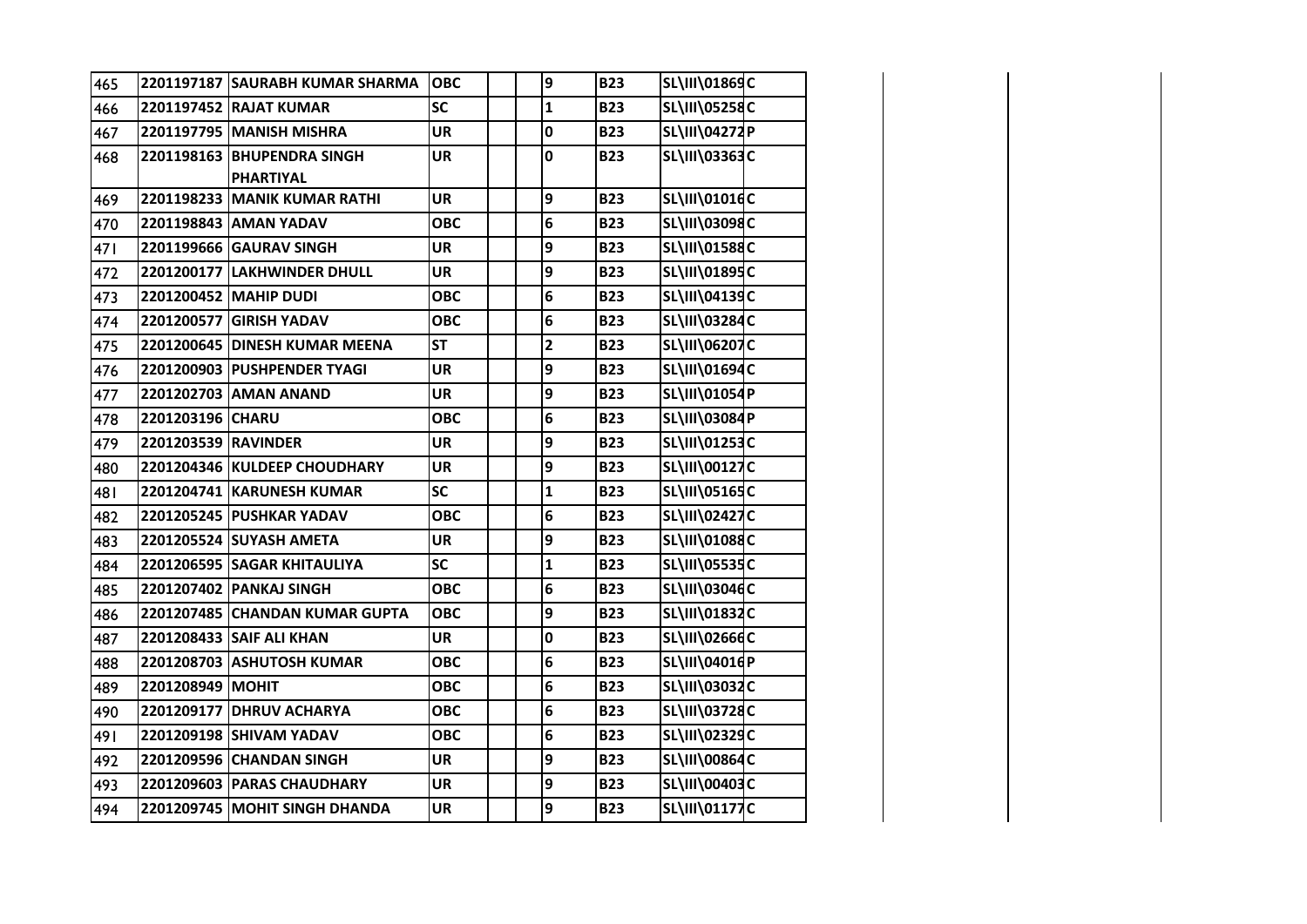| 495 |                    | 2201211924 HRITHIK MITTAL     | <b>UR</b>  | 9                       | <b>B23</b> | SL\III\01419C        |  |
|-----|--------------------|-------------------------------|------------|-------------------------|------------|----------------------|--|
| 496 |                    | 2201212303 GAGAN SINGH        | <b>UR</b>  | 9                       | <b>B23</b> | <b>SL\III\00025C</b> |  |
| 497 |                    | 2201212428 RAVINDRA KUMAR     | <b>OBC</b> | 6                       | <b>B23</b> | SL\III\02015C        |  |
| 498 |                    | 2201212919 MANOJ KUMAR SINGH  | <b>SC</b>  | $\mathbf{1}$            | <b>B23</b> | <b>SL\III\05560C</b> |  |
| 499 |                    | 2201213634 ASHISH KUMAR GUPTA | <b>UR</b>  | 0                       | <b>B23</b> | SL\III\03484C        |  |
| 500 |                    | 2201213828 SAURAV KUMAR ROY   | <b>OBC</b> | 6                       | <b>B23</b> | SL\III\02105P        |  |
| 501 |                    | 2201214782 SACHIN CHAUHAN     | <b>UR</b>  | 9                       | <b>B23</b> | SL\III\01768P        |  |
| 502 |                    | 2201215846 POOJA THAKRAL      | <b>UR</b>  | 9                       | <b>B23</b> | <b>SL\III\00597C</b> |  |
| 503 |                    | 2201216491 SANJAY SINGH BISHT | <b>ST</b>  | $\overline{\mathbf{c}}$ | <b>B23</b> | SL\III\06223C        |  |
| 504 |                    | 2201216691 VINAY SHARMA       | <b>UR</b>  | 9                       | <b>B23</b> | SL\III\01483C        |  |
| 505 |                    | 2201216731 DEEPAK BISHT       | <b>UR</b>  | 9                       | <b>B23</b> | SL\III\01818C        |  |
| 506 |                    | 2201216764 PUSHKAL SINGH      | <b>UR</b>  | 9                       | <b>B23</b> | <b>SL\III\00564C</b> |  |
| 507 |                    | 2201216871 PARTAP MALIK       | <b>UR</b>  | 0                       | <b>B23</b> | SL\III\00639C        |  |
| 508 |                    | 2201216940 NALIN KUMAR        | <b>SC</b>  | $\mathbf{1}$            | <b>B23</b> | SL\III\05105C        |  |
| 509 |                    | 2201216983 KHUSHBOO MEENA     | <b>ST</b>  | $\overline{\mathbf{c}}$ | <b>B23</b> | <b>SL\III\05659C</b> |  |
| 510 |                    | 2201217262 ANJU BHARDWAJ      | <b>UR</b>  | 9                       | <b>B23</b> | SL\III\01988C        |  |
| 511 |                    | 2201217385 AJAT KOCHHAR       | <b>UR</b>  | 9                       | <b>B23</b> | SL\III\01068C        |  |
| 512 |                    | 2201218805 ANKUR RAWAT        | <b>UR</b>  | 9                       | <b>B23</b> | SL\III\00229C        |  |
| 513 |                    | 2201219028 KUMAR VIKASH       | <b>UR</b>  | 0                       | <b>B23</b> | SL\III\03331P        |  |
| 514 | 2201219273 AMIT    |                               | <b>OBC</b> | 6                       | <b>B23</b> | SL\III\04029P        |  |
| 515 | 2201219362 SHUBHAM |                               | <b>UR</b>  | 9                       | <b>B23</b> | SL\III\01745C        |  |
| 516 |                    | 2201219869 NIKHIL KUMAR       | <b>OBC</b> | 6                       | <b>B23</b> | <b>SL\III\03953C</b> |  |
| 517 |                    | 2201219952 ROSHAN KUMAR       | <b>OBC</b> | 6                       | <b>B23</b> | <b>SL\III\03667C</b> |  |
| 518 |                    | 2201220357 SUMIT BANSAL       | <b>UR</b>  | 9                       | <b>B23</b> | SL\III\01546C        |  |
| 519 |                    | 2201220919 PRASAR GAUTAM      | SC         | $\mathbf{1}$            | <b>B23</b> | <b>SL\III\05566C</b> |  |
| 520 | 2201221282 VINAY   |                               | <b>OBC</b> | 6                       | <b>B23</b> | SL\III\02402C        |  |
| 521 |                    | 2201221884 SAJAN KUMAR        | <b>UR</b>  | 0                       | <b>B23</b> | SL\III\03057P        |  |
| 522 |                    | 2201222032 PRABHU DYAL KUMAR  | <b>OBC</b> | 6                       | <b>B23</b> | SL\III\04135C        |  |
| 523 |                    | 2201222580 ATUL GUPTA         | <b>UR</b>  | 9                       | <b>B23</b> | SL\III\00484C        |  |
| 524 | 2201223174 SATISH  |                               | <b>UR</b>  | 9                       | <b>B23</b> | SL\III\00316C        |  |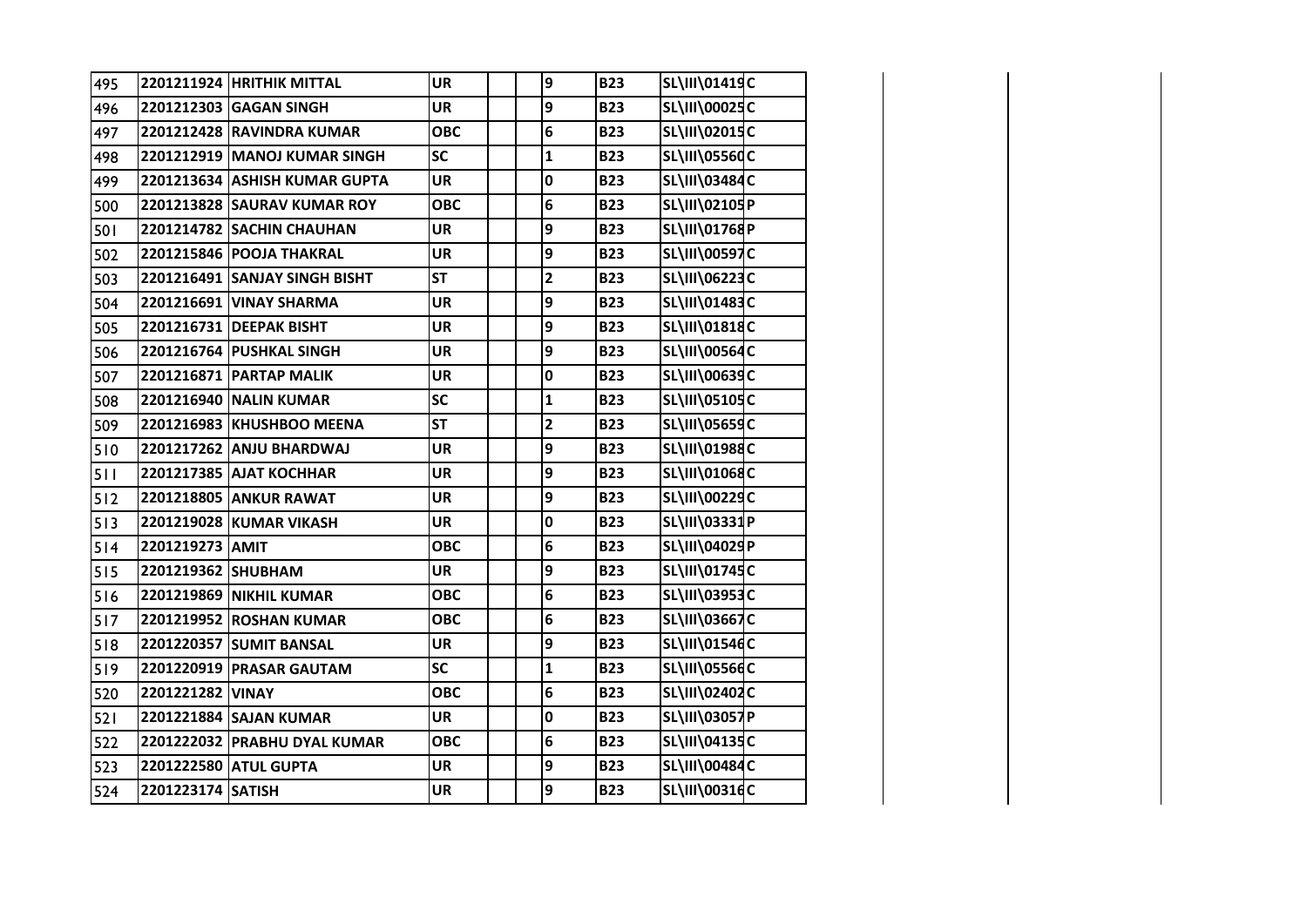| 525 |                    | 2201223175 LAKSHYARTH SIHAG     | <b>UR</b>  | 9                       | <b>B23</b> | <b>SL\III\00757C</b> |  |
|-----|--------------------|---------------------------------|------------|-------------------------|------------|----------------------|--|
| 526 |                    | 2201223328 SUMIT KUMAR          | <b>OBC</b> | $\bf 6$                 | <b>B23</b> | SL\III\03944C        |  |
| 527 |                    | 2201225744 SACHIN KUMAR         | <b>UR</b>  | 9                       | <b>B23</b> | SL\III\00944C        |  |
| 528 |                    | 2201225881 RAHUL DHANKHAR       | <b>UR</b>  | 9                       | <b>B23</b> | SL\III\01885C        |  |
| 529 |                    | 2201225907 KULDEEP MEENA        | <b>ST</b>  | $\overline{2}$          | <b>B23</b> | <b>SL\III\06183C</b> |  |
| 530 |                    | 2201227884 AMIT KUMAR           | <b>OBC</b> | 6                       | <b>B23</b> | <b>SL\III\04096C</b> |  |
| 531 |                    | 2201227921 PREETI SEHRAWAT      | <b>UR</b>  | 9                       | <b>B23</b> | SL\III\01060C        |  |
| 532 |                    | 2201228438 MOHD SALMAN          | <b>OBC</b> | 6                       | <b>B23</b> | SL\III\03486C        |  |
| 533 |                    | 2201229312 SATYAM SHASHWAT      | <b>UR</b>  | 9                       | <b>B23</b> | SL\III\01796C        |  |
| 534 |                    | 2201229338 JATIN TANEJA         | <b>UR</b>  | 9                       | <b>B23</b> | SL\III\00451C        |  |
| 535 |                    | 2201229377 VIJAY KUMAR          | <b>OBC</b> | 6                       | <b>B23</b> | SL\III\03230C        |  |
| 536 |                    | 2201229794 RANJAN KUMAR         | <b>OBC</b> | 6                       | <b>B23</b> | SL\III\03459C        |  |
| 537 |                    | 2201230381 GARIMA PANDEY        | <b>UR</b>  | 9                       | <b>B23</b> | SL\III\01067C        |  |
| 538 |                    | 2201231139 SONIYA YADAV         | <b>OBC</b> | 6                       | <b>B23</b> | <b>SL\III\03827P</b> |  |
| 539 |                    | 2201231186 NISHANT KUMAR        | <b>UR</b>  | 9                       | <b>B23</b> | SL\III\01478C        |  |
| 540 | 2201231654 MANDEEP |                                 | <b>UR</b>  | 0                       | <b>B23</b> | <b>SL\III\03841C</b> |  |
| 541 |                    | 2201231784 PANKAJ YADAV         | <b>OBC</b> | 6                       | <b>B23</b> | SL\III\04187P        |  |
| 542 |                    | 2201231869 KM.GITANJALI         | SC         | $\mathbf{1}$            | <b>B23</b> | <b>SL\III\05639C</b> |  |
| 543 | 2201233127 DILAWAR |                                 | <b>UR</b>  | 0                       | <b>B23</b> | <b>SL\III\02267C</b> |  |
| 544 |                    | 2201233453 SWETANK KUMAR GUPTA  | <b>OBC</b> | 6                       | <b>B23</b> | <b>SL\III\04084C</b> |  |
| 545 |                    | 2201234108 SURAJ SINGH RATHORE  | <b>UR</b>  | 9                       | <b>B23</b> | SL\III\01545C        |  |
| 546 |                    | 2201234129 MD SHIBLY HASSAN     | <b>UR</b>  | 0                       | <b>B23</b> | SL\III\04157P        |  |
| 547 |                    | 2201234814 NAVNEET KUMAR        | <b>UR</b>  | 0                       | <b>B23</b> | SL\III\02201C        |  |
| 548 |                    | 2201237390 ABHINAV PANCHAL      | <b>OBC</b> | 6                       | <b>B23</b> | SL\III\03948C        |  |
| 549 |                    | 2201237766 KAMAL SINGH MARTOLIA | <b>ST</b>  | $\overline{\mathbf{2}}$ | <b>B23</b> | SL\III\06158C        |  |
| 550 |                    | 2201237860 SHWETA SINGH YADAV   | <b>OBC</b> | 6                       | <b>B23</b> | SL\III\03211P        |  |
| 551 |                    | 2201238666 AMIT BALHRA          | <b>UR</b>  | 9                       | <b>B23</b> | SL\III\01391C        |  |
| 552 |                    | 2201239389 MAHIMA VERMA         | <b>OBC</b> | 9                       | <b>B23</b> | SL\III\01715C        |  |
| 553 | 2201239601 HEMRAJ  |                                 | <b>UR</b>  | 9                       | <b>B23</b> | SL\III\00736C        |  |
| 554 |                    | 2201240122 LOKESH KUMAR         | <b>OBC</b> | $6\phantom{1}$          | <b>B23</b> | <b>SL\III\02685C</b> |  |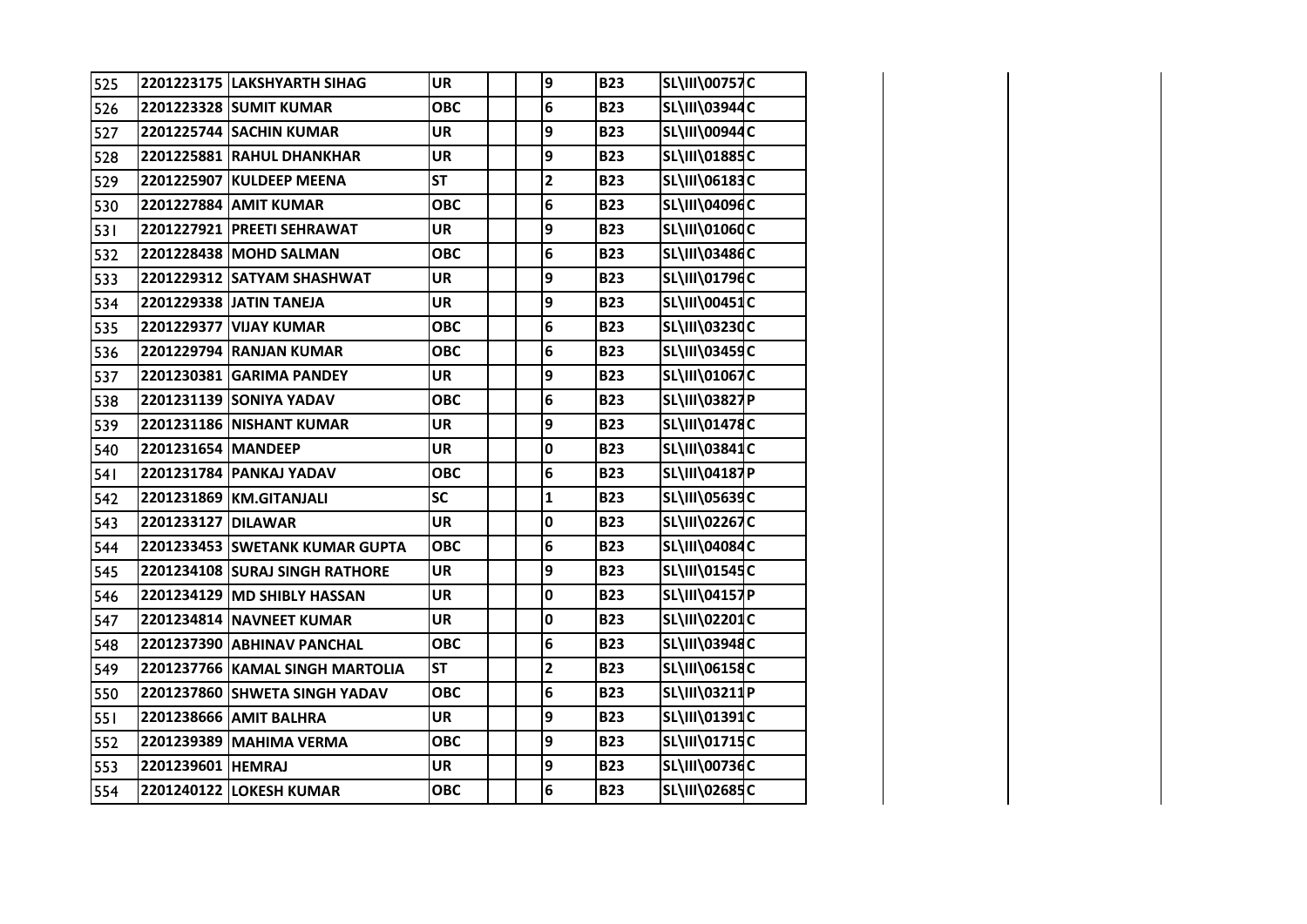| 555        |                     | 2201240404 NITASHA KASHYAP   | <b>OBC</b> | 6                       | <b>B23</b> | SL\III\02709C        |  |
|------------|---------------------|------------------------------|------------|-------------------------|------------|----------------------|--|
| 556        |                     | 2201240672 ROHIT JOSHI       | <b>UR</b>  | 9                       | <b>B23</b> | SL\III\00947C        |  |
| 557        |                     | 2201240962 RAVI KUMAR SHARMA | <b>UR</b>  | 9                       | <b>B23</b> | SL\III\01617C        |  |
| 558        | 2201241447 DIPANSHU |                              | <b>UR</b>  | 9                       | <b>B23</b> | SL\III\01763C        |  |
| 559        |                     | 2201242682 SACHIN MALIK      | UR         | 9                       | <b>B23</b> | SL\III\00052C        |  |
| 560        |                     | 2201243226 ADITYA YADAV      | <b>OBC</b> | 6                       | <b>B23</b> | SL\III\03347C        |  |
| 561        |                     | 2201243420 AKASH SINGH       | <b>UR</b>  | 9                       | <b>B23</b> | SL\III\01773C        |  |
| 562        | 2201244533 VIKRANT  |                              | <b>UR</b>  | 9                       | <b>B23</b> | SL\III\00176C        |  |
| 563        | 2201244562 GAURAV   |                              | <b>UR</b>  | 9                       | <b>B23</b> | <b>SL\III\00719C</b> |  |
| 564        |                     | 2201244936 VAIBHAV YADAV     | <b>OBC</b> | 9                       | <b>B23</b> | SL\III\01806C        |  |
| 565        |                     | 2201245405 VISHAL KUMAR      | <b>OBC</b> | 9                       | <b>B23</b> | SL\III\01320C        |  |
| 566        | 2201246274 SHASHANK |                              | <b>SC</b>  | $\mathbf{1}$            | <b>B23</b> | SL\III\05145C        |  |
| 567        |                     | 2201246301 ABHISHEK BHARDWAJ | <b>UR</b>  | 9                       | <b>B23</b> | SL\III\00355C        |  |
| 568        |                     | 2201246569 HARMAN KUMAR      | <b>SC</b>  | $\mathbf{1}$            | <b>B23</b> | SL\III\05458C        |  |
| 569        |                     | 2201247509 DINESH GREWAL     | UR         | 9                       | <b>B23</b> | SL\III\01568C        |  |
| 570        |                     | 2201247519 CHIRAG CHOPRA     | <b>UR</b>  | 9                       | <b>B23</b> | SL\III\01634C        |  |
| <b>571</b> |                     | 2201247795 JITENDRA PAL      | <b>OBC</b> | 9                       | <b>B23</b> | SL\III\01520C        |  |
| 572        |                     | 2201248070 MOHD REHAN WARSI  | <b>OBC</b> | 9                       | <b>B23</b> | SL\III\01680C        |  |
| 573        |                     | 2201248237 MOHIT SHARMA      | <b>UR</b>  | 9                       | <b>B23</b> | SL\III\00259C        |  |
| 574        |                     | 2201248357 JYOTI MEENA       | <b>ST</b>  | $\overline{\mathbf{2}}$ | <b>B23</b> | SL\III\05983C        |  |
| 575        |                     | 2201249968 MOHIT KUMAR       | SC         | $\mathbf{1}$            | <b>B23</b> | SL\III\05481C        |  |
| 576        |                     | 2201250754 AMIT KUMAR        | <b>UR</b>  | 9                       | <b>B23</b> | SL\III\00187C        |  |
| 577        |                     | 2201251593 HIMANSHU PAL      | <b>OBC</b> | 6                       | <b>B23</b> | SL\III\04033C        |  |
| 578        |                     | 2201252133 SHAILESH KUMAR    | <b>UR</b>  | 9                       | <b>B23</b> | SL\III\00175C        |  |
| 579        |                     | 2201253020 SHUBHAM AGRAWAL   | <b>UR</b>  | 0                       | <b>B23</b> | SL\III\04253C        |  |
| 580        | 2201253206 KAMAL    |                              | <b>OBC</b> | 6                       | <b>B23</b> | SL\III\03999C        |  |
| 581        |                     | 2201253612 ATUL KUMAR        | <b>SC</b>  | $\mathbf{1}$            | <b>B23</b> | SL\III\05516C        |  |
| 582        |                     | 2201253704 ANIKET KUMAR      | <b>OBC</b> | 6                       | <b>B23</b> | SL\III\03446C        |  |
| 583        |                     | 2201254421 MOHIT SINGH       | <b>UR</b>  | 9                       | <b>B23</b> | SL\III\00167C        |  |
| 584        |                     | 2201254462 NAMAN JAIN        | <b>UR</b>  | 9                       | <b>B23</b> | <b>SL\III\01387C</b> |  |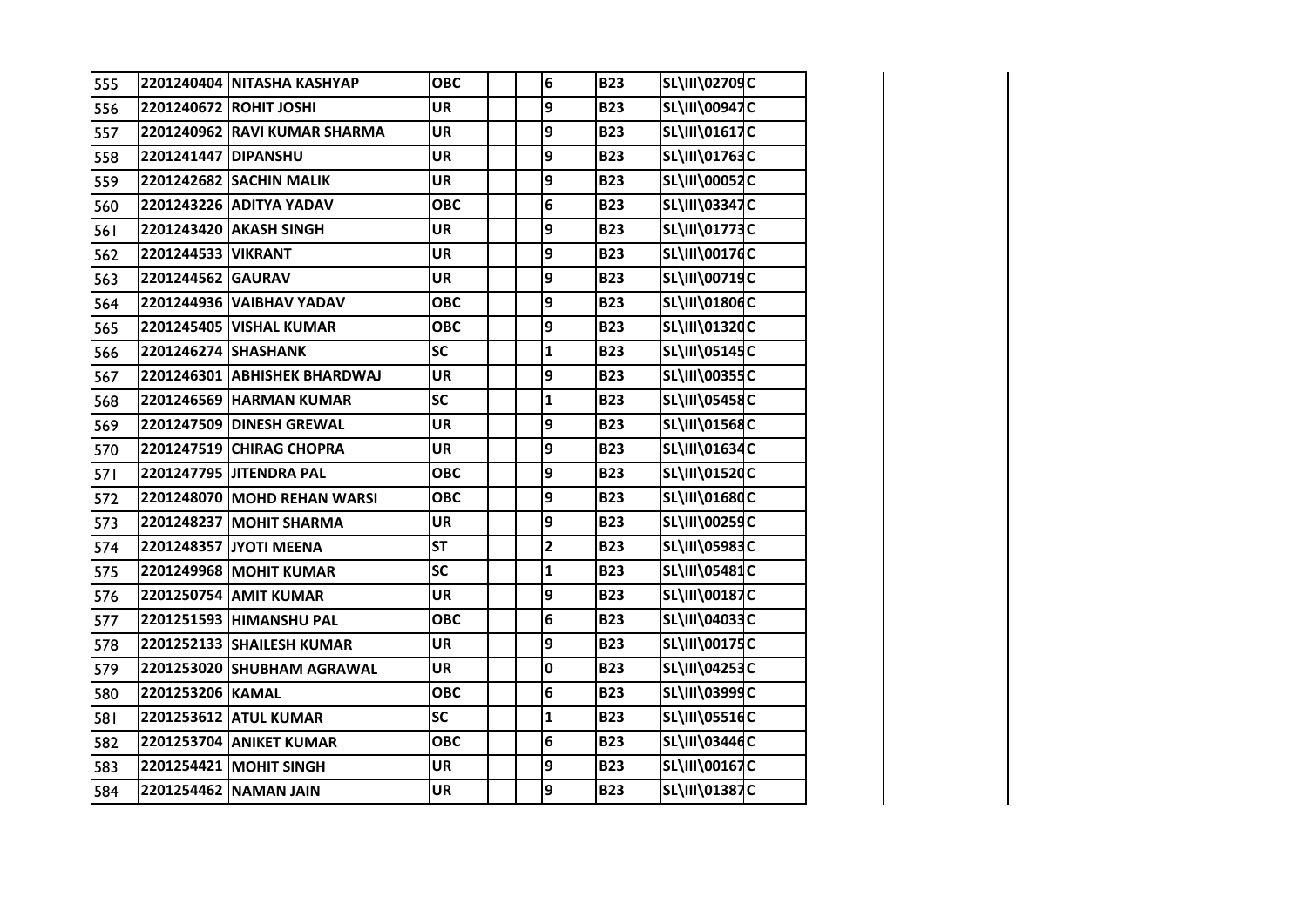| 585 | 2201255509 DIVYA JAIN |                                       | <b>UR</b>  | 9                       | <b>B23</b> | SL\III\01025C        |  |
|-----|-----------------------|---------------------------------------|------------|-------------------------|------------|----------------------|--|
| 586 |                       | 2201256872 APARAJITA KUMARI RANJANOBC |            | 6                       | <b>B23</b> | SL\III\02258C        |  |
| 587 |                       | 2201257747 VARUN SHARMA               | <b>UR</b>  | 9                       | <b>B23</b> | <b>SL\III\00631C</b> |  |
| 588 |                       | 2201258319 PRATEEK KULDEEP            | <b>SC</b>  | $\mathbf{1}$            | <b>B23</b> | <b>SL\III\05406C</b> |  |
| 589 |                       | 2201258434 DEEPAK YADAV               | <b>OBC</b> | 9                       | <b>B23</b> | SL\III\00383C        |  |
| 590 | 2201258634 RAHUL      |                                       | <b>UR</b>  | 9                       | <b>B23</b> | SL\III\01649C        |  |
| 591 | 2201259144 PULKIT     |                                       | SC         | $\mathbf{1}$            | <b>B23</b> | SL\III\05161C        |  |
| 592 |                       | 2201259814 DEEPU BHAGAT               | <b>OBC</b> | 6                       | <b>B23</b> | <b>SL\III\02537C</b> |  |
| 593 |                       | 2201260701 AMIT KUMAR RAJPUT          | <b>OBC</b> | 6                       | <b>B23</b> | SL\III\04127C        |  |
| 594 |                       | 2201262662 AMIT SAHAL                 | <b>OBC</b> | 9                       | <b>B23</b> | SL\III\01388P        |  |
| 595 | 2201263218 NEERAJ     |                                       | <b>UR</b>  | 9                       | <b>B23</b> | <b>SL\III\00065C</b> |  |
| 596 | 2201263708 RAJKUMAR   |                                       | <b>UR</b>  | 0                       | <b>B23</b> | SL\III\04211C        |  |
| 597 |                       | 2201264110 HITESH KUMAR               | <b>OBC</b> | 6                       | <b>B23</b> | SL\III\03401C        |  |
| 598 |                       | 2201264515 HARSHIT TOMAR              | <b>UR</b>  | 0                       | <b>B23</b> | SL\III\03979P        |  |
| 599 |                       | 2201264521 SUDESH GAUTAM              | SC         | $\mathbf{1}$            | <b>B23</b> | SL\III\05496C        |  |
| 600 |                       | 2201264552 SEEMA KUMARI               | <b>ST</b>  | $\overline{\mathbf{2}}$ | <b>B23</b> | SL\III\06110C        |  |
| 601 |                       | 2201266522 SHASHANK SHEKHAR           | <b>OBC</b> | 6                       | <b>B23</b> | SL\III\03934C        |  |
| 602 |                       | 2201266922 NITIN KUMAR                | SC         | $\mathbf{1}$            | <b>B23</b> | <b>SL\III\05509C</b> |  |
| 603 |                       | 2201268334 PRADUMAN SINGH             | SC         | $\mathbf{1}$            | <b>B23</b> | <b>SL\III\05527C</b> |  |
| 604 |                       | 2201269123 MALKIT BENIWAL             | <b>UR</b>  | 9                       | <b>B23</b> | <b>SL\III\00562C</b> |  |
| 605 | 2201269634 SAHIL      |                                       | <b>UR</b>  | 9                       | <b>B23</b> | SL\III\00468C        |  |
| 606 |                       | 2201269707 NEHA DHIMAN                | <b>UR</b>  | 9                       | <b>B23</b> | SL\III\01861C        |  |
| 607 | 2201270004 SONAM      |                                       | SC         | $\mathbf{1}$            | <b>B23</b> | SL\III\05335C        |  |
| 608 | 2201270451 POONAM     |                                       | SC         | $\mathbf{1}$            | <b>B23</b> | <b>SL\III\05597C</b> |  |
| 609 |                       | 2201270581 RAJNEESH KUMAR SINGH       | <b>UR</b>  | 9                       | <b>B23</b> | <b>SL\III\00543C</b> |  |
| 610 |                       | 2201271504 PAARTH KADIAN              | <b>UR</b>  | 9                       | <b>B23</b> | SL\III\01351C        |  |
| 611 |                       | 2201271542 ANAND KUMAR                | <b>SC</b>  | $\mathbf{1}$            | <b>B23</b> | <b>SL\III\05581C</b> |  |
| 612 |                       | 2201271548 SAHIL BALHARA              | <b>UR</b>  | 9                       | <b>B23</b> | SL\III\01135C        |  |
| 613 | 2201272816 RAHUL      |                                       | <b>OBC</b> | 9                       | <b>B23</b> | SL\III\01693C        |  |
| 614 |                       | 2201273573 SHUBHAM BHADAURIYA         | <b>UR</b>  | 0                       | <b>B23</b> | SL\III\02126C        |  |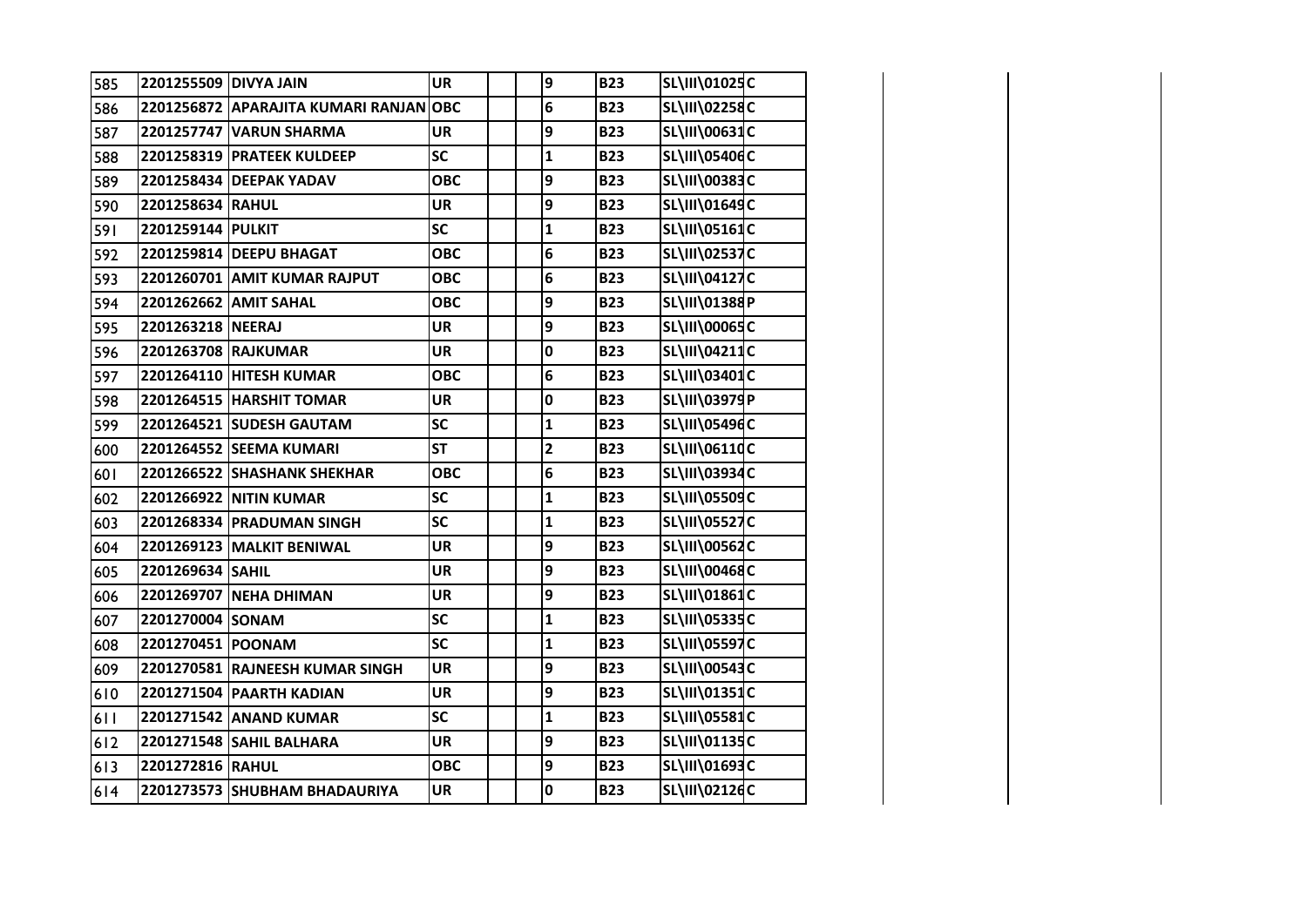| 615 |                     | 2201274330 SAHIL CHAUHAN         | SC         | $\mathbf{1}$            | <b>B23</b> | <b>SL\III\05553C</b> |  |
|-----|---------------------|----------------------------------|------------|-------------------------|------------|----------------------|--|
| 616 |                     | 2201274970 NITIN LOHCHAB         | <b>UR</b>  | 9                       | <b>B23</b> | SL\III\00794C        |  |
| 617 | 2201275370 NEERAJ   |                                  | <b>UR</b>  | 9                       | <b>B23</b> | SL\III\01367C        |  |
| 618 |                     | 2201275392 PRATEEK KUMAR RAI     | <b>UR</b>  | 9                       | <b>B23</b> | SL\III\00726C        |  |
| 619 |                     | 2201275404 ABISHEK GARG          | UR         | 9                       | <b>B23</b> | SL\III\00407C        |  |
| 620 |                     | 2201275460 PRADEEP KUMAR         | <b>OBC</b> | 9                       | <b>B23</b> | SL\III\01734C        |  |
| 621 | 2201276119 SANJAY   |                                  | SC         | $\mathbf{1}$            | <b>B23</b> | <b>SL\III\05546C</b> |  |
| 622 |                     | 2201277217 VISHAL KASHYAP        | <b>OBC</b> | 9                       | <b>B23</b> | <b>SL\III\00814C</b> |  |
| 623 |                     | 2201278592 SOUMYA GOEL           | <b>UR</b>  | 9                       | <b>B23</b> | SL\III\01946C        |  |
| 624 |                     | 2201279800 DHEERAJ KUMAR JAISWAL | <b>OBC</b> | 9                       | <b>B23</b> | <b>SL\III\00656C</b> |  |
| 625 |                     | 2201280242 HIMANSHU YADAV        | <b>OBC</b> | 6                       | <b>B23</b> | SL\III\02414P        |  |
| 626 | 2201280246 AMARDEEP |                                  | <b>OBC</b> | 6                       | <b>B23</b> | SL\III\03322P        |  |
| 627 |                     | 2201280479 ANKUR RATHI           | <b>UR</b>  | 0                       | <b>B23</b> | SL\III\03693C        |  |
| 628 |                     | 2201282090 MOHIT BINDAL          | <b>UR</b>  | 0                       | <b>B23</b> | SL\III\02656C        |  |
| 629 |                     | 2201282156 KRISHNA SHARMA        | UR         | 0                       | <b>B23</b> | SL\III\03252C        |  |
| 630 | 2201282679 HEMANT   |                                  | <b>UR</b>  | 9                       | <b>B23</b> | SL\III\02008C        |  |
| 631 |                     | 2201282862 TUSHAR KUMAR SINHA    | <b>UR</b>  | 9                       | <b>B23</b> | SL\III\01659C        |  |
| 632 |                     | 2201282891 ARPIT ARORA           | <b>UR</b>  | 9                       | <b>B23</b> | SL\III\00090C        |  |
| 633 |                     | 2201282925 DILIP SINGH RANKWAR   | UR         | 9                       | <b>B23</b> | <b>SL\III\00527C</b> |  |
| 634 |                     | 2201282974 RAHUL YADAV           | <b>OBC</b> | 6                       | <b>B23</b> | <b>SL\III\03338C</b> |  |
| 635 |                     | 2201283375 AMIT KUMAR            | SC         | $\mathbf{1}$            | <b>B23</b> | <b>SL\III\05528C</b> |  |
| 636 |                     | 2201283419 SAGAR ROYAL           | <b>UR</b>  | 9                       | <b>B23</b> | <b>SL\III\00150C</b> |  |
| 637 |                     | 2201283474 PAWAN KUMAR MEENA     | <b>ST</b>  | $\overline{\mathbf{2}}$ | <b>B23</b> | SL\III\06184C        |  |
| 638 |                     | 2201284408 DEEPAK KUMAR          | <b>UR</b>  | 9                       | <b>B23</b> | <b>SL\III\00275C</b> |  |
| 639 |                     | 2201284652 SABNISH GARLA         | <b>UR</b>  | 9                       | <b>B23</b> | SL\III\01513C        |  |
| 640 |                     | 2201284810 ABHISHEK KUMAR        | <b>OBC</b> | 6                       | <b>B23</b> | SL\III\02443C        |  |
| 641 |                     | 2201285439 KHAIMUANSANG          | <b>ST</b>  | $\overline{\mathbf{c}}$ | <b>B23</b> | SL\III\06107C        |  |
| 642 |                     | 2201285674 VIVEK KUMAR           | <b>SC</b>  | $\mathbf{1}$            | <b>B23</b> | SL\III\05399C        |  |
| 643 |                     | 2201287129 YOGESH KUMAR          | <b>UR</b>  | 0                       | <b>B23</b> | SL\III\03639C        |  |
| 644 |                     | 2201287474 SANDEEP ARYA          | SC         | $\mathbf 1$             | <b>B23</b> | <b>SL\III\05658C</b> |  |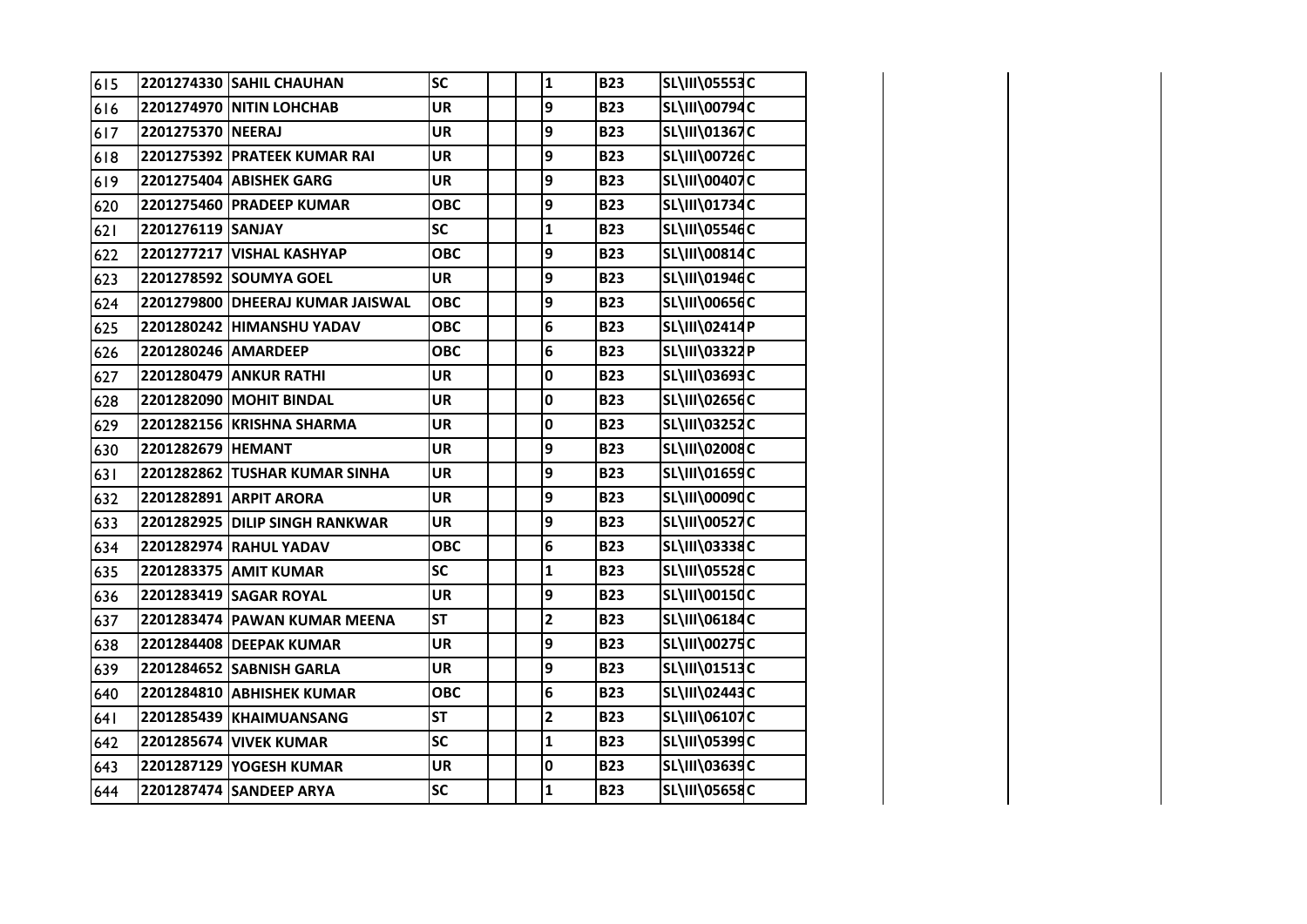| 645 |                     | 2201288329 ANKUSH SEHRAWAT      | <b>UR</b>  | 9            | <b>B23</b> | SL\III\01997C        |  |
|-----|---------------------|---------------------------------|------------|--------------|------------|----------------------|--|
| 646 |                     | 2201288920 AMIT KUMAR SEHRAWAT  | <b>UR</b>  | 0            | <b>B23</b> | SL\III\02596C        |  |
| 647 |                     | 2201289375 SIYA RAM MEENA       | <b>ST</b>  | $\mathbf{2}$ | <b>B23</b> | SL\III\05111C        |  |
| 648 |                     | 2201289399 MOHIT YADAV          | <b>OBC</b> | 6            | <b>B23</b> | SL\III\04119P        |  |
| 649 |                     | 2201290149 ANKIT THIRANH        | SC         | $\mathbf{1}$ | <b>B23</b> | SL\III\05479C        |  |
| 650 |                     | 2201291161 AMIT YADAV           | <b>OBC</b> | 6            | <b>B23</b> | SL\III\04136C        |  |
| 651 |                     | 2201291377 DEEPAK CHAUHAN       | <b>UR</b>  | 9            | <b>B23</b> | SL\III\01949C        |  |
| 652 |                     | 2201291540 KARAN PAREEK         | <b>UR</b>  | 9            | <b>B23</b> | <b>SL\III\00607C</b> |  |
| 653 |                     | 2201292187 KARAN SHARMA         | <b>UR</b>  | 9            | <b>B23</b> | SL\III\01577C        |  |
| 654 |                     | 2201292483 ANKIT KUMAR MALL     | <b>OBC</b> | 9            | <b>B23</b> | SL\III\00690P        |  |
| 655 | 2201292713 ROHIT    |                                 | <b>UR</b>  | 9            | <b>B23</b> | SL\III\00393C        |  |
| 656 |                     | 2201293619 PAWAN KUMAR UPADHYAY | <b>OBC</b> | 9            | <b>B23</b> | <b>SL\III\00533C</b> |  |
| 657 |                     | 2201293895 RAGHAV MANN          | <b>UR</b>  | 0            | <b>B23</b> | SL\III\03362C        |  |
| 658 |                     | 2201295812 RAHUL KUMAR          | <b>SC</b>  | $\mathbf{1}$ | <b>B23</b> | <b>SL\III\05427C</b> |  |
| 659 |                     | 2201296075 RISHABH BANSAL       | <b>UR</b>  | 9            | <b>B23</b> | SL\III\01685C        |  |
| 660 |                     | 2201296177 RAVISH KUMAR         | <b>OBC</b> | 6            | <b>B23</b> | SL\III\02530C        |  |
| 661 |                     | 2201296877 DIPIN KASHYAP        | <b>SC</b>  | $\mathbf{1}$ | <b>B23</b> | SL\III\05146C        |  |
| 662 |                     | 2201297341 KARMVEER SINGH       | <b>OBC</b> | 6            | <b>B23</b> | SL\III\02966C        |  |
| 663 |                     | 2201297890 ANKUR MEENA          | <b>ST</b>  | $\mathbf{2}$ | <b>B23</b> | <b>SL\III\05807C</b> |  |
| 664 |                     | 2201297923 HIMANSHU YADAV       | <b>OBC</b> | 6            | <b>B23</b> | <b>SL\III\02568C</b> |  |
| 665 |                     | 2201298162 RAVI KUMAR           | <b>SC</b>  | $\mathbf{1}$ | <b>B23</b> | <b>SL\III\05259C</b> |  |
| 666 |                     | 2201298715 MOHIT SUHAG          | <b>UR</b>  | 0            | <b>B23</b> | SL\III\03814C        |  |
| 667 |                     | 2201298769 RAHUL SINGH          | <b>OBC</b> | 6            | <b>B23</b> | SL\III\03957C        |  |
| 668 |                     | 2201298998 DILBAG SINGH         | SC         | $\mathbf{1}$ | <b>B23</b> | SL\III\05135C        |  |
| 669 |                     | 2201301517 JYOTI CHOUDHARY      | <b>UR</b>  | 0            | <b>B23</b> | SL\III\03947C        |  |
| 670 | 2201302940 PRIYANKA |                                 | <b>OBC</b> | 6            | <b>B23</b> | SL\III\02309C        |  |
| 671 |                     | 2201302981 GAURAV DAHIYA        | <b>UR</b>  | 9            | <b>B23</b> | SL\III\01163C        |  |
| 672 |                     | 2201303051 ANIL KUMAR           | SC         | $\mathbf{1}$ | <b>B23</b> | <b>SL\III\05157C</b> |  |
| 673 |                     | 2201303540 RAHUL SINGH          | SC         | $\mathbf 1$  | <b>B23</b> | SL\III\05391C        |  |
| 674 |                     | 2401001070 TARUN BAGORIA        | <b>SC</b>  | $\mathbf{1}$ | <b>B23</b> | SL\III\05362C        |  |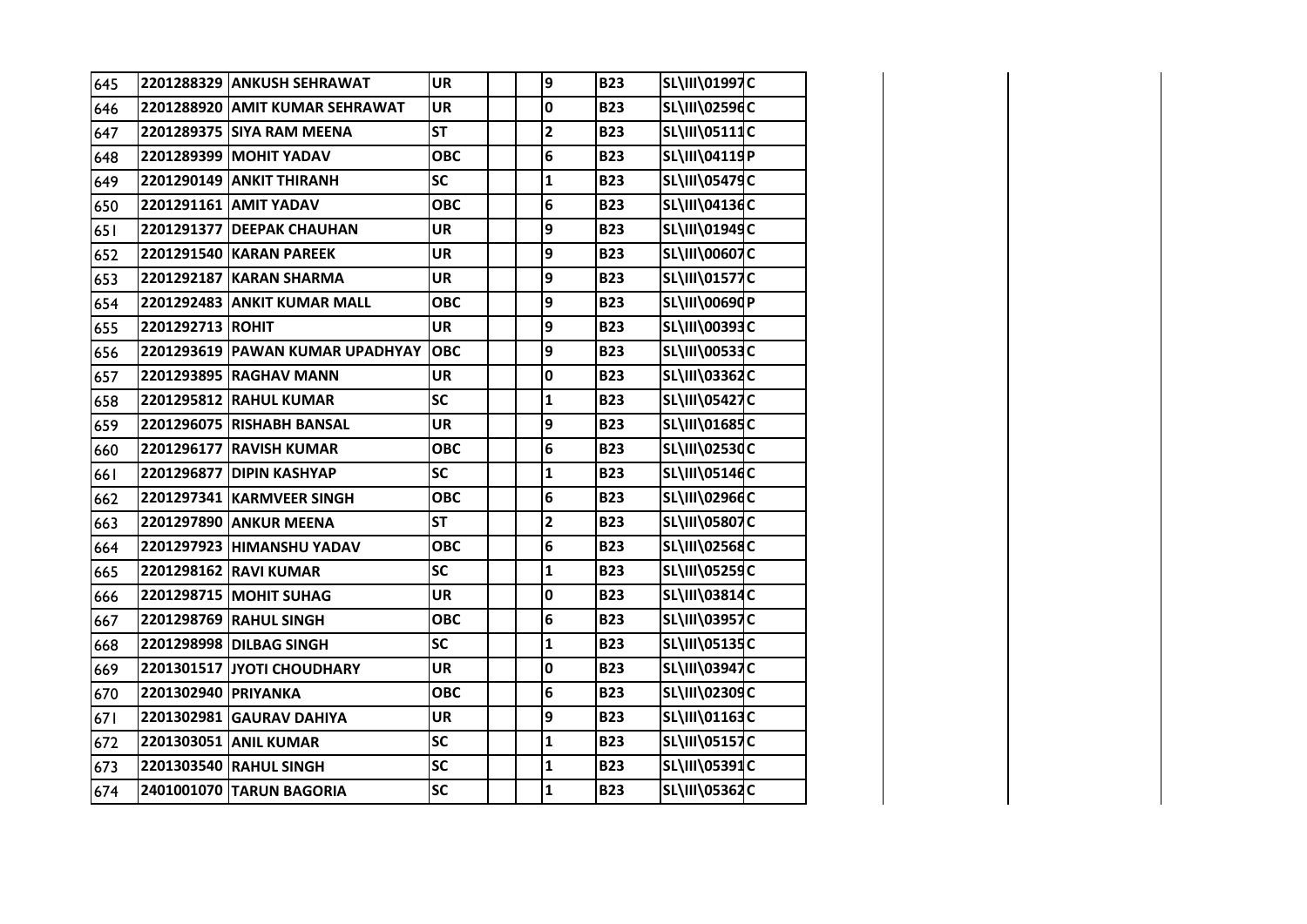| 675 |                  | 2401001432 MAHESH KUMAR               | <b>OBC</b> | 6                       | <b>B23</b> | <b>SL\III\03470C</b> |  |
|-----|------------------|---------------------------------------|------------|-------------------------|------------|----------------------|--|
| 676 |                  | 2401003458 ABHISHEK CHOUHAN           | <b>OBC</b> | 9                       | <b>B23</b> | SL\III\01732C        |  |
| 677 |                  | 2401004830 VISHNU DAS                 | <b>OBC</b> | 9                       | <b>B23</b> | SL\III\00154C        |  |
| 678 |                  | 2401005471 CHETNA KUMARI              | <b>SC</b>  | $\mathbf{1}$            | <b>B23</b> | SL\III\04318C        |  |
| 679 |                  | 2401007133 MANOJ BHADU                | <b>OBC</b> | 9                       | <b>B23</b> | SL\III\01799C        |  |
| 680 |                  | 2402000320 RISHABH BALIYAN            | <b>OBC</b> | 6                       | <b>B23</b> | SL\III\02591C        |  |
| 681 |                  | 2402000828 ANJALI SONI                | <b>OBC</b> | 9                       | <b>B23</b> | SL\III\00158C        |  |
| 682 |                  | 2402002128 VINITA BANGA               | <b>UR</b>  | 0                       | <b>B23</b> | SL\III\03721P        |  |
| 683 |                  | 2402003918 DEEPAK KUMAR BANSAL        | <b>UR</b>  | 9                       | <b>B23</b> | SL\III\00791C        |  |
| 684 |                  | 2402004461 HEMANT KUMAR SHARMA        | <b>UR</b>  | 9                       | <b>B23</b> | SL\III\01427C        |  |
| 685 |                  | 2402004589 RAVINDRA SINGH             | <b>OBC</b> | 6                       | <b>B23</b> | SL\III\02323C        |  |
| 686 |                  | 2402005111 TRISHNA DIXIT              | <b>UR</b>  | 9                       | <b>B23</b> | SL\III\01086C        |  |
| 687 |                  | 2402005220 GURVINDER SINGH            | <b>OBC</b> | 6                       | <b>B23</b> | SL\III\03701C        |  |
| 688 |                  | 2402005401 HEMANT KUMAR YADAV         | <b>OBC</b> | 6                       | <b>B23</b> | <b>SL\III\03876P</b> |  |
| 689 |                  | 2402005762 ANIL KUMAR MEENA           | <b>ST</b>  | $\overline{\mathbf{2}}$ | <b>B23</b> | <b>SL\III\05588C</b> |  |
| 690 |                  | 2402006087 PRAVIN KUMAR               | <b>UR</b>  | 0                       | <b>B23</b> | SL\III\04238P        |  |
| 691 |                  | 2402006256 ARUN YADAV                 | <b>OBC</b> | 9                       | <b>B23</b> | SL\III\00738C        |  |
| 692 |                  | 2402006614 LAVKIT SOMVANSI            | <b>OBC</b> | 6                       | <b>B23</b> | SL\III\03041P        |  |
| 693 |                  | 2402006721 GAJOTAM YADAV              | <b>OBC</b> | 9                       | <b>B23</b> | SL\III\00266C        |  |
| 694 |                  | 2402006738 SURYAKANT                  | <b>SC</b>  | $\mathbf{1}$            | <b>B23</b> | SL\III\04601C        |  |
| 695 |                  | 2402007317 PUSHPENDAR SINGH DAGUR OBC |            | 6                       | <b>B23</b> | SL\III\03643P        |  |
| 696 |                  | 2402008261 CHANDRA PRAKASH MEENA ST   |            | 4                       | <b>B23</b> | SL\III\06496C        |  |
| 697 |                  | 2402009177 VISHNU KUMAR MEENA         | <b>ST</b>  | $\overline{\mathbf{2}}$ | <b>B23</b> | <b>SL\III\05787C</b> |  |
| 698 |                  | 2402009439 KIRTI NIVES SHARMA         | <b>OBC</b> | 9                       | <b>B23</b> | SL\III\01368C        |  |
| 699 | 2402009872 MANOJ |                                       | SC         | $\mathbf 1$             | <b>B23</b> | <b>SL\III\05263C</b> |  |
| 700 |                  | 2402010387 KULDEEP MEENA              | <b>ST</b>  | $\overline{\mathbf{2}}$ | <b>B23</b> | <b>SL\III\05273C</b> |  |
| 701 |                  | 2402012581 MILAN SAINI                | <b>OBC</b> | 6                       | <b>B23</b> | SL\III\03596C        |  |
| 702 |                  | 2402013149 ANKIT KUMAR                | SC         | 9                       | <b>B23</b> | SL\III\00769C        |  |
| 703 |                  | 2404000276 EKTA POONIA                | <b>OBC</b> | 9                       | <b>B23</b> | <b>SL\III\00486C</b> |  |
| 704 |                  | 2404000482 ASHOK KUMAR NYALIYA        | <b>SC</b>  | $\mathbf{1}$            | <b>B23</b> | <b>SL\III\05235C</b> |  |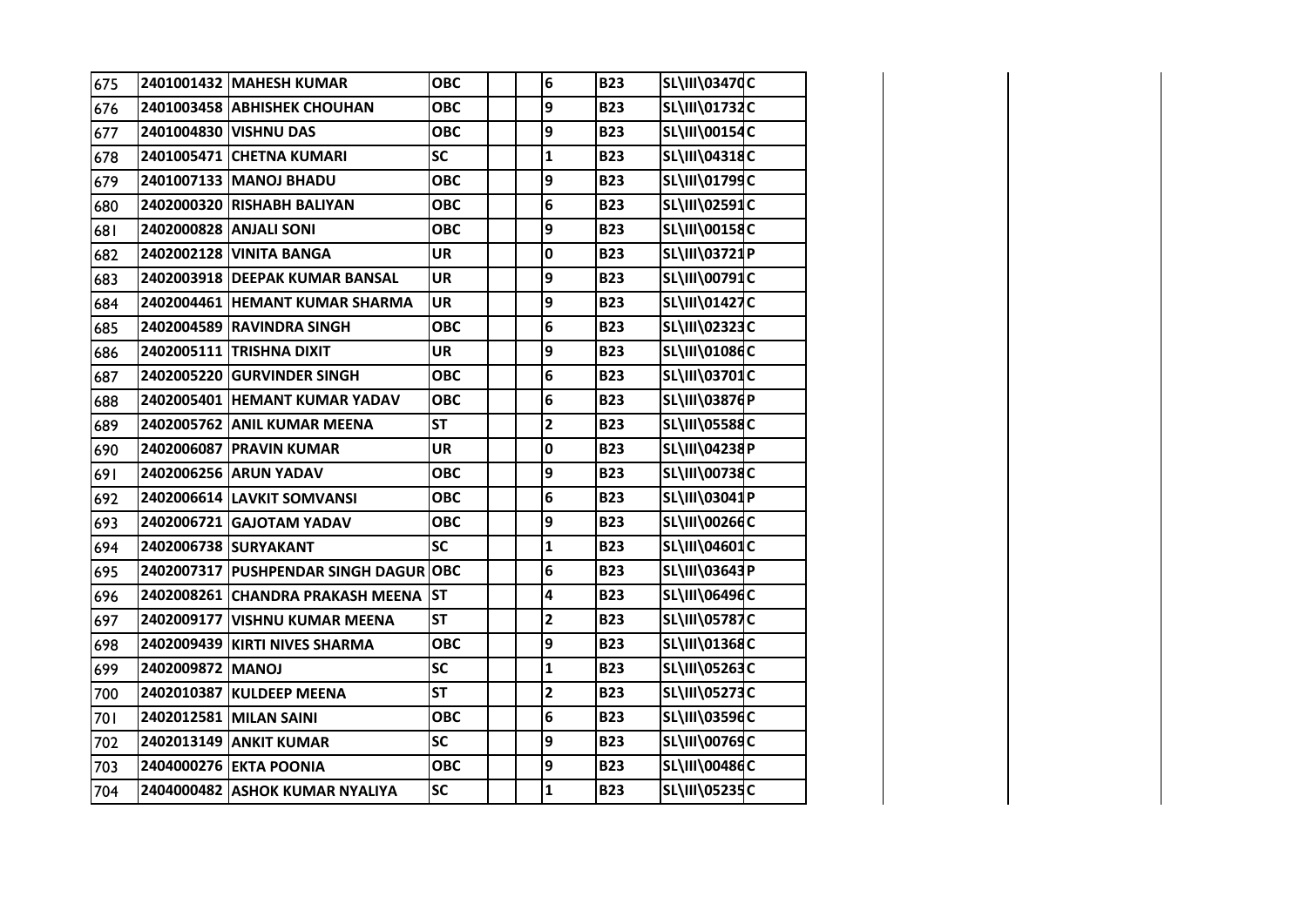| 705 |                    | 2404000876 MUKESH KUMAR         | <b>OBC</b> | $6\phantom{1}$          | <b>B23</b> | SL\III\03234P        |  |
|-----|--------------------|---------------------------------|------------|-------------------------|------------|----------------------|--|
| 706 |                    | 2404000986 MOHIT KUMAR          | <b>UR</b>  | 9                       | <b>B23</b> | SL\III\01559C        |  |
| 707 |                    | 2404001125 RUPALI JASMATIA      | <b>OBC</b> | 6                       | <b>B23</b> | SL\III\03485P        |  |
| 708 |                    | 2404001139 NASIB KUMAR          | <b>OBC</b> | 6                       | <b>B23</b> | SL\III\02831C        |  |
| 709 |                    | 2404001454 ROHIT ACHARYA        | <b>UR</b>  | 9                       | <b>B23</b> | <b>SL\III\00077C</b> |  |
| 710 |                    | 2404001802 ABHISHEK SWAMI       | <b>OBC</b> | 6                       | <b>B23</b> | <b>SL\III\03040C</b> |  |
| 711 |                    | 2404001804 TARUN KUMAR          | <b>SC</b>  | $\mathbf{1}$            | <b>B23</b> | SL\III\05614C        |  |
| 712 |                    | 2404001943 SHIV SHANKAR SIYAG   | <b>OBC</b> | 9                       | <b>B23</b> | SL\III\01445P        |  |
| 713 |                    | 2404002132 DAMODAR MOYAL        | <b>SC</b>  | 9                       | <b>B23</b> | SL\III\01506C        |  |
| 714 |                    | 2404002211 RAKESH PARIHAR       | <b>SC</b>  | $\mathbf{1}$            | <b>B23</b> | <b>SL\III\05664C</b> |  |
| 715 |                    | 2404002242 ALOK GODARA          | <b>OBC</b> | 6                       | <b>B23</b> | SL\III\04105C        |  |
| 716 |                    | 2404002441 MUSHTAFA KOHRI       | <b>OBC</b> | 6                       | <b>B23</b> | <b>SL\III\03777C</b> |  |
| 717 |                    | 2404002513 PRAMOD KUMAR MEENA   | <b>ST</b>  | $\overline{\mathbf{2}}$ | <b>B23</b> | SL\III\05793C        |  |
| 718 |                    | 2404002795 AJAY SARSWA          | <b>UR</b>  | 0                       | <b>B23</b> | <b>SL\III\02688C</b> |  |
| 719 |                    | 2404002861 CHETAN SHARMA        | <b>UR</b>  | $\mathbf 0$             | <b>B23</b> | <b>SL\III\03679C</b> |  |
| 720 |                    | 2404003089 NAVDEEP JAKHAR       | <b>OBC</b> | 9                       | <b>B23</b> | SL\III\01644C        |  |
| 721 |                    | 2404003232 RAM DAYAL            | <b>UR</b>  | 9                       | <b>B23</b> | SL\III\01924C        |  |
| 722 |                    | 2404003298 PRAKASH CHAND MEENA  | <b>ST</b>  | $\overline{\mathbf{2}}$ | <b>B23</b> | <b>SL\III\05265C</b> |  |
| 723 |                    | 2404003630 KAVITA KHICHAR       | <b>UR</b>  | 9                       | <b>B23</b> | SL\III\01557C        |  |
| 724 |                    | 2404003659 VARUN LOKWANI        | <b>UR</b>  | 9                       | <b>B23</b> | SL\III\01544C        |  |
| 725 |                    | 2404003963 MANAN MAKKAR         | <b>UR</b>  | 9                       | <b>B23</b> | SL\III\00419C        |  |
| 726 |                    | 2404004136 KARAN BHOOND         | <b>OBC</b> | 6                       | <b>B23</b> | SL\III\02308C        |  |
| 727 |                    | 2404004252 AJAY MAHARIA         | <b>SC</b>  | $\mathbf{1}$            | <b>B23</b> | <b>SL\III\05587C</b> |  |
| 728 |                    | 2404004318 LAXMAN NATH          | <b>UR</b>  | 9                       | <b>B23</b> | SL\III\01493C        |  |
| 729 |                    | 2404004349 PRERNA MANDAR        | SC         | $\mathbf{1}$            | <b>B23</b> | <b>SL\III\05677C</b> |  |
| 730 |                    | 2404004607 AJAY KUMAR           | <b>OBC</b> | 6                       | <b>B23</b> | SL\III\03103C        |  |
| 731 | 2404005553 SHUBHAM |                                 | <b>UR</b>  | $\mathbf 0$             | <b>B23</b> | SL\III\02103C        |  |
| 732 |                    | 2404005633 SWARNDEEP SINGH      | <b>UR</b>  | 9                       | <b>B23</b> | SL\III\00498C        |  |
| 733 |                    | 2404005717 HASSAN ANWAR         | <b>UR</b>  | 9                       | <b>B23</b> | SL\III\00539C        |  |
| 734 |                    | 2404005768 RAJESH KUMAR BHATIYA | SC         | $\mathbf{1}$            | <b>B23</b> | SL\III\05413C        |  |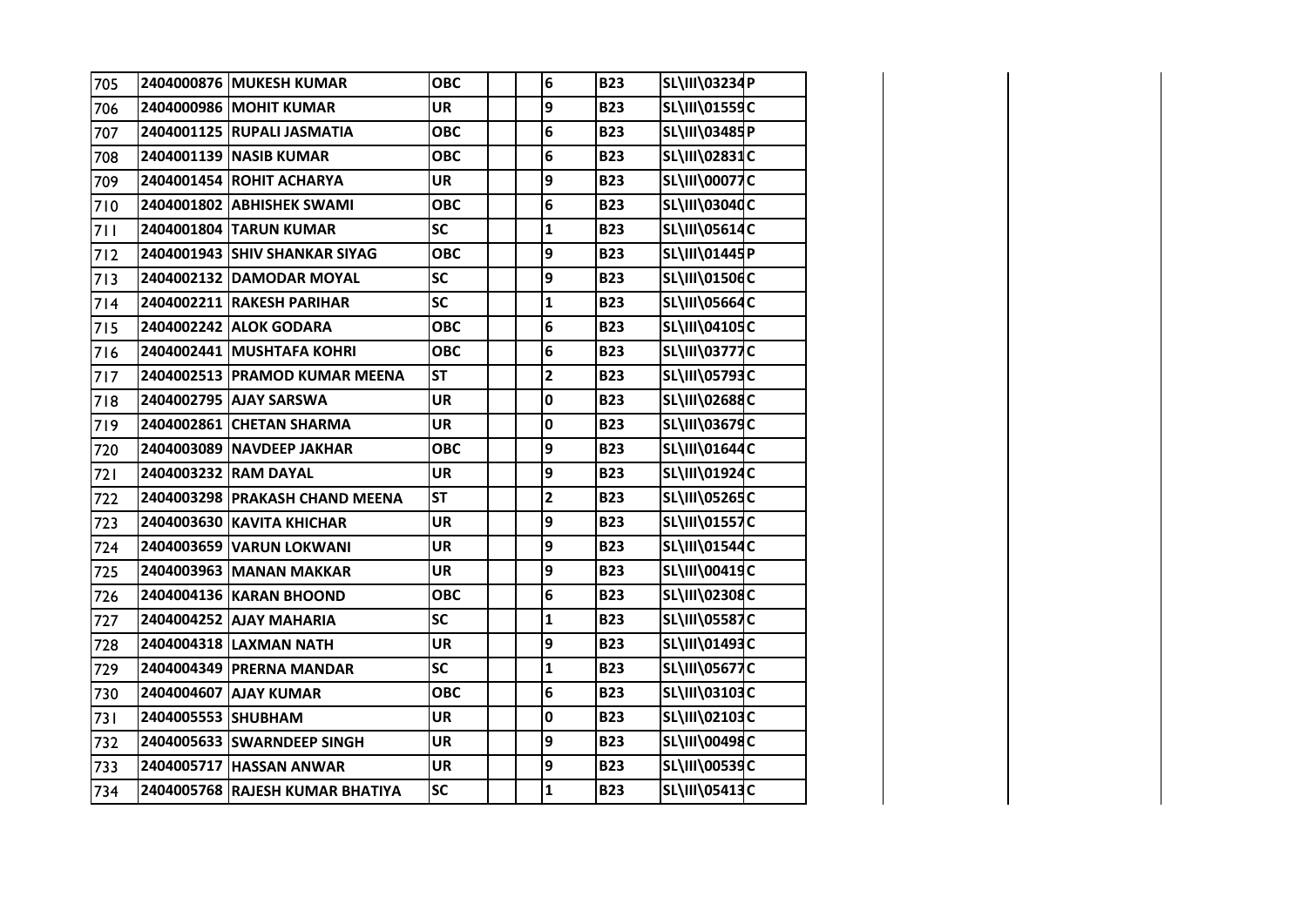| 735 | 2404005967 AJAY SINGH |                                  | <b>SC</b>  | $\mathbf{1}$            | <b>B23</b> | <b>SL\III\05268C</b> |  |
|-----|-----------------------|----------------------------------|------------|-------------------------|------------|----------------------|--|
| 736 |                       | 2404006061 VIKAS BHADU           | <b>OBC</b> | 6                       | <b>B23</b> | SL\III\03156C        |  |
| 737 |                       | 2404006137 VEERPAL SINGH         | <b>OBC</b> | 9                       | <b>B23</b> | <b>SL\III\00767C</b> |  |
| 738 |                       | 2404006286 PAWAN KUMAR KARELA    | <b>SC</b>  | $\mathbf{1}$            | <b>B23</b> | <b>SL\III\02421C</b> |  |
| 739 |                       | 2404006737 NAVEEN KUMAR SUTHAR   | <b>OBC</b> | 6                       | <b>B23</b> | <b>SL\III\02727C</b> |  |
| 740 |                       | 2404008242 AMAN DELU             | <b>UR</b>  | 9                       | <b>B23</b> | SL\III\00616C        |  |
| 741 |                       | 2404008319 DEVENDER WADHWA       | <b>UR</b>  | 0                       | <b>B23</b> | SL\III\02691C        |  |
| 742 |                       | 2405000087 GAURAV KUMAR BANSAL   | <b>UR</b>  | 9                       | <b>B23</b> | SL\III\01911C        |  |
| 743 |                       | 2405000306 RAHUL GUPTA           | <b>UR</b>  | 0                       | <b>B23</b> | SL\III\03002C        |  |
| 744 |                       | 2405000394 RAMESH DUA            | <b>UR</b>  | 0                       | <b>B23</b> | SL\III\04069C        |  |
| 745 |                       | 2405000587 ABHIMANYU SINGH       | <b>UR</b>  | 9                       | <b>B23</b> | SL\III\00823C        |  |
| 746 |                       | 2405000612 YASH UPADHYAY         | <b>UR</b>  | 9                       | <b>B23</b> | SL\III\01730C        |  |
| 747 |                       | 2405000636 DINESH SINGH          | <b>UR</b>  | 9                       | <b>B23</b> | SL\III\01975C        |  |
| 748 |                       | 2405000749 RISHI KUMAR           | <b>UR</b>  | 9                       | <b>B23</b> | SL\III\00438C        |  |
| 749 |                       | 2405001239 GOURAV KUMAR          | <b>OBC</b> | 9                       | <b>B23</b> | SL\III\01690C        |  |
| 750 |                       | 2405002022 MANISH MEENA          | <b>ST</b>  | $\overline{\mathbf{c}}$ | <b>B23</b> | <b>SL\III\05878C</b> |  |
| 751 |                       | 2405003956 VISHAB KUMAWAT        | <b>OBC</b> | 9                       | <b>B23</b> | SL\III\01224C        |  |
| 752 |                       | 2405004265 KISHAN KUKNA          | <b>OBC</b> | 6                       | <b>B23</b> | SL\III\02100C        |  |
| 753 |                       | 2405004299 PRAVEEN KUMAR POONIA  | <b>OBC</b> | 9                       | <b>B23</b> | SL\III\01653C        |  |
| 754 |                       | 2405004311 LOKESH KUMAR BAIRWA   | <b>SC</b>  | $\mathbf{1}$            | <b>B23</b> | <b>SL\III\05087C</b> |  |
| 755 |                       | 2405004566 SHYAMLAL MEENA        | <b>ST</b>  | $\overline{\mathbf{2}}$ | <b>B23</b> | SL\III\06156C        |  |
| 756 |                       | 2405004979 MANISH KUMAR JAISWAL  | <b>OBC</b> | 6                       | <b>B23</b> | SL\III\02785C        |  |
| 757 |                       | 2405005166 PRIYANKA KUMARI MEENA | <b>ST</b>  | $\overline{\mathbf{2}}$ | <b>B23</b> | SL\III\06179C        |  |
| 758 |                       | 2405005323 HARI NARAYAN HARITWAL | <b>OBC</b> | 6                       | <b>B23</b> | SL\III\02316C        |  |
| 759 |                       | 2405005745 SURENDRA MEENA        | <b>ST</b>  | 2                       | <b>B23</b> | SL\III\04685C        |  |
| 760 |                       | 2405005898 HARSHIT KUMAR GUPTA   | <b>UR</b>  | 9                       | <b>B23</b> | SL\III\00055C        |  |
| 761 |                       | 2405006270 ARUN GOYAL            | <b>UR</b>  | 0                       | <b>B23</b> | SL\III\03404C        |  |
| 762 |                       | 2405006353 RAHUL SHARMA          | <b>UR</b>  | 9                       | <b>B23</b> | SL\III\00136C        |  |
| 763 |                       | 2405006482 ASHISH GOYAL          | <b>UR</b>  | 0                       | <b>B23</b> | SL\III\04256P        |  |
| 764 |                       | 2405006650 LAVESH KUMAR GUPTA    | <b>UR</b>  | 9                       | <b>B23</b> | SL\III\00966C        |  |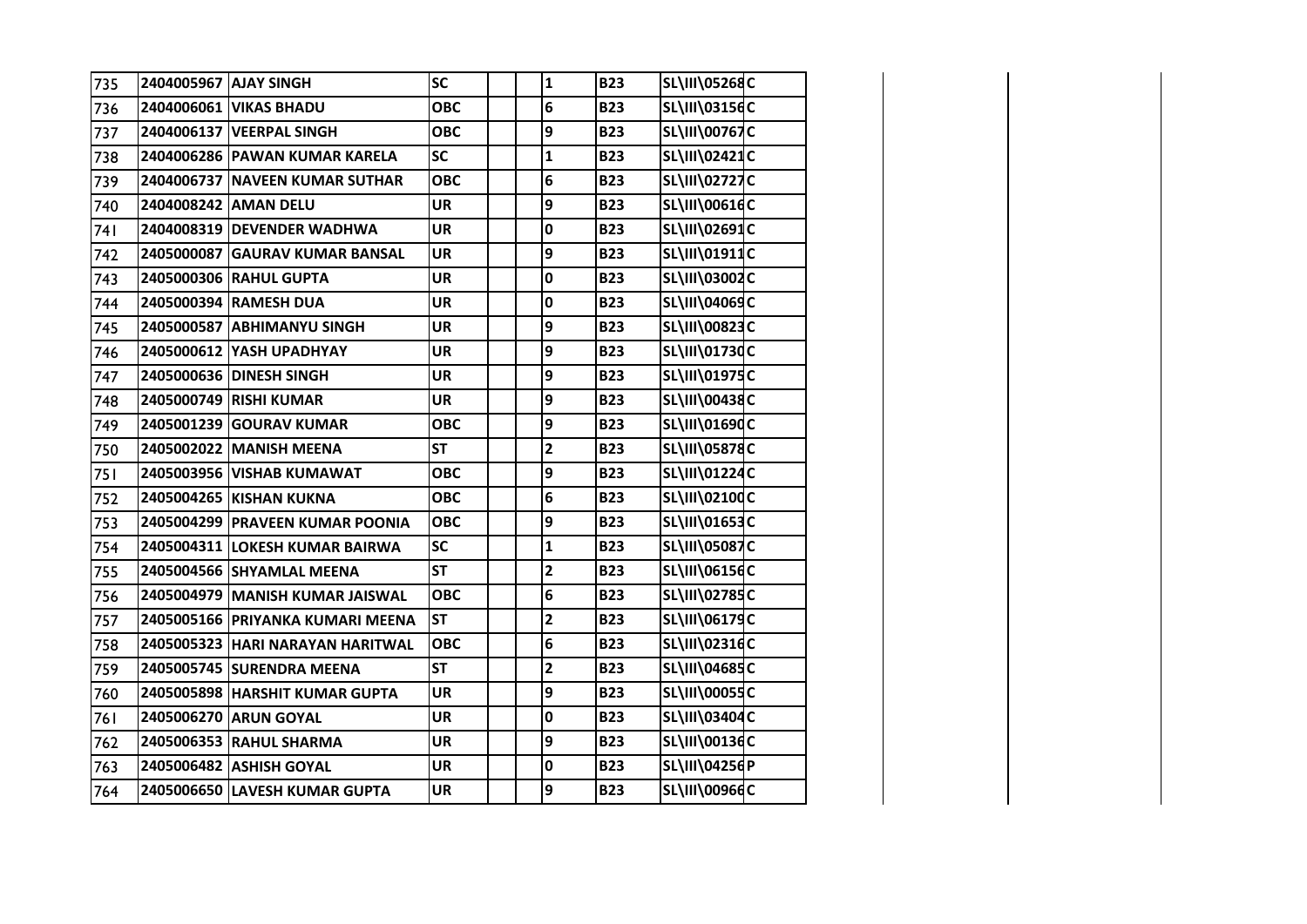| 765 |                   | 2405006925 SOURABH KUMAR        | <b>UR</b>  | 0                       | <b>B23</b> | SL\III\03361C        |  |
|-----|-------------------|---------------------------------|------------|-------------------------|------------|----------------------|--|
| 766 |                   | 2405007217 MUKUL AGARWAL        | <b>UR</b>  | 9                       | <b>B23</b> | <b>SL\III\00773C</b> |  |
| 767 |                   | 2405007497 MANISHA YADAV        | <b>OBC</b> | 6                       | <b>B23</b> | <b>SL\III\02437C</b> |  |
| 768 |                   | 2405007704 SUNIL KUMAR MEENA    | <b>ST</b>  | $\overline{2}$          | <b>B23</b> | <b>SL\III\06056C</b> |  |
| 769 |                   | 2405007908 MITANSH MEGHVANSHI   | SC         | $\mathbf{1}$            | <b>B23</b> | <b>SL\III\05655C</b> |  |
| 770 |                   | 2405008160 AKSHIT KUMAR JAIN    | <b>UR</b>  | 0                       | <b>B23</b> | <b>SL\III\03290C</b> |  |
| 771 |                   | 2405008501 KULDEEP SHARMA       | <b>UR</b>  | 9                       | <b>B23</b> | SL\III\01489C        |  |
| 772 |                   | 2405008689 JAGDISH KUMAR        | <b>OBC</b> | 9                       | <b>B23</b> | SL\III\01019P        |  |
| 773 |                   | 2405008930 JAISH KUMAR MEENA    | <b>ST</b>  | $\overline{\mathbf{c}}$ | <b>B23</b> | SL\III\06120C        |  |
| 774 | 2405009529 URMILA |                                 | <b>OBC</b> | 6                       | <b>B23</b> | SL\III\03856C        |  |
| 775 |                   | 2405009840 SONAL MAAN           | <b>OBC</b> | 6                       | <b>B23</b> | SL\III\02684P        |  |
| 776 |                   | 2405010043 MOHD WASIM KHAN      | <b>UR</b>  | 9                       | <b>B23</b> | SL\III\01337C        |  |
| 777 |                   | 2405010447 NISHANT SHARMA       | <b>UR</b>  | 0                       | <b>B23</b> | SL\III\02206C        |  |
| 778 |                   | 2405010632 HEERALAL MEENA       | <b>ST</b>  | $\overline{2}$          | <b>B23</b> | <b>SL\III\05982C</b> |  |
| 779 |                   | 2405011069 MANISH SHARMA        | <b>UR</b>  | $\mathbf 0$             | <b>B23</b> | <b>SL\III\02345C</b> |  |
| 780 |                   | 2405012053 ROHIT SHARMA         | <b>UR</b>  | 9                       | <b>B23</b> | SL\III\01302C        |  |
| 781 |                   | 2405012076 UDDAISHAY SHARMA     | <b>UR</b>  | $\mathbf 0$             | <b>B23</b> | SL\III\03711C        |  |
| 782 |                   | 2405012633 RAHUL KUMAR MEENA    | <b>ST</b>  | $\overline{\mathbf{2}}$ | <b>B23</b> | <b>SL\III\05338C</b> |  |
| 783 |                   | 2405013565 ABHAY SINGH JAJRA    | <b>OBC</b> | 6                       | <b>B23</b> | SL\III\02289C        |  |
| 784 |                   | 2405013700 MAHENDRA SINGH MEENA | <b>ST</b>  | $\overline{\mathbf{2}}$ | <b>B23</b> | SL\III\05891C        |  |
| 785 |                   | 2405013905 KIRTI MEENA          | <b>ST</b>  | $\overline{\mathbf{2}}$ | <b>B23</b> | SL\III\05695C        |  |
| 786 |                   | 2405014522 HARIOM MEENA         | <b>ST</b>  | $\mathbf{2}$            | <b>B23</b> | SL\III\05121C        |  |
| 787 |                   | 2405014834 AMIT VERMA           | SC         | $\mathbf{1}$            | <b>B23</b> | <b>SL\III\05086C</b> |  |
| 788 |                   | 2405014866 MAYANK PAL SINGH     | SC         | $\mathbf{1}$            | <b>B23</b> | <b>SL\III\05276C</b> |  |
| 789 |                   | 2405015464 ANKIT KUMAR YADAV    | <b>OBC</b> | 9                       | <b>B23</b> | SL\III\01839P        |  |
| 790 |                   | 2405015565 PANKAJ KUMAR         | <b>ST</b>  | $\overline{2}$          | <b>B23</b> | <b>SL\III\06043C</b> |  |
| 791 | 2405015722 ASHISH |                                 | <b>OBC</b> | 6                       | <b>B23</b> | SL\III\03309C        |  |
| 792 |                   | 2405015934 ANIL KUMAR SABAL     | <b>SC</b>  | $\mathbf{1}$            | <b>B23</b> | SL\III\05211C        |  |
| 793 |                   | 2405016373 VIKASH KUMAR         | <b>OBC</b> | 6                       | <b>B23</b> | SL\III\02121C        |  |
| 794 |                   | 2405016724 KULDEEP MEENA        | <b>ST</b>  | $\overline{\mathbf{2}}$ | <b>B23</b> | <b>SL\III\06167C</b> |  |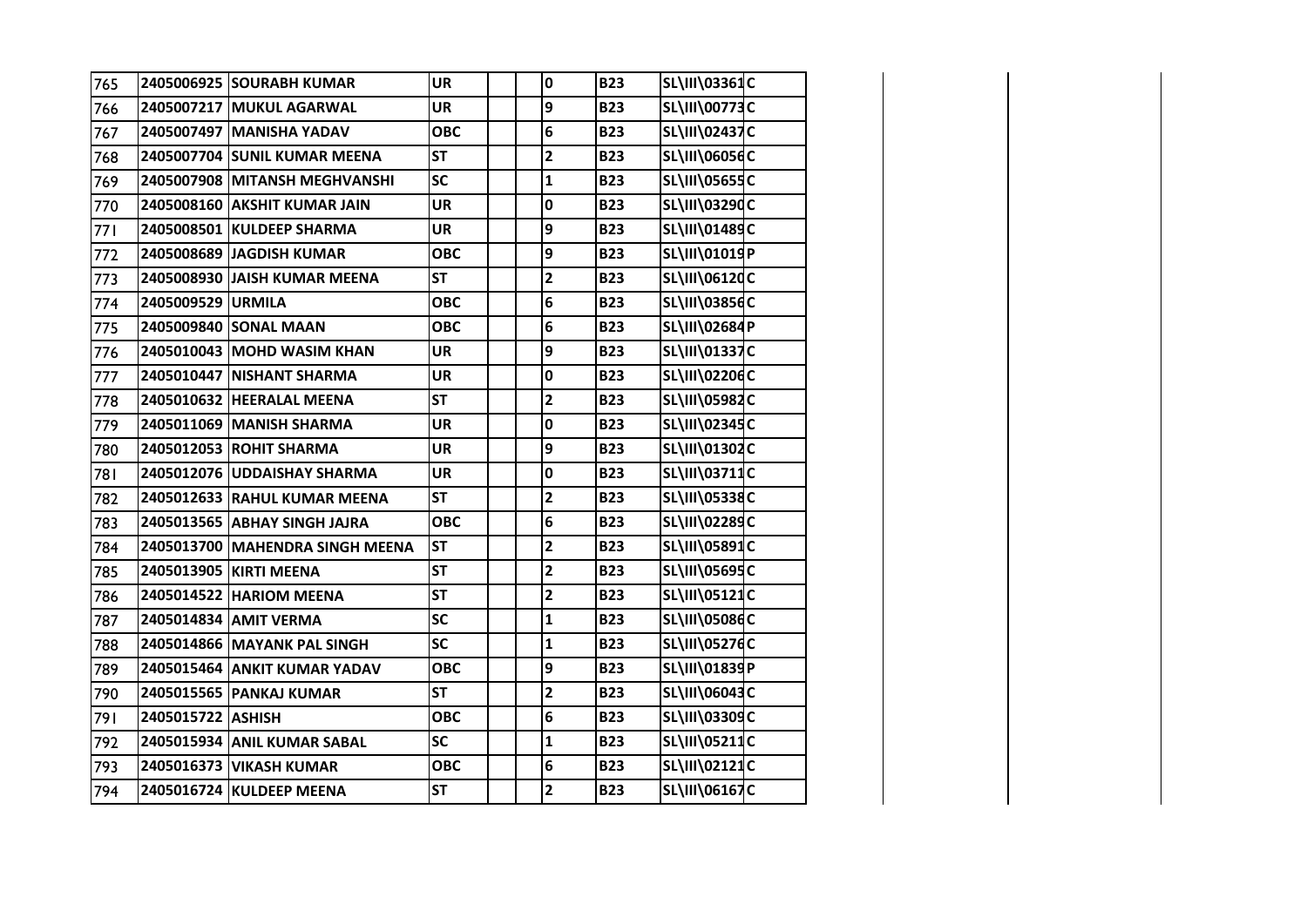| 795 | 2405017251 VIKAS KUMAR MEENA      | <b>ST</b>  | $\mathbf{2}$            | <b>B23</b> | SL\III\05521C        |  |
|-----|-----------------------------------|------------|-------------------------|------------|----------------------|--|
| 796 | 2405018009 VINOD KUMAR ROHLAN     | SC         | $\mathbf{1}$            | <b>B23</b> | SL\III\05539C        |  |
| 797 | 2405018132 VINOD MEENA            | <b>ST</b>  | $\overline{\mathbf{c}}$ | <b>B23</b> | SL\III\05275C        |  |
| 798 | 2405018217 RAJENDRA KUMAR MEENA   | <b>ST</b>  | $\overline{\mathbf{2}}$ | <b>B23</b> | SL\III\06208C        |  |
| 799 | 2405018283 SANJAY KUMAR LUNIWAL   | <b>SC</b>  | $\mathbf{1}$            | <b>B23</b> | SL\III\05310C        |  |
| 800 | 2405018422 ANKUL SINGH            | <b>UR</b>  | 9                       | <b>B23</b> | SL\III\01048C        |  |
| 801 | 2405018617 MUKESH NETAR           | <b>OBC</b> | 6                       | <b>B23</b> | SL\III\02637C        |  |
| 802 | 2405018840 MAHENDRA SINGH GURJAR  | <b>OBC</b> | 6                       | <b>B23</b> | <b>SL\III\03503C</b> |  |
| 803 | 2405018847 ANKIT KUMAR            | <b>OBC</b> | 9                       | <b>B23</b> | <b>SL\III\00901C</b> |  |
| 804 | 2405021330 UMESH MEENA            | <b>ST</b>  | $\overline{\mathbf{2}}$ | <b>B23</b> | <b>SL\III\05166C</b> |  |
| 805 | 2405021402 BRAJESH PRAJAPATI      | <b>OBC</b> | 6                       | <b>B23</b> | SL\III\03249C        |  |
| 806 | 2405021560 BASANT DEV SINGH RANWA | <b>OBC</b> | 6                       | <b>B23</b> | SL\III\02529C        |  |
| 807 | 2405021589 ANJALI SHARMA          | <b>UR</b>  | 9                       | <b>B23</b> | SL\III\00353C        |  |
| 808 | 2405021725 DIVAKAR LODHI          | <b>SC</b>  | $\mathbf{1}$            | <b>B23</b> | SL\III\03264C        |  |
| 809 | 2405021752 RINKU KUMAR MEENA      | <b>ST</b>  | $\mathbf{2}$            | <b>B23</b> | <b>SL\III\05387C</b> |  |
| 810 | 2405021787 RAKESH KUMAR MEENA     | <b>ST</b>  | $\overline{\mathbf{c}}$ | <b>B23</b> | SL\III\05308C        |  |
| 811 | 2405022509 KRITIKA GAUTAM         | <b>SC</b>  | $\mathbf{1}$            | <b>B23</b> | SL\III\05102C        |  |
| 812 | 2405022609 MANISH KUMAR           | <b>SC</b>  | $\mathbf{1}$            | <b>B23</b> | SL\III\05126C        |  |
| 813 | 2405023020 DEEPAK KUMAR SINGHAL   | <b>UR</b>  | 0                       | <b>B23</b> | SL\III\03409C        |  |
| 814 | 2405023258 HARDEEP MEENA          | <b>ST</b>  | $\overline{\mathbf{c}}$ | <b>B23</b> | SL\III\04314C        |  |
| 815 | 2405024381 BHARAT SINGH           | <b>OBC</b> | 6                       | <b>B23</b> | SL\III\02305C        |  |
| 816 | 2405024629 SANJEEV SINGH          | <b>OBC</b> | 6                       | <b>B23</b> | SL\III\02514C        |  |
| 817 | 2405025204 PRIYANKA KASOTIA       | <b>SC</b>  | $\mathbf{1}$            | <b>B23</b> | <b>SL\III\0515dC</b> |  |
| 818 | 2405025301 MANOJ KUMAR SHARMA     | <b>UR</b>  | 9                       | <b>B23</b> | <b>SL\III\00512C</b> |  |
| 819 | 2405025322 PAWAN KUMAR MEENA      | <b>ST</b>  | $\overline{\mathbf{2}}$ | <b>B23</b> | <b>SL\III\05999C</b> |  |
| 820 | 2405025413 RITIKA KANWAT          | <b>ST</b>  | $\overline{\mathbf{2}}$ | <b>B23</b> | <b>SL\III\06147C</b> |  |
| 821 | 2405025573 NARESH KUMAR GURJAR    | <b>OBC</b> | 6                       | <b>B23</b> | SL\III\02489C        |  |
| 822 | 2405025631 RAKESH MANOTIYA        | <b>SC</b>  | $\mathbf{1}$            | <b>B23</b> | SL\III\05134C        |  |
| 823 | 2405027530 NITESH HINGONIA        | SC         | $\mathbf{1}$            | <b>B23</b> | SL\III\03828C        |  |
| 824 | 2405027949 ABHISHEK GARG          | <b>UR</b>  | 9                       | <b>B23</b> | SL\III\01434C        |  |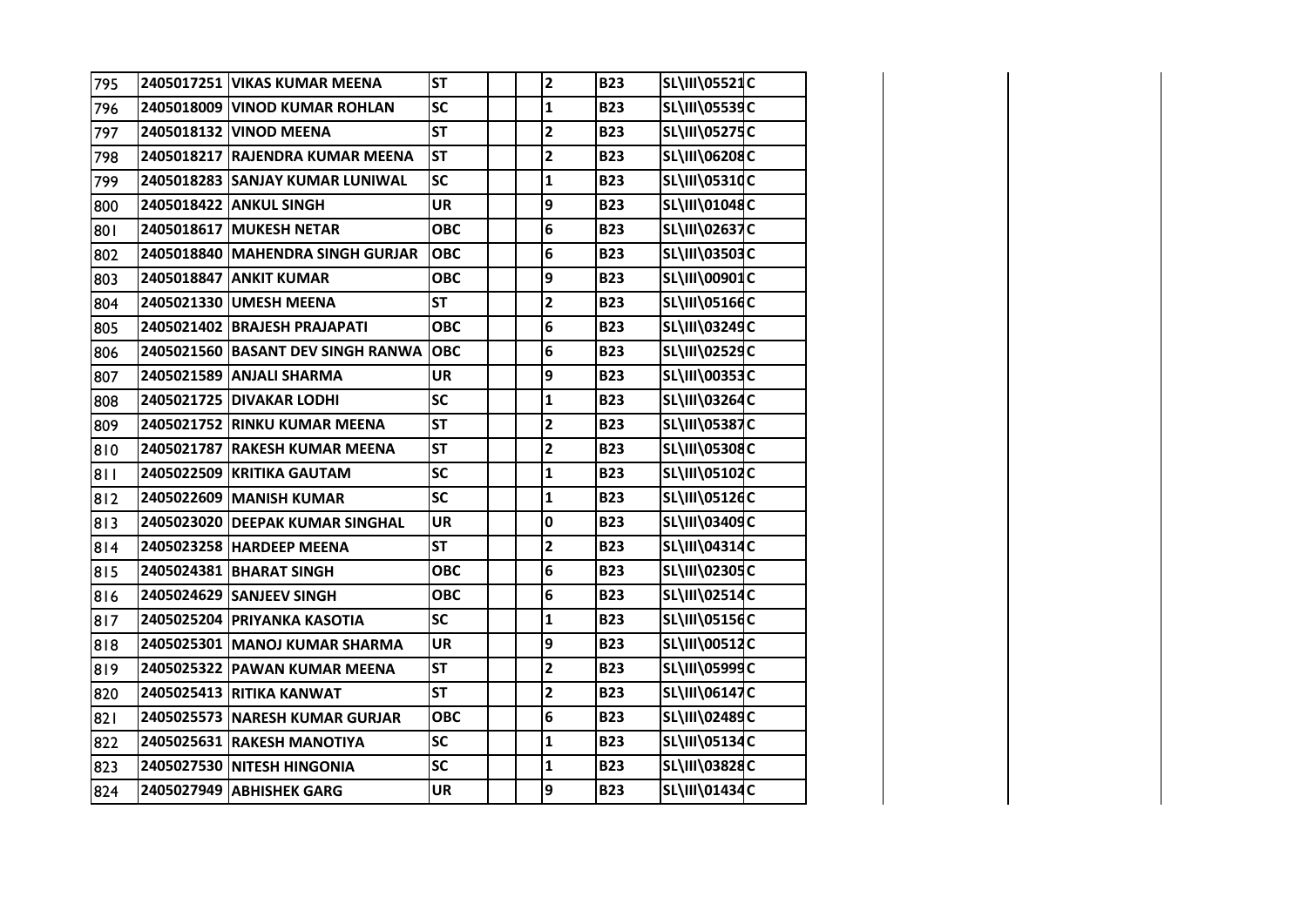| 825 | 2405028010 LOKESH     |                                | <b>OBC</b> | 6                       | <b>B23</b> | SL\III\03521C        |  |
|-----|-----------------------|--------------------------------|------------|-------------------------|------------|----------------------|--|
| 826 |                       | 2405028080 PRAVEEN KUMAR       | <b>OBC</b> | 6                       | <b>B23</b> | SL\III\03985C        |  |
| 827 |                       | 2405028140 HANS RAJ MEENA      | <b>ST</b>  | $\overline{2}$          | <b>B23</b> | <b>SL\III\06057C</b> |  |
| 828 |                       | 2405028621 HITESH MEENA        | <b>ST</b>  | $\overline{\mathbf{c}}$ | <b>B23</b> | SL\III\06103C        |  |
| 829 |                       | 2405029122 RAMKISHAN MEENA     | <b>ST</b>  | $\overline{\mathbf{c}}$ | <b>B23</b> | SL\III\05120C        |  |
| 830 |                       | 2405029254 ASHWANI MOYAL       | <b>OBC</b> | 9                       | <b>B23</b> | SL\III\01995C        |  |
| 831 | 2405029266 ANUP       |                                | <b>OBC</b> | 6                       | <b>B23</b> | SL\III\04012C        |  |
| 832 | 2405029270            | <b>DHARMENDRA KUMAR</b>        | <b>ST</b>  | $\overline{\mathbf{c}}$ | <b>B23</b> | SL\III\02318C        |  |
| 833 |                       | 2405029908 NIKHIL SHARMA       | <b>UR</b>  | 9                       | <b>B23</b> | SL\III\01594C        |  |
| 834 |                       | 2405029972 GOURAV KUMAR MITHIA | <b>OBC</b> | 6                       | <b>B23</b> | SL\III\02550C        |  |
| 835 |                       | 2405030529 KIRTI CHARAN        | <b>OBC</b> | 6                       | <b>B23</b> | SL\III\03423P        |  |
| 836 |                       | 2405030735 KAILASH MEENA       | <b>ST</b>  | $\overline{\mathbf{c}}$ | <b>B23</b> | SL\III\06152C        |  |
| 837 |                       | 2405030763 ASHISH GUPTA        | UR         | 9                       | <b>B23</b> | SL\III\01175C        |  |
| 838 |                       | 2405030979 ASHISH YADAV        | <b>OBC</b> | 6                       | <b>B23</b> | SL\III\04036C        |  |
| 839 |                       | 2405031544 MAHESH KUMAR SHARMA | UR         | 9                       | <b>B23</b> | SL\III\01092C        |  |
| 840 |                       | 2405031767 ASHISH KUMAR        | <b>ST</b>  | $\overline{\mathbf{2}}$ | <b>B23</b> | SL\III\05462C        |  |
| 841 |                       | 2405031913 ABHISHEK SHARMA     | <b>UR</b>  | 9                       | <b>B23</b> | SL\III\01266C        |  |
| 842 |                       | 2405032463 LOKESH KUMAR SHARMA | <b>UR</b>  | 0                       | <b>B23</b> | <b>SL\III\03377C</b> |  |
| 843 | 2405032805 NITIN JAIN |                                | UR         | 9                       | <b>B23</b> | <b>SL\III\01880C</b> |  |
| 844 |                       | 2405032906 DEVESH AVASTHI      | <b>UR</b>  | 9                       | <b>B23</b> | SL\III\01572C        |  |
| 845 |                       | 2405033494 HUKAMI MEENA        | <b>ST</b>  | $\mathbf{2}$            | <b>B23</b> | SL\III\05902C        |  |
| 846 |                       | 2405033530 MAYANK KUMAR JINDAL | <b>UR</b>  | 9                       | <b>B23</b> | SL\III\00771C        |  |
| 847 |                       | 2405034287 PRAMOD KUMAR        | <b>UR</b>  | 9                       | <b>B23</b> | SL\III\00322C        |  |
| 848 |                       | 2405034291 DINESH KUMAR MEENA  | <b>ST</b>  | $\mathbf{2}$            | <b>B23</b> | SL\III\06214C        |  |
| 849 |                       | 2405036035 KRISHANA SINGH      | <b>OBC</b> | 6                       | <b>B23</b> | SL\III\02744C        |  |
| 850 |                       | 2405036890 SHIVANI KHANDELWAL  | <b>UR</b>  | 9                       | <b>B23</b> | SL\III\01558C        |  |
| 851 |                       | 2405037536 AKSHAYA MEENA       | <b>ST</b>  | $\overline{2}$          | <b>B23</b> | SL\III\06193C        |  |
| 852 |                       | 2405037540 JAI PRAKASH MEENA   | <b>ST</b>  | $\overline{2}$          | <b>B23</b> | <b>SL\III\05889C</b> |  |
| 853 |                       | 2405037626 MANISH KUMAR        | <b>OBC</b> | 9                       | <b>B23</b> | <b>SL\III\00727C</b> |  |
| 854 |                       | 2405038531 KANHAIYA LAL        | <b>UR</b>  | 0                       | <b>B23</b> | SL\III\04218P        |  |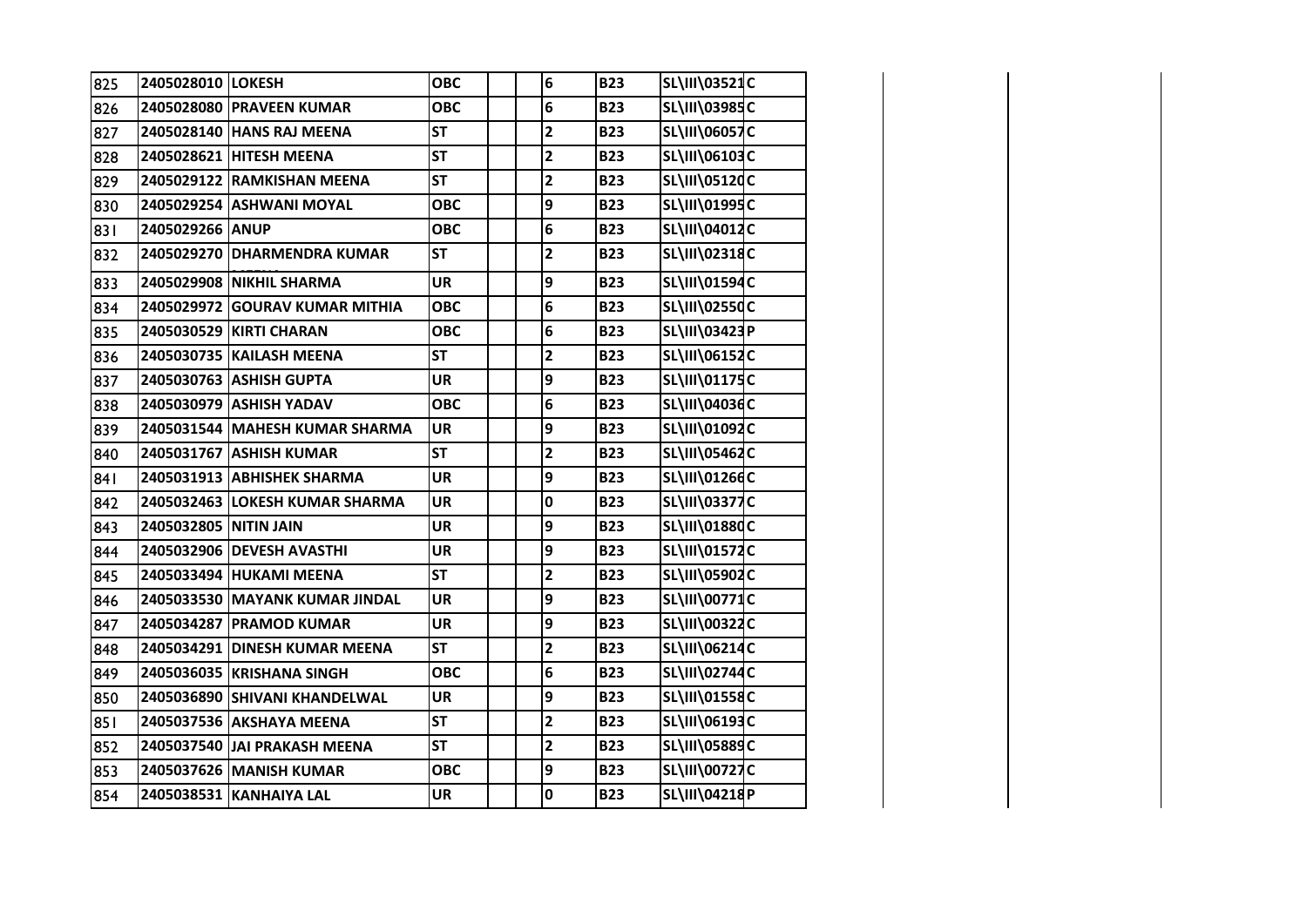| 855 |                  | 2405038734 SHUBHAM KUMAR BASWAL SC |            | $\mathbf 1$             | <b>B23</b> | SL\III\05533C        |  |
|-----|------------------|------------------------------------|------------|-------------------------|------------|----------------------|--|
| 856 |                  | 2405038901 ANKIT JILOWA            | <b>SC</b>  | $\mathbf{1}$            | <b>B23</b> | SL\III\05198C        |  |
| 857 |                  | 2405039817 AKSHAY SHARMA           | <b>UR</b>  | 9                       | <b>B23</b> | SL\III\00544C        |  |
| 858 |                  | 2405039960 ARPAN JAIN              | <b>UR</b>  | $\mathbf 0$             | <b>B23</b> | SL\III\04251P        |  |
| 859 |                  | 2405040013 GHMNDEE LAL MEENA       | <b>ST</b>  | $\overline{2}$          | <b>B23</b> | SL\III\06025C        |  |
| 860 |                  | 2405040475 VINOD KUMAR MOURYA      | <b>SC</b>  | $\mathbf{1}$            | <b>B23</b> | SL\III\05167C        |  |
| 861 |                  | 2405040543 AYUSH KHANDELWAL        | <b>UR</b>  | 9                       | <b>B23</b> | SL\III\00128C        |  |
| 862 |                  | 2405040645 VISHNU KUMAR KUMAWAT    | <b>OBC</b> | 6                       | <b>B23</b> | SL\III\03406P        |  |
| 863 |                  | 2405040671 GAURAV DATT SHARMA      | <b>UR</b>  | 9                       | <b>B23</b> | SL\III\00215C        |  |
| 864 |                  | 2405041245 MAHIPAL SINGH           | <b>UR</b>  | 0                       | <b>B23</b> | SL\III\02975C        |  |
| 865 |                  | 2405041297 HARI MOHAN SHARMA       | <b>UR</b>  | 9                       | <b>B23</b> | SL\III\00020C        |  |
| 866 |                  | 2405041558 ANURAG GODARA           | <b>OBC</b> | 6                       | <b>B23</b> | <b>SL\III\02748C</b> |  |
| 867 |                  | 2405042002 GOPAL JINDAL            | <b>UR</b>  | 9                       | <b>B23</b> | SL\III\01295C        |  |
| 868 |                  | 2405042908 GANESH MEENA            | <b>ST</b>  | $\overline{\mathbf{2}}$ | <b>B23</b> | SL\III\05303C        |  |
| 869 |                  | 2405043016 ROHINI MEENA            | <b>ST</b>  | $\overline{\mathbf{2}}$ | <b>B23</b> | <b>SL\III\05277C</b> |  |
| 870 |                  | 2405043175 SHAILESH BARDAWAT       | <b>ST</b>  | $\overline{\mathbf{2}}$ | <b>B23</b> | <b>SL\III\05055C</b> |  |
| 871 |                  | 2405043577 SANDEEP KUMAR           | <b>UR</b>  | 0                       | <b>B23</b> | SL\III\04071C        |  |
| 872 |                  | 2405043595 ROSHAN SINGH            | <b>UR</b>  | 0                       | <b>B23</b> | SL\III\02324C        |  |
| 873 |                  | 2405044585 MANISH KUMAR            | <b>OBC</b> | 9                       | <b>B23</b> | SL\III\00184C        |  |
| 874 |                  | 2405044857 SUHASI JAIN             | <b>UR</b>  | 9                       | <b>B23</b> | SL\III\02005C        |  |
| 875 |                  | 2405045213 HIMANSHU GAGRANI        | <b>UR</b>  | 9                       | <b>B23</b> | SL\III\01029C        |  |
| 876 |                  | 2405045330 SUDHIR JOSHI            | <b>UR</b>  | 0                       | <b>B23</b> | SL\III\03902C        |  |
| 877 |                  | 2405045361 SANJAY KUMAR NAIN       | <b>OBC</b> | 6                       | <b>B23</b> | <b>SL\III\02235C</b> |  |
| 878 |                  | 2405045991 NIHARIKA MEENA          | <b>ST</b>  | $\overline{\mathbf{2}}$ | <b>B23</b> | SL\III\06182C        |  |
| 879 |                  | 2405046163 BHOOPENDRA SINGH        | <b>UR</b>  | 9                       | <b>B23</b> | SL\III\01533C        |  |
| 880 |                  | 2405046195 AYUSH SHARMA            | <b>UR</b>  | 9                       | <b>B23</b> | SL\III\01846C        |  |
| 881 |                  | 2405046460 NARENDRA KUMAR          | <b>SC</b>  | $\mathbf{1}$            | <b>B23</b> | SL\III\05455C        |  |
| 882 |                  | 2405046512 PURUSHOTTAM MEENA       | <b>ST</b>  | $\overline{\mathbf{2}}$ | <b>B23</b> | SL\III\05947C        |  |
| 883 |                  | 2405046679 PRIYA CHOUDHARY         | <b>OBC</b> | 9                       | <b>B23</b> | SL\III\01604P        |  |
| 884 | 2405046736 ASHOK |                                    | <b>UR</b>  | 0                       | <b>B23</b> | SL\III\04106P        |  |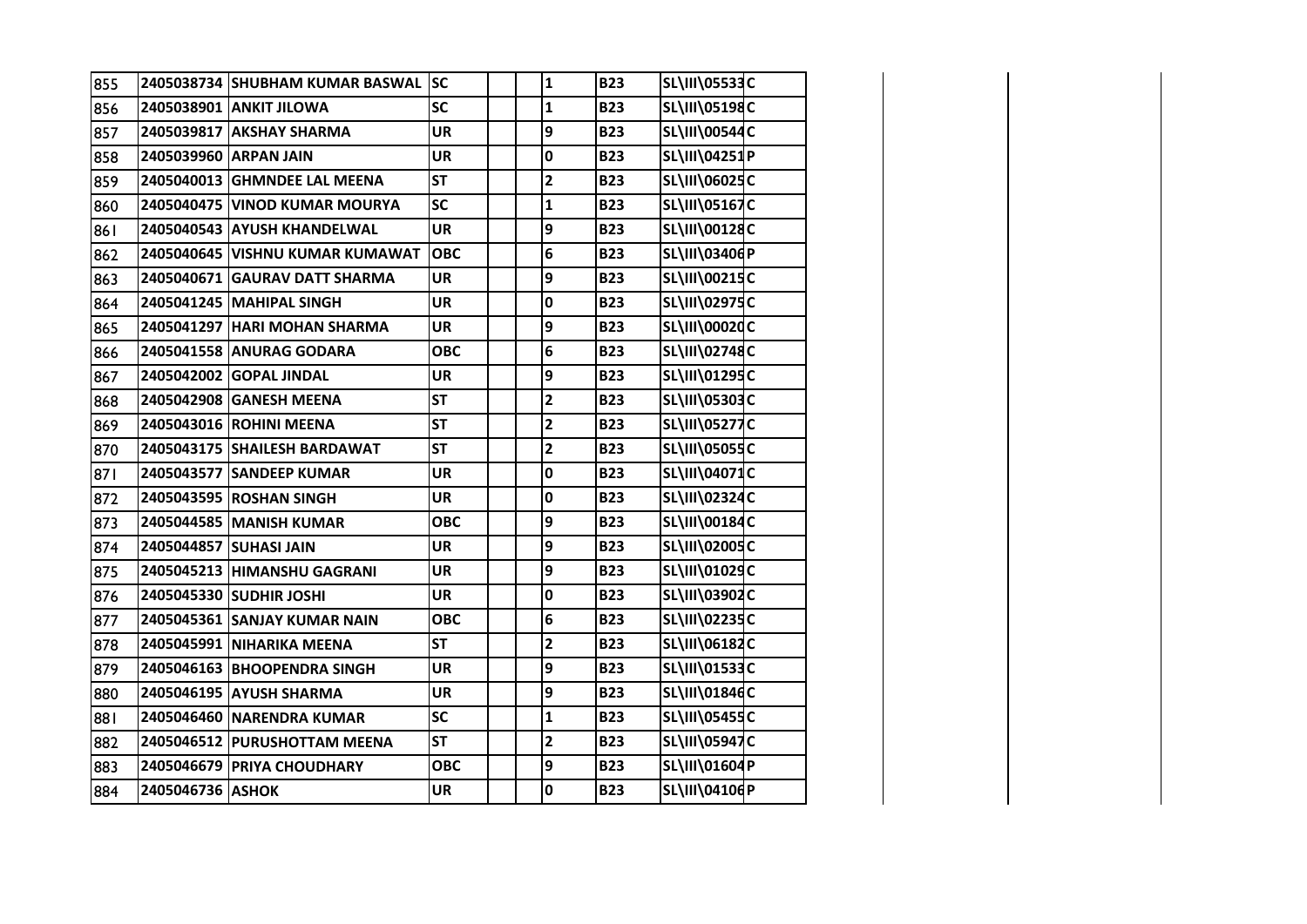| 885 | 2405046979 KULDEEP SAINI        | <b>OBC</b> | 6                       | <b>B23</b> | SL\III\02170C        |  |
|-----|---------------------------------|------------|-------------------------|------------|----------------------|--|
| 886 | 2405047672 SUNIL KUMAR          | <b>OBC</b> | 6                       | <b>B23</b> | SL\III\02175C        |  |
| 887 | 2405047693 AMIT SHARMA          | <b>UR</b>  | 9                       | <b>B23</b> | SL\III\00561C        |  |
| 888 | 2405047724 LOKESH KUMAR MEENA   | <b>ST</b>  | $\overline{\mathbf{2}}$ | <b>B23</b> | <b>SL\III\05738C</b> |  |
| 889 | 2405047765 HARINARAYAN MEENA    | <b>ST</b>  | $\overline{2}$          | <b>B23</b> | SL\III\06213C        |  |
| 890 | 2405048547 ROHIT AGARWAL        | <b>UR</b>  | 9                       | <b>B23</b> | SL\III\00633C        |  |
| 891 | 2405048816 SANTRAM GURJAR       | <b>OBC</b> | 6                       | <b>B23</b> | SL\III\04184C        |  |
| 892 | 2405049201 GAURAV SHARMA        | <b>UR</b>  | 9                       | <b>B23</b> | SL\III\01688C        |  |
| 893 | 2405049569 HEMENDRA KUMAR MEENA | <b>ST</b>  | $\overline{\mathbf{c}}$ | <b>B23</b> | SL\III\06194C        |  |
| 894 | 2405050174 SHUBHAM GOYAL        | <b>UR</b>  | 0                       | <b>B23</b> | SL\III\03341C        |  |
| 895 | 2405050285 BHARAT GOYAL         | <b>UR</b>  | 9                       | <b>B23</b> | <b>SL\III\00659C</b> |  |
| 896 | 2405050857 VINOD KUMAR MEENA    | <b>ST</b>  | $\overline{\mathbf{2}}$ | <b>B23</b> | <b>SL\III\05817C</b> |  |
| 897 | 2405051129 NISHANT GUPTA        | UR         | 9                       | <b>B23</b> | <b>SL\III\00781C</b> |  |
| 898 | 2405051184 DEVENDRA KUMAR SAHU  | <b>OBC</b> | 6                       | <b>B23</b> | <b>SL\III\04077C</b> |  |
| 899 | 2405051215 PAWAN KUMAR JAIN     | <b>UR</b>  | 9                       | <b>B23</b> | SL\III\00993C        |  |
| 900 | 2405051328 MAHENDAR KUMAWAT     | <b>OBC</b> | 9                       | <b>B23</b> | SL\III\01579C        |  |
| 901 | 2405051367 VARSHA GUPTA         | <b>UR</b>  | 9                       | <b>B23</b> | SL\III\00443C        |  |
| 902 | 2405051697 VIPIN SINGHAL        | <b>UR</b>  | 9                       | <b>B23</b> | SL\III\01160C        |  |
| 903 | 2405052437 RAKESH KUMAR MEENA   | <b>ST</b>  | $\overline{\mathbf{c}}$ | <b>B23</b> | SL\III\05992C        |  |
| 904 | 2405053214 TILAK KUMAR SHARMA   | <b>UR</b>  | 9                       | <b>B23</b> | SL\III\01232C        |  |
| 905 | 2405053215 ANUBHAV SHARMA       | <b>UR</b>  | 0                       | <b>B23</b> | SL\III\03226C        |  |
| 906 | 2405054295 DAYA SAGAR MEENA     | <b>ST</b>  | $\mathbf{2}$            | <b>B23</b> | SL\III\03850C        |  |
| 907 | 2405054340 DEVENDRA KUMAR MEENA | <b>ST</b>  | $\overline{\mathbf{c}}$ | <b>B23</b> | <b>SL\III\05996C</b> |  |
| 908 | 2405054374 ABHISHEK CHAUDHARY   | <b>OBC</b> | 9                       | <b>B23</b> | SL\III\00509P        |  |
| 909 | 2405055020 BHUPENDRA SINGH      | UR         | 9                       | <b>B23</b> | SL\III\01706C        |  |
| 910 | 2405055438 TARUN VERMA          | <b>SC</b>  | 4                       | <b>B23</b> | SL\III\06333C        |  |
| 911 | 2405055507 VIJAY SINGH          | <b>UR</b>  | 0                       | <b>B23</b> | SL\III\03335C        |  |
| 912 | 2405055709 RAMKARAN YOGI        | <b>OBC</b> | 6                       | <b>B23</b> | SL\III\02094C        |  |
| 913 | 2405056044 ROOPA RAM            | <b>OBC</b> | 6                       | <b>B23</b> | SL\III\03045P        |  |
| 914 | 2405056112 RAKESH KUMAR YADAV   | <b>OBC</b> | 6                       | <b>B23</b> | SL\III\03806C        |  |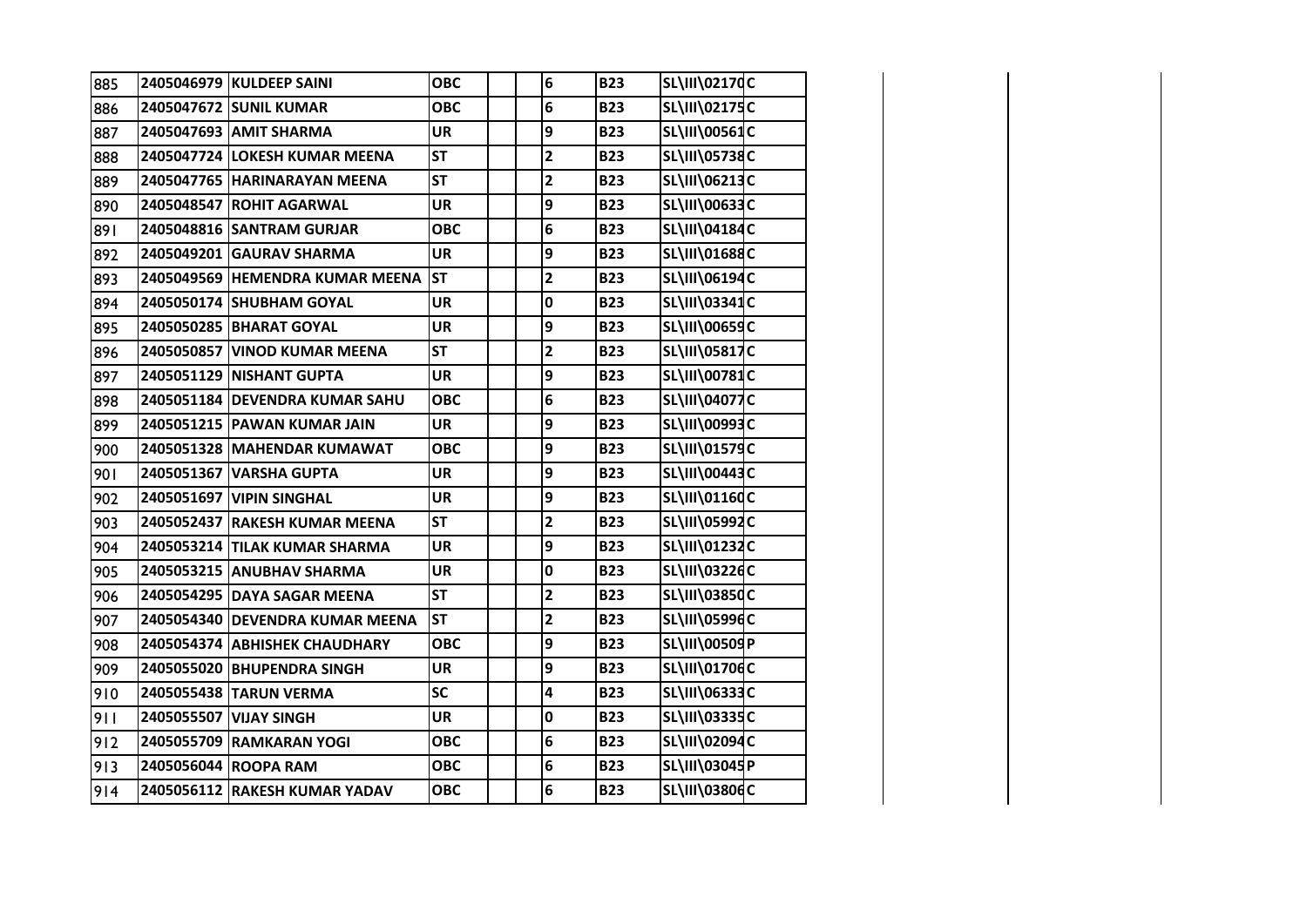| 915 |                    | 2405056151 MUKESH KUMAR RAD    | <b>OBC</b> | 6                       | <b>B23</b> | <b>SL\III\03557C</b> |  |
|-----|--------------------|--------------------------------|------------|-------------------------|------------|----------------------|--|
| 916 |                    | 2405056657 KULDEEP MEENA       | <b>ST</b>  | $\overline{\mathbf{2}}$ | <b>B23</b> | <b>SL\III\05575C</b> |  |
| 917 |                    | 2405056913 SHIV PRATAP SINGH   | <b>UR</b>  | 9                       | <b>B23</b> | SL\III\01774C        |  |
| 918 | 2405057132 DEEPAK  |                                | <b>OBC</b> | 9                       | <b>B23</b> | SL\III\01198C        |  |
| 919 |                    | 2405057503 ASHOK KUMAR MEENA   | <b>ST</b>  | $\overline{\mathbf{2}}$ | <b>B23</b> | SL\III\06169C        |  |
| 920 |                    | 2405058317 VIRENDRA YADAV      | <b>OBC</b> | 6                       | <b>B23</b> | SL\III\02294C        |  |
| 921 |                    | 2405058646 LOKESH KUMAR        | <b>SC</b>  | $\mathbf{1}$            | <b>B23</b> | SL\III\04282C        |  |
| 922 |                    | 2405058738 ANJALI CHOWHAN      | <b>SC</b>  | $\mathbf{1}$            | <b>B23</b> | <b>SL\III\05517C</b> |  |
| 923 |                    | 2405058756 GIRRAJ MEENA        | <b>ST</b>  | $\mathbf{2}$            | <b>B23</b> | SL\III\06049C        |  |
| 924 |                    | 2405058851 MAGAN LAL MEENA     | <b>ST</b>  | $\overline{\mathbf{2}}$ | <b>B23</b> | SL\III\05019C        |  |
| 925 |                    | 2405058889 KULDEEP KUMAR MEENA | <b>ST</b>  | $\overline{\mathbf{c}}$ | <b>B23</b> | <b>SL\III\05589C</b> |  |
| 926 |                    | 2405059120 ABHA SHARDA         | <b>UR</b>  | 9                       | <b>B23</b> | SL\III\00965C        |  |
| 927 |                    | 2405059268 SHIVRAJ MEENA       | <b>ST</b>  | $\overline{\mathbf{2}}$ | <b>B23</b> | SL\III\05896C        |  |
| 928 |                    | 2405059750 JITENDRA SINGH      | <b>UR</b>  | 9                       | <b>B23</b> | <b>SL\III\00287C</b> |  |
| 929 |                    | 2405059928 SHUBHAM KUMAWAT     | <b>OBC</b> | 6                       | <b>B23</b> | SL\III\03640C        |  |
| 930 |                    | 2405060034 KAVITA CHAUDHARY    | <b>OBC</b> | 9                       | <b>B23</b> | SL\III\01875C        |  |
| 931 |                    | 2405060150 GIRRAJ SHARMA       | <b>UR</b>  | 9                       | <b>B23</b> | SL\III\00137C        |  |
| 932 |                    | 2405060296 LOKESH JINDAL       | <b>UR</b>  | 0                       | <b>B23</b> | SL\III\02026C        |  |
| 933 |                    | 2405060370 SAURABH SINGH       | <b>OBC</b> | 6                       | <b>B23</b> | SL\III\02861C        |  |
| 934 |                    | 2405060862 NARENDRA KUMAR      | <b>OBC</b> | 6                       | <b>B23</b> | SL\III\02682C        |  |
| 935 |                    | 2405061205 VIJAY SINGH MEENA   | <b>ST</b>  | $\mathbf{2}$            | <b>B23</b> | SL\III\06196C        |  |
| 936 |                    | 2405061421 MEENA KUMARI MOOND  | <b>OBC</b> | 9                       | <b>B23</b> | SL\III\01681C        |  |
| 937 |                    | 2405061585 MUKESH BARMERA      | <b>OBC</b> | 6                       | <b>B23</b> | SL\III\03656C        |  |
| 938 | 2405062372 NAVDEEP |                                | <b>OBC</b> | 9                       | <b>B23</b> | SL\III\01414P        |  |
| 939 |                    | 2405062836 RAJU LAL MEENA      | <b>ST</b>  | $\mathbf{2}$            | <b>B23</b> | SL\III\06222C        |  |
| 940 |                    | 2405063389 POONAM KUMAR YOGI   | <b>OBC</b> | 6                       | <b>B23</b> | SL\III\03467C        |  |
| 941 |                    | 2405063823 KAMINI MEENA        | <b>ST</b>  | $\overline{\mathbf{2}}$ | <b>B23</b> | SL\III\05679C        |  |
| 942 |                    | 2405063954 KALPIT NIGAM        | <b>UR</b>  | 9                       | <b>B23</b> | SL\III\00124C        |  |
| 943 | 2405064000 MANOJ   |                                | <b>OBC</b> | 6                       | <b>B23</b> | SL\III\02453C        |  |
| 944 |                    | 2405065323 PANKAJ KUMAR MEENA  | <b>ST</b>  | $\mathbf{2}$            | <b>B23</b> | SL\III\06199C        |  |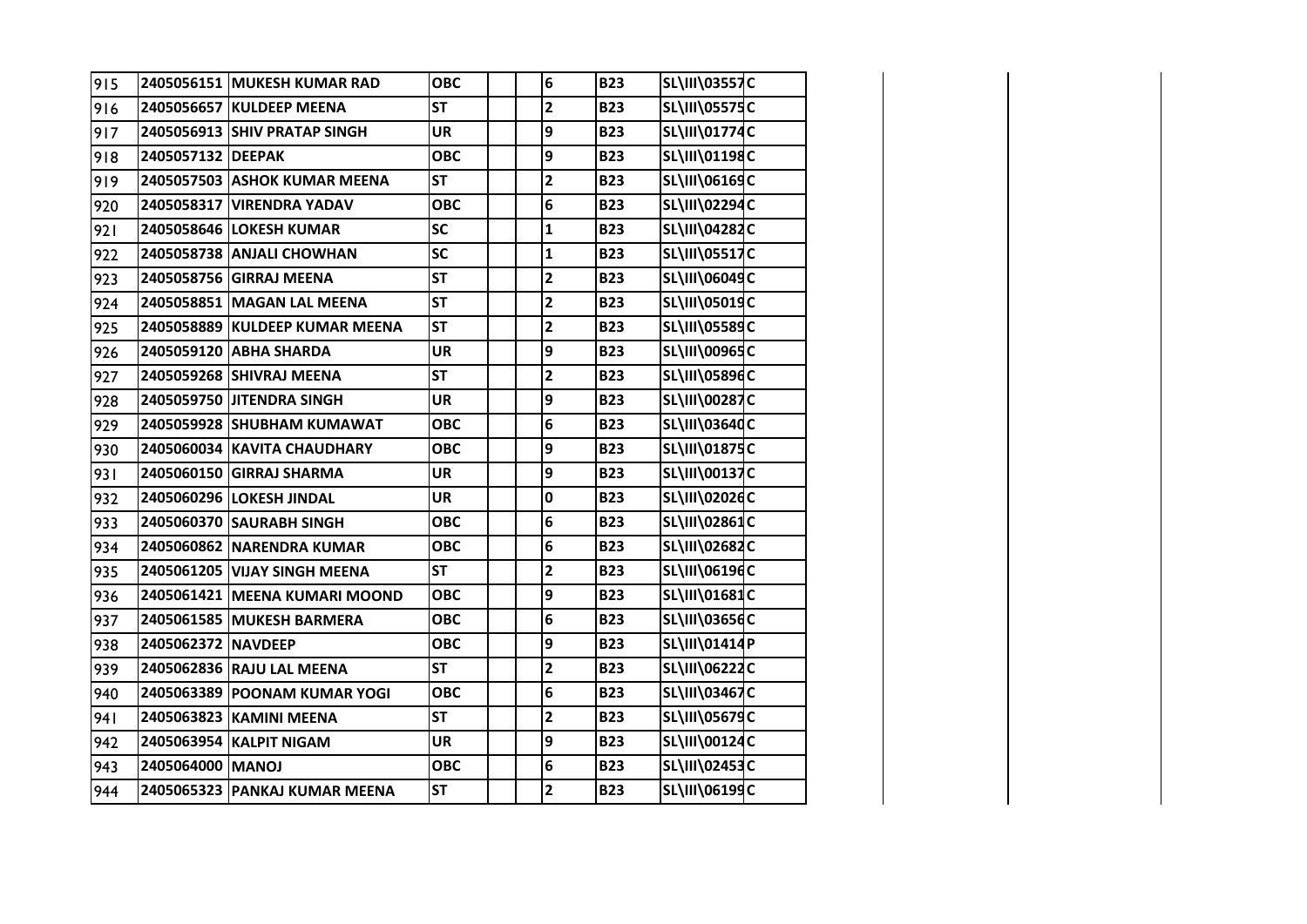| 945 |                      | 2405065707 HEMANT KUMAR MEENA    | <b>ST</b>  | $\overline{\mathbf{c}}$ | <b>B23</b> | SL\III\06159C        |  |
|-----|----------------------|----------------------------------|------------|-------------------------|------------|----------------------|--|
| 946 |                      | 2405065871 DINESH KUMAR          | <b>OBC</b> | 6                       | <b>B23</b> | <b>SL\III\03536C</b> |  |
| 947 |                      | 2405065898 KULDEEP SINGH         | <b>SC</b>  | $\mathbf{1}$            | <b>B23</b> | <b>SL\III\05674C</b> |  |
| 948 |                      | 2405066516 ISHAN UDENIYA         | <b>UR</b>  | 9                       | <b>B23</b> | SL\III\00442C        |  |
| 949 |                      | 2405067301 RAM SINGH MEENA       | <b>ST</b>  | $\overline{\mathbf{c}}$ | <b>B23</b> | SL\III\06044C        |  |
| 950 |                      | 2405067480 BHANU PRATAP THAKRIYA | <b>SC</b>  | $\mathbf{1}$            | <b>B23</b> | <b>SL\III\05066C</b> |  |
| 951 |                      | 2405067925 ANMOL BANSAL          | <b>UR</b>  | 0                       | <b>B23</b> | SL\III\04082C        |  |
| 952 |                      | 2405068086 MAST RAM MEENA        | <b>ST</b>  | $\overline{\mathbf{c}}$ | <b>B23</b> | SL\III\05814C        |  |
| 953 | 2405068310 JANIT     |                                  | <b>OBC</b> | 6                       | <b>B23</b> | SL\III\03144P        |  |
| 954 |                      | 2405068456 BABULAL MEENA         | <b>ST</b>  | $\overline{\mathbf{2}}$ | <b>B23</b> | SL\III\06219C        |  |
| 955 |                      | 2405068562 LAKHAN LAL BAIRWA     | SC         | $\mathbf{1}$            | <b>B23</b> | <b>SL\III\05686C</b> |  |
| 956 |                      | 2405068792 ARJUN LAL RATIWAL     | <b>OBC</b> | 9                       | <b>B23</b> | <b>SL\III\00181C</b> |  |
| 957 |                      | 2405069279 PRAVEEN KUMARI        | <b>OBC</b> | 6                       | <b>B23</b> | SL\III\02388C        |  |
| 958 |                      | 2405069373 SANJAY KUMAR MEENA    | <b>ST</b>  | $\overline{2}$          | <b>B23</b> | <b>SL\III\05699C</b> |  |
| 959 |                      | 2405070485 NAMAN GUPTA           | <b>UR</b>  | 0                       | <b>B23</b> | SL\III\03302C        |  |
| 960 |                      | 2405070923 NITESH KUMAR          | <b>OBC</b> | 6                       | <b>B23</b> | <b>SL\III\03068C</b> |  |
| 961 |                      | 2405071557 PRAVEEN KUMAR         | <b>ST</b>  | $\overline{\mathbf{2}}$ | <b>B23</b> | <b>SL\III\05778C</b> |  |
| 962 |                      | 2405072028 NEMICHAND SWAMI       | <b>OBC</b> | 6                       | <b>B23</b> | SL\III\03699C        |  |
| 963 |                      | 2405072235 JAY SINGH CHOUHAN     | <b>UR</b>  | 9                       | <b>B23</b> | SL\III\01166C        |  |
| 964 |                      | 2405072504 AKSHAT SHARMA         | <b>UR</b>  | 9                       | <b>B23</b> | SL\III\01872C        |  |
| 965 |                      | 2405072519 PRAVEEN CHAHAR        | <b>OBC</b> | 9                       | <b>B23</b> | SL\III\01397C        |  |
| 966 | 2405072551 ASHISH    |                                  | <b>OBC</b> | 6                       | <b>B23</b> | SL\III\02021C        |  |
| 967 |                      | 2405072870 SUNIL KUMAR CHOUDHARY | <b>OBC</b> | 6                       | <b>B23</b> | SL\III\02901C        |  |
| 968 |                      | 2405072955 VIKAS KUMAR MEENA     | <b>ST</b>  | $\overline{\mathbf{c}}$ | <b>B23</b> | SL\III\04047C        |  |
| 969 | 2405073366 SOUVIK    |                                  | <b>ST</b>  | $\overline{\mathbf{c}}$ | <b>B23</b> | SL\III\06064C        |  |
| 970 | 2405074004 AMRIT LAL |                                  | <b>OBC</b> | 6                       | <b>B23</b> | SL\III\02286P        |  |
| 971 |                      | 2405074915 PANKAJ KUMAR          | <b>ST</b>  | $\overline{\mathbf{c}}$ | <b>B23</b> | SL\III\05233C        |  |
| 972 |                      | 2405075554 SHIKHAR MUDGAL        | <b>UR</b>  | 0                       | <b>B23</b> | SL\III\04205P        |  |
| 973 |                      | 2405075650 KHEMCHAND SHARMA      | <b>UR</b>  | 9                       | <b>B23</b> | SL\III\00160C        |  |
| 974 | 2405076362 LALCHAND  |                                  | SC         | $\mathbf{1}$            | <b>B23</b> | SL\III\04619C        |  |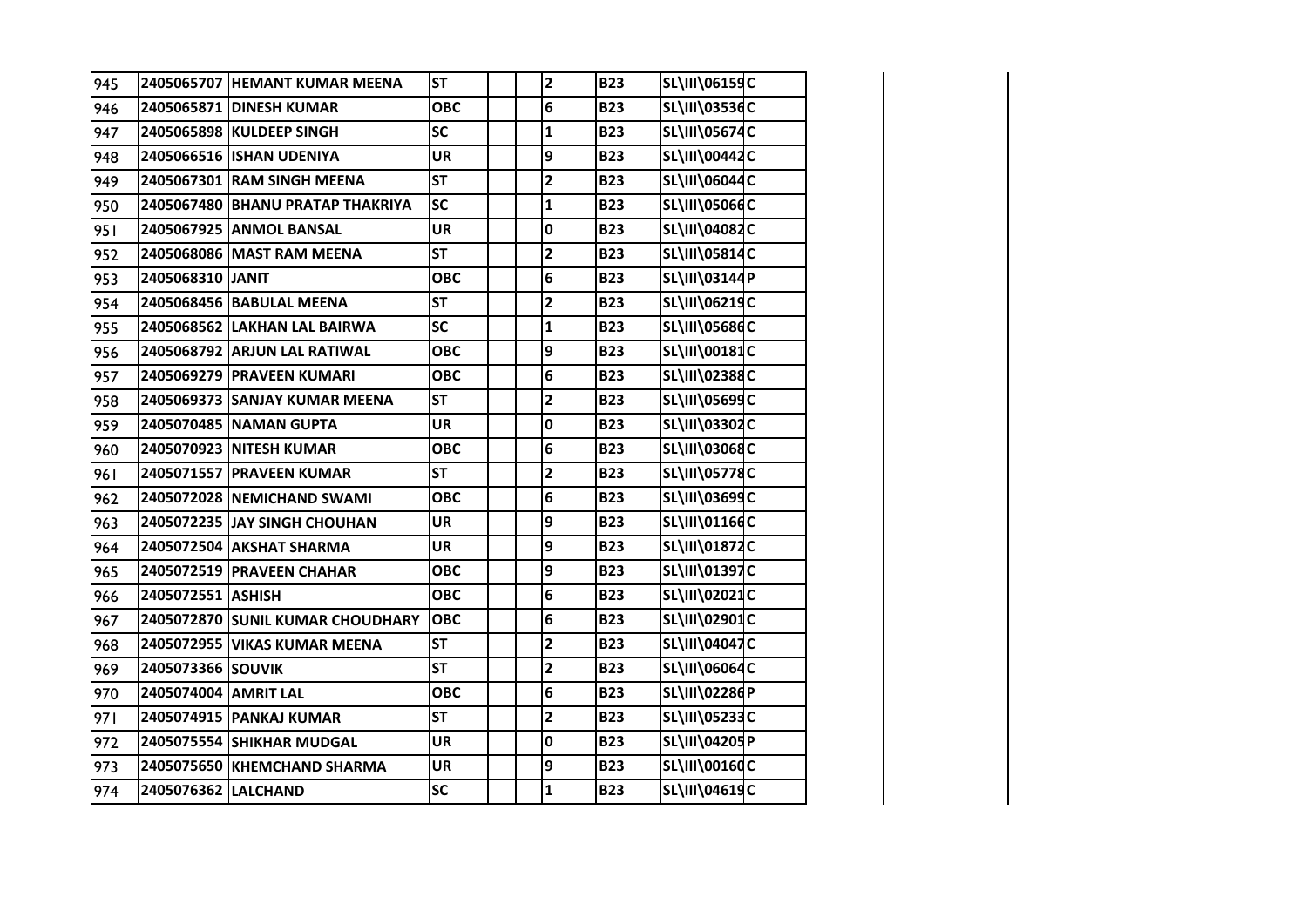| 975  | 2405076569 BIRJESH KUMAR PARDOLIYA OBC |            | 9                       | <b>B23</b> | SL\III\01314C        |  |
|------|----------------------------------------|------------|-------------------------|------------|----------------------|--|
| 976  | 2405076986 AMIT KUMAR VERMA            | <b>SC</b>  | $\mathbf{1}$            | <b>B23</b> | <b>SL\III\05061C</b> |  |
| 977  | 2405076997 ABHAYVEER SINGH             | <b>ST</b>  | 2                       | <b>B23</b> | SL\III\06175C        |  |
| 978  | 2405077197 ARVIND KUMAR                | SC         | $\mathbf{1}$            | <b>B23</b> | SL\III\05103C        |  |
| 979  | 2405077523 KAMLESH KUMAWAT             | <b>OBC</b> | 6                       | <b>B23</b> | SL\III\03225C        |  |
| 980  | 2405077587 GOVARDHAN LAL JAT           | <b>OBC</b> | 6                       | <b>B23</b> | SL\III\02398C        |  |
| 981  | 2405077664 SURENDRA KUMAR SWAMI        | <b>OBC</b> | 9                       | <b>B23</b> | SL\III\01079C        |  |
| 982  | 2405077859 SIDHARTH GARG               | <b>UR</b>  | 9                       | <b>B23</b> | SL\III\01347C        |  |
| 983  | 2405078805 MUKUL KUMAR GUPTA           | <b>UR</b>  | 9                       | <b>B23</b> | <b>SL\III\00853C</b> |  |
| 984  | 2405078947 RAVI KUMAR MEENA            | <b>ST</b>  | $\overline{\mathbf{c}}$ | <b>B23</b> | SL\III\06163C        |  |
| 985  | 2405079037 ARVIND KUMAR GARG           | <b>UR</b>  | 9                       | <b>B23</b> | <b>SL\III\00042C</b> |  |
| 986  | 2405080377 DEEPAK KUMAR MEENA          | <b>ST</b>  | $\overline{\mathbf{c}}$ | <b>B23</b> | SL\III\06164C        |  |
| 987  | 2405080661 MANISH SHARMA               | <b>UR</b>  | 0                       | <b>B23</b> | SL\III\03293C        |  |
| 988  | 2405081193 KULDEEP SAINI               | <b>OBC</b> | 9                       | <b>B23</b> | SL\III\01289C        |  |
| 989  | 2405081226 DILIP BALODA                | <b>OBC</b> | 6                       | <b>B23</b> | SL\III\02524C        |  |
| 990  | 2405081410 MAHENDRA MEENA              | <b>ST</b>  | 2                       | <b>B23</b> | SL\III\05385C        |  |
| 991  | 2405081593 RAVINDRA KUMAR MEENA        | <b>ST</b>  | 2                       | <b>B23</b> | SL\III\05006C        |  |
| 992  | 2405081704 YOGESH AGRAWAL              | <b>UR</b>  | 9                       | <b>B23</b> | SL\III\00237C        |  |
| 993  | 2405081762 AJAY KUMAR MEENA            | <b>ST</b>  | 2                       | <b>B23</b> | SL\III\06168C        |  |
| 994  | 2405081938 MANGAL CHAND VERMA          | <b>SC</b>  | $\mathbf{1}$            | <b>B23</b> | SL\III\02566C        |  |
| 995  | 2405082806 PRASHANT KUMAR              | <b>UR</b>  | 0                       | <b>B23</b> | <b>SL\III\02281C</b> |  |
| 996  | 2405082955 KAMLESH MEENA               | <b>ST</b>  | $\overline{\mathbf{2}}$ | <b>B23</b> | SL\III\05541C        |  |
| 997  | 2405083826 MAYANK KUSHAWAHA            | <b>OBC</b> | 6                       | <b>B23</b> | <b>SL\III\03729C</b> |  |
| 998  | 2405083834 SUNIL CHOUDHARY             | <b>OBC</b> | 9                       | <b>B23</b> | SL\III\01161P        |  |
| 999  | 2405084553 LOKESH KUMAR BAIRWA         | <b>SC</b>  | $\mathbf{1}$            | <b>B23</b> | <b>SL\III\05110C</b> |  |
| 1000 | 2405084942 SAURABH SHARMA              | <b>UR</b>  | 9                       | <b>B23</b> | <b>SL\III\00954C</b> |  |
| 1001 | 2405085974 AKSHAY MAKAWANA             | <b>SC</b>  | $\mathbf{1}$            | <b>B23</b> | SL\III\02615C        |  |
| 1002 | 2405086080 SHUBHAM VIJAY               | <b>UR</b>  | 0                       | <b>B23</b> | <b>SL\III\03773C</b> |  |
| 1003 | 2405086388 JAIVARDHAN SINGH            | <b>OBC</b> | 9                       | <b>B23</b> | <b>SL\III\00677C</b> |  |
| 1004 | 2405087841 ROHIT PRAKASH MEENA         | <b>ST</b>  | $\overline{\mathbf{c}}$ | <b>B23</b> | SL\III\05285C        |  |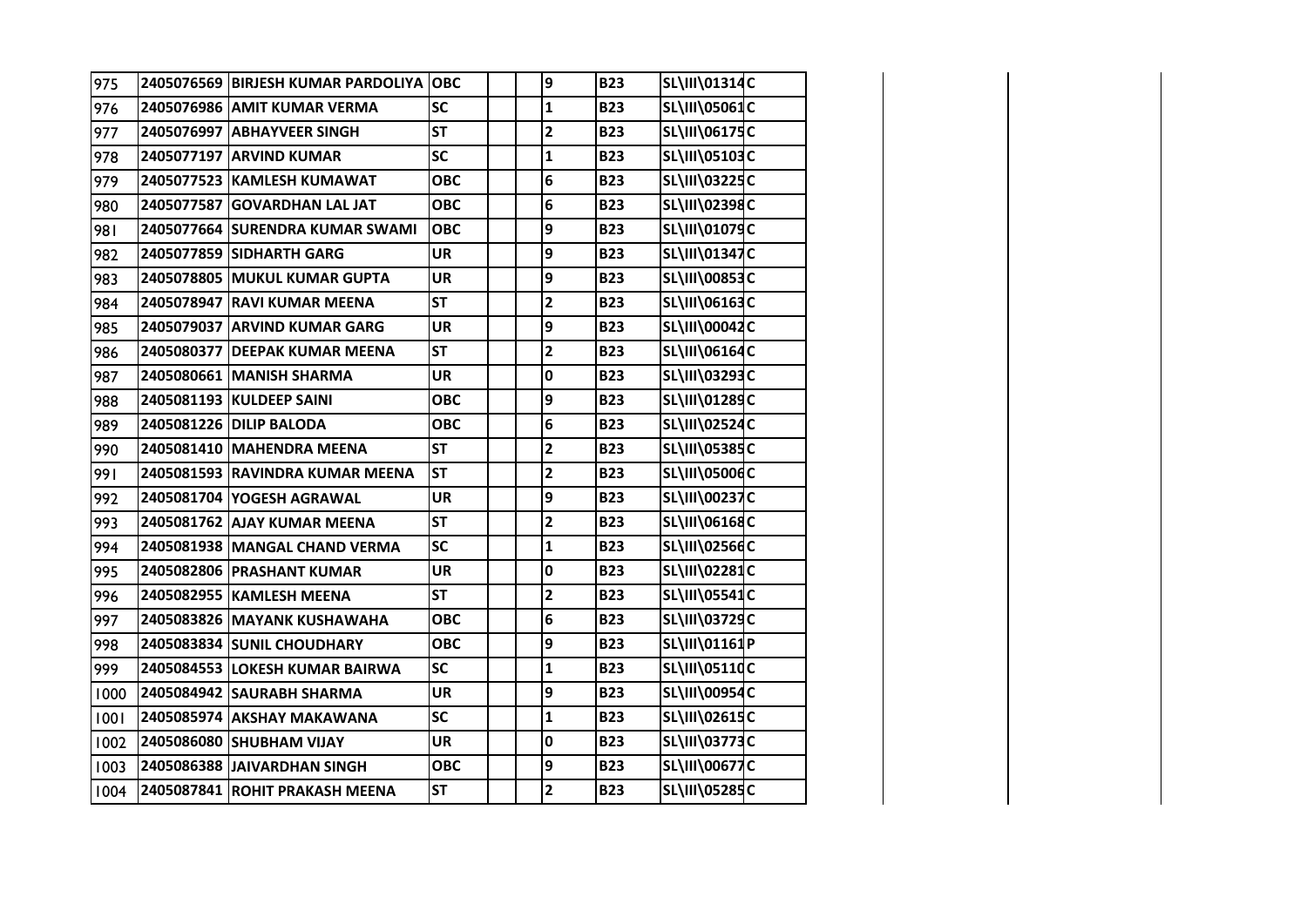| 1005 |                        | 2405088041 MANGAL RAM MEENA     | <b>ST</b>  | $\overline{\mathbf{c}}$ | <b>B23</b> | SL\III\05304C        |  |
|------|------------------------|---------------------------------|------------|-------------------------|------------|----------------------|--|
| 1006 | 2405088478 KAPIL JOSHI |                                 | <b>UR</b>  | 9                       | <b>B23</b> | SL\III\01013C        |  |
| 1007 |                        | 2405089052 SOHAN SINGH SAINI    | <b>OBC</b> | 9                       | <b>B23</b> | SL\III\01743C        |  |
| 1008 | 2405089629 AJAY RAJ    |                                 | <b>SC</b>  | $\mathbf{1}$            | <b>B23</b> | SL\III\05343C        |  |
| 1009 |                        | 2405089861 ARVIND KUMAR MEENA   | <b>ST</b>  | $\overline{\mathbf{c}}$ | <b>B23</b> | SL\III\05452C        |  |
| 1010 |                        | 2405090023 ABHISEK AGRAWAL      | <b>UR</b>  | 9                       | <b>B23</b> | SL\III\01099C        |  |
| 1011 |                        | 2405090215 VISHAL JEPH          | <b>ST</b>  | $\overline{\mathbf{c}}$ | <b>B23</b> | SL\III\05761C        |  |
| 1012 |                        | 2405090453 SHIV LAL JAJORIA     | <b>SC</b>  | $\mathbf{1}$            | <b>B23</b> | SL\III\05624C        |  |
| 1013 |                        | 2405090504 KAILASH CHAND YADAV  | <b>OBC</b> | 6                       | <b>B23</b> | <b>SL\III\03237C</b> |  |
| 1014 |                        | 2405090522 LAVENDRA JAURWAL     | <b>ST</b>  | $\overline{\mathbf{2}}$ | <b>B23</b> | <b>SL\III\05543C</b> |  |
| 1015 |                        | 2405090661 OSHIN GANDHI         | <b>UR</b>  | 9                       | <b>B23</b> | <b>SL\III\00477C</b> |  |
| 1016 |                        | 2405090806 DHEERAJ MAHAWAR      | <b>SC</b>  | $\mathbf{1}$            | <b>B23</b> | <b>SL\III\05457C</b> |  |
| 1017 |                        | 2405091155 HEMRAJ SINGH         | <b>OBC</b> | 9                       | <b>B23</b> | SL\III\00185P        |  |
| 1018 |                        | 2405091243 HANSRAJ MEENA        | <b>ST</b>  | $\overline{\mathbf{2}}$ | <b>B23</b> | <b>SL\III\05583C</b> |  |
| 1019 |                        | 2405092008 MEGHA AGRAWAL        | <b>UR</b>  | 0                       | <b>B23</b> | SL\III\04198P        |  |
| 1020 |                        | 2405093368 RAMESH KUMAR DABARIA | <b>SC</b>  | $\mathbf{1}$            | <b>B23</b> | <b>SL\III\05366C</b> |  |
| 1021 |                        | 2405093372 ROHIT MEENA          | <b>ST</b>  | $\overline{\mathbf{c}}$ | <b>B23</b> | SL\III\05494C        |  |
| 1022 |                        | 2405094129 NARENDRA CHOUDHARY   | <b>OBC</b> | 9                       | <b>B23</b> | SL\III\01891C        |  |
| 1023 |                        | 2405094306 HANSRAJ MEENA        | <b>ST</b>  | $\overline{\mathbf{2}}$ | <b>B23</b> | <b>SL\III\05672C</b> |  |
| 1024 |                        | 2405094380 VIKRAM SINGH         | <b>UR</b>  | 0                       | <b>B23</b> | <b>SL\III\03282C</b> |  |
| 1025 |                        | 2405094939 HANUMAN PRASAD       | SC         | $\mathbf{1}$            | <b>B23</b> | SL\III\05244C        |  |
| 1026 |                        | 2405095015 HIMANSHU GAUTAM      | <b>UR</b>  | 9                       | <b>B23</b> | <b>SL\III\00679C</b> |  |
| 1027 |                        | 2405095050 VIVEK KUMAR MEENA    | <b>ST</b>  | $\overline{\mathbf{2}}$ | <b>B23</b> | <b>SL\III\05078C</b> |  |
| 1028 |                        | 2405095265 VINOD KUMAR BAIRWA   | SC         | $\mathbf{1}$            | <b>B23</b> | SL\III\04226C        |  |
| 1029 |                        | 2405095913 GANESH RAM JAT       | <b>OBC</b> | 6                       | <b>B23</b> | SL\III\03134C        |  |
| 1030 |                        | 2405096535 SANDEEP YADAV        | <b>OBC</b> | 6                       | <b>B23</b> | <b>SL\III\03455C</b> |  |
| 1031 |                        | 2405096539 HARISH KUMAR         | <b>UR</b>  | 9                       | <b>B23</b> | <b>SL\III\00084C</b> |  |
| 1032 |                        | 2405096760 TANMAY SHARMA        | <b>UR</b>  | 9                       | <b>B23</b> | <b>SL\III\00888C</b> |  |
| 1033 |                        | 2405096900 PIYUSH TIWARI        | <b>UR</b>  | 9                       | <b>B23</b> | SL\III\01120C        |  |
| 1034 |                        | 2405097433 MANISH MAHOUR        | SC         | $\mathbf 1$             | <b>B23</b> | <b>SL\III\05160C</b> |  |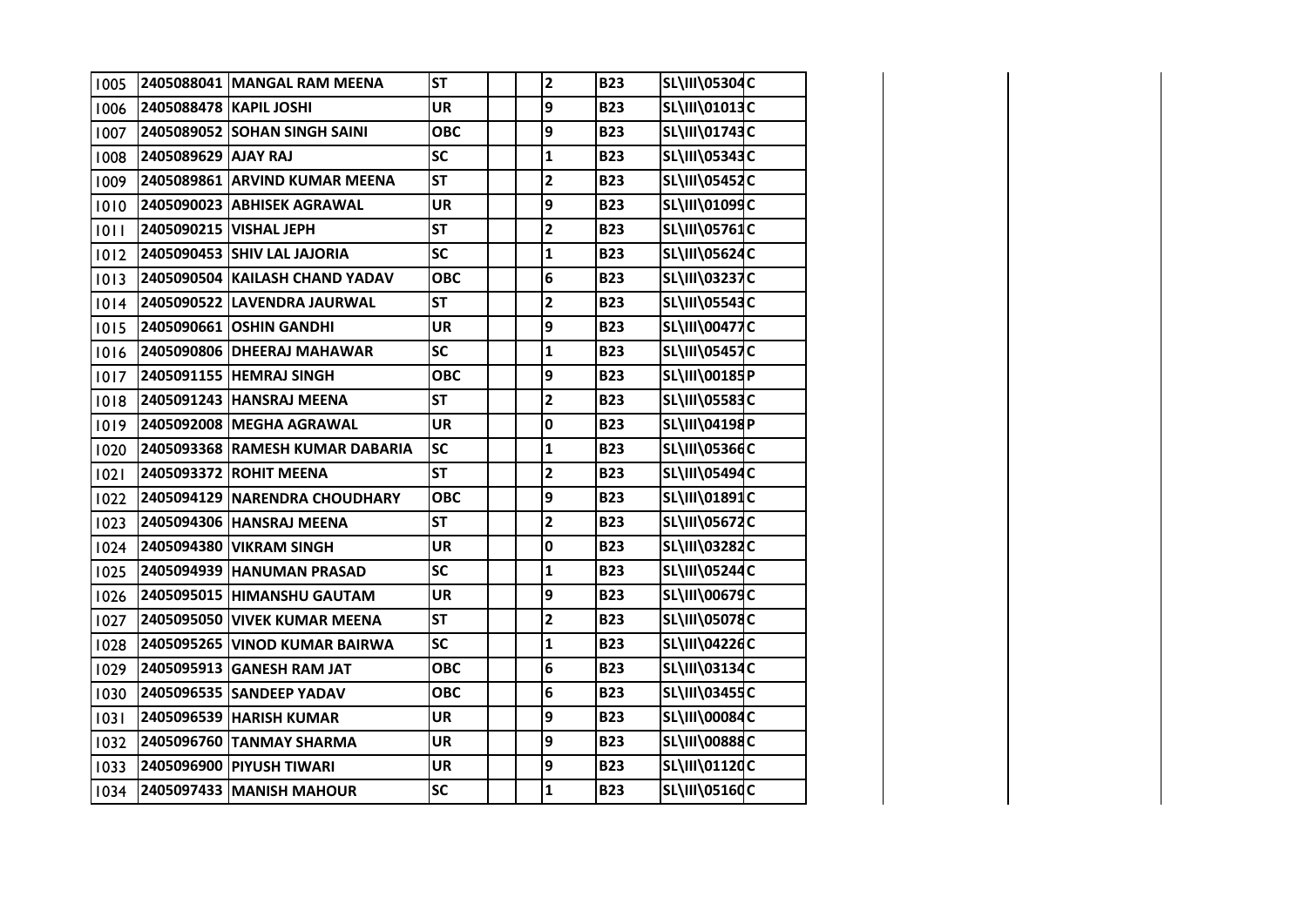| 1035 |                      | 2405098043   BHARTI GUPTA         | <b>UR</b>  | 9                       | <b>B23</b> | SL\III\00140C        |  |
|------|----------------------|-----------------------------------|------------|-------------------------|------------|----------------------|--|
| 1036 |                      | 2405098111 SHYAM SUNDER MEENA     | <b>ST</b>  | $\overline{\mathbf{c}}$ | <b>B23</b> | <b>SL\III\05567C</b> |  |
| 1037 | 2406000027 NIRMAL    |                                   | SC         | 9                       | <b>B23</b> | SL\III\01876C        |  |
| 1038 | 2406000046 NEMA RAM  |                                   | <b>SC</b>  | $\mathbf{1}$            | <b>B23</b> | SL\III\05217C        |  |
| 1039 |                      | 2406000071 VISHWASH SHARMA        | <b>UR</b>  | 0                       | <b>B23</b> | SL\III\02697C        |  |
| 1040 |                      | 2406001212 PARIKSHIT PALIWAL      | <b>UR</b>  | 0                       | <b>B23</b> | SL\III\03425P        |  |
| 04   |                      | 2406001232 JAGDEV CHOUDHARY       | ОВС        | 9                       | <b>B23</b> | SL\III\00770P        |  |
| 1042 |                      | 2406001264 GHANSHYAM              | <b>OBC</b> | 6                       | <b>B23</b> | SL\III\03349C        |  |
| 1043 |                      | 2406003231 RAMESH LAL             | <b>OBC</b> | 6                       | <b>B23</b> | SL\III\02392C        |  |
| 1044 |                      | 2406003346 VISHAL SINGH RAWAL     | <b>SC</b>  | $\mathbf{1}$            | <b>B23</b> | <b>SL\III\05323C</b> |  |
| 1045 |                      | 2406003559 VIKRAM SINGH KHICHI    | <b>UR</b>  | 9                       | <b>B23</b> | SL\III\01932C        |  |
| 1046 |                      | 2406003631 KRISHAN CHANDRA        | <b>OBC</b> | 9                       | <b>B23</b> | SL\III\01022C        |  |
| 1047 |                      | 2406004201 KISHAN VAISHNAV        | <b>OBC</b> | 6                       | <b>B23</b> | SL\III\03062C        |  |
| 1048 |                      | 2406004640 LALIT KUMAR            | <b>UR</b>  | 9                       | <b>B23</b> | SL\III\01821C        |  |
| 1049 |                      | 2406005300 DEVESH KUMAR SISODIYA  | <b>SC</b>  | $\mathbf{1}$            | <b>B23</b> | SL\III\05487C        |  |
| 1050 |                      | 2406006187 TILAKRAJ SINGH SISODIA | <b>UR</b>  | 9                       | <b>B23</b> | SL\III\00844C        |  |
| 1051 |                      | 2406006234 CHIRAG BHOBARIYA       | <b>OBC</b> | 6                       | <b>B23</b> | SL\III\03823C        |  |
| 1052 |                      | 2406006434 DILIP KUMAR            | <b>OBC</b> | 9                       | <b>B23</b> | SL\III\00218P        |  |
| 1053 |                      | 2406007068 VIKRAM GOUR            | <b>UR</b>  | 9                       | <b>B23</b> | SL\III\01055C        |  |
| 1054 |                      | 2406007521 LOKESH RAJUSTH         | <b>UR</b>  | 9                       | <b>B23</b> | SL\III\00024C        |  |
| 1055 | 2406007694 KUNAL RAJ |                                   | <b>OBC</b> | 6                       | <b>B23</b> | SL\III\03754C        |  |
| 1056 |                      | 2406007793 DEVENDRA KUMAR         | <b>SC</b>  | $\mathbf{1}$            | <b>B23</b> | SL\III\05194C        |  |
| 1057 | 2406008224 PARDEEP   |                                   | <b>UR</b>  | 9                       | <b>B23</b> | SL\III\01508C        |  |
| 1058 | 2406008447 BHAGIRATH |                                   | <b>OBC</b> | 6                       | <b>B23</b> | SL\III\02855C        |  |
| 1059 |                      | 2406009314 NITISH MEHTA           | <b>OBC</b> | 6                       | <b>B23</b> | <b>SL\III\03358C</b> |  |
| 1060 |                      | 2406009606 DINESH KUMAR MEENA     | <b>ST</b>  | $\overline{\mathbf{2}}$ | <b>B23</b> | SL\III\06206C        |  |
| 1061 |                      | 2406009695 SONRAJ JAIN            | <b>UR</b>  | 9                       | <b>B23</b> | SL\III\01462C        |  |
| 1062 |                      | 2406011308 MAHAVEER PRASAD        | <b>OBC</b> | 6                       | <b>B23</b> | SL\III\04116C        |  |
| 1063 |                      | 2406011618 KOUSHAL PATEL          | <b>OBC</b> | 9                       | <b>B23</b> | SL\III\01710P        |  |
| 1064 |                      | 2407002280 ROHITASAV MEENA        | <b>ST</b>  | $\mathbf{2}$            | <b>B23</b> | SL\III\05464C        |  |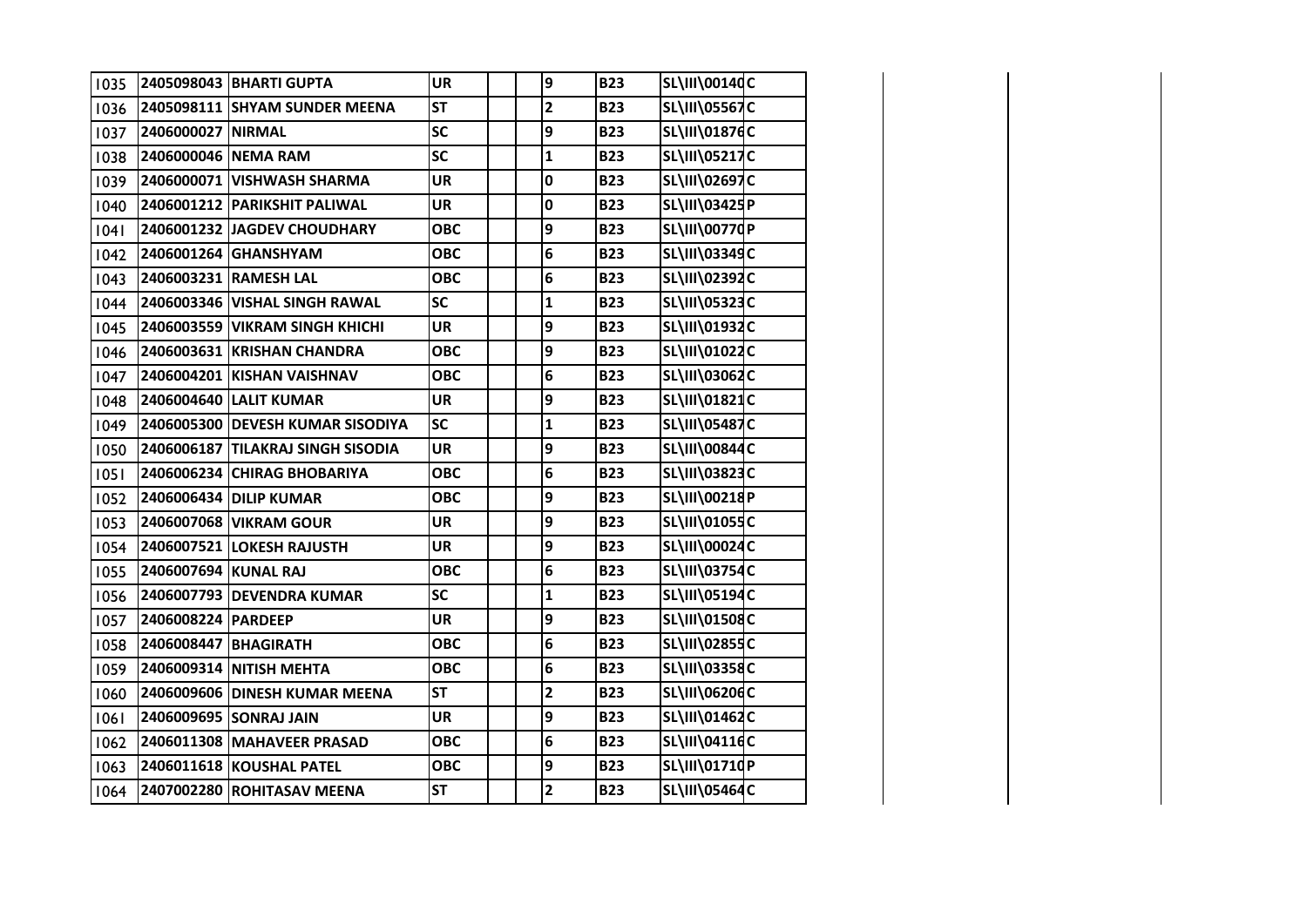| 1065 |                      | 2407002661 PRAVEEN KUMAR      | SC                       | $\mathbf{1}$            | <b>B23</b> | <b>SL\III\05284C</b> |  |
|------|----------------------|-------------------------------|--------------------------|-------------------------|------------|----------------------|--|
| 1066 |                      | 2407002996 VIKRAMVEER SINGH   | <b>UR</b>                | 9                       | <b>B23</b> | SL\III\01408C        |  |
| 1067 |                      | 2407003050 KAILASH CHAND      | SC                       | $\mathbf{1}$            | <b>B23</b> | SL\III\05511C        |  |
| 1068 |                      | 2407004305 TARUN KUMAR        | <b>OBC</b>               | 6                       | <b>B23</b> | SL\III\02131C        |  |
| 1069 |                      | 2407004585 YOGESH NANDWANA    | <b>UR</b>                | 9                       | <b>B23</b> | SL\III\00401C        |  |
| 1070 |                      | 2407004691 PRIYANKA MEENA     | <b>ST</b>                | $\overline{2}$          | <b>B23</b> | SL\III\05412C        |  |
| 1071 |                      | 2407005296 SATYENDRA MEENA    | <b>ST</b>                | $\overline{\mathbf{c}}$ | <b>B23</b> | SL\III\05839C        |  |
| 1072 |                      | 2407005624 ROHIT GUPTA        | <b>UR</b>                | 0                       | <b>B23</b> | SL\III\02523C        |  |
| 1073 |                      | 2407007429 PRATISHTHA MATHUR  | <b>UR</b>                | 9                       | <b>B23</b> | <b>SL\III\00957C</b> |  |
| 1074 |                      | 2407008605 RAVISH PATHAK      | <b>UR</b>                | 9                       | <b>B23</b> | <b>SL\III\00472C</b> |  |
| 1075 |                      | 2407009286 NAVEEN KUMAR       | <b>UR</b>                | 9                       | <b>B23</b> | SL\III\01032C        |  |
| 1076 |                      | 2408000437 AJAY VERMA         | <b>OBC</b>               | 6                       | <b>B23</b> | SL\III\04080P        |  |
| 1077 |                      | 2408000442 VIKASH DHUNDHARA   | <b>OBC</b>               | 9                       | <b>B23</b> | <b>SL\III\00976C</b> |  |
| 1078 |                      | 2408001837 NISHAN SINGH       | SC                       | $\mathbf{1}$            | <b>B23</b> | SL\III\05371C        |  |
| 1079 |                      | 2408001849 SHIV KUMAR SINGH   | <b>OBC</b>               | 6                       | <b>B23</b> | <b>SL\III\03776C</b> |  |
| 1080 |                      | 2408002188 MANVI GARG         | <b>UR</b>                | 9                       | <b>B23</b> | SL\III\00362C        |  |
| 1081 |                      | 2408003084 SUNIL KUMAR        | <b>OBC</b>               | 9                       | <b>B23</b> | SL\III\01293C        |  |
| 1082 |                      | 2408003677 KAVITA SONI        | <b>OBC</b>               | 6                       | <b>B23</b> | SL\III\03231C        |  |
| 1083 |                      | 2408003926 SONU SINGH         | $\overline{\mathsf{sc}}$ | $\mathbf{1}$            | <b>B23</b> | SL\III\05644C        |  |
| 1084 | 2408004015 BALRAM    |                               | <b>OBC</b>               | 6                       | <b>B23</b> | SL\III\03112C        |  |
| 1085 |                      | 2408004128 MAJOR SINGH        | $\overline{\mathsf{sc}}$ | $\mathbf{1}$            | <b>B23</b> | SL\III\05026C        |  |
| 1086 |                      | 2408004139 SANJAY SEWATA      | <b>OBC</b>               | 6                       | <b>B23</b> | SL\III\03065P        |  |
| 1087 |                      | 2408005470 ASHOK KUMAR        | SC                       | $\mathbf{1}$            | <b>B23</b> | SL\III\05346C        |  |
| 1088 |                      | 2408006058 HIMANSHI CHHABRA   | <b>UR</b>                | 9                       | <b>B23</b> | SL\III\00973C        |  |
| 1089 |                      | 2408006387 AAKASH BENIWAL     | <b>OBC</b>               | 6                       | <b>B23</b> | SL\III\03790C        |  |
| 1090 | 2408006912 AMIT KHOD |                               | <b>OBC</b>               | 6                       | <b>B23</b> | SL\III\02433C        |  |
| 1091 |                      | 2409001762 ATUL KUMAR SHARMA  | <b>UR</b>                | 9                       | <b>B23</b> | SL\III\00831C        |  |
| 1092 |                      | 2409001829 SHUBHAM RAJPUROHIT | <b>UR</b>                | 9                       | <b>B23</b> | SL\III\01854C        |  |
| 1093 |                      | 2409002198 SAMRIDH BARIWAL    | <b>UR</b>                | 9                       | <b>B23</b> | SL\III\00436C        |  |
| 1094 |                      | 2409002312 HITESH KUMAR VYAS  | <b>UR</b>                | 9                       | <b>B23</b> | SL\III\01385C        |  |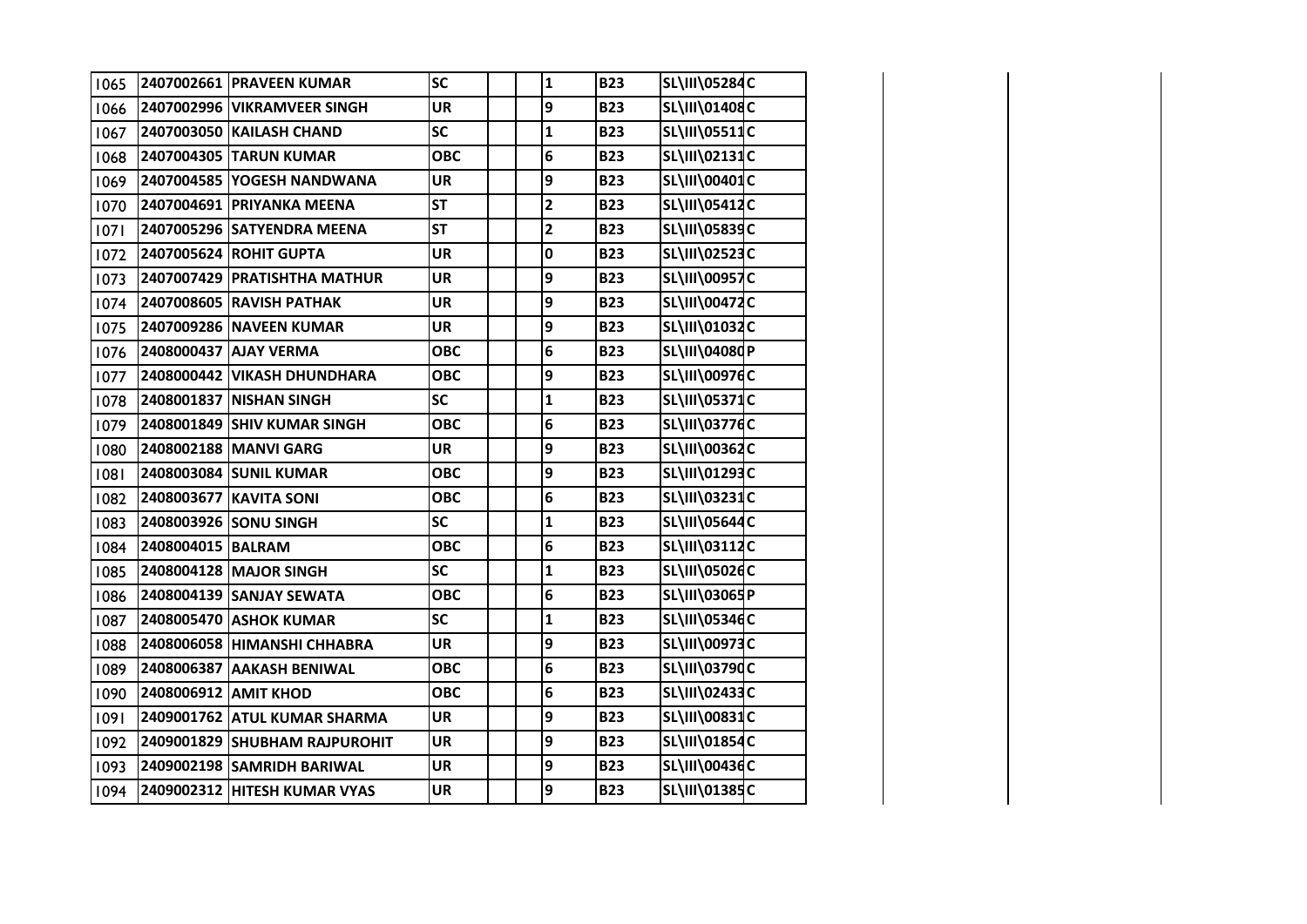| 1095 |                     | 2409004519 CHANDRAPRAKASH        | <b>SC</b>  | $\mathbf{1}$            | <b>B23</b> | <b>SL\III\05260C</b> |  |
|------|---------------------|----------------------------------|------------|-------------------------|------------|----------------------|--|
| 1096 |                     | 2409005513 PIYUSH BAMNAWAT       | <b>SC</b>  | $\mathbf{1}$            | <b>B23</b> | <b>SL\III\05237C</b> |  |
| 1097 |                     | 2411000791 JHABAR MAL MUNDOTIYA  | <b>SC</b>  | $\mathbf{1}$            | <b>B23</b> | SL\III\04441C        |  |
| 1098 |                     | 2411000934 NEMI CHAND NEEL       | <b>OBC</b> | 6                       | <b>B23</b> | SL\III\03499C        |  |
| 1099 |                     | 2411002485 DHARMENDRA KUMAR      | <b>OBC</b> | 6                       | <b>B23</b> | <b>SL\III\03758C</b> |  |
| 1100 |                     | 2411002782 PRAMOD KUMAR SHARMA   | <b>UR</b>  | 9                       | <b>B23</b> | <b>SL\III\00344C</b> |  |
| 1101 | 2411003610 VIKAS    |                                  | <b>OBC</b> | 6                       | <b>B23</b> | SL\III\03837C        |  |
| 1102 |                     | 2411004361 SURENDRA SINGAR       | <b>OBC</b> | 6                       | <b>B23</b> | <b>SL\III\02081C</b> |  |
| 1103 |                     | 2411004591 ANUJ KUMAR CHOUDHARY  | <b>OBC</b> | 6                       | <b>B23</b> | SL\III\0225dC        |  |
| 1104 |                     | 2411005233 SUBHASH KUMAR         | <b>OBC</b> | 6                       | <b>B23</b> | <b>SL\III\03233C</b> |  |
| 1105 | 2411005942 PANKAJ   |                                  | <b>OBC</b> | 6                       | <b>B23</b> | SL\III\04051C        |  |
| 1106 |                     | 2411006045 KRISHNA SINGH         | <b>UR</b>  | 9                       | <b>B23</b> | <b>SL\III\01307C</b> |  |
| 1107 |                     | 2411006295 ROHAN SINGH           | <b>OBC</b> | 6                       | <b>B23</b> | SL\III\02988C        |  |
| 1108 |                     | 2411006468 ANUSHKA MEENA         | <b>ST</b>  | $\overline{\mathbf{c}}$ | <b>B23</b> | SL\III\06220C        |  |
| 1109 |                     | 2411006982 NITIN TRIVEDI         | <b>UR</b>  | 9                       | <b>B23</b> | SL\III\01360C        |  |
| 1110 |                     | 2411007102 AKSHAY KANWADIA       | <b>SC</b>  | $\mathbf{1}$            | <b>B23</b> | <b>SL\III\05504C</b> |  |
| 1111 |                     | <b>2411007247 SUNITA KHICHAR</b> | <b>OBC</b> | 9                       | <b>B23</b> | SL\III\01527C        |  |
| 1112 |                     | 2411007485 ANKITA JANGIR         | <b>OBC</b> | 9                       | <b>B23</b> | SL\III\00385C        |  |
| 1113 |                     | 2411007724 AMAN KUMAR            | <b>OBC</b> | 6                       | <b>B23</b> | <b>SL\III\03843C</b> |  |
| 1114 |                     | <b>2411008060 ADITYA POONIA</b>  | <b>OBC</b> | 6                       | <b>B23</b> | SL\III\04118C        |  |
| 1115 |                     | 2411008985 RAHUL SONI            | <b>OBC</b> | 6                       | <b>B23</b> | SL\III\02532C        |  |
| 1116 |                     | 2411009428 ASHUTOSH JANGIR       | ОВС        | 6                       | <b>B23</b> | SL\III\02200P        |  |
| 1117 |                     | 2411009517 MUKESH KUMAR          | <b>OBC</b> | 6                       | <b>B23</b> | <b>SL\III\03436C</b> |  |
| 1118 | 2411010260 ABHISHEK |                                  | <b>OBC</b> | 6                       | <b>B23</b> | <b>SL\III\02872C</b> |  |
|      |                     |                                  |            |                         |            |                      |  |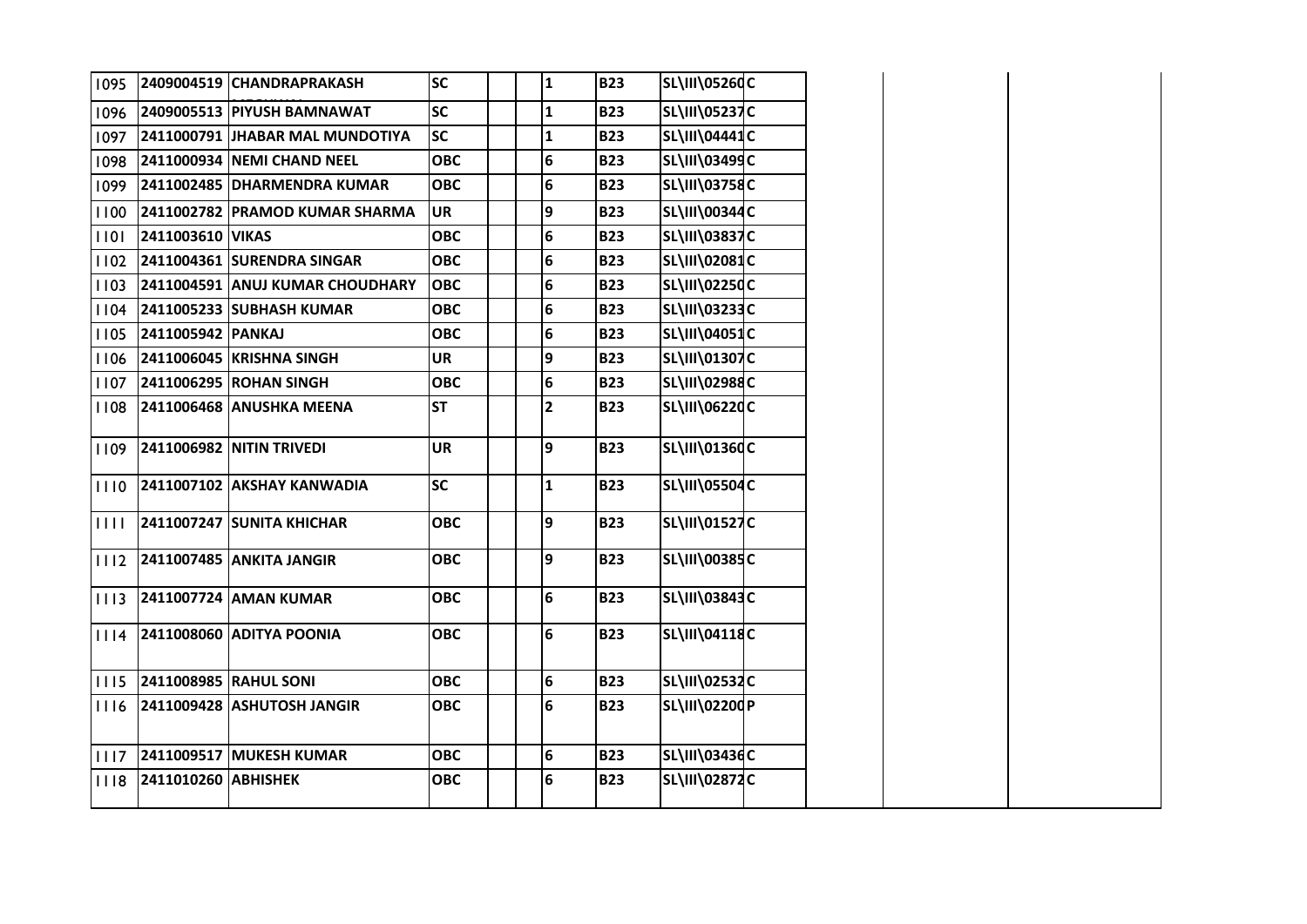| $\mathbf{I}$            | 2002012731 SONU  |                                | <b>UR</b>  | 9                       | <b>B24</b> | SL\III\00804C        | Inspector  | SHRI MOHD.          | 06.05.2022 |
|-------------------------|------------------|--------------------------------|------------|-------------------------|------------|----------------------|------------|---------------------|------------|
| $\overline{2}$          |                  | 2002014811 MAYANK ANURAGI      | <b>SC</b>  | $\mathbf{1}$            | <b>B24</b> | <b>SL\III\05345C</b> | (Preventiv | <b>ASHIF (UNDER</b> |            |
| $\overline{\mathbf{3}}$ |                  | 2002017649 DEEPAK SINGH        | <b>UR</b>  | 9                       | <b>B24</b> | <b>SL\III\00951C</b> | e Officer) | SECRETARY)          |            |
| $\overline{\mathbf{4}}$ |                  | 2201007511 DHANESH KUMAR       | <b>SC</b>  | 1                       | <b>B24</b> | <b>SL\III\05414C</b> |            | (ADIIIB)            |            |
| 5                       |                  | 2201011042 UTKARSH BHARDWAJ    | <b>UR</b>  | $\mathbf 0$             | <b>B24</b> | SL\III\01989C        |            | <b>CENTRAL</b>      |            |
| $6\overline{6}$         |                  | 2201023842 GOPAL SINGH         | <b>UR</b>  | 9                       | <b>B24</b> | SL\III\00989C        |            | <b>BOARD OF</b>     |            |
| $\overline{7}$          |                  | 2201034483 SACHIN KUMAR        | <b>UR</b>  | 9                       | <b>B24</b> | SL\III\01129C        |            | <b>INDIRECT</b>     |            |
| 8                       |                  | 2201035519 GAURAV KUMAR SINGH  | <b>UR</b>  | 0                       | <b>B24</b> | SL\III\02335C        |            | <b>TAXES AND</b>    |            |
| 9                       |                  | 2201038993 DEEPANSHU CHANDOLIA | <b>SC</b>  | $\mathbf{1}$            | <b>B24</b> | SL\III\05416C        |            | <b>CUSTOMS</b>      |            |
| 10                      |                  | 2201056676 ZILLEPALLI VIJITHA  | <b>SC</b>  | $\mathbf{1}$            | <b>B24</b> | SL\III\05409C        |            | (DEPARTMENT         |            |
| $\mathbf{H}$            |                  | 2201065660 CHANDRAMOHAN        | <b>SC</b>  | $\mathbf{1}$            | <b>B24</b> | <b>SL\III\05428C</b> |            | OF REVENUE)         |            |
| 12                      | 2201066110 VINOD |                                | <b>SC</b>  | $\mathbf{1}$            | <b>B24</b> | <b>SL\III\05351C</b> |            | AD. III B           |            |
| 13                      |                  | 2201077935 HARISH SHARMA       | <b>UR</b>  | $\overline{\mathbf{0}}$ | <b>B24</b> | SL\III\02448C        |            | SECTION GR.         |            |
| 4                       |                  | 2201080614 SUHAIL KHAN         | <b>UR</b>  | 9                       | <b>B24</b> | <b>SL\III\00696C</b> |            | FLOOR,              |            |
| 15                      |                  | 2201087061 MADHAV BHADORIYA    | <b>UR</b>  | 9                       | <b>B24</b> | SL\III\01298C        |            | <b>HUDCO</b>        |            |
| 16                      |                  | 2201088875 RAHUL CHHILLAR      | <b>UR</b>  | 9                       | <b>B24</b> | SL\III\01042C        |            | <b>VISHALA</b>      |            |
| 17                      |                  | 2201089246 NAVEEN KUMAR        | <b>OBC</b> | 5                       | <b>B24</b> | <b>SL\III\06677C</b> |            | <b>BUILDING,</b>    |            |
| 8                       |                  | 2201089633 PINTU MEENA         | <b>ST</b>  | $\overline{2}$          | <b>B24</b> | <b>SL\III\05028C</b> |            | <b>BHIKAJI CAMA</b> |            |
| 9                       |                  | 2201090183 ASHISH KUMAR        | <b>OBC</b> | 6                       | <b>B24</b> | <b>SL\III\02185C</b> |            | PLACE, RK           |            |
| 20                      |                  | 2201094144 SHASHANK BANSAL     | <b>UR</b>  | 9                       | <b>B24</b> | SL\III\01091C        |            | <b>PURAM ND</b>     |            |
| 21                      |                  | 2201099342 NAVNEET PATHAK      | <b>UR</b>  | $\overline{\mathbf{4}}$ | <b>B24</b> | <b>SL\III\06508C</b> |            | 110066              |            |
| 22                      |                  | 2201101465 VIKAS SHARMA        | <b>UR</b>  | 9                       | <b>B24</b> | <b>SL\III\01189C</b> |            |                     |            |
| 23                      |                  | 2201104580 NIRAJ KUMAR SINGH   | <b>UR</b>  | 9                       | <b>B24</b> | <b>SL\III\01281C</b> |            |                     |            |
| 24                      |                  | 2201128697 BALENDRA SINGH      | <b>OBC</b> | $6\phantom{a}$          | <b>B24</b> | SL\III\02903C        |            |                     |            |
| 25                      |                  | 2201145881 BHANU PRATAP SINGH  | <b>UR</b>  | 9                       | <b>B24</b> | <b>SL\III\01119C</b> |            |                     |            |
| 26                      |                  | 2201169851 RAHUL YADAV         | <b>OBC</b> | 6                       | <b>B24</b> | <b>SL\III\02881C</b> |            |                     |            |
| 27                      |                  | 2201173008 DEV KUMAR SINGH     | <b>SC</b>  | $\mathbf{1}$            | <b>B24</b> | <b>SL\III\05423C</b> |            |                     |            |
| 28                      |                  | 2201182542 RAHUL VERMA         | <b>OBC</b> | 6                       | <b>B24</b> | <b>SL\III\03060C</b> |            |                     |            |
| 29                      |                  | 2201192006 SHEKHAR YADAV       | <b>OBC</b> | 6                       | <b>B24</b> | <b>SL\III\02887C</b> |            |                     |            |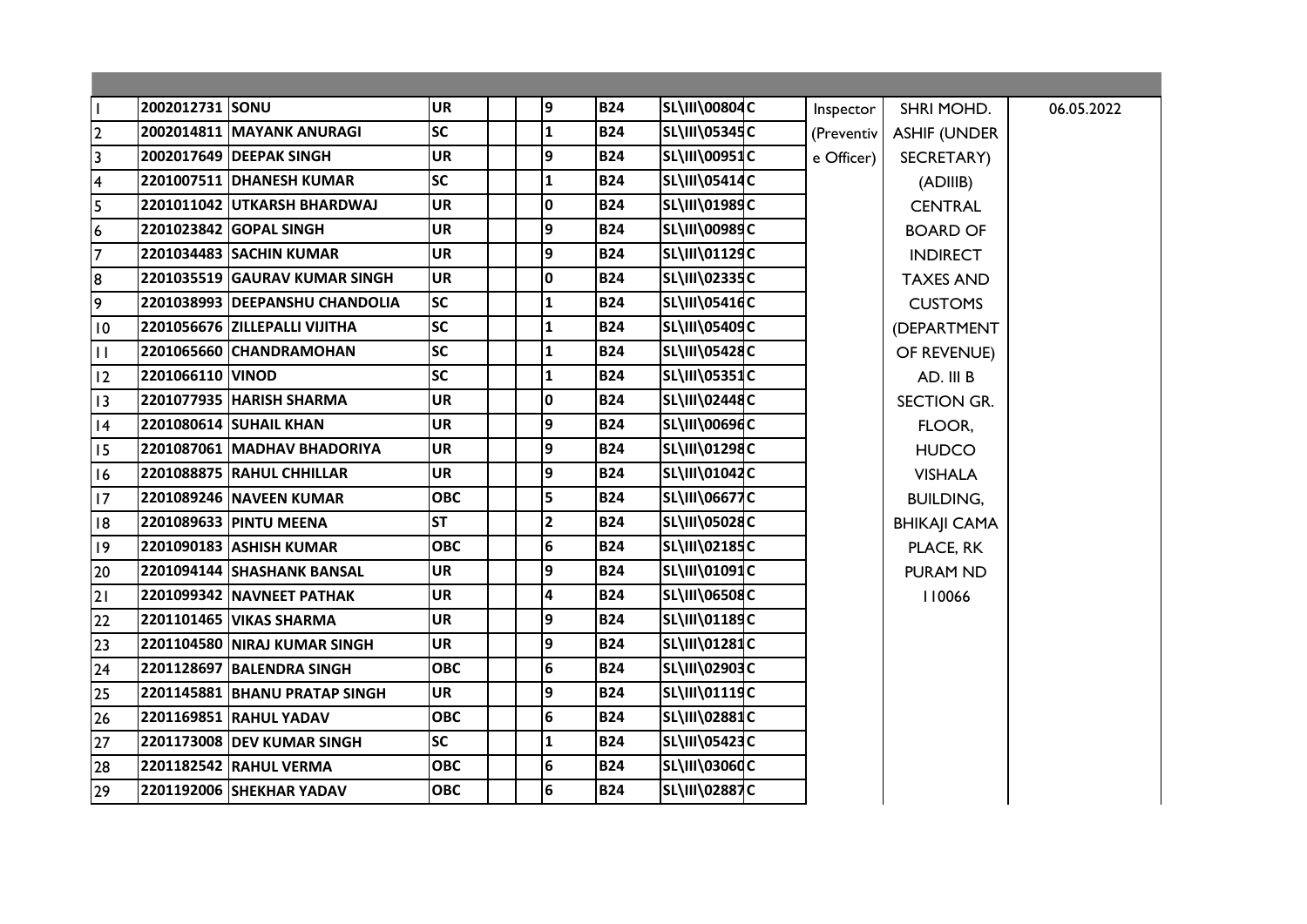| SL\III\01665C<br><b>B24</b><br>2201196858 RITESH VERMA<br><b>OBC</b><br>6<br>31<br>SL\III\01327C<br>9<br>2201207291 VINIT DESWAL<br><b>B24</b><br>32<br><b>UR</b><br>SL\III\02428C<br>33<br>2201207867 PANKAJ KUMAR<br>$\mathbf 0$<br><b>B24</b><br>UR<br>SL\III\02814C<br>2201208103 ISHA CHANDRA<br>6<br><b>B24</b><br>34<br><b>OBC</b><br>SL\III\02068C<br>2201217478 KORADA PADMA<br>$\mathbf 0$<br><b>B24</b><br>35<br><b>UR</b><br>PRAKASHBABU<br>9<br>SL\III\01245C<br>2201227777 SAURABH SHARMA<br><b>UR</b><br><b>B24</b><br>36<br>SL\III\00921C<br>9<br>37<br>2201231651 TARUN CHAUDHARY<br><b>UR</b><br><b>B24</b><br>$\overline{\mathbf{2}}$<br><b>ST</b><br><b>SL\III\05300C</b><br>38<br><b>B24</b><br>2201241062 DEEPAK MEENA<br>9<br><b>SL\III\00977C</b><br>39<br>2201249272 VINAY KUMAR<br><b>B24</b><br><b>OBC</b><br><b>SL\III\00979C</b><br>9<br>2201251430 SHESHKUMAR<br><b>OBC</b><br><b>B24</b><br>40<br>$\mathbf{1}$<br>SL\III\05344C<br>2201254038 SANCHIT SINGH<br><b>SC</b><br><b>B24</b><br>41<br>9<br>SL\III\01140C<br><b>UR</b><br><b>B24</b><br>2201264999 MUKESH SINGH RATHOUR<br>42<br>9<br>SL\III\01053C<br><b>OBC</b><br><b>B24</b><br>43<br>2201277207 GOVIND KUMAR<br>SL\III\05361C<br><b>SC</b><br><b>B24</b><br>44<br>2201278430 SHANKAR KUMAR<br>$\mathbf{1}$<br><b>SL\III\05327C</b><br>$\overline{\mathbf{c}}$<br>2201281386 AADITYA KUMAR MEENA<br><b>ST</b><br><b>B24</b><br>45<br>$\mathbf 0$<br><b>B24</b><br>SL\III\02321P<br>2201289778 ADITYA SHARMA<br><b>UR</b><br>46<br>9<br>SL\III\01104C<br>2404001741 VARUN NETRA<br><b>UR</b><br><b>B24</b><br>47<br>SL\III\02803C<br>6<br>2404007529 KAILASH CHANDRA GODARA OBC<br><b>B24</b><br>48<br>SL\III\01418C<br>6<br>2404008040 RAKESH KUMAR SARAN<br><b>OBC</b><br><b>B24</b><br>49<br>SL\III\02900C<br><b>B24</b><br>2405002960 CHANDER PRAKASH BABAL<br><b>OBC</b><br>6<br>50<br>$\mathbf 0$<br>SL\III\02422C<br>51<br>2405005701 DIVYA BHAN SINGH<br><b>B24</b><br><b>UR</b><br>SL\III\01219C<br>9<br><b>B24</b><br>52<br>2405022954 ANSHUL KUMAWAT<br><b>UR</b><br>$\overline{\mathbf{2}}$<br><b>SL\III\05381C</b><br><b>ST</b><br>53<br>2405025376 LOVE KUMAR MEENA<br><b>B24</b><br>$\overline{\mathbf{2}}$<br>SL\III\05339C<br>54<br>2405027592 JAGDEESH PRASHAD MEENA ST<br><b>B24</b><br>SL\III\03096C<br>2405043729 ANURAG PILANIYA<br>6<br><b>B24</b><br>55<br><b>OBC</b><br>$\overline{\mathbf{2}}$<br><b>ST</b><br>SL\III\05171C<br>2405074505 MITHLESH KUMAR MEENA<br><b>B24</b><br>56<br>SL\III\02833C<br>6<br>57<br>2405076542 ARJUN KUMAR KUMAWAT<br><b>OBC</b><br><b>B24</b><br>SL\III\00692C<br><b>UR</b><br>9<br><b>B24</b><br>58<br>2405080668 PRATEEK PAREEK | 30 | 2201192630 RAHUL | <b>UR</b> | $\mathbf 0$ | <b>B24</b> | SL\III\02262C |  |
|---------------------------------------------------------------------------------------------------------------------------------------------------------------------------------------------------------------------------------------------------------------------------------------------------------------------------------------------------------------------------------------------------------------------------------------------------------------------------------------------------------------------------------------------------------------------------------------------------------------------------------------------------------------------------------------------------------------------------------------------------------------------------------------------------------------------------------------------------------------------------------------------------------------------------------------------------------------------------------------------------------------------------------------------------------------------------------------------------------------------------------------------------------------------------------------------------------------------------------------------------------------------------------------------------------------------------------------------------------------------------------------------------------------------------------------------------------------------------------------------------------------------------------------------------------------------------------------------------------------------------------------------------------------------------------------------------------------------------------------------------------------------------------------------------------------------------------------------------------------------------------------------------------------------------------------------------------------------------------------------------------------------------------------------------------------------------------------------------------------------------------------------------------------------------------------------------------------------------------------------------------------------------------------------------------------------------------------------------------------------------------------------------------------------------------------------------------------------------------------------------------------------------------------------------------------------------------------------------------------------------------------------------------------------------------------|----|------------------|-----------|-------------|------------|---------------|--|
|                                                                                                                                                                                                                                                                                                                                                                                                                                                                                                                                                                                                                                                                                                                                                                                                                                                                                                                                                                                                                                                                                                                                                                                                                                                                                                                                                                                                                                                                                                                                                                                                                                                                                                                                                                                                                                                                                                                                                                                                                                                                                                                                                                                                                                                                                                                                                                                                                                                                                                                                                                                                                                                                                       |    |                  |           |             |            |               |  |
|                                                                                                                                                                                                                                                                                                                                                                                                                                                                                                                                                                                                                                                                                                                                                                                                                                                                                                                                                                                                                                                                                                                                                                                                                                                                                                                                                                                                                                                                                                                                                                                                                                                                                                                                                                                                                                                                                                                                                                                                                                                                                                                                                                                                                                                                                                                                                                                                                                                                                                                                                                                                                                                                                       |    |                  |           |             |            |               |  |
|                                                                                                                                                                                                                                                                                                                                                                                                                                                                                                                                                                                                                                                                                                                                                                                                                                                                                                                                                                                                                                                                                                                                                                                                                                                                                                                                                                                                                                                                                                                                                                                                                                                                                                                                                                                                                                                                                                                                                                                                                                                                                                                                                                                                                                                                                                                                                                                                                                                                                                                                                                                                                                                                                       |    |                  |           |             |            |               |  |
|                                                                                                                                                                                                                                                                                                                                                                                                                                                                                                                                                                                                                                                                                                                                                                                                                                                                                                                                                                                                                                                                                                                                                                                                                                                                                                                                                                                                                                                                                                                                                                                                                                                                                                                                                                                                                                                                                                                                                                                                                                                                                                                                                                                                                                                                                                                                                                                                                                                                                                                                                                                                                                                                                       |    |                  |           |             |            |               |  |
|                                                                                                                                                                                                                                                                                                                                                                                                                                                                                                                                                                                                                                                                                                                                                                                                                                                                                                                                                                                                                                                                                                                                                                                                                                                                                                                                                                                                                                                                                                                                                                                                                                                                                                                                                                                                                                                                                                                                                                                                                                                                                                                                                                                                                                                                                                                                                                                                                                                                                                                                                                                                                                                                                       |    |                  |           |             |            |               |  |
|                                                                                                                                                                                                                                                                                                                                                                                                                                                                                                                                                                                                                                                                                                                                                                                                                                                                                                                                                                                                                                                                                                                                                                                                                                                                                                                                                                                                                                                                                                                                                                                                                                                                                                                                                                                                                                                                                                                                                                                                                                                                                                                                                                                                                                                                                                                                                                                                                                                                                                                                                                                                                                                                                       |    |                  |           |             |            |               |  |
|                                                                                                                                                                                                                                                                                                                                                                                                                                                                                                                                                                                                                                                                                                                                                                                                                                                                                                                                                                                                                                                                                                                                                                                                                                                                                                                                                                                                                                                                                                                                                                                                                                                                                                                                                                                                                                                                                                                                                                                                                                                                                                                                                                                                                                                                                                                                                                                                                                                                                                                                                                                                                                                                                       |    |                  |           |             |            |               |  |
|                                                                                                                                                                                                                                                                                                                                                                                                                                                                                                                                                                                                                                                                                                                                                                                                                                                                                                                                                                                                                                                                                                                                                                                                                                                                                                                                                                                                                                                                                                                                                                                                                                                                                                                                                                                                                                                                                                                                                                                                                                                                                                                                                                                                                                                                                                                                                                                                                                                                                                                                                                                                                                                                                       |    |                  |           |             |            |               |  |
|                                                                                                                                                                                                                                                                                                                                                                                                                                                                                                                                                                                                                                                                                                                                                                                                                                                                                                                                                                                                                                                                                                                                                                                                                                                                                                                                                                                                                                                                                                                                                                                                                                                                                                                                                                                                                                                                                                                                                                                                                                                                                                                                                                                                                                                                                                                                                                                                                                                                                                                                                                                                                                                                                       |    |                  |           |             |            |               |  |
|                                                                                                                                                                                                                                                                                                                                                                                                                                                                                                                                                                                                                                                                                                                                                                                                                                                                                                                                                                                                                                                                                                                                                                                                                                                                                                                                                                                                                                                                                                                                                                                                                                                                                                                                                                                                                                                                                                                                                                                                                                                                                                                                                                                                                                                                                                                                                                                                                                                                                                                                                                                                                                                                                       |    |                  |           |             |            |               |  |
|                                                                                                                                                                                                                                                                                                                                                                                                                                                                                                                                                                                                                                                                                                                                                                                                                                                                                                                                                                                                                                                                                                                                                                                                                                                                                                                                                                                                                                                                                                                                                                                                                                                                                                                                                                                                                                                                                                                                                                                                                                                                                                                                                                                                                                                                                                                                                                                                                                                                                                                                                                                                                                                                                       |    |                  |           |             |            |               |  |
|                                                                                                                                                                                                                                                                                                                                                                                                                                                                                                                                                                                                                                                                                                                                                                                                                                                                                                                                                                                                                                                                                                                                                                                                                                                                                                                                                                                                                                                                                                                                                                                                                                                                                                                                                                                                                                                                                                                                                                                                                                                                                                                                                                                                                                                                                                                                                                                                                                                                                                                                                                                                                                                                                       |    |                  |           |             |            |               |  |
|                                                                                                                                                                                                                                                                                                                                                                                                                                                                                                                                                                                                                                                                                                                                                                                                                                                                                                                                                                                                                                                                                                                                                                                                                                                                                                                                                                                                                                                                                                                                                                                                                                                                                                                                                                                                                                                                                                                                                                                                                                                                                                                                                                                                                                                                                                                                                                                                                                                                                                                                                                                                                                                                                       |    |                  |           |             |            |               |  |
|                                                                                                                                                                                                                                                                                                                                                                                                                                                                                                                                                                                                                                                                                                                                                                                                                                                                                                                                                                                                                                                                                                                                                                                                                                                                                                                                                                                                                                                                                                                                                                                                                                                                                                                                                                                                                                                                                                                                                                                                                                                                                                                                                                                                                                                                                                                                                                                                                                                                                                                                                                                                                                                                                       |    |                  |           |             |            |               |  |
|                                                                                                                                                                                                                                                                                                                                                                                                                                                                                                                                                                                                                                                                                                                                                                                                                                                                                                                                                                                                                                                                                                                                                                                                                                                                                                                                                                                                                                                                                                                                                                                                                                                                                                                                                                                                                                                                                                                                                                                                                                                                                                                                                                                                                                                                                                                                                                                                                                                                                                                                                                                                                                                                                       |    |                  |           |             |            |               |  |
|                                                                                                                                                                                                                                                                                                                                                                                                                                                                                                                                                                                                                                                                                                                                                                                                                                                                                                                                                                                                                                                                                                                                                                                                                                                                                                                                                                                                                                                                                                                                                                                                                                                                                                                                                                                                                                                                                                                                                                                                                                                                                                                                                                                                                                                                                                                                                                                                                                                                                                                                                                                                                                                                                       |    |                  |           |             |            |               |  |
|                                                                                                                                                                                                                                                                                                                                                                                                                                                                                                                                                                                                                                                                                                                                                                                                                                                                                                                                                                                                                                                                                                                                                                                                                                                                                                                                                                                                                                                                                                                                                                                                                                                                                                                                                                                                                                                                                                                                                                                                                                                                                                                                                                                                                                                                                                                                                                                                                                                                                                                                                                                                                                                                                       |    |                  |           |             |            |               |  |
|                                                                                                                                                                                                                                                                                                                                                                                                                                                                                                                                                                                                                                                                                                                                                                                                                                                                                                                                                                                                                                                                                                                                                                                                                                                                                                                                                                                                                                                                                                                                                                                                                                                                                                                                                                                                                                                                                                                                                                                                                                                                                                                                                                                                                                                                                                                                                                                                                                                                                                                                                                                                                                                                                       |    |                  |           |             |            |               |  |
|                                                                                                                                                                                                                                                                                                                                                                                                                                                                                                                                                                                                                                                                                                                                                                                                                                                                                                                                                                                                                                                                                                                                                                                                                                                                                                                                                                                                                                                                                                                                                                                                                                                                                                                                                                                                                                                                                                                                                                                                                                                                                                                                                                                                                                                                                                                                                                                                                                                                                                                                                                                                                                                                                       |    |                  |           |             |            |               |  |
|                                                                                                                                                                                                                                                                                                                                                                                                                                                                                                                                                                                                                                                                                                                                                                                                                                                                                                                                                                                                                                                                                                                                                                                                                                                                                                                                                                                                                                                                                                                                                                                                                                                                                                                                                                                                                                                                                                                                                                                                                                                                                                                                                                                                                                                                                                                                                                                                                                                                                                                                                                                                                                                                                       |    |                  |           |             |            |               |  |
|                                                                                                                                                                                                                                                                                                                                                                                                                                                                                                                                                                                                                                                                                                                                                                                                                                                                                                                                                                                                                                                                                                                                                                                                                                                                                                                                                                                                                                                                                                                                                                                                                                                                                                                                                                                                                                                                                                                                                                                                                                                                                                                                                                                                                                                                                                                                                                                                                                                                                                                                                                                                                                                                                       |    |                  |           |             |            |               |  |
|                                                                                                                                                                                                                                                                                                                                                                                                                                                                                                                                                                                                                                                                                                                                                                                                                                                                                                                                                                                                                                                                                                                                                                                                                                                                                                                                                                                                                                                                                                                                                                                                                                                                                                                                                                                                                                                                                                                                                                                                                                                                                                                                                                                                                                                                                                                                                                                                                                                                                                                                                                                                                                                                                       |    |                  |           |             |            |               |  |
|                                                                                                                                                                                                                                                                                                                                                                                                                                                                                                                                                                                                                                                                                                                                                                                                                                                                                                                                                                                                                                                                                                                                                                                                                                                                                                                                                                                                                                                                                                                                                                                                                                                                                                                                                                                                                                                                                                                                                                                                                                                                                                                                                                                                                                                                                                                                                                                                                                                                                                                                                                                                                                                                                       |    |                  |           |             |            |               |  |
|                                                                                                                                                                                                                                                                                                                                                                                                                                                                                                                                                                                                                                                                                                                                                                                                                                                                                                                                                                                                                                                                                                                                                                                                                                                                                                                                                                                                                                                                                                                                                                                                                                                                                                                                                                                                                                                                                                                                                                                                                                                                                                                                                                                                                                                                                                                                                                                                                                                                                                                                                                                                                                                                                       |    |                  |           |             |            |               |  |
|                                                                                                                                                                                                                                                                                                                                                                                                                                                                                                                                                                                                                                                                                                                                                                                                                                                                                                                                                                                                                                                                                                                                                                                                                                                                                                                                                                                                                                                                                                                                                                                                                                                                                                                                                                                                                                                                                                                                                                                                                                                                                                                                                                                                                                                                                                                                                                                                                                                                                                                                                                                                                                                                                       |    |                  |           |             |            |               |  |
|                                                                                                                                                                                                                                                                                                                                                                                                                                                                                                                                                                                                                                                                                                                                                                                                                                                                                                                                                                                                                                                                                                                                                                                                                                                                                                                                                                                                                                                                                                                                                                                                                                                                                                                                                                                                                                                                                                                                                                                                                                                                                                                                                                                                                                                                                                                                                                                                                                                                                                                                                                                                                                                                                       |    |                  |           |             |            |               |  |
|                                                                                                                                                                                                                                                                                                                                                                                                                                                                                                                                                                                                                                                                                                                                                                                                                                                                                                                                                                                                                                                                                                                                                                                                                                                                                                                                                                                                                                                                                                                                                                                                                                                                                                                                                                                                                                                                                                                                                                                                                                                                                                                                                                                                                                                                                                                                                                                                                                                                                                                                                                                                                                                                                       |    |                  |           |             |            |               |  |
|                                                                                                                                                                                                                                                                                                                                                                                                                                                                                                                                                                                                                                                                                                                                                                                                                                                                                                                                                                                                                                                                                                                                                                                                                                                                                                                                                                                                                                                                                                                                                                                                                                                                                                                                                                                                                                                                                                                                                                                                                                                                                                                                                                                                                                                                                                                                                                                                                                                                                                                                                                                                                                                                                       |    |                  |           |             |            |               |  |
|                                                                                                                                                                                                                                                                                                                                                                                                                                                                                                                                                                                                                                                                                                                                                                                                                                                                                                                                                                                                                                                                                                                                                                                                                                                                                                                                                                                                                                                                                                                                                                                                                                                                                                                                                                                                                                                                                                                                                                                                                                                                                                                                                                                                                                                                                                                                                                                                                                                                                                                                                                                                                                                                                       |    |                  |           |             |            |               |  |
| 2405087424 AKSHAYA KUMAR                                                                                                                                                                                                                                                                                                                                                                                                                                                                                                                                                                                                                                                                                                                                                                                                                                                                                                                                                                                                                                                                                                                                                                                                                                                                                                                                                                                                                                                                                                                                                                                                                                                                                                                                                                                                                                                                                                                                                                                                                                                                                                                                                                                                                                                                                                                                                                                                                                                                                                                                                                                                                                                              | 59 |                  | <b>UR</b> | 9           | <b>B24</b> | SL\III\00991C |  |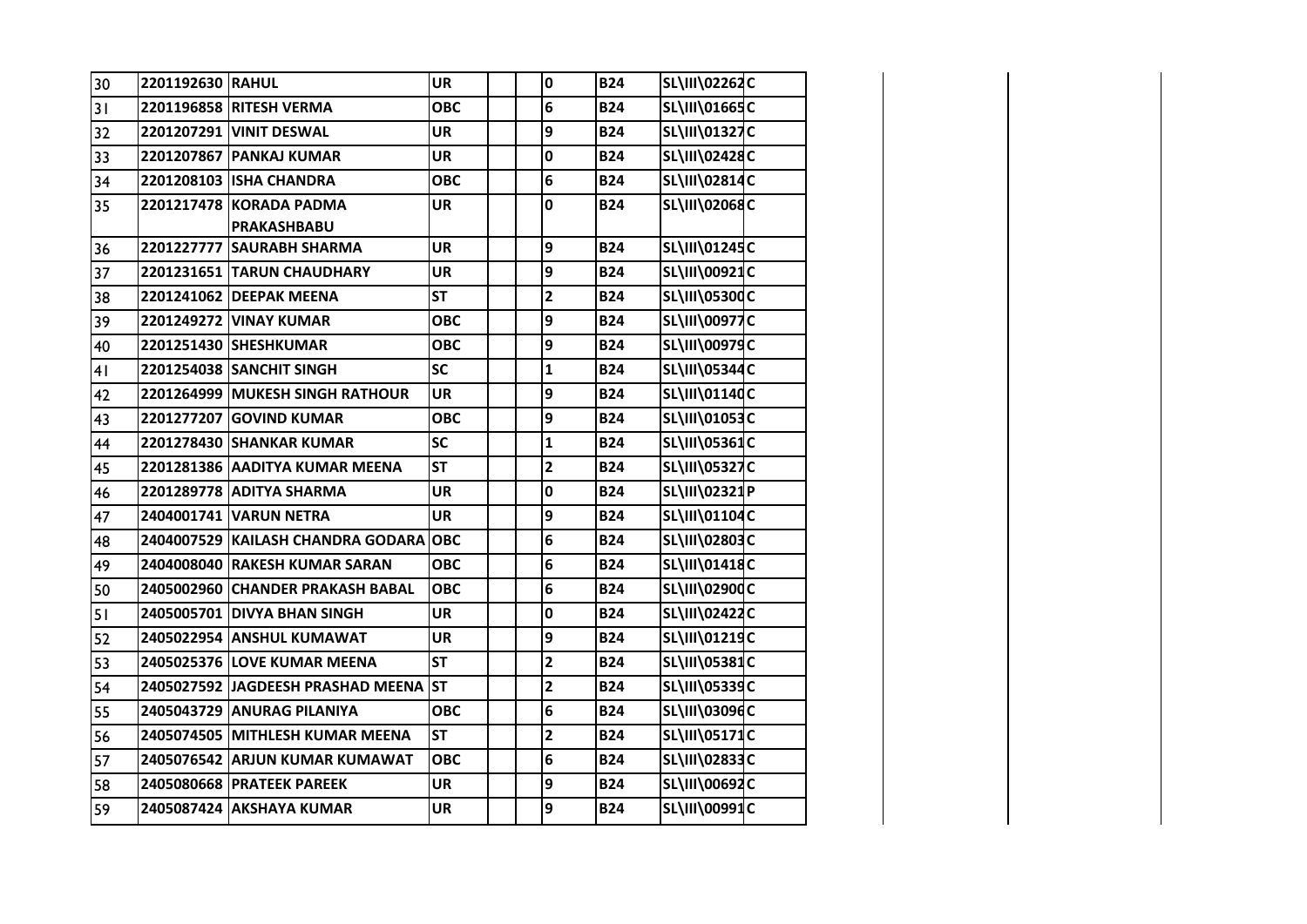| 60              | 2406000556 RAMESH    |                                   | <b>OBC</b> | 6                       | <b>B24</b> | SL\III\02694C        |            |                     |            |
|-----------------|----------------------|-----------------------------------|------------|-------------------------|------------|----------------------|------------|---------------------|------------|
| 61              |                      | 2408000148 RAMANDEEP KAUR         | <b>OBC</b> | $6\overline{6}$         | <b>B24</b> | <b>SL\III\03077C</b> |            |                     |            |
| 62              |                      | 2408004858 JJASPREET SINGH LABANA | <b>OBC</b> | $6\overline{6}$         | <b>B24</b> | SL\III\01847C        |            |                     |            |
| 63              |                      | 2408006004 SUNIL SAHARAN          | <b>OBC</b> | 6                       | <b>B24</b> | <b>SL\III\02716C</b> |            |                     |            |
| 64              |                      | 2409004382 RAM SINGH DEVRA        | <b>UR</b>  | 9                       | <b>B24</b> | SL\III\01128C        |            |                     |            |
| 65              |                      | 2411004309 SUNIL KUMAR            | <b>OBC</b> | 6                       | <b>B24</b> | SL\III\00386C        |            |                     |            |
| 66              | 2411006860 JAI KANT  |                                   | <b>OBC</b> | 6                       | <b>B24</b> | SL\III\02933C        |            |                     |            |
| 67              |                      | 2411009632 DINESH KUMAR           | <b>OBC</b> | 6                       | <b>B24</b> | <b>SL\III\02787C</b> |            |                     |            |
| 68              |                      | 2411010335 KAPIL NEHARA           | <b>OBC</b> | $6\overline{6}$         | <b>B24</b> | SL\III\02584C        |            |                     |            |
|                 |                      |                                   |            |                         |            |                      |            |                     |            |
| $\mathbf{I}$    |                      | 2003009625 SWAPNIL TYAGI          | <b>UR</b>  | 9                       | <b>B25</b> | <b>SL\III\00879C</b> | Inspector  | SHRI MOHD.          | 06.05.2022 |
| $\overline{2}$  |                      | 2006009648 AKSHAY SHARMA          | <b>UR</b>  | 0                       | <b>B25</b> | SL\III\01660C        | (Examiner) | <b>ASHIF (UNDER</b> |            |
| $\overline{3}$  |                      | 2201026494 GAURAV KUMAR           | <b>UR</b>  | 9                       | <b>B25</b> | SL\III\00930C        |            | SECRETARY)          |            |
| $\overline{4}$  | 2201029847 ADITYA    |                                   | <b>OBC</b> | $6\overline{6}$         | <b>B25</b> | <b>SL\III\01877C</b> |            | (ADIIIB)            |            |
| $\overline{5}$  |                      | 2201031183 HEMANT KUMAR MEENA     | <b>ST</b>  | $\overline{\mathbf{2}}$ | <b>B25</b> | <b>SL\III\05212C</b> |            | <b>CENTRAL</b>      |            |
| $6\overline{6}$ |                      | 2201049728 VIKASH SHARMA          | <b>UR</b>  | 9                       | <b>B25</b> | <b>SL\III\00960C</b> |            | <b>BOARD OF</b>     |            |
| $\overline{7}$  |                      | <b>2201058619 PRINCE SOROUT</b>   | <b>UR</b>  | 0                       | <b>B25</b> | SL\III\01208C        |            | <b>INDIRECT</b>     |            |
| 8               |                      | 2201083142 NITIN KUMAR            | <b>SC</b>  | $\mathbf{1}$            | <b>B25</b> | SL\III\05124C        |            | <b>TAXES AND</b>    |            |
| 9               |                      | 2201089433 SHUBHAM AGRAWAL        | <b>UR</b>  | 9                       | <b>B25</b> | SL\III\00418C        |            | <b>CUSTOMS</b>      |            |
| 10              |                      | 2201103226 SHUBHENDU RAI          | <b>UR</b>  | 9                       | <b>B25</b> | <b>SL\III\01057C</b> |            | (DEPARTMENT         |            |
| $\overline{11}$ |                      | 2201114671 SACHIN SRIVASTAVA      | <b>UR</b>  | 9                       | <b>B25</b> | SL\III\00665C        |            | OF REVENUE)         |            |
| $ 12\rangle$    |                      | 2201117621 SARVAJEET KUMAR        | <b>OBC</b> | 6                       | <b>B25</b> | SL\III\02101C        |            | AD. III B           |            |
| $ 13\rangle$    |                      | 2201125546 ASHISH KUMAR           | <b>OBC</b> | 6                       | <b>B25</b> | <b>SL\III\02018C</b> |            | SECTION GR.         |            |
| 4               |                      | 2201147202 JATIN T JOSEPH         | <b>UR</b>  | 9                       | <b>B25</b> | SL\III\00203C        |            | FLOOR,              |            |
| 15              |                      | 2201150632 RAHUL KUMAR            | <b>SC</b>  | $\mathbf{1}$            | <b>B25</b> | <b>SL\III\05197C</b> |            | <b>HUDCO</b>        |            |
| <b>16</b>       |                      | 2201163239 AAKASH CHAUHAN         | <b>SC</b>  | 1                       | <b>B25</b> | <b>SL\III\05091C</b> |            | <b>VISHALA</b>      |            |
| 17              |                      | 2201164042 PARVEEN KUMAR          | <b>SC</b>  | $\mathbf{1}$            | <b>B25</b> | <b>SL\III\05239C</b> |            | <b>BUILDING,</b>    |            |
| 18              |                      | 2201169194 ADARSH RAJPUT          | <b>UR</b>  | 9                       | <b>B25</b> | <b>SL\III\00893C</b> |            | <b>BHIKAJI CAMA</b> |            |
| $ 19\rangle$    |                      | 2201169599 NIPUN AGGARWAL         | <b>UR</b>  | 9                       | <b>B25</b> | <b>SL\III\00886C</b> |            | PLACE, RK           |            |
| 20              | 2201173349 DIVYA PAL |                                   | <b>OBC</b> | 9                       | <b>B25</b> | SL\III\00650P        |            | PURAM ND            |            |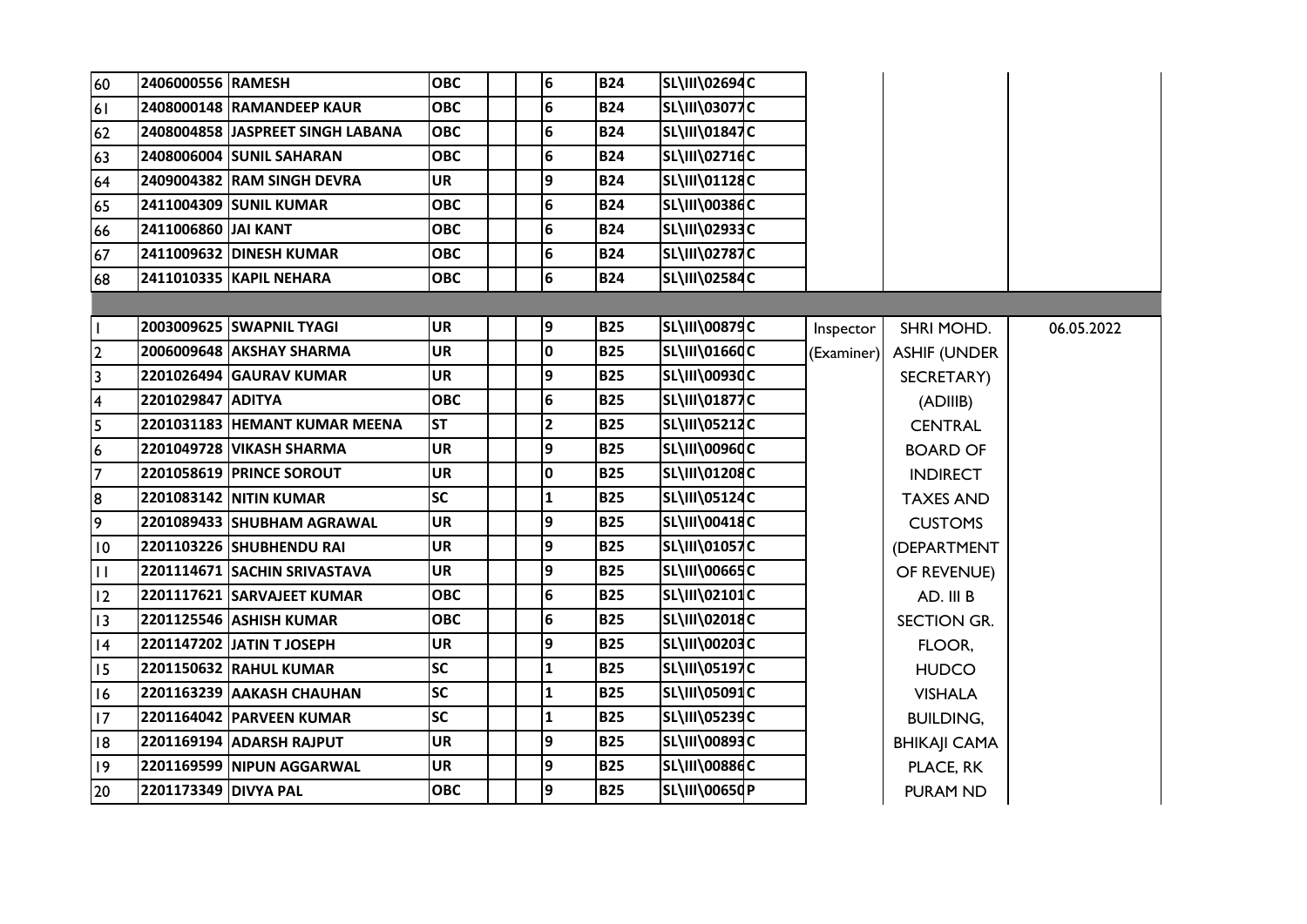| 21                      |                       | 2201173666 DIKSHANT NARULA    | <b>UR</b>  | 9 | <b>B25</b> | <b>SL\III\00395C</b> |           | 110066              |            |
|-------------------------|-----------------------|-------------------------------|------------|---|------------|----------------------|-----------|---------------------|------------|
| 22                      |                       | 2201180682 AMIT KUMAR         | <b>UR</b>  | 4 | <b>B25</b> | SL\III\06216C        |           |                     |            |
| 23                      | 2201225859 ROHIT      |                               | <b>UR</b>  | 9 | <b>B25</b> | <b>SL\III\00780C</b> |           |                     |            |
| 24                      |                       | 2201228452 UDIT KUMAR SINGH   | <b>OBC</b> | 9 | <b>B25</b> | SL\III\00010P        |           |                     |            |
| $\overline{25}$         |                       | <b>2201229714 ARJUN TOMAR</b> | <b>UR</b>  | 0 | <b>B25</b> | SL\III\01689C        |           |                     |            |
| 26                      |                       | 2201272492 SHAILENDRA         | <b>UR</b>  | 9 | <b>B25</b> | <b>SL\III\00549C</b> |           |                     |            |
| 27                      | 2201279747 SUBHLATA   |                               | <b>OBC</b> | 6 | <b>B25</b> | SL\III\02455P        |           |                     |            |
| 28                      |                       | 2201284007   NIRMAL YADAV     | <b>OBC</b> | 6 | <b>B25</b> | <b>SL\III\01421C</b> |           |                     |            |
| 29                      |                       | 2201285873 RAHUL KUMAR MEENA  | <b>ST</b>  | 2 | <b>B25</b> | <b>SL\III\04431C</b> |           |                     |            |
| 30                      |                       | 2402002472 PANKAJ BARSIWAL    | <b>SC</b>  | 1 | <b>B25</b> | <b>SL\III\05132C</b> |           |                     |            |
| $\overline{31}$         |                       | 2405000556 AVINASH KUMAR      | UR         | 9 | <b>B25</b> | <b>SL\III\00856C</b> |           |                     |            |
| 32                      |                       | 2405008733 AVINASH MEENA      | <b>ST</b>  | 2 | <b>B25</b> | <b>SL\III\05208C</b> |           |                     |            |
| 33                      |                       | 2405009914 HARIOM MEENA       | <b>ST</b>  | 2 | <b>B25</b> | <b>SL\III\05319C</b> |           |                     |            |
| 34                      | 2405027918 JAI GUPTA  |                               | <b>UR</b>  | 9 | <b>B25</b> | SL\III\00334C        |           |                     |            |
| 35                      |                       | 2405049668 KHUSHAL KHINCHI    | <b>SC</b>  | 1 | <b>B25</b> | <b>SL\III\05250C</b> |           |                     |            |
| 36                      |                       | 2405057313 RAHUL KARWASRA     | <b>OBC</b> | 4 | <b>B25</b> | <b>SL\III\05389C</b> |           |                     |            |
| 37                      |                       | 2405058849 MANOHAR LAL MEENA  | <b>ST</b>  | 2 | <b>B25</b> | <b>SL\III\05139C</b> |           |                     |            |
| 38                      | 2405064630 NITIN      |                               | <b>SC</b>  | 1 | <b>B25</b> | <b>SL\III\05328C</b> |           |                     |            |
| 39                      |                       | 2405069436 LAL CHAND MEENA    | <b>ST</b>  | 2 | <b>B25</b> | SL\III\05292C        |           |                     |            |
| 40                      | 2405074741 ROHIT SONI |                               | <b>OBC</b> | 6 | <b>B25</b> | SL\III\02405C        |           |                     |            |
| 41                      |                       | 2411007319 HANSRAJ BAGARIYA   | <b>SC</b>  | 1 | <b>B25</b> | <b>SL\III\05181C</b> |           |                     |            |
|                         |                       |                               |            |   |            |                      |           |                     |            |
| H                       |                       | 2002006503 SAURABH CHANDRA    | <b>UR</b>  | 0 | <b>B26</b> | <b>SL\III\00889C</b> | Assistant | <b>SHRI YOGESH</b>  | 06.05.2022 |
| $\overline{2}$          |                       | 2002013214 MUKUL BUDAKOTI     | <b>UR</b>  | 9 | <b>B26</b> | SL\III\00198C        | Enforemen | SHARMA (IRS),       |            |
| $\overline{3}$          |                       | 2201004838 RAJAT SINGH        | <b>UR</b>  | 9 | <b>B26</b> | SL\III\00342C        | t Officer | <b>JOINT</b>        |            |
| $\overline{\mathbf{4}}$ |                       | 2201018549 DHANRAJ VERMA      | <b>UR</b>  | 9 | <b>B26</b> | SL\III\00263C        |           | <b>DIRECTOR</b>     |            |
| $\overline{5}$          |                       | 2201048953 VIPUL VERMA        | <b>OBC</b> | 6 | <b>B26</b> | SL\III\01126P        |           | (ADMN.),            |            |
| $6\phantom{.}6$         |                       | 2201061367 PRATEEK TIWARI     | <b>UR</b>  | 9 | <b>B26</b> | SL\III\00262C        |           | <b>ENFORCEMENT</b>  |            |
| $\overline{7}$          |                       | 2201073127 SAHIL BHATIA       | <b>UR</b>  | 9 | <b>B26</b> | <b>SL\III\00369C</b> |           | <b>DIRECTORATE,</b> |            |
| 8                       |                       | 2201089787 SHIVAM SINGH       | <b>UR</b>  | 0 | <b>B26</b> | <b>SL\III\00744C</b> |           | (DEPARTMENT         |            |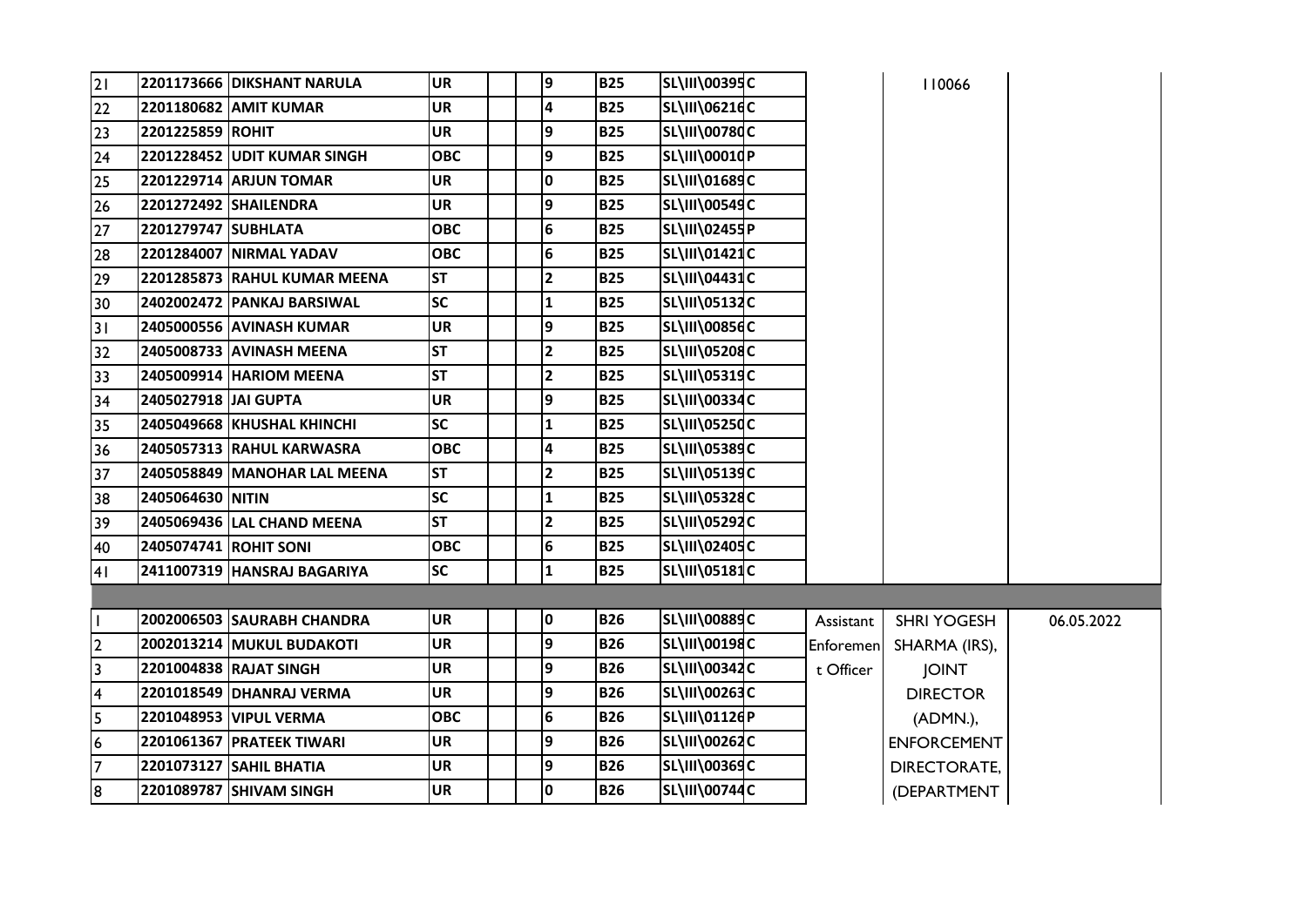| 9            |                  | 2201104912 VIKAS SINGH           | <b>SC</b>  | 1                       | <b>B26</b> | <b>SL\III\04342C</b> | OF REVENUE)       |  |
|--------------|------------------|----------------------------------|------------|-------------------------|------------|----------------------|-------------------|--|
| 10           |                  | 2201118380 RAVI KUMAR SUTHAR     | <b>OBC</b> | $6\phantom{1}6$         | <b>B26</b> | SL\III\00955C        | <b>6TH FLOOR,</b> |  |
| $\mathbf{H}$ | 2201122704 VIKAS |                                  | <b>UR</b>  | 10                      | <b>B26</b> | SL\III\00761C        | <b>LOK NAYAK</b>  |  |
| 12           |                  | 2201137035 DHARMENDER            | <b>UR</b>  | 9                       | <b>B26</b> | <b>SL\III\00243C</b> | BHAWAN,           |  |
| 3            |                  | 2201143446 VIKRANT TOMAR         | <b>UR</b>  | $\mathbf 0$             | <b>B26</b> | <b>SL\III\00881C</b> | NEW DELHI-        |  |
| 4            |                  | 2201154556 NIHAR KUMAR JHA       | <b>UR</b>  | 9                       | <b>B26</b> | SL\III\00293C        | 110003            |  |
| 15           |                  | 2201176687 NEERAJ RAWAT          | <b>OBC</b> | $6\phantom{1}6$         | <b>B26</b> | SL\III\01469C        |                   |  |
| 16           |                  | 2201181471 SHUBHAM GUPTA         | <b>UR</b>  | $\mathbf 0$             | <b>B26</b> | SL\III\00970P        |                   |  |
| 17           |                  | 2201183271 AKSHAY RATHI          | <b>UR</b>  | $\mathbf 0$             | <b>B26</b> | SL\III\0059dC        |                   |  |
| 18           |                  | <b>2201198278 MAYANK KASWAN</b>  | <b>UR</b>  | 9                       | <b>B26</b> | SL\III\00206C        |                   |  |
| 9            | 2201207612 ANNU  |                                  | <b>UR</b>  | 9                       | <b>B26</b> | <b>SL\III\00422C</b> |                   |  |
| 20           |                  | 2201222674 PARDEEP KUMAR         | <b>OBC</b> | 9                       | <b>B26</b> | <b>SL\III\00074P</b> |                   |  |
| 21           |                  | 2201225150 SAHIL AGGARWAL        | <b>UR</b>  | 9                       | <b>B26</b> | SL\III\00364C        |                   |  |
| 22           | 2201242482 VIKAS |                                  | <b>OBC</b> | 9                       | <b>B26</b> | SL\III\00448C        |                   |  |
| 23           |                  | 2201247290 AKASH AGRAWAL         | <b>UR</b>  | I٥                      | <b>B26</b> | SL\III\00946C        |                   |  |
| 24           | 2201281396 RAVI  |                                  | <b>OBC</b> | $6\phantom{1}6$         | <b>B26</b> | SL\III\00926C        |                   |  |
| 25           |                  | 2201292906 MAYANK KUMAR          | <b>OBC</b> | $6\phantom{1}6$         | <b>B26</b> | SL\III\01118C        |                   |  |
| 26           |                  | 2404002940 PRAVEEN DEVRA         | <b>SC</b>  | $\mathbf{1}$            | <b>B26</b> | <b>SL\III\04686C</b> |                   |  |
| 27           |                  | 2405003656 NISHANT HARKESH MEENA | <b>ST</b>  | $\overline{\mathbf{2}}$ | <b>B26</b> | SL\III\04196C        |                   |  |
| 28           |                  | 2405008580 AYUSH KHANDELWAL      | UR         | 9                       | <b>B26</b> | SL\III\00384C        |                   |  |
| 29           |                  | 2405017324 AJEET GARED           | <b>OBC</b> | $6\phantom{1}6$         | <b>B26</b> | <b>SL\III\00743C</b> |                   |  |
| 30           |                  | 2405040757 NEETU DHAYAL          | <b>OBC</b> | 9                       | <b>B26</b> | SL\III\00304C        |                   |  |
| 31           |                  | 2405043096 VIJENDRA KUMAR MEENA  | <b>ST</b>  | $\overline{\mathbf{2}}$ | <b>B26</b> | <b>SL\III\04153C</b> |                   |  |
| 32           |                  | 2405048556 MANISH BHARTI         | <b>SC</b>  | 1                       | <b>B26</b> | <b>SL\III\04378C</b> |                   |  |
| 33           |                  | 2405060301 MANISH MEENA          | <b>ST</b>  | $\overline{\mathbf{2}}$ | <b>B26</b> | <b>SL\III\05162C</b> |                   |  |
| 34           |                  | 2405085164 CHETAN MEENA          | <b>ST</b>  | $\overline{\mathbf{2}}$ | <b>B26</b> | SL\III\05022C        |                   |  |
| 35           |                  | 2405086236 NARENDRA KUMAR MEENA  | <b>ST</b>  | $\overline{\mathbf{2}}$ | <b>B26</b> | <b>SL\III\05142C</b> |                   |  |
| 36           |                  | 2405096237 RISHABH KHANDELWAL    | <b>UR</b>  | 9                       | <b>B26</b> | <b>SL\III\00336C</b> |                   |  |
| 37           |                  | 2406004815 PRATEEK SHEORAN       | <b>OBC</b> | $6\phantom{1}6$         | <b>B26</b> | SL\III\01285C        |                   |  |
|              |                  |                                  |            |                         |            |                      |                   |  |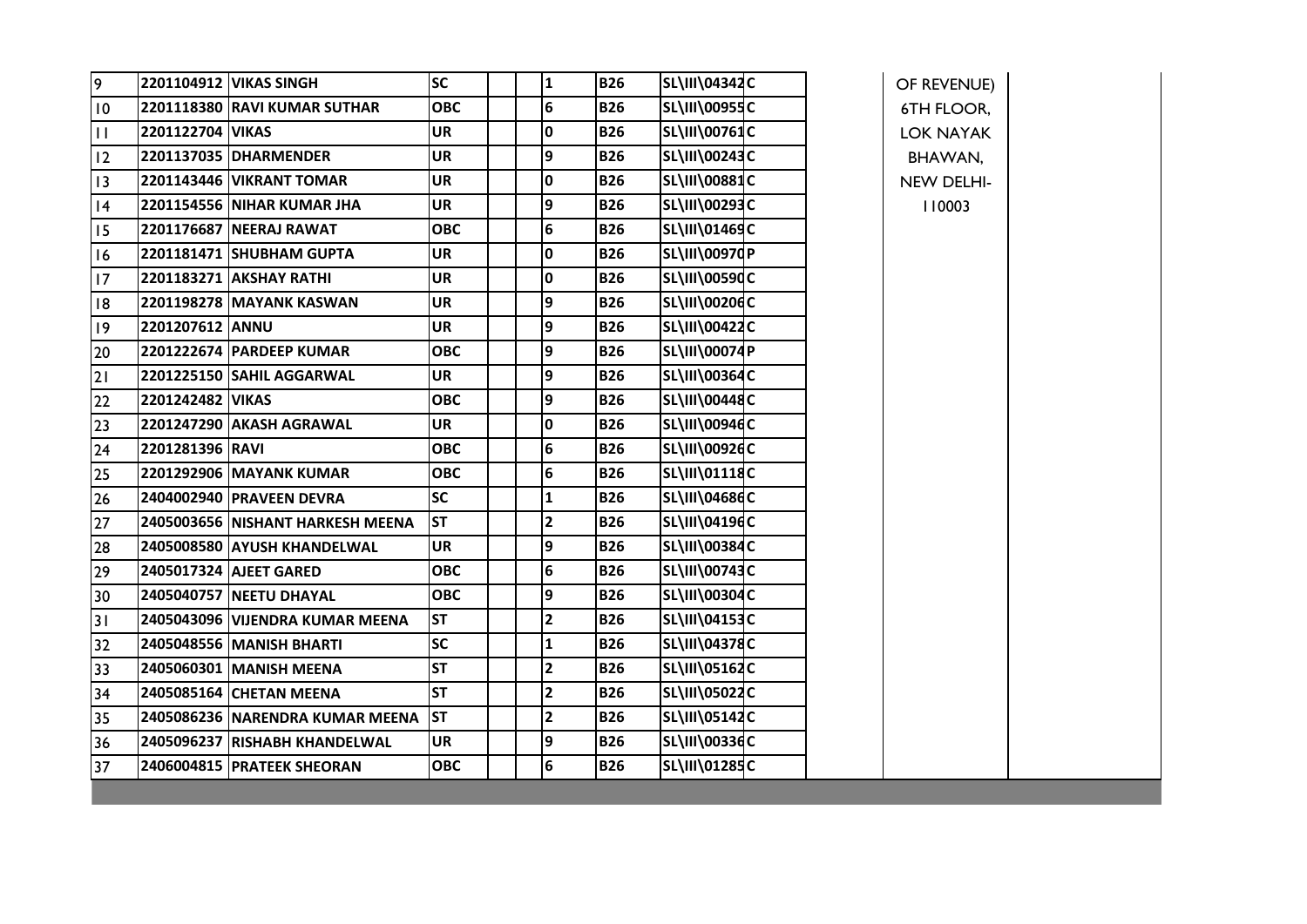|                         |                   | <b>2002017377 ANKIT RATHORE</b> | <b>ST</b>  | $\mathbf{2}$ | <b>B27</b> | <b>SL\III\05467C</b> | Sub       | Shri D.P. Singh,   | 09.05.2022 |
|-------------------------|-------------------|---------------------------------|------------|--------------|------------|----------------------|-----------|--------------------|------------|
| 2                       |                   | 2201014181 SACHIN KUMAR GAUTAM  | <b>SC</b>  | $\mathbf{1}$ | <b>B27</b> | <b>SL\III\05163C</b> | Inspector | Admn. Officer      |            |
| $\overline{\mathbf{3}}$ |                   | 2201023223 KAMAL KUMAR          | <b>SC</b>  | 1            | <b>B27</b> | <b>SL\III\05257C</b> |           | (Pers.),           |            |
| $\overline{\mathbf{4}}$ |                   | 2201046407 ANOOP KUMAR KUSHWAHA | <b>OBC</b> | 9            | <b>B27</b> | SL\III\00866C        |           | Central Bureau of  |            |
| 5                       |                   | 2201067936 JITESH RATHEE        | <b>UR</b>  | 9            | <b>B27</b> | SL\III\00693C        |           | Investigation,     |            |
| 6                       |                   | 2201074225 ABHISHEK BHANWALA    | <b>UR</b>  | 9            | <b>B27</b> | SL\III\00894C        |           | 5-B, 7th Floor     |            |
| 7                       |                   | 2201087624 NAVEEN KUMAR         | <b>SC</b>  | 1            | <b>B27</b> | <b>SL\III\05095C</b> |           | (Opposite          |            |
| 8                       |                   | 2201103184 PRATYUSH JAIN        | <b>UR</b>  | 9            | <b>B27</b> | SL\III\00502C        |           | <b>Electronics</b> |            |
| $\overline{9}$          | 2201103462 AALEKH |                                 | <b>SC</b>  | 1            | <b>B27</b> | SL\III\05182C        |           | Niketan),          |            |
| $\overline{10}$         |                   | 2201109807 ANKIT CHHIKARA       | <b>UR</b>  | 9            | <b>B27</b> | SL\III\00707C        |           | CGO Complex,       |            |
| $\mathbf{H}$            |                   | 2201158343 VISHAL MEENA         | <b>ST</b>  | 2            | <b>B27</b> | <b>SL\III\05564C</b> |           | Lodhi Road,        |            |
| $ 12\rangle$            |                   | 2201168540 SUMIT KUMAR PANDEY   | <b>UR</b>  | 9            | <b>B27</b> | <b>SL\III\00891C</b> |           | New Delhi-         |            |
| 13                      |                   | 2201178549 YASH VERMA           | <b>SC</b>  | $\mathbf{1}$ | <b>B27</b> | SL\III\05168C        |           | 110003.            |            |
| 4                       |                   | 2201223207 SUMIT DAGAR          | <b>UR</b>  | 9            | <b>B27</b> | <b>SL\III\00715C</b> |           |                    |            |
| 15                      |                   | 2201246004 RAHUL MITHELA        | <b>UR</b>  | 9            | <b>B27</b> | SL\III\00895C        |           |                    |            |
| 16                      |                   | 2201258514 MANOJ KUMAR BHAMU    | <b>OBC</b> | 6            | <b>B27</b> | <b>SL\III\02016C</b> |           |                    |            |
| 17                      |                   | 2201262766 PAWAN KUMAR          | <b>UR</b>  | 9            | <b>B27</b> | <b>SL\III\00810C</b> |           |                    |            |
| 18                      |                   | 2201269167 NAVEEN KUMAR         | <b>OBC</b> | 6            | <b>B27</b> | SL\III\01254C        |           |                    |            |
| $ 19\rangle$            | 2201272494 MOHAK  |                                 | <b>UR</b>  | 9            | <b>B27</b> | <b>SL\III\00817C</b> |           |                    |            |
| 20                      |                   | 2201274766 SACHIN SINGH         | <b>SC</b>  | 1            | <b>B27</b> | SL\III\05248C        |           |                    |            |
| $\overline{21}$         |                   | 2201288826 GAURAV KUMAR         | <b>SC</b>  | $\mathbf{1}$ | <b>B27</b> | SL\III\05322C        |           |                    |            |
| 22                      |                   | 2201298823 GAURAV SAINI         | <b>OBC</b> | 6            | <b>B27</b> | SL\III\01996C        |           |                    |            |
| 23                      |                   | 2201301055 PANKAJ KUMAR         | <b>UR</b>  | 9            | <b>B27</b> | SL\III\00783C        |           |                    |            |
| 24                      |                   | 2402007782 TARUN KUMAR          | <b>OBC</b> | 6            | <b>B27</b> | SL\III\02072C        |           |                    |            |
| 25                      |                   | 2404005474 SIDHARTH GILHOTRA    | <b>UR</b>  | 9            | <b>B27</b> | <b>SL\III\00760C</b> |           |                    |            |
| 26                      |                   | 2405036616 RAHUL KUMAR          | <b>OBC</b> | 6            | <b>B27</b> | SL\III\01495C        |           |                    |            |
| 27                      |                   | 2405092483 GOURAV PRAJAPAT      | <b>OBC</b> | 6            | <b>B27</b> | SL\III\01155C        |           |                    |            |
| 28                      |                   | 2405097137 CHAND MAL DARIYA     | <b>OBC</b> | 9            | <b>B27</b> | SL\III\00462C        |           |                    |            |
| 29                      |                   | 2406002458 MAHENDRA SOMARWAL    | <b>OBC</b> | 6            | <b>B27</b> | SL\III\01944C        |           |                    |            |
| 30                      |                   | 2407009070 KHUSHAL SINGH HADA   | <b>UR</b>  | 9            | <b>B27</b> | <b>SL\III\00758C</b> |           |                    |            |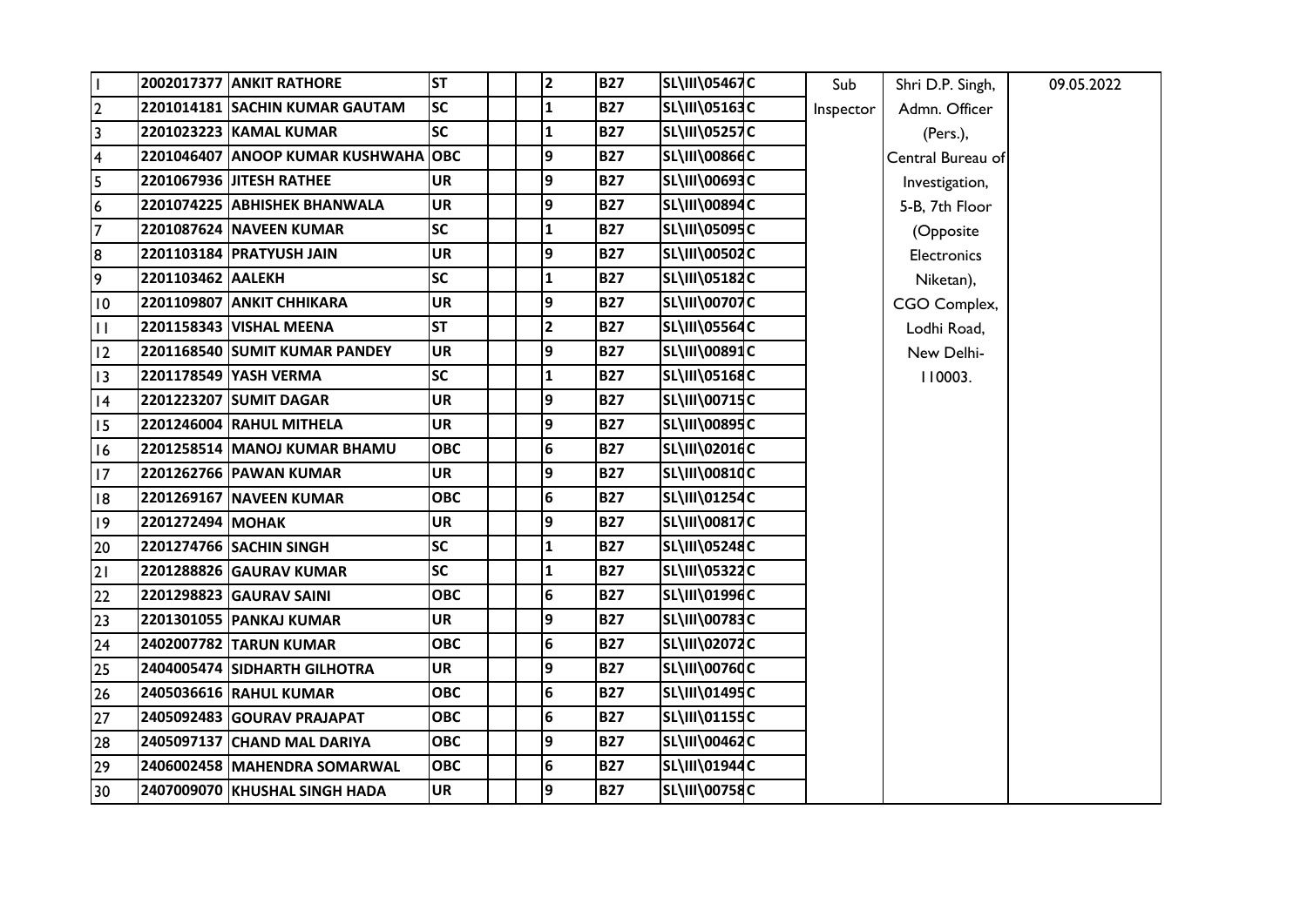| l I                     |                   | 2201086870 NAVNEET GULIA        | <b>UR</b>  | 9                       | <b>B28</b> | SL\III\01147C        | Inspector | <b>SHRI</b>                     | 06.05.2022 |
|-------------------------|-------------------|---------------------------------|------------|-------------------------|------------|----------------------|-----------|---------------------------------|------------|
| $\overline{2}$          |                   | 2201096106 AMARJEET KUMAR       | <b>OBC</b> | $\overline{z}$          | <b>B28</b> | SL\III\05415C        | of Post   | MUTHURMAN C                     |            |
| $\overline{\mathbf{3}}$ |                   | 2201104635 GOURABH RANJAN       | <b>OBC</b> | 7                       | <b>B28</b> | <b>SL\III\05653C</b> |           | ASSTT.                          |            |
| $\overline{\mathbf{4}}$ |                   | 2201137916 PRIYANKA SHARMA      | <b>UR</b>  | 9                       | <b>B28</b> | SL\III\00863C        |           | <b>DIRECTOR</b>                 |            |
| $\overline{5}$          |                   | 2201152084 KAADAMBARI           | <b>UR</b>  | 9                       | <b>B28</b> | <b>SL\III\00815C</b> |           | <b>GENERAL (SPN)</b>            |            |
| $\boldsymbol{6}$        |                   | 2201185275 ANURAG KUMAR SONAKAR | <b>SC</b>  | 1                       | <b>B28</b> | <b>SL\III\05365C</b> |           | <b>MINISTRY OF</b>              |            |
| $\overline{7}$          |                   | <b>2201195780 HEMANT KUMAR</b>  | <b>UR</b>  | 9                       | <b>B28</b> | SL\III\01106C        |           | <b>COMMUNICATI</b>              |            |
| 8                       |                   | 2201214751 RAJAT KUMAR          | <b>UR</b>  | 9                       | <b>B28</b> | SL\III\01075C        |           | <b>ONS</b>                      |            |
| ا م                     | 2201234489 KIRAN  |                                 | <b>UR</b>  | 9                       | <b>B28</b> | <b>SL\III\00945C</b> |           | (DEPARTMENT                     |            |
| $\overline{10}$         | 2201247614 PREETI |                                 | <b>SC</b>  | 1                       | <b>B28</b> | SL\III\05225C        |           | OF POSTS)-SPN                   |            |
| $\mathbf{H}$            |                   | 2201297236 KULDEEP VAISHYA      | <b>UR</b>  | 9                       | <b>B28</b> | <b>SL\III\01381C</b> |           | PA/SA                           |            |
| 12                      |                   | 2201300188 SANJEEV DALAL        | <b>UR</b>  | 9                       | <b>B28</b> | SL\III\01036C        |           | 2ND FLOOR,                      |            |
| $ 13\rangle$            |                   | <b>2401002462 ANKIT KOTHARI</b> | <b>UR</b>  | 9                       | <b>B28</b> | <b>SL\III\00524C</b> |           | DAK BHAWAN,                     |            |
| 14                      |                   | 2404003441 KHUSHBU RATHI        | <b>UR</b>  | 7                       | <b>B28</b> | SL\III\05189C        |           | <b>SANSAD MARG,</b>             |            |
| <b>I5</b>               |                   | 2405036858 ARVIND KUMAR         | <b>OBC</b> | 6                       | <b>B28</b> | <b>SL\III\01973C</b> |           | NEW DELHI-                      |            |
| <sup>16</sup>           |                   | 2405046588 ANJU BANSAL          | <b>UR</b>  | 9                       | <b>B28</b> | SL\III\00598C        |           | 110116                          |            |
| 17                      |                   | 2405053212 HARSHIT SHARMA       | <b>UR</b>  | 9                       | <b>B28</b> | <b>SL\III\00962C</b> |           |                                 |            |
| 18                      |                   | 2406009998 SURESH NOJARAM       | <b>ST</b>  | $\overline{\mathbf{c}}$ | <b>B28</b> | <b>SL\III\05551C</b> |           |                                 |            |
|                         |                   |                                 |            |                         |            |                      |           |                                 |            |
| L                       |                   | 2002002983 SAHIL KAJAL          | <b>SC</b>  | $\mathbf 1$             | <b>B29</b> | SL\III\02843C        |           | Divisional   Ms. Supriya Singh, | 09.05.2022 |
| $\overline{2}$          |                   | 2002007614 AKASH KUMAR RATHORE  | <b>UR</b>  | 9                       | <b>B29</b> | <b>SL\III\01488C</b> |           | Accountan Asstt. C&AG (N)       |            |
| س                       |                   | 2002013683 NEERAJ NAUTIYAL      | <b>OBC</b> | 6                       | <b>B29</b> | SL\III\03021P        | t         | Office of the                   |            |
| $\overline{\mathbf{4}}$ |                   | 2002014238 DIKSHA KUMARI        | <b>SC</b>  | 1                       | <b>B29</b> | <b>SL\III\05176C</b> |           | Comptroller &                   |            |
| $\overline{\mathbf{5}}$ |                   | 2002015232 SHEKHAR VISHNOI      | <b>UR</b>  | 9                       | <b>B29</b> | SL\III\01143C        |           | <b>Auditor General</b>          |            |
| $\bullet$               |                   | 2003013134 SATYAM BHAKUNI       | UR         | 9                       | <b>B29</b> | <b>SL\III\00914C</b> |           | of India,                       |            |
| $\overline{7}$          |                   | 2006009543 MOHAN BHARTI         | <b>SC</b>  | 1                       | <b>B29</b> | SL\III\05333C        |           | 9, Deendayal                    |            |
| $\overline{\mathbf{8}}$ |                   | 2201003402 DEEPAK KUMAR         | <b>OBC</b> | 6                       | <b>B29</b> | <b>SL\III\01967C</b> |           | Upadhyaya Marg,                 |            |
| 9                       |                   | 2201006234 VISHAL RANGA         | <b>SC</b>  | 1                       | <b>B29</b> | SL\III\05122C        |           | New Delhi-                      |            |
| 10                      | 2201009280 PRINCE |                                 | <b>UR</b>  | 9                       | <b>B29</b> | <b>SL\III\00725C</b> |           | 110124.                         |            |
|                         |                   |                                 |            |                         |            |                      |           |                                 |            |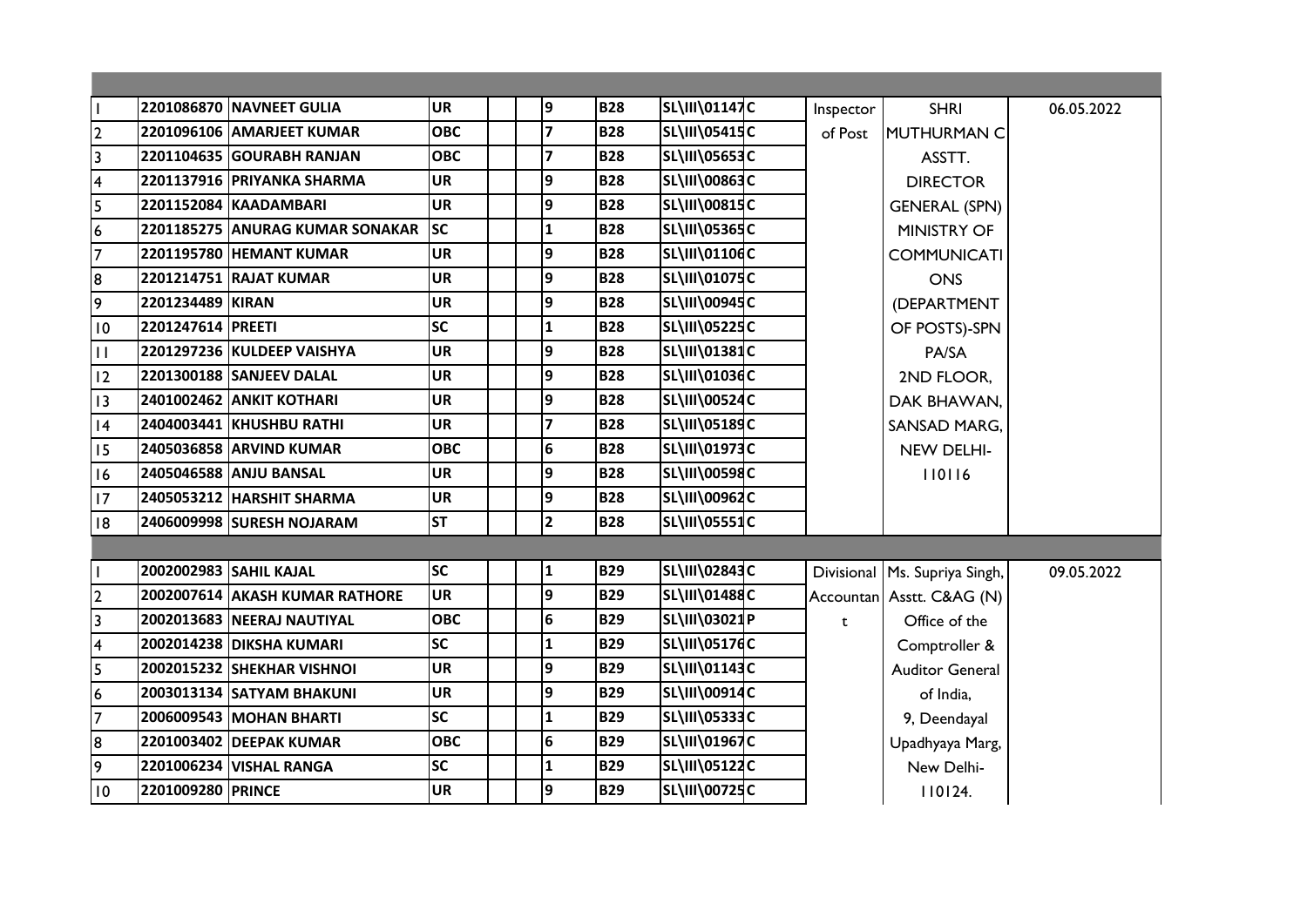| $\mathbf{H}$ | 2201012023 DEEPAK |                                  | <b>UR</b>  | 9              | <b>B29</b> | SL\III\01371C        |  |
|--------------|-------------------|----------------------------------|------------|----------------|------------|----------------------|--|
| 12           | 2201012042 VICKY  |                                  | <b>UR</b>  | 9              | <b>B29</b> | <b>SL\III\00505C</b> |  |
| 13           |                   | 2201013904 GAURAV GILL           | <b>UR</b>  | 9              | <b>B29</b> | SL\III\01081C        |  |
| 4            |                   | 2201014237 REVATI RAMAN DUBEY    | <b>UR</b>  | 9              | <b>B29</b> | SL\III\01377C        |  |
| 15           |                   | 2201016993 RAVIKANT KUMAR        | <b>OBC</b> | 6              | <b>B29</b> | SL\III\03127C        |  |
| 16           |                   | 2201018107 MUKESH KUMAR          | UR         | $\mathbf 0$    | <b>B29</b> | <b>SL\III\02272C</b> |  |
| 17           |                   | 2201019634 SAURAV TOMAR          | <b>UR</b>  | 9              | <b>B29</b> | SL\III\01481C        |  |
| 18           |                   | 2201020255 JITENDRA KUMAR MAURYA | <b>OBC</b> | 6              | <b>B29</b> | SL\III\02572C        |  |
| 9            |                   | 2201020363 ANKIT DANGI           | <b>UR</b>  | 9              | <b>B29</b> | <b>SL\III\00281C</b> |  |
| 20           |                   | 2201025090 VIJAY MISHRA          | <b>UR</b>  | $\mathbf 0$    | <b>B29</b> | SL\III\01884P        |  |
| 21           |                   | 2201032515 PRADEEP KUMAR         | <b>UR</b>  | 9              | <b>B29</b> | SL\III\01017C        |  |
| 22           |                   | 2201033454 AMAN KUMAR            | <b>OBC</b> | 6              | <b>B29</b> | SL\III\02561C        |  |
| 23           |                   | 2201037696 SHUBHAM KUMAR         | <b>UR</b>  | 9              | <b>B29</b> | SL\III\00971C        |  |
| 24           |                   | 2201040939 SACHIN NAGAR          | <b>OBC</b> | $\bf 6$        | <b>B29</b> | SL\III\02595C        |  |
| 25           |                   | 2201041752 MAHESH KUMAR OLA      | <b>OBC</b> | 6              | <b>B29</b> | SL\III\02928P        |  |
| 26           |                   | 2201043657 ROHIT KUMAR           | <b>UR</b>  | 9              | <b>B29</b> | SL\III\01043C        |  |
| 27           |                   | 2201045590 AJEET KUMAR           | <b>UR</b>  | 0              | <b>B29</b> | SL\III\03063C        |  |
| 28           |                   | 2201046657 ARPIT BISHNOI         | <b>UR</b>  | 9              | <b>B29</b> | SL\III\00915C        |  |
| 29           |                   | 2201049632 TAPESH KUMAR KANSOTIA | <b>SC</b>  | $\mathbf 1$    | <b>B29</b> | SL\III\05449C        |  |
| 30           |                   | 2201050210 SHUBHAM KUMAR SINGH   | <b>SC</b>  | $\mathbf{1}$   | <b>B29</b> | SL\III\05403C        |  |
| 31           |                   | 2201053090 LOKESH KUMAR          | <b>UR</b>  | 9              | <b>B29</b> | SL\III\01343C        |  |
| 32           |                   | 2201056798 NITIN KUMAR           | <b>UR</b>  | 9              | <b>B29</b> | SL\III\00435C        |  |
| 33           |                   | 2201057505 JAIDEEP DALAL         | <b>UR</b>  | $\mathbf 0$    | <b>B29</b> | SL\III\02479C        |  |
| 34           |                   | 2201061358 PAWAN KUMAR           | <b>UR</b>  | 9              | <b>B29</b> | SL\III\00416C        |  |
| 35           |                   | 2201069853 RAMESH CHANDER        | <b>OBC</b> | 6              | <b>B29</b> | SL\III\02263C        |  |
| 36           |                   | 2201070198 VAIBHAV VASHISTA      | <b>UR</b>  | 9              | <b>B29</b> | SL\III\01308C        |  |
| 37           |                   | 2201074835 YOGESH KUMAR          | <b>UR</b>  | 0              | <b>B29</b> | SL\III\02210C        |  |
| 38           |                   | 2201077164 DHEERAJ KUMAR VERMA   | ОВС        | $6\phantom{1}$ | <b>B29</b> | SL\III\03227C        |  |
| 39           |                   | 2201085296 SURENDER SINGH        | <b>UR</b>  | 9              | <b>B29</b> | SL\III\01044C        |  |
| 40           |                   | 2201085325 AKASH TEHLAN          | <b>UR</b>  | 9              | <b>B29</b> | SL\III\01108C        |  |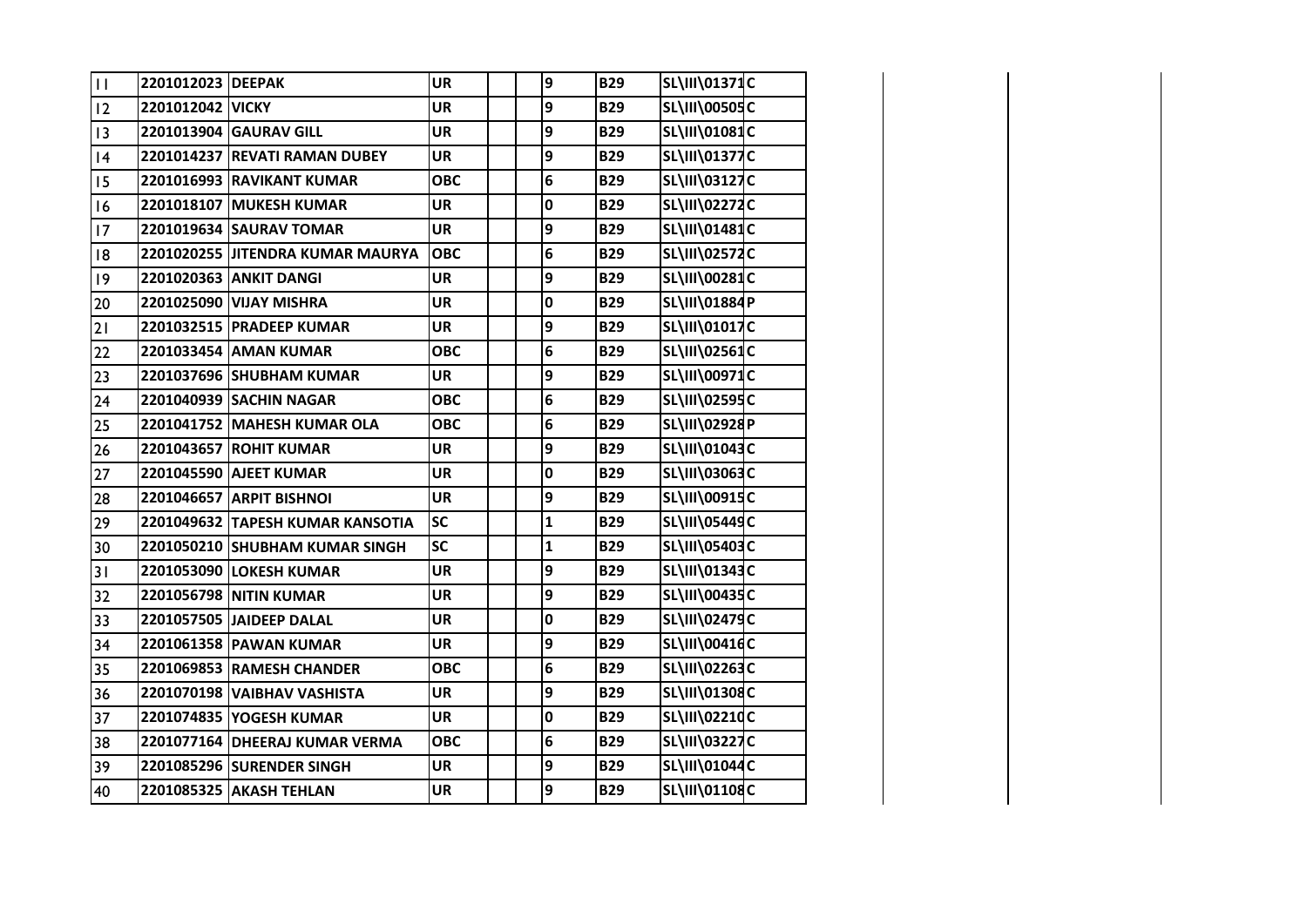| 41 |                     | 2201087039 RAVINDER DUHAN          | <b>UR</b>  | $\mathbf 0$             | <b>B29</b> | SL\III\01510C        |  |
|----|---------------------|------------------------------------|------------|-------------------------|------------|----------------------|--|
| 42 |                     | 2201091428 AJAY TOMER              | <b>UR</b>  | $\mathbf 0$             | <b>B29</b> | SL\III\02395C        |  |
| 43 | 2201095526 NIKET    |                                    | <b>UR</b>  | 9                       | <b>B29</b> | SL\III\01172C        |  |
| 44 |                     | 2201102384 ASHISH KUMAR            | <b>UR</b>  | 4                       | <b>B29</b> | SL\III\05188C        |  |
| 45 |                     | 2201102821 RAM KUMAR PAL           | <b>OBC</b> | 6                       | <b>B29</b> | SL\III\02849C        |  |
| 46 |                     | 2201106651 LEENA WADHWA            | <b>UR</b>  | 9                       | <b>B29</b> | SL\III\01363C        |  |
| 47 |                     | 2201107599 RAHUL CHAUHAN           | <b>UR</b>  | 9                       | <b>B29</b> | SL\III\00933C        |  |
| 48 |                     | 2201108143 KRISHN KANT SHARMA      | <b>UR</b>  | 9                       | <b>B29</b> | SL\III\00172P        |  |
| 49 |                     | 2201111147 ABHINAV KUMAR           | <b>UR</b>  | 9                       | <b>B29</b> | <b>SL\III\00858C</b> |  |
| 50 |                     | 2201111207 AAVESH SEHRAWAT         | <b>UR</b>  | 9                       | <b>B29</b> | SL\III\00917C        |  |
| 51 |                     | 2201112577 LAKSHAY RANA            | <b>UR</b>  | 9                       | <b>B29</b> | <b>SL\III\00705C</b> |  |
| 52 |                     | 2201117183 GAURAV PRATAP SINGH     | <b>UR</b>  | 0                       | <b>B29</b> | SL\III\03007P        |  |
| 53 |                     | 2201121609 NAMAN RUHELA            | <b>OBC</b> | 6                       | <b>B29</b> | SL\III\02548C        |  |
| 54 |                     | 2201122295 DIVJESH SINGH           | <b>UR</b>  | 9                       | <b>B29</b> | SL\III\00194C        |  |
| 55 |                     | 2201127855 MAHENDRA KUMAR MEENA ST |            | $\overline{\mathbf{c}}$ | <b>B29</b> | SL\III\05716C        |  |
| 56 |                     | 2201134178 AISHWARYA VERMA         | <b>OBC</b> | 6                       | <b>B29</b> | SL\III\02640C        |  |
| 57 |                     | 2201134597 RIA AGGARWAL            | <b>UR</b>  | 9                       | <b>B29</b> | SL\III\01007C        |  |
| 58 |                     | 2201135272 SONU KUMAR YADAV        | <b>OBC</b> | 6                       | <b>B29</b> | SL\III\03236C        |  |
| 59 |                     | 2201142545 MANISH KUMAR RANA       | <b>OBC</b> | 6                       | <b>B29</b> | SL\III\03301C        |  |
| 60 |                     | 2201142736 AKSHAY KUMAR YADAV      | <b>OBC</b> | 6                       | <b>B29</b> | SL\III\02910C        |  |
| 61 |                     | 2201143221 SACHIN KUMAR            | <b>SC</b>  | $\mathbf{1}$            | <b>B29</b> | SL\III\05402C        |  |
| 62 |                     | 2201143535 MOHD NASR ZAIDI         | <b>UR</b>  | 9                       | <b>B29</b> | SL\III\00701C        |  |
| 63 |                     | 2201152717 AAYUSH SIHAG            | <b>UR</b>  | 9                       | <b>B29</b> | SL\III\01439C        |  |
| 64 |                     | 2201154150 GAURAV SHARMA           | <b>UR</b>  | 0                       | <b>B29</b> | SL\III\02027C        |  |
| 65 | 2201156016 HIMANSHU |                                    | SC         | $\mathbf{1}$            | <b>B29</b> | <b>SL\III\05230C</b> |  |
| 66 |                     | 2201157071 NAVAL KISHOR MEENA      | <b>ST</b>  | $\overline{2}$          | <b>B29</b> | SL\III\05382C        |  |
| 67 | 2201160122 MONIKA   |                                    | <b>UR</b>  | 9                       | <b>B29</b> | SL\III\01503C        |  |
| 68 |                     | 2201163661 AMRIT KUMAR             | <b>UR</b>  | 0                       | <b>B29</b> | SL\III\02013P        |  |
| 69 |                     | 2201170266 ASHISH RATHEE           | <b>UR</b>  | 9                       | <b>B29</b> | SL\III\00483C        |  |
| 70 |                     | 2201171350 MOHIT DAHIYA            | <b>UR</b>  | 9                       | <b>B29</b> | SL\III\01050C        |  |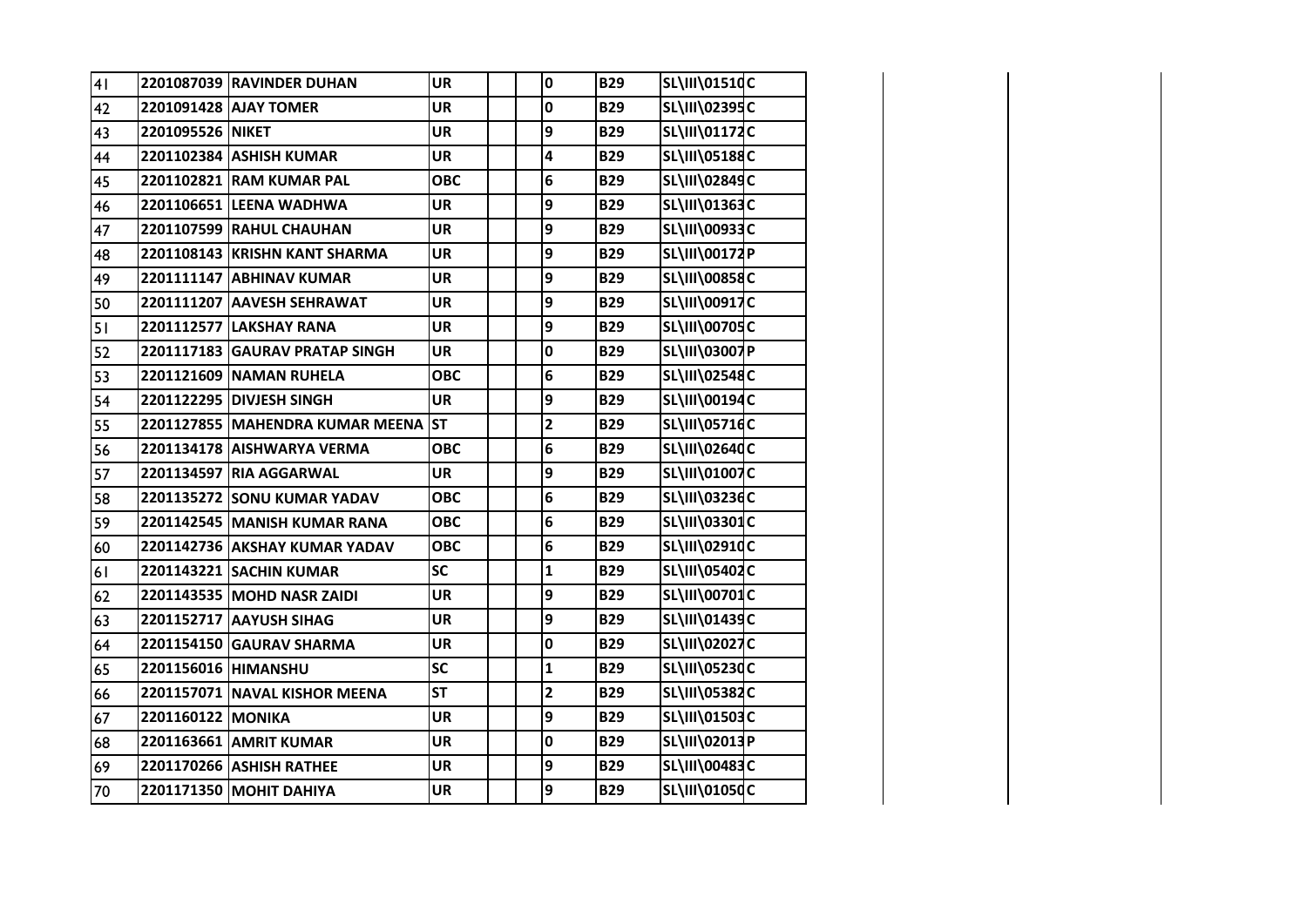| 71   |                     | 2201176579 SHUBHAM TAYAL        | <b>UR</b>  | 9              | <b>B29</b> | <b>SL\III\00330C</b> |  |
|------|---------------------|---------------------------------|------------|----------------|------------|----------------------|--|
| 72   |                     | 2201181936 SUNIL KUMAR          | SC         | $\mathbf{1}$   | <b>B29</b> | SL\III\04927C        |  |
| 73   |                     | 2201182820 MOHIT KUMAR          | <b>UR</b>  | 9              | <b>B29</b> | <b>SL\III\00508C</b> |  |
| 74   | 2201187143 MOHIT    |                                 | <b>UR</b>  | 9              | <b>B29</b> | <b>SL\III\00735C</b> |  |
| 75   |                     | 2201187751 SAURAV KUMAR SINGH   | <b>UR</b>  | 0              | <b>B29</b> | SL\III\03018P        |  |
| 76   | 2201189949 DEEPAK   |                                 | <b>UR</b>  | 9              | <b>B29</b> | <b>SL\III\00017C</b> |  |
| $77$ |                     | 2201193529 AKASH SINGH          | <b>OBC</b> | 6              | <b>B29</b> | SL\III\02535P        |  |
| 78   |                     | 2201194547 AVINASH JHA          | <b>UR</b>  | 9              | <b>B29</b> | <b>SL\III\00996C</b> |  |
| 79   |                     | 2201195400 DEVENDER KUMAR YADAV | <b>OBC</b> | 6              | <b>B29</b> | <b>SL\III\02730C</b> |  |
| 80   | 2201196287 SANDEEP  |                                 | <b>UR</b>  | 9              | <b>B29</b> | SL\III\01313C        |  |
| 81   |                     | 2201199320 AKASH GUPTA          | <b>UR</b>  | 9              | <b>B29</b> | <b>SL\III\00978C</b> |  |
| 82   |                     | 2201201551 BAKUNTH LAL          | <b>SC</b>  | $\mathbf{1}$   | <b>B29</b> | SL\III\05293C        |  |
| 83   |                     | 2201203915 YUDHVEER SINGH       | <b>OBC</b> | 6              | <b>B29</b> | SL\III\02735P        |  |
| 84   |                     | 2201206053 RUPESH KUMAR         | <b>UR</b>  | 9              | <b>B29</b> | SL\III\01207C        |  |
| 85   |                     | 2201209914 NITIN JOSHI          | <b>UR</b>  | 9              | <b>B29</b> | SL\III\00629C        |  |
| 86   |                     | 2201217371 ANKIT KUMAR          | <b>UR</b>  | 9              | <b>B29</b> | SL\III\01216C        |  |
| 87   |                     | 2201217756 DINESH KUMAR         | <b>OBC</b> | 6              | <b>B29</b> | SL\III\02285C        |  |
| 88   |                     | 2201221184 GAURAV KUMAR DAS     | <b>UR</b>  | 0              | <b>B29</b> | SL\III\02850P        |  |
| 89   |                     | 2201221918 VISHNU KANT PATEL    | <b>OBC</b> | 6              | <b>B29</b> | SL\III\02810C        |  |
| 90   | 2201224700 AKANKSHA |                                 | <b>OBC</b> | 6              | <b>B29</b> | SL\III\02471P        |  |
| 91   |                     | 2201225164 SHIVAM UPADHYAY      | <b>UR</b>  | $\pmb{0}$      | <b>B29</b> | SL\III\03113C        |  |
| 92   | 2201226538 DEVINDER |                                 | <b>UR</b>  | 9              | <b>B29</b> | <b>SL\III\00702C</b> |  |
| 93   |                     | 2201227905 AJAY KUMAR MEENA     | <b>ST</b>  | $\overline{2}$ | <b>B29</b> | <b>SL\III\05773C</b> |  |
| 94   |                     | 2201230663 RAJLAXMI YADAV       | <b>OBC</b> | 6              | <b>B29</b> | SL\III\03148C        |  |
| 95   |                     | 2201239061 NASEEM IQBAL         | <b>OBC</b> | 6              | <b>B29</b> | <b>SL\III\02370C</b> |  |
| 96   | 2201240094 PANKAJ   |                                 | <b>OBC</b> | 6              | <b>B29</b> | SL\III\02611C        |  |
| 97   |                     | 2201241012 DEEPAK CHAUDHARY     | <b>OBC</b> | 6              | <b>B29</b> | SL\III\02565C        |  |
| 98   |                     | 2201250014 KHUSHI RAM MEENA     | <b>ST</b>  | $\overline{2}$ | <b>B29</b> | SL\III\05301C        |  |
| 99   |                     | 2201258041 SHWETANK SINGH       | <b>OBC</b> | 9              | <b>B29</b> | SL\III\00820C        |  |
| 100  | 2201258784 NIKHIL   |                                 | <b>UR</b>  | 9              | <b>B29</b> | SL\III\01123C        |  |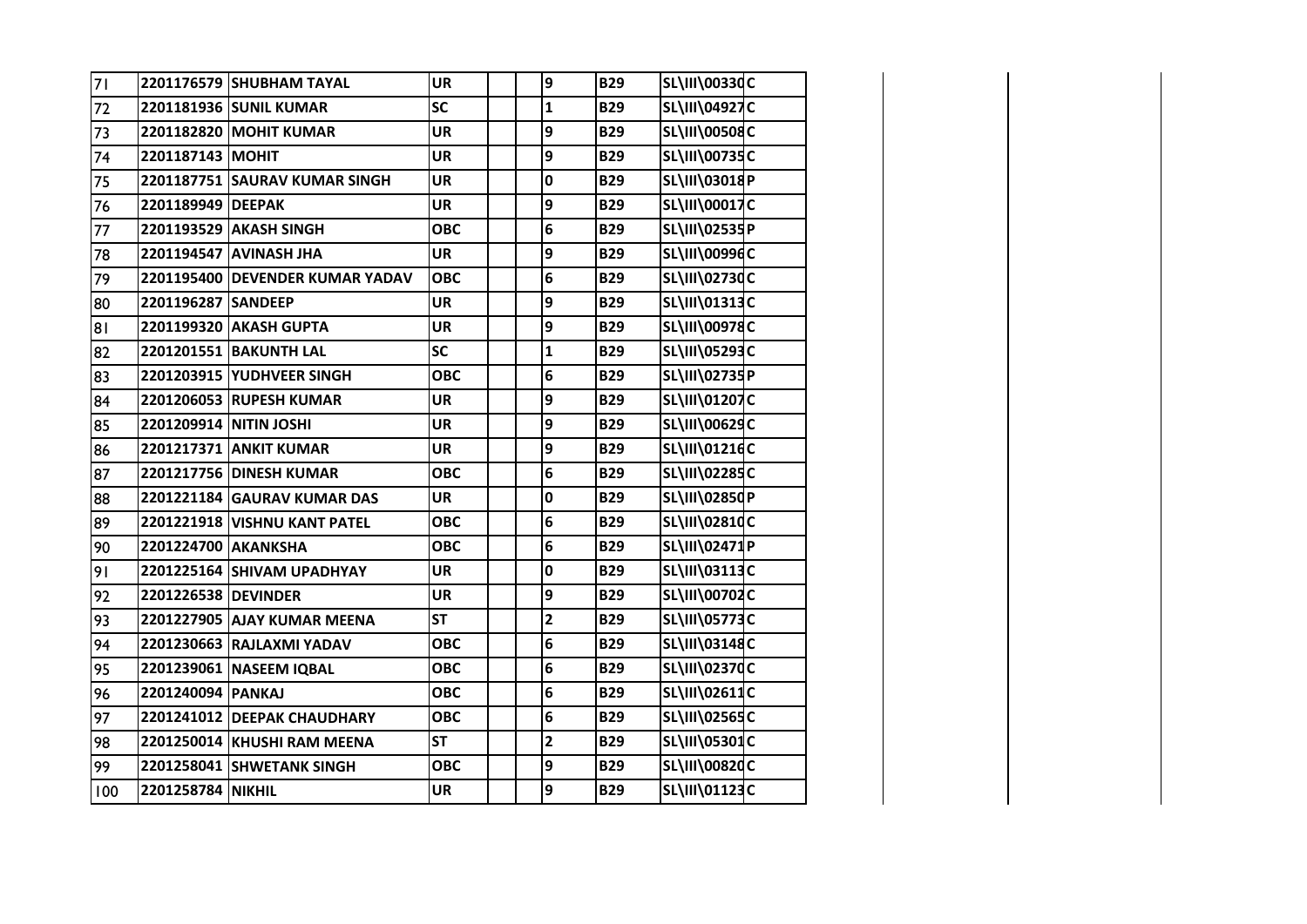| 101          |                  | 2201261199 RAJENDER KUMAR        | <b>OBC</b> | 6                       | <b>B29</b> | SL\III\03306C        |  |
|--------------|------------------|----------------------------------|------------|-------------------------|------------|----------------------|--|
| 102          |                  | 2201265506 AKASH DHANIYA         | <b>UR</b>  | 9                       | <b>B29</b> | SL\III\01272C        |  |
| 103          |                  | 2201273068 ADITYA KUMAR          | <b>OBC</b> | 6                       | <b>B29</b> | SL\III\02202C        |  |
| 104          |                  | 2201276592 ANKUR SANGA           | <b>UR</b>  | 9                       | <b>B29</b> | SL\III\00591C        |  |
| 105          |                  | 2201277531 SUNIL KUMAR SHARMA    | <b>UR</b>  | 9                       | <b>B29</b> | SL\III\01393C        |  |
| 106          |                  | 2201277622 SANTOSH KUMAR         | <b>OBC</b> | 6                       | <b>B29</b> | SL\III\03292C        |  |
| 107          |                  | 2201282985 DEEPAK BHATI          | <b>OBC</b> | 6                       | <b>B29</b> | SL\III\03078C        |  |
| 108          |                  | 2201284518 PRABHAT KUMAR         | <b>UR</b>  | 9                       | <b>B29</b> | SL\III\01260C        |  |
| 109          |                  | 2201289384 GANGESHWAR PRATAP     | <b>OBC</b> | 6                       | <b>B29</b> | <b>SL\III\02764C</b> |  |
| 110          |                  | 2201289387 RITVIJ BHATI          | <b>OBC</b> | 6                       | <b>B29</b> | SL\III\01802C        |  |
| $\mathbf{H}$ |                  | 2201290528 MOTI LAL RAM          | SC         | $\mathbf{1}$            | <b>B29</b> | SL\III\05084C        |  |
| 112          |                  | 2201292961 ASHISH DHAKA          | <b>OBC</b> | 6                       | <b>B29</b> | <b>SL\III\02470C</b> |  |
| 113          |                  | 2201295886 SARVENDRA PATEL       | <b>OBC</b> | 6                       | <b>B29</b> | SL\III\03079C        |  |
| 114          |                  | 2201296070 ASHISH CHAUHAN        | <b>UR</b>  | $\pmb{0}$               | <b>B29</b> | SL\III\02509P        |  |
| 115          |                  | 2201296123 RAJ KUMAR             | <b>UR</b>  | 9                       | <b>B29</b> | <b>SL\III\00574C</b> |  |
| 116          | 2201300675 SUMIT |                                  | UR         | 0                       | <b>B29</b> | SL\III\02844C        |  |
| 117          |                  | 2201303702 MUNEESH KHURANA       | <b>UR</b>  | 9                       | <b>B29</b> | SL\III\00984C        |  |
| 118          |                  | 2402002298 VISHAL SHARMA         | <b>UR</b>  | 9                       | <b>B29</b> | SL\III\01070C        |  |
| 119          |                  | 2402003900 GOVIND PRASAD SINGHAL | <b>UR</b>  | 9                       | <b>B29</b> | SL\III\01350C        |  |
| 120          |                  | 2402005453 NAINA NIHALANI        | UR         | 9                       | <b>B29</b> | SL\III\00619C        |  |
| 2            |                  | 2402005662 VISHNU KUMAR          | <b>SC</b>  | $\mathbf{1}$            | <b>B29</b> | SL\III\05119C        |  |
| 122          |                  | 2402009075 PUNEET SONI           | <b>OBC</b> | 6                       | <b>B29</b> | SL\III\03114C        |  |
| 123          |                  | 2402010858 VINOD MEENA           | <b>ST</b>  | $\overline{\mathbf{c}}$ | <b>B29</b> | SL\III\02822C        |  |
| 124          |                  | 2402011425 TABBASUM KHAN         | <b>OBC</b> | 6                       | <b>B29</b> | SL\III\03291C        |  |
| 125          |                  | 2402011737 MANISHA MEENA         | <b>ST</b>  | $\overline{\mathbf{c}}$ | <b>B29</b> | SL\III\05783C        |  |
| 126          |                  | 2404000723 AMIT KUMAR MALI       | <b>OBC</b> | 6                       | <b>B29</b> | SL\III\02249C        |  |
| 127          |                  | 2404001210 JAGDEV SINGH RATHOR   | <b>UR</b>  | 9                       | <b>B29</b> | <b>SL\III\00560C</b> |  |
| 128          |                  | 2404003481 SWAROOP SINGH         | <b>UR</b>  | 9                       | <b>B29</b> | SL\III\00398C        |  |
| 129          |                  | 2404005442 AMAN SHARMA           | <b>UR</b>  | 9                       | <b>B29</b> | SL\III\00713C        |  |
| 130          |                  | 2404005890 DEVI DAN DETHA        | <b>OBC</b> | 9                       | <b>B29</b> | SL\III\01326P        |  |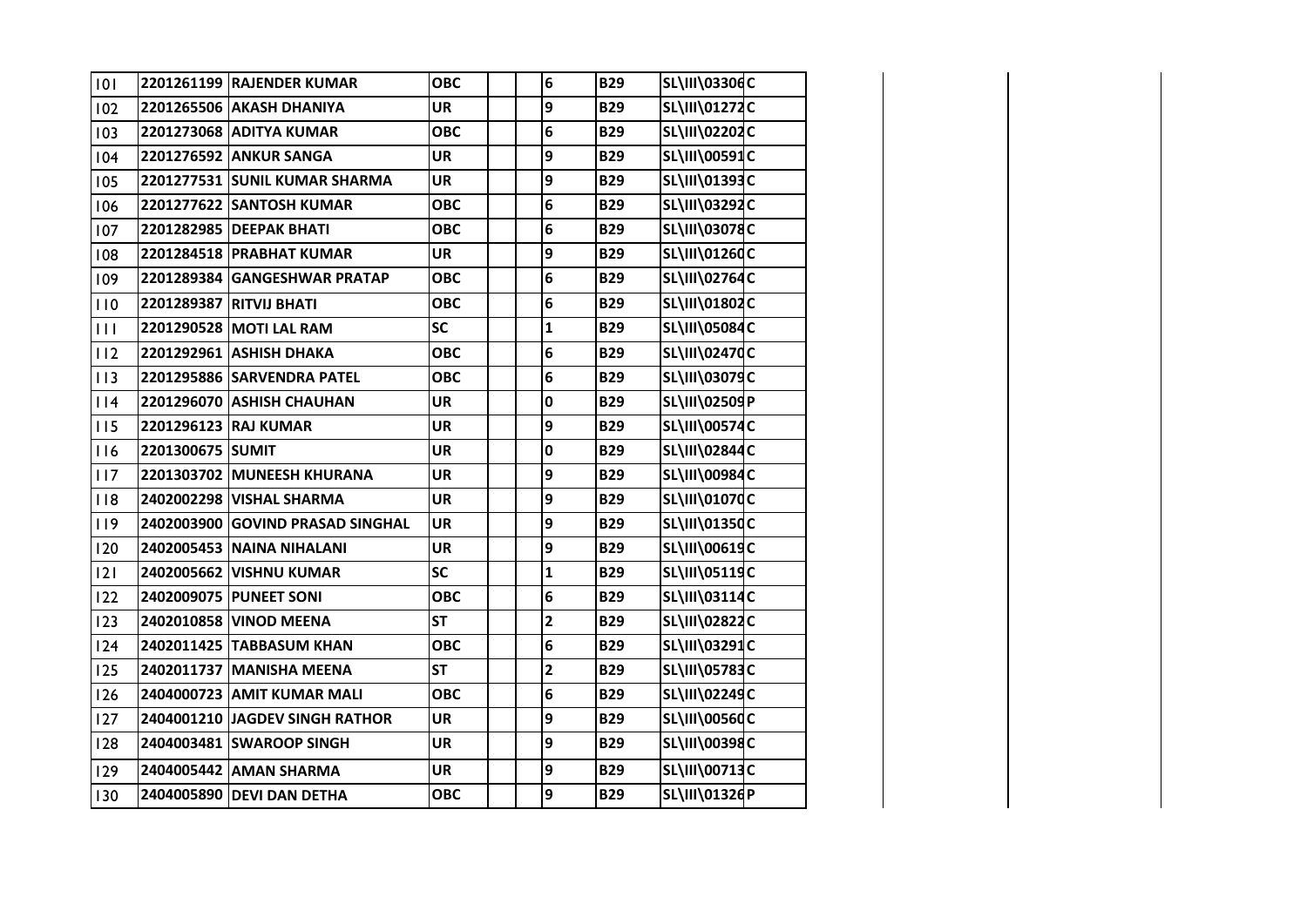| 3   |                      | 2405000939 ASHUTOSH JAIN       | <b>UR</b>  | 9                       | <b>B29</b> | <b>SL\III\00859C</b> |  |
|-----|----------------------|--------------------------------|------------|-------------------------|------------|----------------------|--|
| 132 |                      | 2405003414 AMIT PRAJAPAT       | <b>OBC</b> | 9                       | <b>B29</b> | <b>SL\III\00153C</b> |  |
| 133 |                      | 2405004454 SANDEEP KUMAR MEENA | <b>ST</b>  | $\overline{2}$          | <b>B29</b> | <b>SL\III\05569C</b> |  |
| 134 |                      | 2405007636 SUNIL JANGID        | <b>OBC</b> | 6                       | <b>B29</b> | <b>SL\III\02547C</b> |  |
| 135 |                      | 2405011979 KULVINDER KAUR      | <b>OBC</b> | 9                       | <b>B29</b> | SL\III\00618C        |  |
| 136 |                      | 2405013422 ASHISH JANGIR       | <b>OBC</b> | 9                       | <b>B29</b> | <b>SL\III\00424C</b> |  |
| 137 |                      | 2405014999 SANJU MEENA         | <b>ST</b>  | $\overline{\mathbf{2}}$ | <b>B29</b> | SL\III\05929C        |  |
| 138 |                      | 2405021066 AJAY KUMAR MEENA    | <b>ST</b>  | $\mathbf{2}$            | <b>B29</b> | SL\III\05789C        |  |
| 139 |                      | 2405023127 RAMAVTAR MEENA      | <b>ST</b>  | $\overline{\mathbf{2}}$ | <b>B29</b> | SL\III\05862C        |  |
| 140 |                      | 2405023340 SIDDHARTH CHOUDHARY | <b>OBC</b> | 6                       | <b>B29</b> | SL\III\02956C        |  |
| 4   |                      | 2405025245 POOJA DEVI MEENA    | <b>ST</b>  | $\overline{2}$          | <b>B29</b> | <b>SL\III\05767C</b> |  |
| 142 |                      | 2405030182 HARISH KUMAR MEENA  | <b>ST</b>  | $\overline{2}$          | <b>B29</b> | <b>SL\III\05725C</b> |  |
| 143 |                      | 2405031720 BHUPENDRA CHOUHAN   | <b>UR</b>  | 0                       | <b>B29</b> | SL\III\02032C        |  |
| 144 |                      | 2405032350 PRIYANKA BHINCHAR   | <b>OBC</b> | 6                       | <b>B29</b> | SL\III\01925C        |  |
| 145 | 2405038371 RAVI KANT |                                | <b>OBC</b> | $\bf 6$                 | <b>B29</b> | SL\III\01968C        |  |
| 146 |                      | 2405041087 APOORVA GUPTA       | <b>UR</b>  | $\pmb{0}$               | <b>B29</b> | SL\III\02169C        |  |
| 147 |                      | 2405041982 POOJA KUMARI MEENA  | <b>ST</b>  | $\overline{\mathbf{c}}$ | <b>B29</b> | <b>SL\III\05377C</b> |  |
| 148 |                      | 2405042844 VIMAL KUMAR SHARMA  | <b>UR</b>  | $\mathbf 0$             | <b>B29</b> | SL\III\02412C        |  |
| 149 |                      | 2405047803 SURAJ CHOUDHARY     | <b>OBC</b> | 9                       | <b>B29</b> | SL\III\00922C        |  |
| 150 |                      | 2405048875 AKSHAY KUMAR JAIN   | <b>UR</b>  | 9                       | <b>B29</b> | <b>SL\III\00948C</b> |  |
| 151 |                      | 2405048965 NAVEEN KUMAR YADAV  | <b>OBC</b> | 6                       | <b>B29</b> | SL\III\02217C        |  |
| 152 |                      | 2405051062 ANIL KUMAR MAHAWAR  | <b>SC</b>  | $\mathbf{1}$            | <b>B29</b> | SL\III\05201C        |  |
| 153 |                      | 2405052486 RAJESH KUMAR MEENA  | <b>ST</b>  | $\overline{\mathbf{2}}$ | <b>B29</b> | SL\III\05608C        |  |
| 154 | 2405052523           | UTKARSH GOPALCHANDRA           | <b>SC</b>  | $\mathbf{1}$            | <b>B29</b> | <b>SL\III\05397C</b> |  |
|     |                      | <b>PARIHAR</b>                 |            |                         |            |                      |  |
| 155 | 2405053164 HIMANSHU  |                                | SC         | $\overline{\mathbf{1}}$ | <b>B29</b> | <b>SL\III\05279C</b> |  |
| 156 |                      | 2405054635 GAURAV GARG         | <b>UR</b>  | $\mathbf 0$             | <b>B29</b> | SL\III\02958C        |  |
| 157 |                      | 2405057339 NARENDRA KUMAR      | <b>UR</b>  | 9                       | <b>B29</b> | SL\III\00143C        |  |
|     |                      | <b>DHANWANI</b>                |            |                         |            |                      |  |
| 158 |                      | 2405059966 PANKAJ KUMAR        | SC         | $\mathbf{1}$            | <b>B29</b> | <b>SL\III\05272C</b> |  |
| 159 |                      | 2405060175 GOURAV SHARMA       | <b>UR</b>  | 9                       | <b>B29</b> | SL\III\00217C        |  |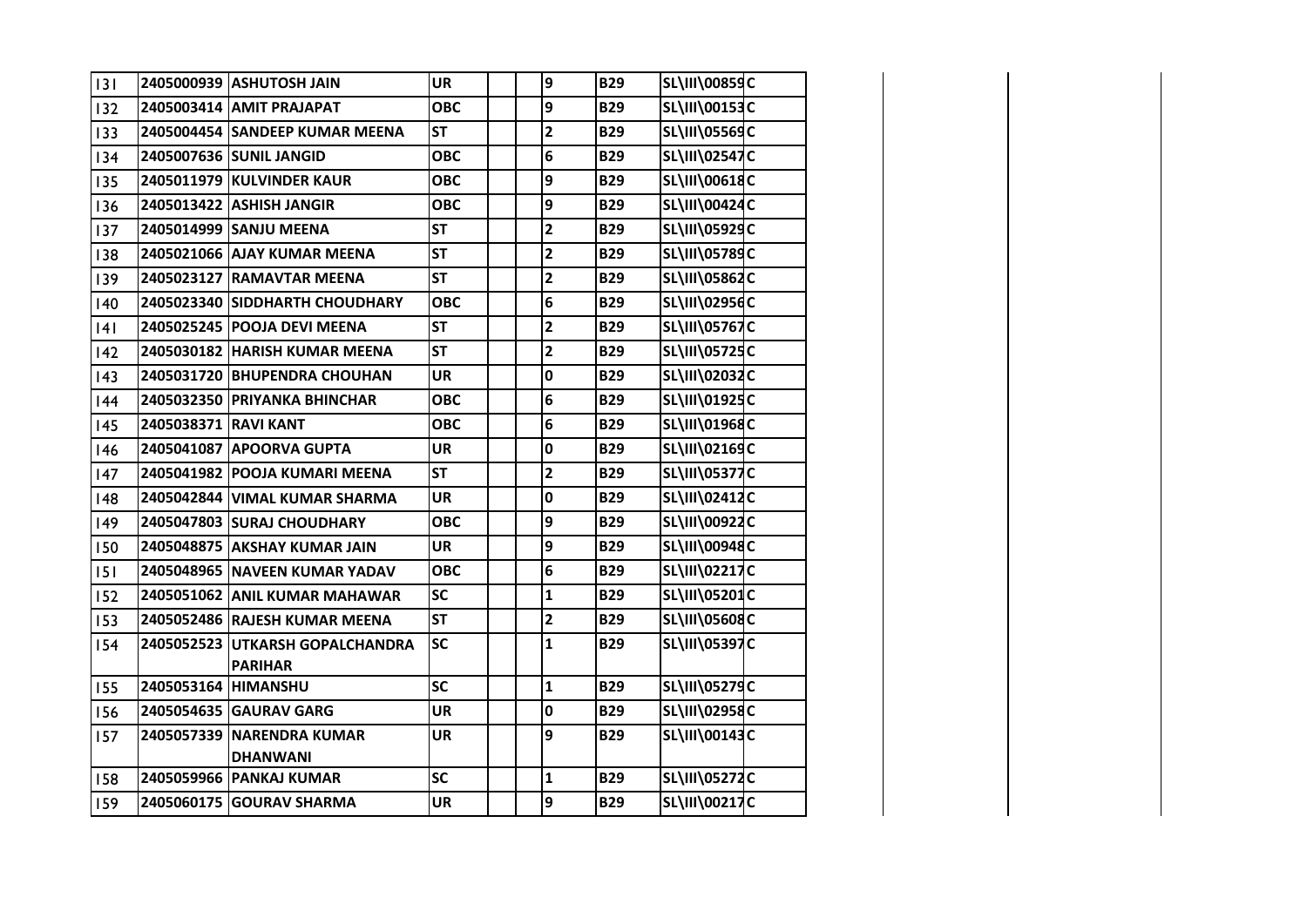| 160 |                   | 2405061950 NADDIM KHAN          | <b>OBC</b> | 9                       | <b>B29</b> | SL\III\01354C |  |
|-----|-------------------|---------------------------------|------------|-------------------------|------------|---------------|--|
| 6   |                   | 2405063299 SORAV MAWANI         | <b>UR</b>  | 9                       | <b>B29</b> | SL\III\00548C |  |
| 162 |                   | 2405065280 DAVINDER PREET SINGH | <b>OBC</b> | 9                       | <b>B29</b> | SL\III\00475C |  |
| 163 |                   | 2405065874 MOTI RAM REWAR       | <b>OBC</b> | 6                       | <b>B29</b> | SL\III\02491C |  |
| 164 |                   | 2405070373 YADURAJ SINGH MEENA  | <b>ST</b>  | $\overline{\mathbf{c}}$ | <b>B29</b> | SL\III\05820C |  |
| 165 |                   | 2405073098 VINOD CHOUDHARY      | <b>OBC</b> | 6                       | <b>B29</b> | SL\III\02740C |  |
| 166 |                   | 2405078114 MUKESH KUMAR MEENA   | <b>ST</b>  | $\overline{\mathbf{c}}$ | <b>B29</b> | SL\III\05903C |  |
| 167 |                   | 2405078260 NIRAJ SHARMA         | <b>UR</b>  | 0                       | <b>B29</b> | SL\III\03135C |  |
| 168 |                   | 2405078462 RAVI KUMAR MEENA     | <b>ST</b>  | $\overline{\mathbf{c}}$ | <b>B29</b> | SL\III\05928C |  |
| 169 |                   | 2405079039 ANKUR SHARMA         | <b>OBC</b> | 6                       | <b>B29</b> | SL\III\02905C |  |
| 170 |                   | 2405079287 ABHISHEK VERMA       | SC         | $\mathbf{1}$            | <b>B29</b> | SL\III\05192C |  |
| 7   |                   | 2405079452 PAVAN KUMAR MEENA    | <b>ST</b>  | $\overline{\mathbf{c}}$ | <b>B29</b> | SL\III\05941C |  |
| 172 |                   | 2405079746 GARIMA NEHRA         | <b>OBC</b> | 9                       | <b>B29</b> | SL\III\00913C |  |
| 173 |                   | 2405082707 PRASUN BAGARI        | <b>ST</b>  | $\mathbf{2}$            | <b>B29</b> | SL\III\05780C |  |
| 174 |                   | 2405089157 ANKIT KUMAR MEENA    | <b>ST</b>  | $\overline{\mathbf{c}}$ | <b>B29</b> | SL\III\05861C |  |
| 175 | 2405097632 RITESH |                                 | <b>OBC</b> | 9                       | <b>B29</b> | SL\III\01180C |  |
| 176 |                   | 2405097768 SANJIV MEENA         | <b>ST</b>  | $\overline{\mathbf{c}}$ | <b>B29</b> | SL\III\04133C |  |
| 177 |                   | 2406002529 MUKESH SOLANKI       | <b>OBC</b> | 9                       | <b>B29</b> | SL\III\01356C |  |
| 178 |                   | 2406005712 VAIBHAV GEHLOT       | <b>OBC</b> | 9                       | <b>B29</b> | SL\III\01046C |  |
| 179 | 2406006557 ANJALI |                                 | <b>UR</b>  | 9                       | <b>B29</b> | SL\III\01321C |  |
| 180 |                   | 2406006920 SURESH KUMAR         | <b>OBC</b> | 9                       | <b>B29</b> | SL\III\01235C |  |
| 8   |                   | 2406009457 RAMCHARAN DUKIYA     | <b>OBC</b> | 6                       | <b>B29</b> | SL\III\02095C |  |
| 182 |                   | 2407001200 PRASHANT GALAV       | <b>UR</b>  | 9                       | <b>B29</b> | SL\III\00220C |  |
| 183 |                   | 2407007831 PINKESH KUMAR GUPTA  | <b>UR</b>  | 0                       | <b>B29</b> | SL\III\01785C |  |
| 184 |                   | 2407008358 VIVEK GUPTA          | <b>UR</b>  | 9                       | <b>B29</b> | SL\III\01389C |  |
| 185 |                   | 2407008430 PRATEEK KHANDELWAL   | <b>UR</b>  | 9                       | <b>B29</b> | SL\III\01460C |  |
| 186 |                   | 2407009305 SONU MEENA           | <b>ST</b>  | $\overline{\mathbf{c}}$ | <b>B29</b> | SL\III\05700C |  |
| 187 |                   | 2408001801 RAJDEEP SINGH        | <b>OBC</b> | 9                       | <b>B29</b> | SL\III\00646C |  |
| 188 |                   | 2409000405 MOHIT KASNIYA        | <b>OBC</b> | 9                       | <b>B29</b> | SL\III\01107P |  |
| 189 |                   | 2409001934 AYUSH PARASHAR       | <b>UR</b>  | 9                       | <b>B29</b> | SL\III\00225C |  |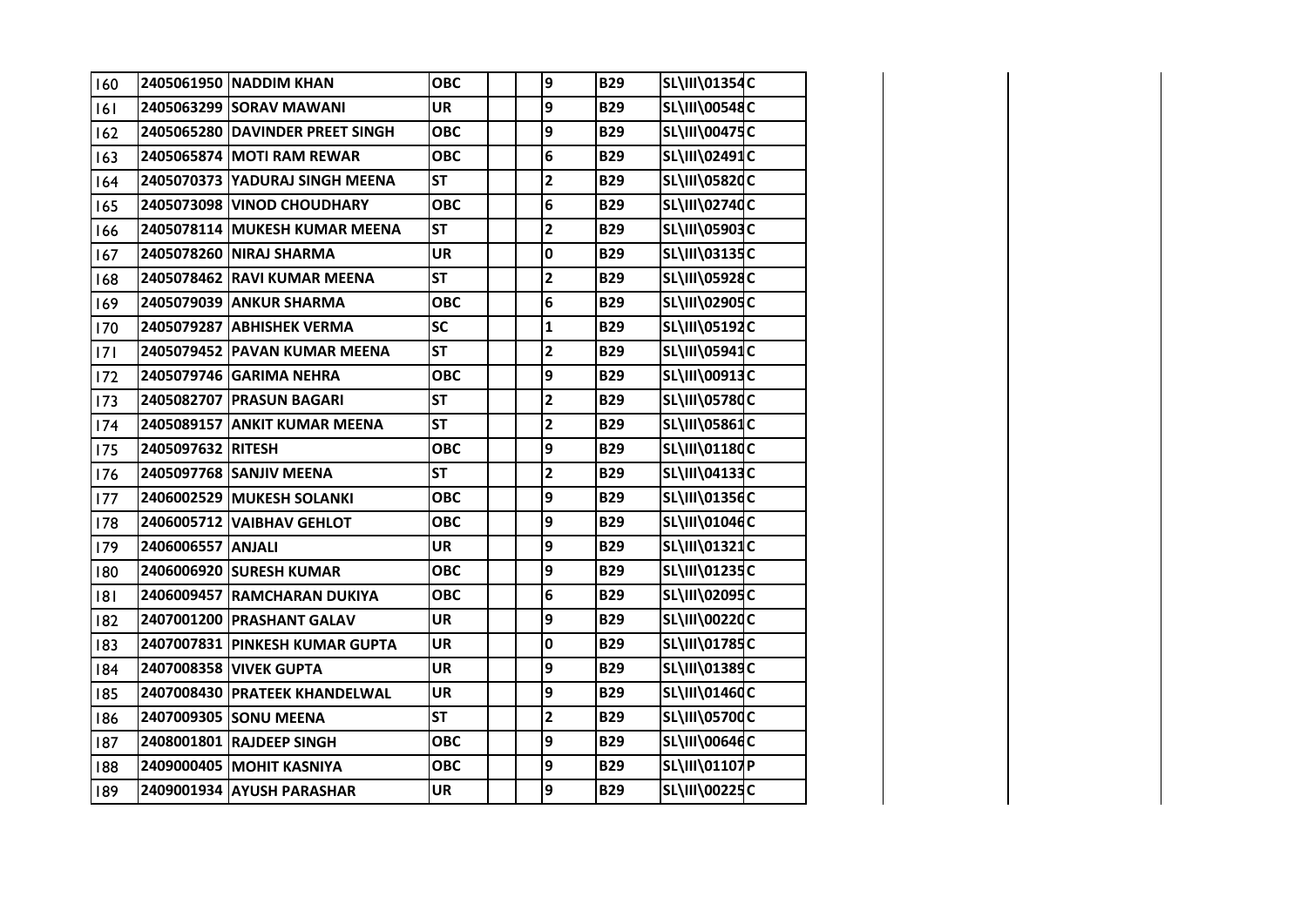| 190                     |                   | 2409005055  PANKAJ KACHHARA                    | <b>UR</b>  | 9                       | <b>B29</b>      | SL\III\00134C        |             |                      |            |
|-------------------------|-------------------|------------------------------------------------|------------|-------------------------|-----------------|----------------------|-------------|----------------------|------------|
| 9                       |                   | 2411001971 DEEPAK KUMAWAT                      | <b>OBC</b> | $6\phantom{a}$          | <b>B29</b>      | SL\III\01702P        |             |                      |            |
| 192                     |                   | 2411002378 RAVI KUMAR                          | <b>SC</b>  | $\mathbf{1}$            | <b>B29</b>      | SL\III\01599C        |             |                      |            |
| 193                     |                   | 2411003583 SUMIT SONI                          | <b>OBC</b> | 6                       | <b>B29</b>      | SL\III\03093P        |             |                      |            |
| 194                     |                   | 2411003977 SUNIL KUMAR DUDI                    | <b>OBC</b> | $6\overline{6}$         | <b>B29</b>      | SL\III\01804         |             |                      |            |
|                         |                   |                                                |            |                         |                 |                      |             |                      |            |
| $\mathbf{I}$            | 2201033037 AMIT   |                                                | <b>OBC</b> | 6                       | <b>B30</b>      | SL\III\01031P        | Inspector   | <b>SHRI ARVIND</b>   | 06.05.2022 |
| 2                       |                   | 2201066534 SHUBHAM PATHAK                      | <b>UR</b>  | 0                       | <b>B30</b>      | SL\III\01501C        |             | SAXENA,              |            |
| $\overline{\mathbf{3}}$ |                   | 2201092168 VIKAS KUMAR                         | <b>SC</b>  | 1                       | <b>B30</b>      | SL\III\01124C        |             | <b>SUPERINTENDE</b>  |            |
| $\overline{4}$          |                   | 2201095037 RAHUL RANJAN                        | <b>UR</b>  | 0                       | <b>B30</b>      | SL\III\01066C        |             | NT CENTRAL           |            |
| 5                       | 2201103289 NAVEEN |                                                | <b>SC</b>  | 1                       | <b>B30</b>      | SL\III\01322C        |             | <b>BUREAU OF</b>     |            |
| $6\overline{6}$         |                   | 2201136421 GAUTAM KUMAR                        | <b>UR</b>  | 0                       | <b>B30</b>      | SL\III\01703C        |             | NARCOTICS,           |            |
| $\overline{7}$          |                   | 2201264715 ROHIT KUMAR                         | <b>UR</b>  | I٥                      | <b>B30</b>      | SL\III\01712C        |             | 19, THE MALL         |            |
| 8                       |                   | 2404001816 ANKUR YOGI                          | <b>SC</b>  | $\mathbf{1}$            | <b>B30</b>      | <b>SL\III\03722C</b> |             | ROAD, MORAR,         |            |
| 9                       |                   | 2404004801 DINESH KUMAR GODARA                 | <b>UR</b>  | 9                       | <b>B30</b>      | SL\III\00130C        |             | <b>GWALIOR (MP)-</b> |            |
| 10                      |                   | 2405004443 PRATEEK PALIWAL                     | <b>UR</b>  | 9                       | <b>B30</b>      | SL\III\00325C        |             | 4740006              |            |
| $\mathbf{H}$            |                   | 2405041675 JJITENDRA KUMAR<br><b>CHOUDHARY</b> | <b>OBC</b> | 6                       | <b>B30</b>      | SL\III\01001C        |             |                      |            |
| 12                      |                   | 2405065938 NAVRATAN JAT                        | <b>OBC</b> | 9                       | <b>B30</b>      | SL\III\00377C        |             |                      |            |
| 13                      |                   | 2405071198 YOGESH KUMAR KHINCHI                | <b>SC</b>  | $\overline{\mathbf{1}}$ | <b>B30</b>      | SL\III\05209C        |             |                      |            |
| 4                       |                   | 2405076805 SURENDRA SINGH                      | <b>OBC</b> | 6                       | <b>B30</b>      | <b>SL\III\00602C</b> |             |                      |            |
|                         |                   | <b>CHAUDHARY</b>                               |            |                         |                 |                      |             |                      |            |
| 15                      |                   | 2405087280 INDERJEET SINGH                     | <b>UR</b>  | I٥                      | <b>B30</b>      | SL\III\01585C        |             |                      |            |
| 16                      |                   | 2406006625 ANIL KUMAR                          | <b>OBC</b> | 6                       | <b>B30</b>      | <b>SL\III\01222C</b> |             |                      |            |
| 17                      |                   | 2407001522 NITISH KUMAR MEENA                  | <b>ST</b>  | $\overline{2}$          | <b>B30</b>      | <b>SL\III\03787C</b> |             |                      |            |
| 8                       |                   | 2409000507 KULDEEP GUDHAINIYA                  | <b>UR</b>  | 9                       | <b>B30</b>      | SL\III\00601C        |             |                      |            |
| 9                       |                   | 2409001506 MOHIT CHOUDHARY                     | <b>OBC</b> | 9                       | <b>B30</b>      | SL\III\00412P        |             |                      |            |
| 20                      |                   | 2411001747 HANSRAJ CHOUDHARY                   | <b>OBC</b> | 6                       | <b>B30</b>      | SL\III\01553C        |             |                      |            |
|                         |                   |                                                |            |                         |                 |                      |             |                      |            |
| $\mathbf{I}$            |                   | 2003000663 MANPREET SINGH                      | <b>UR</b>  | 9                       | C <sub>32</sub> | SL\II\0101 C         | Junior      | Shri Amresh          | 09.05.2022 |
| 2                       |                   | 2003011797 NEELAM GUPTA                        | <b>UR</b>  | O                       | C <sub>32</sub> | SL\II\0222 P         | Statistical | Bahadur Pal,         |            |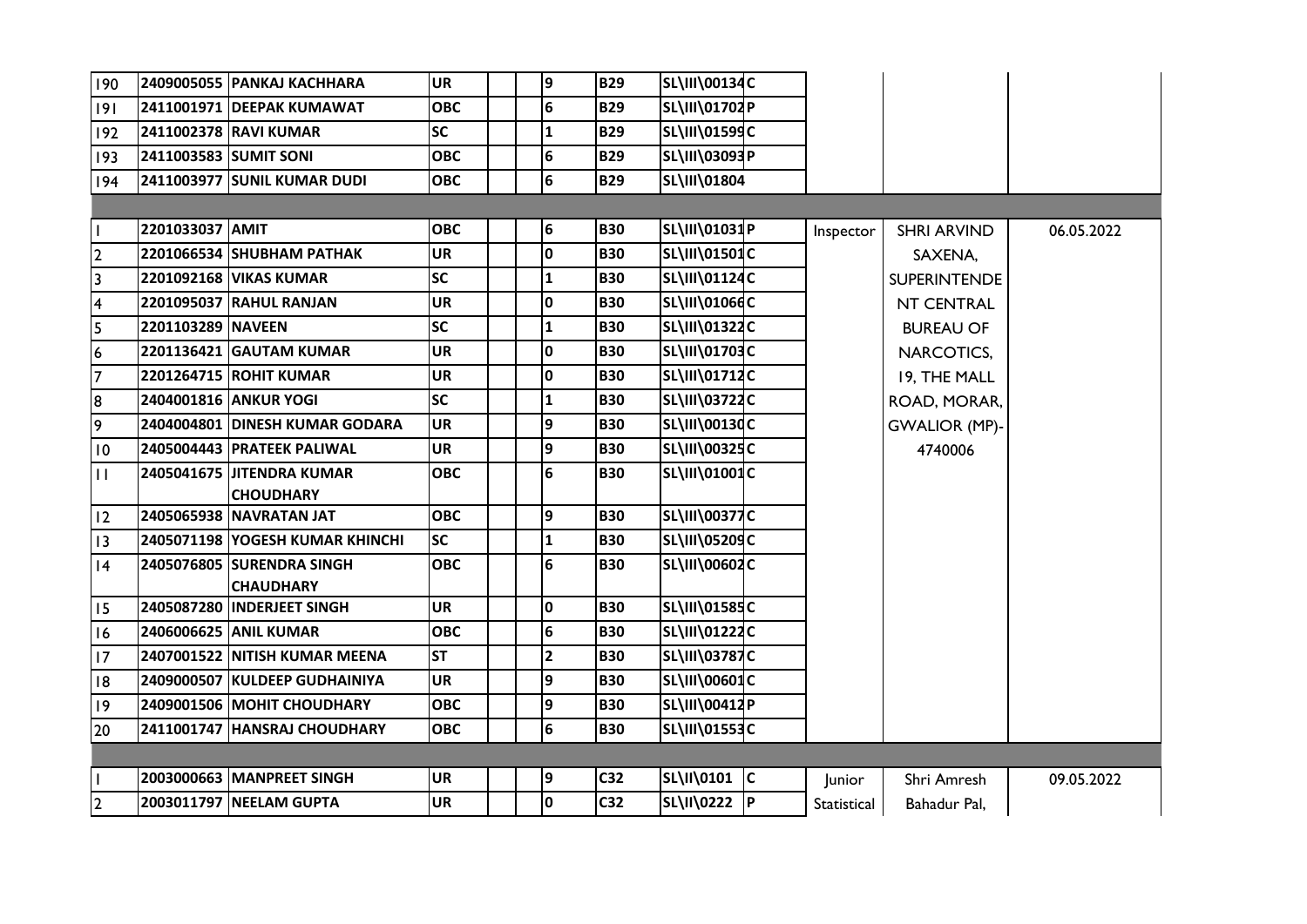| $\overline{\mathbf{3}}$ |                    | 2201003583 ROSHNI SINHA        | <b>UR</b>  |  | 9            | C <sub>32</sub> | SL\II\0074 C      |                         | Officer | Deputy Director, |
|-------------------------|--------------------|--------------------------------|------------|--|--------------|-----------------|-------------------|-------------------------|---------|------------------|
| $\overline{\mathbf{4}}$ |                    | 2201006345 HIMANSHU AGRAWAL    | <b>UR</b>  |  | 0            | C <sub>32</sub> | SL\II\0142 C      |                         |         | Ministry of      |
| 5                       |                    | 2201007165 CHETAN KUMAR        | UR         |  | 0            | C <sub>32</sub> | SL\II\0075 C      |                         |         | Statistics &     |
| 6                       |                    | 2201022211 GOVIND SINGH        | <b>SC</b>  |  | $\mathbf{1}$ | C <sub>32</sub> | SL\II\0274        | c                       |         | Programme        |
| $\overline{7}$          |                    | 2201027940 ANIL KUMAR          | UR         |  | 0            | C <sub>32</sub> | SL\II\0218 C      |                         |         | Implementation   |
| 8                       | 2201031540 RISHABH |                                | <b>UR</b>  |  | 9            | C <sub>32</sub> | SL\II\0057 C      |                         |         | (SSS Division),  |
| 9                       |                    | 2201057142 JITENDRA AGARWAL    | UR         |  | 0            | C <sub>32</sub> | SL\II\0037 C      |                         |         | Room No. 528,    |
| 10                      |                    | 2201068017 SANKET CHAUDHARY    | <b>OBC</b> |  | 6            | C <sub>32</sub> | SL\II\0112        | <b>IC</b>               |         | Sardar Patel     |
| $\mathbf{H}$            |                    | 2201075099 VIVEK KUMAR         | UR         |  | 9            | C <sub>32</sub> | SL\II\0039 P      |                         |         | Bhawan, Sansad   |
| 12                      | 2201075837 NEELAM  |                                | <b>OBC</b> |  | 6            | C <sub>32</sub> | SL\II\0151 C      |                         |         | Marg, New Delhi- |
| 13                      |                    | 2201079776 SOMNATH JHA         | UR         |  | 9            | C <sub>32</sub> | SL\II\0009        | lc.                     |         | 110001           |
| 4                       |                    | 2201088413 VISHAL GARG         | <b>UR</b>  |  | 0            | C <sub>32</sub> | SL\II\0194        | P                       |         |                  |
| 15                      |                    | 2201090531 GIRISH PUNJABI      | UR         |  | 9            | C <sub>32</sub> | SL\II\0052 C      |                         |         |                  |
| 16                      |                    | 2201095111 AVINASH GOYAL       | <b>UR</b>  |  | 9            | C <sub>32</sub> | <b>SL\II\0084</b> | $\overline{\mathsf{c}}$ |         |                  |
| 17                      |                    | 2201095583 ABHISHEK DWIVEDI    | UR         |  | 9            | C <sub>32</sub> | SL\II\0071 C      |                         |         |                  |
| 8                       | 2201096318 ROHIT   |                                | <b>SC</b>  |  | $\mathbf{1}$ | C <sub>32</sub> | SL\II\0282        | <b>IC</b>               |         |                  |
| 9                       |                    | 2201097834 ABHINAV GARG        | <b>UR</b>  |  | 0            | C <sub>32</sub> | SL\II\0206 C      |                         |         |                  |
| 20                      |                    | 2201110985 SATYENDRA KUMAR     | <b>OBC</b> |  | 6            | C <sub>32</sub> | SL\II\0108        | c                       |         |                  |
| 21                      |                    | 2201113357 ANKIT KUMAR SINGH   | UR         |  | 0            | C <sub>32</sub> | SL\II\0148 C      |                         |         |                  |
| 22                      | 2201115801 SAPNA   |                                | <b>UR</b>  |  | 9            | C <sub>32</sub> | SL\II\0049        | $\overline{\mathsf{c}}$ |         |                  |
| 23                      | 2201120758 SARITA  |                                | <b>SC</b>  |  | $\mathbf{1}$ | C <sub>32</sub> | SL\II\0316 C      |                         |         |                  |
| 24                      | 2201131184 MANISHA |                                | <b>OBC</b> |  | 6            | C <sub>32</sub> | SL\II\0119        | c                       |         |                  |
| 25                      |                    | 2201131516 SHIKHA MAURYA       | <b>SC</b>  |  | $\mathbf{1}$ | C <sub>32</sub> | SL\II\0300        | c                       |         |                  |
| 26                      |                    | 2201133131 PRIYA RANJAN KUMAR  | <b>SC</b>  |  | $\mathbf{1}$ | C <sub>32</sub> | SL\II\0318        | $\overline{c}$          |         |                  |
| 27                      |                    | 2201137858 SANJEET KUMAR       | <b>OBC</b> |  | 6            | C <sub>32</sub> | SL\II\0170 C      |                         |         |                  |
| 28                      | 2201139296 PRAVESH |                                | <b>UR</b>  |  | 9            | C <sub>32</sub> | <b>SL\II\0073</b> | <b>IC</b>               |         |                  |
| 29                      |                    | 2201141514 UMESH KUMAR MANDAL  | <b>SC</b>  |  | $\mathbf{1}$ | C <sub>32</sub> | SL\II\0252 C      |                         |         |                  |
| 30                      |                    | 2201142686 GAURAV KUMAR        | <b>UR</b>  |  | 0            | C <sub>32</sub> | SL\II\0224        | c                       |         |                  |
| 31                      |                    | 2201144569 RAHUL DAHIYA        | UR         |  | 9            | C <sub>32</sub> | SL\II\0080        | $\overline{\mathsf{c}}$ |         |                  |
| 32                      |                    | <b>2201148495 NIKHIL KUMAR</b> | <b>UR</b>  |  | 0            | C <sub>32</sub> | SL\II\0210 C      |                         |         |                  |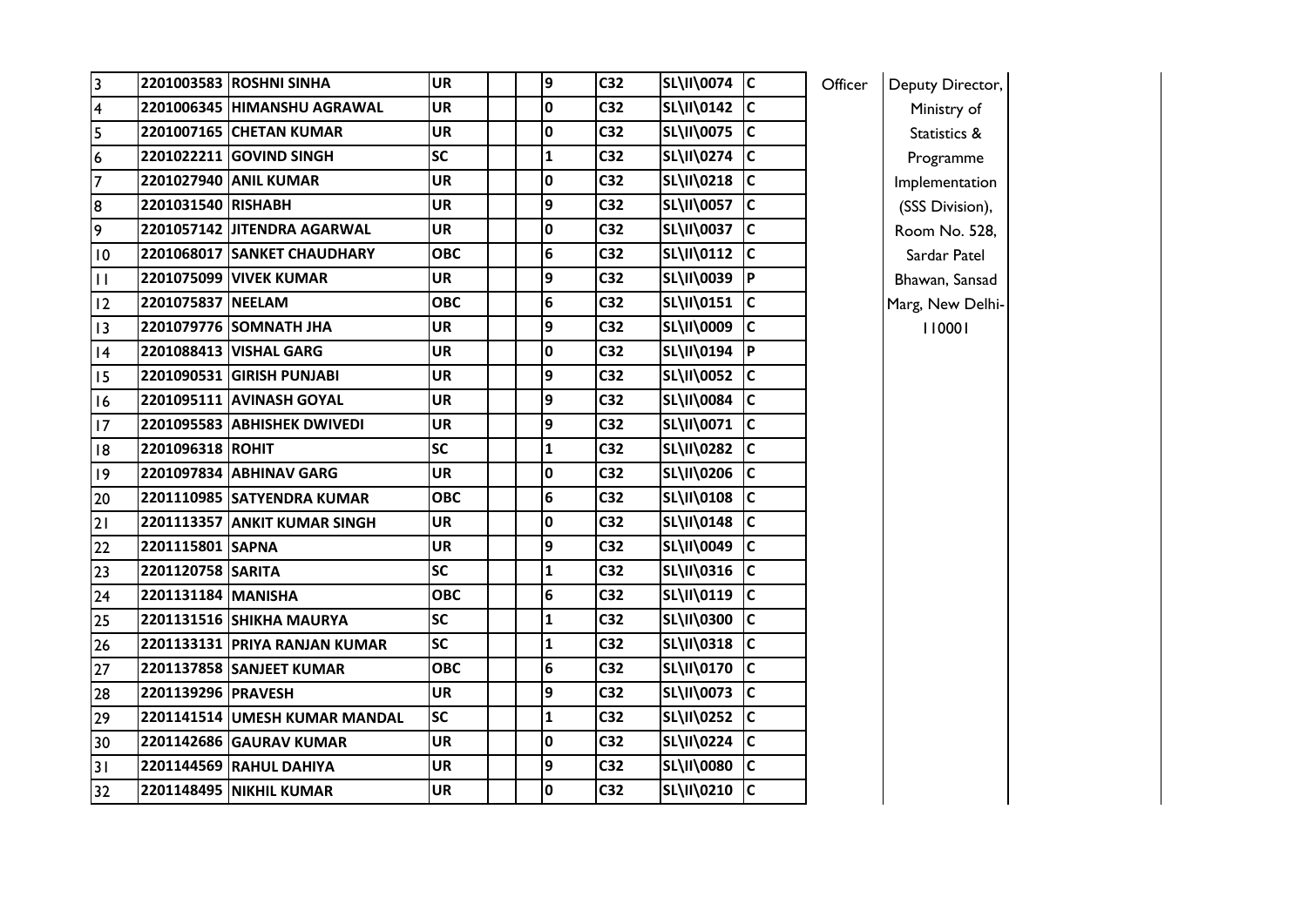| 33 |                    | 2201152731 HARSHIT TYAGI        | <b>UR</b>  | $\pmb{0}$               | C <sub>32</sub> | <b>SL\II\0214</b> | IС           |
|----|--------------------|---------------------------------|------------|-------------------------|-----------------|-------------------|--------------|
| 34 |                    | 2201156998 GULSHAN KUMAR        | <b>OBC</b> | 6                       | C <sub>32</sub> | <b>SL\II\0055</b> | C            |
| 35 | 2201158490 SUYASHI |                                 | <b>SC</b>  | $\mathbf{1}$            | C <sub>32</sub> | SL\II\0290        | $\mathsf{C}$ |
| 36 |                    | 2201159305 VINEET KUMAR         | <b>OBC</b> | 6                       | C <sub>32</sub> | <b>SL\II\0078</b> | $\mathsf{C}$ |
| 37 | 2201160265 SWATI   |                                 | SC         | $\mathbf 1$             | C <sub>32</sub> | SL\II\0256        | $\mathsf{C}$ |
| 38 |                    | 2201163867 MANEESH KUMAR YADAV  | <b>OBC</b> | 6                       | C <sub>32</sub> | SL\II\0107        | $\mathsf{C}$ |
| 39 |                    | 2201185215 ABHINESH MEENA       | <b>ST</b>  | $\mathbf{2}$            | C <sub>32</sub> | <b>SL\II\0324</b> | $\mathsf{C}$ |
| 40 | 2201191991 RAJPAL  |                                 | ОВС        | 6                       | C <sub>32</sub> | SL\II\0139        | C            |
| 41 |                    | 2201199480 DEEPANSHU TOMAR      | <b>SC</b>  | $\mathbf{1}$            | C <sub>32</sub> | SL\II\0267        | $\mathsf{C}$ |
| 42 |                    | 2201204945 ABHIJEET KUMAR       | <b>UR</b>  | 9                       | C32             | <b>SL\II\0007</b> | C            |
| 43 |                    | 2201205136 AKSHAY JAIN          | UR         | 9                       | C <sub>32</sub> | SL\II\0016        | $\mathsf{C}$ |
| 44 | 2201206238 VERSHA  |                                 | <b>SC</b>  | $\mathbf{1}$            | C <sub>32</sub> | SL\II\0286        | $\mathsf{C}$ |
| 45 | 2201208471 DINESH  |                                 | <b>UR</b>  | 9                       | C <sub>32</sub> | SL\II\0069        | C            |
| 46 |                    | 2201210540 VISHAL PATIDAR       | <b>OBC</b> | 6                       | C <sub>32</sub> | <b>SL\II\0147</b> | <b>P</b>     |
| 47 |                    | 2201210640 ABHISHEK DIXIT       | <b>UR</b>  | 0                       | C <sub>32</sub> | SL\II\0203        | P            |
| 48 |                    | 2201212998 AKASH CHOUDHARY      | <b>UR</b>  | 9                       | C <sub>32</sub> | <b>SL\II\0005</b> | $\mathsf{C}$ |
| 49 |                    | 2201213699 RAJESH KUMAR MEENA   | <b>ST</b>  | $\mathbf{2}$            | C <sub>32</sub> | <b>SL\II\0322</b> | C            |
| 50 |                    | 2201214742 KETAN SETH           | <b>UR</b>  | 9                       | C <sub>32</sub> | <b>SL\II\0053</b> | $\mathsf{C}$ |
| 51 |                    | 2201215315 PRATIK KUMAR SINGH   | <b>UR</b>  | 9                       | C <sub>32</sub> | SL\II\0010        | C            |
| 52 |                    | 2201219162 KUNUKU JAGADISHKUMAR | <b>OBC</b> | 6                       | C <sub>32</sub> | SL\II\0138        | C            |
| 53 |                    | 2201232779 ANKESH KUMAR MEENA   | <b>ST</b>  | $\overline{\mathbf{c}}$ | C <sub>32</sub> | <b>SL\II\0328</b> | C            |
| 54 | 2201238309 ROHIT   |                                 | <b>SC</b>  | $\mathbf{1}$            | C <sub>32</sub> | <b>SL\II\0278</b> | C            |
| 55 |                    | 2201242752 MOHIT KUMAR          | <b>ST</b>  | $\overline{\mathbf{c}}$ | C <sub>32</sub> | SL\II\0325        | C            |
| 56 | 2201245061 VISHAL  |                                 | <b>UR</b>  | 0                       | C <sub>32</sub> | SL\II\0168        | <b>P</b>     |
| 57 |                    | 2201252670 PUNEET DUTT          | <b>UR</b>  | 9                       | C <sub>32</sub> | <b>SL\II\0087</b> | C            |
| 58 |                    | 2201255190 SANDEEP NIRWAL       | <b>SC</b>  | $\mathbf 1$             | C32             | SL\II\0269        | C            |
| 59 |                    | 2201257695 DEVENDRA SINGH MEENA | <b>ST</b>  | $\overline{\mathbf{c}}$ | C <sub>32</sub> | SL\II\0321        | $\mathsf{C}$ |
| 60 | 2201260238 ANKUR   |                                 | <b>OBC</b> | 6                       | C <sub>32</sub> | <b>SL\II\0172</b> | C            |
| 61 |                    | 2201272079 ROHIT VERMA          | <b>OBC</b> | 6                       | C <sub>32</sub> | SL\II\0169        | C            |
| 62 |                    | 2201272826 PAWAN KUMAR          | <b>OBC</b> | 6                       | C <sub>32</sub> | SL\II\0045        | $\mathbf c$  |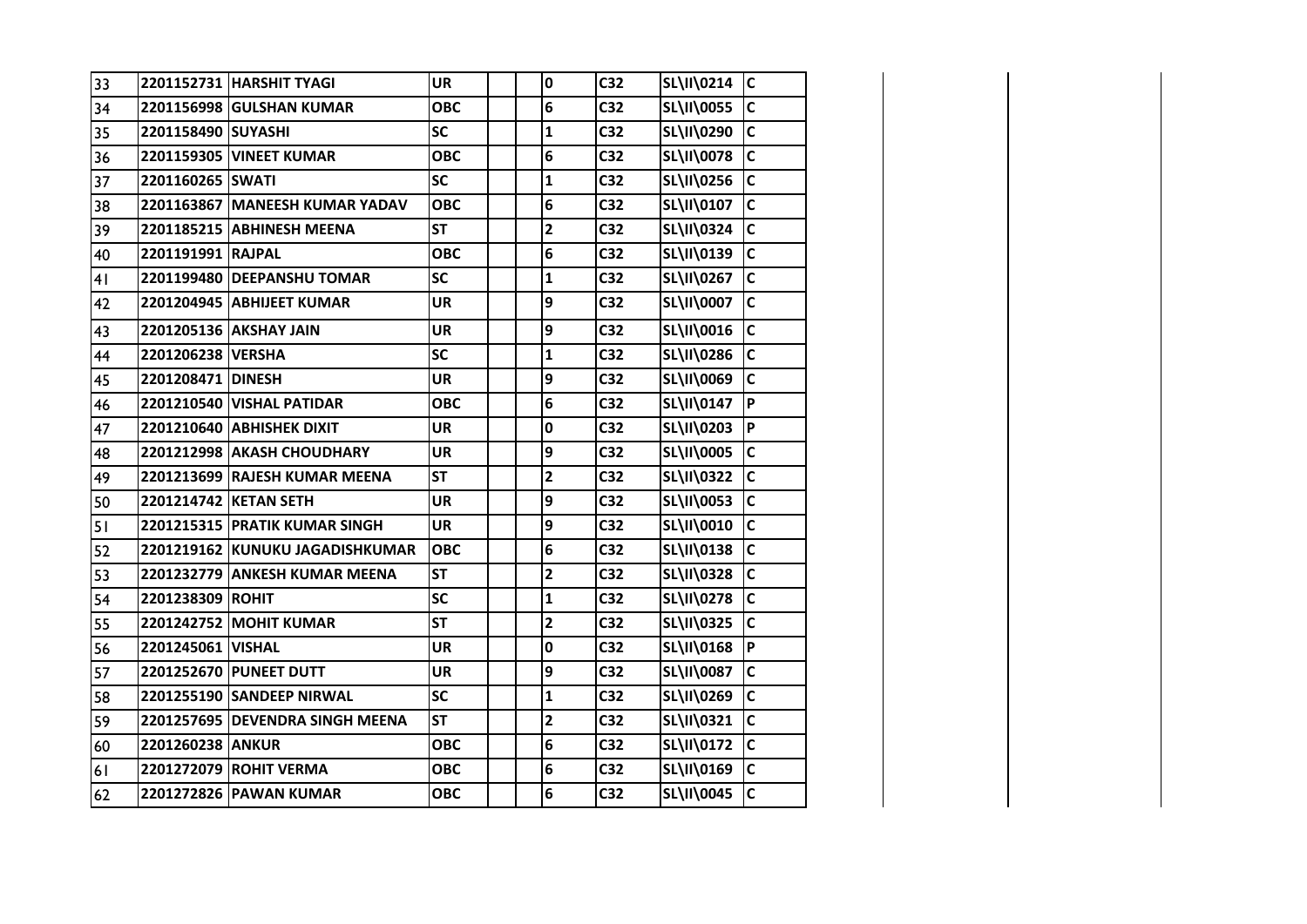| 63 |                      | 2201278960 SIDDHANT CHOUDHARY   | <b>OBC</b> | 6                       | C32             | SL\II\0182        | <b>C</b>     |
|----|----------------------|---------------------------------|------------|-------------------------|-----------------|-------------------|--------------|
| 64 |                      | 2201283978 UJJWAL BANSAL        | <b>UR</b>  | $\mathbf 0$             | C <sub>32</sub> | SL\II\0118        | $\mathsf{C}$ |
| 65 |                      | 2201285923 ANKITA JORWAL        | <b>ST</b>  | $\mathbf{2}$            | C <sub>32</sub> | SL\II\0361        | $\mathbf{C}$ |
| 66 |                      | 2201287226 DEEPAK KUMAR         | <b>OBC</b> | 6                       | C <sub>32</sub> | SL\II\0125        | lP.          |
| 67 | 2201287663 CHAITANYA |                                 | <b>OBC</b> | 6                       | C <sub>32</sub> | SL\II\0173        | P            |
| 68 |                      | 2201296688 ANKUR BHARDWAJ       | <b>UR</b>  | $\mathbf 0$             | C <sub>32</sub> | SL\II\0202        | P            |
| 69 | 2201298232 NITISH    |                                 | <b>OBC</b> | 9                       | C <sub>32</sub> | SL\II\0036        | P            |
| 70 | 2201299907 SHIVANG   |                                 | <b>UR</b>  | $\mathbf 0$             | C <sub>32</sub> | <b>SL\II\0150</b> | $\mathsf{C}$ |
| 71 |                      | 2401003101 SOMLATA KUMHAR       | <b>OBC</b> | 6                       | C <sub>32</sub> | SL\II\0154        | $\mathsf{C}$ |
| 72 | 2402003889 AJIT JAIN |                                 | <b>UR</b>  | 9                       | C32             | <b>SL\II\0065</b> | $\mathsf{C}$ |
| 73 |                      | 2402005003 SUMIT KUMAR AGRAWAL  | <b>UR</b>  | 9                       | C <sub>32</sub> | <b>SL\II\0077</b> | C            |
| 74 |                      | 2402010464 ALKA KHOHARA         | <b>SC</b>  | $\mathbf{1}$            | C <sub>32</sub> | SL\II\0313        | C            |
| 75 |                      | 2404000324 MOHIT SAHARAN        | <b>OBC</b> | 6                       | C <sub>32</sub> | SL\II\0134        | C            |
| 76 |                      | 2404004441 LAKHVINDER SINGH     | <b>OBC</b> | 9                       | C32             | SL\II\0012        | ∣P∶          |
| 77 |                      | 2405001217 AMIT KUMAR JAIN      | <b>UR</b>  | 9                       | C <sub>32</sub> | SL\II\0001        | $\mathsf{C}$ |
| 78 |                      | 2405003871 UDAY CHAND MEENA     | <b>ST</b>  | $\overline{\mathbf{2}}$ | C <sub>32</sub> | SL\II\0343        | $\mathsf{C}$ |
| 79 |                      | 2405005555 CHETAN PRAKASH MEENA | <b>ST</b>  | $\mathbf{2}$            | C32             | SL\II\0349        | C            |
| 80 |                      | 2405005852 VAIBHAV KUMAR BANSAL | <b>UR</b>  | $\mathbf 0$             | C32             | <b>SL\II\0207</b> | C            |
| 81 |                      | 2405006350 MANISH MITTAL        | <b>UR</b>  | 0                       | C32             | SL\II\0165        | P            |
| 82 |                      | 2405007280 SONU KUMAR           | <b>UR</b>  | $\mathbf 0$             | C <sub>32</sub> | <b>SL\II\0088</b> | $\mathsf{C}$ |
| 83 |                      | 2405008544 KAMLESH MEENA        | <b>ST</b>  | $\mathbf{2}$            | C <sub>32</sub> | SL\II\0334        | $\mathsf{C}$ |
| 84 |                      | 2405008675 RAKESH KUMAR         | <b>OBC</b> | 6                       | C <sub>32</sub> | SL\II\0153        | $\mathsf{C}$ |
| 85 |                      | 2405015126 TRILOK GOYAL         | <b>UR</b>  | 9                       | C <sub>32</sub> | <b>SL\II\0068</b> | $\mathsf{C}$ |
| 86 |                      | 2405015263 VISHNU MEENA         | <b>ST</b>  | $\overline{\mathbf{2}}$ | C <sub>32</sub> | SL\II\0353        | $\mathsf{C}$ |
| 87 |                      | 2405023202 DILRAJ MEENA         | <b>ST</b>  | $\mathbf{2}$            | C <sub>32</sub> | SL\II\0358        | $\mathsf{C}$ |
| 88 |                      | 2405027931 VIKAS GOYAL          | <b>UR</b>  | 9                       | C32             | <b>SL\II\0044</b> | $\mathsf{C}$ |
| 89 |                      | 2405028469 SALIM MOHAMD         | <b>OBC</b> | 6                       | C <sub>32</sub> | SL\II\0109        | C            |
| 90 |                      | 2405029069 VINOD KUMAR MEENA    | <b>ST</b>  | $\overline{\mathbf{2}}$ | C <sub>32</sub> | SL\II\0344        | $\mathsf{C}$ |
| 91 |                      | 2405034445 RITIKA AGRAWAL       | <b>UR</b>  | 9                       | C <sub>32</sub> | <b>SL\II\0082</b> | C            |
| 92 |                      | 2405035053 VIVEK BANSAL         | <b>UR</b>  | 9                       | C <sub>32</sub> | <b>SL\II\0066</b> | $\mathbf c$  |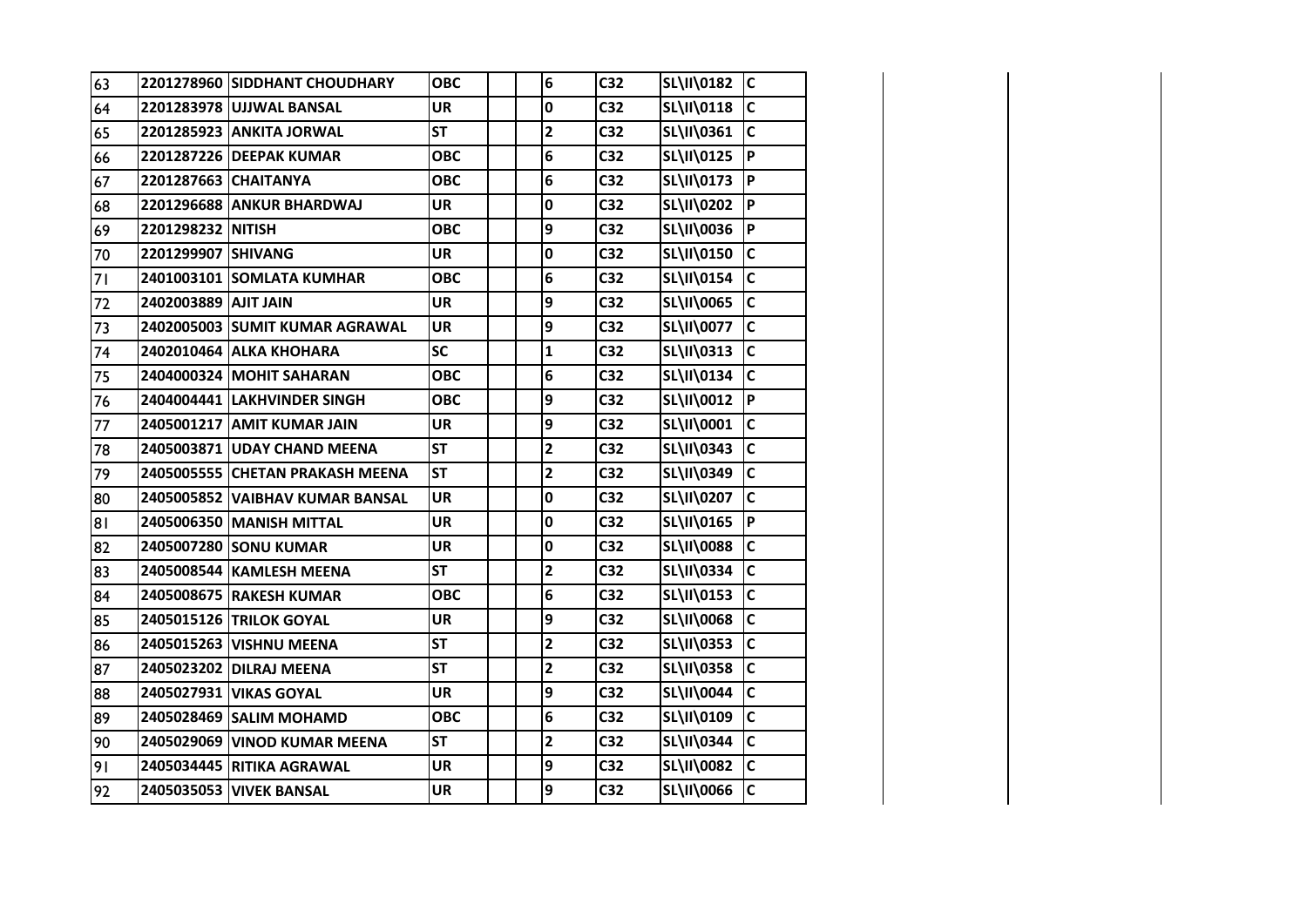| 93  | 2405037889   VIKASH JANGIR       | ОВС        | 6                       | C <sub>32</sub> | SL\II\0185        | <b>C</b>       |
|-----|----------------------------------|------------|-------------------------|-----------------|-------------------|----------------|
| 94  | 2405039606 VIKESH JAIN           | UR         | 0                       | C <sub>32</sub> | <b>SL\II\0229</b> | C              |
| 95  | 2405042180 RAHUL SAINI           | <b>OBC</b> | 6                       | C <sub>32</sub> | SL\II\0114        | P              |
| 96  | 2405043882 KULDEEP CHOUDHARY     | <b>OBC</b> | 9                       | C <sub>32</sub> | <b>SL\II\0028</b> | C              |
| 97  | 2405051561 AVDHESH KUMAR MEENA   | <b>ST</b>  | $\overline{\mathbf{c}}$ | C <sub>32</sub> | <b>SL\II\0285</b> | C              |
| 98  | 2405052317 RAKESH KUMAR DHAKAR   | <b>OBC</b> | $\overline{\mathbf{z}}$ | C <sub>32</sub> | SL\II\0299        | $\overline{P}$ |
| 99  | 2405052432 HARISHANKAR GUPTA     | <b>UR</b>  | 0                       | C <sub>32</sub> | SL\II\0225        | C              |
| 100 | 2405053206 SEEMA MEENA           | <b>ST</b>  | 2                       | C <sub>32</sub> | SL\II\0339        | $\mathsf{C}$   |
| 101 | 2405056675 NIKITA SHARMA         | <b>UR</b>  | 9                       | C <sub>32</sub> | SL\II\0006        | C              |
| 102 | 2405059550 SHWETA GUPTA          | <b>UR</b>  | 0                       | C32             | SL\II\0199        | $\mathsf{C}$   |
| 103 | 2405060819 GAURAV YADAV          | <b>OBC</b> | 6                       | C <sub>32</sub> | SL\II\0113        | C              |
| 104 | 2405061001 KHUSHBOO MEENA        | <b>ST</b>  | $\mathbf{2}$            | C <sub>32</sub> | <b>SL\II\0345</b> | $\mathsf{C}$   |
| 105 | 2405061528 SEEMA MEENA           | <b>ST</b>  | $\overline{\mathbf{c}}$ | C <sub>32</sub> | SL\II\0351        | C              |
| 106 | 2405065952 MANJU MEENA           | <b>ST</b>  | $\mathbf{2}$            | C32             | <b>SL\II\0315</b> | IC.            |
| 107 | 2405066503 MANOHAR LAL SHARMA    | <b>UR</b>  | $\mathbf 0$             | C <sub>32</sub> | SL\II\0175        | C              |
| 108 | 2405071133 SHIV RAJ CHANDEL      | <b>SC</b>  | $\mathbf{1}$            | C <sub>32</sub> | SL\II\0314        | C              |
| 109 | 2405071975 GULSHAN GARG          | <b>UR</b>  | 9                       | C <sub>32</sub> | <b>SL\II\0020</b> | C              |
| 110 | 2405074648 GAURAV KUMAR MEENA    | <b>ST</b>  | $\mathbf{2}$            | C <sub>32</sub> | <b>SL\II\0360</b> | C              |
| 111 | 2405077893 SAWAN KUMAR AGRAWAL   | <b>UR</b>  | 0                       | C <sub>32</sub> | SL\II\0191        | C              |
| 112 | 2405077949 GAURAV KUMAR GOYAL    | <b>UR</b>  | 0                       | C <sub>32</sub> | SL\II\0176        | C              |
| 113 | 2405078261 MANISH GOYAL          | <b>UR</b>  | 9                       | C <sub>32</sub> | <b>SL\II\0059</b> | C              |
| 114 | 2405080612 BHANWAR LAL NITHARWAL | <b>OBC</b> | 6                       | C32             | SL\II\0104        | ļР.            |
| 115 | 2405081214 SHUBHAM GUPTA         | <b>UR</b>  | 9                       | C <sub>32</sub> | SL\II\0092        | $\mathsf{C}$   |
| 116 | 2405085601 OMPRAKASH MEENA       | <b>ST</b>  | $\mathbf{2}$            | C <sub>32</sub> | <b>SL\II\0342</b> | $\mathsf{C}$   |
| 117 | 2405087313 AVADHESH KUMAR        | <b>UR</b>  | 9                       | C <sub>32</sub> | <b>SL\II\0040</b> | C              |
| 118 | 2405091744 VINOD KUMAR MEENA     | <b>ST</b>  | $\overline{\mathbf{c}}$ | C <sub>32</sub> | SL\II\0331        | C              |
| 119 | 2405094005 BASANT KUMAR          | <b>OBC</b> | 6                       | C <sub>32</sub> | SL\II\0149        | C              |
| 120 | 2405096142 RAHUL MEENA           | <b>ST</b>  | $\mathbf{2}$            | C <sub>32</sub> | <b>SL\II\0352</b> | $\mathsf{C}$   |
| 2   | 2406009473 RAMPAL JANDU          | <b>OBC</b> | 6                       | C <sub>32</sub> | <b>SL\II\0051</b> | C              |
| 122 | 2407001500 SONU KUMAR MALAV      | <b>OBC</b> | 6                       | C <sub>32</sub> | SL\II\0180        | $\mathsf{C}$   |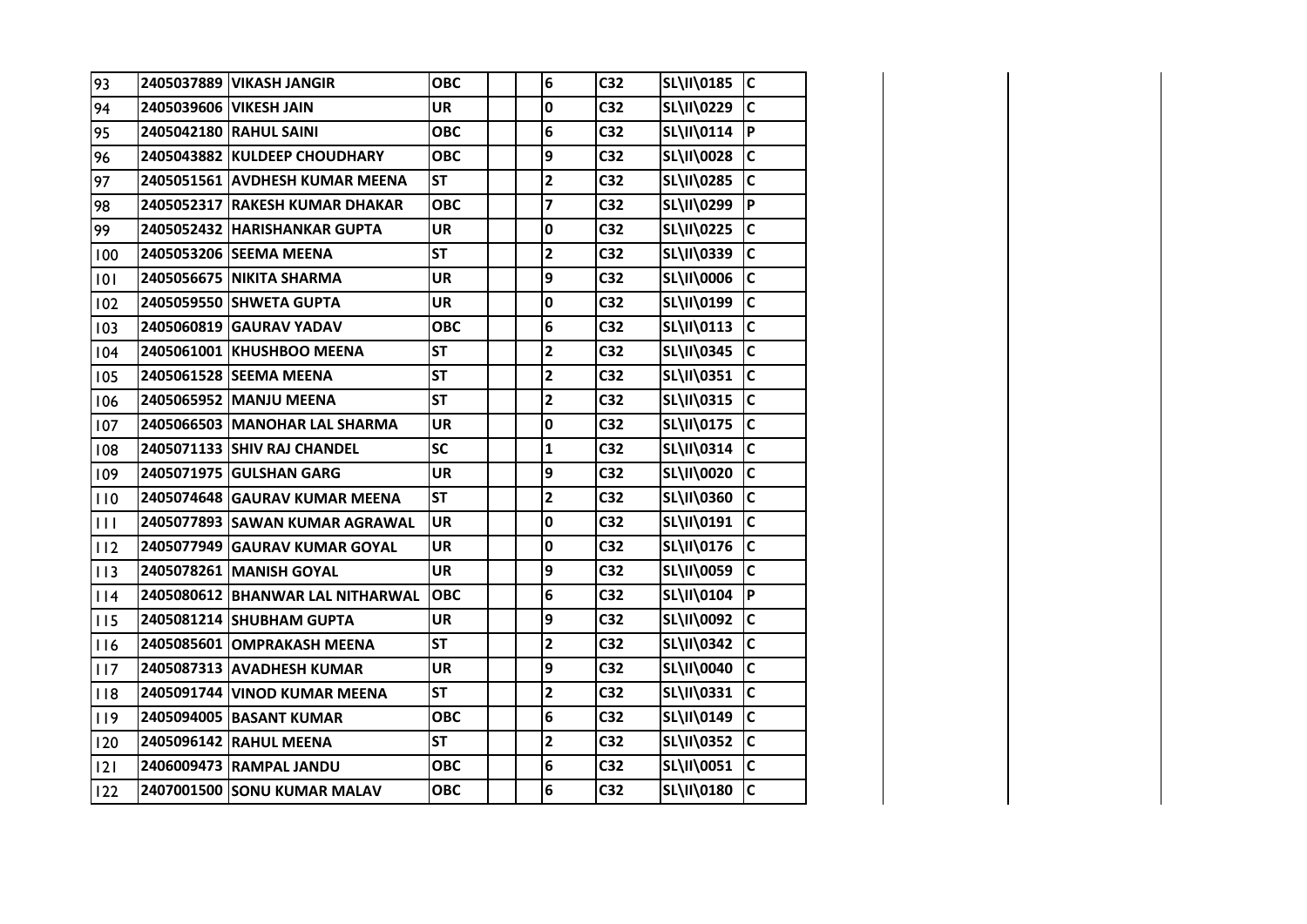| 123            |                  | 2407007413 PANKAJ KUMAR        | <b>OBC</b> | 6               | C <sub>32</sub> | SL\II\0128 C |             |                   |            |
|----------------|------------------|--------------------------------|------------|-----------------|-----------------|--------------|-------------|-------------------|------------|
| 124            |                  | 2408003934 GOVIND KUMAR        | <b>SC</b>  | $\mathbf{1}$    | C <sub>32</sub> | SL\II\0258 C |             |                   |            |
| 125            |                  | 2408007030 TARUN KUMAR         | <b>OBC</b> | 9               | C <sub>32</sub> | SL\II\0072 C |             |                   |            |
| 126            |                  | 2411008527 LAXMAN SINGH        | <b>UR</b>  | $\mathbf 0$     | C <sub>32</sub> | SL\II\0190 P |             |                   |            |
|                |                  |                                |            |                 |                 |              |             |                   |            |
| Ш              | 2003012362 KAMAL |                                | <b>UR</b>  | 0               | C33             | SL\II\0306 P | Statistical | THE DEPUTY        | 06.05.2022 |
| $\overline{2}$ |                  | 2006004988 KHOOB SINGH         | <b>SC</b>  | $\mathbf{1}$    | C <sub>33</sub> | SL\II\0335 C | Investigato | SECRETARY,        |            |
| 3              |                  | 2201003005 RAVI CHAUDHARY      | <b>SC</b>  | $\mathbf{1}$    | C33             | SL\II\0367 C | $r$ Gr. II  | OFFICE OF THE     |            |
| 4              |                  | 2201021694 SURBHI MEHENDIRATTA | <b>UR</b>  | 9               | C <sub>33</sub> | SL\II\0157 C |             | <b>REGISTRAR</b>  |            |
| 5              |                  | 2201026459 CHANKIT KUMAR       | <b>SC</b>  | $\mathbf{1}$    | C33             | SL\II\0277 C |             | <b>GENERAL OF</b> |            |
| 6              |                  | 2201039324 MAYUR KUMAR         | <b>SC</b>  | $\mathbf{1}$    | C <sub>33</sub> | SL\II\0366 C |             | INDIA, WEST       |            |
| $\overline{7}$ |                  | 2201043414 KM SHIPRA GUPTA     | <b>UR</b>  | 9               | C <sub>33</sub> |              |             | BLOCK I, R.K.     |            |
| 8              |                  | <b>2201053693 VIKAS KUMAR</b>  | <b>SC</b>  | $\mathbf{1}$    | C <sub>33</sub> | SL\II\0364 C |             | PURAM,            |            |
| 9              |                  | 2201064388 ASHISH YADAV        | <b>OBC</b> | 6               | C <sub>33</sub> | SL\II\0245 C |             | NEW DELHI-        |            |
| 10             |                  | 2201077633 LAVISH KUMAR SINGH  | <b>SC</b>  | $\mathbf{1}$    | C <sub>33</sub> | SL\II\0346 C |             | 110066            |            |
| $\vert \vert$  |                  | 2201099445  NIKHIL SINGH       | <b>UR</b>  | 9               | C <sub>33</sub> | SL\II\0275 C |             |                   |            |
| 12             |                  | 2201102705 AMAN DAYAL          | <b>SC</b>  | $\mathbf{1}$    | C <sub>33</sub> | SL\II\0329 C |             |                   |            |
| $ 13\rangle$   |                  | 2201103596 SUMIT KUMAR         | <b>OBC</b> | 9               | C <sub>33</sub> | SL\II\0227 C |             |                   |            |
| 4              |                  | 2201109404 SAKSHAM JOSHI       | UR         | 9               | C <sub>33</sub> | SL\II\0236 C |             |                   |            |
| 15             |                  | 2201139087 SHIVAM CHAUHAN      | <b>UR</b>  | $\mathbf 0$     | C <sub>33</sub> | SL\II\0058 C |             |                   |            |
| 16             |                  | 2201140435 AAKASH SAHRAWAT     | UR         | 9               | C <sub>33</sub> | SL\II\0262 C |             |                   |            |
| 17             |                  | 2201140874 SHIVKUMAR           | <b>OBC</b> | $6\phantom{1}6$ | C <sub>33</sub> | SL\II\0054 C |             |                   |            |
| 8              |                  | 2201153396 SHUBHAM KUSHAWAHA   | <b>OBC</b> | 9               | C <sub>33</sub> | SL\II\0237 C |             |                   |            |
| 9              | 2201162411 KAPIL |                                | <b>SC</b>  | 1               | C <sub>33</sub> | SL\II\0257 C |             |                   |            |
| 20             |                  | 2201167924 SWATI GOYAL         | <b>UR</b>  | 9               | C <sub>33</sub> | SL\II\0234 C |             |                   |            |
| 21             |                  | 2201170474 GULSHAN KASHYAP     | <b>UR</b>  | $\mathbf 0$     | C <sub>33</sub> | SL\II\0251 P |             |                   |            |
| 22             |                  | 2201195299 HONNEY PAL          | <b>OBC</b> | $\bf 6$         | C <sub>33</sub> | SL\II\0284 C |             |                   |            |
| 23             |                  | 2201212688 PRASUN KUMAR VERMA  | <b>OBC</b> | 6               | C <sub>33</sub> | SL\II\0144 C |             |                   |            |
| 24             |                  | 2201221597 AMEER ALAM          | <b>UR</b>  | $\mathbf 0$     | C <sub>33</sub> | SL\II\0348 C |             |                   |            |
| 25             |                  | 2201224794 ARJUN KUMAR         | <b>OBC</b> | $6\phantom{1}6$ | C <sub>33</sub> | SL\II\0336 C |             |                   |            |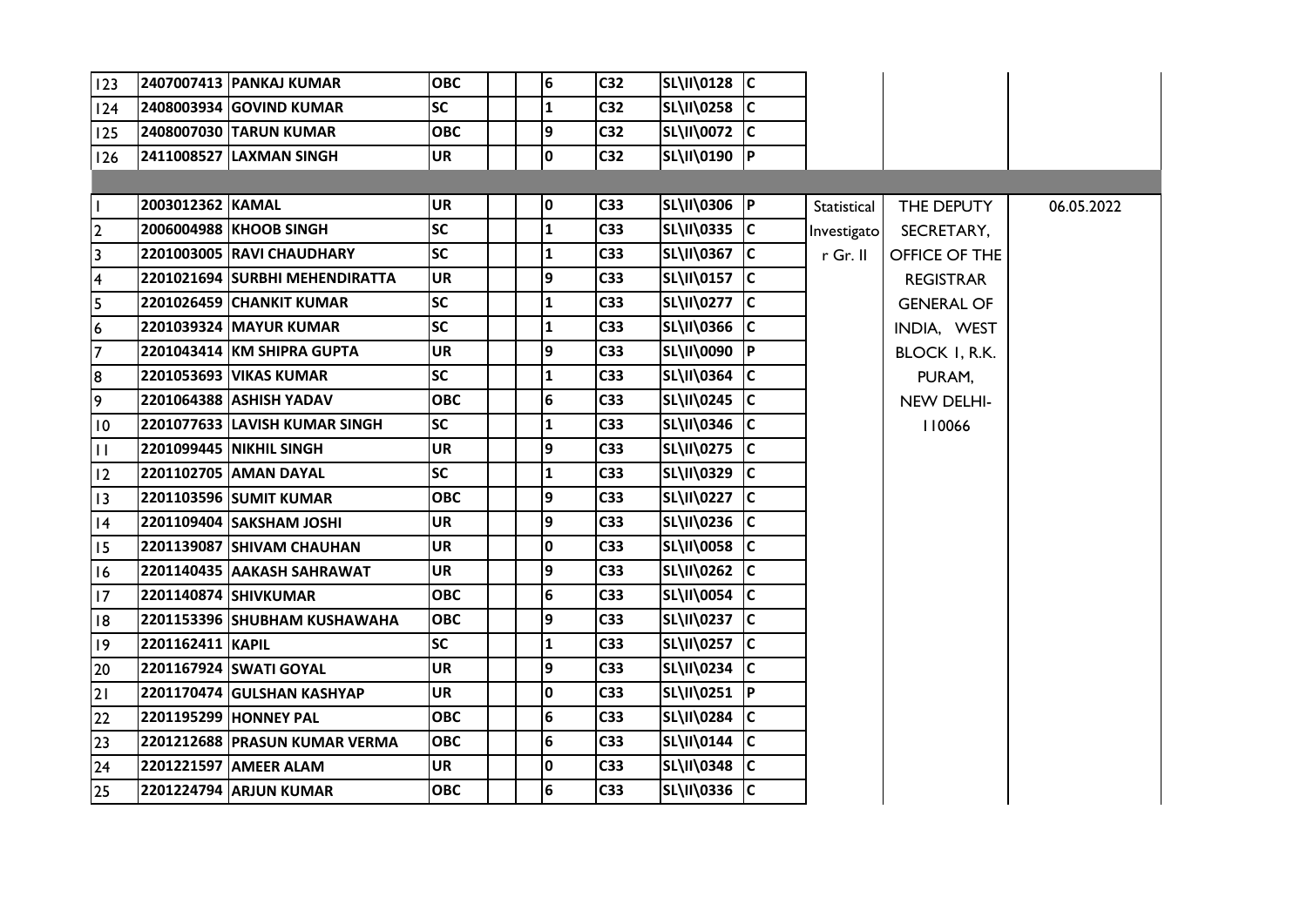| $\overline{26}$         |                     | 2201226691 DEVESH BANSAL                        | <b>UR</b>  | 9            | C33             | SL\II\0158 C         |           |         |                   |            |
|-------------------------|---------------------|-------------------------------------------------|------------|--------------|-----------------|----------------------|-----------|---------|-------------------|------------|
| 27                      |                     |                                                 | <b>UR</b>  | 9            | C <sub>33</sub> | SL\II\0228           | IC        |         |                   |            |
| 28                      |                     | <b>2201275899 VIVEK KUMAR</b>                   | <b>OBC</b> | 6            | C <sub>33</sub> | SL\II\0189 P         |           |         |                   |            |
| 29                      | 2201276389 KM JYOTI |                                                 | <b>OBC</b> | 9            | C33             | SL\II\0163           | c         |         |                   |            |
| 30                      |                     | 2201293824 MANVI SINGH                          | <b>SC</b>  | $\mathbf{1}$ | C33             | SL\II\0373 C         |           |         |                   |            |
| $\overline{31}$         |                     | 2201294298 RAO SUJATA SINGH                     | <b>OBC</b> | 6            | C33             | SL\II\0024 C         |           |         |                   |            |
| 32                      |                     | 2405017076 ANKIT KUMAR GUPTA                    | <b>UR</b>  | 9            | C33             | SL\II\0161 C         |           |         |                   |            |
| 33                      |                     | 2405017437 RAMKESH MEENA                        | <b>ST</b>  | $\mathbf{2}$ | C33             | SL\II\0350 C         |           |         |                   |            |
| 34                      |                     | 2405030811 IJAY KUMAR SINGH<br><b>SHEKHAWAT</b> | <b>UR</b>  | $\mathbf{0}$ | C <sub>33</sub> | SL\II\0370           | IС        |         |                   |            |
| 35                      |                     | 2405031601 RAJAT MITTAL                         | <b>UR</b>  | 0            | C33             |                      |           |         |                   |            |
| 36                      |                     | 2405037778 BRIJESH KUMAR SHARMA                 | <b>UR</b>  | 9            | C33             | SL\II\0079           | c         |         |                   |            |
| 37                      |                     | 2405060852 CHANDAN SINGH                        | <b>OBC</b> | 6            | C33             | SL\II\0233 C         |           |         |                   |            |
| 38                      |                     | 2405063991 RAJAT KUMAR AGARJEE                  | <b>OBC</b> | 6            | C <sub>33</sub> | SL\II\0270           | IС        |         |                   |            |
| 39                      |                     | 2405065076 NEHA SHARMA                          | <b>UR</b>  | 0            | C <sub>33</sub> | SL\II\0193           | <u>Ір</u> |         |                   |            |
| 40                      |                     | 2405066739 VIKAS KUMAR MEENA                    | <b>ST</b>  | $\mathbf{2}$ | C33             | SL\II\0357 C         |           |         |                   |            |
| 41                      |                     | 2405087250 HARSH GUPTA                          | <b>UR</b>  | 9            | C33             | SL\II\0253           | c         |         |                   |            |
| 42                      |                     | 2408004923 PRACHI GARG                          | <b>UR</b>  | 9            | C33             | SL\II\0179 C         |           |         |                   |            |
| 43                      |                     | 2409002582 HARSHIT PALIWAL                      | <b>UR</b>  | 0            | C33             | SL\II\0260           | c         |         |                   |            |
| 44                      |                     | 2409003296 SEEMA PATIDAR                        | <b>OBC</b> | 6            | C33             | SL\II\0310           | P         |         |                   |            |
|                         |                     |                                                 |            |              |                 |                      |           |         |                   |            |
| L                       |                     | 2002006995 ANUBHAV SHARMA                       | <b>UR</b>  | 9            | <b>D34</b>      | SL\III\02158C        |           | Auditor | Rajeev Ranjan     | 09.05.2022 |
| $\overline{2}$          |                     | 2002008967 NISHANT MITTAL                       | <b>UR</b>  | 9            | D34             | SL\III\02090C        |           |         | Kumar,            |            |
| $\overline{\mathbf{3}}$ |                     | 2002014269 RISHAV RANJAN                        | <b>SC</b>  | $\mathbf{1}$ | D34             | SL\III\05826C        |           |         | Dy. CGDA (Pers.-  |            |
| $\overline{4}$          |                     | 2002014870 PRADEEP KUMAR                        | <b>SC</b>  | $\mathbf{1}$ | <b>D34</b>      | SL\III\05866C        |           |         | 2),               |            |
| $\overline{5}$          |                     | 2002015377 VED PRAKASH JOSHI                    | <b>ST</b>  | $\mathbf{2}$ | D34             | SL\III\06309C        |           |         | Controller        |            |
| 6                       |                     | 2002017429 VIJENDRA SINGH NEGI                  | <b>UR</b>  | 3            | <b>D34</b>      | <b>SL\III\06587C</b> |           |         | General of        |            |
| $\overline{7}$          |                     | 2003000021 IDEVENDRA SINGH BASERA               | <b>UR</b>  | 9            | D34             | SL\III\02304C        |           |         | Defence           |            |
| 8                       |                     | 2003000088 BRIJENDRA RAUTELA                    | <b>UR</b>  | 9            | D34             | SL\III\01786C        |           |         | Accounts,         |            |
| $\overline{\mathsf{e}}$ |                     | 2003000418   KAMAL KISHOR TAMTA                 | <b>SC</b>  | 1            | D34             | SL\III\05715C        |           |         | Ullan Battr Road, |            |
| 10                      |                     | 2003000449 VIKALP JOSHI                         | <b>UR</b>  | 9            | <b>D34</b>      | <b>SL\III\02687C</b> |           |         | Palam Delhi       |            |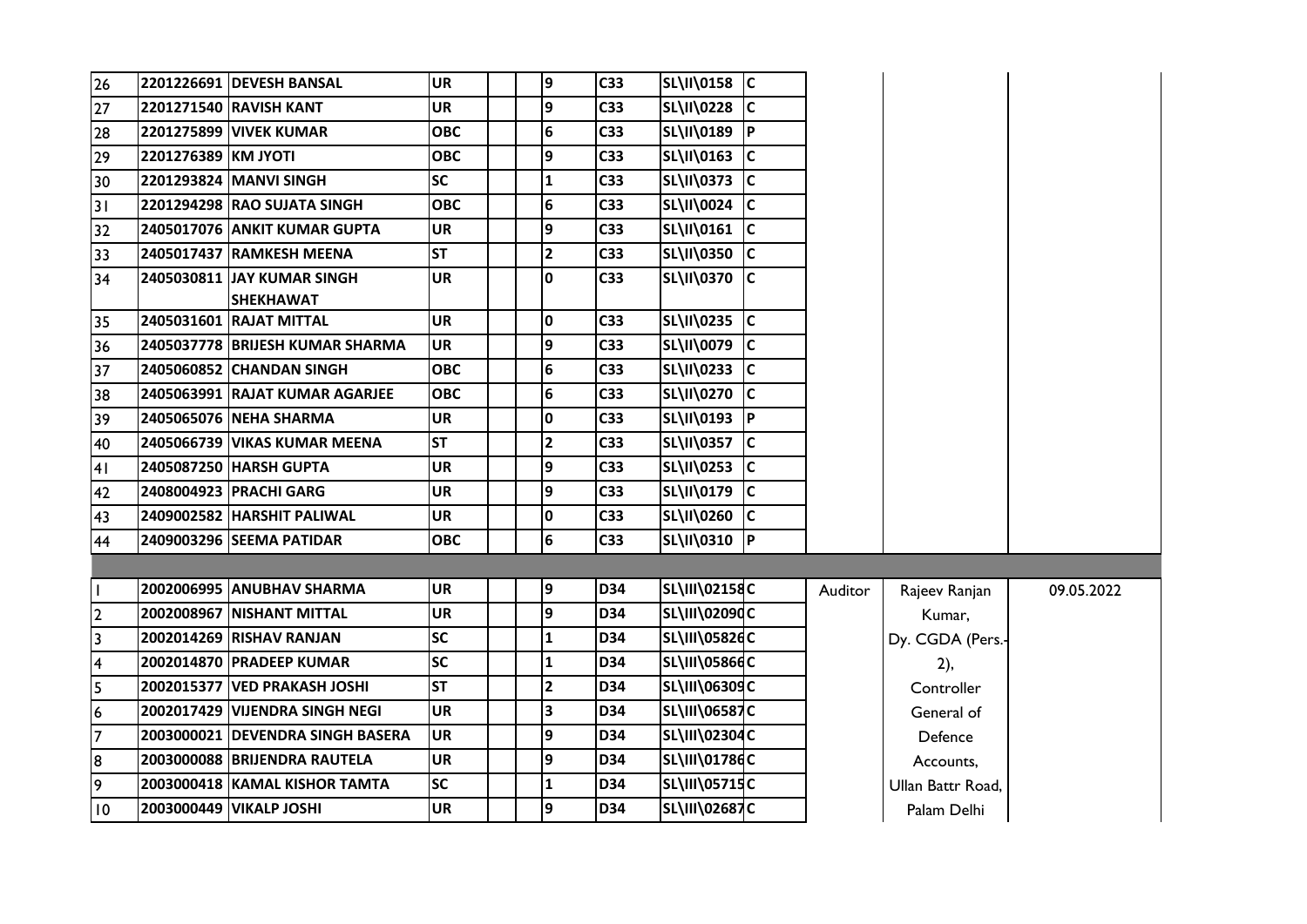| $\overline{11}$ |                       | 2003011718 RAMESH CHANDRA       | <b>UR</b>  | 3                       | D34 | SL\III\06551C        |  |
|-----------------|-----------------------|---------------------------------|------------|-------------------------|-----|----------------------|--|
| 12              |                       | 2006011806 ARUN KUMAR           | SC         | $\mathbf{1}$            | D34 | SL\III\05863C        |  |
| 13              | 2201001841 SACHIN     |                                 | <b>UR</b>  | 0                       | D34 | SL\III\04114C        |  |
| 4               |                       | 2201002011 KUL GAURAV SINGH     | <b>UR</b>  | 3                       | D34 | SL\III\06597C        |  |
| 15              |                       | 2201002249 PRASHANT YADAV       | <b>OBC</b> | 6                       | D34 | SL\III\04379P        |  |
| 16              | 2201005041 SHIVANI    |                                 | <b>SC</b>  | 1                       | D34 | <b>SL\III\05754C</b> |  |
| 17              |                       | 2201010748 KUSUM LATA           | <b>UR</b>  | 9                       | D34 | SL\III\02243C        |  |
| 18              |                       | 2201014315 NEHZANGAM            | <b>ST</b>  | $\overline{\mathbf{c}}$ | D34 | SL\III\06246C        |  |
| 19              |                       | 2201016829 PRATIBHA SHARMA      | <b>UR</b>  | 9                       | D34 | SL\III\02487C        |  |
| 20              |                       | 2201017156 AMIT KUMAR RATHI     | <b>UR</b>  | 9                       | D34 | SL\III\02799C        |  |
| 21              | 2201018707 KARTIK     |                                 | <b>OBC</b> | 6                       | D34 | SL\III\04360C        |  |
| 22              |                       | 2201020224 MANISH UPADHYAY      | <b>UR</b>  | $\mathbf 0$             | D34 | SL\III\04285C        |  |
| 23              |                       | 2201021852 HEMANT BENIWAL       | <b>UR</b>  | 9                       | D34 | SL\III\02376C        |  |
| 24              | 2201021944 SHITIJ     |                                 | <b>UR</b>  | 9                       | D34 | SL\III\02531C        |  |
| 25              |                       | 2201022799 NAWDEEP KUMAR        | <b>UR</b>  | 9                       | D34 | SL\III\01782C        |  |
| 26              |                       | 2201030203 NIKHIL KUMAR         | <b>UR</b>  | 9                       | D34 | SL\III\02056C        |  |
| 27              |                       | 2201033503 VIKRAM SINGH RATHOR  | <b>OBC</b> | 6                       | D34 | SL\III\04325P        |  |
| 28              | 2201038233 NISHA      |                                 | <b>UR</b>  | 9                       | D34 | SL\III\01896C        |  |
| 29              | 2201038345 ROHIT      |                                 | <b>UR</b>  | 9                       | D34 | SL\III\02773C        |  |
| 30              | 2201039939 KITTY RANI |                                 | <b>OBC</b> | 6                       | D34 | SL\III\03108C        |  |
| 31              |                       | 2201042930 PRAVEEN KUMAR        | <b>OBC</b> | 6                       | D34 | SL\III\03997C        |  |
| 32              |                       | 2201044780 ANKIT SHARMA         | <b>UR</b>  | 9                       | D34 | SL\III\02528C        |  |
| 33              |                       | 2201045045 ABHISHEK KUMAR DEV   | <b>SC</b>  | $\mathbf{1}$            | D34 | SL\III\05354C        |  |
| 34              | 2201047097 PREETI     |                                 | <b>UR</b>  | 0                       | D34 | SL\III\04311C        |  |
| 35              | 2201047751 KULDEEP    |                                 | <b>UR</b>  | 0                       | D34 | SL\III\03821C        |  |
| 36              |                       | 2201048402 HEMANT KUMAR         | <b>OBC</b> | 6                       | D34 | SL\III\04257C        |  |
| 37              |                       | 2201050279 AKSHAY MALIK         | <b>UR</b>  | 0                       | D34 | SL\III\04259C        |  |
| 38              |                       | 2201058716 HIMANSHU KUMAR SINGH | SC         | $\mathbf{1}$            | D34 | SL\III\05711C        |  |
| 39              |                       | 2201064126 ANIL KUMAR           | <b>UR</b>  | 3                       | D34 | SL\III\06549C        |  |
| 40              |                       | 2201064708 ANSHUL MALIK         | <b>UR</b>  | $\mathbf 0$             | D34 | SL\III\04369C        |  |

| Cantt.-110010 |  |  |
|---------------|--|--|
|---------------|--|--|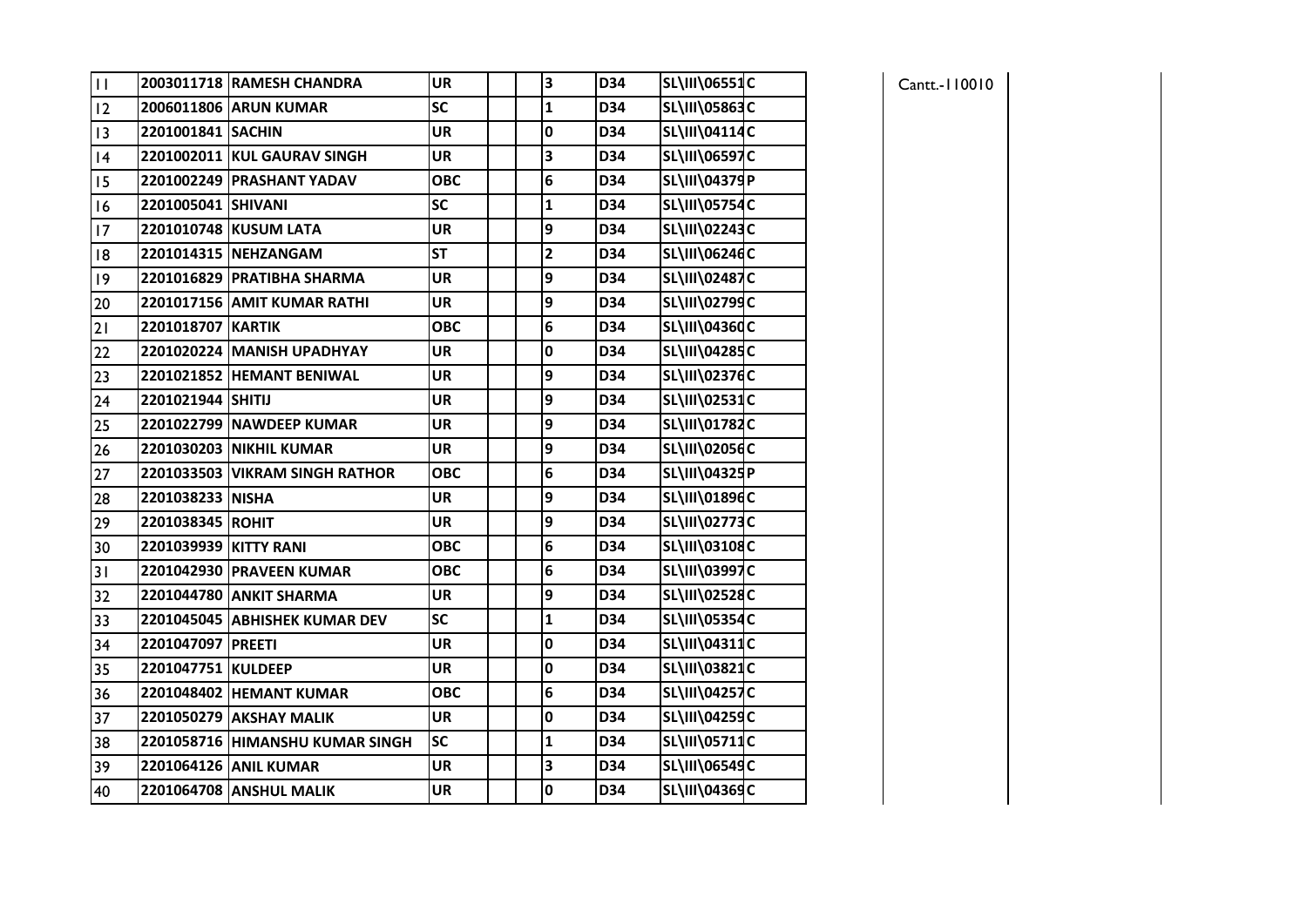| 41 | 2201066569 VIVEK    |                                  | <b>UR</b>  | $\pmb{0}$               | D34 | SL\III\04391C        |  |
|----|---------------------|----------------------------------|------------|-------------------------|-----|----------------------|--|
| 42 |                     | 2201067794 PRASHANT KUMAR        | SC         | $\mathbf{1}$            | D34 | SL\III\05648C        |  |
| 43 |                     | 2201073761 ROSHAN KUMAR          | <b>SC</b>  | $\mathbf{1}$            | D34 | SL\III\05784C        |  |
| 44 |                     | 2201074007 JAYABRATA GHATAK      | <b>UR</b>  | 3                       | D34 | <b>SL\III\06567C</b> |  |
| 45 |                     | 2201074729 PRIYANKA SHRIVAS      | <b>SC</b>  | $\mathbf{1}$            | D34 | SL\III\05821C        |  |
| 46 |                     | 2201078257 AANCHAL DHIMAN        | SC         | $\mathbf{1}$            | D34 | SL\III\05749C        |  |
| 47 | 2201079220 MONIKA   |                                  | <b>UR</b>  | 9                       | D34 | SL\III\02450C        |  |
| 48 |                     | 2201081422 SUDHANSHU SHARMA      | <b>UR</b>  | 3                       | D34 | SL\III\06625C        |  |
| 49 | 2201082071 PREETI   |                                  | <b>UR</b>  | 9                       | D34 | SL\III\02273C        |  |
| 50 | 2201082839 SANGEETA |                                  | <b>OBC</b> | 6                       | D34 | SL\III\04505C        |  |
| 51 |                     | 2201084400 VIKASH CHANDRA TIWARI | <b>UR</b>  | 3                       | D34 | SL\III\06585C        |  |
| 52 |                     | 2201090635 ARTI YADAV            | <b>OBC</b> | 6                       | D34 | SL\III\04206P        |  |
| 53 |                     | 2201095560 MOHIT KAUSHIK         | <b>UR</b>  | 9                       | D34 | SL\III\02382C        |  |
| 54 | 2201100397 SEEMA    |                                  | <b>UR</b>  | 9                       | D34 | SL\III\01938C        |  |
| 55 |                     | 2201101187 AJAY KUMAR            | <b>UR</b>  | 4                       | D34 | SL\III\05690C        |  |
| 56 | 2201104205 AJAY     |                                  | <b>UR</b>  | 4                       | D34 | SL\III\06419C        |  |
| 57 |                     | 2201105423 UTSAV KUMAR           | <b>OBC</b> | 6                       | D34 | SL\III\04510C        |  |
| 58 |                     | 2201105440 AMIT KUMAR            | <b>ST</b>  | $\mathbf{2}$            | D34 | SL\III\06178C        |  |
| 59 |                     | 2201105814 RAVI KUMAR            | UR         | 4                       | D34 | SL\III\06190C        |  |
| 60 |                     | 2201109324 SACHIN YADAV          | <b>OBC</b> | 6                       | D34 | SL\III\04297C        |  |
| 61 |                     | 2201111647 PRATEEK TOMAR         | <b>UR</b>  | 9                       | D34 | SL\III\02507C        |  |
| 62 |                     | 2201111690 SUBHASH KUMAR THAKUR  | <b>UR</b>  | 3                       | D34 | SL\III\06493C        |  |
| 63 |                     | 2201116975 SHAMBHU KUMAR         | <b>OBC</b> | 3                       | D34 | SL\III\06008C        |  |
| 64 |                     | 2201117025 NAMRATA KUMARI        | <b>ST</b>  | $\overline{\mathbf{2}}$ | D34 | SL\III\06286C        |  |
| 65 |                     | 2201117222 SAURABH SINGH         | <b>UR</b>  | 0                       | D34 | <b>SL\III\04377C</b> |  |
| 66 |                     | 2201117980 YOGESH SINGROHA       | <b>UR</b>  | 9                       | D34 | SL\III\02544C        |  |
| 67 |                     | 2201118911 NEERAJ KUMARI         | <b>UR</b>  | 9                       | D34 | SL\III\02342C        |  |
| 68 |                     | 2201121928 SHUBHAM CHAUDHARY     | <b>SC</b>  | $\mathbf 1$             | D34 | <b>SL\III\05724C</b> |  |
| 69 |                     | 2201122982 PRAVEEN KUMAR         | <b>OBC</b> | 3                       | D34 | SL\III\06514C        |  |
| 70 | 2201125612 NANDANA  |                                  | <b>SC</b>  | $\mathbf 1$             | D34 | SL\III\05884C        |  |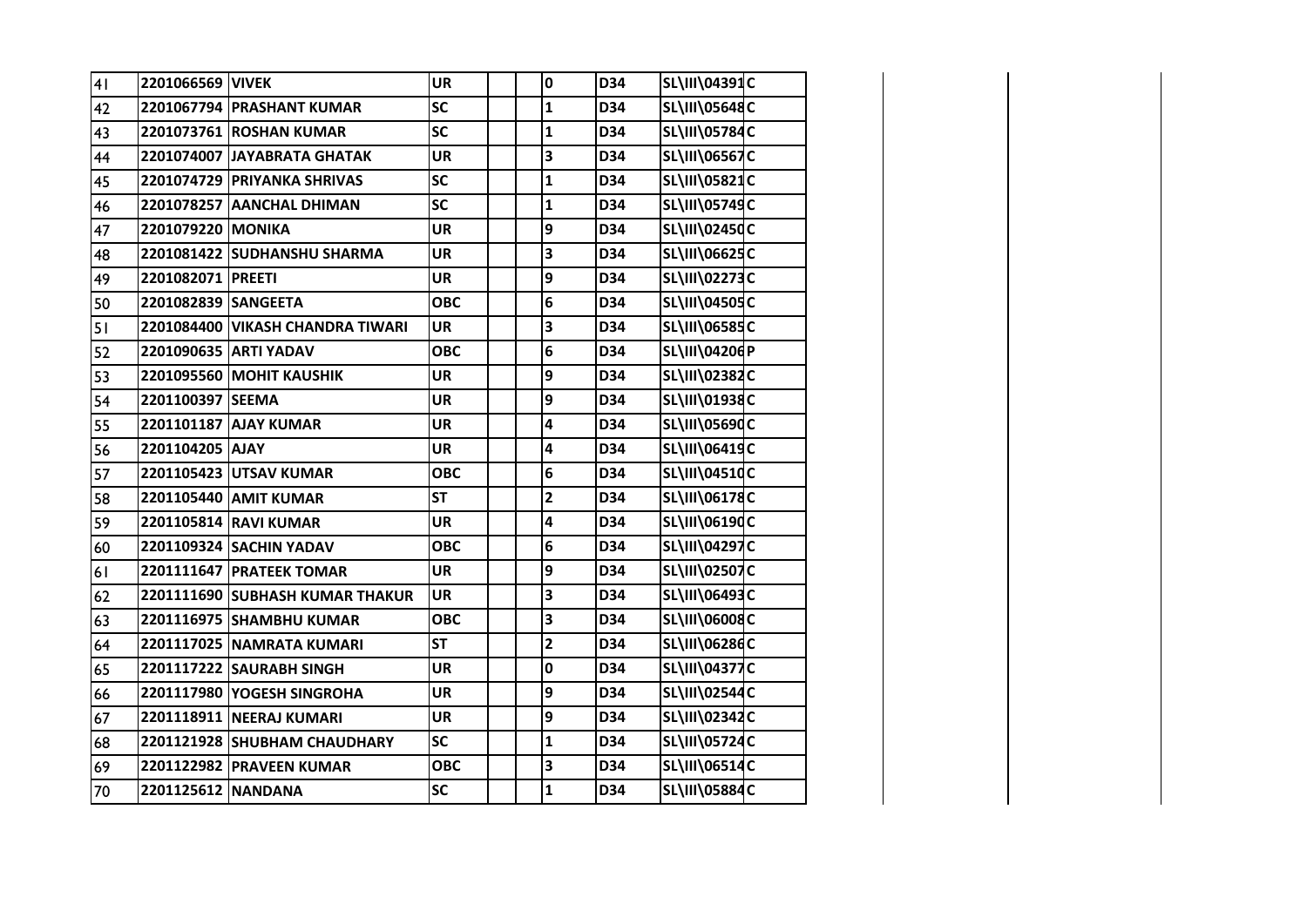| 71   | 2201127454 KAJAL     |                                 | <b>UR</b>  | 9            | D34 | SL\III\02351C        |  |
|------|----------------------|---------------------------------|------------|--------------|-----|----------------------|--|
| 72   |                      | 2201129006 PEVENDRA KUMAR       | <b>SC</b>  | $\mathbf{1}$ | D34 | SL\III\05829C        |  |
| 73   |                      | 2201129015 MANISHA SHARMA       | <b>UR</b>  | 9            | D34 | SL\III\02371C        |  |
| 74   |                      | 2201131537 NIDESH KUMAR         | <b>SC</b>  | $\mathbf{1}$ | D34 | SL\III\05840C        |  |
| 75   |                      | 2201132005 NIKHIL KUMAR         | <b>SC</b>  | $\mathbf{1}$ | D34 | SL\III\05743C        |  |
| 76   | 2201137270 RIA ARORA |                                 | <b>UR</b>  | 9            | D34 | SL\III\02165C        |  |
| $77$ |                      | 2201142108 ANKIT TIWARI         | <b>UR</b>  | 9            | D34 | SL\III\01507C        |  |
| 78   |                      | 2201145513 NAVNEET PANCHAL      | <b>OBC</b> | 6            | D34 | SL\III\03319C        |  |
| 79   |                      | 2201146656 BHUPENDER            | <b>UR</b>  | 9            | D34 | SL\III\02756C        |  |
| 80   |                      | 2201147720 SIDHARTH DANDRIYAL   | <b>UR</b>  | 9            | D34 | SL\III\02562C        |  |
| 81   |                      | 2201148216 SUMIT SABHARWAL      | <b>SC</b>  | $\mathbf{1}$ | D34 | SL\III\05694C        |  |
| 82   |                      | 2201150979 DINESH KUMAR NAGAR   | <b>OBC</b> | 6            | D34 | SL\III\04359C        |  |
| 83   |                      | 2201154966 HIMANSHU NATANI      | <b>UR</b>  | 9            | D34 | <b>SL\III\02143C</b> |  |
| 84   |                      | 2201155987 NARENDRA PAL SINGH   | <b>SC</b>  | $\mathbf 1$  | D34 | SL\III\05895C        |  |
| 85   |                      | 2201157345 KAUSHLENDRA SINGH    | <b>UR</b>  | 9            | D34 | SL\III\02251C        |  |
| 86   |                      | 2201163720 ABHISHEK SHARMA      | <b>UR</b>  | 9            | D34 | SL\III\02310C        |  |
| 87   | 2201175906 VIKASH    |                                 | SC         | $\mathbf 1$  | D34 | <b>SL\III\05513C</b> |  |
| 88   |                      | 2201177988 YASH NAVORIA         | <b>SC</b>  | $\mathbf{1}$ | D34 | <b>SL\III\05837C</b> |  |
| 89   | 2201181106 RAHUL     |                                 | <b>OBC</b> | 6            | D34 | SL\III\03861C        |  |
| 90   |                      | 2201181296 GULSHAN KUMAR        | <b>UR</b>  | 9            | D34 | SL\III\02360C        |  |
| 91   | 2201184401 ANJALI    |                                 | <b>UR</b>  | 9            | D34 | SL\III\02620C        |  |
| 92   |                      | 2201184628 PRASHANT MEENA       | <b>OBC</b> | 6            | D34 | SL\III\04229C        |  |
| 93   |                      | 2201189681 VARUN KUMAR          | <b>UR</b>  | 3            | D34 | SL\III\06635C        |  |
| 94   |                      | 2201190152 SHIV SHANKAR YADAV   | <b>OBC</b> | 6            | D34 | SL\III\04341C        |  |
| 95   |                      | 2201191605 UTTAM DEDHA          | <b>OBC</b> | 6            | D34 | SL\III\03608C        |  |
| 96   |                      | 2201194915 NAVEEN KUMAR JHA     | <b>UR</b>  | 9            | D34 | SL\III\02761C        |  |
| 97   |                      | <b>2201200072 SHOBHIT KUMAR</b> | <b>UR</b>  | 9            | D34 | <b>SL\III\02278C</b> |  |
| 98   |                      | 2201200175 ANAND DAHIYA         | <b>UR</b>  | 9            | D34 | <b>SL\III\02276C</b> |  |
| 99   |                      | 2201207196 ROHIT KUMAR          | SC         | $\mathbf 1$  | D34 | SL\III\05868C        |  |
| 100  |                      | 2201208117 NISHA LAMBA          | <b>SC</b>  | $\mathbf{1}$ | D34 | SL\III\05603C        |  |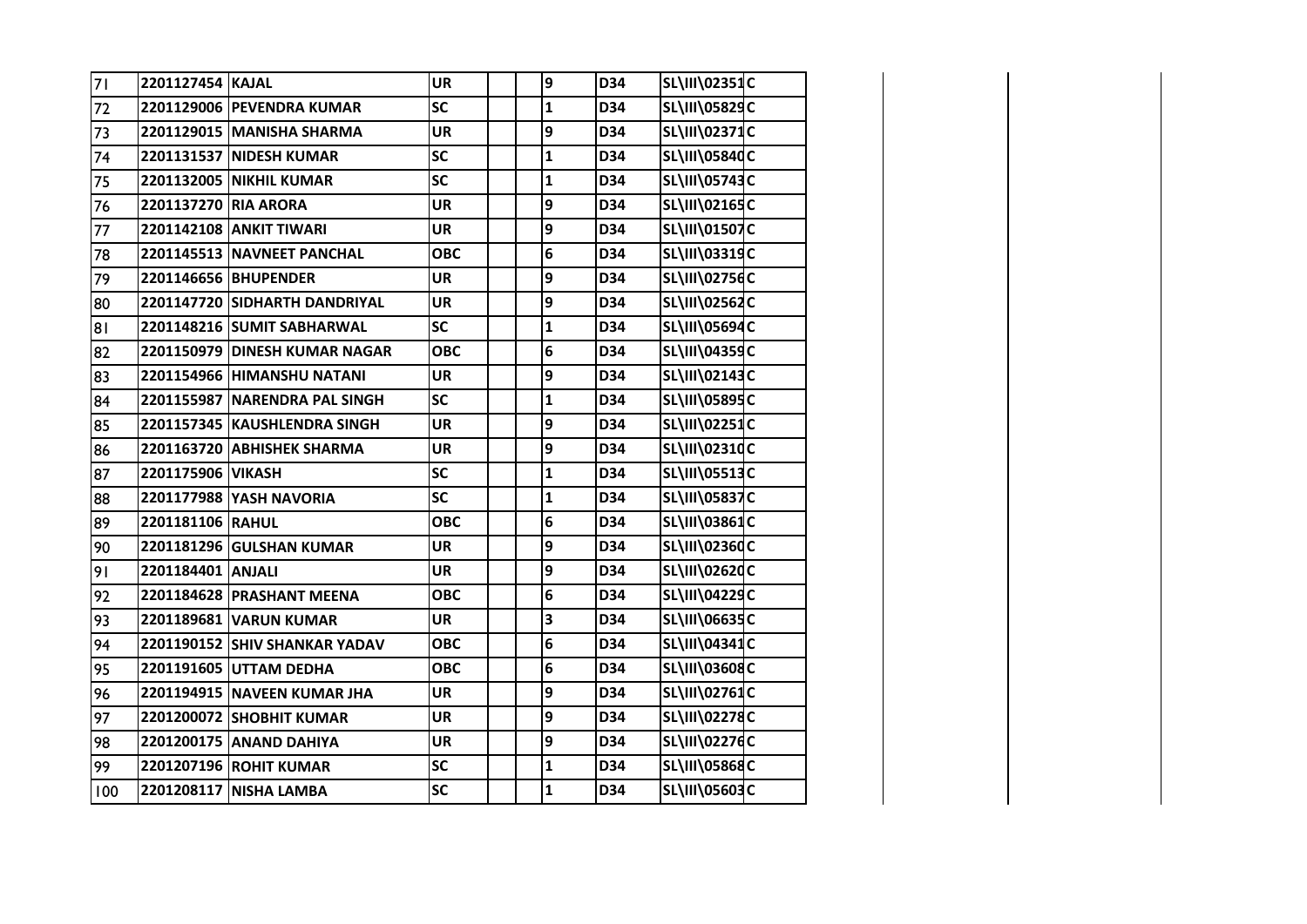| 101 |                       | 2201212016 DEEPAK KUMAR     | <b>SC</b>  | $\mathbf{1}$ | D34 | <b>SL\III\05555C</b> |  |
|-----|-----------------------|-----------------------------|------------|--------------|-----|----------------------|--|
| 102 | 2201221679 NEERAJ     |                             | <b>UR</b>  | 3            | D34 | SL\III\06498C        |  |
| 103 |                       | 2201223246 ARCHANA SINGH    | <b>SC</b>  | $\mathbf{1}$ | D34 | SL\III\05894C        |  |
| 104 | 2201229694 INDERESH   |                             | <b>UR</b>  | 0            | D34 | SL\III\04138C        |  |
| 105 |                       | 2201232845 MANISHA BANSAL   | <b>OBC</b> | 6            | D34 | SL\III\04414P        |  |
| 106 |                       | 2201233839 JITENDER DABAS   | <b>UR</b>  | 3            | D34 | <b>SL\III\06552C</b> |  |
| 107 | 2201233992 RAJKUMAR   |                             | <b>OBC</b> | 6            | D34 | SL\III\04215C        |  |
| 108 |                       | 2201235157 AMAN SHARMA      | <b>UR</b>  | 9            | D34 | SL\III\02522C        |  |
| 109 | 2201241140 ANKIT      |                             | <b>UR</b>  | 9            | D34 | <b>SL\III\02057C</b> |  |
| 110 | 2201241621 ANKIT      |                             | <b>UR</b>  | 9            | D34 | SL\III\02029C        |  |
| 111 |                       | 2201242909 BABAN ROY        | <b>UR</b>  | 3            | D34 | SL\III\06603C        |  |
| 112 |                       | 2201247098 CHAMAN KUMAR     | <b>OBC</b> | 6            | D34 | SL\III\04492C        |  |
| 113 |                       | 2201247436 RAVI OHLYAN      | <b>UR</b>  | 9            | D34 | SL\III\02333C        |  |
| 114 |                       | 2201249243 AMIT KUMAR YADAV | <b>OBC</b> | 6            | D34 | SL\III\04499C        |  |
| 115 |                       | 2201252583 CHETAN SHARMA    | <b>UR</b>  | 0            | D34 | SL\III\04313C        |  |
| 116 |                       | 2201263925 ANSHUL PAHWA     | <b>UR</b>  | 9            | D34 | SL\III\02665C        |  |
| 117 |                       | 2201265034 MOHIT RANA       | <b>UR</b>  | 9            | D34 | SL\III\02733C        |  |
| 118 |                       | 2201267440 SHUBHAM JHA      | <b>UR</b>  | 9            | D34 | SL\III\02189C        |  |
| 119 |                       | 2201267918 MANOJ KUMAR      | <b>SC</b>  | $\mathbf{1}$ | D34 | <b>SL\III\05757C</b> |  |
| 120 | 2201268281 YASHIKA    |                             | <b>UR</b>  | 9            | D34 | SL\III\02579C        |  |
| 2   |                       | 2201268476 NEELKAMAL VERMA  | <b>OBC</b> | 6            | D34 | SL\III\03412P        |  |
| 122 |                       | 2201273933 SUDHIR KUMAR     | SC         | $\mathbf{1}$ | D34 | SL\III\05846C        |  |
| 123 | 2201273974 SAHIL      |                             | <b>UR</b>  | 9            | D34 | SL\III\02636C        |  |
| 124 |                       | 2201275034 RAHUL YADAV      | <b>OBC</b> | 6            | D34 | SL\III\04098C        |  |
| 125 |                       | 2201276784 AJAY KUMAR       | <b>OBC</b> | 6            | D34 | SL\III\04334C        |  |
| 126 | 2201279151 JAIDEEP    |                             | <b>UR</b>  | 9            | D34 | SL\III\02156C        |  |
| 127 |                       | 2201291050 VARSHA RANI      | <b>UR</b>  | 0            | D34 | SL\III\04247P        |  |
| 128 | 2201295017 DIVYA JAIN |                             | <b>UR</b>  | 9            | D34 | <b>SL\III\02753C</b> |  |
| 129 |                       | 2201301629 SATISH KUMAR     | <b>UR</b>  | 3            | D34 | SL\III\06528C        |  |
| 130 |                       | 2201302480 VAISHALI GAUTAM  | <b>SC</b>  | $\mathbf{1}$ | D34 | <b>SL\III\05855C</b> |  |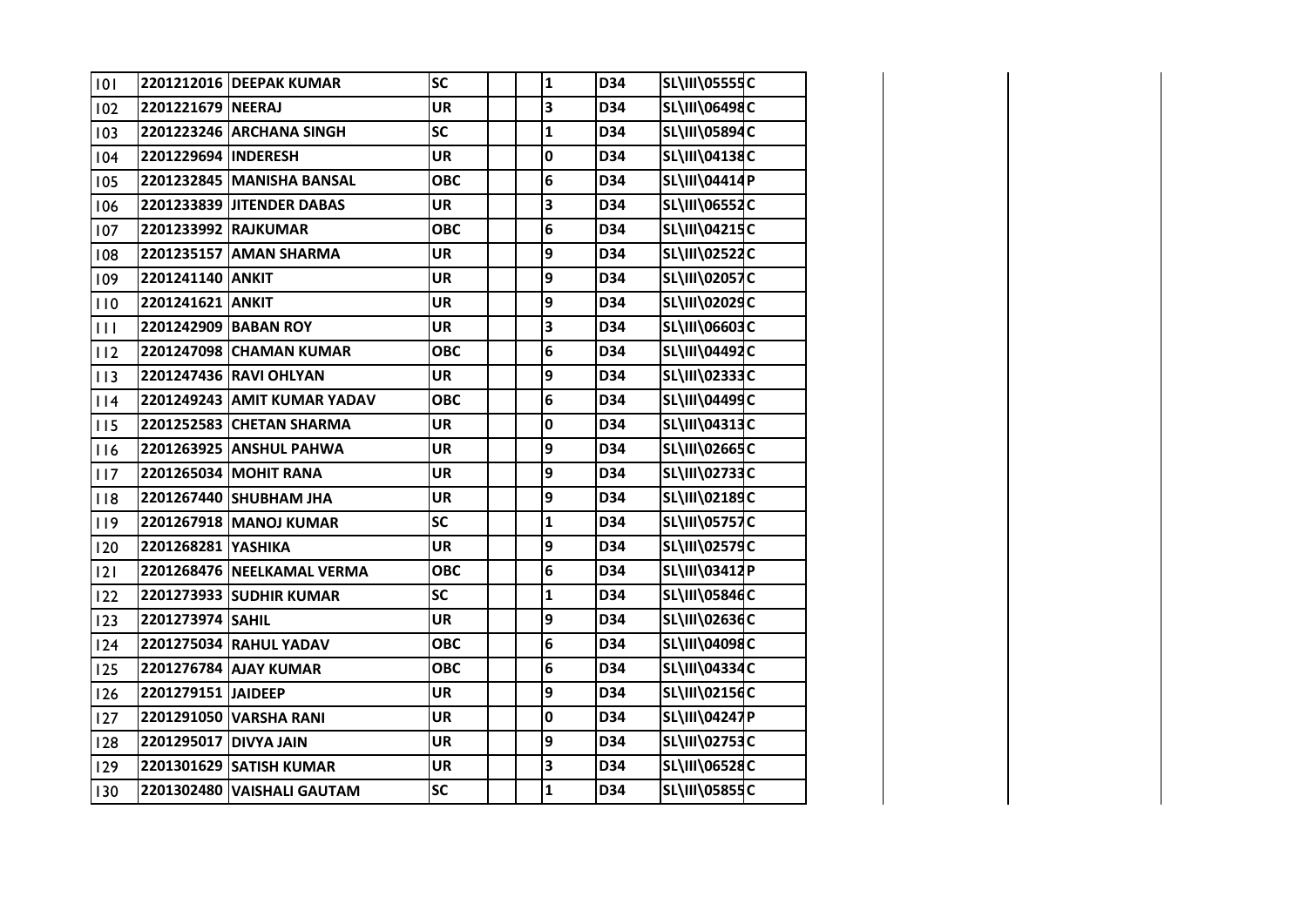| 3   |                      | 2201303404 NEERAJ SHARMA       | <b>UR</b>  | 9                       | D34 | SL\III\02446C        |  |
|-----|----------------------|--------------------------------|------------|-------------------------|-----|----------------------|--|
| 132 | 2201303763 SACHIN    |                                | <b>SC</b>  | $\mathbf 1$             | D34 | SL\III\05893C        |  |
| 133 |                      | 2401003110 SAPNA LALWANI       | <b>OBC</b> | 6                       | D34 | <b>SL\III\03575P</b> |  |
| 134 |                      | 2404003642 HARSH VARDHAN       | <b>SC</b>  | $\mathbf{1}$            | D34 | <b>SL\III\05827C</b> |  |
| 135 |                      | 2404005494 RAHUL KHURANA       | <b>UR</b>  | 9                       | D34 | SL\III\02301C        |  |
| 136 |                      | 2404007019 BHUVANESH KUMAR     | <b>UR</b>  | 9                       | D34 | SL\III\02122C        |  |
| 137 |                      | 2404008084 SHUBHAM BAJAJ       | <b>UR</b>  | 9                       | D34 | SL\III\02452C        |  |
| 138 |                      | 2405000692 VIJAY GUPTA         | <b>UR</b>  | 9                       | D34 | SL\III\02067C        |  |
| 139 |                      | 2405001003 GAURAV KUMAR MITTAL | <b>UR</b>  | $\mathbf 0$             | D34 | SL\III\04320C        |  |
| 140 |                      | 2405005590 MUKESH CHOUDHARY    | <b>OBC</b> | 6                       | D34 | SL\III\04121C        |  |
| 4   |                      | 2405006884 GAURAV KHANDELWAL   | <b>UR</b>  | $\mathbf 0$             | D34 | SL\III\04049C        |  |
| 142 |                      | 2405008130 PRASHANT SINGH      | <b>UR</b>  | 9                       | D34 | SL\III\02563C        |  |
| 143 |                      | 2405010123 RONAK LALWANI       | <b>UR</b>  | 9                       | D34 | <b>SL\III\02055C</b> |  |
| 144 |                      | 2405014019 SAURABH GUPTA       | <b>UR</b>  | 9                       | D34 | SL\III\02668C        |  |
| 145 |                      | 2405015499 ADITYA KUMAR BAIRWA | <b>SC</b>  | $\mathbf{1}$            | D34 | <b>SL\III\05881C</b> |  |
| 146 |                      | 2405017503 LOKESH GODARA       | <b>OBC</b> | 6                       | D34 | SL\III\04353P        |  |
| 147 |                      | 2405018220 MANISH MEENA        | <b>ST</b>  | $\overline{\mathbf{c}}$ | D34 | SL\III\06211C        |  |
| 148 | 2405021178 ANUJ JAIN |                                | <b>UR</b>  | 9                       | D34 | SL\III\01775C        |  |
| 149 |                      | 2405023572 TEJPRAKASH BHATIWAL | <b>UR</b>  | 9                       | D34 | SL\III\01945C        |  |
| 150 |                      | 2405025527 HARSH MEENA         | <b>ST</b>  | $\overline{\mathbf{2}}$ | D34 | SL\III\06299C        |  |
| 151 |                      | 2405026313 ATUL GUPTA          | <b>UR</b>  | 9                       | D34 | SL\III\02315C        |  |
| 152 |                      | 2405028451 POOJA GARG          | <b>UR</b>  | 9                       | D34 | SL\III\02089C        |  |
| 153 |                      | 2405029351 RAJESH KUMAR SUTHAR | <b>OBC</b> | 6                       | D34 | SL\III\04422C        |  |
| 154 |                      | 2405029892 SUNIL KUMAR JINDAL  | <b>UR</b>  | 9                       | D34 | SL\III\02630C        |  |
| 155 |                      | 2405034033 MAHEEP JANGID       | <b>OBC</b> | 6                       | D34 | SL\III\04501C        |  |
| 156 |                      | 2405037383 GAJENDRA SINGH      | <b>OBC</b> | 6                       | D34 | SL\III\04509C        |  |
| 157 |                      | 2405038016 HITESH MEENA        | <b>ST</b>  | $\overline{\mathbf{c}}$ | D34 | SL\III\06028C        |  |
| 158 |                      | 2405038605 SANJAY KUMAR        | <b>OBC</b> | 6                       | D34 | SL\III\04258C        |  |
| 159 |                      | 2405042830 TARUN CHATURVEDI    | <b>UR</b>  | 9                       | D34 | SL\III\02655C        |  |
| 160 |                      | 2405043234 DEEPAK KUMAR MEENA  | <b>ST</b>  | $\overline{\mathbf{2}}$ | D34 | SL\III\06238C        |  |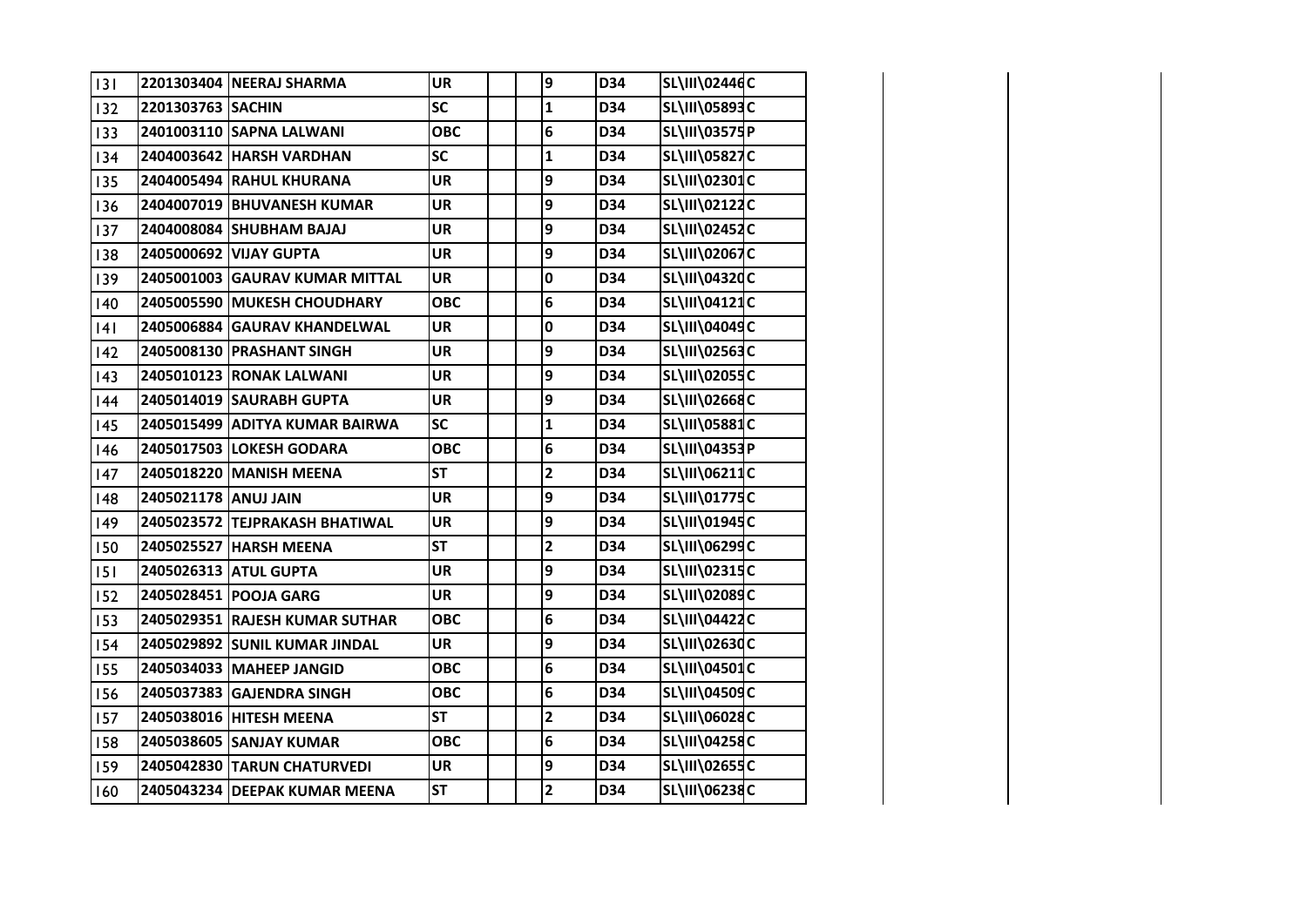| 6   |                   | 2405044483 MS. NISHA JOURWAL      | <b>ST</b>  | $\mathbf{2}$            | D34 | SL\III\06269C        |  |
|-----|-------------------|-----------------------------------|------------|-------------------------|-----|----------------------|--|
| 162 |                   | 2405048137 SAJJAN SINGH MEENA     | <b>ST</b>  | $\mathbf{2}$            | D34 | SL\III\06307C        |  |
| 163 |                   | 2405048319 KAMAL KUMAWAT          | <b>OBC</b> | 4                       | D34 | SL\III\05768C        |  |
| 164 |                   | 2405049026 SONIYA MARWAL          | <b>OBC</b> | 6                       | D34 | SL\III\04345C        |  |
| 165 |                   | 2405050064 DINESH KUMAR MEENA     | <b>ST</b>  | $\overline{\mathbf{c}}$ | D34 | SL\III\06247C        |  |
| 166 |                   | 2405051142 ATUL GOYAL             | <b>UR</b>  | 9                       | D34 | SL\III\02690C        |  |
| 167 |                   | 2405051364 SUMIT POONIA           | <b>OBC</b> | 6                       | D34 | SL\III\04289C        |  |
| 168 |                   | 2405051650 BHUPESH SINGHAL        | <b>UR</b>  | 0                       | D34 | SL\III\03232C        |  |
| 169 | 2405052946 DEEPAK |                                   | <b>OBC</b> | 6                       | D34 | SL\III\03634C        |  |
| 170 |                   | 2405066990 HARSHIT JALUTHRIYA     | <b>SC</b>  | $\mathbf{1}$            | D34 | SL\III\05390C        |  |
| 7   |                   | 2405069422 VISHNU BHARDWAJ        | <b>UR</b>  | 9                       | D34 | SL\III\02119C        |  |
| 172 |                   | 2405069808 BHEEM SINGH MEENA      | <b>ST</b>  | $\mathbf{2}$            | D34 | SL\III\06297C        |  |
| 173 |                   | 2405071203 HEMANT KUMAR           | <b>OBC</b> | 6                       | D34 | SL\III\04201C        |  |
| 174 |                   | 2405073407 DEVENDRA SINGH         | <b>OBC</b> | 6                       | D34 | SL\III\03650C        |  |
| 175 |                   | 2405073854 ANAND SHARMA           | <b>UR</b>  | 0                       | D34 | SL\III\04111C        |  |
| 176 |                   | 2405074670 HITESH JAURWAL         | <b>ST</b>  | $\overline{\mathbf{2}}$ | D34 | SL\III\06305C        |  |
| 177 |                   | 2405075765 VIKAS KUMAR MEENA      | <b>ST</b>  | $\mathbf{2}$            | D34 | <b>SL\III\06234C</b> |  |
| 178 |                   | 2405075776 DEVENDRA KUMAR         | <b>SC</b>  | $\mathbf{1}$            | D34 | SL\III\05733C        |  |
| 179 |                   | 2405079393 ASHOK KUMAR MEENA      | <b>ST</b>  | $\mathbf{2}$            | D34 | SL\III\06290C        |  |
| 180 |                   | 2405080075 MAHESH SINGH JAT       | <b>OBC</b> | 6                       | D34 | SL\III\03921C        |  |
| 181 |                   | 2405083781 MANSINGH MEENA         | <b>ST</b>  | $\mathbf{2}$            | D34 | SL\III\06232C        |  |
| 182 |                   | 2405086478 RAMAWATAR MEENA        | <b>ST</b>  | $\mathbf{2}$            | D34 | SL\III\06296C        |  |
| 183 |                   | 2405089209 DAMA RAM JAKHAR        | <b>OBC</b> | 6                       | D34 | <b>SL\III\04478C</b> |  |
| 184 |                   | 2405089493 SHIWANI MEENA          | <b>ST</b>  | $\mathbf{2}$            | D34 | SL\III\06288C        |  |
| 185 |                   | 2405095809 RAVI KUMAR MEENA       | <b>ST</b>  | $\overline{\mathbf{2}}$ | D34 | SL\III\06117C        |  |
| 186 |                   | 2406002160 RAM SHANKAR SAHANI     | <b>OBC</b> | 3                       | D34 | SL\III\06623C        |  |
| 187 |                   | 2406011546 NARENDER KUMAR         | <b>OBC</b> | 3                       | D34 | SL\III\06601C        |  |
| 188 |                   | 2407004408 DEEPENDRA SINGH RATHOR | <b>UR</b>  | 9                       | D34 | SL\III\02661C        |  |
| 189 |                   | 2407004500 HEMANT MEENA           | <b>ST</b>  | $\mathbf{2}$            | D34 | SL\III\06308C        |  |
| 190 |                   | 2407007825 ANIL KUMAR MEENA       | <b>ST</b>  | $\overline{\mathbf{c}}$ | D34 | SL\III\06217C        |  |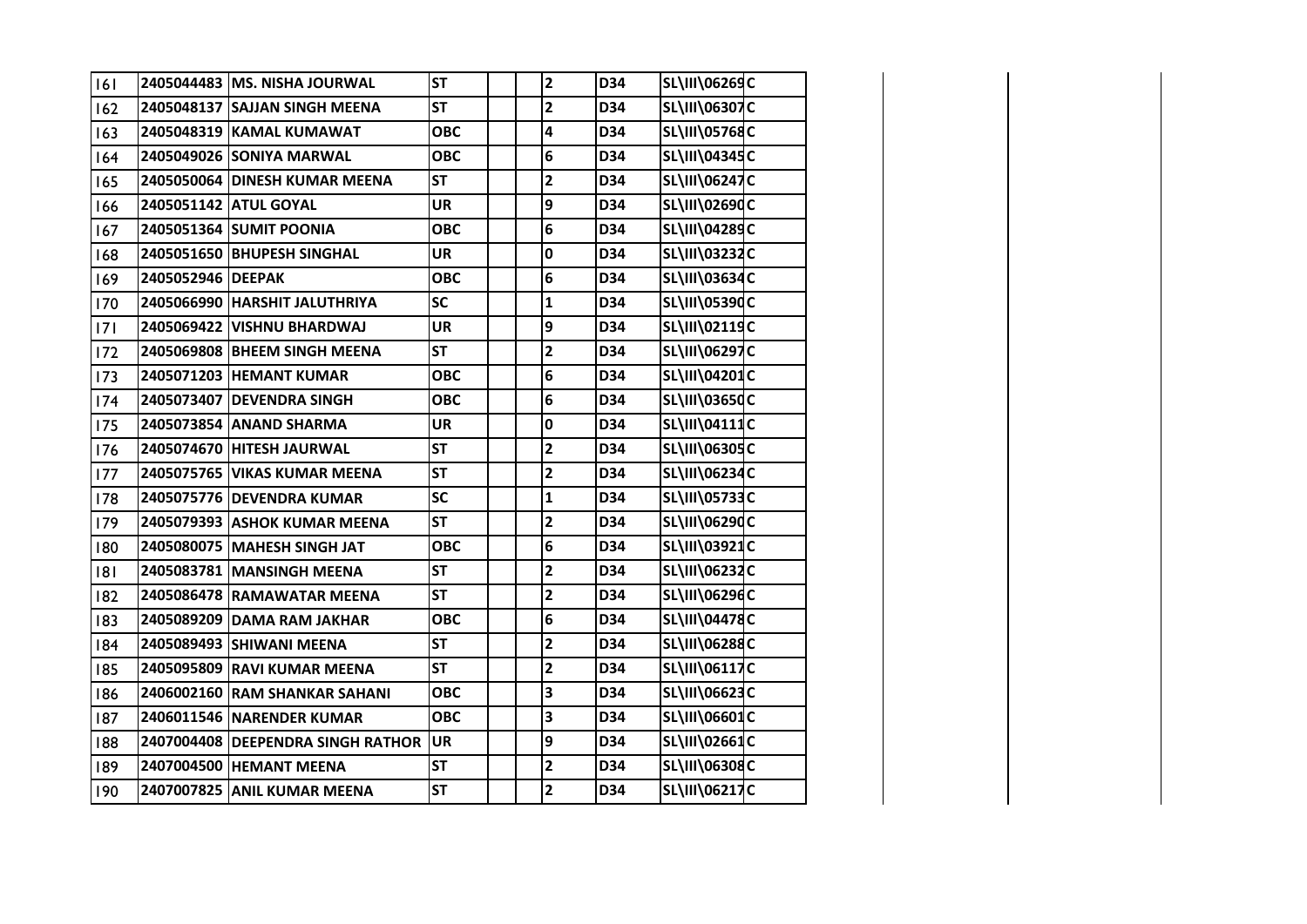| 9                       |                      | 2408002324 JITENDER KUMAR   | <b>OBC</b> |  | 6               | <b>D34</b> | <b>SL\III\04479C</b>  |           |                    |            |
|-------------------------|----------------------|-----------------------------|------------|--|-----------------|------------|-----------------------|-----------|--------------------|------------|
| 192                     |                      | 2408004029 AJAY KUMAR       | <b>OBC</b> |  | $6\overline{6}$ | D34        | SL\III\04506P         |           |                    |            |
| 193                     | 2408006017 PREETI    |                             | <b>OBC</b> |  | 6               | <b>D34</b> | <b>SL\III\04440C</b>  |           |                    |            |
| 194                     |                      | 2409004426 KANTI LAL MEENA  | <b>ST</b>  |  | $\overline{2}$  | <b>D34</b> | SL\III\06303C         |           |                    |            |
| 195                     |                      | 2411001756 YOGESH KUMAR     | <b>OBC</b> |  | $6\overline{6}$ | D34        | <b>SL\III\04264C</b>  |           |                    |            |
| 196                     |                      | 2411002317 GIRDHARI SINGH   | <b>UR</b>  |  | 9               | D34        | <b>SL\III\02148C</b>  |           |                    |            |
| 197                     |                      | 2411003537 RAVI JAKHAR      | <b>OBC</b> |  | $6\overline{6}$ | <b>D34</b> | <b>SL\III\04475C</b>  |           |                    |            |
| 198                     |                      | 2411006283 TAMANNA JAIN     | <b>UR</b>  |  | I٥              | D34        | SL\III\03481P         |           |                    |            |
| 199                     |                      | 2411007854 KHYATI KHANDAL   | <b>UR</b>  |  | 9               | D34        | <b>SL\III\02040C</b>  |           |                    |            |
| 200                     |                      | 2411008811 RAVI DANODIA     | <b>SC</b>  |  | $\mathbf{1}$    | D34        | <b>SL\III\05782C</b>  |           |                    |            |
|                         |                      |                             |            |  |                 |            |                       |           |                    |            |
| I.                      |                      | 2002001055 SANDEEP MAITHANI | UR         |  | 9               | D37        | <b>SL\III\01518C</b>  | Accountan | Shri Chandra       | 19.05.2022 |
| $\overline{2}$          |                      | 2002004018 NIYATI BISHT     | <b>UR</b>  |  | 9               | <b>D37</b> | SL\III\02707C         | t         | Kumar Salwan,      |            |
| سا                      |                      | 2002004541 VIKAS CHAUHAN    | <b>OBC</b> |  | $6\overline{6}$ | <b>D37</b> | <b>SL\III\04366C</b>  |           | Senior Accounts    |            |
| $\overline{\mathbf{4}}$ |                      | 2002005154 RAJESHWAR SINHA  | <b>UR</b>  |  | $\mathbf 0$     | <b>D37</b> | SL\III\02913C         |           | Officer, Office of |            |
| $\overline{\mathbf{5}}$ |                      | 2002006955 AMAN NEGI        | <b>UR</b>  |  | 9               | <b>D37</b> | <b>SL\III\02330C</b>  |           | the Controller     |            |
| $\boldsymbol{6}$        |                      | 2002010228 ABHISHEK BISHT   | UR         |  | 9               | <b>D37</b> | <b>SL\III\02874C</b>  |           | General of         |            |
| $\overline{7}$          |                      | 2002011739 SANJAY BOHRA     | <b>UR</b>  |  | 9               | D37        | SL\III\02302C         |           | Accounts, M/O      |            |
| 8                       |                      | 2002011975 AMRIT CHAMOLI    | UR         |  | 9               | <b>D37</b> | <b>SL\III\02136C</b>  |           | Finance,           |            |
| $\overline{9}$          |                      | 2002013181 ANIL KUMAR       | <b>SC</b>  |  | $\mathbf{1}$    | <b>D37</b> | <b>SL\III\05497C</b>  |           | Department of      |            |
| 10                      |                      | 2002016074 PAWAN SINGH      | UR         |  | 9               | <b>D37</b> | SL\III\01747C         |           | Expenditure,       |            |
| $\mathbf{H}$            |                      | 2002018137 ANKUR KUMAR      | <b>OBC</b> |  | 6               | <b>D37</b> | <b>SL\III\04454C</b>  |           | Mahalekha          |            |
| 12                      |                      | 2002018648 SACHIN KUMAR     | <b>OBC</b> |  | $6\overline{6}$ | <b>D37</b> | <b>SL\III\03427C</b>  |           | Niyantrak          |            |
| 13                      |                      | 2002019063 PAWAN SINGH      | <b>UR</b>  |  | 9               | D37        | <b>SL\III\02771C</b>  |           | Bhawan, GPO        |            |
| 14                      |                      | 2003001526 UMESH CHANDER    | <b>UR</b>  |  | 9               | <b>D37</b> | <b>SL\III\02221</b> C |           | Complex, E-        |            |
| <sup>15</sup>           |                      | 2003003556 ABHISHEK TOMER   | <b>UR</b>  |  | 9               | <b>D37</b> | SL\III\02102C         |           | Block, INA,        |            |
| 16                      |                      | 2003008218 MOHIT VERMA      | <b>OBC</b> |  | 6               | <b>D37</b> | <b>SL\III\03375C</b>  |           | New Delhi-         |            |
| $\overline{17}$         |                      | 2003010027 AKANSHA HARBOLA  | <b>UR</b>  |  | 9               | <b>D37</b> | <b>SL\III\01498C</b>  |           | 110023             |            |
| 18                      |                      | 2006002342 RADHIKA GOEL     | <b>UR</b>  |  | 9               | D37        | SL\III\01170C         |           |                    |            |
| 9                       | 2006002498  HIMANSHI |                             | <b>UR</b>  |  | 9               | <b>D37</b> | SL\III\02651C         |           |                    |            |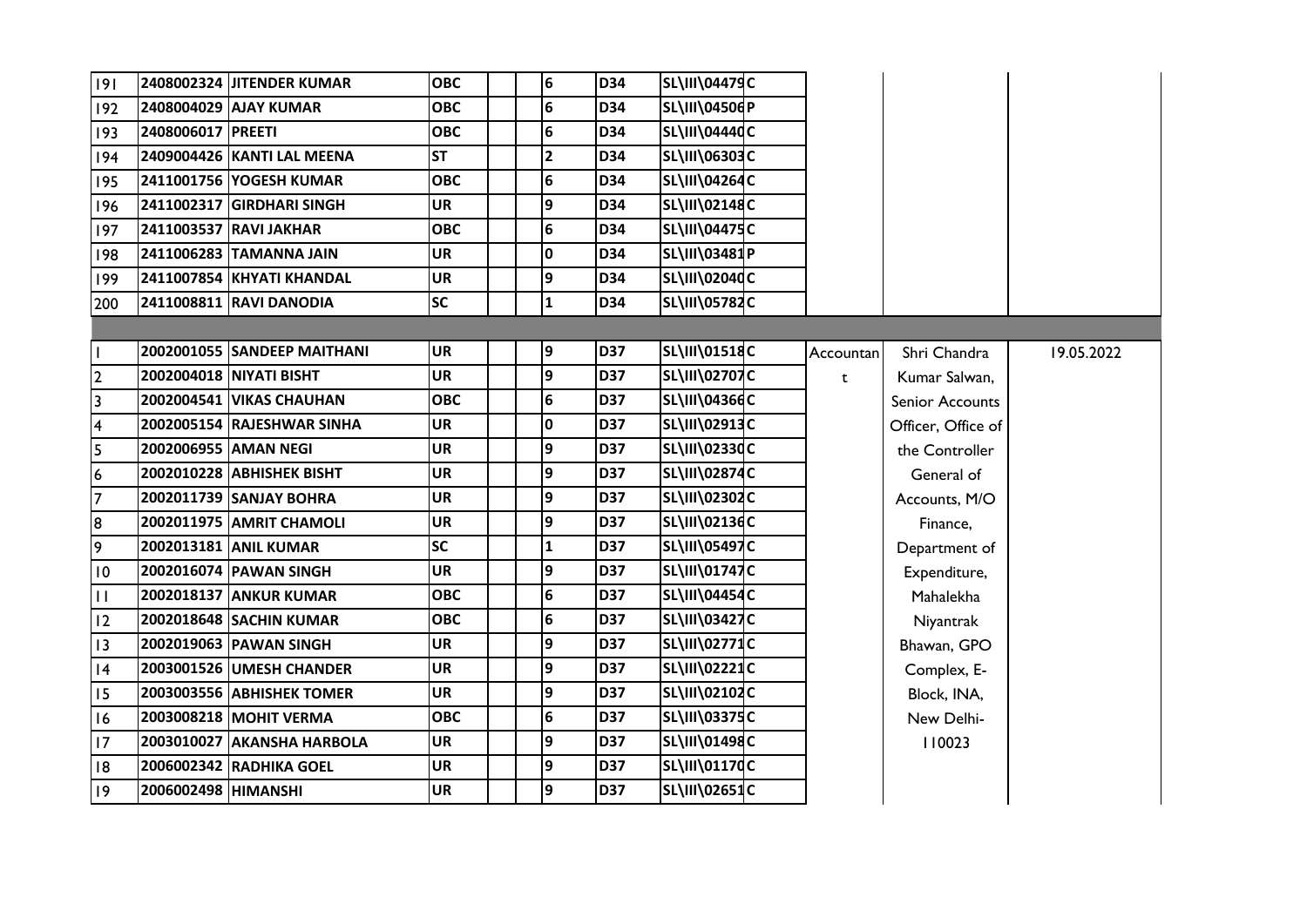| 20 |                   | 2006004873 SANDEEP KULASHRI     | <b>UR</b>  | 9                       | D37 | SL\III\02322C        |  |
|----|-------------------|---------------------------------|------------|-------------------------|-----|----------------------|--|
| 21 |                   | 2006006687 NITIN KUMAR          | <b>SC</b>  | 3                       | D37 | SL\III\06535C        |  |
| 22 |                   | 2006008049 VIPUL RAJPUT         | <b>UR</b>  | 0                       | D37 | SL\III\03759C        |  |
| 23 |                   | 2006011125 VINAYAK LOHAN        | <b>UR</b>  | 9                       | D37 | SL\III\02828C        |  |
| 24 |                   | 2201000292 SUSHANT RAJ          | <b>OBC</b> | 6                       | D37 | SL\III\02732C        |  |
| 25 |                   | 2201000637 DEEPAK KUMAR         | <b>OBC</b> | $\bf 6$                 | D37 | SL\III\04137C        |  |
| 26 | 2201000724 PRAMOD |                                 | <b>UR</b>  | 9                       | D37 | SL\III\02001C        |  |
| 27 |                   | 2201001415 ANJALI FALWARIA      | <b>SC</b>  | $\mathbf{1}$            | D37 | SL\III\05670C        |  |
| 28 |                   | 2201001856 GAURAV GAUTAM        | <b>UR</b>  | 9                       | D37 | SL\III\02829C        |  |
| 29 |                   | 2201004559 SHAILESH KUMAR SINGH | <b>UR</b>  | 9                       | D37 | SL\III\02071C        |  |
| 30 |                   | 2201008442 MOHIT SANGWAN        | <b>UR</b>  | 9                       | D37 | SL\III\02805C        |  |
| 31 |                   | 2201009308 SHUBHAM JANGRA       | <b>UR</b>  | 9                       | D37 | SL\III\01379C        |  |
| 32 | 2201011434 SHIVAM |                                 | <b>UR</b>  | 9                       | D37 | SL\III\02626C        |  |
| 33 |                   | 2201011877 DARSHAN SINGH TOMER  | <b>UR</b>  | 9                       | D37 | SL\III\01192C        |  |
| 34 |                   | 2201012277 ANSHUL KUMAR         | <b>UR</b>  | 9                       | D37 | SL\III\02298C        |  |
| 35 |                   | 2201012628 HARENDRA KUMAR       | <b>OBC</b> | 6                       | D37 | SL\III\04329C        |  |
| 36 |                   | 2201015895 VARUN MALIK          | <b>UR</b>  | 9                       | D37 | SL\III\02693C        |  |
| 37 |                   | 2201018182 NEERAJ RATHEE        | <b>UR</b>  | $\mathbf 0$             | D37 | SL\III\03154C        |  |
| 38 |                   | 2201018765 ANKIT KUMAR          | <b>OBC</b> | 6                       | D37 | SL\III\04200C        |  |
| 39 |                   | 2201019535 SIDHANT MALIK        | <b>UR</b>  | 9                       | D37 | SL\III\02545C        |  |
| 40 |                   | 2201022845 RAHUL THAKRAN        | <b>UR</b>  | 9                       | D37 | SL\III\01874C        |  |
| 41 |                   | 2201024358 SUNIL KUMAR MEENA    | <b>ST</b>  | $\overline{\mathbf{2}}$ | D37 | SL\III\06260C        |  |
| 42 |                   | 2201024588 ANSHUL KUMAR NIGAM   | <b>UR</b>  | $\mathbf 0$             | D37 | SL\III\03260P        |  |
| 43 | 2201029619 PANKAJ |                                 | <b>SC</b>  | $\mathbf{1}$            | D37 | SL\III\05790C        |  |
| 44 |                   | 2201031371 DIVYANSHI SHARMA     | <b>UR</b>  | 9                       | D37 | <b>SL\III\00937C</b> |  |
| 45 |                   | 2201032136 ABHIMANYU            | <b>OBC</b> | 6                       | D37 | SL\III\04361C        |  |
| 46 |                   | 2201032997 SHUBHAM KUMAR        | <b>OBC</b> | 6                       | D37 | SL\III\03994C        |  |
| 47 | 2201037521 MANU   |                                 | <b>UR</b>  | 9                       | D37 | SL\III\02265C        |  |
| 48 |                   | 2201038028 SHIVAM DABAS         | UR         | 9                       | D37 | SL\III\02431C        |  |
| 49 |                   | 2201038060 SAURABH GARI         | <b>ST</b>  | $\overline{\mathbf{2}}$ | D37 | SL\III\06267C        |  |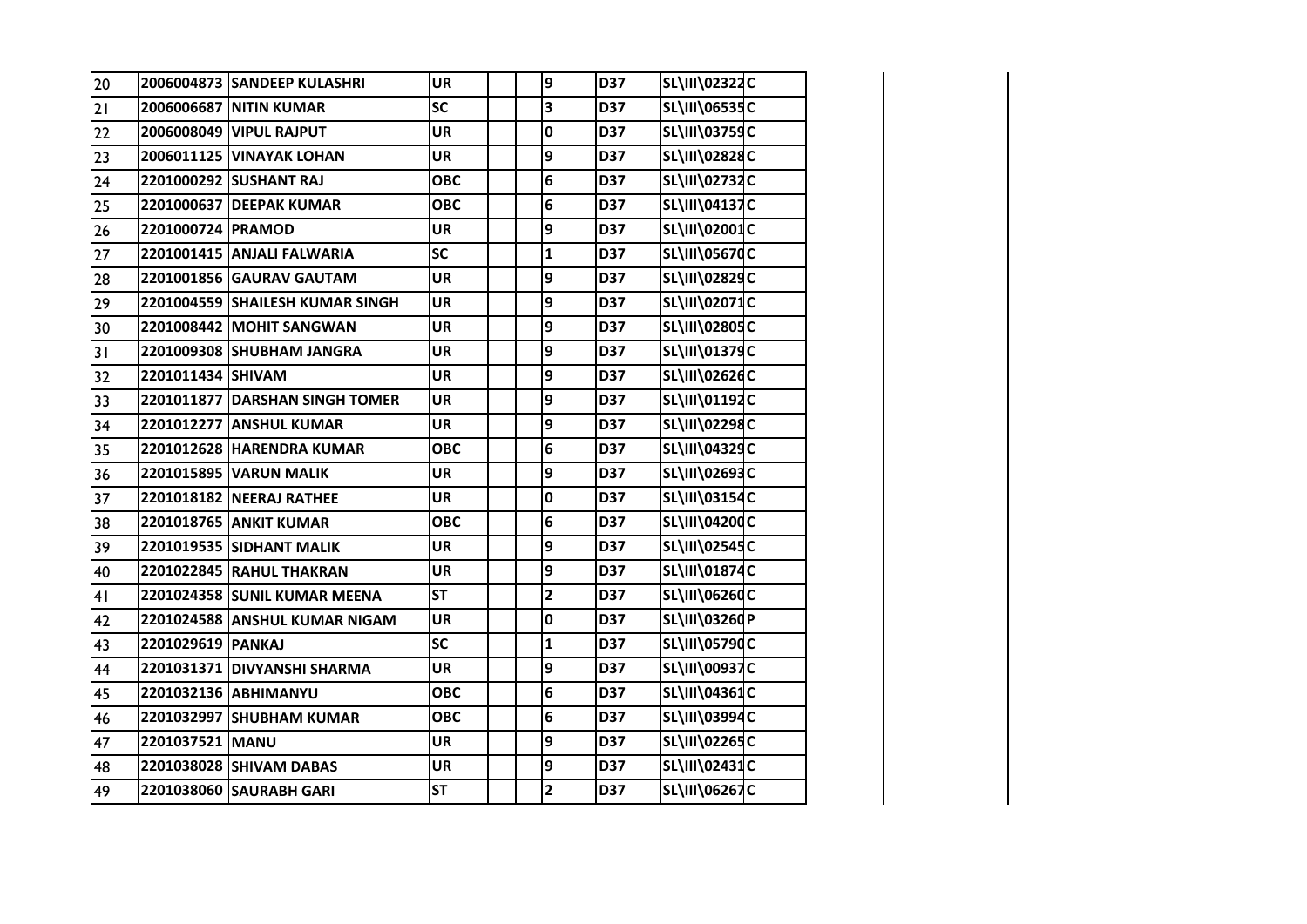| 50 | 2201038349 PREETY    |                               | <b>UR</b>  | 9                       | D37 | SL\III\02538C        |  |
|----|----------------------|-------------------------------|------------|-------------------------|-----|----------------------|--|
| 51 |                      | 2201039443 ANSHUL KUMAR       | <b>UR</b>  | 9                       | D37 | SL\III\01805C        |  |
| 52 |                      | 2201041417 ABHISHEK GOSWAMI   | <b>OBC</b> | 6                       | D37 | SL\III\03714C        |  |
| 53 |                      | 2201041430 VIDYA SHILA SORENG | <b>ST</b>  | $\mathbf{2}$            | D37 | SL\III\06245C        |  |
| 54 |                      | 2201041496 KANIKA DHOUNDIYAL  | <b>UR</b>  | 9                       | D37 | <b>SL\III\00877C</b> |  |
| 55 |                      | 2201041778 ASHISH KUMAR       | <b>OBC</b> | 6                       | D37 | SL\III\04183C        |  |
| 56 |                      | 2201042473 PRANAY KAUL        | <b>UR</b>  | 9                       | D37 | <b>SL\III\02361C</b> |  |
| 57 |                      | 2201043187 RAM AVATAR         | <b>UR</b>  | 9                       | D37 | SL\III\02306C        |  |
| 58 | 2201043658 AMIT      |                               | <b>UR</b>  | 9                       | D37 | SL\III\01220C        |  |
| 59 |                      | 2201046612 NIDHI SHARMA       | <b>UR</b>  | 9                       | D37 | <b>SL\III\02186C</b> |  |
| 60 |                      | 2201047547 ANUJ MALIK         | <b>UR</b>  | 9                       | D37 | SL\III\02034C        |  |
| 61 | 2201047937 AMANDEEP  |                               | <b>SC</b>  | $\mathbf 1$             | D37 | SL\III\05302C        |  |
| 62 | 2201049600 BHAWNA    |                               | <b>SC</b>  | $\mathbf{1}$            | D37 | <b>SL\III\05138C</b> |  |
| 63 |                      | 2201050408 RISHABH KUMAR      | <b>SC</b>  | $\mathbf 1$             | D37 | <b>SL\III\05568C</b> |  |
| 64 |                      | 2201052306 ARMAN KHAN         | <b>OBC</b> | 6                       | D37 | <b>SL\III\03898P</b> |  |
| 65 |                      | 2201053440 ABHINAV YADAV      | <b>OBC</b> | 6                       | D37 | SL\III\04423C        |  |
| 66 |                      | 2201055727 ROHIT KUMAR        | <b>ST</b>  | $\overline{\mathbf{c}}$ | D37 | SL\III\06279C        |  |
| 67 | 2201057335 PRIYANSHI |                               | <b>UR</b>  | 9                       | D37 | <b>SL\III\02260C</b> |  |
| 68 |                      | 2201057528 KARAN PRATAP SINGH | <b>UR</b>  | 9                       | D37 | SL\III\02125C        |  |
| 69 |                      | 2201058902 PRIYANKA GARG      | <b>UR</b>  | 0                       | D37 | SL\III\03833C        |  |
| 70 |                      | 2201059614 KALPANA BHATI      | <b>OBC</b> | 9                       | D37 | SL\III\02349C        |  |
| 71 |                      | 2201061346 DEEPAK TYAGI       | <b>UR</b>  | 0                       | D37 | SL\III\04053P        |  |
| 72 |                      | 2201061407 HONEY ARORA        | <b>UR</b>  | 9                       | D37 | SL\III\02261C        |  |
| 73 |                      | 2201062152 VAIBHAV ARORA      | <b>UR</b>  | 9                       | D37 | SL\III\02904C        |  |
| 74 |                      | 2201062158 PANKAJ GARG        | <b>UR</b>  | 9                       | D37 | SL\III\02846C        |  |
| 75 |                      | 2201062179 AKSHAY KHATRI      | <b>UR</b>  | 9                       | D37 | <b>SL\III\02567C</b> |  |
| 76 | 2201062197 VISHAL    |                               | <b>UR</b>  | 9                       | D37 | SL\III\02607C        |  |
| 77 |                      | 2201062306 MONU KUMAR         | <b>OBC</b> | 6                       | D37 | SL\III\03738P        |  |
| 78 | 2201062767 PRATIBHA  |                               | <b>UR</b>  | 9                       | D37 | SL\III\02061C        |  |
| 79 |                      | 2201063357 ASHISH SHARMA      | <b>UR</b>  | 9                       | D37 | SL\III\02723C        |  |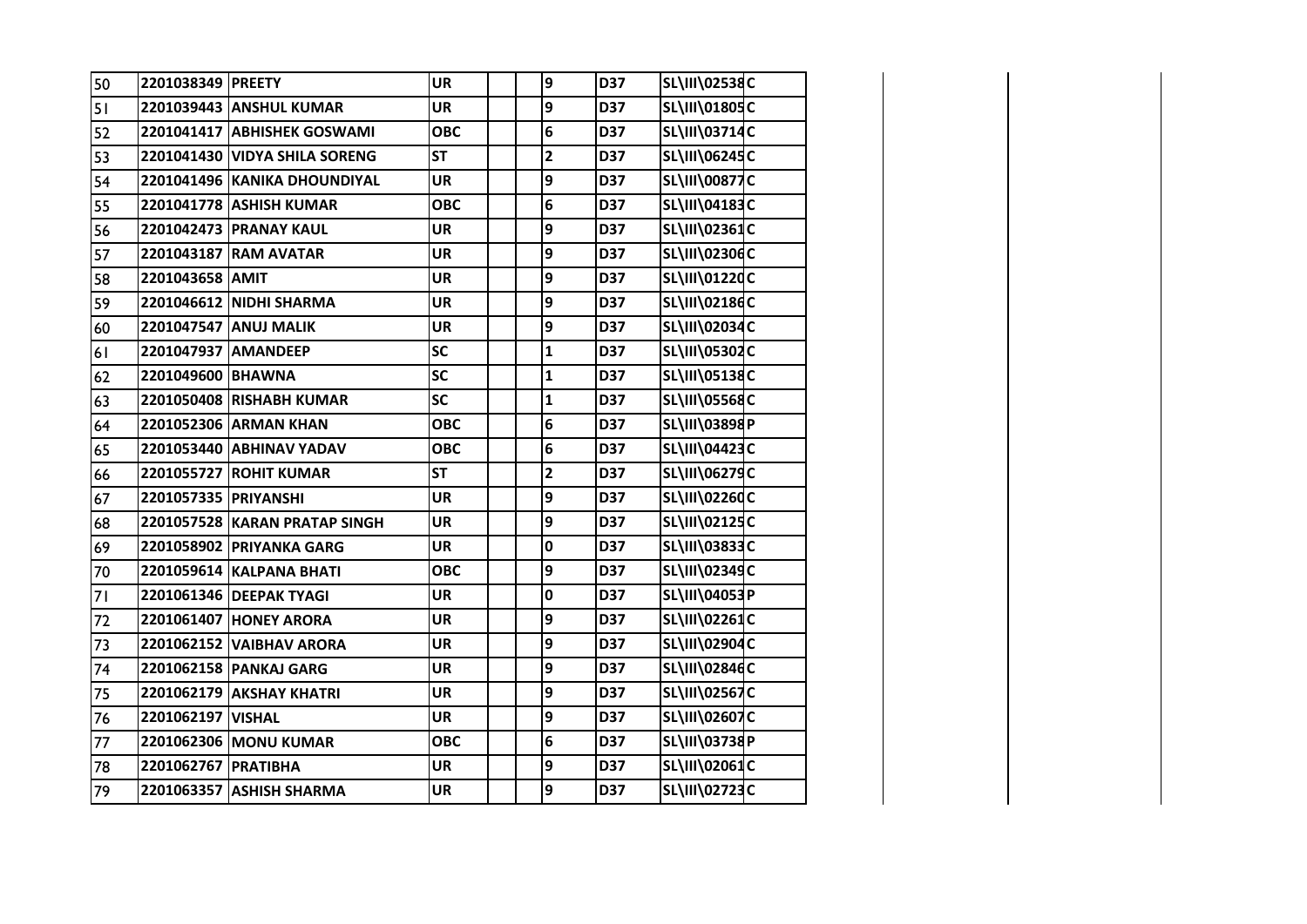| 80  |                      | 2201063516 NEHA TYAGI           | <b>UR</b>  | 9                       | D37 | SL\III\02549C        |  |
|-----|----------------------|---------------------------------|------------|-------------------------|-----|----------------------|--|
| 81  | 2201063985 CHINTI    |                                 | <b>UR</b>  | $\mathbf 0$             | D37 | SL\III\03655C        |  |
| 82  |                      | 2201066949 MANISH KUMAR         | <b>UR</b>  | 0                       | D37 | SL\III\03908P        |  |
| 83  |                      | 2201068780 MOUSAM SAROHA        | <b>UR</b>  | 9                       | D37 | SL\III\02343C        |  |
| 84  |                      | 2201069173 SHAKTI PRATAP SINGH  | SC         | $\mathbf{1}$            | D37 | SL\III\05668C        |  |
| 85  |                      | 2201070493 PANKAJ KUMAR         | SC         | $\mathbf{1}$            | D37 | SL\III\05606C        |  |
| 86  |                      | 2201071657 ANUBHAV CHAUDHARY    | <b>OBC</b> | 6                       | D37 | SL\III\04434C        |  |
| 87  | 2201071910 RAHUL     |                                 | <b>UR</b>  | 9                       | D37 | SL\III\02813C        |  |
| 88  | 2201072640 SANDEEP   |                                 | <b>OBC</b> | 6                       | D37 | SL\III\03417C        |  |
| 89  |                      | 2201074086 PRASHANT MISHRA      | <b>UR</b>  | 9                       | D37 | SL\III\01676C        |  |
| 90  |                      | 2201075800 PARVEEN KRISHNANTREY | <b>UR</b>  | 9                       | D37 | SL\III\02284C        |  |
| 91  |                      | 2201081682 MAHEESH KUMAR        | <b>OBC</b> | 6                       | D37 | SL\III\03854P        |  |
| 92  | 2201082489 NIKUNJ    |                                 | <b>UR</b>  | 9                       | D37 | SL\III\00638C        |  |
| 93  |                      | 2201082992 MUSKAN SINGHALA      | <b>UR</b>  | 9                       | D37 | SL\III\02868C        |  |
| 94  | 2201083625 J MANISH  |                                 | <b>OBC</b> | 6                       | D37 | SL\III\04120P        |  |
| 95  |                      | 2201086665 NISHA BISHT          | <b>UR</b>  | 9                       | D37 | SL\III\02526C        |  |
| 96  |                      | 2201087082 VIKAS DESHWAL        | <b>UR</b>  | 9                       | D37 | SL\III\01984C        |  |
| 97  |                      | 2201087729 NAVNEET DUBEY        | <b>UR</b>  | 9                       | D37 | SL\III\02706C        |  |
| 98  | 2201089066 VIKAS     |                                 | <b>SC</b>  | $\mathbf{1}$            | D37 | <b>SL\III\05600C</b> |  |
| 99  | 2201091812 ARPIT RAJ |                                 | <b>UR</b>  | 9                       | D37 | SL\III\01256C        |  |
| 100 |                      | 2201091887 SHAILESH MOHAN       | <b>UR</b>  | 9                       | D37 | SL\III\01509C        |  |
| 101 |                      | 2201094109 RAVI KUMAR           | <b>ST</b>  | $\overline{\mathbf{2}}$ | D37 | SL\III\06230C        |  |
| 102 |                      | 2201095577 VIMAL KUMAR MITTAL   | <b>UR</b>  | 9                       | D37 | SL\III\02220C        |  |
| 103 |                      | 2201095646 DIVYA CHAHAL         | <b>OBC</b> | 6                       | D37 | SL\III\02992P        |  |
| 104 |                      | 2201097077 VIKAS KUMAR ANAND    | <b>SC</b>  | $\mathbf{1}$            | D37 | SL\III\05649C        |  |
| 105 | 2201097111 MOHIT     |                                 | <b>UR</b>  | 9                       | D37 | SL\III\02391C        |  |
| 106 |                      | 2201098185 VIKRANT SHOKEEN      | <b>OBC</b> | 9                       | D37 | SL\III\02897C        |  |
| 107 |                      | 2201098258 NAVEEN KUMAR         | <b>OBC</b> | 6                       | D37 | SL\III\04204C        |  |
| 108 | 2201100093 AKASH RAJ |                                 | <b>UR</b>  | 9                       | D37 | SL\III\02711C        |  |
| 109 |                      | 2201100678 VIJAY KUMAR          | <b>OBC</b> | $6\phantom{1}$          | D37 | SL\III\04445P        |  |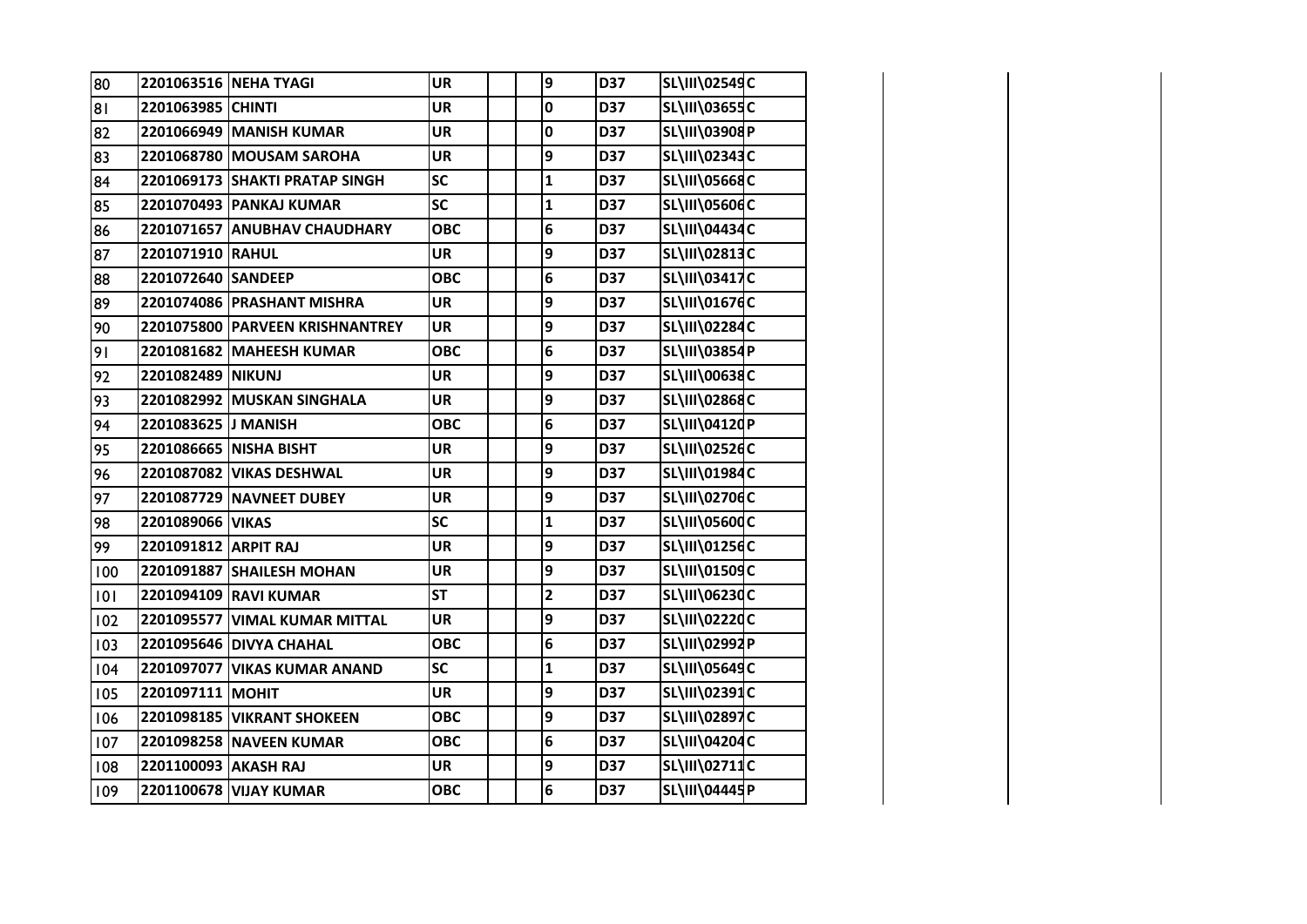| 110        |                      | 2201100772 NAVEEN KUMAR         | <b>UR</b>  | 4              | D37 | SL\III\06412C        |  |
|------------|----------------------|---------------------------------|------------|----------------|-----|----------------------|--|
| 111        | 2201102723 MONIKA    |                                 | <b>UR</b>  | 9              | D37 | SL\III\02037C        |  |
| 112        | 2201104968 ARVIND    |                                 | <b>UR</b>  | 9              | D37 | SL\III\02320C        |  |
| 113        |                      | 2201105325 NIKITA KUMARI PANDEY | <b>UR</b>  | 9              | D37 | SL\III\02647C        |  |
| 114        |                      | 2201107103 SURJEET KUMAR        | <b>SC</b>  | $\mathbf 1$    | D37 | <b>SL\III\05547C</b> |  |
| 115        |                      | 2201111624 JINDAL SHOKEEN       | <b>UR</b>  | 9              | D37 | SL\III\00712C        |  |
| 16         |                      | 2201112115 VIKRAM SINGH         | <b>UR</b>  | 9              | D37 | SL\III\02168C        |  |
| 117        |                      | 2201112514 AKSHAY SHARMA        | <b>UR</b>  | 9              | D37 | SL\III\01074C        |  |
| 8          |                      | 2201115051 ROHIT YADAV          | <b>OBC</b> | 6              | D37 | SL\III\04065C        |  |
| 119        |                      | 2201116157 JASPREET JAGGI       | <b>UR</b>  | 9              | D37 | SL\III\01122C        |  |
| 120        |                      | 2201116693 HARSH CHAUDHARY      | <b>UR</b>  | 9              | D37 | SL\III\02011C        |  |
| 12         |                      | 2201116916 ROSHAN THAKUR        | <b>OBC</b> | $\bf 6$        | D37 | SL\III\03480C        |  |
| 122        |                      | 2201118206 PRIYA VERMA          | <b>OBC</b> | 9              | D37 | SL\III\02458C        |  |
| 123        |                      | 2201121243 MOHIT KUMAR          | <b>OBC</b> | 6              | D37 | <b>SL\III\04067C</b> |  |
| 124        |                      | 2201122202 PRABHAT PANWAR       | <b>UR</b>  | 9              | D37 | SL\III\01927C        |  |
| 125        |                      | 2201122958 VISHAL NAAGAR        | <b>OBC</b> | 6              | D37 | <b>SL\III\04470C</b> |  |
| 126        |                      | 2201123662 ARUN KUMAR TIWARI    | <b>UR</b>  | 9              | D37 | <b>SL\III\02259C</b> |  |
| 127        |                      | 2201123697 NITISH SHARMA        | <b>UR</b>  | 9              | D37 | <b>SL\III\02113C</b> |  |
| 128        | 2201126743 RONAK     |                                 | <b>UR</b>  | 9              | D37 | SL\III\02755C        |  |
| 129        |                      | 2201127475 PANKAJ KUMAR         | <b>SC</b>  | $\mathbf{1}$   | D37 | <b>SL\III\05309C</b> |  |
| 130        |                      | 2201127482 ANKUR YADAV          | <b>OBC</b> | $6\phantom{a}$ | D37 | <b>SL\III\04424C</b> |  |
| 131        |                      | 2201129802 YUGAL KUNTAL         | <b>UR</b>  | $\overline{9}$ | D37 | SL\III\01937C        |  |
| <b>132</b> | 2201130067 AMAN JAIN |                                 | <b>UR</b>  | $\mathbf 0$    | D37 | SL\III\03647C        |  |
| <b>133</b> |                      | 2201130183 VISHANT PANWAR       | <b>UR</b>  | 9              | D37 | SL\III\01865C        |  |
| 134        |                      | 2201130241 MOHIT SINGH          | <b>UR</b>  | 9              | D37 | SL\III\02334C        |  |
| <b>135</b> |                      | 2201131918 NEERAJ KUMAR         | <b>OBC</b> | 6              | D37 | SL\III\04171C        |  |
| 136        |                      | 2201132805 VIJAY KUMAR TOMAR    | <b>UR</b>  | 3              | D37 | SL\III\06484C        |  |
| <b>137</b> |                      | 2201136200 ANIL YADAV           | <b>OBC</b> | 6              | D37 | SL\III\04242C        |  |
| 138        |                      | 2201136718 PAWAN KUMAR          | <b>UR</b>  | 9              | D37 | SL\III\02341C        |  |
| 139        |                      | 2201138795 KANCHAN KUMARI       | <b>SC</b>  | $\mathbf{1}$   | D37 | <b>SL\III\05117C</b> |  |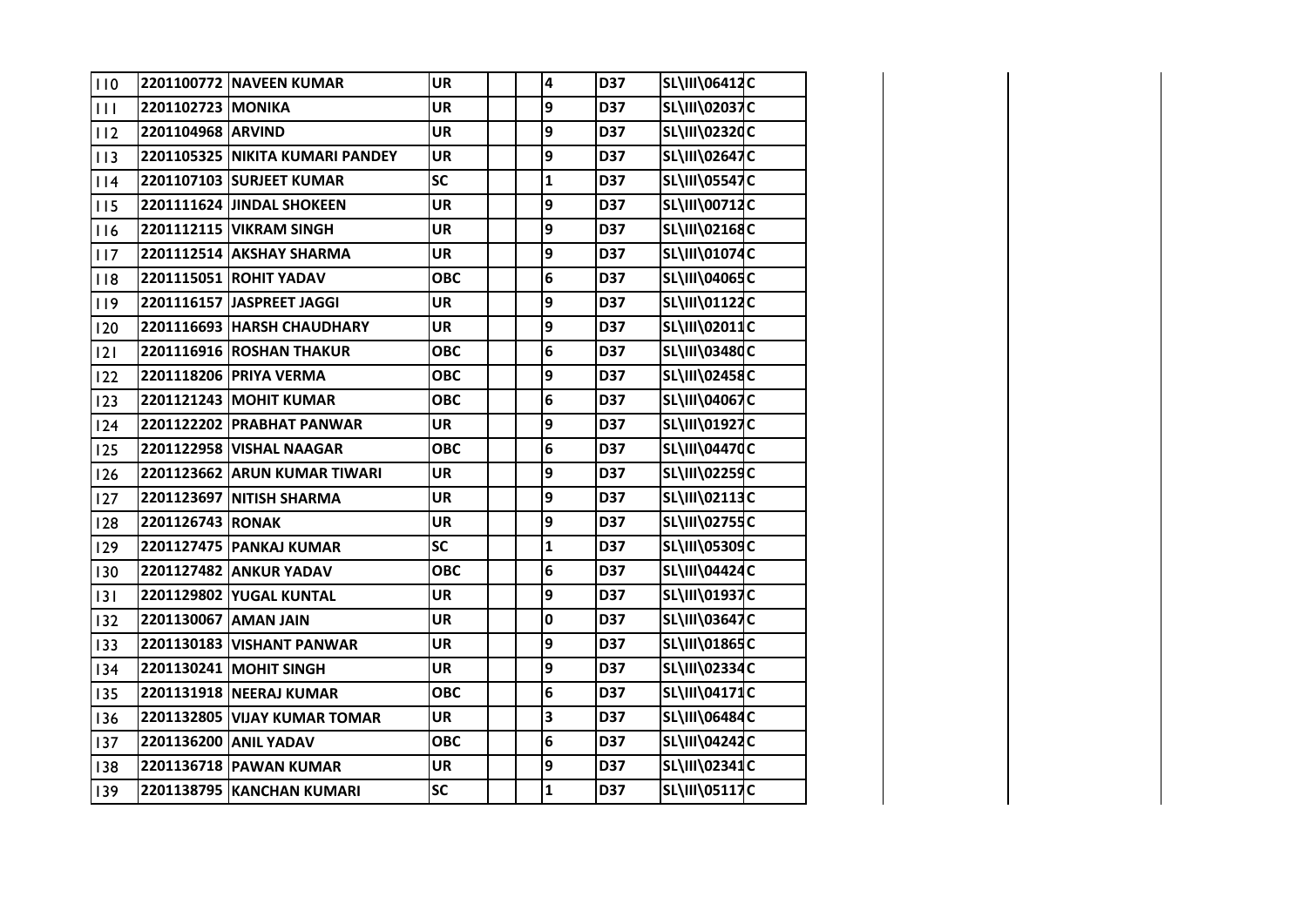| 140 |                     | 2201139251 GOPAL RAM         | <b>UR</b>  | 3            | D37 | SL\III\06063C        |  |
|-----|---------------------|------------------------------|------------|--------------|-----|----------------------|--|
| 4   |                     | 2201141891 NIRDOSH SOAM      | <b>UR</b>  | 9            | D37 | SL\III\02782C        |  |
| 142 |                     | 2201143621 NISHANT SIWACH    | <b>UR</b>  | 9            | D37 | SL\III\01856C        |  |
| 43  |                     | 2201144989 ATUL BHARDWAJ     | <b>UR</b>  | 9            | D37 | SL\III\02419C        |  |
| 44  | 2201145421 TARUN    |                              | <b>UR</b>  | 9            | D37 | SL\III\01929C        |  |
| 145 |                     | 2201148059 ARPIT PANWAR      | <b>UR</b>  | 9            | D37 | SL\III\02242C        |  |
| 146 |                     | 2201149876 PIYUSH CHOUDHARY  | <b>UR</b>  | 9            | D37 | SL\III\01609C        |  |
| 147 |                     | 2201150516 ANSHUL KUMAR      | <b>SC</b>  | $\mathbf{1}$ | D37 | SL\III\05622C        |  |
| 148 |                     | 2201152369 KULJEET SINGH     | <b>UR</b>  | 9            | D37 | SL\III\02359C        |  |
| 149 | 2201153665 RITIK    |                              | <b>UR</b>  | 0            | D37 | SL\III\03807C        |  |
| 150 | 2201154995 KAJAL    |                              | <b>UR</b>  | 9            | D37 | SL\III\02380C        |  |
| 151 | 2201155306 NEELAM   |                              | <b>OBC</b> | 6            | D37 | SL\III\04316C        |  |
| 152 | 2201155911 SOMBIR   |                              | <b>UR</b>  | 9            | D37 | SL\III\02199C        |  |
| 153 |                     | 2201157383 SANDEEP KUMAR     | <b>UR</b>  | 3            | D37 | SL\III\06067C        |  |
| 154 |                     | 2201157962 AMIT KUMAR JINDAR | <b>OBC</b> | 6            | D37 | SL\III\04244P        |  |
| 155 |                     | 2201158092 DESIHA SINGH      | <b>SC</b>  | $\mathbf{1}$ | D37 | SL\III\05740C        |  |
| 156 |                     | 2201158272 MOHIT AGRAWAL     | <b>UR</b>  | 9            | D37 | SL\III\02042C        |  |
| 157 |                     | 2201158363 GAURAV BHARTI     | <b>SC</b>  | $\mathbf 1$  | D37 | <b>SL\III\05708C</b> |  |
| 158 |                     | 2201158672 MOHIT RIKHARI     | <b>UR</b>  | 9            | D37 | SL\III\02712C        |  |
| 159 |                     | 2201160341 SHUBHAM SHEKHAR   | <b>UR</b>  | 9            | D37 | SL\III\02606C        |  |
| 160 |                     | 2201161178 AYUSH AGGARWAL    | UR         | 9            | D37 | SL\III\02401C        |  |
| 6   | 2201162158 VARUN    |                              | <b>UR</b>  | 9            | D37 | SL\III\01258C        |  |
| 162 | 2201162914 ROHIT    |                              | <b>UR</b>  | 9            | D37 | SL\III\01803C        |  |
| 163 | 2201164264 PRIYANKA |                              | <b>UR</b>  | 9            | D37 | SL\III\02866C        |  |
| 164 |                     | 2201165076 HARSH KUMAR       | <b>UR</b>  | 9            | D37 | SL\III\02116C        |  |
| 165 |                     | 2201167821 KARTIK GARG       | <b>UR</b>  | 9            | D37 | SL\III\02776C        |  |
| 166 |                     | 2201168382 MOHD AZHAR        | <b>UR</b>  | 9            | D37 | SL\III\01154C        |  |
| 167 | 2201168390 VIJAY    |                              | <b>UR</b>  | 9            | D37 | SL\III\01247C        |  |
| 168 |                     | 2201169781 MANJOOR ALI       | <b>OBC</b> | 6            | D37 | SL\III\03981C        |  |
| 169 |                     | 2201170490 NAROTTAM ATTRI    | <b>UR</b>  | 9            | D37 | SL\III\02142C        |  |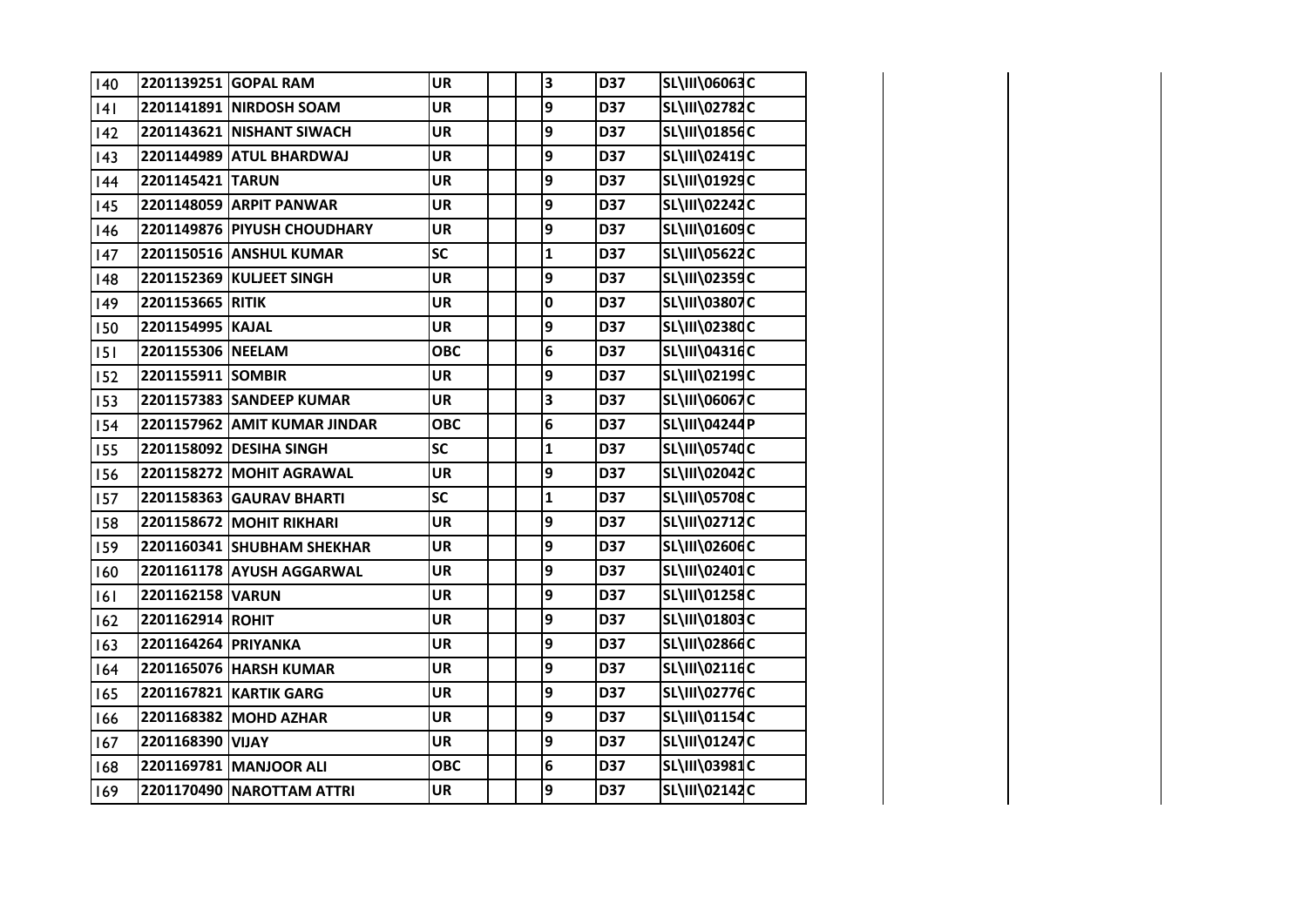| 170 |                      | 2201171460 MANJEET KUMAR      | <b>OBC</b> | 6                       | D37 | <b>SL\III\03568C</b> |  |
|-----|----------------------|-------------------------------|------------|-------------------------|-----|----------------------|--|
| 7   | 2201173325 NISHA     |                               | <b>UR</b>  | 9                       | D37 | SL\III\02551C        |  |
| 172 |                      | 2201174617 MAYANK SHARMA      | <b>UR</b>  | 9                       | D37 | SL\III\01561C        |  |
| 173 |                      | 2201175184 AMAN PANDEY        | <b>UR</b>  | 0                       | D37 | SL\III\03520C        |  |
| 174 | 2201176014 LAVI      |                               | <b>OBC</b> | 6                       | D37 | SL\III\04460C        |  |
| 175 | 2201176379 PREETI    |                               | <b>UR</b>  | 9                       | D37 | SL\III\02573C        |  |
| 176 |                      | 2201176737 RAVI KUMAR         | <b>OBC</b> | 6                       | D37 | SL\III\03698C        |  |
| 177 |                      | 2201178196 THATTINLIAN GUITE  | <b>ST</b>  | $\overline{\mathbf{2}}$ | D37 | SL\III\06259C        |  |
| 178 |                      | 2201178968 TUSHAR SHARMA      | <b>UR</b>  | 9                       | D37 | SL\III\02633C        |  |
| 179 |                      | 2201180060 SACHIN NAGAR       | <b>OBC</b> | 6                       | D37 | SL\III\04043P        |  |
| 180 |                      | 2201180306 PARAG DABAS        | <b>UR</b>  | 9                       | D37 | SL\III\01739C        |  |
| 181 | 2201181325 RAVI KANT |                               | <b>UR</b>  | 9                       | D37 | SL\III\02878C        |  |
| 182 |                      | 2201181776 KRISHAN KUMAR      | <b>UR</b>  | 9                       | D37 | SL\III\02109C        |  |
| 183 |                      | 2201183508 SUSHIL KUMAR       | <b>OBC</b> | 6                       | D37 | SL\III\04336C        |  |
| 184 |                      | 2201184218 DISHA MADAAN       | <b>UR</b>  | 9                       | D37 | SL\III\02546C        |  |
| 185 | 2201184371 SWASTI    |                               | <b>OBC</b> | 9                       | D37 | SL\III\02439C        |  |
| 186 | 2201186041 NIKITA    |                               | UR         | 9                       | D37 | SL\III\02050C        |  |
| 187 |                      | 2201187377 RAHUL KUMAR        | <b>UR</b>  | 9                       | D37 | SL\III\02885C        |  |
| 188 | 2201187499 NAKUL     |                               | <b>UR</b>  | 9                       | D37 | SL\III\02282C        |  |
| 189 |                      | 2201190350 PRAMOD KUMAR MEENA | <b>ST</b>  | $\overline{\mathbf{2}}$ | D37 | SL\III\06145C        |  |
| 190 |                      | 2201191060 ADESH KUMAR        | <b>UR</b>  | 9                       | D37 | SL\III\01948C        |  |
| 9   | 2201191283 DINKAR    |                               | <b>UR</b>  | 9                       | D37 | SL\III\02137C        |  |
| 192 |                      | 2201193055 DEEPAK PANDEY      | <b>UR</b>  | 9                       | D37 | SL\III\01917C        |  |
| 193 |                      | 2201193413 MUKESH KUMAR       | SC         | $\mathbf{1}$            | D37 | SL\III\05271C        |  |
| 194 |                      | 2201196145 VISHAL SINGH TOMER | <b>UR</b>  | 9                       | D37 | <b>SL\III\02257C</b> |  |
| 195 |                      | 2201196621 AKASH GUPTA        | <b>UR</b>  | 9                       | D37 | SL\III\02207C        |  |
| 196 |                      | 2201199344 SARITA KUMARI      | <b>UR</b>  | 9                       | D37 | SL\III\01711C        |  |
| 197 |                      | 2201199469 SHAGUN GUPTA       | <b>UR</b>  | 9                       | D37 | SL\III\01537C        |  |
| 198 |                      | 2201200580 YOGESH KUMAR YADAV | <b>OBC</b> | 6                       | D37 | SL\III\04337C        |  |
| 199 |                      | 2201200989 BINANT KAUR        | <b>UR</b>  | 9                       | D37 | SL\III\02293C        |  |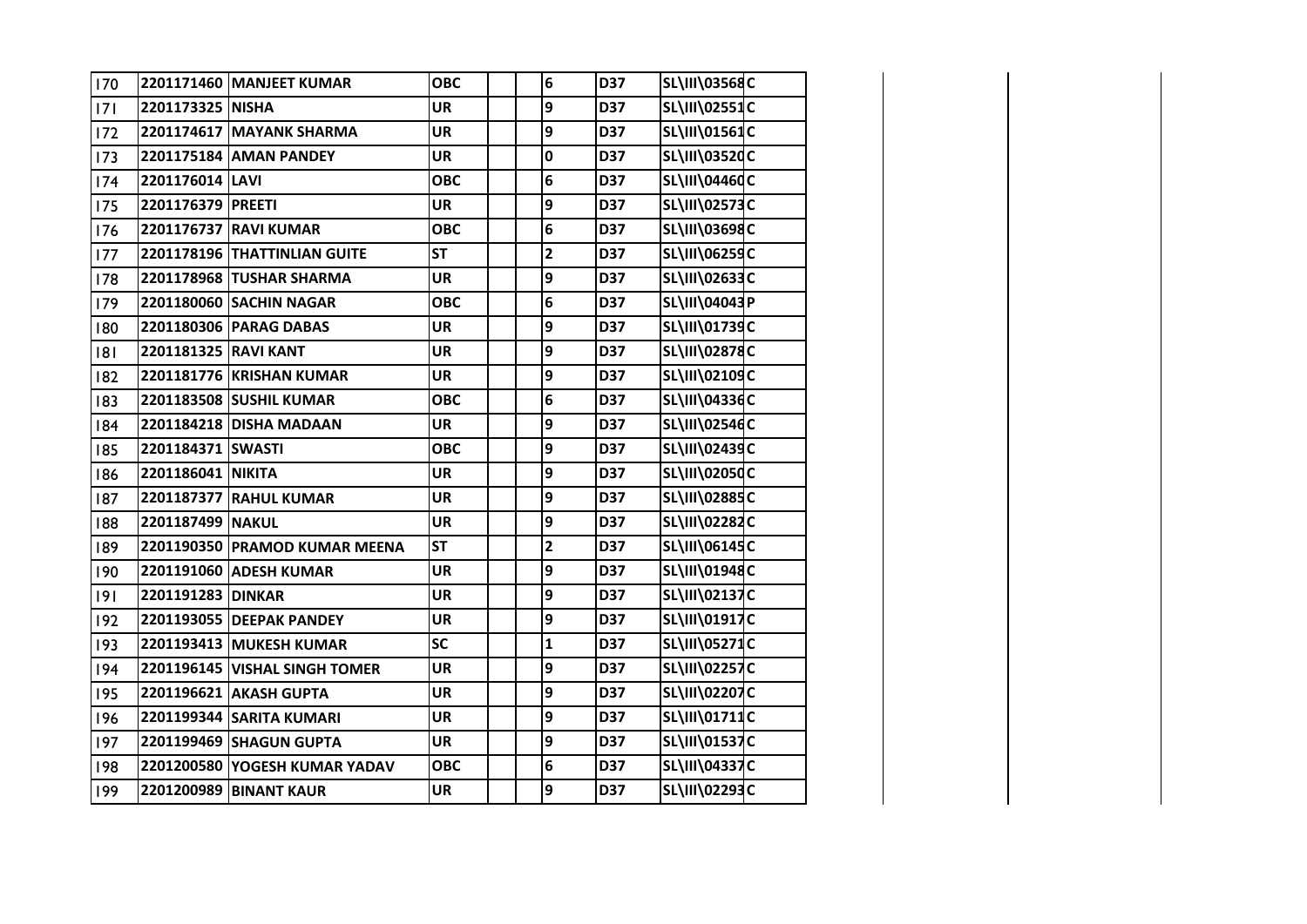| 200   |                       | 2201201227 DIMPLE SHARMA     | <b>UR</b>  | 9                       | D37 | SL\III\02093C        |  |
|-------|-----------------------|------------------------------|------------|-------------------------|-----|----------------------|--|
| 201   |                       | 2201202137 CHETAN KUMAR      | <b>OBC</b> | 6                       | D37 | <b>SL\III\03788C</b> |  |
| 202   |                       | 2201202770 SUNNY DWIVEDI     | <b>UR</b>  | 3                       | D37 | SL\III\06369C        |  |
| 203   |                       | 2201205541 SAURABH VERMA     | <b>OBC</b> | 6                       | D37 | SL\III\04260P        |  |
| 204   |                       | 2201207467 RAUSHAN KUMAR     | <b>OBC</b> | 6                       | D37 | SL\III\04418C        |  |
| 205   |                       | 2201209568 MANISH DAS        | <b>UR</b>  | 9                       | D37 | <b>SL\III\02587C</b> |  |
| 206   | 2201209828 VIRENDER   |                              | <b>UR</b>  | 9                       | D37 | SL\III\01744C        |  |
| 207   |                       | 2201210251 PRIYADARSHI KUMAR | <b>UR</b>  | 0                       | D37 | SL\III\03978P        |  |
| 208   |                       | 2201210490 VARIS MUSTAFA     | <b>OBC</b> | 6                       | D37 | SL\III\04284C        |  |
| 209   |                       | 2201212402 RAM MILAN RAJPOOT | <b>OBC</b> | 6                       | D37 | SL\III\03975P        |  |
| 210   |                       | 2201213321 ANKIT KUMAR       | <b>UR</b>  | 9                       | D37 | SL\III\02605C        |  |
| 211   | 2201216048 MOHIT      |                              | <b>UR</b>  | 9                       | D37 | <b>SL\III\02534C</b> |  |
| $212$ |                       | 2201216591 ANJU RANA         | <b>UR</b>  | 9                       | D37 | SL\III\02046C        |  |
| 213   |                       | 2201216777 KRISHNA NAND DUBE | <b>UR</b>  | 9                       | D37 | SL\III\02041C        |  |
| 214   |                       | 2201216905 YOGESH KUDIYA     | SC         | $\mathbf{1}$            | D37 | <b>SL\III\05557C</b> |  |
| $215$ |                       | 2201218063 DIWAKAR SHARMA    | <b>UR</b>  | 9                       | D37 | <b>SL\III\02765C</b> |  |
| 216   |                       | 2201218489 GAUTAM YADAV      | <b>OBC</b> | 6                       | D37 | <b>SL\III\04429C</b> |  |
| $217$ |                       | 2201219428 SUSHMITA SINGH    | SC         | $\mathbf{1}$            | D37 | <b>SL\III\05779C</b> |  |
| 218   |                       | 2201221862 SHUBHAM SHARMA    | <b>UR</b>  | 9                       | D37 | SL\III\01502C        |  |
| 219   |                       | 2201222059 HARMINDER SINGH   | <b>OBC</b> | 6                       | D37 | <b>SL\III\04415C</b> |  |
| 220   |                       | 2201223254 VAIBHAV TOMAR     | <b>UR</b>  | 9                       | D37 | SL\III\02045C        |  |
| 221   |                       | 2201225715 RAHUL GUPTA       | <b>UR</b>  | 9                       | D37 | <b>SL\III\02750C</b> |  |
| 222   |                       | 2201226129 ABHISHEK KUMAR    | <b>OBC</b> | 6                       | D37 | SL\III\04461C        |  |
| 223   | 2201226383 GAURAV     |                              | <b>SC</b>  | $\mathbf{1}$            | D37 | <b>SL\III\05537C</b> |  |
| 224   | 2201226503 SUDHIR     |                              | <b>UR</b>  | 9                       | D37 | SL\III\02363C        |  |
| 225   | 2201226861 RAHUL GIRI |                              | <b>OBC</b> | 6                       | D37 | SL\III\04355P        |  |
| 226   |                       | 2201227335 DILKHUSH MEENA    | <b>ST</b>  | $\overline{\mathbf{c}}$ | D37 | SL\III\06102C        |  |
| 227   |                       | 2201227403 PIYUSH MISHRA     | <b>UR</b>  | 9                       | D37 | SL\III\02393C        |  |
| 228   | 2201229088 REENA      |                              | <b>OBC</b> | 6                       | D37 | SL\III\04008P        |  |
| 229   |                       | 2201231606 NANCY GUPTA       | <b>UR</b>  | 9                       | D37 | SL\III\01304C        |  |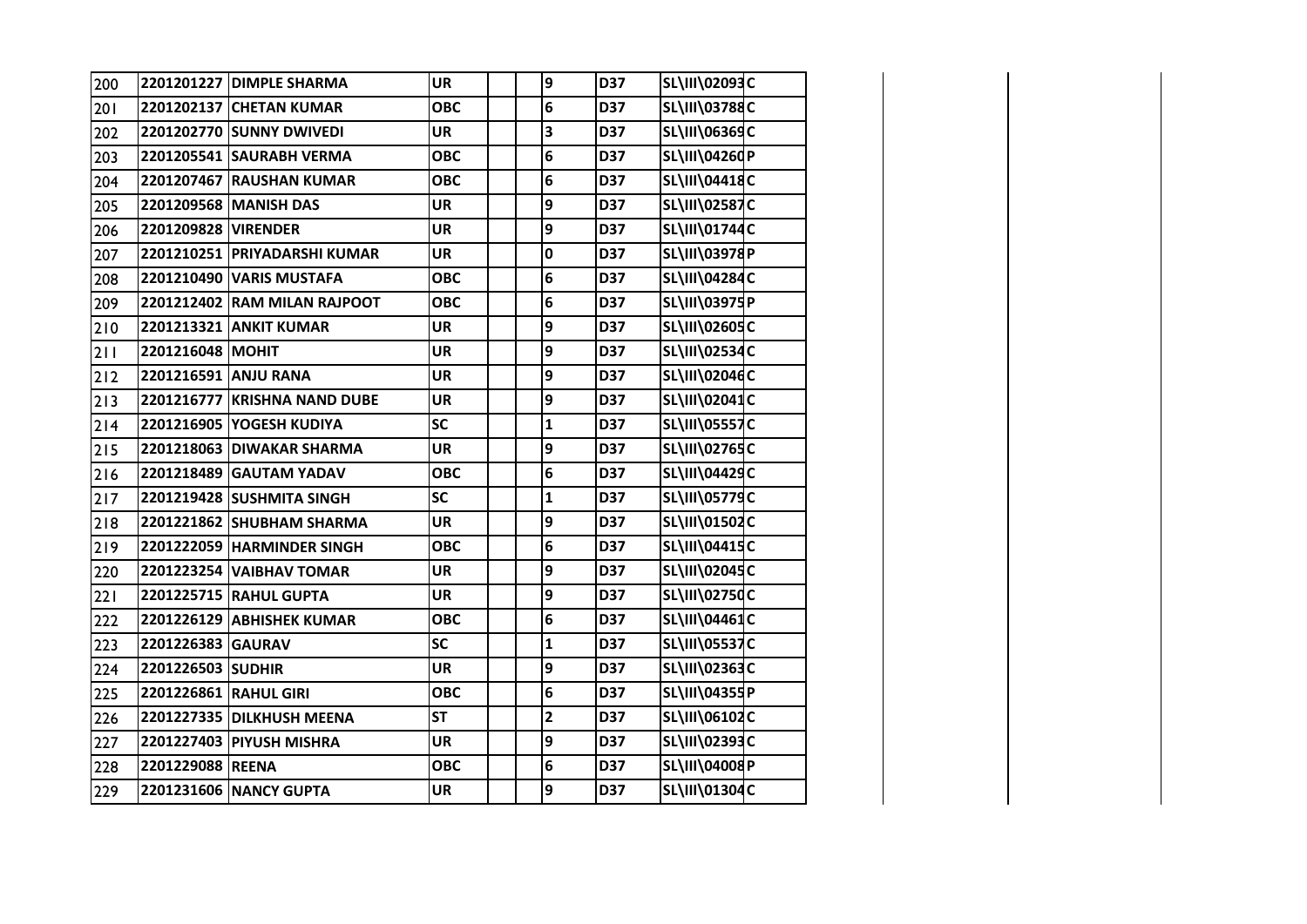| 230 |                     | 2201232088 VANDANA SINGLA       | <b>UR</b>  | 9              | D37        | SL\III\02390C        |  |
|-----|---------------------|---------------------------------|------------|----------------|------------|----------------------|--|
| 231 |                     | 2201233500 NARESH PRASAD MAHATO | <b>OBC</b> | 6              | D37        | SL\III\04255P        |  |
| 232 |                     | 2201234627 SHWETANK SINGH       | <b>UR</b>  | 9              | <b>D37</b> | SL\III\02291C        |  |
| 233 | 2201234828 RAHUL    |                                 | <b>UR</b>  | 9              | D37        | SL\III\01539C        |  |
| 234 | 2201236588 SAGAR    |                                 | <b>UR</b>  | 9              | D37        | SL\III\02435C        |  |
| 235 |                     | 2201236692 VIKAS BHATI          | <b>OBC</b> | 6              | D37        | SL\III\04455C        |  |
| 236 |                     | 2201239594 VIPIN KUMAR          | <b>ST</b>  | $\mathbf{2}$   | D37        | <b>SL\III\06237C</b> |  |
| 237 |                     | 2201241003 SANDEEP BHASKAR      | <b>SC</b>  | $\mathbf{1}$   | D37        | SL\III\05730C        |  |
| 238 |                     | 2201243563 MOHIT KUMAR VERMA    | <b>SC</b>  | $\mathbf 1$    | D37        | <b>SL\III\05772C</b> |  |
| 239 | 2201244224 ANKITA   |                                 | <b>UR</b>  | 9              | D37        | SL\III\01636C        |  |
| 240 |                     | 2201247031 MITHLESH KUMAR       | <b>UR</b>  | 9              | D37        | <b>SL\III\02264C</b> |  |
| 241 |                     | 2201247102 ANKUR YADAV          | <b>OBC</b> | 6              | D37        | SL\III\03744C        |  |
| 242 |                     | 2201247377 KANCHI MITTAL        | UR         | 9              | D37        | SL\III\02043C        |  |
| 243 |                     | 2201247920 GAURAV SHARMA        | <b>UR</b>  | $\mathbf 0$    | D37        | SL\III\03006C        |  |
| 244 | 2201250450 NEERAJ   |                                 | <b>SC</b>  | $\mathbf{1}$   | D37        | SL\III\05693C        |  |
| 245 |                     | 2201252382 AJIT KUMAR           | <b>OBC</b> | 6              | D37        | SL\III\04426C        |  |
| 246 | 2201253309 HIMANSHI |                                 | UR         | 9              | D37        | SL\III\02365C        |  |
| 247 |                     | 2201254966 NITIN CHOUDHARY      | <b>OBC</b> | 6              | D37        | SL\III\04041C        |  |
| 248 |                     | 2201254988 MANISH KUMAR         | <b>OBC</b> | 6              | D37        | SL\III\03987C        |  |
| 249 | 2201256573 VARUN    |                                 | <b>UR</b>  | 0              | D37        | SL\III\03666C        |  |
| 250 |                     | 2201258124 PRIYANKA BHATT       | <b>UR</b>  | 9              | D37        | SL\III\01922C        |  |
| 251 |                     | 2201259059 PRANSHU ARYA         | <b>UR</b>  | 9              | D37        | SL\III\02385C        |  |
| 252 |                     | 2201261153 SHUBHAM MISHRA       | <b>UR</b>  | 9              | D37        | SL\III\02106C        |  |
| 253 |                     | 2201262790 ANAND KUMAR          | <b>SC</b>  | $\mathbf{1}$   | D37        | SL\III\05800C        |  |
| 254 |                     | 2201263988 SHUBHAM BORWAL       | SC         | $\mathbf{1}$   | D37        | SL\III\05316C        |  |
| 255 |                     | 2201263996 DEEPAK DHANKHAR      | <b>UR</b>  | 9              | D37        | SL\III\02083C        |  |
| 256 |                     | 2201265729 AKASH KUMAR DEV      | <b>SC</b>  | $\mathbf{1}$   | D37        | SL\III\05530C        |  |
| 257 |                     | 2201265731 JAGBIR SINGH GODARA  | <b>UR</b>  | 9              | D37        | SL\III\02789C        |  |
| 258 |                     | 2201267467 DONGLIANLAL SAMTE    | <b>ST</b>  | $\mathbf{2}$   | D37        | <b>SL\III\06280C</b> |  |
| 259 |                     | 2201268982 SURBHI SAXENA        | <b>UR</b>  | $\overline{9}$ | D37        | SL\III\00729C        |  |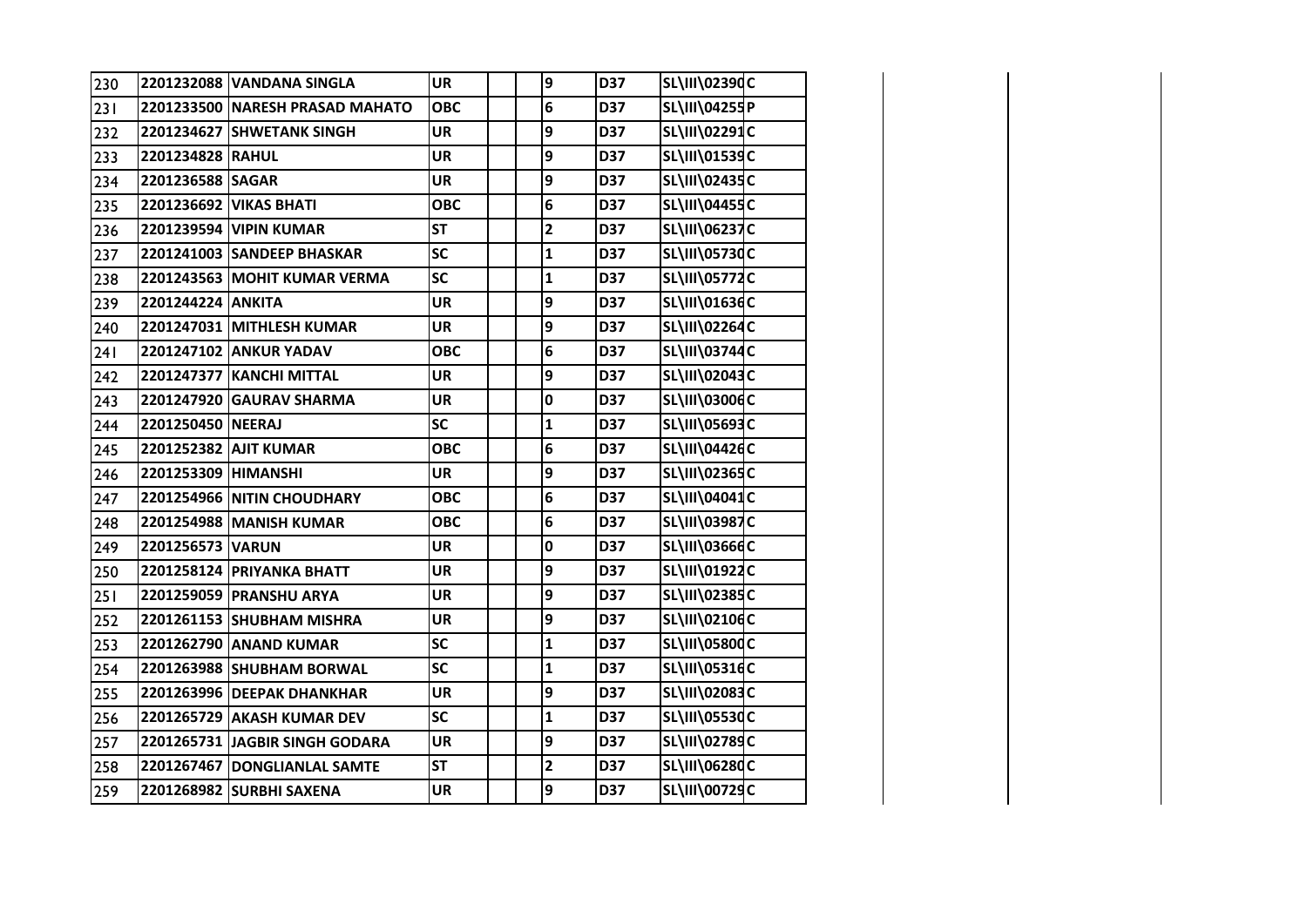| 260 |                     | 2201269616 ARPAN DHAKA           | <b>UR</b>  | 9              | D37        | SL\III\01292C        |  |
|-----|---------------------|----------------------------------|------------|----------------|------------|----------------------|--|
| 261 |                     | 2201270159 SANDEEP KUMAR         | <b>OBC</b> | 6              | D37        | SL\III\04221C        |  |
| 262 | 2201270591 NAVEEN   |                                  | <b>UR</b>  | 9              | D37        | SL\III\02144C        |  |
| 263 |                     | 2201271846 MANISH KUMAR          | <b>OBC</b> | 9              | D37        | SL\III\02622C        |  |
| 264 |                     | 2201272067 PARNEET KAUR          | <b>SC</b>  | $\mathbf{1}$   | D37        | SL\III\05748C        |  |
| 265 |                     | 2201272161 MANPREET KAUR         | <b>UR</b>  | 9              | D37        | SL\III\01956C        |  |
| 266 |                     | 2201272521 DHIRAJ PANWAR         | SC         | $\mathbf{1}$   | D37        | SL\III\05739C        |  |
| 267 | 2201275493 RAVINDER |                                  | <b>OBC</b> | 6              | D37        | SL\III\04040C        |  |
| 268 |                     | 2201276136 GAURAV KUMAR JHA      | <b>UR</b>  | 9              | D37        | SL\III\02893C        |  |
| 269 |                     | 2201276224 MANOJ KUMAR           | <b>UR</b>  | 9              | D37        | SL\III\01076C        |  |
| 270 |                     | 2201279375 VAKEEL AHMAD          | <b>OBC</b> | 6              | D37        | <b>SL\III\04417C</b> |  |
| 271 |                     | <b>2201281075 VIVEK NIKASHYA</b> | <b>SC</b>  | $\mathbf{1}$   | D37        | <b>SL\III\05777C</b> |  |
| 272 |                     | 2201285095 HIMANSHU YADAV        | <b>OBC</b> | 6              | D37        | SL\III\04451C        |  |
| 273 | 2201286946 MONIKA   |                                  | <b>UR</b>  | $\mathbf 0$    | D37        | SL\III\03464C        |  |
| 274 |                     | 2201287326 BHAWANA RAWAT         | UR         | 9              | D37        | SL\III\01757C        |  |
| 275 |                     | 2201287589 AKHIL SHARMA          | <b>UR</b>  | 9              | D37        | SL\III\02030C        |  |
| 276 |                     | 2201287959 VIVEK CHANDRA JHA     | UR         | 0              | D37        | SL\III\03844C        |  |
| 277 | 2201290082 SUNIL    |                                  | <b>UR</b>  | 9              | D37        | SL\III\02198C        |  |
| 278 |                     | 2201292090 MUKESH KUMAR          | <b>OBC</b> | 6              | D37        | SL\III\04403P        |  |
| 279 |                     | 2201292097 SIDDHARTH MEENA       | <b>ST</b>  | $\mathbf{2}$   | D37        | SL\III\06233C        |  |
| 280 |                     | 2201292218 SONALI ACHARYA        | UR         | 9              | D37        | SL\III\01931C        |  |
| 281 |                     | 2201293707 RAGHAV GUPTA          | <b>UR</b>  | 9              | D37        | <b>SL\III\02731C</b> |  |
| 282 |                     | 2201294556 YOGESH RUHIL          | UR         | 9              | <b>D37</b> | SL\III\02569C        |  |
| 283 |                     | 2201297568 PRANAV NAGPAL         | <b>UR</b>  | 9              | D37        | SL\III\02701C        |  |
| 284 |                     | 2201298108 HARGOVIND MAMGAI      | <b>UR</b>  | 9              | D37        | SL\III\01666C        |  |
| 285 |                     | 2201299085 AAKASH YADAV          | <b>OBC</b> | 6              | D37        | SL\III\04305P        |  |
| 286 | 2201299240 KAPIL    |                                  | <b>UR</b>  | 3              | D37        | SL\III\06476C        |  |
| 287 |                     | 2201299791 MUSKAN KHANNA         | <b>UR</b>  | 9              | D37        | SL\III\02403C        |  |
| 288 |                     | 2201300785 AKHIL SRIVASTAVA      | <b>UR</b>  | 9              | D37        | SL\III\02088C        |  |
| 289 |                     | 2201301589 VINESH KUMAR KAUSHIK  | <b>UR</b>  | $\overline{9}$ | D37        | SL\III\02270C        |  |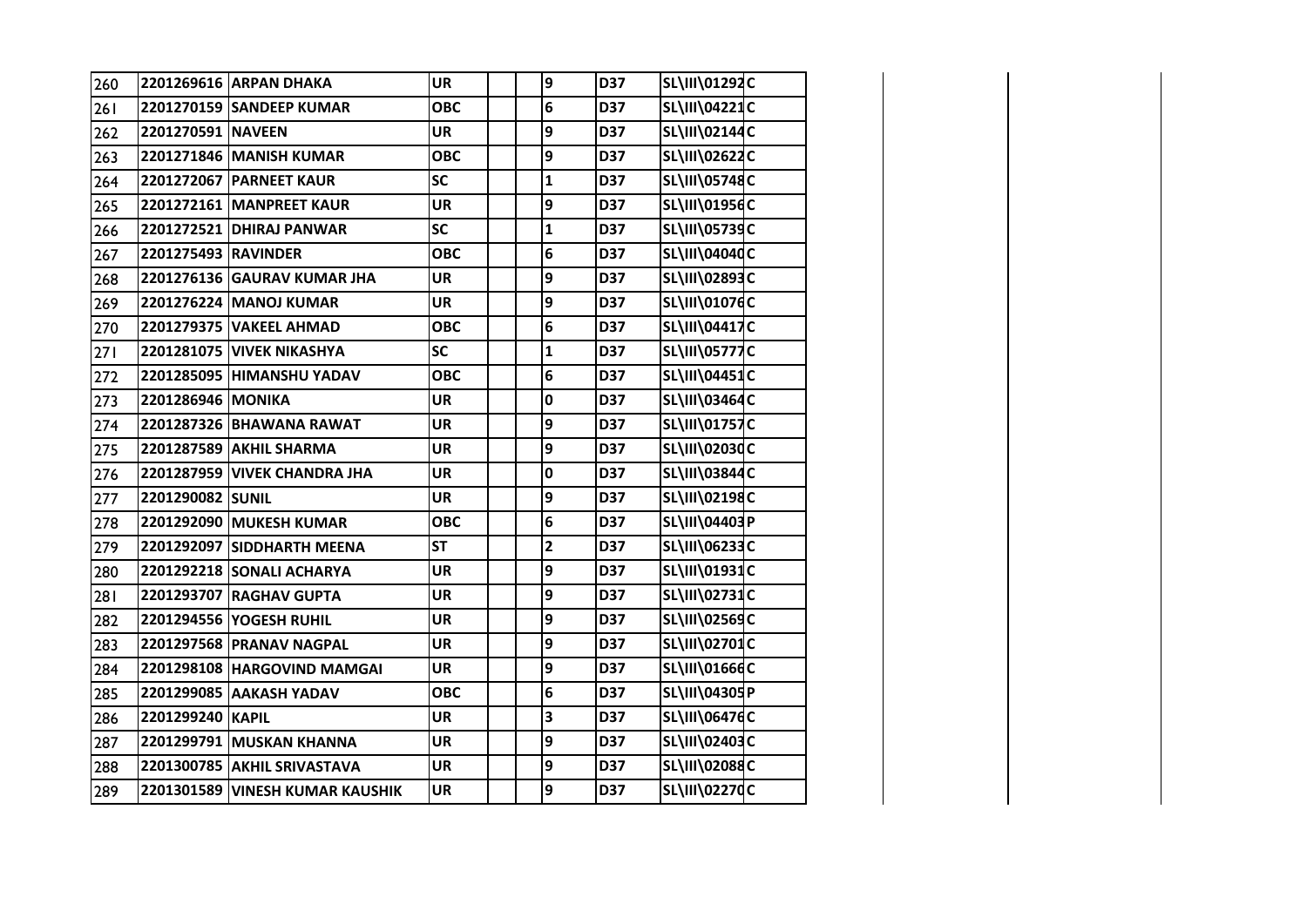| 290 |                   | 2201303518 SAHIL SINGH PATWAL | <b>UR</b>  | 9            | D37 | SL\III\02232C        |  |
|-----|-------------------|-------------------------------|------------|--------------|-----|----------------------|--|
| 291 |                   | 2201303926 ANUBHAV GUPTA      | <b>UR</b>  | $\mathbf 0$  | D37 | SL\III\03582P        |  |
| 292 |                   | 2401002917 SAURABH DUBEY      | <b>UR</b>  | 9            | D37 | SL\III\02440C        |  |
| 293 |                   | 2401005379 SHASHI KAPUR VERMA | <b>SC</b>  | $\mathbf{1}$ | D37 | SL\III\05510C        |  |
| 294 |                   | 2402002663 PRIYANSHI SAINI    | <b>OBC</b> | 6            | D37 | SL\III\04261P        |  |
| 295 |                   | 2402003372 NITESH KUMAR MEENA | <b>ST</b>  | $\mathbf{2}$ | D37 | SL\III\06212C        |  |
| 296 |                   | 2402005621 NARESH SINGH       | UR         | 9            | D37 | SL\III\02038C        |  |
| 297 |                   | 2402005896 JUBER KHAN         | <b>OBC</b> | 6            | D37 | SL\III\04449C        |  |
| 298 |                   | 2404000490 MANISH MAHARIA     | <b>OBC</b> | 6            | D37 | SL\III\04408C        |  |
| 299 |                   | 2404000520 ADITYA PATHAK      | <b>UR</b>  | 9            | D37 | <b>SL\III\01787C</b> |  |
| 300 |                   | 2404000628 MANSI KHATRI       | <b>UR</b>  | 9            | D37 | SL\III\02266C        |  |
| 301 |                   | 2404000864 KRISHAN LAL        | <b>OBC</b> | 6            | D37 | SL\III\04274P        |  |
| 302 |                   | 2404002307 HARSH BITHU        | <b>OBC</b> | 9            | D37 | SL\III\02811C        |  |
| 303 |                   | 2404002492 DIVYAPREET SINGH   | <b>UR</b>  | 9            | D37 | SL\III\02138C        |  |
| 304 |                   | 2404006069 ANAND SINGH MERTIA | <b>UR</b>  | 9            | D37 | SL\III\02178C        |  |
| 305 |                   | 2404006288 SURESH BISHNOI     | <b>UR</b>  | 9            | D37 | SL\III\01432C        |  |
| 306 |                   | 2404006841 SAGAR BAGGA        | <b>UR</b>  | 9            | D37 | SL\III\02237C        |  |
| 307 |                   | 2404008253 SUMIT KUMAR        | <b>UR</b>  | 9            | D37 | SL\III\01443C        |  |
| 308 |                   | 2405000198 YOGESH SHARMA      | <b>UR</b>  | 9            | D37 | SL\III\01881C        |  |
| 309 |                   | 2405000518 SHUBHAM VIJAY      | <b>UR</b>  | 9            | D37 | SL\III\01784C        |  |
| 310 |                   | 2405000919 NIKHIL SHARMA      | <b>UR</b>  | 9            | D37 | SL\III\02817C        |  |
| 311 |                   | 2405000952 NIKHIL BHARDWAJ    | <b>UR</b>  | 9            | D37 | SL\III\01639C        |  |
| 312 |                   | 2405003438 PRAMOD SAINI       | <b>OBC</b> | 6            | D37 | SL\III\04323C        |  |
| 313 |                   | 2405004637 RAJEEV SHARMA      | <b>UR</b>  | 0            | D37 | SL\III\02955C        |  |
| 314 |                   | 2405005909 DEEPANSHU SHARMA   | <b>UR</b>  | 9            | D37 | SL\III\02058C        |  |
| 315 |                   | 2405006034 DEVANK BANSAL      | <b>UR</b>  | 9            | D37 | SL\III\02686C        |  |
| 316 |                   | 2405007241 LALIT KUMAR        | <b>OBC</b> | 6            | D37 | SL\III\04209P        |  |
| 317 | 2405008797 KAVITA |                               | <b>OBC</b> | 6            | D37 | SL\III\04473C        |  |
| 318 |                   | 2405009602 RAHUL MEENA        | <b>ST</b>  | $\mathbf{2}$ | D37 | SL\III\06258C        |  |
| 319 |                   | 2405010179 ASHISH GUPTA       | <b>UR</b>  | 9            | D37 | SL\III\01625C        |  |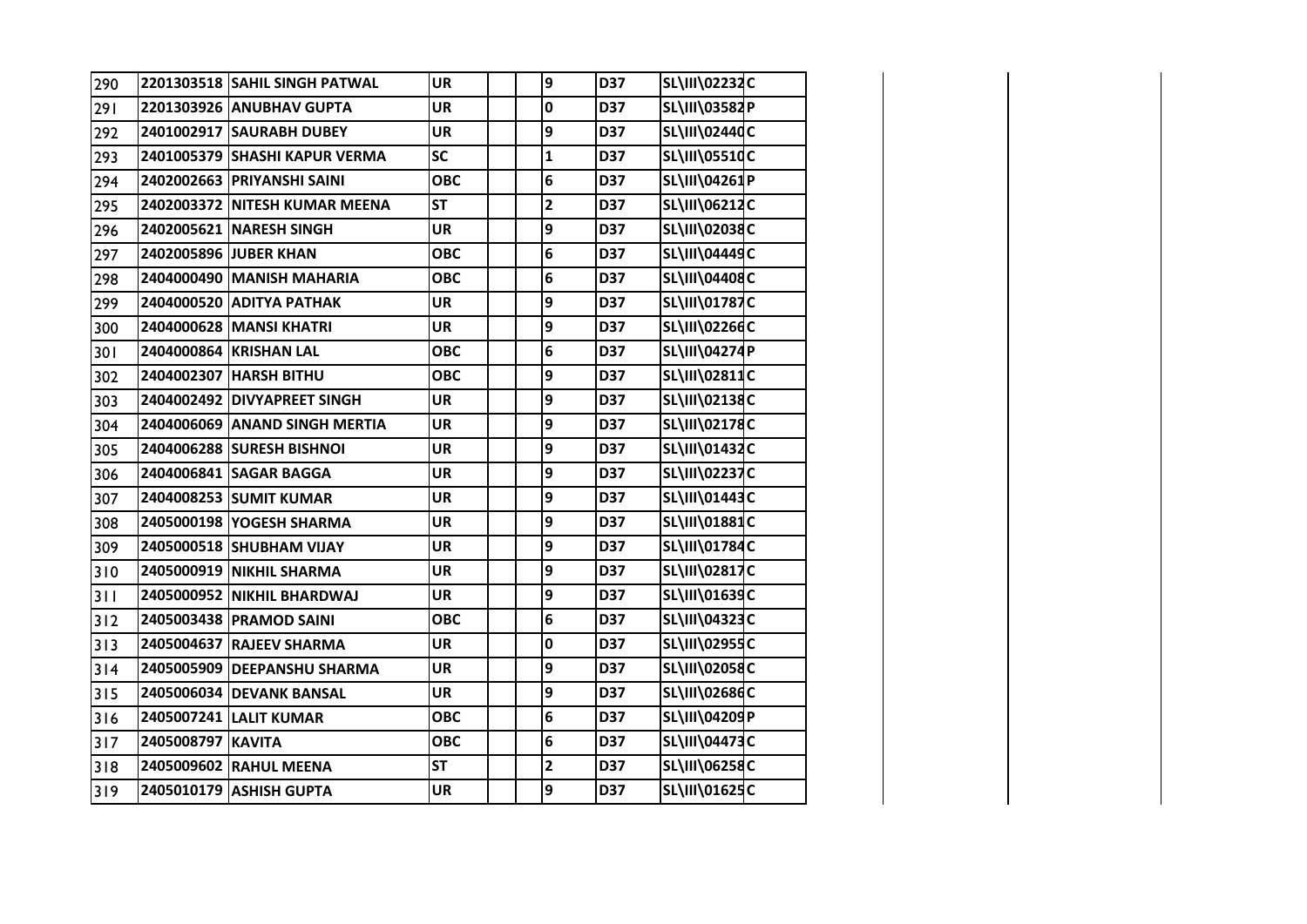| 320 |                  | 2405012954 GARIMA CHOUDHARY               | <b>OBC</b> | 9                       | D37 | <b>SL\III\02715C</b> |  |
|-----|------------------|-------------------------------------------|------------|-------------------------|-----|----------------------|--|
| 321 |                  | 2405014326 SANDEEP SINGH                  | <b>UR</b>  | 9                       | D37 | SL\III\01966C        |  |
| 322 |                  | 2405017433 JITENDRA KUMAR MEENA           | <b>ST</b>  | $\overline{\mathbf{c}}$ | D37 | SL\III\06231C        |  |
| 323 |                  | 2405021302 SAMRATH LAL MEENA              | <b>ST</b>  | $\mathbf{2}$            | D37 | <b>SL\III\06282C</b> |  |
| 324 |                  | 2405022447 MANOJ KUMAR                    | <b>OBC</b> | 6                       | D37 | SL\III\04439P        |  |
| 325 |                  | 2405023248 JEETENDRA JAYASWAL             | <b>OBC</b> | 6                       | D37 | SL\III\03890C        |  |
| 326 |                  | 2405023962 RITHIK DURIYA                  | SC         | $\mathbf{1}$            | D37 | <b>SL\III\05759C</b> |  |
| 327 |                  | 2405025235 ASHUTOSH VIJAYVARGIYA          | <b>UR</b>  | 9                       | D37 | SL\III\01059C        |  |
| 328 |                  | 2405027161 JASWANT KUMAR MEENA            | <b>ST</b>  | $\overline{2}$          | D37 | SL\III\06150C        |  |
| 329 |                  | 2405028350 RISHIKA GARG                   | <b>UR</b>  | 9                       | D37 | SL\III\02660C        |  |
| 330 |                  | 2405028450 SAHIL BAGRI                    | <b>ST</b>  | $\overline{2}$          | D37 | SL\III\06271C        |  |
| 331 |                  | 2405028591 MUNIRAJ MEENA                  | <b>ST</b>  | $\overline{\mathbf{c}}$ | D37 | SL\III\06241C        |  |
| 332 |                  | 2405028626 MANISH KUMAR YADAV             | <b>OBC</b> | 6                       | D37 | SL\III\03764C        |  |
| 333 | 2405031285 SWATI |                                           | <b>OBC</b> | 6                       | D37 | SL\III\04066C        |  |
| 334 |                  | 2405031858 SHIV KUMAR KUMAWAT             | <b>OBC</b> | 6                       | D37 | SL\III\03496C        |  |
| 335 |                  | 2405033498 BHAWANI SINGH                  | <b>UR</b>  | 9                       | D37 | SL\III\02553C        |  |
| 336 |                  | 2405034910 SANKAR KUMAR JITARWAL          | <b>OBC</b> | 6                       | D37 | SL\III\03450P        |  |
| 337 |                  | 2405036768 SITA RAM GHASWA                | <b>OBC</b> | 6                       | D37 | SL\III\04197C        |  |
| 338 |                  | 2405037856 RAJNISH SAINI                  | <b>OBC</b> | 6                       | D37 | SL\III\04430C        |  |
| 339 |                  | 2405039737 VISHAL SINGH                   | <b>SC</b>  | $\mathbf{1}$            | D37 | <b>SL\III\05762C</b> |  |
| 340 |                  | 2405040298 KIRTI GUPTA                    | <b>UR</b>  | 9                       | D37 | SL\III\02129C        |  |
| 341 |                  | 2405040728 BHARAT GARHWAL                 | <b>OBC</b> | 6                       | D37 | SL\III\03399C        |  |
| 342 |                  | 2405044780 DEEPAK KUMAR JANGIR            | <b>OBC</b> | 6                       | D37 | SL\III\04290C        |  |
| 343 |                  | 2405044818 BHANU PRATAP SAINI             | <b>OBC</b> | 6                       | D37 | SL\III\04300P        |  |
| 344 |                  | 2405045256 MAHENDRA KUMAR                 | <b>UR</b>  | 9                       | D37 | <b>SL\III\02858C</b> |  |
| 345 |                  | 2405046691 KRITIKA SAINI                  | <b>OBC</b> | 6                       | D37 | SL\III\04411C        |  |
| 346 |                  | 2405047404 ADITI RAWAT                    | <b>UR</b>  | 9                       | D37 | <b>SL\III\00660C</b> |  |
| 347 |                  | 2405048656 SUHANI RATNAWAT                | <b>UR</b>  | 9                       | D37 | SL\III\02409C        |  |
| 348 | 2405049161       | <b>NARENDRA SINGH</b><br><b>SHEKHAWAT</b> | <b>UR</b>  | 0                       | D37 | SL\III\03186C        |  |
| 349 |                  | 2405049487 MEGHRAJ MEENA                  | <b>ST</b>  | $\overline{\mathbf{2}}$ | D37 | SL\III\06261C        |  |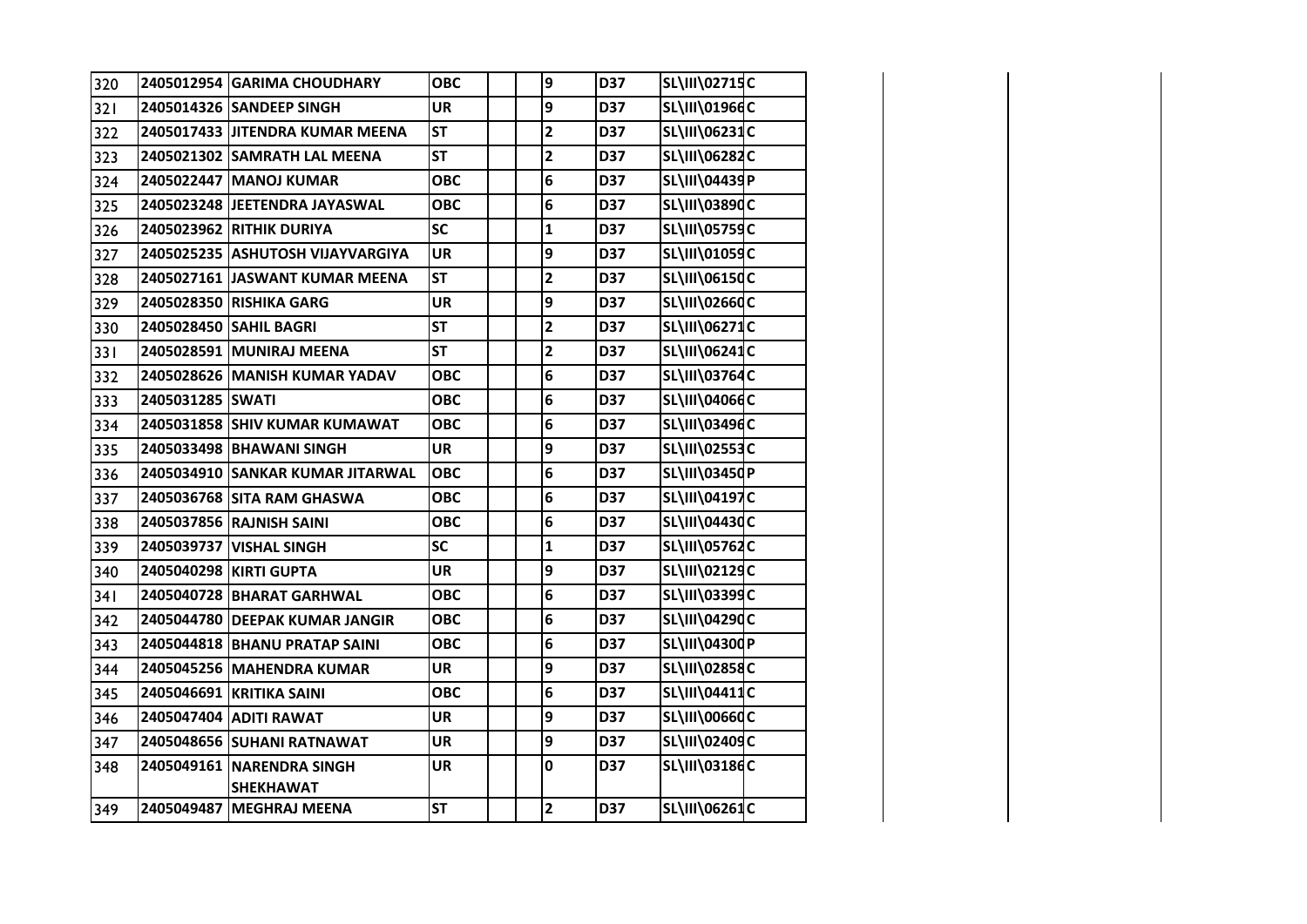| 350 |                    | 2405050159 SHUBHENDRA SINGH      | <b>UR</b>  | 9                       | D37 | <b>SL\III\02254C</b> |  |
|-----|--------------------|----------------------------------|------------|-------------------------|-----|----------------------|--|
|     |                    | <b>RAJAWAT</b>                   |            |                         |     |                      |  |
| 351 |                    | 2405051306 RAVI KUMAR NUNIA      | <b>OBC</b> | 6                       | D37 | <b>SL\III\03360C</b> |  |
| 352 | 2405052875 SURABHI |                                  | <b>UR</b>  | $\mathbf 0$             | D37 | <b>SL\III\03830C</b> |  |
| 353 |                    | 2405053250 VIMLA MEENA           | <b>ST</b>  | $\mathbf 2$             | D37 | SL\III\05890C        |  |
| 354 |                    | 2405053627 VISHAL JAIN           | <b>UR</b>  | 9                       | D37 | SL\III\02610C        |  |
| 355 |                    | 2405055673 DEVRAJ MEENA          | <b>ST</b>  | $\overline{\mathbf{c}}$ | D37 | SL\III\06291C        |  |
| 356 |                    | 2405057216 RAHUL KUMAR MADHUKAR  | <b>SC</b>  | $\mathbf 1$             | D37 | <b>SL\III\05806C</b> |  |
| 357 |                    | 2405057340 SAURABH SINGH RATHORE | <b>UR</b>  | 9                       | D37 | SL\III\02423C        |  |
| 358 |                    | 2405057926 PRIYANKA SHARMA       | <b>UR</b>  | 9                       | D37 | SL\III\02245C        |  |
| 359 |                    | 2405060183 MANISH KUMAR MEENA    | <b>ST</b>  | $\overline{\mathbf{2}}$ | D37 | <b>SL\III\06215C</b> |  |
| 360 |                    | 2405061289 NARENDRA KUMAR MEENA  | <b>ST</b>  | $\mathbf{2}$            | D37 | SL\III\06283C        |  |
| 361 |                    | 2405061445 NEETU CHOUDHARY       | <b>OBC</b> | 9                       | D37 | <b>SL\III\02724P</b> |  |
| 362 |                    | 2405064196 SHUBHAM SAINI         | <b>OBC</b> | 6                       | D37 | <b>SL\III\04148C</b> |  |
| 363 |                    | 2405065372 NEETESH KUMAR MEENA   | <b>ST</b>  | $\overline{\mathbf{c}}$ | D37 | SL\III\06187C        |  |
| 364 |                    | 2405068652 NITESH SHARMA         | <b>UR</b>  | 9                       | D37 | SL\III\02406C        |  |
| 365 |                    | 2405069035 DEVENDRA MEENA        | <b>ST</b>  | $\overline{\mathbf{2}}$ | D37 | SL\III\06254C        |  |
| 366 |                    | 2405070088 HARI SINGH NITHARWAL  | <b>OBC</b> | 6                       | D37 | <b>SL\III\04453C</b> |  |
| 367 |                    | 2405071565 AVINASH KUMAR MEENA   | <b>ST</b>  | $\mathbf{2}$            | D37 | SL\III\06126C        |  |
| 368 |                    | 2405072780 SAURAV GANGULY        | <b>UR</b>  | 9                       | D37 | SL\III\02065C        |  |
| 369 |                    | 2405076233 DIVYA BILOO           | <b>UR</b>  | 9                       | D37 | SL\III\01860C        |  |
| 370 |                    | 2405080219 SUNIL KUMAR MEENA     | <b>ST</b>  | $\overline{\mathbf{c}}$ | D37 | SL\III\06263C        |  |
| 371 |                    | 2405080759 ANMOL KULSHRESTHA     | <b>UR</b>  | 9                       | D37 | SL\III\02172C        |  |
| 372 |                    | 2405081716 MANJEET SINGH         | <b>OBC</b> | 6                       | D37 | SL\III\04147C        |  |
| 373 |                    | 2405082211 BHAVANI SINGH MEENA   | <b>ST</b>  | $\overline{\mathbf{c}}$ | D37 | SL\III\06235C        |  |
| 374 |                    | 2405083491 ANOOP SINGH           | <b>SC</b>  | $\mathbf{1}$            | D37 | SL\III\05215C        |  |
| 375 |                    | 2405083910 AJAY KUMAR            | <b>OBC</b> | $6\phantom{1}$          | D37 | SL\III\04447P        |  |
| 376 |                    | 2405086737 RAM KRISHAN MEENA     | <b>ST</b>  | $\mathbf{2}$            | D37 | SL\III\06249C        |  |
| 377 |                    | 2405087571 ASHISH KUMAR MEENA    | <b>ST</b>  | $\overline{\mathbf{2}}$ | D37 | <b>SL\III\06256C</b> |  |
| 378 |                    | 2405087750 MANDU MEENA           | <b>ST</b>  | $\mathbf{2}$            | D37 | SL\III\06285C        |  |
| 379 |                    | 2405091042 ABHISHEK KUMAR GARG   | <b>UR</b>  | $\mathbf 0$             | D37 | SL\III\03618C        |  |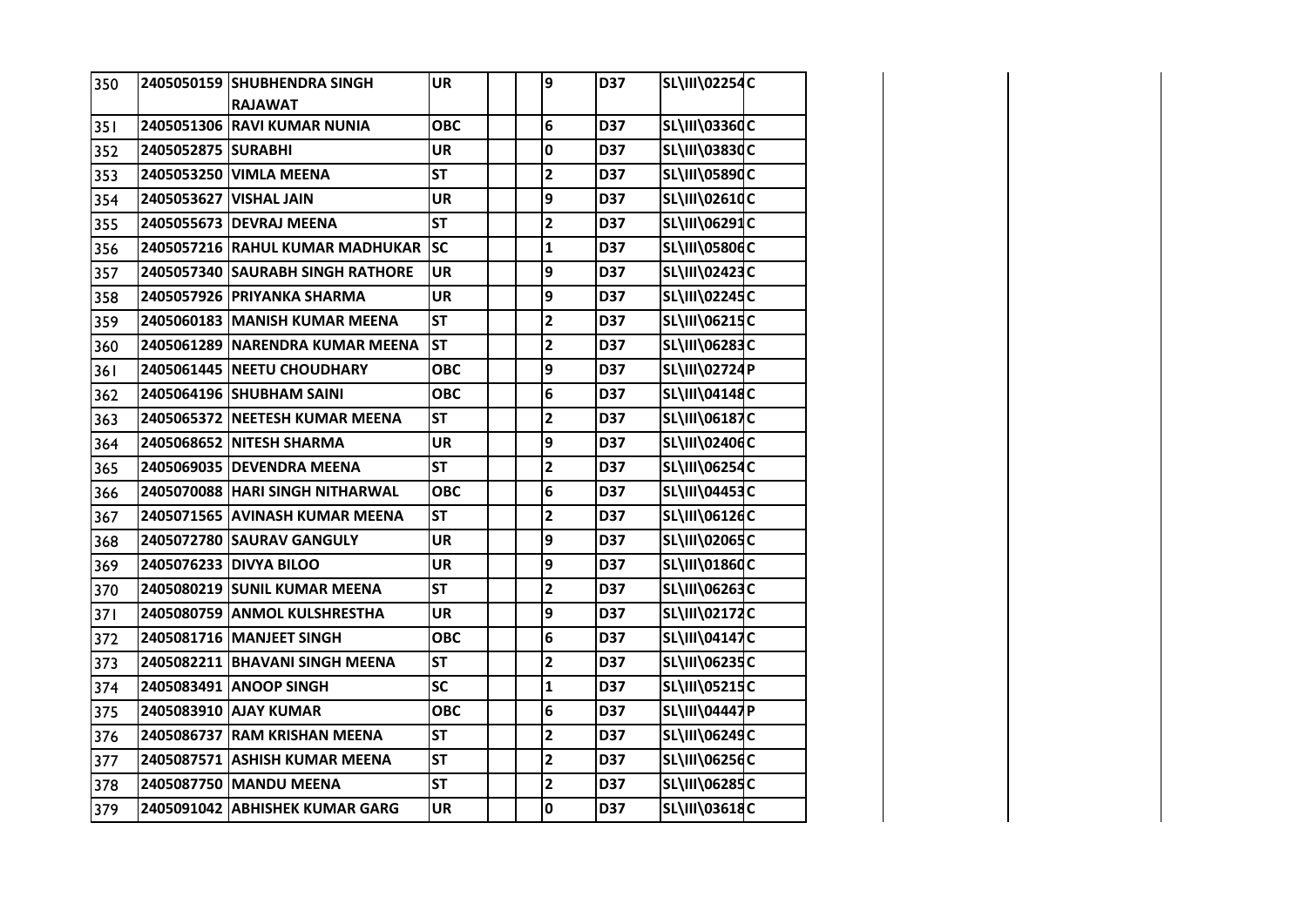| 380                     |                       | 2405093116 RAMAN GUPTA          | <b>OBC</b> | 6               | <b>D37</b> | <b>SL\III\04348C</b> |        |                       |            |
|-------------------------|-----------------------|---------------------------------|------------|-----------------|------------|----------------------|--------|-----------------------|------------|
| 381                     |                       | 2405093906 KULDEEP JANGID       | <b>OBC</b> | $6\phantom{1}6$ | <b>D37</b> | <b>SL\III\04442C</b> |        |                       |            |
| 382                     |                       | 2405094075 SHAMBHU LAL YADAV    | ОВС        | 6               | <b>D37</b> | <b>SL\III\04425C</b> |        |                       |            |
| 383                     | 2405096454 ABHISHEK   |                                 | ОВС        | 6               | <b>D37</b> | <b>SL\III\03172C</b> |        |                       |            |
| 384                     |                       | <b>2405096804 IRAHUL BANSAL</b> | UR         | 9               | <b>D37</b> | SL\III\01344C        |        |                       |            |
| 385                     |                       | 2406003418 RAKESH KUNKANA       | <b>OBC</b> | 6               | <b>D37</b> | <b>SL\III\03518C</b> |        |                       |            |
| 386                     |                       | 2406009474 VISHNU BISHNOI       | <b>UR</b>  | 9               | <b>D37</b> | <b>SL\III\02233C</b> |        |                       |            |
| 387                     |                       | 2406010224 LOKENDRA SINGH       | <b>UR</b>  | 9               | <b>D37</b> | SL\III\01765C        |        |                       |            |
| 388                     |                       | 2406010400 CHANDRA PRAKASH      | <b>OBC</b> | $\bf 6$         | <b>D37</b> | SL\III\04299C        |        |                       |            |
| 389                     |                       | 2407000258 HIMANSHU JAIN        | <b>UR</b>  | 9               | <b>D37</b> | SL\III\01736C        |        |                       |            |
| 390                     |                       | 2407000351 SRISHTI BANSAL       | <b>UR</b>  | 9               | <b>D37</b> | SL\III\01333C        |        |                       |            |
| 391                     |                       | 2407002679 BHUPENDRA CHOUDHARY  | <b>OBC</b> | 6               | <b>D37</b> | <b>SL\III\03574P</b> |        |                       |            |
| 392                     |                       | 2407002842 KUNAL JAGRIYA        | <b>SC</b>  | $\mathbf{1}$    | <b>D37</b> | SL\III\05811C        |        |                       |            |
| 393                     |                       | 2407002881 NAVEEN JAIN          | <b>UR</b>  | 9               | <b>D37</b> | <b>SL\III\02492C</b> |        |                       |            |
| 394                     |                       | 2408000106 ANIL KHICHER         | <b>OBC</b> | 6               | <b>D37</b> | <b>SL\III\03735C</b> |        |                       |            |
| 395                     |                       | 2408000243 TANVI MITTAL         | <b>UR</b>  | 9               | <b>D37</b> | SL\III\01555C        |        |                       |            |
| 396                     |                       | 2408002820 ANKUR DHONSI         | <b>OBC</b> | 6               | <b>D37</b> | SL\III\03434C        |        |                       |            |
| 397                     | 2409004956 AMRIT LAL  |                                 | <b>OBC</b> | 6               | <b>D37</b> | SL\III\04410C        |        |                       |            |
| 398                     |                       | 2409005041 VIKAS MEGHWAL        | <b>SC</b>  | $\mathbf{1}$    | <b>D37</b> | <b>SL\III\05756C</b> |        |                       |            |
| 399                     |                       | 2411000401 HIMADRI SHARMA       | <b>UR</b>  | 9               | <b>D37</b> | <b>SL\III\01657C</b> |        |                       |            |
| 400                     |                       | 2411002768 JAYA AGGARWAL        | <b>UR</b>  | 9               | <b>D37</b> | SL\III\02854C        |        |                       |            |
|                         |                       |                                 |            |                 |            |                      |        |                       |            |
| I.                      |                       | 2002006056 ABHISHEK KOTHARI     | <b>UR</b>  | 9               | <b>D39</b> | SL\III\01590C        | Junior | <b>SHRI</b>           | 06.05.2022 |
| $\overline{2}$          | 2002010668 ATUL JOSHI |                                 | <b>UR</b>  | 3               | <b>D39</b> | <b>SL\III\06622C</b> |        | Accountan MUTHURMAN C |            |
| سا                      |                       | 2201045636 RAJRATAN YADAV       | <b>OBC</b> | 6               | <b>D39</b> | SL\III\04520C        | t      | ASSTT.                |            |
| $\overline{\mathbf{4}}$ |                       | 2201059564 KULDEEP SINGH        | <b>OBC</b> | 6               | <b>D39</b> | <b>SL\III\04173C</b> |        | <b>DIRECTOR</b>       |            |
| $\overline{5}$          | 2201060594 SAURABH    |                                 | <b>UR</b>  | 9               | <b>D39</b> | SL\III\02918C        |        | <b>GENERAL (SPN)</b>  |            |
| $\overline{6}$          |                       | 2201083137 DHARMESH KUMAR       | <b>UR</b>  | 9               | <b>D39</b> | SL\III\02990C        |        | <b>MINISTRY OF</b>    |            |
| $\overline{7}$          |                       | 2201088774 MOHD TARIQ           | ОВС        | 4               | <b>D39</b> | <b>SL\III\06479C</b> |        | <b>COMMUNICATI</b>    |            |
| 8                       |                       | 2201099434 DEEPAK SAHU          | <b>UR</b>  | $\mathbf 0$     | <b>D39</b> | SL\III\03442P        |        | <b>ONS</b>            |            |
|                         |                       |                                 |            |                 |            |                      |        |                       |            |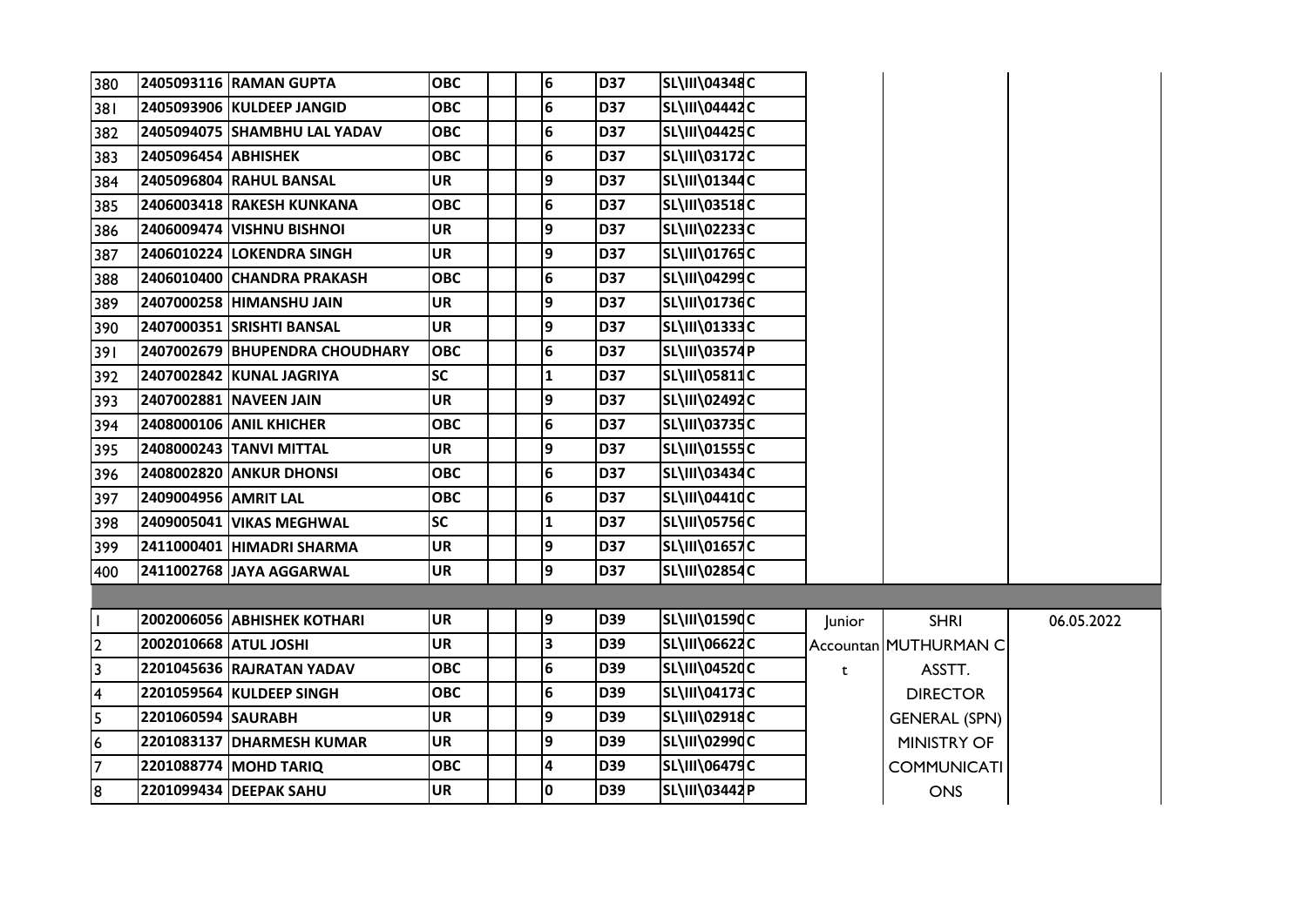| 9               |                      | 2201118594 AJAY KUMAR MEENA    | <b>ST</b>  | $\mathbf{2}$ | <b>D39</b> | <b>SL\III\06317C</b> | (DEPARTMENT   |
|-----------------|----------------------|--------------------------------|------------|--------------|------------|----------------------|---------------|
| 10              |                      | 2201121843 ANUBHAV GAUR        | <b>UR</b>  | 0            | D39        | <b>SL\III\04416C</b> | OF POSTS)-SPN |
| $\mathbf{H}$    |                      | 2201130816 RAHUL AWANA         | <b>OBC</b> | 6            | D39        | <b>SL\III\04529C</b> | PA/SA         |
| 12              |                      | 2201134573 AMAN KUMAR          | <b>UR</b>  | 9            | <b>D39</b> | <b>SL\III\02977C</b> | 2ND FLOOR,    |
| $\overline{13}$ |                      | 2201161369 PRADEEP KUMAR       | <b>OBC</b> | 6            | D39        | <b>SL\III\04532C</b> | DAK BHAWAN,   |
| 4               |                      | 2201183933 CHHABIL DAS MEHRA   | <b>SC</b>  | 1            | <b>D39</b> | <b>SL\III\05850C</b> | SANSAD MARG,  |
| 15              |                      | 2201193367 LAV KUMAR CHITTORIA | UR         | 9            | D39        | SL\III\03008C        | NEW DELHI-    |
| 16              |                      | 2201232936 MUKESH KUMAR        | <b>UR</b>  | 3            | <b>D39</b> | <b>SL\III\06607C</b> | 110116        |
| 17              |                      | 2201242144 SANDEEP KUMAR       | UR         | 9            | D39        | <b>SL\III\03005C</b> |               |
| 8               |                      | 2201243044 KM AMBIKA SINGH     | <b>UR</b>  | 9            | D39        | SL\III\02642C        |               |
| 9               |                      | 2201263956 SHAHNAWAZ ALI       | UR         | 9            | D39        | SL\III\02984C        |               |
| 20              |                      | 2201274037 GAURAV PARASHAR     | <b>UR</b>  | 9            | D39        | <b>SL\III\02995C</b> |               |
| 21              | 2201275724 ANUJ RANA |                                | <b>UR</b>  | 9            | D39        | <b>SL\III\02997C</b> |               |
| 22              | 2402001748 HARKESH   |                                | <b>SC</b>  | $\mathbf{1}$ | D39        | <b>SL\III\05836C</b> |               |
| 23              |                      | 2402004269 SUNIL KUMAR MEENA   | <b>ST</b>  | 2            | D39        | <b>SL\III\06148C</b> |               |
| 24              |                      | 2404004357 DEVENDRA MEENA      | <b>ST</b>  | $\mathbf{2}$ | D39        | <b>SL\III\06314C</b> |               |
| 25              |                      | 2405018430 MAHESH KUMAR BAIRWA | <b>SC</b>  | 1            | D39        | <b>SL\III\05834C</b> |               |
| 26              |                      | 2405018902 JYOTI ALORIA        | <b>SC</b>  | 1            | D39        | SL\III\05892C        |               |
| 27              |                      | 2405023574 ANKIT SHARMA        | <b>UR</b>  | 9            | D39        | SL\III\02919C        |               |
| 28              |                      | 2405026818 AVINASH MEENA       | <b>ST</b>  | $\mathbf{2}$ | D39        | SL\III\0632dC        |               |
| 29              |                      | 2405031553 JITENDRA SHARMA     | <b>UR</b>  | 0            | D39        | SL\III\04281C        |               |
| 30              |                      | 2405035736 DHEERAJ KUMAR GUPTA | <b>UR</b>  | 0            | D39        | <b>SL\III\04234C</b> |               |
| 31              |                      | 2405048690 JAYRAM MEENA        | <b>ST</b>  | $\mathbf{2}$ | D39        | <b>SL\III\06257C</b> |               |
| 32              |                      | 2405067613 SUNIL KUMAR MANJHU  | <b>OBC</b> | 6            | D39        | <b>SL\III\04544C</b> |               |
| 33              |                      | 2405067760 RINKU PRAJAPAT      | <b>UR</b>  | 9            | D39        | SL\III\03009C        |               |
| 34              |                      | 2406004378 RAMDEV SINGH        | <b>SC</b>  | 1            | D39        | <b>SL\III\05642C</b> |               |
| 35              |                      | 2406008862 RAKESH KUMAR        | <b>OBC</b> | 6            | D39        | SL\III\04539P        |               |
| 36              |                      | 2406011086 GARVITA SONI        | <b>OBC</b> | 6            | D39        | SL\III\04490P        |               |
| 37              |                      | 2407009636 HIMANI PARETA       | <b>UR</b>  | 9            | <b>D39</b> | <b>SL\III\03027C</b> |               |
| 38              |                      | 2409000968 GAURAV KUMAR        | <b>OBC</b> | 6            | D39        | <b>SL\III\04507C</b> |               |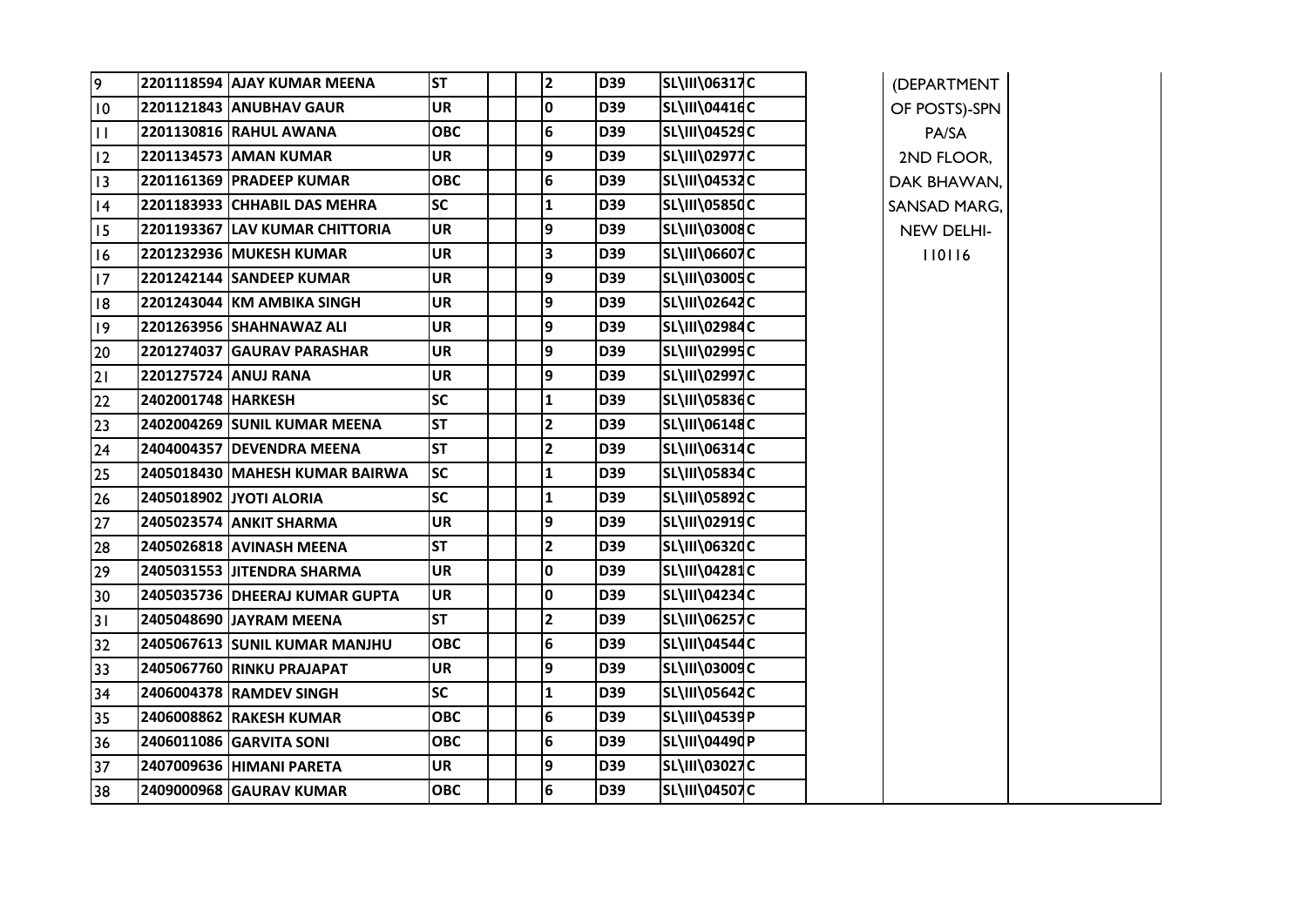| H.                                   |                      | <b>2002003178 VIVEK GOYAL</b>   | <b>UR</b>  | 9               | <b>D43</b> | SL\III\02974C        | Upper           | SMT.                 | 06.05.2022 |
|--------------------------------------|----------------------|---------------------------------|------------|-----------------|------------|----------------------|-----------------|----------------------|------------|
| $\overline{2}$                       |                      | 2003009250 PANKAJ SINGH BOHRA   | <b>UR</b>  | $\overline{9}$  | D43        | SL\III\03070C        | <b>Division</b> | <b>SHARMISTHA</b>    |            |
| $\overline{\mathbf{3}}$              | 2201013268 GEETA     |                                 | <b>UR</b>  | 0               | <b>D43</b> | SL\III\04298P        | Clerk           | MAITRA,              |            |
| $\overline{\mathbf{4}}$              |                      | <b>2201014757 ANKIT KANOJIA</b> | <b>SC</b>  | 1               | D43        | SL\III\05943C        |                 | DY. DIRECTOR         |            |
| $\overline{\overline{\overline{5}}}$ |                      | 2201020978 ANKIT YADAV          | <b>OBC</b> | $6\phantom{1}6$ | <b>D43</b> | <b>SL\III\04578C</b> |                 | <b>GENERAL</b>       |            |
| $\overline{6}$                       | 2201025224 ANJU DEVI |                                 | <b>UR</b>  | $\overline{9}$  | D43        | SL\III\03100C        |                 | (ADMN.),             |            |
| $\overline{7}$                       |                      | 2201031963 SAURABH JOSHI        | <b>UR</b>  | 9               | <b>D43</b> | <b>SL\III\03069C</b> |                 | DTE. GENERAL         |            |
| $\overline{8}$                       |                      | 2201035341 AYUSHI VERMA         | <b>SC</b>  | 1               | D43        | SL\III\05900C        |                 | <b>DEFENCE</b>       |            |
| $\overline{9}$                       |                      | 2201064394 CHAMAN YADAV         | <b>OBC</b> | $6\phantom{1}6$ | <b>D43</b> | SL\III\04556P        |                 | <b>ESTATES</b>       |            |
| 10                                   | 2201072240 KULDEEP   |                                 | <b>UR</b>  | 0               | D43        | <b>SL\III\04030C</b> |                 | (MINISTRY OF         |            |
| $\vert \vert$                        | 2201086349 AMIT RAJ  |                                 | <b>OBC</b> | $6\phantom{1}6$ | D43        | <b>SL\III\04629C</b> |                 | <b>DEFENCE</b> )     |            |
| 12                                   |                      | 2201095279 PRIYANKA KADIAN      | <b>UR</b>  | 9               | <b>D43</b> | <b>SL\III\03072C</b> |                 | <b>RAKSHA</b>        |            |
| $ 13\rangle$                         |                      | 2201104193 PIYUSH SINGH         | <b>UR</b>  | 7               | D43        | <b>SL\III\05297C</b> |                 | <b>SAMPADA</b>       |            |
| 14                                   |                      | 2201145620 TANYA SALAL          | <b>UR</b>  | 9               | <b>D43</b> | <b>SL\III\02937C</b> |                 | BHAWAN,              |            |
| 15                                   |                      | 2201201586 SUMESH KUMAR         | <b>SC</b>  | 1               | D43        | <b>SL\III\05908C</b> |                 | <b>ULLANBAATAR</b>   |            |
| 16                                   | 2201226771 QASIM     |                                 | <b>OBC</b> | 6               | <b>D43</b> | <b>SL\III\04589C</b> |                 | MARG,                |            |
| 17                                   |                      | 2201256274 MOHD ARSHAD          | <b>OBC</b> | $6\phantom{1}6$ | D43        | <b>SL\III\04599C</b> |                 | <b>DELHI CANTT.-</b> |            |
| 18                                   |                      | 2201277727 PALLAVI MANGLA       | <b>UR</b>  | 9               | <b>D43</b> | SL\III\03081C        |                 | 110010               |            |
| 19                                   |                      | <b>2201279173 VIVEK MALIK</b>   | <b>UR</b>  | $\mathbf 0$     | D43        | SL\III\03315P        |                 |                      |            |
| 20                                   | 2201292931 YOG RAJ   |                                 | <b>OBC</b> | 6               | <b>D43</b> | SL\III\04557P        |                 |                      |            |
| $\overline{21}$                      |                      | 2201302010 PRABHAKAR ANAND      | <b>SC</b>  | 1               | D43        | <b>SL\III\05921C</b> |                 |                      |            |
| 22                                   |                      | 2402001169 ANKUR SARASWAT       | <b>UR</b>  | 9               | <b>D43</b> | <b>SL\III\02938C</b> |                 |                      |            |
| 23                                   |                      | 2405051464 LAJJA KUMARI MEENA   | <b>ST</b>  | $\mathbf{2}$    | D43        | <b>SL\III\06306C</b> |                 |                      |            |
| 24                                   |                      | 2405063486 DALEEP KUMAR         | <b>SC</b>  | $\mathbf{1}$    | <b>D43</b> | SL\III\05916C        |                 |                      |            |
|                                      |                      |                                 |            |                 |            |                      |                 |                      |            |
| L                                    | 2005002907 HIMANI    |                                 | <b>UR</b>  | 9               | D47        | SL\III\03140C        | Upper           | MS. JAYA SHREE       | 06.05.2022 |
| $\overline{2}$                       |                      | 2201032054 AAYUSH SHARMA        | <b>UR</b>  | 9               | <b>D47</b> | <b>SL\III\03110C</b> | <b>Division</b> | SIVA KUMAR,          |            |
| س                                    |                      | 2201112459 SHIKHAR CHAUDHARY    | <b>UR</b>  | 9               | <b>D47</b> | <b>SL\III\03116C</b> | Clerk           | <b>UNDER</b>         |            |
| $\overline{4}$                       |                      | 2201198903 HIMANSHU PAL         | <b>OBC</b> | 6               | <b>D47</b> | <b>SL\III\04584C</b> |                 | <b>SECRETARY</b>     |            |
|                                      |                      |                                 |            |                 |            |                      |                 |                      |            |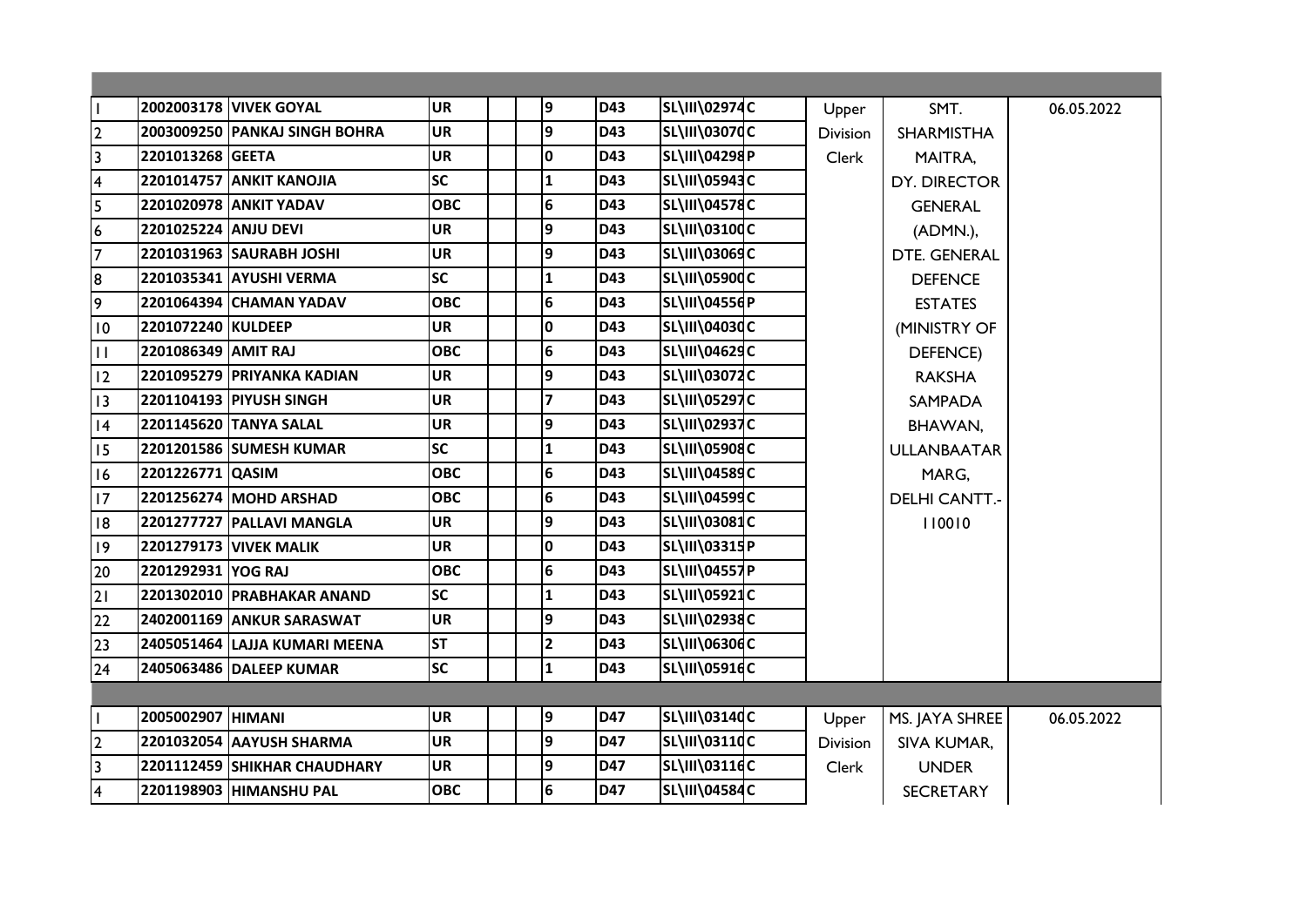| 5                       |                     | 2405054539 KARUNA BARAD           | <b>SC</b>  | $\mathbf{1}$            | <b>D47</b> | <b>SL\III\05912C</b>  |                 | $ESTT$ .),<br><b>MINISTRY OF</b><br>TEXTILES,<br><b>ROOM NO. 336-</b><br>A, UDYOG<br>BHAWAN,<br>NEW DELHI-<br>110011 |            |
|-------------------------|---------------------|-----------------------------------|------------|-------------------------|------------|-----------------------|-----------------|----------------------------------------------------------------------------------------------------------------------|------------|
|                         |                     |                                   |            |                         |            |                       |                 |                                                                                                                      |            |
|                         |                     | 2005002205 TARUN RANA             | <b>SC</b>  | 1                       | <b>D50</b> | <b>SL\III\05951C</b>  | Upper           | <b>SHRI ARVIND</b>                                                                                                   | 06.05.2022 |
| $\overline{2}$          |                     | 2201012797 SURAJ RATHORE          | <b>OBC</b> | $6\phantom{1}6$         | <b>D50</b> | SL\III\04613P         | <b>Division</b> | SAXENA,                                                                                                              |            |
| $\overline{3}$          |                     | 2201037118 AJAY KUMAR GUPTA       | <b>OBC</b> | $\bf 6$                 | <b>D50</b> | SL\III\03929C         | Clerk           | <b>SUPERINTENDE</b>                                                                                                  |            |
| $\overline{\mathbf{4}}$ |                     | 2201053651 ALKA CHOUDHARY         | <b>OBC</b> | $\bf 6$                 | <b>D50</b> | <b>SL\III\04637C</b>  |                 | <b>NTCENTRAL</b>                                                                                                     |            |
| 5                       |                     | 2201056652 ANKIT KUMAR SRIVASTAVA | <b>UR</b>  | 9                       | <b>D50</b> | <b>SL\III\03210C</b>  |                 | <b>BUREAU OF</b>                                                                                                     |            |
| $6\phantom{.}6$         |                     | 2201104150 SAAHIL VATS            | <b>UR</b>  | $\overline{\mathbf{z}}$ | <b>D50</b> | <b>SL\III\05461C</b>  |                 | NARCOTICS,                                                                                                           |            |
| 7                       |                     | 2201160212 AMAN KUMAR             | <b>UR</b>  | 9                       | <b>D50</b> | <b>SL\III\03184C</b>  |                 | 19, THE MALL                                                                                                         |            |
| 8                       |                     | 2201172849 VINAY KUMAR            | UR         | 9                       | <b>D50</b> | <b>SL\III\02480C</b>  |                 | ROAD, MORAR,                                                                                                         |            |
| 9                       |                     | 2201205043  AYUSH KUMAR           | <b>SC</b>  | 1                       | <b>D50</b> | <b>SL\III\05933C</b>  |                 | <b>GWALIOR (MP)-</b>                                                                                                 |            |
| $\overline{10}$         |                     | 2201219926 ABHISHEK ANAND         | <b>OBC</b> | 6                       | <b>D50</b> | <b>SL\III\04645C</b>  |                 | 4740006                                                                                                              |            |
| $\overline{11}$         |                     | 2201221015 SANDEEP KUMAR          | <b>UR</b>  | $\mathbf 0$             | <b>D50</b> | SL\III\04466 <b>P</b> |                 |                                                                                                                      |            |
| $ 12\rangle$            |                     | 2201229407 ASHISH KUMAR           | <b>OBC</b> | $\bf 6$                 | <b>D50</b> | SL\III\04500C         |                 |                                                                                                                      |            |
| $ 13\rangle$            |                     | 2201248718 ANTRIKSH RATHI         | <b>UR</b>  | 9                       | <b>D50</b> | <b>SL\III\03043C</b>  |                 |                                                                                                                      |            |
| 4                       | 2201263131 RITU RAJ |                                   | ОВС        | $\bf 6$                 | <b>D50</b> | <b>SL\III\04594C</b>  |                 |                                                                                                                      |            |
| 15                      |                     | 2201273615 RAJAN KUMAR            | <b>UR</b>  | $\mathbf 0$             | <b>D50</b> | <b>SL\III\03852P</b>  |                 |                                                                                                                      |            |
| 16                      | 2201275722 DINESH   |                                   | <b>UR</b>  | 9                       | <b>D50</b> | <b>SL\III\03176C</b>  |                 |                                                                                                                      |            |
| 17                      |                     | 2201290371 HIMI SHARMA            | <b>UR</b>  | 9                       | <b>D50</b> | <b>SL\III\03174C</b>  |                 |                                                                                                                      |            |
| 18                      |                     | 2401003960 GANESH NARAYAN         | SC         | 1                       | <b>D50</b> | <b>SL\III\05949C</b>  |                 |                                                                                                                      |            |
| $ 19\rangle$            |                     | 2404007464 MANISH KUMAR MODI      | <b>UR</b>  | $\mathbf 0$             | <b>D50</b> | <b>SL\III\04525C</b>  |                 |                                                                                                                      |            |
| 20                      |                     | 2405002931 AYUSH GARG             | <b>UR</b>  | 9                       | <b>D50</b> | <b>SL\III\02944C</b>  |                 |                                                                                                                      |            |
| 2                       |                     | 2405009970 ASHARAM BAIRWA         | <b>SC</b>  | $\mathbf{1}$            | <b>D50</b> | <b>SL\III\05931C</b>  |                 |                                                                                                                      |            |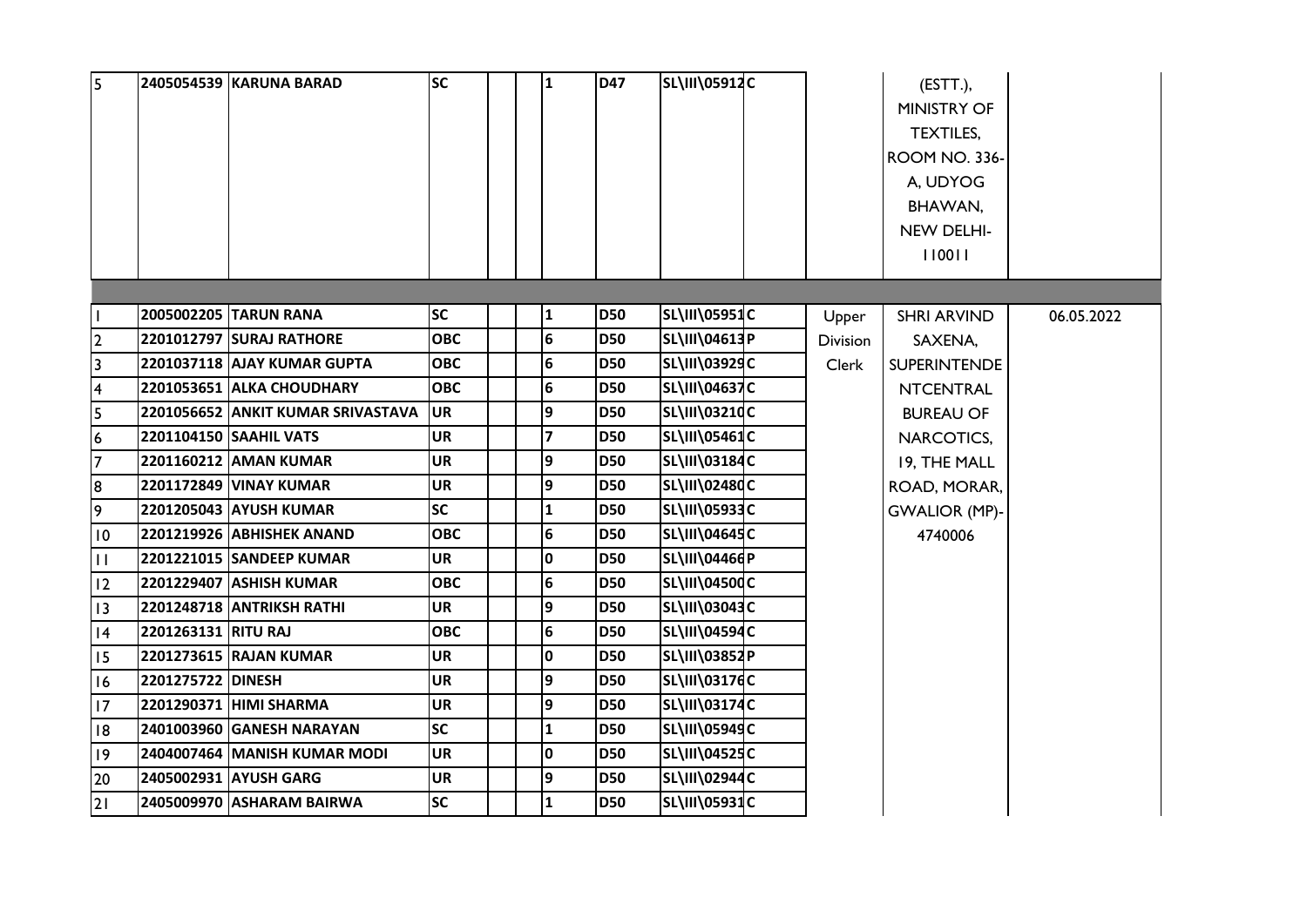| 22                      |                      | 2405011509 YOGESH KUMAR MEENA    | <b>ST</b>  | $\overline{\mathbf{2}}$ | <b>D50</b> | SL\III\06342C        |           |                     |            |
|-------------------------|----------------------|----------------------------------|------------|-------------------------|------------|----------------------|-----------|---------------------|------------|
| 23                      |                      | 2405059693 PIYUSH AGRAWAL        | <b>UR</b>  | 0                       | <b>D50</b> | SL\III\03863C        |           |                     |            |
| 24                      |                      | 2405069746 PRADYUMN SINGH        | <b>UR</b>  | 9                       | <b>D50</b> | <b>SL\III\03115C</b> |           |                     |            |
| 25                      |                      | 2405084145 VIKAS KUMAWAT         | <b>OBC</b> | 6                       | <b>D50</b> | <b>SL\III\03766C</b> |           |                     |            |
| 26                      |                      | 2407008326 PAWAN KUMAR MEENA     | <b>ST</b>  | 2                       | <b>D50</b> | SL\III\06323C        |           |                     |            |
| 27                      | 2408006234 RAJGOPAL  |                                  | <b>OBC</b> | 6                       | <b>D50</b> | SL\III\04635C        |           |                     |            |
| 28                      |                      | 2409004830 BHARAT KUMAR KUMAWAT  | <b>OBC</b> | 6                       | <b>D50</b> | <b>SL\III\04432C</b> |           |                     |            |
| 29                      |                      | 2411010066 RAKESH KUMAR          | <b>OBC</b> | 6                       | <b>D50</b> | SL\III\04638C        |           |                     |            |
|                         |                      |                                  |            |                         |            |                      |           |                     |            |
| $\mathbf{I}$            |                      | 2002001037 VISHAL KUMAR          | <b>OBC</b> | 6                       | <b>D51</b> | SL\III\04642C        | Tax       | Dr. Shiva Shankar   | 19.05.2022 |
| 2                       |                      | 2002004587 JATIN BIJALWAN        | <b>ST</b>  | 2                       | <b>D51</b> | SL\III\06344C        | Assistant | Yadav               |            |
| $\overline{\mathbf{3}}$ |                      | 2002004991 KAVITA CHAUHAN        | <b>OBC</b> | 6                       | <b>D51</b> | SL\III\04767P        |           | Deputy Director     |            |
| $\overline{\mathbf{4}}$ |                      | 2002006791 PRAVEEN SINGH PANWAR  | <b>UR</b>  | 3                       | <b>D51</b> | <b>SL\III\06684C</b> |           | of Income Tax       |            |
| $\overline{5}$          |                      | 2002008558 RAJESH BAHUGUNA       | <b>UR</b>  | 3                       | <b>D51</b> | SL\III\06644C        |           | (HRD),              |            |
| $6\overline{6}$         |                      | 2002011847 GIRISH DOBHAL         | <b>OBC</b> | 6                       | <b>D51</b> | SL\III\04702C        |           | Central Board of    |            |
| 7                       |                      | 2002013670 SOHAN LAL JAT         | <b>OBC</b> | 6                       | D51        | SL\III\04644C        |           | <b>Direct Taxes</b> |            |
| 8                       |                      | 2002014671 NIRBHAY KUMAR CHAUBEY | <b>UR</b>  | 3                       | <b>D51</b> | <b>SL\III\06655C</b> |           | (Department of      |            |
| 9                       |                      | 2002015810 KAPIL DEV PANWAR      | <b>UR</b>  | 3                       | <b>D51</b> | <b>SL\III\06657C</b> |           | Revenue), Gate      |            |
| 10                      |                      | 2002016234 RAVI SHARMA           | <b>UR</b>  | 9                       | <b>D51</b> | SL\III\03452C        |           | No. I, 2nd Floor,   |            |
| $\vert \vert \vert$     |                      | 2002016744 RAHUL KUMAR           | <b>SC</b>  | 1                       | <b>D51</b> | <b>SL\III\06068C</b> |           | Jawahar Lal         |            |
| 12                      |                      | 2002018859 SPARSH HUDDA          | <b>UR</b>  | 9                       | <b>D51</b> | SL\III\03765C        |           | Nehru Stadium,      |            |
| 13                      |                      | 2002020065 ANKITA BHANDARI       | <b>UR</b>  | 9                       | <b>D51</b> | SL\III\03691C        |           | New Delhi-          |            |
| 4                       |                      | 2003003324 VISHVENDRA PRATAP     | <b>UR</b>  | 9                       | <b>D51</b> | <b>SL\III\03208C</b> |           | 110003              |            |
| 15                      |                      | 2003005152 DEEPAK BHATT          | <b>UR</b>  | 9                       | <b>D51</b> | SL\III\03384C        |           |                     |            |
| 16                      |                      | 2003008314 ASHISH KABADWAL       | <b>UR</b>  | 9                       | <b>D51</b> | SL\III\03326C        |           |                     |            |
| 17                      |                      | 2003009484 MANISH BAWARI         | <b>UR</b>  | 3                       | D51        | <b>SL\III\06615C</b> |           |                     |            |
| 8                       |                      | 2003009972 CHITRARTH PUJARI      | <b>UR</b>  | 0                       | <b>D51</b> | SL\III\04955P        |           |                     |            |
| 9                       |                      | 2003012827 RAKESH SINGH MEHTA    | <b>UR</b>  | 9                       | D51        | <b>SL\III\03630C</b> |           |                     |            |
| 20                      | 2005000373 KAPIL DEV |                                  | <b>SC</b>  | 1                       | <b>D51</b> | SL\III\06005C        |           |                     |            |
| 21                      |                      | 2005000393 SUDARSHAN SINGH       | <b>OBC</b> | 6                       | <b>D51</b> | SL\III\04651C        |           |                     |            |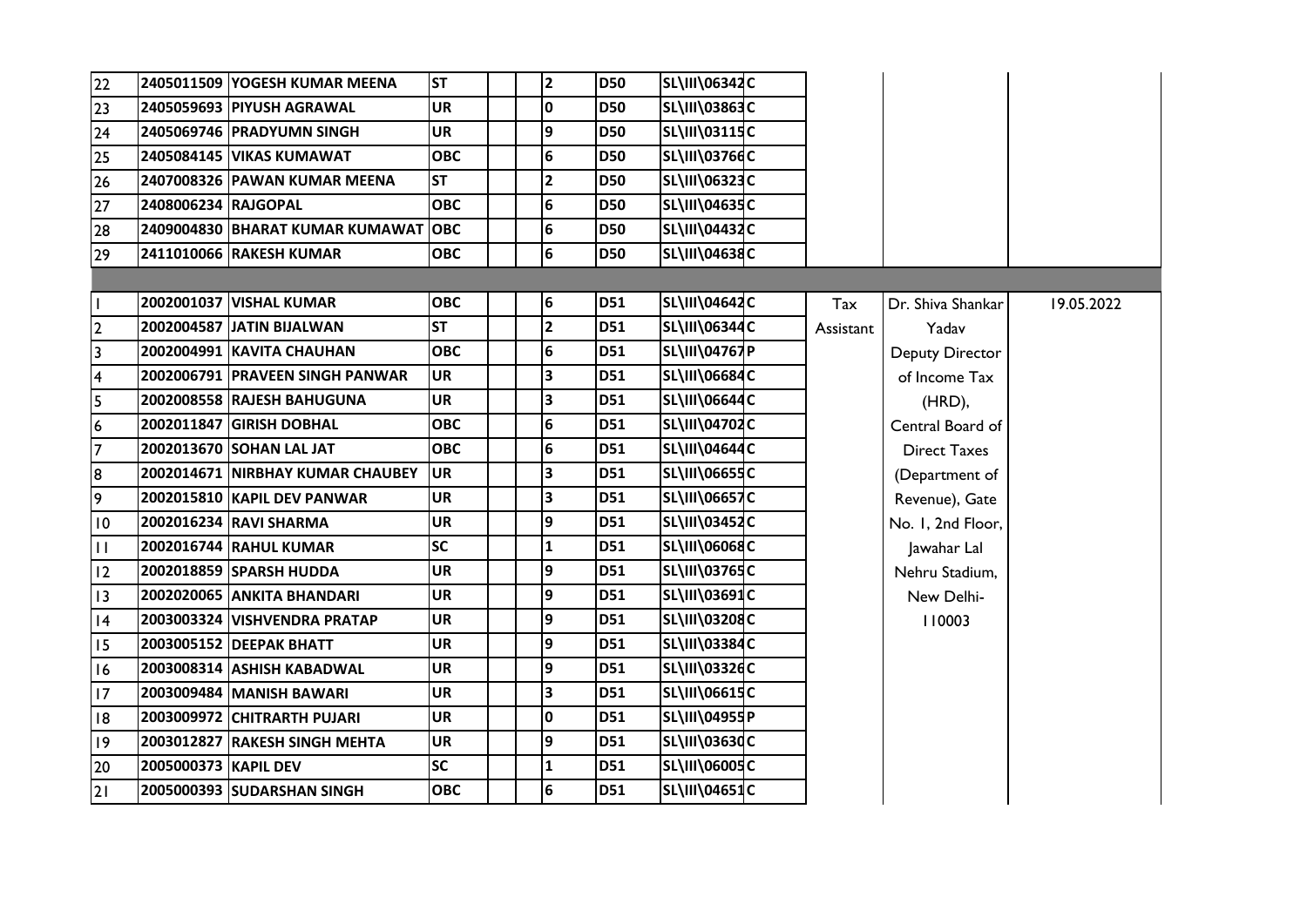| 22 |                              | 2005001371 ROHIT KUMAR       | <b>OBC</b> | 9              | D51 | SL\III\03697C        |  |
|----|------------------------------|------------------------------|------------|----------------|-----|----------------------|--|
| 23 |                              | 2005002915 KHUSHBOO SINGH    | <b>OBC</b> | $6\phantom{1}$ | D51 | SL\III\04890C        |  |
| 24 |                              | 2005004106 NIDHI SINGH       | <b>UR</b>  | 9              | D51 | SL\III\02631C        |  |
| 25 |                              | 2006002248 JYOTI BANDHU      | <b>SC</b>  | $\mathbf{1}$   | D51 | SL\III\05978C        |  |
| 26 |                              | 2006005724 VISHAL SINGHAL    | <b>UR</b>  | 9              | D51 | SL\III\02908C        |  |
| 27 |                              | 2006007624 ANKIT KUMAR       | <b>SC</b>  | $\mathbf{1}$   | D51 | SL\III\06089C        |  |
| 28 |                              | 2006011189 SAJAL SIWACH      | <b>UR</b>  | 9              | D51 | SL\III\03275C        |  |
| 29 |                              | 2201000291 MOHIT SHARMA      | <b>UR</b>  | 9              | D51 | SL\III\01601C        |  |
| 30 |                              | 2201000796 ARJUN TEWATIA     | <b>UR</b>  | 9              | D51 | SL\III\03130C        |  |
| 31 |                              | 2201001599 SACHIN KUMAR      | <b>SC</b>  | $\mathbf 1$    | D51 | SL\III\06082C        |  |
| 32 | 2201001639 ARPIT JAIN        |                              | <b>UR</b>  | 9              | D51 | SL\III\03576C        |  |
| 33 | 2201002534 CHESTA            |                              | <b>UR</b>  | 9              | D51 | SL\III\03310C        |  |
| 34 | 2201004392 YOGESH            |                              | <b>UR</b>  | 9              | D51 | SL\III\02802C        |  |
| 35 | <b>2201005047 RITIK CHAK</b> |                              | <b>SC</b>  | $\mathbf 1$    | D51 | SL\III\06047C        |  |
| 36 |                              | 2201005473 VED PRAKASH YADAV | <b>OBC</b> | 6              | D51 | SL\III\04886C        |  |
| 37 | 2201005678 MANDEEP           |                              | <b>UR</b>  | 9              | D51 | SL\III\03303C        |  |
| 38 | 2201006881 ALOK JOSHI        |                              | <b>UR</b>  | 9              | D51 | SL\III\03692C        |  |
| 39 |                              | 2201006909 GAURAV GAHLYAN    | <b>UR</b>  | 9              | D51 | SL\III\03566C        |  |
| 40 |                              | 2201008148 PARAS MAHARANIYA  | <b>SC</b>  | $\mathbf 1$    | D51 | <b>SL\III\06000C</b> |  |
| 41 |                              | 2201009111 MANOJ KUMAR       | <b>OBC</b> | 9              | D51 | SL\III\01843C        |  |
| 42 |                              | 2201009168 DEEPAK SINGH      | <b>UR</b>  | 9              | D51 | SL\III\03345C        |  |
| 43 |                              | 2201009322 AJAY KUMAR        | <b>UR</b>  | 9              | D51 | SL\III\03332C        |  |
| 44 |                              | 2201009699 MEENAKSHI VERMA   | <b>SC</b>  | $\mathbf{1}$   | D51 | <b>SL\III\05972C</b> |  |
| 45 |                              | 2201011607 DEEPAK KUMAR      | <b>UR</b>  | $\mathbf 0$    | D51 | SL\III\04718C        |  |
| 46 |                              | 2201011734 AMAN KUMAR SETHI  | <b>OBC</b> | 6              | D51 | <b>SL\III\04555C</b> |  |
| 47 |                              | 2201011850 SIMRAN BANSAL     | <b>UR</b>  | 9              | D51 | SL\III\03209C        |  |
| 48 |                              | 2201013008 AJAY SINGH BHATI  | <b>OBC</b> | 6              | D51 | SL\III\04632C        |  |
| 49 |                              | 2201015654 PRATEEK YADAV     | <b>OBC</b> | 6              | D51 | SL\III\04800C        |  |
| 50 |                              | 2201018520 MOHIT MADAN       | SC         | $\mathbf 1$    | D51 | SL\III\05904C        |  |
| 51 |                              | 2201018999 ANKIT TANWAR      | <b>UR</b>  | 9              | D51 | SL\III\03149C        |  |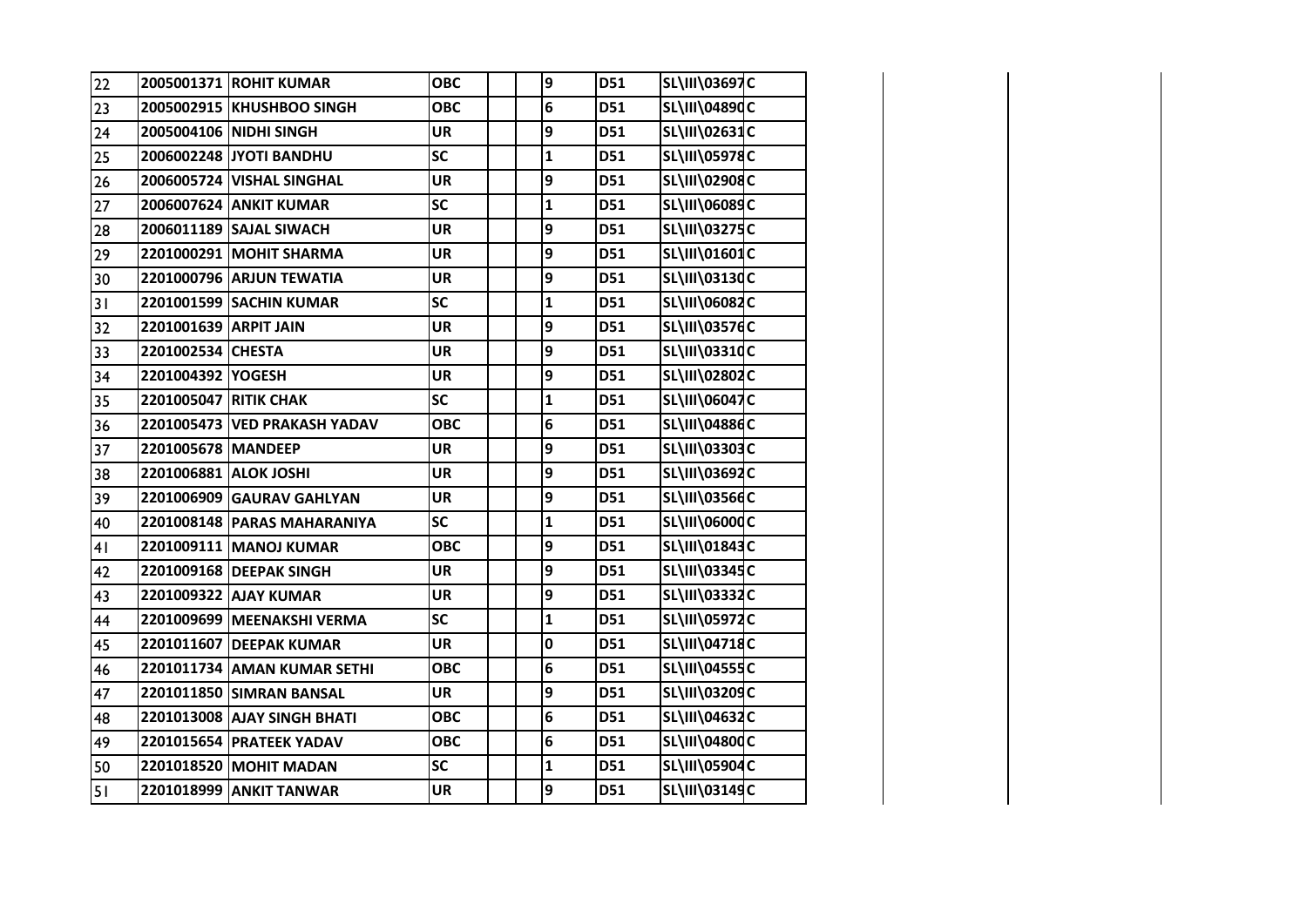| 52 |                     | <b>2201019139 RITIK KAUSHIK</b>  | <b>UR</b>  | 0                       | D51        | SL\III\04805P        |  |
|----|---------------------|----------------------------------|------------|-------------------------|------------|----------------------|--|
| 53 |                     | 2201022607 VIDHI SHARMA          | <b>UR</b>  | 0                       | D51        | SL\III\04540P        |  |
| 54 | 2201022744 GARIMA   |                                  | <b>SC</b>  | $\mathbf{1}$            | <b>D51</b> | SL\III\05918C        |  |
| 55 |                     | 2201022980 UTKARSH KUMAR         | <b>OBC</b> | 6                       | D51        | SL\III\04732C        |  |
| 56 | 2201023573 DIVYANSH |                                  | <b>UR</b>  | 9                       | D51        | SL\III\02586C        |  |
| 57 |                     | 2201023964 HAPPY MAAN            | <b>OBC</b> | 3                       | D51        | SL\III\06731P        |  |
| 58 |                     | 2201024900 YOGESH KUMAR          | <b>OBC</b> | 6                       | D51        | SL\III\04521C        |  |
| 59 |                     | 2201025196 MONU MALIK            | <b>UR</b>  | $\pmb{0}$               | D51        | <b>SL\III\04577C</b> |  |
| 60 |                     | 2201025421 BHARTI MEENA          | <b>ST</b>  | $\overline{\mathbf{c}}$ | D51        | SL\III\06324C        |  |
| 61 |                     | 2201025840 LOCHAN KUMAR SINGH    | <b>OBC</b> | 6                       | D51        | SL\III\04834P        |  |
| 62 |                     | 2201028239 NAVEEN CHHILLAR       | <b>UR</b>  | 9                       | D51        | SL\III\02118C        |  |
| 63 | 2201028257          | <b>NAINA</b>                     | <b>UR</b>  | 0                       | D51        | SL\III\04512C        |  |
| 64 | 2201028367 JATIN    |                                  | <b>UR</b>  | 9                       | D51        | SL\III\03726C        |  |
| 65 | 2201029300 JAGDEEP  |                                  | <b>UR</b>  | 3                       | D51        | SL\III\06534C        |  |
| 66 | 2201029990 BHARTI   |                                  | <b>UR</b>  | 9                       | D51        | SL\III\03461C        |  |
| 67 |                     | 2201031093 ABHISHEK KUMAR MISHRA | <b>UR</b>  | 9                       | D51        | SL\III\01415C        |  |
| 68 |                     | 2201031592 ROHIT TEOTIA          | <b>UR</b>  | 9                       | D51        | SL\III\03180C        |  |
| 69 | 2201031707 AUDITYA  |                                  | <b>OBC</b> | 6                       | D51        | SL\III\04700C        |  |
| 70 |                     | 2201031809 MANOJ KUMAR           | SC         | $\mathbf{1}$            | D51        | SL\III\05936C        |  |
| 71 |                     | 2201032557 ANKIT KUMAR           | <b>OBC</b> | 6                       | D51        | SL\III\04534P        |  |
| 72 | 2201032676 SHIVANI  |                                  | SC         | $\mathbf{1}$            | D51        | <b>SL\III\05574C</b> |  |
| 73 |                     | 2201034408 RAHUL SHARMA          | <b>UR</b>  | 9                       | D51        | SL\III\01813C        |  |
| 74 |                     | 2201034412 AKSHAY DAHIYA         | <b>UR</b>  | 9                       | D51        | SL\III\03407C        |  |
| 75 |                     | 2201035472 MANJUSHA YADAV        | <b>OBC</b> | 6                       | D51        | SL\III\04565C        |  |
| 76 |                     | 2201036110 KARMJEET NAIN         | <b>UR</b>  | 0                       | D51        | SL\III\04526P        |  |
| 77 |                     | 2201037292 RAHUL JAIN            | UR         | 9                       | D51        | SL\III\03588C        |  |
| 78 |                     | 2201038769 KARAN BHARDWAJ        | <b>UR</b>  | 9                       | D51        | SL\III\03212C        |  |
| 79 |                     | 2201039034 ADITYA CHATURVEDI     | <b>UR</b>  | 9                       | D51        | SL\III\03247C        |  |
| 80 |                     | 2201039747 MANISH KALKAL         | <b>UR</b>  | 9                       | D51        | SL\III\03348C        |  |
| 8  |                     | 2201040311 PARUL AGGARWAL        | <b>UR</b>  | 9                       | D51        | SL\III\03585C        |  |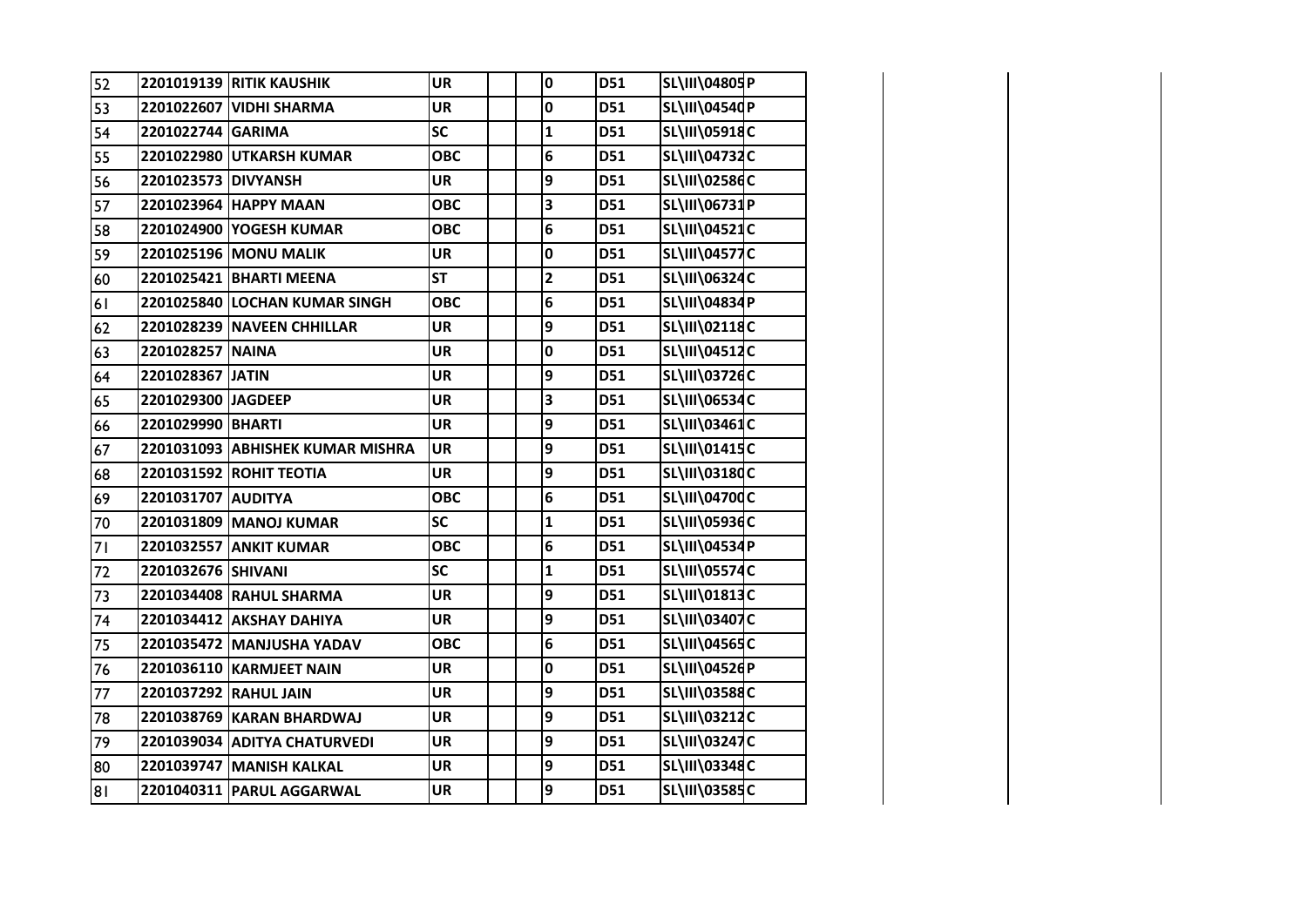| 82  |                     | 2201040752 MEGHA SINGHAL      | <b>UR</b>  | 9                       | D51 | SL\III\03539C        |  |
|-----|---------------------|-------------------------------|------------|-------------------------|-----|----------------------|--|
| 83  |                     | 2201040852 MANISH SUMAN       | <b>UR</b>  | 9                       | D51 | <b>SL\III\03732C</b> |  |
| 84  |                     | 2201041259 POONAM RANI        | <b>UR</b>  | 9                       | D51 | <b>SL\III\02775C</b> |  |
| 85  |                     | 2201041695 NEERAJ TAMTA       | <b>SC</b>  | $\mathbf{1}$            | D51 | SL\III\05993C        |  |
| 86  |                     | 2201041894 SUKHBIR SINGH      | <b>UR</b>  | 3                       | D51 | SL\III\06681C        |  |
| 87  | 2201044109 GAJENDER |                               | <b>OBC</b> | 6                       | D51 | SL\III\04772C        |  |
| 88  |                     | 2201044634 PARUL KAJAL        | <b>UR</b>  | 9                       | D51 | <b>SL\III\03587C</b> |  |
| 89  |                     | 2201044665 DEEKSHA AGARWAL    | <b>UR</b>  | 9                       | D51 | SL\III\01807C        |  |
| 90  |                     | 2201044859 VIKAS VERMA        | <b>OBC</b> | 9                       | D51 | SL\III\03030P        |  |
| 91  |                     | 2201050073 ARUN KUMAR SINGH   | <b>UR</b>  | $\pmb{0}$               | D51 | SL\III\04998C        |  |
| 92  |                     | 2201050624 PARUL CHHIKARA     | <b>UR</b>  | $\mathbf 0$             | D51 | SL\III\04433C        |  |
| 93  |                     | 2201051733 SRISHTI GAUTAM     | <b>UR</b>  | 9                       | D51 | SL\III\03482C        |  |
| 94  |                     | 2201051804 SUMIT KUMAR SHARMA | <b>UR</b>  | 9                       | D51 | SL\III\03548C        |  |
| 95  |                     | 2201053692 RISHABH SHARMA     | <b>UR</b>  | 0                       | D51 | SL\III\04993C        |  |
| 96  |                     | 2201054825 RAJAT GUMBER       | <b>UR</b>  | 9                       | D51 | SL\III\03617C        |  |
| 97  |                     | 2201055880 HIMANSHI BHARTI    | <b>SC</b>  | $\mathbf{1}$            | D51 | SL\III\06079C        |  |
| 98  |                     | 2201058227 GASHAP DHINGRA     | <b>UR</b>  | 9                       | D51 | <b>SL\III\02767C</b> |  |
| 99  | 2201059544 MAYANK   |                               | <b>OBC</b> | 6                       | D51 | SL\III\04643C        |  |
| 100 | 2201060380 DEEPALI  |                               | <b>ST</b>  | $\overline{\mathbf{2}}$ | D51 | SL\III\06295C        |  |
| 101 | 2201061047 PRANAV   |                               | <b>UR</b>  | 9                       | D51 | SL\III\03522C        |  |
| 102 | 2201062905 ANIRUDH  |                               | <b>UR</b>  | 9                       | D51 | SL\III\03533C        |  |
| 103 |                     | 2201062971 VIVEK KUMAR        | <b>UR</b>  | 9                       | D51 | SL\III\02502C        |  |
| 104 |                     | 2201063902 ASHVINEE PRAJAPATI | <b>OBC</b> | 6                       | D51 | SL\III\04317P        |  |
| 105 |                     | 2201065090 HIMANSHU NARESH    | <b>UR</b>  | 9                       | D51 | <b>SL\III\02173C</b> |  |
| 106 |                     | 2201065141 ROHAN PANWAR       | <b>UR</b>  | 9                       | D51 | <b>SL\III\03137C</b> |  |
| 107 |                     | 2201068041 SOURAV KUMAR       | <b>OBC</b> | 6                       | D51 | SL\III\04543C        |  |
| 108 |                     | 2201068134 POOJA SINGH        | <b>SC</b>  | 1                       | D51 | SL\III\05238C        |  |
| 109 |                     | 2201068228 SUMIT KUMAR NIRMAL | SC         | $\mathbf{1}$            | D51 | SL\III\06023C        |  |
| 110 |                     | 2201068594 AMIT KUMAR         | SC         | $\mathbf{1}$            | D51 | <b>SL\III\05975C</b> |  |
| 111 |                     | 2201068831 HARIANSH SHOKEEN   | <b>UR</b>  | 9                       | D51 | SL\III\03435C        |  |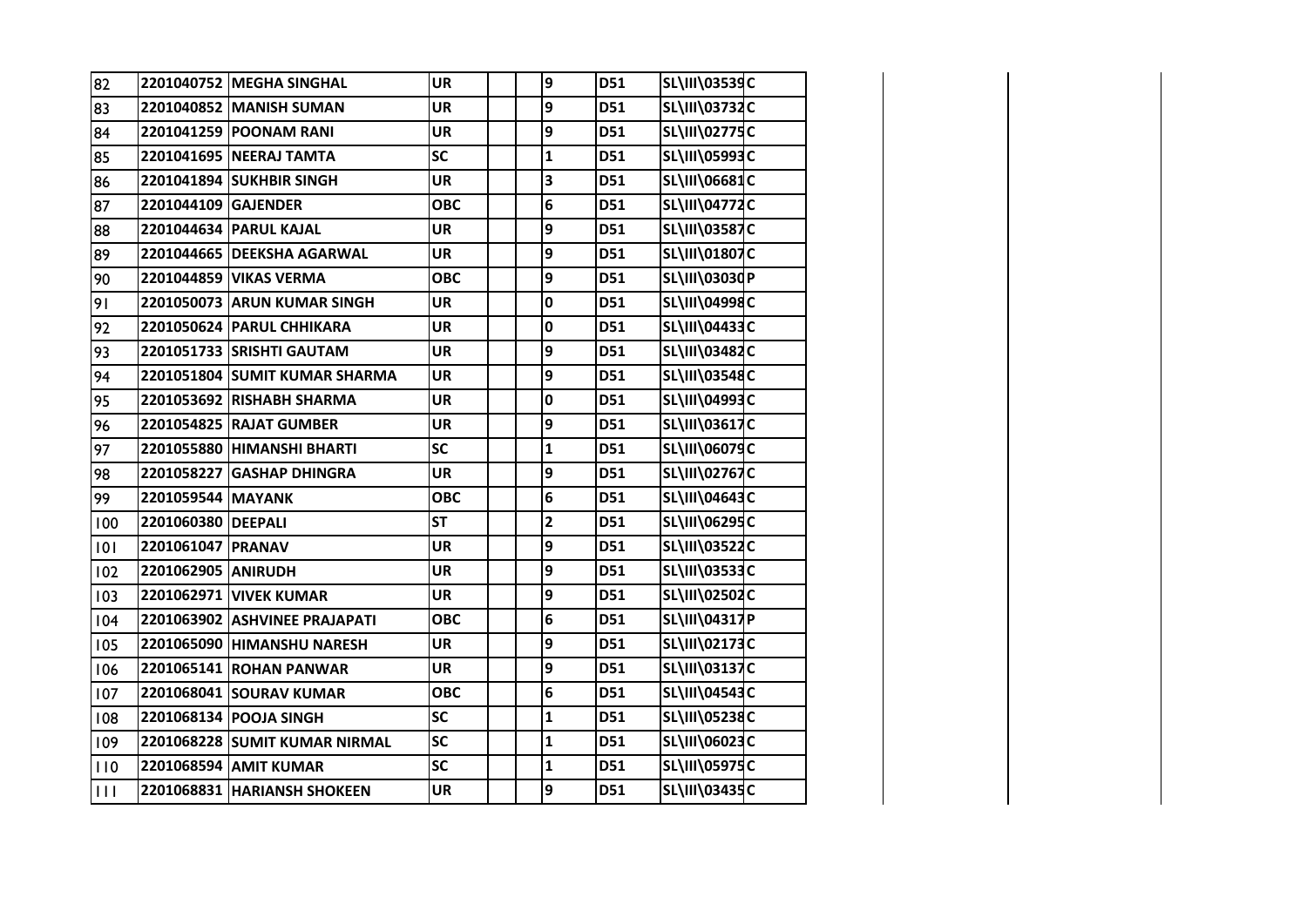| 112 |                     | 2201069833 VIPIN KUMAR         | <b>OBC</b>               | 9                       | D51 | <b>SL\III\02378C</b> |  |
|-----|---------------------|--------------------------------|--------------------------|-------------------------|-----|----------------------|--|
| 113 |                     | 2201070216 SATYA PAL SINGH     | <b>UR</b>                | 3                       | D51 | <b>SL\III\06658C</b> |  |
| 114 |                     | 2201070268 SATYAM SHARMA       | <b>UR</b>                | 9                       | D51 | SL\III\01740C        |  |
| 115 |                     | 2201070354 VIJAY SINGH         | <b>OBC</b>               | 6                       | D51 | SL\III\04817C        |  |
| 116 |                     | 2201071842 VIPUL SOLANKI       | <b>UR</b>                | 9                       | D51 | SL\III\03182C        |  |
| 117 |                     | 2201071854 SONALI MUDGAL       | <b>UR</b>                | 9                       | D51 | <b>SL\III\03131C</b> |  |
| 118 |                     | 2201072028 VISHAL GUPTA        | <b>UR</b>                | 9                       | D51 | <b>SL\III\02253C</b> |  |
| 119 |                     | 2201072114 SHUBHANKAR NAITHANI | <b>UR</b>                | 9                       | D51 | SL\III\03428C        |  |
| 120 |                     | 2201076155 LAXMI NARAYAN MEENA | <b>ST</b>                | $\overline{\mathbf{2}}$ | D51 | SL\III\06434C        |  |
| 2   | 2201076521 HIMANSHU |                                | <b>UR</b>                | 0                       | D51 | <b>SL\III\04514C</b> |  |
| 122 |                     | 2201076685 RAVI DAHIYA         | <b>UR</b>                | 9                       | D51 | <b>SL\III\03756C</b> |  |
| 123 |                     | 2201078482 RAHUL NAAGAR        | <b>SC</b>                | $\mathbf{1}$            | D51 | SL\III\05935C        |  |
| 124 |                     | 2201079058 MANMOHAN            | <b>OBC</b>               | 6                       | D51 | SL\III\04826P        |  |
| 125 |                     | 2201079169 AMIT RANGA          | SC                       | $\mathbf{1}$            | D51 | <b>SL\III\05974C</b> |  |
| 126 |                     | 2201079526 VISHAL PANWAR       | SC                       | $\mathbf{1}$            | D51 | SL\III\05883C        |  |
| 127 |                     | 2201080132 DHRUV PRAKASH       | SC                       | $\mathbf{1}$            | D51 | <b>SL\III\05776C</b> |  |
| 128 |                     | 2201080214 ANIL KUMAR          | $\overline{\mathsf{sc}}$ | $\mathbf{1}$            | D51 | <b>SL\III\05953C</b> |  |
| 129 |                     | 2201080654 SHIVAM SHARMA       | <b>UR</b>                | 9                       | D51 | SL\III\03438C        |  |
| 130 |                     | 2201082876 ALKA MEENA          | <b>ST</b>                | $\overline{\mathbf{2}}$ | D51 | <b>SL\III\06325C</b> |  |
| 3   |                     | 2201084335 VINAY PANDEY        | <b>UR</b>                | 0                       | D51 | <b>SL\III\04864P</b> |  |
| 132 |                     | 2201085287 VINOD SINGH         | <b>UR</b>                | 3                       | D51 | SL\III\06626C        |  |
| 133 |                     | 2201085890 BHAVESH BOTHRA      | <b>UR</b>                | 9                       | D51 | <b>SL\III\03250C</b> |  |
| 134 |                     | 2201086354 ABHISHEK KUMAR      | <b>OBC</b>               | 6                       | D51 | SL\III\04673P        |  |
| 135 | 2201087616 JYOTI    |                                | <b>UR</b>                | 9                       | D51 | SL\III\01003C        |  |
| 136 | 2201089852 JYOTI    |                                | <b>UR</b>                | 9                       | D51 | SL\III\03740C        |  |
| 137 |                     | 2201090361 ANISH KUMAR         | <b>UR</b>                | 0                       | D51 | <b>SL\III\04887C</b> |  |
| 138 |                     | 2201090976 AJEET KUMAR         | <b>UR</b>                | 3                       | D51 | SL\III\06499C        |  |
| 139 | 2201091373 GOURAV   |                                | <b>UR</b>                | 9                       | D51 | <b>SL\III\02355C</b> |  |
| 140 | 2201092634 KOMAL    |                                | <b>UR</b>                | 9                       | D51 | SL\III\02999C        |  |
| 4   |                     | 2201092991 ANKIT KUMAR         | SC                       | $\mathbf{1}$            | D51 | <b>SL\III\05924C</b> |  |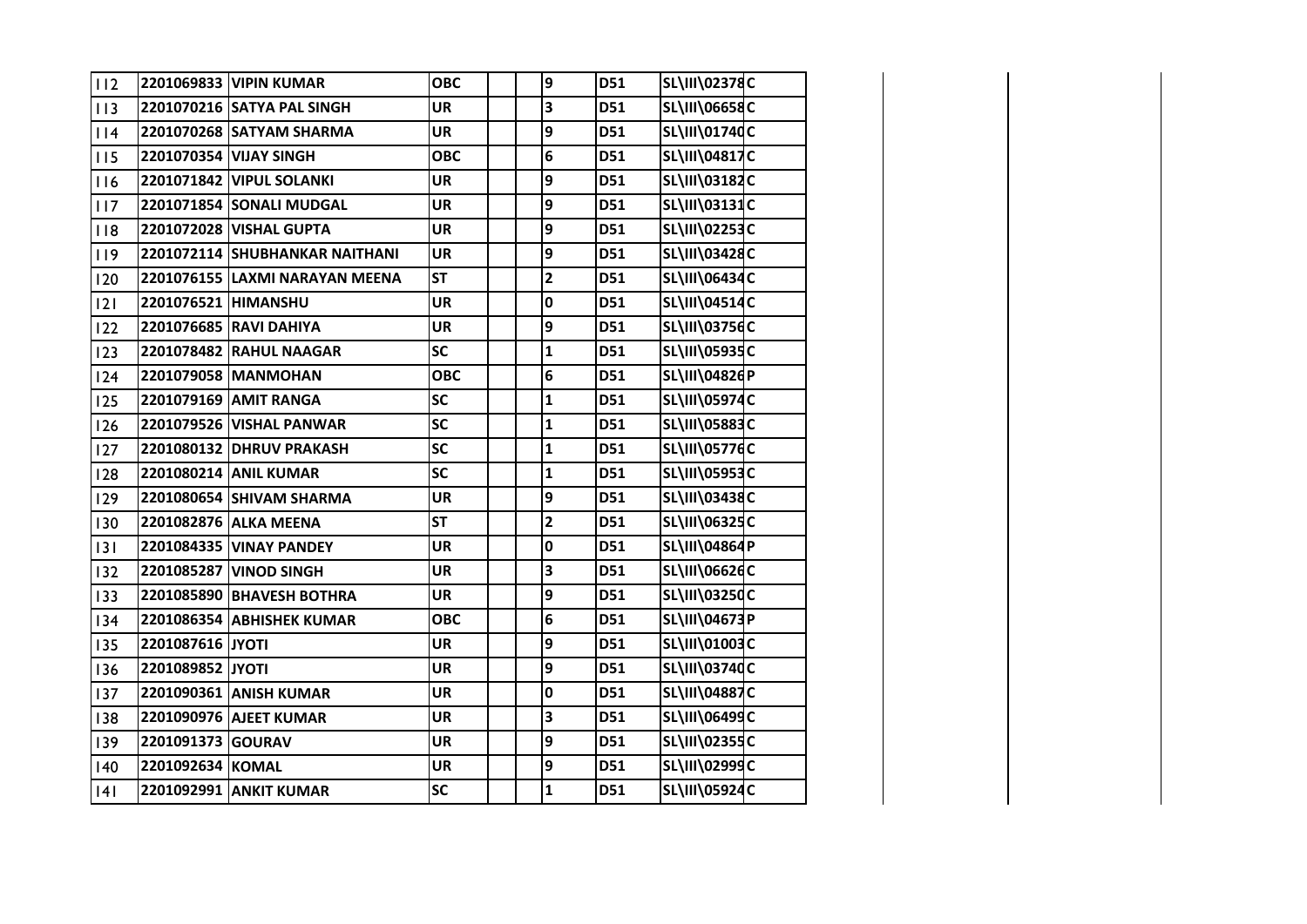| 142 |                       | 2201093086 KULDEEP KASAVDHAN   | <b>UR</b>  | 9                       | D51 | SL\III\03297C        |  |
|-----|-----------------------|--------------------------------|------------|-------------------------|-----|----------------------|--|
| 143 |                       | 2201096388 SUMIT KUMAR SAH     | <b>ST</b>  | $\overline{\mathbf{2}}$ | D51 | <b>SL\III\05707C</b> |  |
| 144 |                       | 2201097939 VIJAY PANWAR        | <b>UR</b>  | 4                       | D51 | SL\III\06461C        |  |
| 145 |                       | 2201097973 SANJEEV SHARMA      | <b>UR</b>  | 4                       | D51 | <b>SL\III\06542C</b> |  |
| 146 |                       | <b>2201097988 ASHOK KUMAR</b>  | <b>UR</b>  | 4                       | D51 | SL\III\06539C        |  |
| 147 |                       | 2201097993 RAJIV KAKKAR        | <b>UR</b>  | 5                       | D51 | <b>SL\III\06805C</b> |  |
| 148 | 2201099057 RISHI      |                                | <b>UR</b>  | 9                       | D51 | <b>SL\III\03743C</b> |  |
| 149 |                       | 2201099072 SHUBHAM KUMAR       | <b>OBC</b> | 6                       | D51 | SL\III\04307C        |  |
| 150 |                       | 2201099323 PRABHAT SINGH       | <b>UR</b>  | 4                       | D51 | <b>SL\III\06527C</b> |  |
| 151 |                       | 2201099771 SHIVANI MALIK       | <b>UR</b>  | 9                       | D51 | SL\III\02830C        |  |
| 152 | 2201099992 UJJWAL     |                                | <b>SC</b>  | $\mathbf{1}$            | D51 | SL\III\05958C        |  |
| 153 |                       | 2201100178 NITESH KATARIA      | <b>UR</b>  | 9                       | D51 | SL\III\02794C        |  |
| 154 |                       | 2201102028 ACHINTYA ESHAN      | <b>UR</b>  | 0                       | D51 | SL\III\04759P        |  |
| 155 | 2201102127 PREETI     |                                | <b>SC</b>  | $\mathbf{1}$            | D51 | <b>SL\III\05718C</b> |  |
| 156 |                       | <b>2201103448 MONIKA GUPTA</b> | <b>UR</b>  | 9                       | D51 | SL\III\02627C        |  |
| 157 |                       | 2201103643 RACHIT LOHIA        | <b>OBC</b> | 6                       | D51 | <b>SL\III\04814C</b> |  |
| 158 |                       | 2201103736 SINTOO SHAH         | <b>OBC</b> | 7                       | D51 | SL\III\06149P        |  |
| 159 |                       | 2201104137 MANISH KUMAR MEENA  | <b>ST</b>  | $\overline{\mathbf{c}}$ | D51 | SL\III\06431C        |  |
| 160 |                       | 2201104357 BADAL TOMAR         | <b>SC</b>  | $\mathbf{1}$            | D51 | <b>SL\III\05977C</b> |  |
| 6   | 2201104362 PINKI RANI |                                | <b>UR</b>  | 9                       | D51 | SL\III\03396C        |  |
| 162 |                       | 2201104887 PANKAJ KUMAR        | <b>SC</b>  | 1                       | D51 | SL\III\05971C        |  |
| 163 |                       | 2201105509 SUMIT BIJARNIYA     | <b>OBC</b> | 6                       | D51 | SL\III\04734C        |  |
| 164 |                       | 2201105807 PREM PRAKASH THAKUR | <b>UR</b>  | 4                       | D51 | SL\III\06536C        |  |
| 165 | 2201105985 KIRTI      |                                | <b>UR</b>  | 9                       | D51 | SL\III\03329C        |  |
| 166 | 2201106025 MEGHNA     |                                | <b>UR</b>  | 9                       | D51 | <b>SL\III\02621C</b> |  |
| 167 |                       | 2201107122 RAMESH CHAND SAINI  | <b>OBC</b> | 3                       | D51 | SL\III\06704C        |  |
| 168 | 2201107410 AMAN       |                                | <b>UR</b>  | 0                       | D51 | SL\III\04926P        |  |
| 169 | 2201107540 DEVENDER   |                                | <b>OBC</b> | 6                       | D51 | SL\III\04819C        |  |
| 170 |                       | 2201109374 RISHABH DEV         | <b>UR</b>  | 9                       | D51 | SL\III\03099C        |  |
| 7   |                       | 2201110958 NEHA PANWAR         | <b>UR</b>  | 9                       | D51 | SL\III\01137C        |  |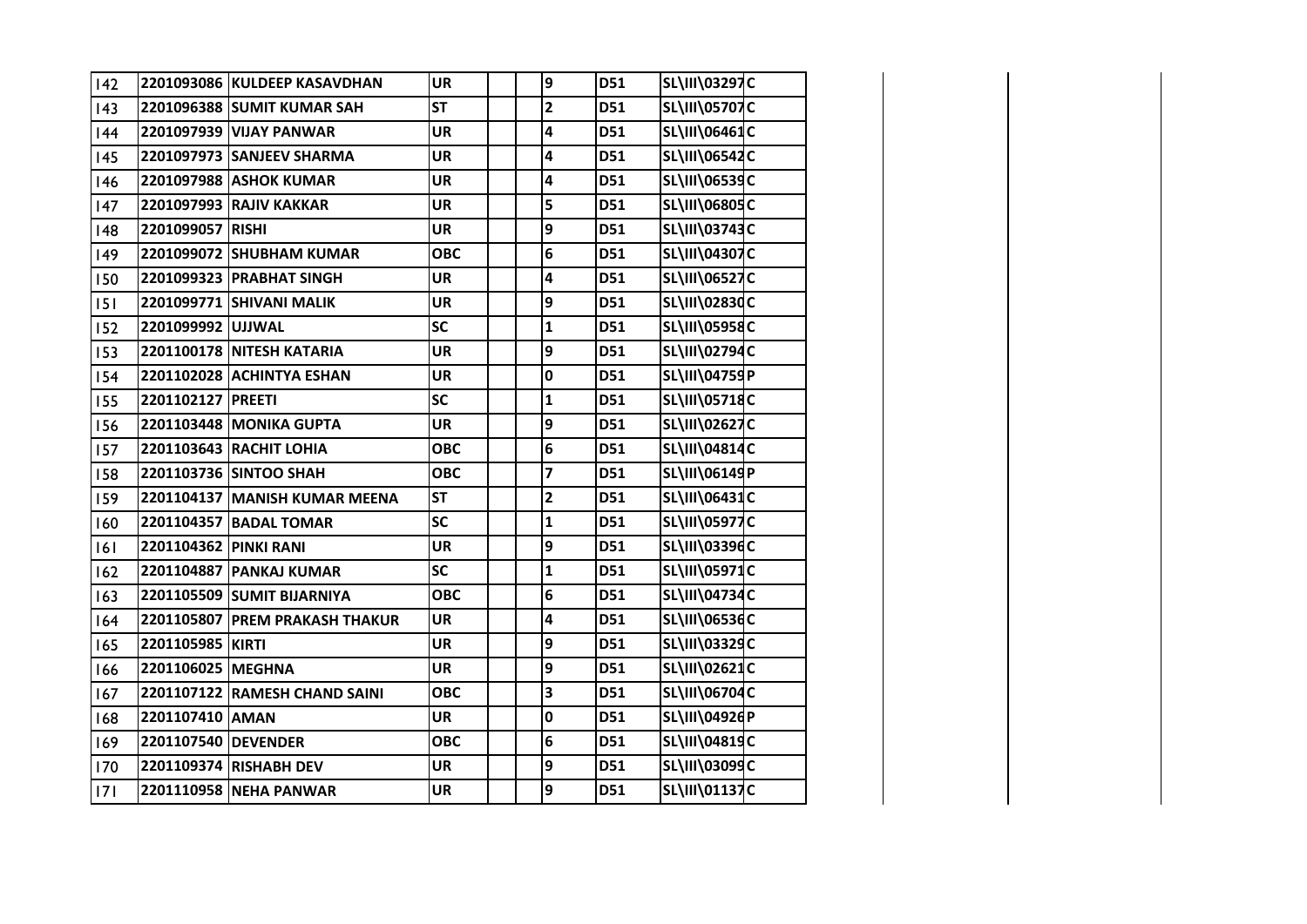| 172 | 2201112735 SUMIT    |                                | <b>SC</b>  | $\mathbf 1$  | D51 | <b>SL\III\05938C</b> |  |
|-----|---------------------|--------------------------------|------------|--------------|-----|----------------------|--|
| 173 | 2201113492 SNEHA    |                                | <b>UR</b>  | 9            | D51 | <b>SL\III\02307C</b> |  |
| 174 | 2201116099 ANKUSH   |                                | <b>UR</b>  | 9            | D51 | SL\III\03204C        |  |
| 175 |                     | 2201116314 ANSHIT KHANNA       | <b>UR</b>  | $\mathbf 0$  | D51 | SL\III\04668C        |  |
| 176 |                     | 2201116431 SHASHI KUMAR        | <b>UR</b>  | 9            | D51 | SL\III\03133C        |  |
| 177 |                     | 2201117069 ABHINAV YADAV       | <b>UR</b>  | 9            | D51 | SL\III\03707C        |  |
| 178 |                     | 2201117157 BHARAT PAL SINGH    | <b>UR</b>  | 9            | D51 | SL\III\03365C        |  |
| 179 | 2201117332 SUDHIR   |                                | <b>UR</b>  | 0            | D51 | SL\III\04625P        |  |
| 180 |                     | 2201118826 NEETU KANDOLA       | <b>UR</b>  | 9            | D51 | <b>SL\III\03507C</b> |  |
| 8   | 2201121589 MAYANK   |                                | <b>OBC</b> | 9            | D51 | SL\III\03047C        |  |
| 182 |                     | 2201122624 SHUBHAM TYAGI       | <b>UR</b>  | $\mathbf 0$  | D51 | <b>SL\III\04750C</b> |  |
| 183 |                     | 2201124127 TARZEN SHARMA       | <b>UR</b>  | 9            | D51 | SL\III\03074C        |  |
| 184 |                     | 2201124231 NIDHI ARYA          | SC         | $\mathbf{1}$ | D51 | SL\III\05956C        |  |
| 185 | 2201125467 SUCHIKA  |                                | <b>UR</b>  | 9            | D51 | SL\III\02022C        |  |
| 186 | 2201126960 AMIT     |                                | <b>OBC</b> | 9            | D51 | SL\III\02618P        |  |
| 187 | 2201126999 ROHIT    |                                | <b>UR</b>  | 9            | D51 | SL\III\02069C        |  |
| 188 |                     | 2201128132 AJAY KUMAR          | <b>UR</b>  | 9            | D51 | <b>SL\III\03380C</b> |  |
| 189 |                     | 2201129724 AJAY KUMAR          | UR         | 9            | D51 | SL\III\02004C        |  |
| 190 | 2201129757 ANKIT    |                                | <b>UR</b>  | 9            | D51 | SL\III\03353C        |  |
| 9   |                     | 2201129866 DEEPAK KUMAR SHARMA | <b>UR</b>  | 9            | D51 | SL\III\03082C        |  |
| 192 |                     | 2201130380 PRATEEK KOHLI       | SC         | 1            | D51 | SL\III\06006C        |  |
| 193 |                     | 2201131072 ASHISH SHARMA       | <b>UR</b>  | 9            | D51 | SL\III\03052C        |  |
| 194 |                     | 2201131972 MANINDER SINGH      | <b>UR</b>  | 9            | D51 | SL\III\03611C        |  |
| 195 |                     | 2201133011 VINAY KUMAR         | <b>UR</b>  | 0            | D51 | SL\III\04946C        |  |
| 196 | 2201133113 VAISHALI |                                | UR         | 9            | D51 | <b>SL\III\02244C</b> |  |
| 197 | 2201134296 VARSHA   |                                | <b>UR</b>  | 9            | D51 | SL\III\02882C        |  |
| 198 |                     | 2201135768 SIDDHARTH SAGWAL    | <b>UR</b>  | 9            | D51 | SL\III\03672C        |  |
| 199 |                     | 2201136587 NITIN GUPTA         | <b>UR</b>  | 0            | D51 | SL\III\04760C        |  |
| 200 | 2201136734 PANKAJ   |                                | <b>OBC</b> | 6            | D51 | SL\III\04856P        |  |
| 201 |                     | 2201136740 ARPIT KUMAR         | <b>UR</b>  | 0            | D51 | SL\III\04705C        |  |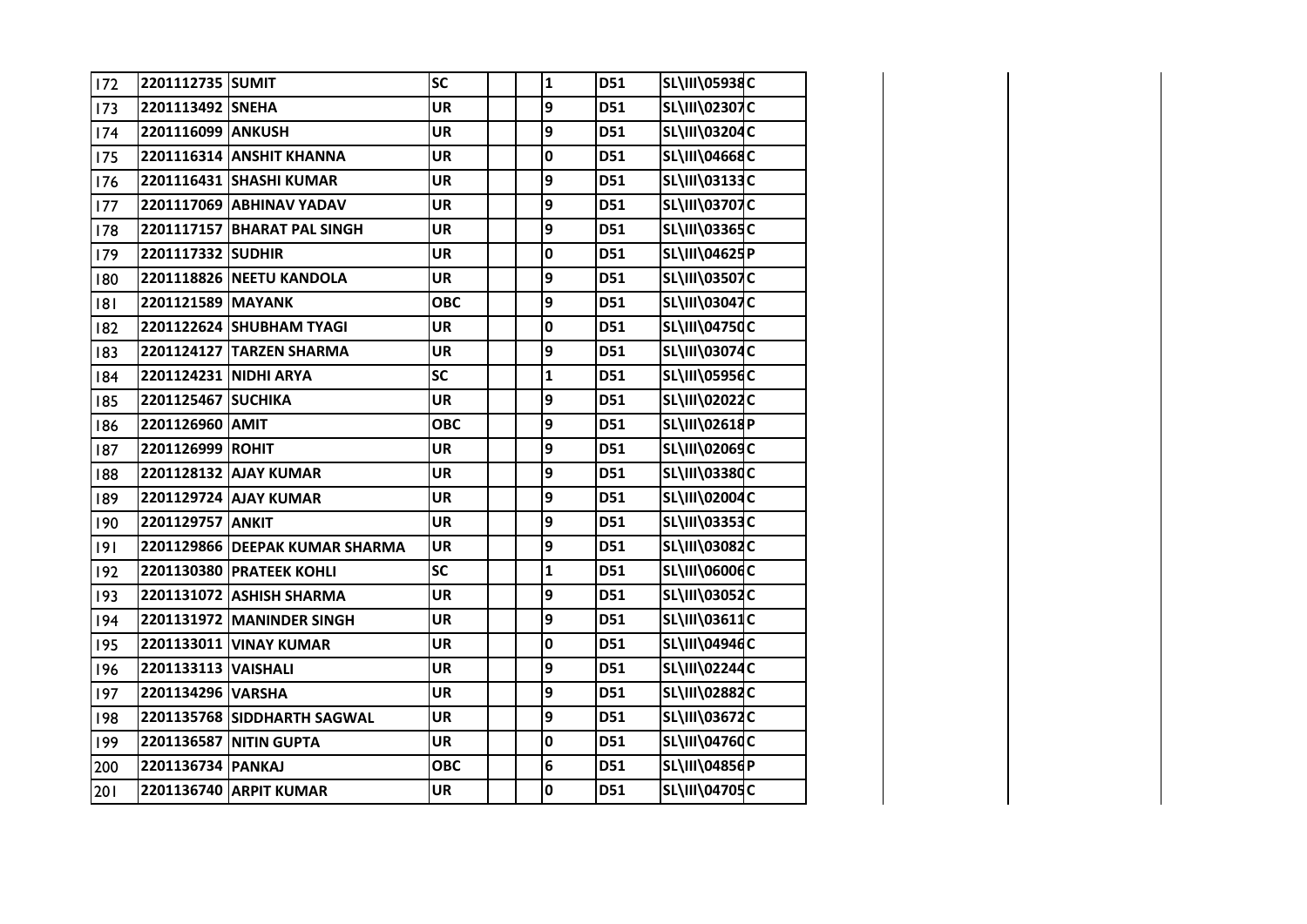| 202   |                     | 2201136926 CHETNA NAGLOT                        | <b>ST</b>  | $\mathbf{2}$            | D51        | <b>SL\III\06287C</b> |  |
|-------|---------------------|-------------------------------------------------|------------|-------------------------|------------|----------------------|--|
| 203   |                     | 2201137972 VIJAY KUMAR MEENA                    | <b>ST</b>  | $\mathbf{2}$            | D51        | SL\III\06275C        |  |
| 204   |                     | 2201139086 SUNNY DHARIWAL                       | <b>UR</b>  | 9                       | D51        | SL\III\03346C        |  |
| 205   |                     | 2201142263 PULKIT LEEKHA                        | UR         | 9                       | D51        | SL\III\02236C        |  |
| 206   |                     | 2201142395 VIPIN KUMAR                          | UR         | 9                       | D51        | SL\III\01720C        |  |
| 207   |                     | 2201142892 RUDRAPRATAP SINGH                    | <b>UR</b>  | 0                       | D51        | SL\III\04672P        |  |
| 208   |                     | 2201143689 NAVEEN KAPASIA                       | <b>OBC</b> | 6                       | D51        | SL\III\04731C        |  |
| 209   |                     | 2201143973 ROTNODEEP MUKHERJEE                  | UR         | 0                       | D51        | SL\III\04918P        |  |
| 210   |                     | 2201144025 UTKARSH PANDEY                       | <b>UR</b>  | 0                       | D51        | SL\III\04707P        |  |
| 211   |                     | 2201145930 ARUN KUMAR BAINGANE                  | <b>UR</b>  | 3                       | D51        | SL\III\06695C        |  |
| $212$ |                     | 2201145950 VIVEK SINGH                          | <b>UR</b>  | 9                       | D51        | SL\III\01991C        |  |
| 213   |                     | 2201146059 VEDPRAKASH DHARAMRAJ<br><b>MEENA</b> | <b>ST</b>  | $\overline{\mathbf{2}}$ | D51        | SL\III\06345C        |  |
| 214   |                     | 2201146886 RAHUL KUMAR                          | SC         | $\mathbf{1}$            | D51        | SL\III\05851C        |  |
| $215$ |                     | 2201147377 SANJEEV KUMAR                        | <b>OBC</b> | 6                       | D51        | SL\III\04729P        |  |
| 216   |                     | 2201147522 LOKESH KUMAR SHARMA                  | <b>UR</b>  | 9                       | D51        | SL\III\02331C        |  |
| 217   |                     | 2201148274 NIKHIL VERMA                         | <b>OBC</b> | 6                       | D51        | SL\III\03835C        |  |
| 218   |                     | 2201149029 TINKU GAHLAWAT                       | <b>UR</b>  | 0                       | D51        | SL\III\04567C        |  |
| 219   |                     | 2201149417 SHUBHAM JINDAL                       | UR         | 9                       | <b>D51</b> | <b>SL\III\03705C</b> |  |
| 220   |                     | 2201149467 SHIVANI GAUTAM                       | <b>UR</b>  | 0                       | D51        | <b>SL\III\04785C</b> |  |
| 221   |                     | 2201149675 KAUSHIK JAIKISHORE                   | <b>ST</b>  | $\mathbf{2}$            | D51        | SL\III\06393C        |  |
| 222   |                     | 2201150638 ANSHU KUMAR                          | <b>OBC</b> | 6                       | D51        | SL\III\04698C        |  |
| 223   |                     | 2201154086 SUMIT KUMAR                          | <b>UR</b>  | 9                       | D51        | SL\III\03700C        |  |
| 224   |                     | 2201154107 GAURAV KALRAN                        | <b>UR</b>  | 9                       | D51        | SL\III\01831C        |  |
| 225   |                     | 2201154183 NISHEET GULATI                       | <b>UR</b>  | 9                       | D51        | SL\III\03678C        |  |
| 226   |                     | 2201154692 RAMAN KUMAR                          | <b>OBC</b> | 6                       | D51        | SL\III\04825C        |  |
| 227   | 2201154919 NISHANT  |                                                 | <b>UR</b>  | $\mathbf 0$             | D51        | SL\III\04688C        |  |
| 228   | 2201155554 MINAKSHI |                                                 | UR         | 9                       | D51        | SL\III\03340C        |  |
| 229   |                     | 2201157561 ADITYA RATHI                         | <b>UR</b>  | $\overline{\mathbf{z}}$ | D51        | SL\III\06080C        |  |
| 230   | 2201157578 SACHIN   |                                                 | UR         | 7                       | D51        | SL\III\06252P        |  |
| 231   |                     | 2201158054 RASHI CHAUDHARY                      | <b>UR</b>  | 9                       | D51        | <b>SL\III\03551C</b> |  |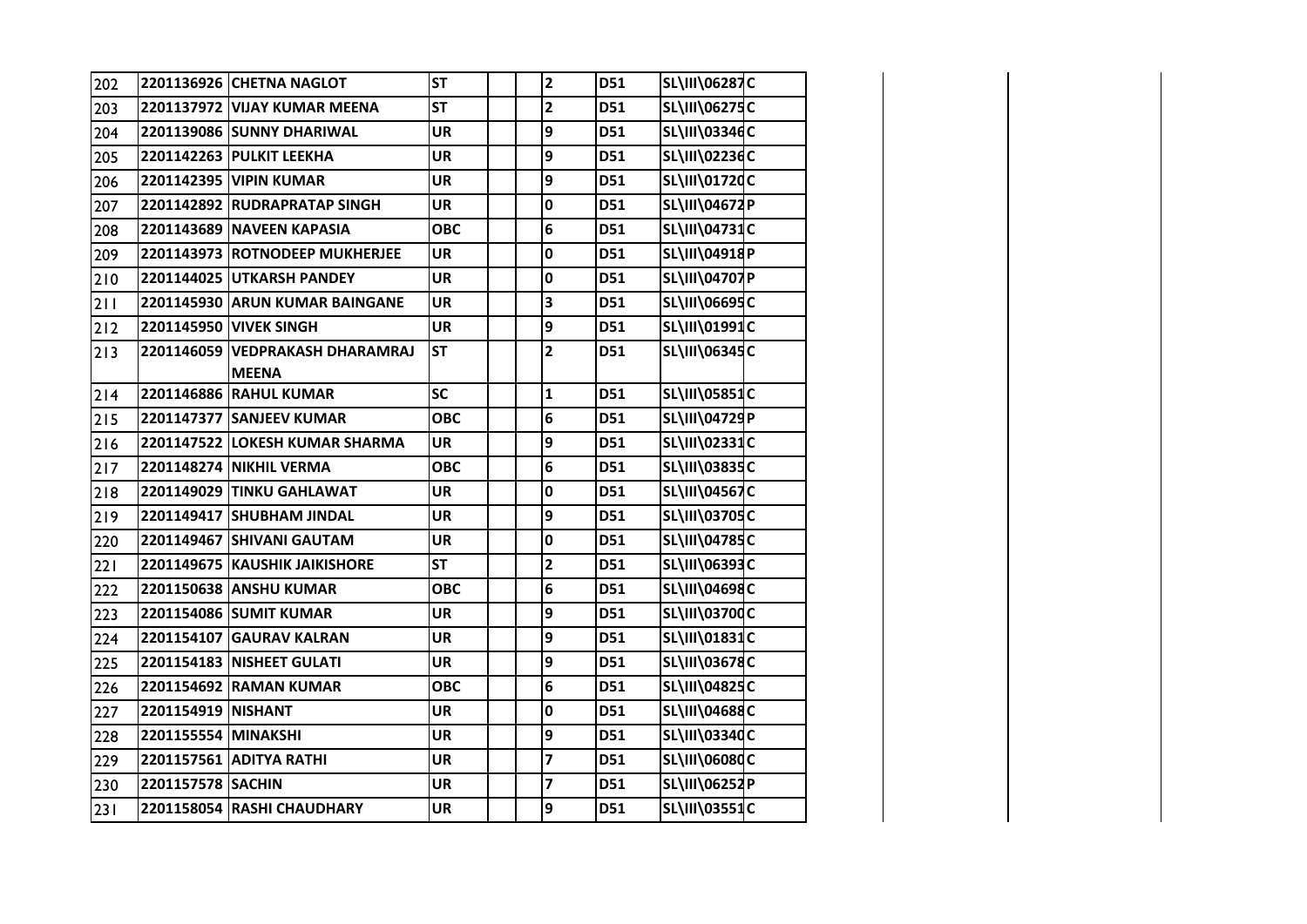| 232 |                    | 2201158164 ADITI GUPTA           | <b>UR</b>  | 9            | D51        | SL\III\02346C        |  |
|-----|--------------------|----------------------------------|------------|--------------|------------|----------------------|--|
| 233 |                    | 2201160579 RAVI KUMAR PATEL      | <b>OBC</b> | 6            | D51        | SL\III\04659C        |  |
| 234 |                    | 2201160686 RAMAN SEHRAWAT        | <b>SC</b>  | $\mathbf{1}$ | D51        | SL\III\06038C        |  |
| 235 |                    | 2201162736 VAIBHAV AGGARWAL      | <b>UR</b>  | 9            | D51        | SL\III\03118C        |  |
| 236 |                    | 2201163622 RITIK MALIK           | <b>UR</b>  | 9            | D51        | SL\III\02924C        |  |
| 237 |                    | 2201164682 MANOJ KUMAR           | <b>OBC</b> | 3            | D51        | SL\III\06716C        |  |
| 238 |                    | 2201165982 LALIT SINGH           | UR         | 3            | D51        | SL\III\06728C        |  |
| 239 | 2201167139 ANJALI  |                                  | <b>UR</b>  | 9            | D51        | <b>SL\III\02867C</b> |  |
| 240 | 2201167765 ANTIKA  |                                  | <b>UR</b>  | 9            | D51        | <b>SL\III\03569C</b> |  |
| 241 |                    | 2201167852 ABHINAV GARG          | <b>UR</b>  | 9            | D51        | <b>SL\III\03637C</b> |  |
| 242 |                    | 2201168568 ABHISHEK DUBEY        | <b>UR</b>  | 0            | D51        | SL\III\04693C        |  |
| 243 |                    | 2201169601 DEEPAK KUMAR          | <b>SC</b>  | $\mathbf{1}$ | D51        | SL\III\06062C        |  |
| 244 |                    | 2201170165 VISHAL TYAGI          | <b>UR</b>  | 9            | D51        | SL\III\03454C        |  |
| 245 | 2201170336 SHASHIN |                                  | <b>UR</b>  | 9            | D51        | SL\III\03287C        |  |
| 246 |                    | 2201171277 HARINDER DAGAR        | UR         | 9            | D51        | SL\III\02608C        |  |
| 247 |                    | 2201171405 SATYAM YADAV          | <b>OBC</b> | 6            | D51        | SL\III\04724P        |  |
| 248 |                    | 2201171488 ANUJ KUMAR GUPTA      | <b>OBC</b> | 6            | D51        | SL\III\04843C        |  |
| 249 |                    | 2201172789 GOVIND KUMAR          | <b>UR</b>  | 3            | D51        | SL\III\06654C        |  |
| 250 |                    | 2201173413 PUNEET SINGH          | UR         | 0            | D51        | SL\III\04636P        |  |
| 251 |                    | <b>2201174554 VIVEK BHINCHAR</b> | <b>UR</b>  | 0            | D51        | SL\III\04991P        |  |
| 252 |                    | 2201174780 AJAY KUMAR GUPTA      | <b>OBC</b> | 6            | D51        | SL\III\04518C        |  |
| 253 |                    | 2201174885 HARSHIT TALWAR        | <b>UR</b>  | 5            | <b>D51</b> | SL\III\06804C        |  |
| 254 |                    | 2201175632 YASH POKHRIYAL        | <b>UR</b>  | 0            | D51        | <b>SL\III\04728C</b> |  |
| 255 | 2201179412 KOMAL   |                                  | <b>SC</b>  | $\mathbf{1}$ | D51        | <b>SL\III\06055C</b> |  |
| 256 |                    | 2201181115 AKANKSHA DWIVEDI      | <b>UR</b>  | 5            | D51        | <b>SL\III\06744C</b> |  |
| 257 |                    | 2201182259 RATAN SINGH NARUKA    | <b>UR</b>  | 9            | D51        | SL\III\02415C        |  |
| 258 |                    | 2201182544 RAJESH KUMAR          | <b>OBC</b> | 6            | D51        | SL\III\04633C        |  |
| 259 |                    | 2201183454 SUBHAM KUMAR          | <b>OBC</b> | 6            | D51        | SL\III\04723C        |  |
| 260 |                    | 2201183954 ARUN KUMAR            | <b>UR</b>  | 9            | D51        | SL\III\01850C        |  |
| 261 | 2201184222 ANKIT   |                                  | <b>UR</b>  | 9            | D51        | SL\III\03120C        |  |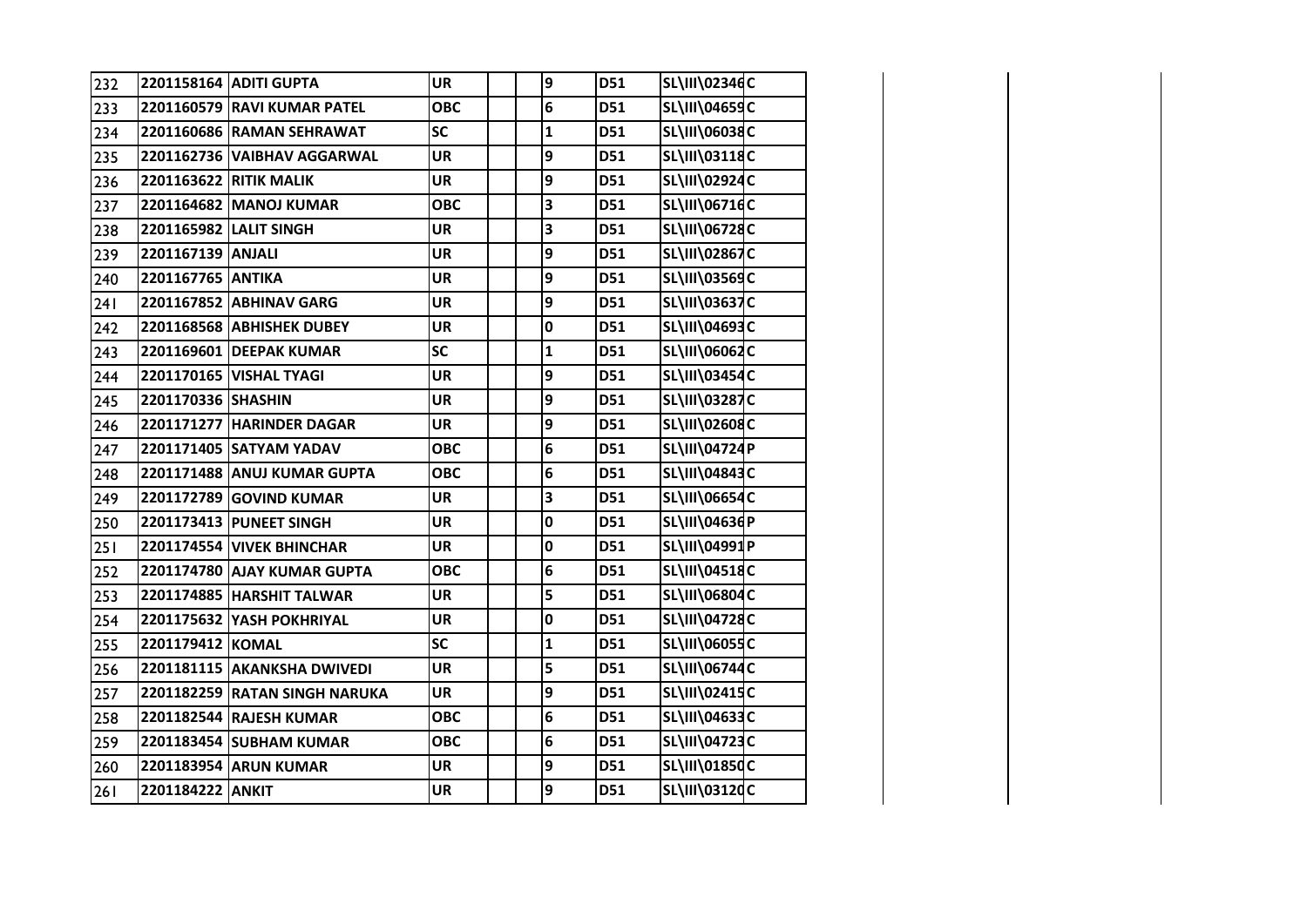| 262 |                    | 2201184232 DEEPSHIKHA PATWAL      | <b>UR</b>  | 9                       | D51        | SL\III\03179C        |  |
|-----|--------------------|-----------------------------------|------------|-------------------------|------------|----------------------|--|
| 263 |                    | 2201184616 PARVEEN KOHLI          | <b>UR</b>  | 9                       | <b>D51</b> | SL\III\03164C        |  |
| 264 | 2201185418 MANJESH |                                   | <b>UR</b>  | 9                       | D51        | <b>SL\III\03076C</b> |  |
| 265 |                    | 2201186916 FATTE SINGH MEENA      | <b>ST</b>  | $\overline{\mathbf{c}}$ | D51        | SL\III\06433C        |  |
| 266 |                    | 2201187776 SUGAM MALIK            | <b>UR</b>  | 9                       | D51        | SL\III\03240C        |  |
| 267 |                    | 2201188384 SHIVAM YADAV           | <b>OBC</b> | 6                       | D51        | SL\III\04646C        |  |
| 268 | 2201188728 PINKY   |                                   | <b>UR</b>  | 9                       | D51        | SL\III\03636C        |  |
| 269 |                    | 2201189700 ASHUTOSH SHARMA        | <b>UR</b>  | 9                       | D51        | SL\III\03610C        |  |
| 270 |                    | 2201189964 APURVA VERMA           | <b>OBC</b> | 6                       | D51        | SL\III\04710C        |  |
| 271 |                    | 2201193210 SHIVAM PANWAR          | <b>UR</b>  | 0                       | D51        | <b>SL\III\04387P</b> |  |
| 272 |                    | 2201193530 RITIK VERMA            | <b>SC</b>  | $\mathbf{1}$            | D51        | SL\III\05989C        |  |
| 273 |                    | 2201194578 JATIN PRAKASH BANSIWAL | <b>SC</b>  | $\mathbf{1}$            | D51        | SL\III\06034C        |  |
| 274 |                    | 2201194614 NAVEEN RANA            | <b>UR</b>  | 9                       | D51        | SL\III\01920C        |  |
| 275 | 2201195606 RUCHIKA |                                   | <b>UR</b>  | 9                       | D51        | <b>SL\III\02825C</b> |  |
| 276 |                    | 2201196417 PRAKHAR MISHRA         | <b>UR</b>  | 9                       | D51        | SL\III\03443C        |  |
| 277 |                    | 2201197138 MUKUL KUMAR SINGH      | <b>OBC</b> | 6                       | D51        | <b>SL\III\04590C</b> |  |
| 278 |                    | 2201197600 SAYYAM CHHABRA         | <b>UR</b>  | 9                       | D51        | <b>SL\III\02978C</b> |  |
| 279 |                    | 2201197812 BHARTI MALIK           | <b>UR</b>  | 9                       | D51        | <b>SL\III\02986C</b> |  |
| 280 |                    | 2201198039 ANIL KUMAR             | <b>UR</b>  | 3                       | D51        | SL\III\06629C        |  |
| 281 |                    | 2201199964 SURENDRA SINGH KALERA  | SC         | $\mathbf{1}$            | D51        | <b>SL\III\05506C</b> |  |
| 282 |                    | 2201200268 GYARSI MEENA           | <b>ST</b>  | $\overline{\mathbf{c}}$ | D51        | SL\III\06371C        |  |
| 283 |                    | 2201200364 AMAN JANGRA            | <b>OBC</b> | 6                       | D51        | SL\III\04595C        |  |
| 284 |                    | 2201200653 PANKAJ KUMAR MEENA     | <b>ST</b>  | $\overline{\mathbf{c}}$ | D51        | SL\III\06382C        |  |
| 285 |                    | 2201200868 RAHUL DHAMA            | <b>UR</b>  | 9                       | D51        | SL\III\03398C        |  |
| 286 | 2201201858 AMIT    |                                   | <b>UR</b>  | 9                       | D51        | SL\III\02909C        |  |
| 287 |                    | 2201202060 NITIN BHATI            | <b>OBC</b> | 6                       | D51        | SL\III\04444C        |  |
| 288 |                    | 2201202061 NAVEEN KUMAR           | <b>OBC</b> | 9                       | D51        | SL\III\02751C        |  |
| 289 |                    | 2201202123 NAVEEN KUMAR           | <b>OBC</b> | 6                       | D51        | SL\III\04649C        |  |
| 290 |                    | 2201208504 HEMANT KUMAR           | <b>UR</b>  | 3                       | D51        | <b>SL\III\05717C</b> |  |
| 291 |                    | 2201208643 RAJ KUMAR              | SC         | $\mathbf{1}$            | D51        | <b>SL\III\05997C</b> |  |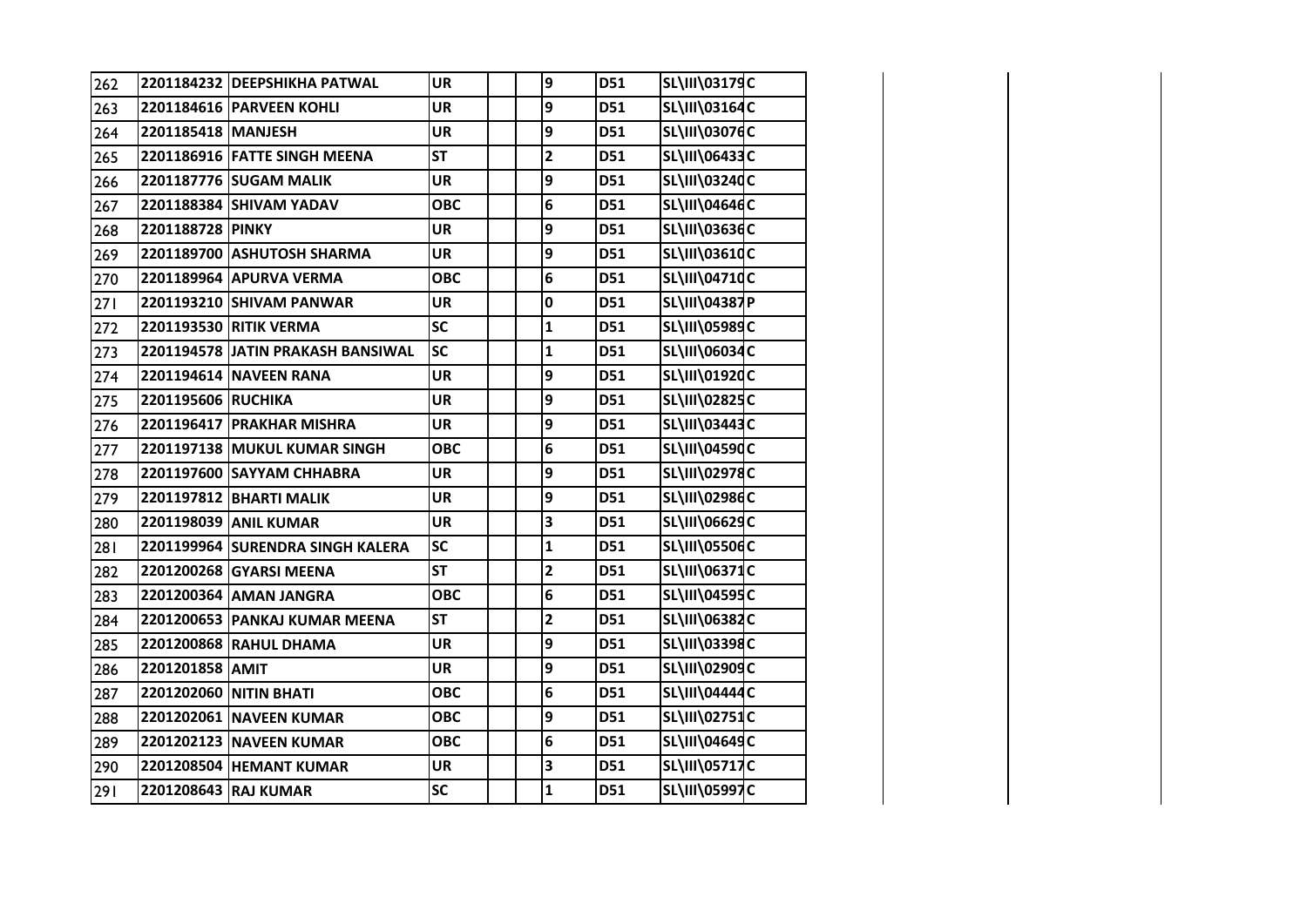| 292 |                      | 2201209707 KETAN SANSANWAL    | <b>UR</b>  | 0            | D51        | SL\III\04607C        |  |
|-----|----------------------|-------------------------------|------------|--------------|------------|----------------------|--|
| 293 |                      | 2201210840 DEEPAK YADAV       | <b>OBC</b> | 6            | D51        | <b>SL\III\04770C</b> |  |
| 294 | 2201211992 DINESH    |                               | <b>UR</b>  | 3            | D51        | SL\III\06711C        |  |
| 295 |                      | 2201214738 ANURAG CHAUDHARI   | <b>UR</b>  | 9            | D51        | SL\III\03314C        |  |
| 296 |                      | 2201216985 RAJEEV KUMAR       | SC         | $\mathbf{1}$ | D51        | SL\III\05697C        |  |
| 297 |                      | 2201217396 ATIGYA TYAGI       | <b>UR</b>  | 9            | D51        | SL\III\03003C        |  |
| 298 |                      | 2201217439 ASHISH CHAWLA      | <b>UR</b>  | 9            | D51        | SL\III\02838C        |  |
| 299 |                      | 2201217701 ATUL SINGH         | <b>SC</b>  | $\mathbf{1}$ | D51        | SL\III\05969C        |  |
| 300 |                      | 2201217719 ABHISHEK HALDA     | SC         | $\mathbf{1}$ | D51        | SL\III\06030C        |  |
| 301 | 2201218703 KM RENU   |                               | <b>UR</b>  | 0            | D51        | SL\III\04923P        |  |
| 302 |                      | 2201218830 DEEPAK KUMAR DAS   | <b>UR</b>  | 9            | D51        | SL\III\00658C        |  |
| 303 |                      | 2201218995 ASHISH CHAUHAN     | <b>UR</b>  | 0            | D51        | SL\III\04568P        |  |
| 304 |                      | 2201222377 SHUBHAM KUMAR      | <b>UR</b>  | 9            | D51        | SL\III\01889C        |  |
| 305 |                      | 2201223640 MEERA MEENA        | <b>ST</b>  | $\mathbf{2}$ | D51        | SL\III\06380C        |  |
| 306 | 2201226008 AJAY      |                               | <b>UR</b>  | 9            | <b>D51</b> | SL\III\02020C        |  |
| 307 |                      | 2201227138 MOH JAVED          | <b>OBC</b> | 6            | D51        | SL\III\04647P        |  |
| 308 |                      | 2201227195 RAHUL KUMAR        | <b>UR</b>  | 9            | D51        | SL\III\03730C        |  |
| 309 |                      | 2201227337 SUNIL KUMAR        | <b>ST</b>  | $\mathbf{2}$ | D51        | SL\III\06372C        |  |
| 310 |                      | 2201227522 VIPIN KUMAR        | <b>OBC</b> | 6            | D51        | SL\III\04701P        |  |
| 311 | 2201227965 KETAN JHA |                               | <b>UR</b>  | 9            | D51        | SL\III\03472C        |  |
| 312 |                      | 2201228034 AKASH KUMAR        | SC         | $\mathbf{1}$ | D51        | SL\III\06095C        |  |
| 313 |                      | 2201228065 KAUSHAL YADAV      | <b>OBC</b> | 6            | D51        | SL\III\04419C        |  |
| 314 | 2201228301 SHIKHA    |                               | <b>UR</b>  | 9            | D51        | SL\III\03171C        |  |
| 315 | 2201230048 YADRAM    |                               | <b>UR</b>  | 0            | D51        | SL\III\04795P        |  |
| 316 |                      | 2201230080 BHUVNESH SHARMA    | <b>UR</b>  | 9            | D51        | <b>SL\III\03369C</b> |  |
| 317 |                      | 2201232022 AMAN KUMAR PAL     | <b>OBC</b> | 6            | D51        | SL\III\04788P        |  |
| 318 |                      | 2201232253 DAYA NIRMAL YADAV  | <b>OBC</b> | 6            | D51        | SL\III\04813C        |  |
| 319 |                      | 2201232458 HIMANSHU SHANDILYA | <b>UR</b>  | 0            | D51        | SL\III\04921C        |  |
| 320 |                      | 2201233107 MUKESH KUMAR       | UR         | 3            | D51        | SL\III\06713C        |  |
| 321 |                      | 2201233776 SAKSHI AHUJA       | <b>UR</b>  | 0            | D51        | <b>SL\III\04973C</b> |  |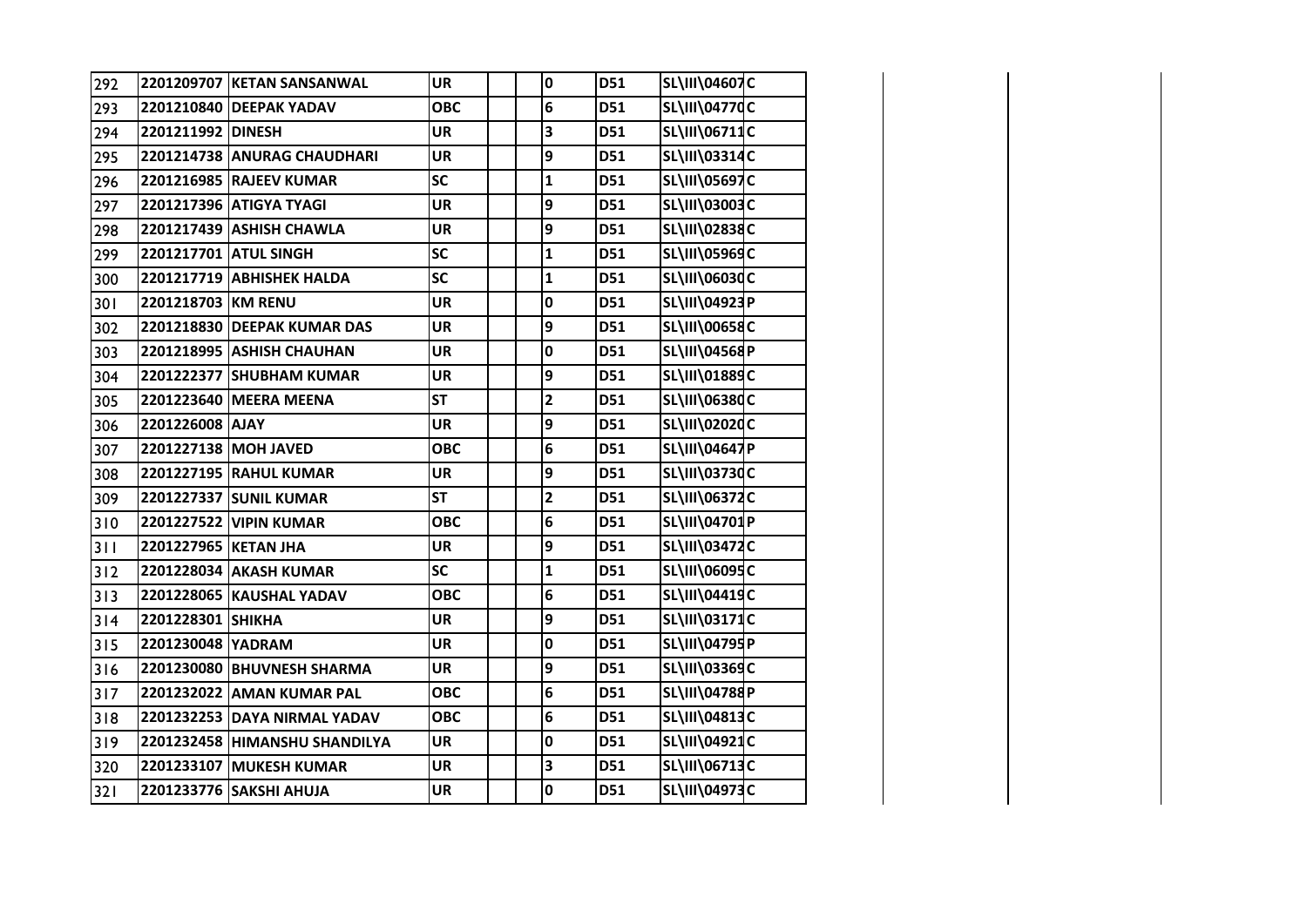| 322 |                       | 2201234840 PRASHANT KUMAR TYAGI  | <b>UR</b>  | 9            | D51 | SL\III\03153C        |  |
|-----|-----------------------|----------------------------------|------------|--------------|-----|----------------------|--|
| 323 |                       | 2201237067 SHYAM SUNDER YADAV    | <b>OBC</b> | 3            | D51 | SL\III\06521C        |  |
| 324 | 2201238121 ANJU       |                                  | UR         | 0            | D51 | SL\III\04474C        |  |
| 325 | 2201238734 SAHIL      |                                  | <b>OBC</b> | 9            | D51 | SL\III\03594P        |  |
| 326 |                       | 2201238761 SHUBHAM YADAV         | <b>OBC</b> | 6            | D51 | SL\III\04618C        |  |
| 327 |                       | 2201240667 ABHISHEK JAIN         | <b>UR</b>  | 0            | D51 | SL\III\04995C        |  |
| 328 |                       | 2201241167 RISHI PUNIA           | <b>UR</b>  | 3            | D51 | SL\III\05689C        |  |
| 329 | 2201242736 NAVDEEP    |                                  | <b>OBC</b> | 6            | D51 | SL\III\04756C        |  |
| 330 |                       | 2201243478 SARIK MALIK           | <b>OBC</b> | 6            | D51 | SL\III\04358C        |  |
| 331 | 2201245373 PANKAJ     |                                  | <b>OBC</b> | 6            | D51 | SL\III\04725C        |  |
| 332 |                       | 2201245376 SHUBHAM KUMAR         | <b>OBC</b> | 6            | D51 | SL\III\04823C        |  |
| 333 |                       | 2201245733 KUSHAL PAL SINGH      | <b>UR</b>  | 9            | D51 | SL\III\03440C        |  |
| 334 |                       | 2201245811 ASHISH KUMAR          | <b>UR</b>  | 3            | D51 | SL\III\06679C        |  |
| 335 |                       | 2201245845 ANIL KUMAR            | <b>SC</b>  | $\mathbf{1}$ | D51 | SL\III\06072C        |  |
| 336 |                       | 2201247101 RABINDRA KUMAR PRASAD | <b>OBC</b> | 3            | D51 | SL\III\06734C        |  |
| 337 |                       | 2201249646 SUMIT CHAUDHARY       | <b>UR</b>  | 9            | D51 | <b>SL\III\02417C</b> |  |
| 338 | 2201250448 SATYAJEET  |                                  | <b>SC</b>  | $\mathbf{1}$ | D51 | SL\III\06081C        |  |
| 339 |                       | 2201250515 NIDHI PRAKASH         | <b>SC</b>  | $\mathbf{1}$ | D51 | SL\III\06031C        |  |
| 340 |                       | 2201251596 RAKESH RAJ            | <b>OBC</b> | 6            | D51 | SL\III\04562C        |  |
| 341 |                       | 2201252392 ANKIT YADAV           | <b>OBC</b> | 6            | D51 | SL\III\04712C        |  |
| 342 | 2201252743 HIMANSHU   |                                  | <b>SC</b>  | 1            | D51 | <b>SL\III\05815C</b> |  |
| 343 |                       | 2201252996 SAURABH NEGI          | <b>UR</b>  | 9            | D51 | SL\III\02664C        |  |
| 344 | 2201253025 MOHIT      |                                  | <b>UR</b>  | 0            | D51 | SL\III\04692C        |  |
| 345 |                       | 2201253080 ARYAN TOMAR           | <b>UR</b>  | 9            | D51 | SL\III\03311C        |  |
| 346 |                       | 2201254469 VISHANT KUMAR         | <b>UR</b>  | 9            | D51 | SL\III\03627C        |  |
| 347 | 2201254914 C AMULYA   |                                  | <b>SC</b>  | $\mathbf{1}$ | D51 | SL\III\06074C        |  |
| 348 | 2201257075 SURENDER   |                                  | <b>UR</b>  | 9            | D51 | SL\III\02252C        |  |
| 349 | 2201257350 PIYUSH RAJ |                                  | <b>SC</b>  | $\mathbf{1}$ | D51 | <b>SL\III\05737C</b> |  |
| 350 |                       | 2201257488 AKASH MISHRA          | <b>UR</b>  | 9            | D51 | <b>SL\III\02880C</b> |  |
| 351 |                       | 2201258191 SAMEER KUMAR          | <b>UR</b>  | 9            | D51 | SL\III\03658C        |  |

**SRIVASTAVA**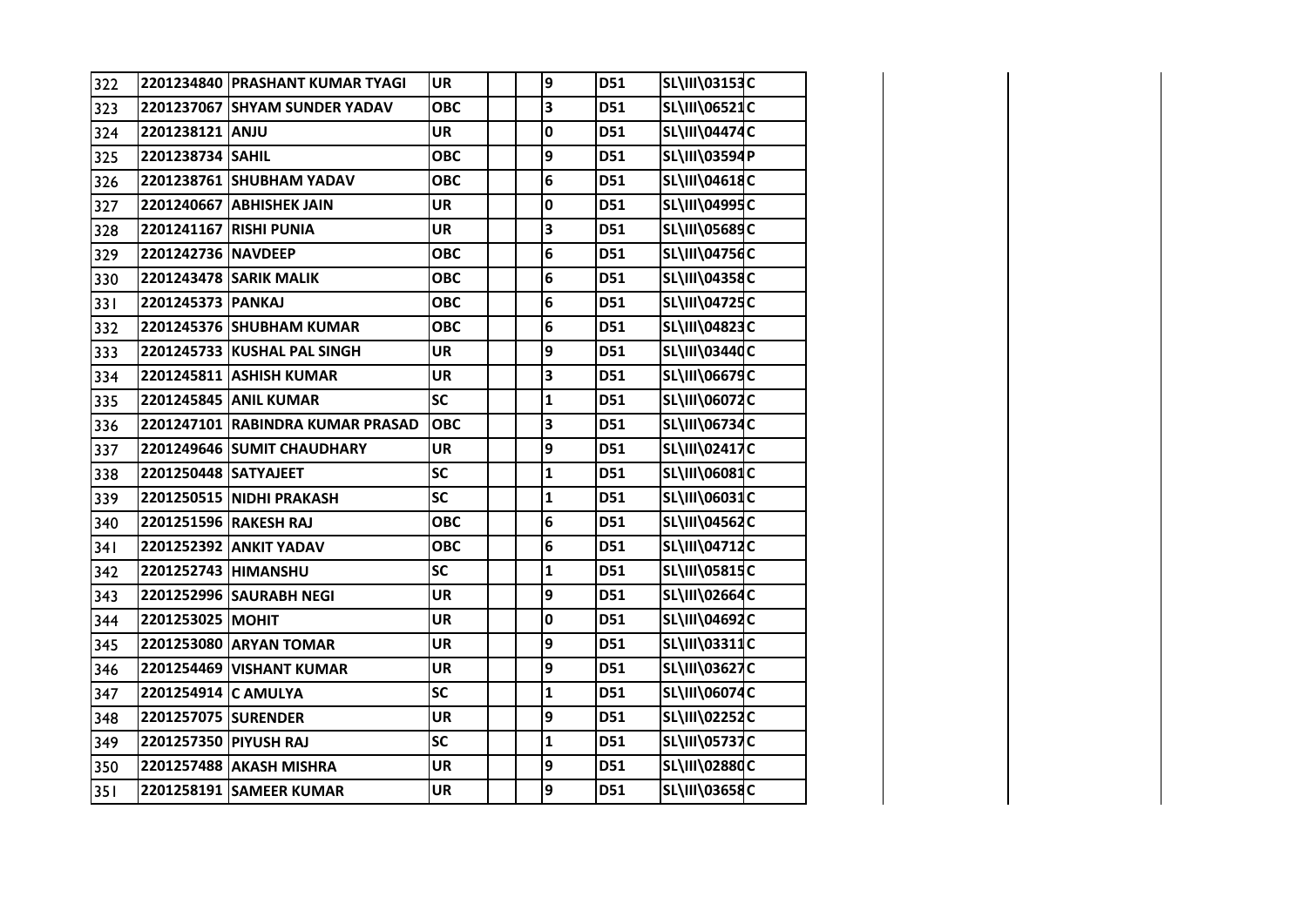| 352 | 2201260386 ARJUN    |                                 | <b>UR</b>  | 9                       | D51 | <b>SL\III\03560C</b> |  |
|-----|---------------------|---------------------------------|------------|-------------------------|-----|----------------------|--|
| 353 | 2201261342 RAHUL    |                                 | <b>UR</b>  | 0                       | D51 | SL\III\04892C        |  |
| 354 | 2201262931 HARSHITA |                                 | <b>SC</b>  | $\mathbf{1}$            | D51 | SL\III\05934C        |  |
| 355 |                     | 2201263724 CHANDRA BHUSHAN      | <b>UR</b>  | 9                       | D51 | SL\III\03684C        |  |
| 356 | 2201264121 SONU     |                                 | <b>OBC</b> | 6                       | D51 | <b>SL\III\04828C</b> |  |
| 357 |                     | 2201264783 GYANENDU KUMAR SINGH | <b>UR</b>  | 0                       | D51 | SL\III\04476C        |  |
| 358 | 2201266195 NISHANT  |                                 | <b>UR</b>  | 9                       | D51 | SL\III\03031C        |  |
| 359 |                     | 2201267450 RAJ SHEKHAR TYAGI    | <b>UR</b>  | 3                       | D51 | SL\III\06652C        |  |
| 360 |                     | 2201268114 NEERAJ GOEL          | <b>UR</b>  | 9                       | D51 | SL\III\01809C        |  |
| 361 |                     | 2201269239 VIDHI TOMAR          | UR         | 9                       | D51 | <b>SL\III\00851C</b> |  |
| 362 | 2201269578 ABHILASH |                                 | <b>UR</b>  | 9                       | D51 | SL\III\03429C        |  |
| 363 | 2201269881          | <b>VIKAS</b>                    | <b>UR</b>  | 9                       | D51 | SL\III\02209C        |  |
| 364 | 2201270323 VIKAS    |                                 | <b>UR</b>  | 9                       | D51 | <b>SL\III\02274C</b> |  |
| 365 | 2201270984 RENU     |                                 | <b>UR</b>  | 9                       | D51 | SL\III\03253C        |  |
| 366 |                     | 2201271060 LOVY DHANKHAR        | <b>UR</b>  | 9                       | D51 | SL\III\02356C        |  |
| 367 |                     | 2201271174 NEETU SINGH          | SC         | $\mathbf{1}$            | D51 | SL\III\05948C        |  |
| 368 |                     | 2201271394 NAVEEN SAINI         | <b>OBC</b> | 6                       | D51 | SL\III\04658P        |  |
| 369 | 2201271978 NEERAJ   |                                 | <b>UR</b>  | 9                       | D51 | SL\III\03488C        |  |
| 370 | 2201274576 LALIT    |                                 | <b>OBC</b> | 6                       | D51 | SL\III\04032C        |  |
| 371 |                     | 2201275421 REKTON KEISHING      | <b>ST</b>  | $\overline{\mathbf{c}}$ | D51 | SL\III\06389C        |  |
| 372 |                     | 2201275465 SAURABH GUPTA        | <b>OBC</b> | 6                       | D51 | SL\III\04420P        |  |
| 373 | 2201275528 NEHA     |                                 | <b>UR</b>  | 9                       | D51 | SL\III\03598C        |  |
| 374 | 2201277857 RAHUL    |                                 | <b>UR</b>  | 9                       | D51 | SL\III\02111C        |  |
| 375 |                     | 2201278758 AMANDEEP SANDHU      | <b>UR</b>  | 9                       | D51 | SL\III\03546C        |  |
| 376 |                     | 2201280032 ASHISH DHYANI        | <b>UR</b>  | 3                       | D51 | SL\III\06693C        |  |
| 377 | 2201280426 AKHIL    |                                 | <b>UR</b>  | 9                       | D51 | SL\III\03238C        |  |
| 378 |                     | 2201280870 ROHAN DAGAR          | <b>UR</b>  | 9                       | D51 | SL\III\02134C        |  |
| 379 |                     | 2201280888 PRATEEK KUMAR MISHRA | <b>UR</b>  | 0                       | D51 | SL\III\04820C        |  |
| 380 |                     | 2201281035 MUKUL JAGLAN         | <b>UR</b>  | 9                       | D51 | SL\III\01661C        |  |
| 381 |                     | 2201281449 PRERNA VATS          | <b>UR</b>  | 0                       | D51 | <b>SL\III\04774P</b> |  |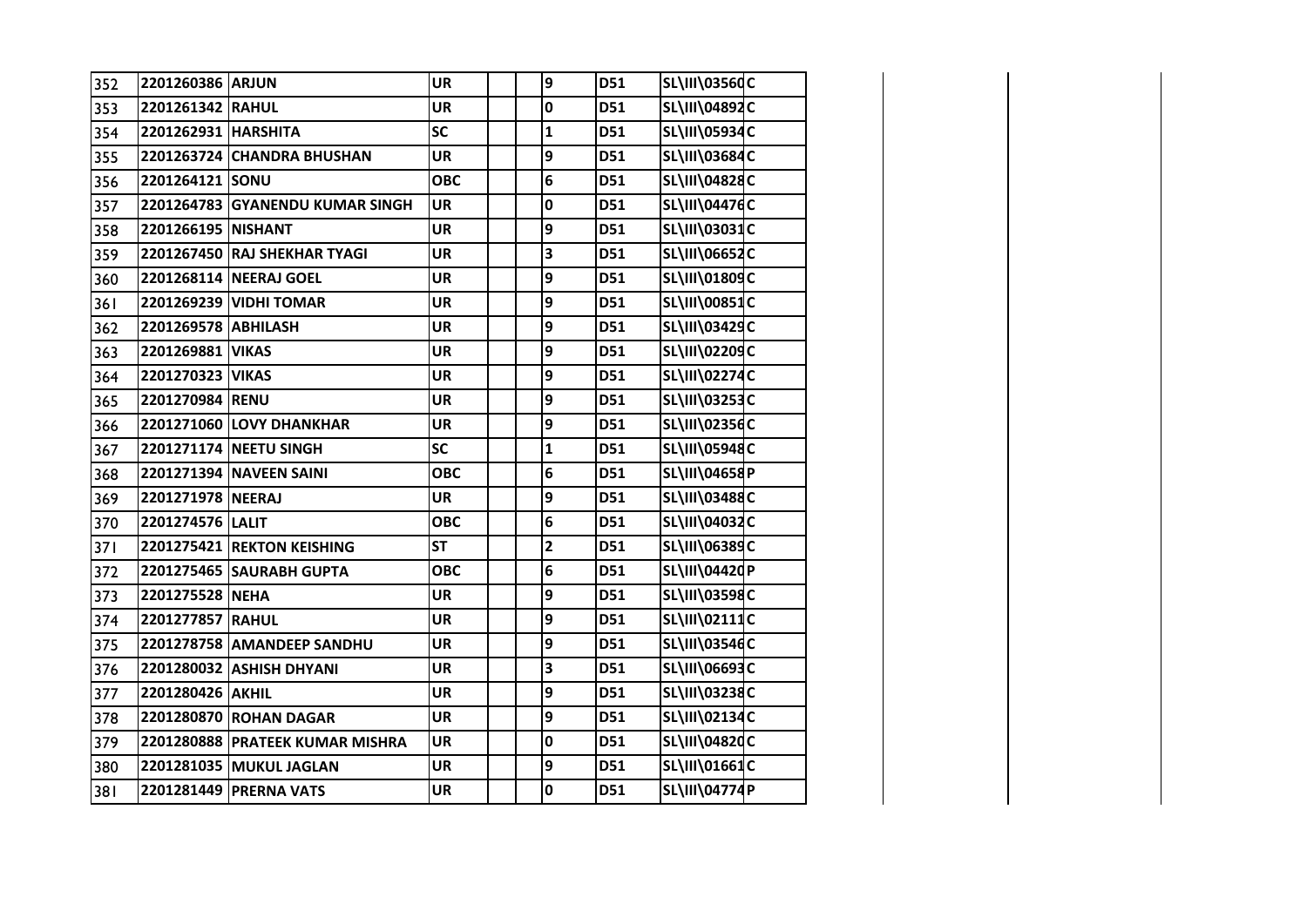| 382 |                   | 2201282103 VIKRANT VATS         | <b>UR</b>  | 0                       | D51 | SL\III\04897C        |  |
|-----|-------------------|---------------------------------|------------|-------------------------|-----|----------------------|--|
| 383 |                   | 2201282200 GAURAV KUMAR         | <b>OBC</b> | 6                       | D51 | SL\III\04610P        |  |
| 384 |                   | 2201283190 PRINCE KUMAR KARN    | <b>UR</b>  | 0                       | D51 | SL\III\04464P        |  |
| 385 | 2201283373 RAHUL  |                                 | <b>UR</b>  | 0                       | D51 | SL\III\04810C        |  |
| 386 |                   | 2201283433 ANSHUL TYAGI         | <b>UR</b>  | 9                       | D51 | <b>SL\III\03506C</b> |  |
| 387 | 2201283481 GOVIND |                                 | <b>OBC</b> | 6                       | D51 | SL\III\04626P        |  |
| 388 |                   | 2201283683 VAIBHAV SARKAR       | <b>SC</b>  | $\mathbf{1}$            | D51 | SL\III\05998C        |  |
| 389 |                   | 2201283947 ASHOK KUMAR          | <b>SC</b>  | $\mathbf{1}$            | D51 | SL\III\05184C        |  |
| 390 |                   | 2201284248 ANKIT PANDEY         | <b>UR</b>  | 0                       | D51 | <b>SL\III\04784C</b> |  |
| 391 |                   | 2201285305 SAURABH KUMAR MISHRA | <b>UR</b>  | 9                       | D51 | SL\III\02357C        |  |
| 392 | 2201285924 ANKIT  |                                 | <b>OBC</b> | 6                       | D51 | SL\III\04579P        |  |
| 393 |                   | 2201286322 SHUBHAM SINGH        | <b>OBC</b> | 6                       | D51 | SL\III\04833P        |  |
| 394 |                   | 2201286332 SUMIT KUMAR          | <b>OBC</b> | 6                       | D51 | SL\III\03829C        |  |
| 395 |                   | 2201286723 NISHANT KAPOOR       | <b>UR</b>  | 9                       | D51 | SL\III\03296C        |  |
| 396 |                   | 2201288829 PAVNEESH SHISHODIA   | <b>UR</b>  | 0                       | D51 | SL\III\04847P        |  |
| 397 |                   | 2201289308 PUSHKAR SINGH RAGHAV | <b>UR</b>  | 9                       | D51 | SL\III\01566C        |  |
| 398 |                   | 2201290247 KUNTESH KUMAR MEENA  | <b>ST</b>  | $\overline{\mathbf{2}}$ | D51 | SL\III\06379C        |  |
| 399 | 2201290978 VIKAS  |                                 | SC         | $\mathbf{1}$            | D51 | SL\III\06065C        |  |
| 400 |                   | 2201292775 NITIN KUMAR AHIRWAR  | SC         | $\mathbf{1}$            | D51 | SL\III\05950C        |  |
| 401 |                   | 2201295440 SWATI GAUTAM         | SC         | $\mathbf{1}$            | D51 | SL\III\06093C        |  |
| 402 |                   | 2201295749 BIRENDRA SINGH       | <b>OBC</b> | 3                       | D51 | SL\III\06673C        |  |
| 403 |                   | 2201297584 ABHILASH KUMAR       | <b>UR</b>  | 9                       | D51 | SL\III\03465C        |  |
| 404 |                   | 2201298178 PAWAN KUMAR          | <b>ST</b>  | $\mathbf{2}$            | D51 | SL\III\06276C        |  |
| 405 |                   | 2201298640 YOGESH SHARMA        | <b>UR</b>  | 9                       | D51 | SL\III\03694C        |  |
| 406 |                   | 2201298654 ABHINAV KUMAR SINGH  | UR         | 9                       | D51 | SL\III\03268C        |  |
| 407 |                   | 2201299446 SHAKTI ANAND         | <b>SC</b>  | $\mathbf{1}$            | D51 | SL\III\05913C        |  |
| 408 |                   | 2201299928 SAURAV LOHANI        | <b>UR</b>  | 9                       | D51 | <b>SL\III\03770C</b> |  |
| 409 | 2201302868 ANIL   |                                 | <b>UR</b>  | 9                       | D51 | SL\III\03447C        |  |
| 410 |                   | 2201303688 AASHISH KARANWAL     | SC         | $\mathbf{1}$            | D51 | SL\III\05848C        |  |
| 411 |                   | 2401000729 HARISH CHAND MEENA   | <b>ST</b>  | $\overline{\mathbf{2}}$ | D51 | SL\III\06440C        |  |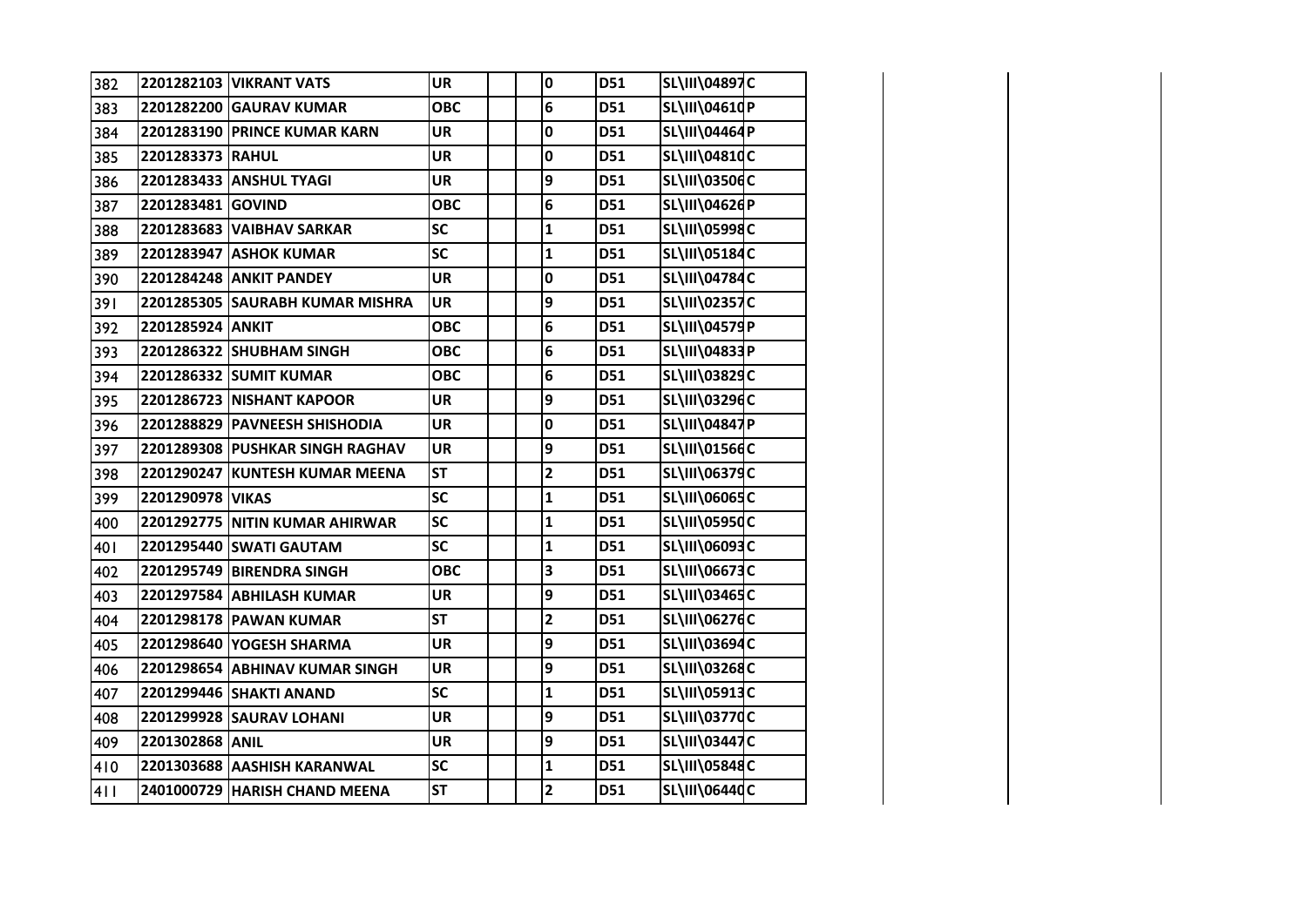| 412 |                      | 2401001631 PALASH SHUBHAM       | SC         | $\mathbf 1$             | D51 | SL\III\05963C        |  |
|-----|----------------------|---------------------------------|------------|-------------------------|-----|----------------------|--|
| 413 |                      | 2402007530 MAMTA AGGRAWAL       | <b>UR</b>  | 9                       | D51 | SL\III\02987C        |  |
| 414 |                      | 2402007966 LEKHA SAINI          | <b>OBC</b> | 9                       | D51 | SL\III\03545P        |  |
| 415 |                      | 2402008635 RAVI KUMAR MEENA     | <b>ST</b>  | $\overline{2}$          | D51 | SL\III\06370C        |  |
| 416 |                      | 2402008936 RAJESH RAJPOOT       | <b>UR</b>  | 3                       | D51 | SL\III\06509C        |  |
| 417 |                      | 2402010973 TRILOK SINGH         | SC         | $\mathbf{1}$            | D51 | SL\III\06091C        |  |
| 418 |                      | 2404000020 YOGESH TANEJA        | <b>UR</b>  | 9                       | D51 | SL\III\01592C        |  |
| 419 | 2404000567 AJAY MALL |                                 | <b>UR</b>  | 9                       | D51 | SL\III\02146C        |  |
| 420 |                      | 2404000607 SURESH KUMAR         | <b>OBC</b> | 9                       | D51 | SL\III\02946C        |  |
| 421 |                      | 2404000721 RAJENDRA SARSWAT     | <b>UR</b>  | 9                       | D51 | SL\III\02663C        |  |
| 422 |                      | 2404000814 KAILASH MOOND        | <b>OBC</b> | 6                       | D51 | SL\III\04733P        |  |
| 423 |                      | 2404001806 PUSHPENDRA BISHNOI   | <b>UR</b>  | 9                       | D51 | SL\III\03374C        |  |
| 424 |                      | 2404003083 MANOJ KUMAR          | <b>OBC</b> | 6                       | D51 | SL\III\04713C        |  |
| 425 |                      | 2404003113 KARAN SHARMA         | <b>UR</b>  | 0                       | D51 | SL\III\04583C        |  |
| 426 |                      | 2404003115 AMIT GANDHI          | <b>UR</b>  | 9                       | D51 | SL\III\03512C        |  |
| 427 |                      | 2404003370 MILAN TANWER         | <b>OBC</b> | 6                       | D51 | <b>SL\III\04880C</b> |  |
| 428 |                      | 2404003510 ASHWINI SOLANKI      | <b>OBC</b> | 6                       | D51 | SL\III\04829C        |  |
| 429 |                      | 2404003927 JAISHREE SHARMA      | <b>UR</b>  | 9                       | D51 | SL\III\01826C        |  |
| 430 | 2404003958 VIKAS     |                                 | <b>OBC</b> | 6                       | D51 | SL\III\04661C        |  |
| 431 |                      | 2404005301 SACHIN SINGAL        | <b>UR</b>  | 9                       | D51 | <b>SL\III\02856C</b> |  |
| 432 |                      | 2404005793 SURJA RAM SHARMA     | <b>UR</b>  | 9                       | D51 | SL\III\03607C        |  |
| 433 |                      | 2404005971 NIJESH SINGH         | <b>OBC</b> | 6                       | D51 | SL\III\04295C        |  |
| 434 |                      | 2404006026 LATESH KACHHAWA      | <b>OBC</b> | 6                       | D51 | SL\III\04758P        |  |
| 435 |                      | 2404006866 GAJANAND VYAS        | <b>UR</b>  | 9                       | D51 | SL\III\02541C        |  |
| 436 |                      | 2404007185 ANKIT ARORA          | <b>UR</b>  | 9                       | D51 | SL\III\02643C        |  |
| 437 |                      | 2404007333 VINAYAK GAUR         | <b>UR</b>  | 9                       | D51 | SL\III\02444C        |  |
| 438 |                      | 2405003065 MAHIMA GUPTA         | <b>UR</b>  | 9                       | D51 | SL\III\03663C        |  |
| 439 |                      | 2405003075 MANJU GURJAR         | <b>OBC</b> | 6                       | D51 | SL\III\04340C        |  |
| 440 |                      | 2405003098 UMMED VERMA          | SC         | $\mathbf 1$             | D51 | SL\III\05289C        |  |
| 441 |                      | 2405004809 ABHINESH KUMAR MEENA | <b>ST</b>  | $\overline{\mathbf{2}}$ | D51 | SL\III\06395C        |  |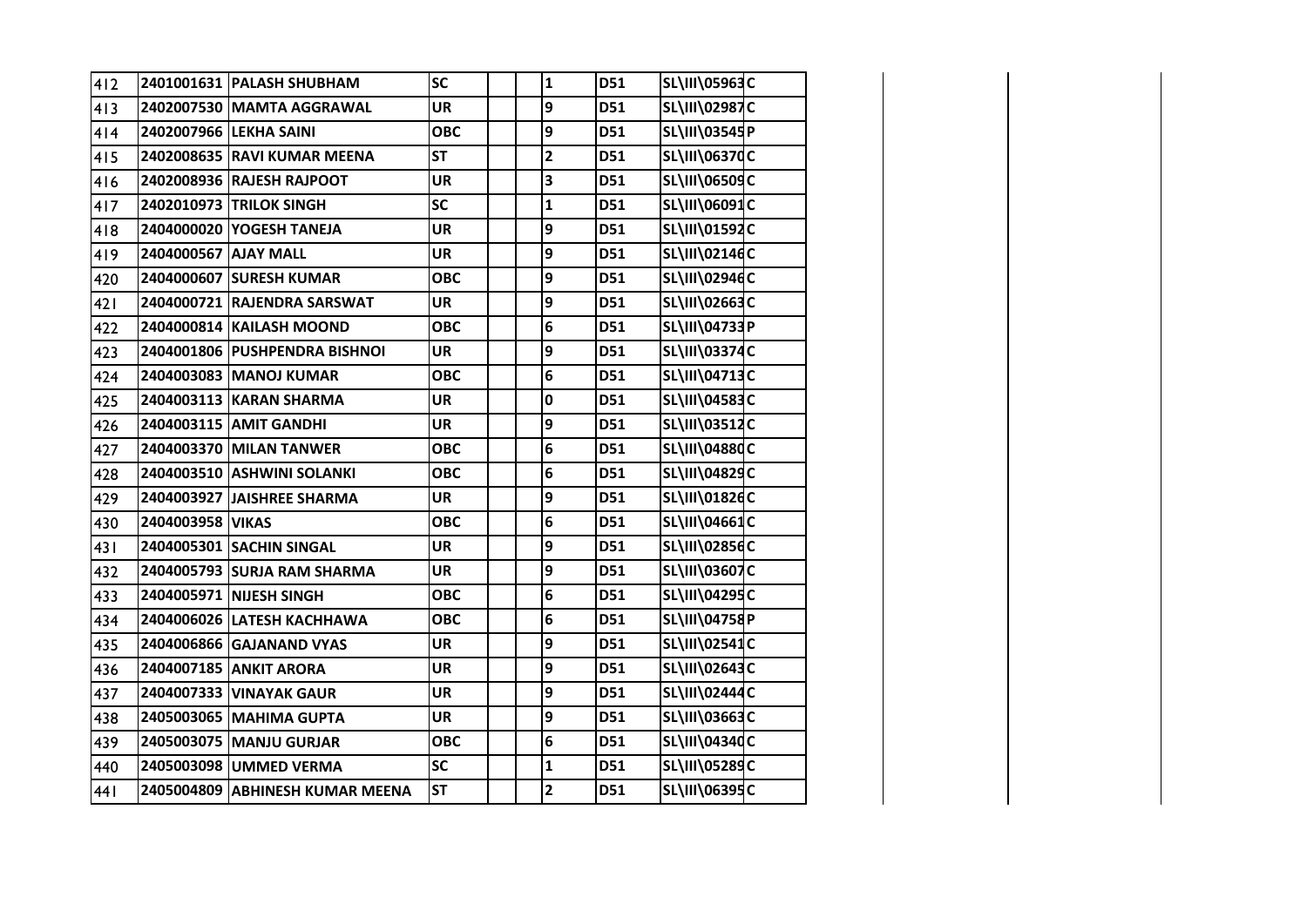| 442  |                       | 2405005702 DEEPENDER SINGH      | <b>UR</b>  | 9                       | D51 | SL\III\03269C        |  |
|------|-----------------------|---------------------------------|------------|-------------------------|-----|----------------------|--|
|      |                       | <b>SHEKHAWAT</b>                |            |                         |     |                      |  |
| 443  |                       | 2405005779 LALITA MEENA         | <b>ST</b>  | $\overline{\mathbf{2}}$ | D51 | SL\III\06374C        |  |
| 444  |                       | 2405005920 ANOOP SINGH SOLANKI  | <b>UR</b>  | 9                       | D51 | SL\III\02862C        |  |
| 445  | 2405007578 VIKAS SONI |                                 | <b>OBC</b> | 6                       | D51 | SL\III\04338P        |  |
| 446  |                       | 2405008018 NEERAJ SINGH         | <b>UR</b>  | 9                       | D51 | SL\III\03013C        |  |
| 447  |                       | 2405011307 VISHNU SINGH RAJAWAT | <b>UR</b>  | 0                       | D51 | SL\III\05001C        |  |
| 448  |                       | 2405015031 HEMANT KUMAR GOYAL   | <b>UR</b>  | 9                       | D51 | SL\III\03066C        |  |
| 449  |                       | 2405015423 RAJESH KUMAR MEENA   | <b>ST</b>  | $\overline{\mathbf{2}}$ | D51 | <b>SL\III\06360C</b> |  |
| 450  |                       | 2405016011 ANSHUL TIWARI        | <b>UR</b>  | 9                       | D51 | SL\III\03004C        |  |
| 451  |                       | 2405016341 ANKIT JINDAL         | <b>UR</b>  | 9                       | D51 | <b>SL\III\03580C</b> |  |
| 452  |                       | 2405017325 RAJAT KUMAR SHARMA   | <b>UR</b>  | 9                       | D51 | <b>SL\III\01709C</b> |  |
| 453  |                       | 2405017765 CHIRANJI LAL BAIRWA  | <b>SC</b>  | $\mathbf{1}$            | D51 | <b>SL\III\05835C</b> |  |
| 454  |                       | 2405018421 SATENDRA GUNAWAT     | <b>ST</b>  | $\mathbf{2}$            | D51 | <b>SL\III\06401C</b> |  |
| 455  |                       | 2405018469 VIJAY KUMAR          | <b>OBC</b> | 6                       | D51 | SL\III\04789C        |  |
| 456  |                       | 2405018751 JITENDRA KUMAR MEENA | <b>ST</b>  | $\overline{\mathbf{c}}$ | D51 | <b>SL\III\05573C</b> |  |
| 457  |                       | 2405019654 RACHNA MEENA         | <b>ST</b>  | $\overline{\mathbf{2}}$ | D51 | SL\III\06425C        |  |
| 458  |                       | 2405020533 KUSUM MEENA          | <b>ST</b>  | $\overline{\mathbf{2}}$ | D51 | <b>SL\III\06387C</b> |  |
| 459  |                       | 2405022082 MANISH SAINI         | <b>OBC</b> | 6                       | D51 | <b>SL\III\04551C</b> |  |
| 460  |                       | 2405022628 ANITA CHOUDHARY      | <b>OBC</b> | 6                       | D51 | <b>SL\III\04877C</b> |  |
| 46 I |                       | 2405025394 ASHISH CHOUDHARY     | <b>OBC</b> | 6                       | D51 | SL\III\04809P        |  |
| 462  |                       | 2405025909 TANMAYA YADAV        | <b>SC</b>  | $\mathbf{1}$            | D51 | SL\III\05713C        |  |
| 463  |                       | 2405027790 VISHAL KUMAR         | <b>SC</b>  | $\mathbf{1}$            | D51 | <b>SL\III\05685C</b> |  |
| 464  |                       | 2405028246 OMPRAKASH MEENA      | <b>ST</b>  | $\overline{\mathbf{2}}$ | D51 | SL\III\06423C        |  |
| 465  |                       | 2405028627 RAHUL KUMAR MEENA    | <b>ST</b>  | $\overline{\mathbf{2}}$ | D51 | SL\III\06438C        |  |
| 466  |                       | 2405029190 MAHESH KUMAR MEENA   | <b>ST</b>  | $\overline{\mathbf{2}}$ | D51 | SL\III\06426C        |  |
| 467  |                       | 2405029258 VISHAL MEENA         | <b>ST</b>  | $\overline{\mathbf{c}}$ | D51 | <b>SL\III\06373C</b> |  |
| 468  |                       | 2405029776 PREM SINGH MEENA     | <b>ST</b>  | $\mathbf{2}$            | D51 | SL\III\06391C        |  |
| 469  |                       | 2405030122 JEETENDRA SHARMA     | <b>UR</b>  | 9                       | D51 | SL\III\03403C        |  |
| 470  |                       | 2405030223 RINKU KUMAR MEENA    | <b>ST</b>  | $\overline{\mathbf{2}}$ | D51 | SL\III\06185C        |  |
| 471  |                       | 2405030674 MANISH KUMAR MEENA   | <b>ST</b>  | $\overline{\mathbf{2}}$ | D51 | SL\III\06316C        |  |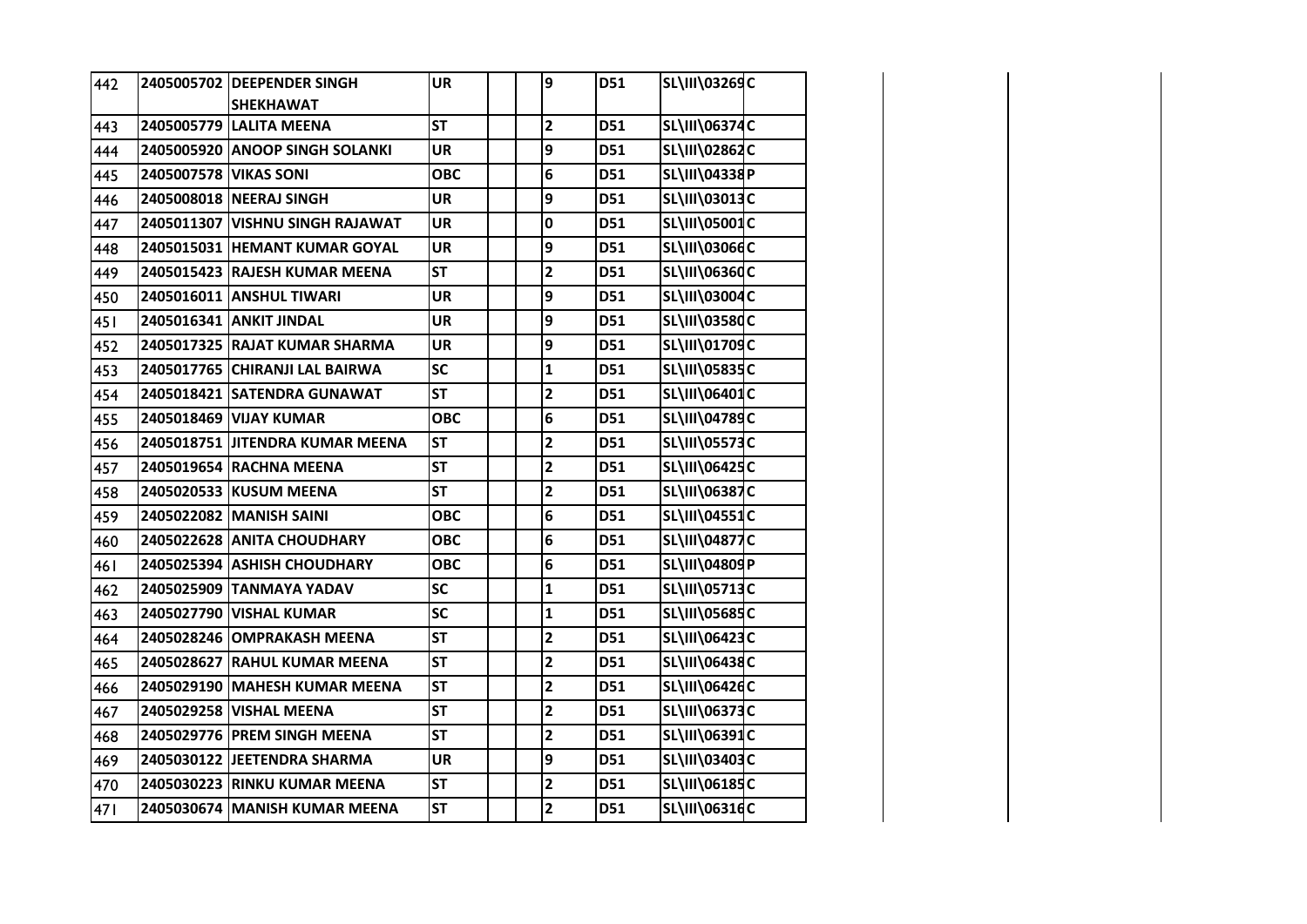| 472 | 2405030702 ANSHUL GARG           | <b>UR</b>                | 9                       | D51 | SL\III\03497C        |  |
|-----|----------------------------------|--------------------------|-------------------------|-----|----------------------|--|
| 473 | 2405030729 ASHU KUMAR MEENA      | <b>ST</b>                | $\overline{\mathbf{2}}$ | D51 | SL\III\06376C        |  |
| 474 | 2405033333 CHETAN KUMAR TIWARI   | <b>UR</b>                | 9                       | D51 | SL\III\03644C        |  |
| 475 | 2405034751 KOMAL SAINI           | <b>OBC</b>               | 6                       | D51 | SL\III\04592P        |  |
| 476 | 2405035045 MAYANK TATER          | UR                       | 9                       | D51 | SL\III\03132C        |  |
| 477 | 2405035070 ABHISHEK MEENA        | <b>ST</b>                | $\overline{\mathbf{2}}$ | D51 | SL\III\06417C        |  |
| 478 | 2405036646 OMPRAKASH KHAJOTIYA   | SC                       | $\mathbf{1}$            | D51 | SL\III\05932C        |  |
| 479 | 2405036753 ROHIT KUMAR           | <b>OBC</b>               | 6                       | D51 | SL\III\04799C        |  |
| 480 | 2405037274 DHARA SINGH MEENA     | <b>ST</b>                | $\overline{2}$          | D51 | <b>SL\III\06402C</b> |  |
| 481 | 2405037819 AMIT KUMAR            | <b>OBC</b>               | 6                       | D51 | SL\III\04861P        |  |
| 482 | 2405038096 TARA CHAND SETHI      | <b>SC</b>                | $\mathbf{1}$            | D51 | SL\III\06087C        |  |
| 483 | 2405038258 AMIT KUMAR MEENA      | <b>ST</b>                | $\overline{\mathbf{2}}$ | D51 | SL\III\06329C        |  |
| 484 | 2405039329 ABHISHEK YADAV        | <b>OBC</b>               | 6                       | D51 | SL\III\04669C        |  |
| 485 | 2405039639 GAURAV SHARMA         | <b>UR</b>                | 9                       | D51 | SL\III\01095C        |  |
| 486 | 2405040320 VIJENDRA KUMAR MEENA  | <b>ST</b>                | 4                       | D51 | SL\III\06495C        |  |
| 487 | 2405040779 SANTOSH KUMAR SINGHAL | <b>UR</b>                | 9                       | D51 | SL\III\03203C        |  |
| 488 | 2405041169 SURENDAR KUMAR        | SC                       | $\mathbf{1}$            | D51 | SL\III\06018C        |  |
| 489 | 2405041778 KAMAL MEENA           | <b>ST</b>                | $\mathbf{2}$            | D51 | SL\III\06424C        |  |
| 490 | 2405042336 PIYUSH GOYAL          | UR                       | 9                       | D51 | SL\III\03654C        |  |
| 491 | 2405042509 RAMSIYA MEENA         | <b>ST</b>                | $\overline{\mathbf{2}}$ | D51 | SL\III\06375C        |  |
| 492 | 2405044076 HEMANT KUMAR BAROLIYA | $\overline{\mathsf{sc}}$ | $\mathbf{1}$            | D51 | SL\III\06048C        |  |
| 493 | 2405044506 VEDPRAKASH            | <b>OBC</b>               | 6                       | D51 | SL\III\04667C        |  |
| 494 | 2405044730 RAMRATAN MEENA        | <b>ST</b>                | $\overline{\mathbf{2}}$ | D51 | SL\III\06330C        |  |
| 495 | 2405044963 BANTESH CHOUHAN       | <b>SC</b>                | $\mathbf{1}$            | D51 | SL\III\05519C        |  |
| 496 | 2405045078 INDRA BISSU           | <b>OBC</b>               | 6                       | D51 | SL\III\04581P        |  |
| 497 | 2405045583 HARISH MEENA          | <b>ST</b>                | $\overline{\mathbf{2}}$ | D51 | SL\III\06403C        |  |
| 498 | 2405046947 RAHUL KUMAR MEENA     | <b>ST</b>                | $\overline{\mathbf{c}}$ | D51 | SL\III\06304C        |  |
| 499 | 2405047518 MANENDRA SINGH        | <b>UR</b>                | $\overline{\mathbf{z}}$ | D51 | SL\III\05923C        |  |
| 500 | 2405049309 PRITAM BAGRI          | SC                       | $\mathbf{1}$            | D51 | SL\III\06069C        |  |
| 501 | 2405051743 SHIV RAM MEENA        | <b>ST</b>                | $\mathbf{2}$            | D51 | <b>SL\III\06407C</b> |  |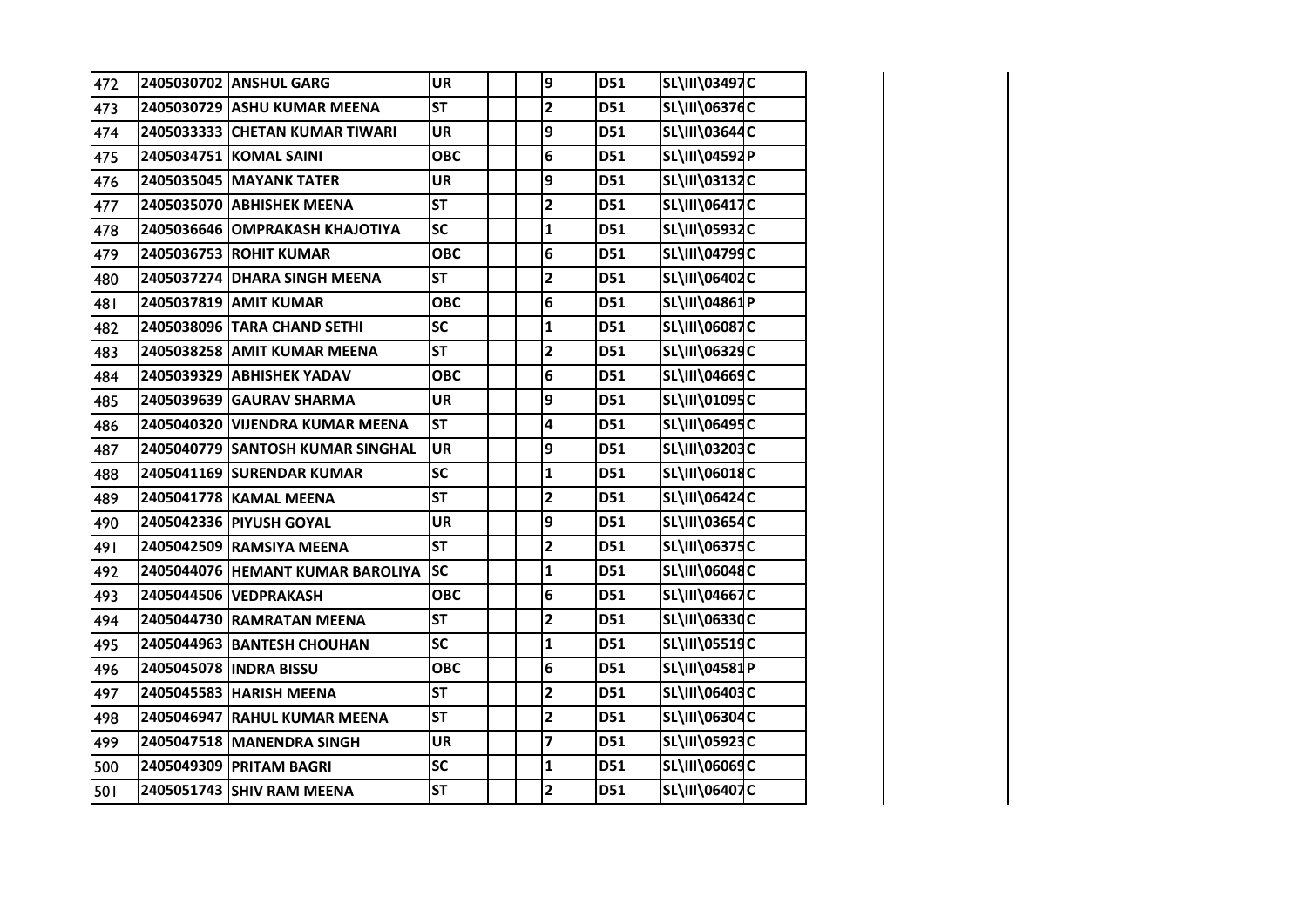| 502 | 2405052542 PRITHVI RAJ MEENA     | <b>ST</b>  | $\overline{\mathbf{c}}$ | D51        | <b>SL\III\06384C</b> |  |
|-----|----------------------------------|------------|-------------------------|------------|----------------------|--|
| 503 | 2405052896 JITENDRA KUMAR        | <b>OBC</b> | 6                       | D51        | SL\III\04628C        |  |
| 504 | 2405052971 PRERNA SWAMI          | <b>OBC</b> | 6                       | D51        | SL\III\04536P        |  |
| 505 | 2405054136 JASWANT SINGH RATHORE | <b>UR</b>  | 9                       | D51        | <b>SL\III\03669C</b> |  |
| 506 | 2405054466 KAPIL KUMAR JANGID    | <b>OBC</b> | 6                       | D51        | SL\III\04616P        |  |
| 507 | 2405054907 SONAKSHI GUPTA        | <b>UR</b>  | 9                       | <b>D51</b> | SL\III\01270C        |  |
| 508 | 2405055012 SHUBHAM AGRAWAL       | <b>UR</b>  | 9                       | D51        | <b>SL\III\03734C</b> |  |
| 509 | 2405055874 KAJAL MATHUR          | <b>UR</b>  | 0                       | D51        | <b>SL\III\04566C</b> |  |
| 510 | 2405057179 GIREESH KUMAR MEENA   | <b>ST</b>  | $\overline{\mathbf{c}}$ | D51        | SL\III\06349C        |  |
| 511 | 2405057591 MANOJ KUMAR MEENA     | <b>ST</b>  | $\overline{\mathbf{c}}$ | D51        | SL\III\06351C        |  |
| 512 | 2405057795 AJAY KUMAR BATHOLIA   | <b>UR</b>  | 9                       | D51        | SL\III\03420C        |  |
| 513 | 2405058477 SHIVANI BHARADWAJ     | <b>UR</b>  | 9                       | D51        | SL\III\01024C        |  |
| 514 | 2405059246 PRADEEP SINGH         | UR         | 9                       | D51        | SL\III\02079C        |  |
| 515 | 2405059795   HITESH KUMAR MEENA  | <b>ST</b>  | $\overline{\mathbf{c}}$ | D51        | SL\III\06356C        |  |
| 516 | 2405059808 RAHUL MEENA           | <b>ST</b>  | $\overline{\mathbf{c}}$ | D51        | SL\III\06177C        |  |
| 517 | 2405060715 NAVADEEP SINGH        | <b>UR</b>  | 9                       | D51        | <b>SL\III\03752C</b> |  |
|     | <b>SHEKHAWAT</b>                 |            |                         |            |                      |  |
| 518 | 2405062128 ARUNA MEENA           | <b>ST</b>  | $\overline{\mathbf{c}}$ | D51        | <b>SL\III\06340C</b> |  |
| 519 | 2405062200 HARISH GOUSAI         | <b>SC</b>  | $\mathbf{1}$            | D51        | <b>SL\III\06090C</b> |  |
| 520 | 2405062237 TEJ PRAKASH MEENA     | <b>ST</b>  | $\overline{\mathbf{c}}$ | D51        | SL\III\06319C        |  |
| 521 | 2405062437 BABU LAL MEENA        | <b>ST</b>  | $\overline{\mathbf{c}}$ | D51        | SL\III\06435C        |  |
| 522 | 2405063306 MOHIT KUMAR           | <b>UR</b>  | 0                       | D51        | SL\III\04749C        |  |
| 523 | 2405063796 MUNESH KUMAR MEENA    | <b>ST</b>  | $\overline{\mathbf{c}}$ | D51        | SL\III\06398C        |  |
| 524 | 2405064978 JAYANT KUMAR          | <b>OBC</b> | 6                       | D51        | SL\III\04484C        |  |
| 525 | 2405066271 SANDEEP KUMAR         | <b>OBC</b> | 6                       | D51        | SL\III\04611C        |  |
| 526 | 2405066528 PEEYUSH SHARMA        | <b>UR</b>  | 9                       | D51        | SL\III\03220C        |  |
| 527 | 2405067115 LEKHRAJ MEENA         | <b>ST</b>  | $\overline{\mathbf{c}}$ | D51        | SL\III\06327C        |  |
| 528 | 2405067282 SUNIL YADAV           | <b>OBC</b> | 6                       | D51        | SL\III\04042C        |  |
| 529 | 2405067449 NEHA SHARMA           | <b>UR</b>  | 9                       | D51        | <b>SL\III\03769C</b> |  |
| 530 | 2405070043 BHAGCHAND CHOUDHARY   | <b>OBC</b> | 6                       | D51        | <b>SL\III\04574C</b> |  |
| 531 | 2405070063 NAVEEN MEENA          | <b>ST</b>  | $\mathbf{2}$            | D51        | SL\III\06350C        |  |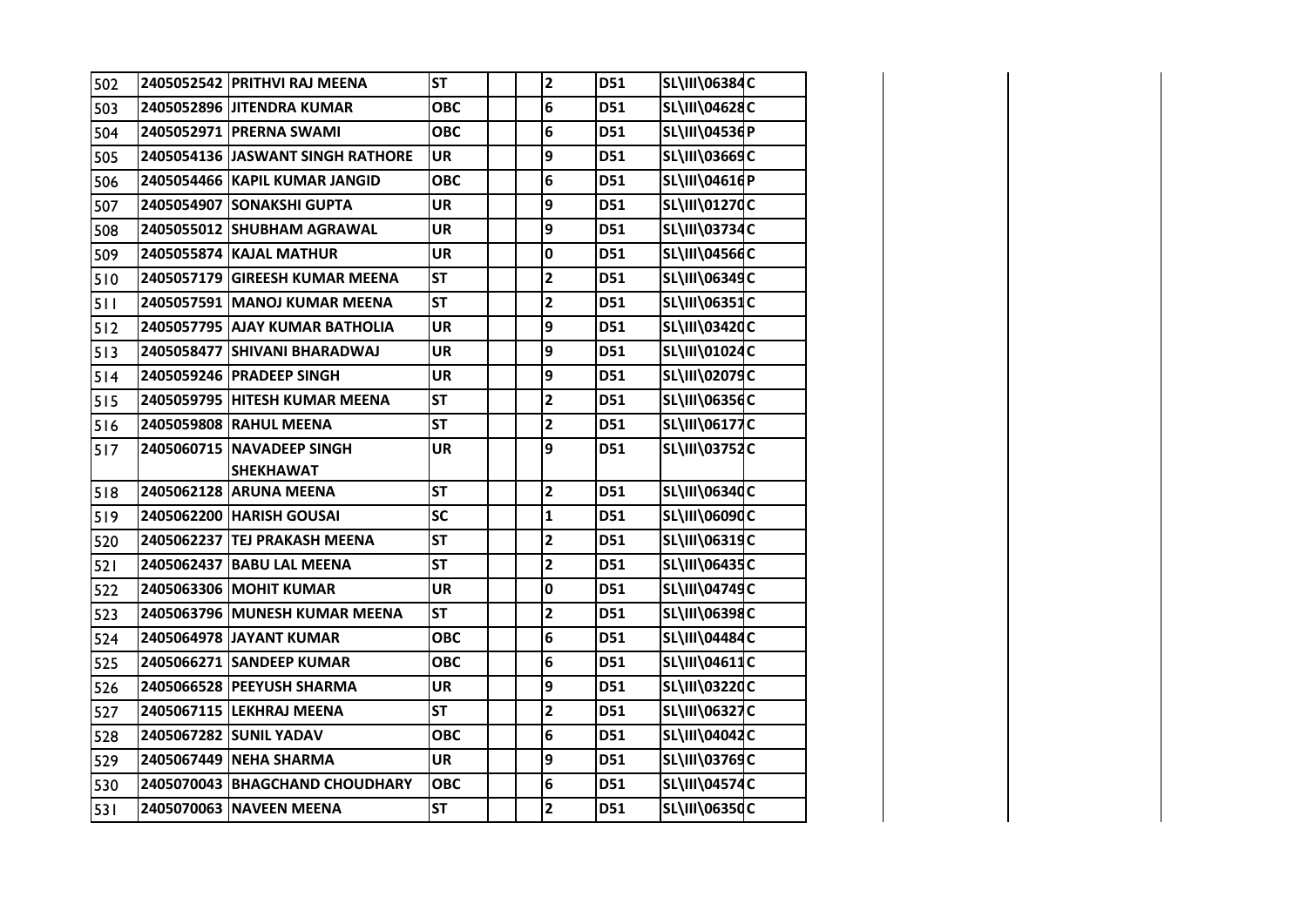| 532        |                       | 2405070228 HITENDRA KUMAR          | <b>UR</b>  | $\mathbf 0$             | D51 | <b>SL\III\04559C</b> |  |
|------------|-----------------------|------------------------------------|------------|-------------------------|-----|----------------------|--|
|            |                       | <b>MOOLWANI</b>                    |            |                         |     |                      |  |
| 533        |                       | 2405071077 MAHENDRA KUMAR MEENA ST |            | $\mathbf{2}$            | D51 | SL\III\06328C        |  |
| 534        |                       | 2405071232 ANKIT KUMAR YADAV       | <b>OBC</b> | 6                       | D51 | SL\III\04328C        |  |
| 535        |                       | 2405071432 ANKUR JADON             | <b>UR</b>  | 9                       | D51 | SL\III\02991C        |  |
| 536        |                       | 2405072149 ANIL KUMAR MEENA        | <b>ST</b>  | $\mathbf{2}$            | D51 | SL\III\06198C        |  |
| 537        |                       | 2405072427 SUCHITA PAREEK          | <b>UR</b>  | 9                       | D51 | SL\III\03400C        |  |
| 538        |                       | 2405072524 RAMNIWAS YADAV          | <b>OBC</b> | 6                       | D51 | SL\III\04743P        |  |
| 539        |                       | 2405072640 KALURAM MEENA           | <b>ST</b>  | $\overline{\mathbf{c}}$ | D51 | SL\III\06368C        |  |
| 540        |                       | 2405075275 SHIVDAYAL MEENA         | <b>ST</b>  | $\overline{\mathbf{2}}$ | D51 | SL\III\06394C        |  |
| <b>541</b> |                       | 2405075371 VIKRAM SINGH            | <b>UR</b>  | 9                       | D51 | SL\III\02051C        |  |
| 542        |                       | 2405076259 PARAG KUMAR SAINI       | UR         | 9                       | D51 | SL\III\03609C        |  |
| 543        |                       | 2405076530 MANISH KUMAR SONI       | <b>OBC</b> | 6                       | D51 | <b>SL\III\04879C</b> |  |
| 544        |                       | 2405078145 ARTI KHANDELWAL         | <b>UR</b>  | 9                       | D51 | SL\III\02769C        |  |
| 545        |                       | 2405078489 PANKAJ KUMAR MEENA      | <b>ST</b>  | $\overline{\mathbf{2}}$ | D51 | SL\III\06362C        |  |
| 546        | 2405078872 AJAY JOTAR |                                    | <b>OBC</b> | 9                       | D51 | SL\III\03652C        |  |
| 547        |                       | 2405079083 HEMANT KUMAR            | <b>UR</b>  | 0                       | D51 | SL\III\04371P        |  |
| 548        |                       | 2405079250 SAURABH YADAV           | <b>OBC</b> | 6                       | D51 | SL\III\04742C        |  |
| 549        |                       | 2405079625 DHARM RAJ MEENA         | <b>ST</b>  | $\mathbf{2}$            | D51 | SL\III\06409C        |  |
| 550        |                       | 2405080255 AMIT MEENA              | <b>ST</b>  | $\overline{\mathbf{c}}$ | D51 | SL\III\06364C        |  |
| 551        |                       | 2405080367 PRAJAN MEENA            | <b>ST</b>  | $\mathbf{2}$            | D51 | SL\III\06312C        |  |
| 552        |                       | 2405080645 SOMENDRA KUMAR MEENA    | <b>ST</b>  | $\overline{\mathbf{c}}$ | D51 | SL\III\06361C        |  |
| 553        |                       | 2405081592 KAPIL TAILOR            | <b>OBC</b> | 6                       | D51 | SL\III\04624C        |  |
| 554        |                       | 2405081884 LOKESH SHARMA           | <b>UR</b>  | 9                       | D51 | SL\III\03300C        |  |
| 555        |                       | 2405083928 GAURAV KUMAR SINGHAL    | <b>UR</b>  | 9                       | D51 | SL\III\03708C        |  |
| 556        |                       | 2405084954 PARIKSHIT TIWARI        | <b>UR</b>  | 9                       | D51 | SL\III\02906C        |  |
| 557        |                       | 2405085762 RAHUL TODIWAL           | <b>SC</b>  | $\mathbf{1}$            | D51 | <b>SL\III\05967C</b> |  |
| 558        |                       | 2405086148 MAYANK SHARMA           | <b>UR</b>  | 9                       | D51 | SL\III\03690C        |  |
| 559        |                       | 2405086815 UMESH CHAND             | <b>ST</b>  | $\mathbf{2}$            | D51 | SL\III\06292C        |  |
| 560        |                       | 2405087090 OM PRAKASH REGAR        | <b>SC</b>  | $\mathbf{1}$            | D51 | <b>SL\III\05973C</b> |  |
| 561        |                       | 2405087575 AMIT KUMAR YADAV        | <b>OBC</b> | 6                       | D51 | SL\III\04815C        |  |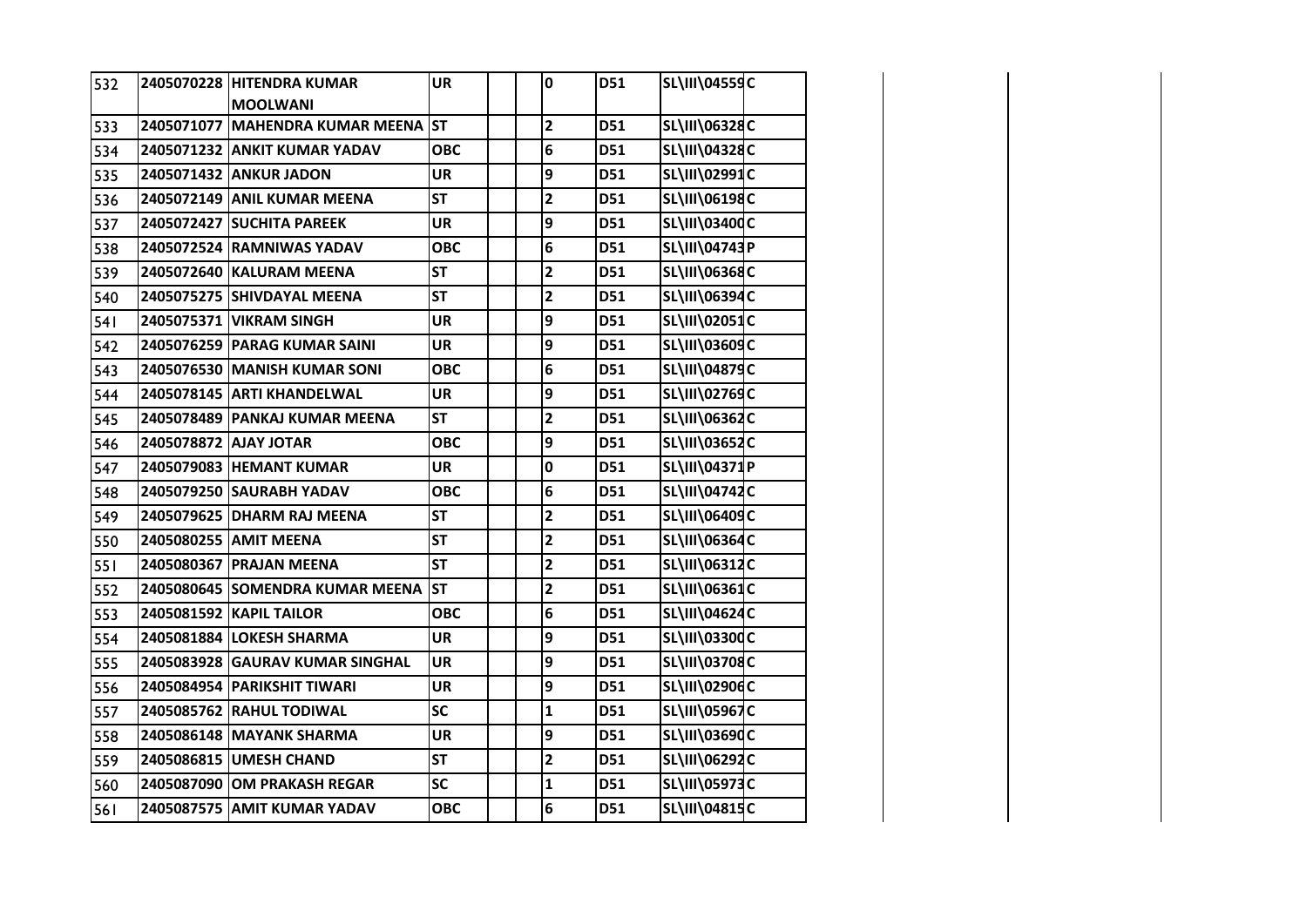| 562 | 2405087611 ALOK JEPH |                                             | <b>ST</b>  | $\overline{\mathbf{c}}$ | D51 | SL\III\06429C        |  |
|-----|----------------------|---------------------------------------------|------------|-------------------------|-----|----------------------|--|
| 563 |                      | 2405088074 AMIT KUMAR MEENA                 | <b>ST</b>  | $\mathbf{2}$            | D51 | SL\III\06396C        |  |
| 564 |                      | 2405088502 ADITYA SHARMA                    | <b>UR</b>  | $\mathbf 0$             | D51 | SL\III\04547C        |  |
| 565 |                      | 2405089606 PRATHVEE RAJ                     | <b>SC</b>  | $\mathbf{1}$            | D51 | <b>SL\III\05961C</b> |  |
| 566 |                      | 2405090384 ANKIT LAKKHIRAM MEENA            | <b>ST</b>  | $\overline{\mathbf{c}}$ | D51 | SL\III\06406C        |  |
| 567 |                      | 2405090835   PALLAVI KUMARI MEENA           | <b>ST</b>  | $\mathbf{2}$            | D51 | <b>SL\III\06422C</b> |  |
| 568 |                      | 2405090979 SHUBHAM ARYA                     | <b>SC</b>  | $\mathbf{1}$            | D51 | SL\III\05970C        |  |
| 569 |                      | 2405092569 BALRAM MEENA                     | <b>ST</b>  | 2                       | D51 | SL\III\06411C        |  |
| 570 |                      | 2405093877 MAHENDAR KUMAR<br><b>MAHAWAR</b> | <b>SC</b>  | $\mathbf{1}$            | D51 | SL\III\05769C        |  |
| 571 |                      | 2405094170 MAHESH KUMAR YADAV               | <b>OBC</b> | 9                       | D51 | SL\III\03578C        |  |
| 572 |                      | 2405094348 DEEPAK SONI                      | ОВС        | 6                       | D51 | SL\III\04682P        |  |
| 573 |                      | 2405094682 RAMESH KUMAR SAINI               | <b>OBC</b> | 3                       | D51 | SL\III\06633C        |  |
| 574 |                      | 2405095537 SEEMA MEENA                      | <b>ST</b>  | 2                       | D51 | SL\III\06399C        |  |
| 575 |                      | 2405095689 GAYATRI MEENA                    | <b>ST</b>  | $\overline{\mathbf{2}}$ | D51 | SL\III\06413C        |  |
| 576 |                      | 2405096015 RAJESH KUMAR BAJIYA              | <b>OBC</b> | 6                       | D51 | SL\III\04254C        |  |
| 577 |                      | 2405096484 SHIVHARI MEENA                   | <b>ST</b>  | $\mathbf{2}$            | D51 | SL\III\06334C        |  |
| 578 |                      | 2405097112 MUKESH KUMAR                     | <b>OBC</b> | 6                       | D51 | SL\III\04726C        |  |
| 579 |                      | 2406001710 NIRMAL CHOUHAN                   | SC         | $\mathbf{1}$            | D51 | SL\III\06042C        |  |
| 580 |                      | 2406002402 SANDEEP KUMAR VYAS               | <b>UR</b>  | 9                       | D51 | <b>SL\III\03308C</b> |  |
| 581 |                      | 2406002539 BHARAT CHARAN                    | ОВС        | 6                       | D51 | <b>SL\III\04448C</b> |  |
| 582 |                      | 2406007978 RAM BHAJAN KHOKHAR               | <b>OBC</b> | 6                       | D51 | SL\III\03993C        |  |
| 583 |                      | 2406008116 CHETAN KUMAR                     | <b>OBC</b> | 6                       | D51 | SL\III\04401C        |  |
| 584 |                      | 2406008194 NAVEEN CHITARA                   | <b>SC</b>  | 1                       | D51 | SL\III\06052C        |  |
| 585 |                      | 2406008875 MOHIT TATER                      | <b>UR</b>  | 9                       | D51 | SL\III\03383C        |  |
| 586 |                      | 2406009629 HITESH KUMAR                     | <b>OBC</b> | 6                       | D51 | SL\III\04095C        |  |
| 587 |                      | 2407001136 DEEPAK CHAUDHARY                 | <b>UR</b>  | 9                       | D51 | <b>SL\III\03257C</b> |  |
| 588 |                      | 2407001174 HARSHITA PORWAL                  | <b>UR</b>  | 9                       | D51 | SL\III\01857C        |  |
| 589 |                      | 2407002979 BHASKAR RAI KAROLIA              | <b>OBC</b> | 6                       | D51 | SL\III\04608C        |  |
| 590 |                      | 2407004307 HARSH ROHIT                      | <b>SC</b>  | $\mathbf{1}$            | D51 | SL\III\05962C        |  |
| 591 | 2408000444 AJAY      |                                             | <b>OBC</b> | 6                       | D51 | SL\III\04791C        |  |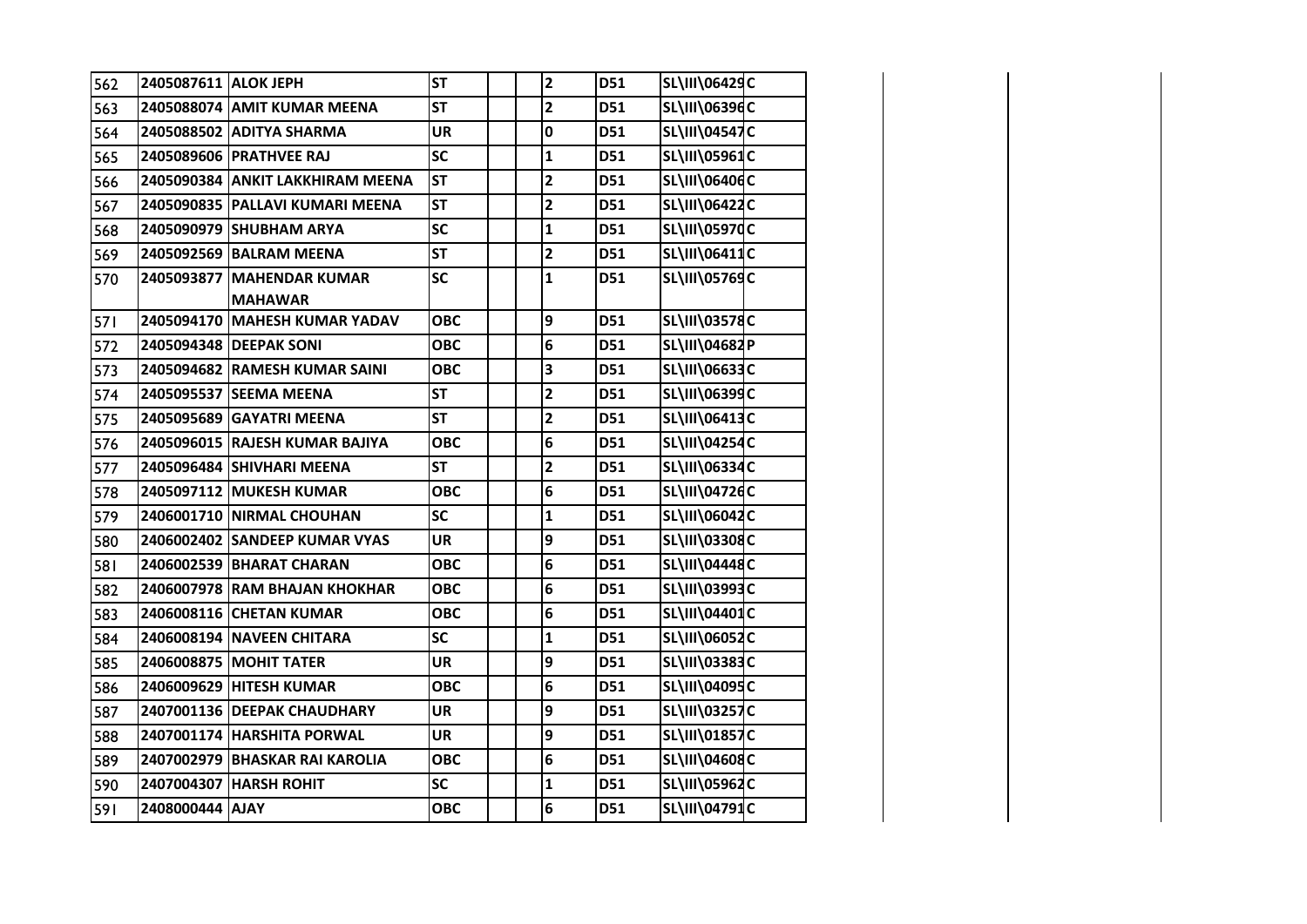| 592            | 2408000842 SHUBHAM |                                 | <b>SC</b>  |  | 1            | <b>D51</b> | SL\III\06096C        |           |                     |            |
|----------------|--------------------|---------------------------------|------------|--|--------------|------------|----------------------|-----------|---------------------|------------|
| 593            | 2408001960 RAHUL   |                                 | <b>SC</b>  |  | $\mathbf{1}$ | D51        | <b>SL\III\05544C</b> |           |                     |            |
| 594            | 2408002420 ROHIT   |                                 | <b>OBC</b> |  | 6            | <b>D51</b> | <b>SL\III\04753C</b> |           |                     |            |
| 595            |                    | 2409000567 SHYAM LAL REGAR      | <b>SC</b>  |  | 1            | <b>D51</b> | <b>SL\III\05732C</b> |           |                     |            |
| 596            |                    | 2409002156 LAKSHYA MATHUR       | <b>UR</b>  |  | 9            | <b>D51</b> | <b>SL\III\03688C</b> |           |                     |            |
| 597            |                    | 2409003113 MAHENDRA SINGH       | <b>UR</b>  |  | 9            | <b>D51</b> | <b>SL\III\03553C</b> |           |                     |            |
| 598            |                    | 2409004865 UMESH PUSHKARNA      | <b>UR</b>  |  | 9            | <b>D51</b> | <b>SL\III\03715C</b> |           |                     |            |
| 599            |                    | 2411002355 NEHA SHARMA          | <b>UR</b>  |  | 0            | <b>D51</b> | <b>SL\III\04830C</b> |           |                     |            |
| 600            |                    | 2411003861 RAHUL KUMAR MISHRA   | <b>UR</b>  |  | 0            | D51        | SL\III\04467C        |           |                     |            |
| 601            |                    | 2411004245 SANDEEP SHARMA       | <b>UR</b>  |  | 0            | <b>D51</b> | SL\III\04480C        |           |                     |            |
| 602            |                    | 2411004416 SUNIL GARHWAL        | <b>OBC</b> |  | 9            | <b>D51</b> | SL\III\03747P        |           |                     |            |
| 603            |                    | 2411006399 RAJENDER BABU        | <b>OBC</b> |  | 3            | <b>D51</b> | SL\III\06599C        |           |                     |            |
| 604            |                    | 2411009074 AKSHAY KUMAR JANGIR  | <b>OBC</b> |  | 6            | <b>D51</b> | SL\III\04456C        |           |                     |            |
|                |                    |                                 |            |  |              |            |                      |           |                     |            |
| H              |                    | 2002001925 GANGA SINGH          | <b>UR</b>  |  | 3            | <b>D52</b> | <b>SL\III\06751C</b> | Tax       | Shri Mohd. Ashif    | 09.05.2022 |
| $\overline{2}$ |                    | 2002007440 APURV KUKRETI        | <b>UR</b>  |  | 9            | <b>D52</b> | <b>SL\III\03241C</b> | Assistant | (UNDER              |            |
| 3              |                    | 2002009347 GAURAV SHARMA        | <b>UR</b>  |  | 9            | <b>D52</b> | SL\III\03316C        |           | SECRETARY)          |            |
| 4              |                    | 2002017638 PRANJAL BAMRARA      | <b>UR</b>  |  | 9            | <b>D52</b> | <b>SL\III\03283C</b> |           | (AdIIIB) Central    |            |
| 5              |                    | 2002018305 SHRISHTI AGGARWAL    | <b>UR</b>  |  | 9            | <b>D52</b> | <b>SL\III\04023C</b> |           | Board of Indirect   |            |
| $\overline{6}$ |                    | 2003001820 CHETAN PANDEY        | <b>UR</b>  |  | 9            | <b>D52</b> | <b>SL\III\03959C</b> |           | Taxes and           |            |
| 7              |                    | 2003005896 HARISH CHANDRA JOSHI | <b>UR</b>  |  | 9            | <b>D52</b> | <b>SL\III\03676C</b> |           | Customs             |            |
| 8              |                    | 2006001793 UTKARSH THAPAN       | <b>UR</b>  |  | 9            | <b>D52</b> | SL\III\03339C        |           | (Department of      |            |
| 9              |                    | 2006005755 HIMANSHU KUMAR SAINI | <b>OBC</b> |  | 6            | <b>D52</b> | <b>SL\III\04978C</b> |           | Revenue)            |            |
| 10             |                    | 2201001837 ARUN DHAKA           | UR         |  | 9            | <b>D52</b> | <b>SL\III\03527C</b> |           | Ad. III B Section   |            |
| $\mathbf{H}$   |                    | 2201002853 DEEPAK YADAV         | <b>OBC</b> |  | 6            | <b>D52</b> | <b>SL\III\05000C</b> |           | GR. FLOOR,          |            |
| 12             | 2201003369 SAGAR   |                                 | <b>SC</b>  |  | 1            | <b>D52</b> | SL\III\06133C        |           | <b>HUDCO</b>        |            |
| 13             |                    | 2201004315 SHIVANI GUPTA        | <b>UR</b>  |  | 9            | <b>D52</b> | SL\III\03940C        |           | <b>VISHALA</b>      |            |
| 4              |                    | 2201006035 ROHIT KUMAR          | <b>UR</b>  |  | 9            | <b>D52</b> | <b>SL\III\03914C</b> |           | <b>BUILDING,</b>    |            |
| 15             |                    | 2201008445 DHIRENDRA PRATAP     | <b>SC</b>  |  | 1            | <b>D52</b> | SL\III\06128C        |           | <b>BHIKAJI CAMA</b> |            |
| 16             |                    | 2201015580 ANMOL KUMAR          | <b>UR</b>  |  | 0            | <b>D52</b> | SL\III\04762C        |           | PLACE, RK           |            |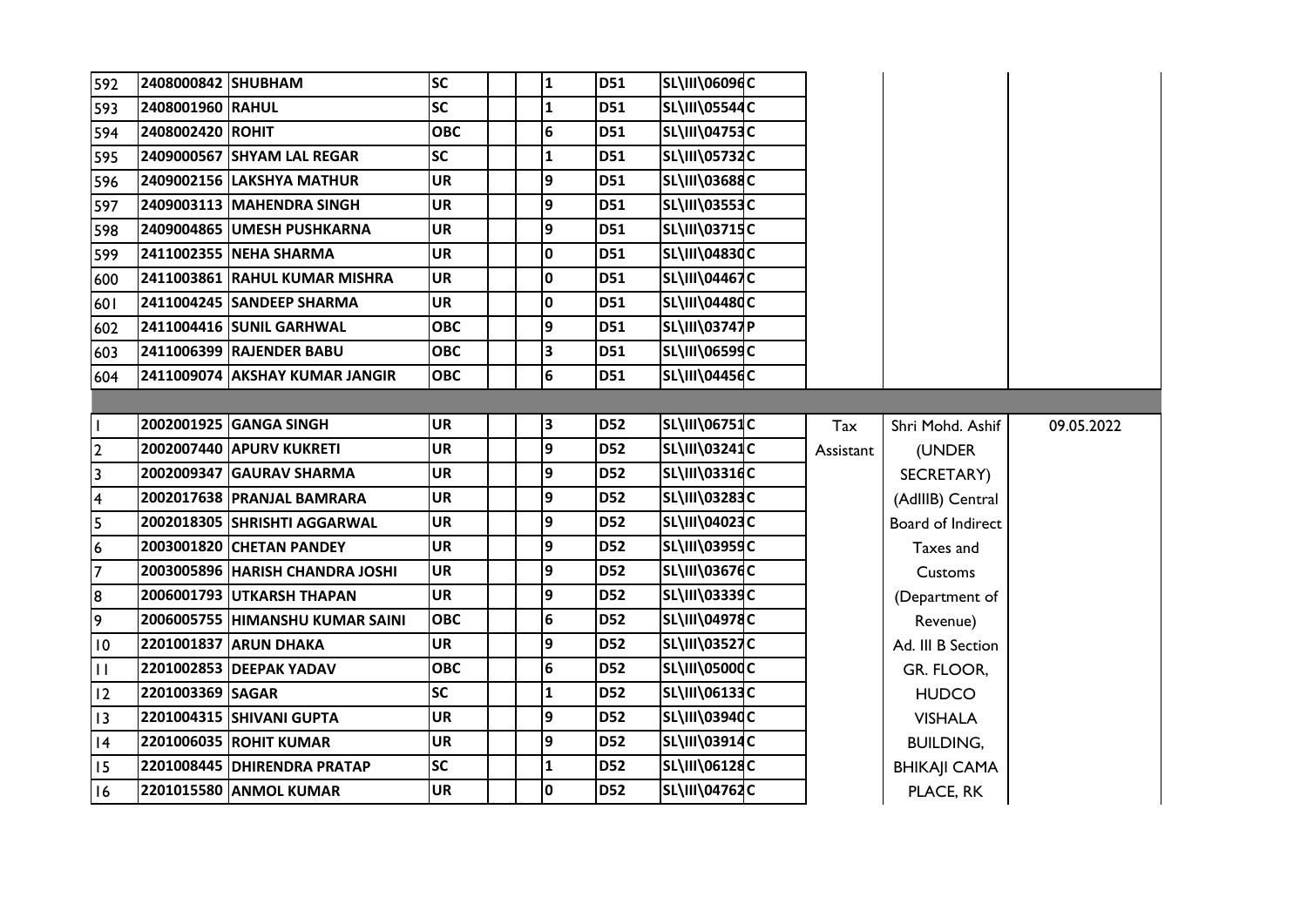| 17 | 2201017129 JITENDER  |                                | <b>UR</b>  | 3                       | <b>D52</b> | SL\III\06745C        |
|----|----------------------|--------------------------------|------------|-------------------------|------------|----------------------|
| 18 |                      | 2201018781 AMIT KUMAR          | <b>OBC</b> | 9                       | <b>D52</b> | SL\III\03955P        |
| 9  |                      | 2201019529 SIDDHARTH KANT      | <b>UR</b>  | 9                       | <b>D52</b> | SL\III\03893C        |
| 20 | 2201021602 MANISHA   |                                | <b>OBC</b> | $6\phantom{1}6$         | <b>D52</b> | SL\III\04987C        |
| 21 | 2201024571 SHALINI   |                                | <b>UR</b>  | 9                       | <b>D52</b> | SL\III\03221C        |
| 22 |                      | 2201025554 RAJU KUMAR THAKUR   | <b>UR</b>  | $\mathbf 0$             | <b>D52</b> | SL\III\04302P        |
| 23 | 2201026157 SANDEEP   |                                | <b>UR</b>  | $\mathbf 0$             | <b>D52</b> | SL\III\05029P        |
| 24 |                      | 2201027010 AMIT KUMAR          | <b>UR</b>  | 9                       | <b>D52</b> | SL\III\03901C        |
| 25 |                      | 2201032488 NEERAJ SHARMA       | <b>UR</b>  | 9                       | <b>D52</b> | SL\III\03119C        |
| 26 |                      | 2201037570 SRISHTI GUPTA       | <b>UR</b>  | 9                       | <b>D52</b> | SL\III\03912C        |
| 27 | 2201038226 PRADEEP   |                                | <b>SC</b>  | $\mathbf{1}$            | <b>D52</b> | SL\III\06111C        |
| 28 |                      | 2201039113 RAVI PRAKASH        | <b>UR</b>  | $\mathbf 0$             | <b>D52</b> | SL\III\05012P        |
| 29 |                      | 2201039181 RAVINDRA KUMAR      | <b>OBC</b> | $\bf 6$                 | <b>D52</b> | SL\III\04956C        |
| 30 |                      | 2201046040 VIKAS SHARMA        | <b>OBC</b> | $6\phantom{1}6$         | <b>D52</b> | SL\III\04935P        |
| 31 |                      | 2201047079 SACHIN KUMAR NADER  | <b>UR</b>  | 9                       | <b>D52</b> | SL\III\03933C        |
| 32 |                      | 2201048747 SAHIL DHANKHAR      | <b>UR</b>  | $\overline{9}$          | <b>D52</b> | SL\III\03951C        |
| 33 |                      | 2201049102 JAIDEEP SINGH BISHT | <b>UR</b>  | 9                       | <b>D52</b> | SL\III\02400C        |
| 34 | 2201049137 KARTHIK S |                                | <b>UR</b>  | 9                       | <b>D52</b> | SL\III\03785C        |
| 35 |                      | 2201051960 VIMAL DIXIT         | UR         | 9                       | <b>D52</b> | SL\III\03794C        |
| 36 |                      | 2201053342 GAURAV SINGH GAUR   | <b>ST</b>  | $\overline{\mathbf{2}}$ | <b>D52</b> | SL\III\06432C        |
| 37 | 2201059114 RISHABH   |                                | <b>UR</b>  | 9                       | <b>D52</b> | SL\III\03709C        |
| 38 |                      | 2201061192 PRIYANKA CHAUHAN    | <b>UR</b>  | 9                       | <b>D52</b> | SL\III\03825C        |
| 39 |                      | 2201062283 AAKASH BAGHEL       | ОВС        | $6\phantom{1}6$         | <b>D52</b> | SL\III\04976C        |
| 40 |                      | 2201064021 TANU RAJPUT         | <b>UR</b>  | 9                       | <b>D52</b> | <b>SL\III\03977C</b> |
| 41 |                      | 2201064532 KAPIL KUMAR         | <b>UR</b>  | 3                       | <b>D52</b> | <b>SL\III\06757C</b> |
| 42 |                      | 2201065084 ANKIT RAWAT         | <b>UR</b>  | $\mathbf 0$             | <b>D52</b> | SL\III\04920C        |
| 43 |                      | 2201065893 MEHAK KUKREJA       | <b>UR</b>  | 9                       | <b>D52</b> | SL\III\03946C        |
| 44 |                      | 2201072092 SANDEEP RANA        | <b>UR</b>  | 9                       | <b>D52</b> | SL\III\03712C        |
| 45 |                      | 2201072773 TARUN SINGH         | <b>UR</b>  | $\pmb{0}$               | <b>D52</b> | SL\III\04482C        |
| 46 | 2201074789 DEEPA     |                                | <b>UR</b>  | 9                       | <b>D52</b> | SL\III\02912C        |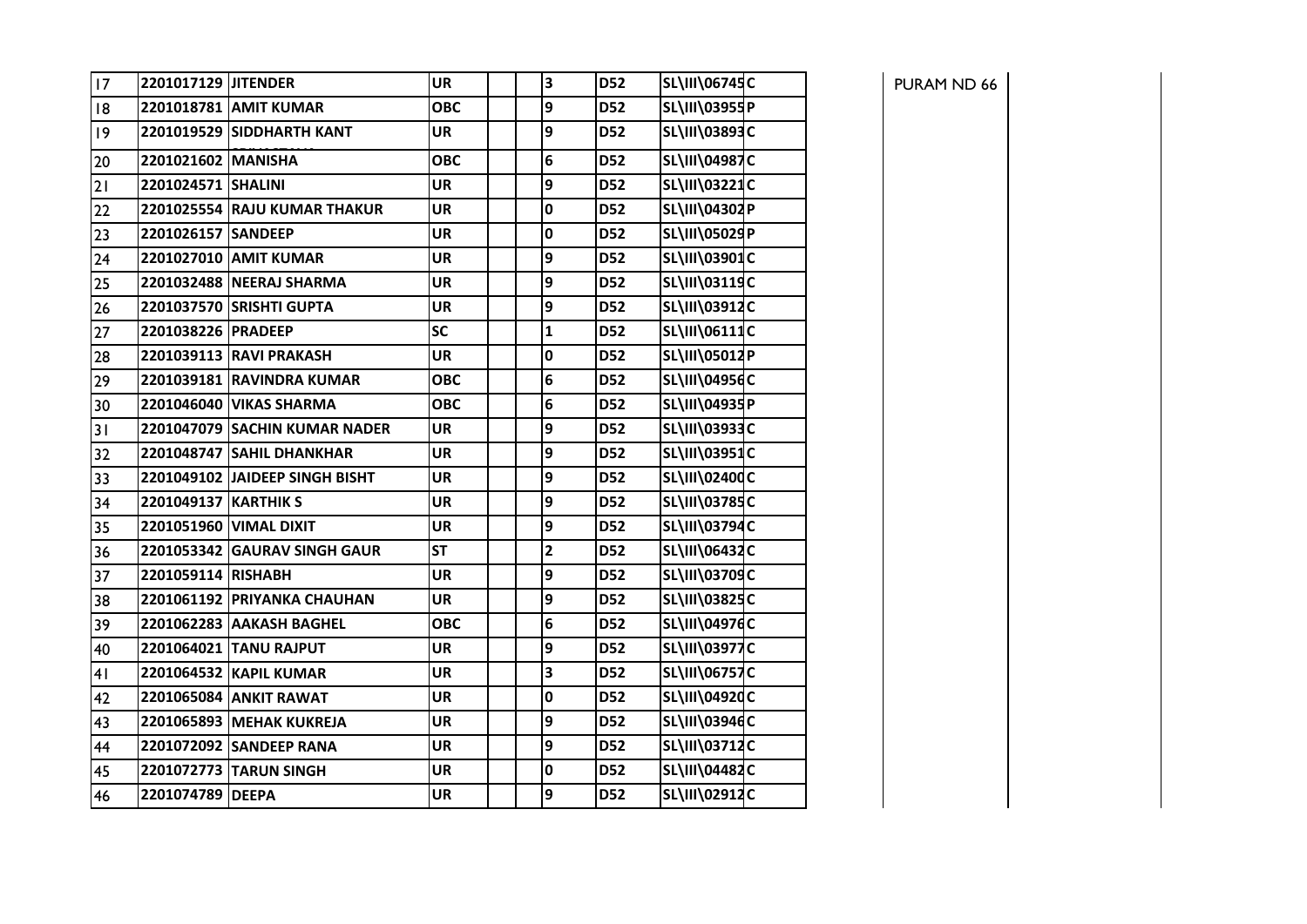| 47 |                    | 2201075047 TARUN GAUTAM         | <b>SC</b>  | $\mathbf{1}$            | <b>D52</b> | SL\III\05340C        |  |
|----|--------------------|---------------------------------|------------|-------------------------|------------|----------------------|--|
| 48 |                    | 2201075782 SHUBHAM MUDGAL       | <b>UR</b>  | 9                       | <b>D52</b> | SL\III\03935C        |  |
| 49 |                    | 2201077742 DEEPAK CHAUHAN       | <b>UR</b>  | 9                       | <b>D52</b> | SL\III\02350C        |  |
| 50 | 2201077799 RINKU   |                                 | <b>UR</b>  | 0                       | <b>D52</b> | <b>SL\III\05050C</b> |  |
| 51 |                    | 2201081844 SHWETA TIRKEY        | <b>ST</b>  | $\overline{\mathbf{c}}$ | <b>D52</b> | SL\III\06416C        |  |
| 52 |                    | 2201082441 PRASHANT MALIK       | <b>UR</b>  | 9                       | <b>D52</b> | <b>SL\III\03857C</b> |  |
| 53 |                    | 2201082920 NEEL KUJUR           | <b>ST</b>  | $\mathbf{2}$            | <b>D52</b> | SL\III\06462C        |  |
| 54 |                    | 2201084449 AVINASH VERMA        | <b>OBC</b> | 6                       | <b>D52</b> | SL\III\04936P        |  |
| 55 |                    | 2201085967 MANISHA KUMARI       | <b>UR</b>  | 9                       | <b>D52</b> | SL\III\03867C        |  |
| 56 |                    | 2201088474 DEEPAK KUMAR         | <b>UR</b>  | $\mathbf 0$             | <b>D52</b> | <b>SL\III\05007C</b> |  |
| 57 |                    | 2201089100 JAI NARAYAN MEENA    | <b>ST</b>  | $\mathbf{2}$            | <b>D52</b> | SL\III\06450C        |  |
| 58 |                    | 2201089164 ROHIT YADAV          | <b>OBC</b> | 6                       | <b>D52</b> | SL\III\04938P        |  |
| 59 |                    | 2201090271 AKSHAY VERMA         | <b>OBC</b> | 6                       | <b>D52</b> | SL\III\04900C        |  |
| 60 |                    | 2201092792 ZUVIN RAJPUT         | <b>UR</b>  | 9                       | <b>D52</b> | <b>SL\III\02512C</b> |  |
| 61 |                    | 2201095437 VINAY KUMAR          | <b>OBC</b> | 3                       | <b>D52</b> | SL\III\06761C        |  |
| 62 |                    | 2201096995 SOHAL GAHLOT         | <b>UR</b>  | 9                       | <b>D52</b> | SL\III\03629C        |  |
| 63 |                    | 2201100036 DEEPAK KUMAR DESHWAL | <b>UR</b>  | 9                       | <b>D52</b> | <b>SL\III\03780C</b> |  |
| 64 |                    | 2201101069 ASHWANI KUMAR        | <b>UR</b>  | 9                       | <b>D52</b> | SL\III\03731C        |  |
| 65 |                    | 2201102883 ISHWAR BHATI         | <b>OBC</b> | 6                       | <b>D52</b> | SL\III\04985C        |  |
| 66 |                    | 2201103093 SUBHAM SHARMA        | <b>UR</b>  | 5                       | <b>D52</b> | SL\III\06815C        |  |
| 67 |                    | 2201106337 AKHIL TEOTIA         | <b>UR</b>  | 9                       | <b>D52</b> | SL\III\03962C        |  |
| 68 |                    | 2201108220 SUNITA RANI          | <b>UR</b>  | 9                       | <b>D52</b> | SL\III\03991C        |  |
| 69 |                    | 2201112086 ASHUTOSH MISHRA      | <b>UR</b>  | 9                       | <b>D52</b> | SL\III\02917C        |  |
| 70 |                    | 2201115692 PRIYANKA CHOUDHARY   | <b>UR</b>  | 9                       | <b>D52</b> | SL\III\03928C        |  |
| 71 |                    | 2201116509 ANURODH GAUTAM       | <b>SC</b>  | $\mathbf{1}$            | <b>D52</b> | SL\III\06036C        |  |
| 72 |                    | 2201118399 AKSHAY MEENA         | <b>ST</b>  | $\mathbf{2}$            | <b>D52</b> | SL\III\06322C        |  |
| 73 |                    | 2201118624 DHRUV BERWAL         | <b>UR</b>  | 9                       | <b>D52</b> | SL\III\03969C        |  |
| 74 | 2201118660 YOGESH  |                                 | UR         | 9                       | <b>D52</b> | SL\III\03218C        |  |
| 75 |                    | 2201131541 SHOBIT KUMAR         | <b>UR</b>  | 9                       | <b>D52</b> | SL\III\02653C        |  |
| 76 | 2201132530 SHIVANI |                                 | <b>OBC</b> | 6                       | <b>D52</b> | SL\III\04902C        |  |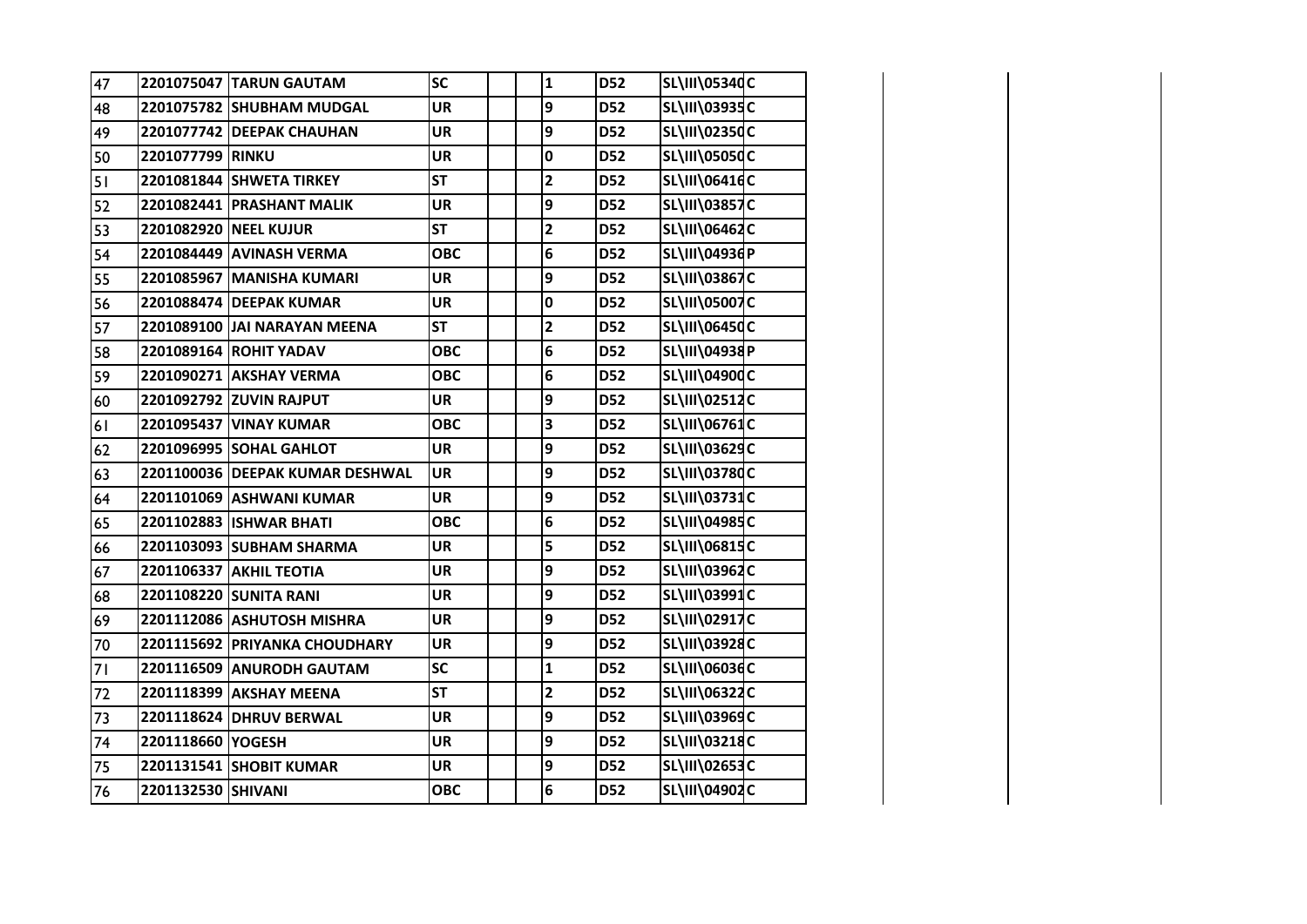| 77  |                   | 2201133415 POOJA CHAHAL           | <b>UR</b>  | 9            | <b>D52</b> | SL\III\03463C        |  |
|-----|-------------------|-----------------------------------|------------|--------------|------------|----------------------|--|
| 78  |                   | 2201135204 SANJAY KUMAR ROUT      | <b>UR</b>  | 9            | <b>D52</b> | SL\III\03920C        |  |
| 79  |                   | 2201138254 PANKAJ KUMAR           | <b>OBC</b> | 6            | <b>D52</b> | SL\III\04889C        |  |
| 80  |                   | 2201139068 GHANENDER              | <b>UR</b>  | 9            | <b>D52</b> | SL\III\02959C        |  |
| 81  |                   | 2201142586 TEJENDRA SINGH INDOLIA | <b>UR</b>  | 9            | <b>D52</b> | <b>SL\III\03877C</b> |  |
| 82  |                   | 2201142670 SHREYA MITTAL          | <b>UR</b>  | 9            | <b>D52</b> | SL\III\02520C        |  |
| 83  |                   | 2201143456 NEPAL CHHATRIA         | SC         | 3            | <b>D52</b> | SL\III\06748C        |  |
| 84  | 2201146732 RENU   |                                   | <b>UR</b>  | 0            | <b>D52</b> | <b>SL\III\05044C</b> |  |
| 85  |                   | 2201148834 PRINCI CHAURASIA       | <b>OBC</b> | 6            | <b>D52</b> | SL\III\04914C        |  |
| 86  |                   | 2201149964 SUBHASH CHANDER        | <b>UR</b>  | 3            | <b>D52</b> | <b>SL\III\06760C</b> |  |
| 87  | 2201155891 VISHAL |                                   | <b>UR</b>  | 9            | <b>D52</b> | SL\III\04019C        |  |
| 88  |                   | 2201156889 SHAMBHU NATH           | <b>SC</b>  | $\mathbf{1}$ | <b>D52</b> | SL\III\06106C        |  |
| 89  | 2201158324 MUNISH |                                   | <b>UR</b>  | 0            | <b>D52</b> | SL\III\05051C        |  |
| 90  |                   | 2201159093 GAURAV MEENA           | <b>ST</b>  | $\mathbf{2}$ | <b>D52</b> | SL\III\06415C        |  |
| 91  |                   | 2201160508 PRATEEK KWATRA         | <b>UR</b>  | 9            | <b>D52</b> | SL\III\03888C        |  |
| 92  |                   | 2201160997 VIDUSHI GARG           | <b>UR</b>  | 9            | <b>D52</b> | SL\III\03939C        |  |
| 93  | 2201161212 RAJESH |                                   | <b>UR</b>  | 0            | <b>D52</b> | SL\III\05014P        |  |
| 94  |                   | 2201165801 SHEKHAR PAWAR          | <b>SC</b>  | $\mathbf 1$  | <b>D52</b> | SL\III\05796C        |  |
| 95  |                   | 2201167539 AMIT KUMAR             | <b>UR</b>  | 3            | <b>D52</b> | SL\III\06710C        |  |
| 96  | 2201168616 ROHIT  |                                   | <b>SC</b>  | $\mathbf{1}$ | <b>D52</b> | SL\III\06142C        |  |
| 97  |                   | 2201171950 ABHISHEK ATTRI         | <b>UR</b>  | 9            | <b>D52</b> | SL\III\03964C        |  |
| 98  |                   | 2201172139 SACHIN KUMAR           | SC         | $\mathbf{1}$ | <b>D52</b> | SL\III\06053C        |  |
| 99  | 2201173690 AJAY   |                                   | <b>UR</b>  | 9            | <b>D52</b> | <b>SL\III\03327C</b> |  |
| 100 | 2201184168 POOJA  |                                   | <b>UR</b>  | 0            | <b>D52</b> | <b>SL\III\05008C</b> |  |
| 101 |                   | 2201189425 AAKANKSHA SWAN         | SC         | $\mathbf{1}$ | <b>D52</b> | SL\III\06118C        |  |
| 102 |                   | 2201191333 ROHIT DUHAN            | <b>UR</b>  | 9            | <b>D52</b> | SL\III\03822C        |  |
| 103 | 2201193079 JATIN  |                                   | SC         | $\mathbf{1}$ | <b>D52</b> | SL\III\06137C        |  |
| 104 |                   | 2201193154 AATISH NEGI            | <b>UR</b>  | 9            | <b>D52</b> | SL\III\04017C        |  |
| 105 |                   | 2201194486 NITIKA VASHISTH        | <b>UR</b>  | 9            | <b>D52</b> | SL\III\03201C        |  |
| 106 | 2201196034 JATIN  |                                   | <b>UR</b>  | 9            | <b>D52</b> | SL\III\03911C        |  |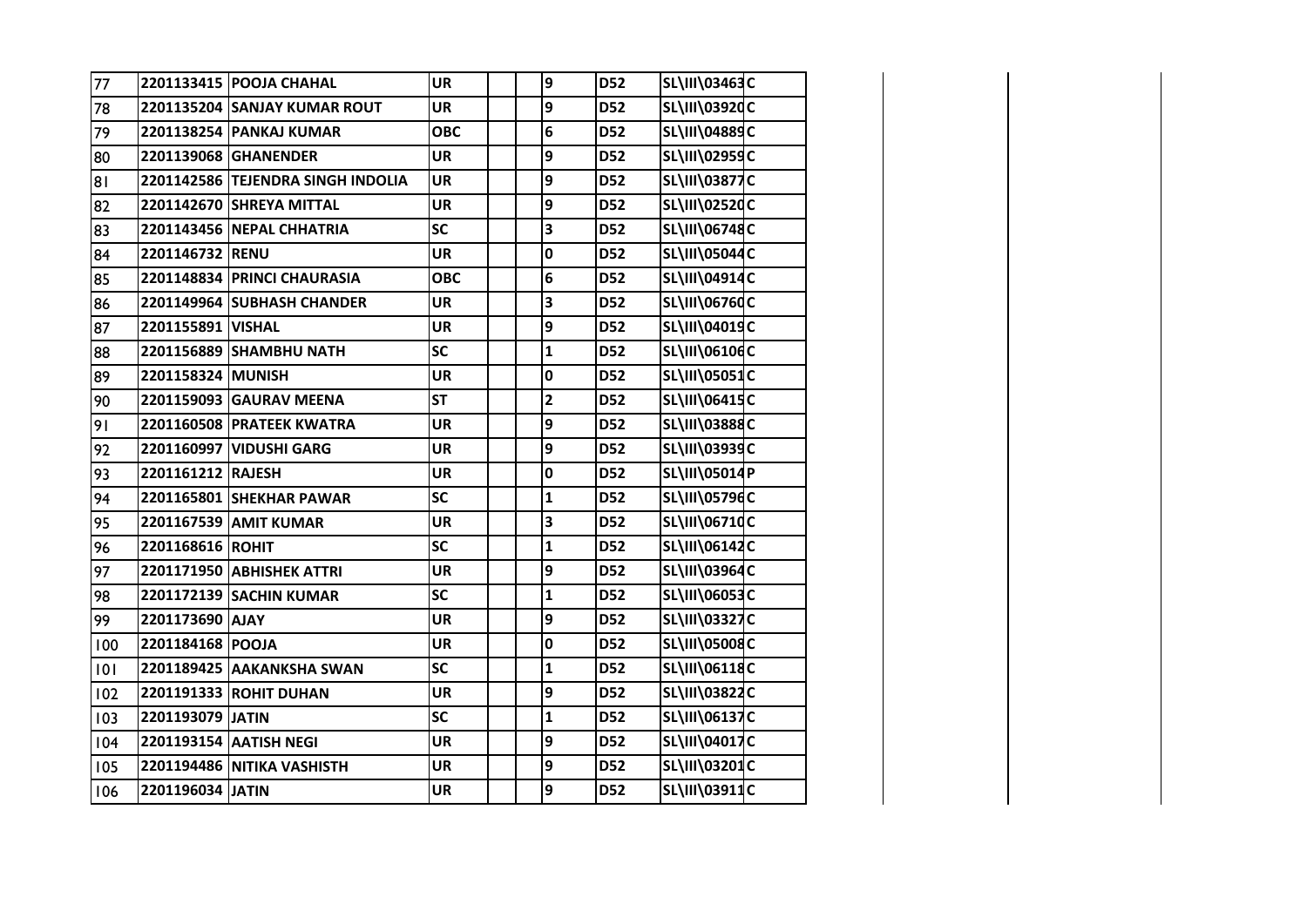| 107 |                    | 2201198250 RANVIR KUMAR ROY      | <b>UR</b>  | $\mathbf 0$  | <b>D52</b> | SL\III\04942P        |  |
|-----|--------------------|----------------------------------|------------|--------------|------------|----------------------|--|
| 108 |                    | 2201198704 CHANDAN KUMAR         | <b>OBC</b> | 6            | <b>D52</b> | SL\III\04911C        |  |
| 109 |                    | 2201199329 UPENDRA SINGH RAJAWAT | <b>UR</b>  | 9            | <b>D52</b> | <b>SL\III\03870C</b> |  |
| 110 |                    | 2201199755 ABHISHEK VERMA        | <b>UR</b>  | 9            | <b>D52</b> | SL\III\03903C        |  |
| 111 |                    | 2201200955 VISHAL KHERA          | <b>UR</b>  | 9            | <b>D52</b> | SL\III\03415C        |  |
| 112 | 2201209292 MANJU   |                                  | <b>UR</b>  | $\mathbf 0$  | <b>D52</b> | SL\III\05018C        |  |
| 113 | 2201213825 PARDEEP |                                  | <b>UR</b>  | 9            | <b>D52</b> | SL\III\03960C        |  |
| 114 |                    | 2201214402 PUSHPANKAR NARAYAN    | <b>OBC</b> | 6            | <b>D52</b> | SL\III\04822C        |  |
| 115 |                    | 2201220242 HITESH SHARMA         | <b>UR</b>  | 9            | <b>D52</b> | <b>SL\III\03357C</b> |  |
| 116 |                    | 2201220414 SANJEEV KUMAR TOMAR   | <b>UR</b>  | 9            | <b>D52</b> | <b>SL\III\03875C</b> |  |
| 117 |                    | 2201222559 DEV VRAT SHARMA       | <b>UR</b>  | 9            | <b>D52</b> | SL\III\03686C        |  |
| 8   | 2201223926 SANDEEP |                                  | <b>UR</b>  | 9            | <b>D52</b> | SL\III\03286C        |  |
| 119 |                    | 2201227003 ANKIT SRIVASTAVA      | <b>UR</b>  | 0            | <b>D52</b> | SL\III\05047P        |  |
| 120 |                    | 2201227523 AVDESH KUMAR          | <b>OBC</b> | 6            | <b>D52</b> | <b>SL\III\04975C</b> |  |
| 2   | 2201228330 VIKRAM  |                                  | <b>UR</b>  | 9            | <b>D52</b> | SL\III\02601C        |  |
| 122 |                    | 2201229139 ANKIT SINGH NEGI      | <b>UR</b>  | 9            | <b>D52</b> | SL\III\03848C        |  |
| 123 |                    | 2201234028 SHIVANI GUPTA         | <b>UR</b>  | 9            | <b>D52</b> | <b>SL\III\03938C</b> |  |
| 124 | 2201238246 BALRAJ  |                                  | <b>SC</b>  | $\mathbf{1}$ | <b>D52</b> | <b>SL\III\05853C</b> |  |
| 125 |                    | 2201238459 KAJAL CHAUDHARY       | <b>UR</b>  | 9            | <b>D52</b> | SL\III\02612C        |  |
| 126 |                    | 2201238643 ANISH KUMAR           | <b>UR</b>  | 9            | <b>D52</b> | SL\III\02895C        |  |
| 127 |                    | 2201245746 VIBHANSHU             | <b>UR</b>  | 9            | <b>D52</b> | <b>SL\III\03476C</b> |  |
| 128 |                    | <b>2201246496 KARTIK VATS</b>    | <b>UR</b>  | 9            | <b>D52</b> | SL\III\03581C        |  |
| 129 |                    | 2201247084 MD TAHIR ANSARI       | <b>OBC</b> | 6            | <b>D52</b> | SL\III\04980C        |  |
| 130 |                    | 2201249129 VISHAL DHAMA          | <b>UR</b>  | 9            | <b>D52</b> | SL\III\03839C        |  |
| 3   |                    | 2201249150 SHUBHAM SUHAG         | <b>UR</b>  | 9            | <b>D52</b> | SL\III\03189C        |  |
| 132 |                    | 2201249934 HARSH CHAUHAN         | <b>UR</b>  | 9            | <b>D52</b> | <b>SL\III\03670C</b> |  |
| 133 |                    | 2201250227 ANKIT SHARMA          | <b>UR</b>  | 9            | <b>D52</b> | SL\III\04015C        |  |
| 134 |                    | 2201250804 DURGA DAYAL YADAV     | <b>OBC</b> | 6            | <b>D52</b> | SL\III\04866C        |  |
| 135 |                    | 2201251028 AMAN MANN             | <b>UR</b>  | 9            | <b>D52</b> | SL\III\03033C        |  |
| 136 |                    | 2201251204 SAHIL DAHIYA          | <b>UR</b>  | 9            | <b>D52</b> | SL\III\03595C        |  |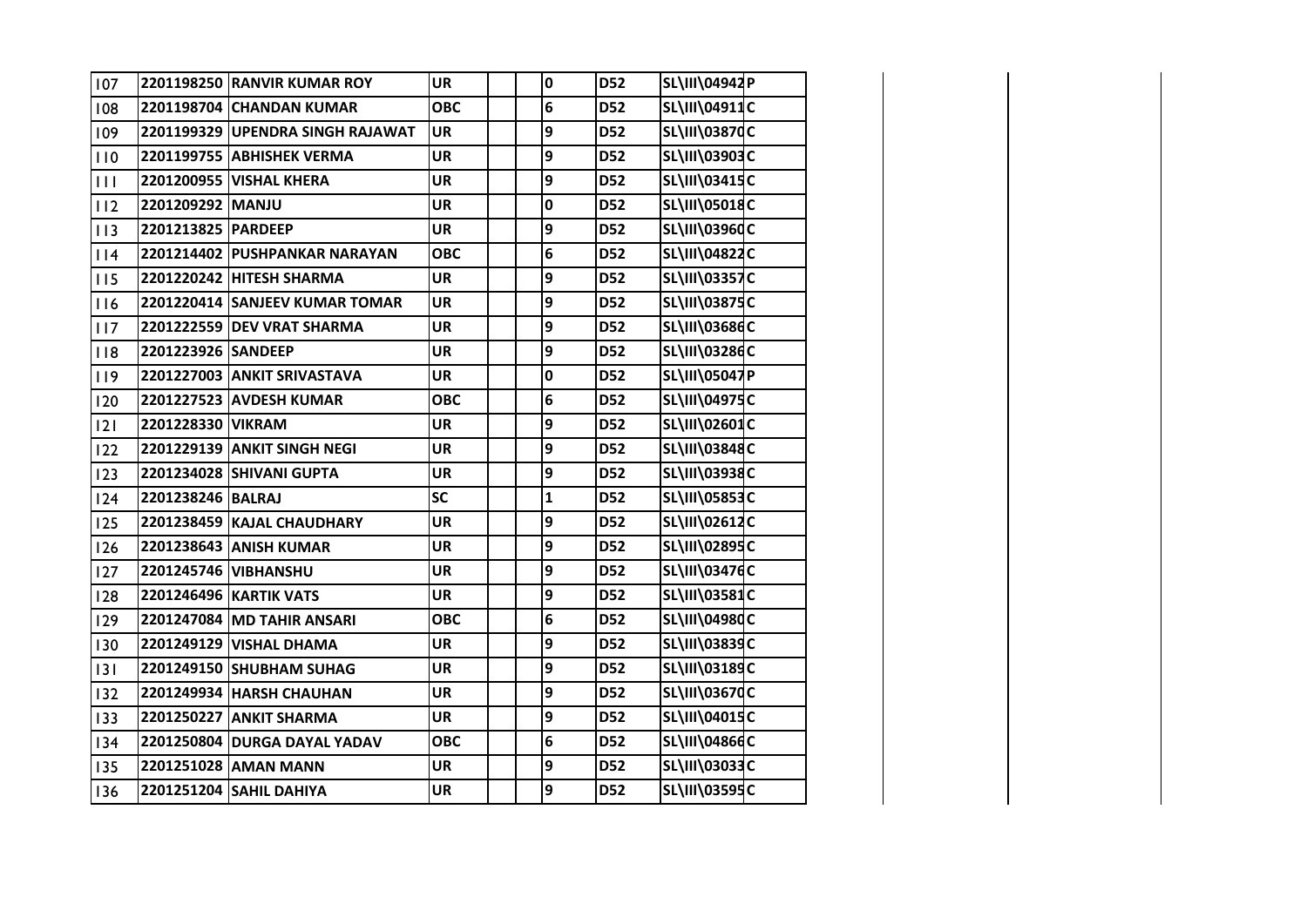| 137 |                      | 2201256065 SAHIL MEHTA          | <b>UR</b>  | 9                       | <b>D52</b> | SL\III\03871C        |  |
|-----|----------------------|---------------------------------|------------|-------------------------|------------|----------------------|--|
| 138 |                      | 2201258539 MAMTA KANDPAL        | <b>UR</b>  | 9                       | <b>D52</b> | SL\III\03037C        |  |
| 139 |                      | 2201266005 SAHIL RANA           | <b>UR</b>  | 0                       | <b>D52</b> | SL\III\04908C        |  |
| 140 |                      | 2201270167 RAM KUMAR NISHAD     | <b>OBC</b> | 6                       | <b>D52</b> | SL\III\04916C        |  |
| 4   |                      | 2201270329 MURARI JHA           | <b>UR</b>  | 0                       | <b>D52</b> | SL\III\05036P        |  |
| 142 | 2201273177 ANKIT RAI |                                 | <b>UR</b>  | 9                       | <b>D52</b> | SL\III\03983C        |  |
| 143 |                      | 2201273214 RAJ KUMAR SINGLA     | <b>UR</b>  | 0                       | <b>D52</b> | SL\III\04497C        |  |
| 144 |                      | 2201274015 RAJAT SINGH          | <b>UR</b>  | 9                       | D52        | SL\III\02936C        |  |
| 145 | 2201278002 ANKIT     |                                 | <b>UR</b>  | 9                       | <b>D52</b> | <b>SL\III\03846C</b> |  |
| 146 |                      | 2201278764 TEJENDRA SINGH       | <b>UR</b>  | 9                       | <b>D52</b> | SL\III\03869C        |  |
| 147 |                      | 2201288750 ROHIT KUMAR RAJAK    | <b>SC</b>  | $\mathbf{1}$            | <b>D52</b> | SL\III\05838C        |  |
| 148 |                      | 2201291507 MANSOORI MOHD JUNAID | <b>UR</b>  | 9                       | <b>D52</b> | SL\III\02114C        |  |
| 149 |                      | 2201292084 NARENDRA KUMAR PATEL | <b>OBC</b> | 6                       | <b>D52</b> | SL\III\04974C        |  |
| 150 |                      | 2201297296 DIGVIJIT SINGH       | <b>UR</b>  | 9                       | <b>D52</b> | SL\III\03892C        |  |
| 151 |                      | 2201299708 NARSI LAL MEENA      | <b>ST</b>  | $\overline{\mathbf{c}}$ | <b>D52</b> | SL\III\06444C        |  |
| 152 | 2201300332 DAMINI    |                                 | <b>SC</b>  | $\mathbf{1}$            | <b>D52</b> | SL\III\06125C        |  |
| 153 |                      | 2201301756 SUJIT KUMAR          | <b>UR</b>  | 9                       | <b>D52</b> | SL\III\03889C        |  |
| 154 |                      | 2201303165 ASHESH BANSAL        | <b>UR</b>  | 9                       | <b>D52</b> | SL\III\03813C        |  |
| 155 |                      | 2401006696 MOHMMAD EKRAJ        | <b>OBC</b> | 6                       | <b>D52</b> | SL\III\04895C        |  |
| 156 |                      | 2402005521 SACHIN KUMAR         | <b>SC</b>  | $\mathbf{1}$            | <b>D52</b> | SL\III\06136C        |  |
| 157 |                      | 2402009793 ASHOK KUMAR MEENA    | <b>ST</b>  | $\mathbf{2}$            | <b>D52</b> | SL\III\06266C        |  |
| 158 | 2404001151 SOURABH   |                                 | <b>OBC</b> | 6                       | <b>D52</b> | SL\III\04963C        |  |
| 159 |                      | 2404003161 NIKHIL JOSHI         | <b>UR</b>  | 9                       | <b>D52</b> | SL\III\03573C        |  |
| 160 |                      | 2404005278 GAURAV MEENA         | <b>ST</b>  | $\overline{\mathbf{2}}$ | D52        | SL\III\06467C        |  |
| 6   |                      | 2404005547 SOURABH SIDANA       | <b>UR</b>  | 9                       | <b>D52</b> | SL\III\03809C        |  |
| 162 |                      | 2404005711 KARAN SINGLA         | <b>UR</b>  | 9                       | <b>D52</b> | SL\III\03855C        |  |
| 163 |                      | 2404008355 SACHIN NARANG        | <b>UR</b>  | 9                       | <b>D52</b> | SL\III\03549C        |  |
| 164 |                      | 2405000127 NIKUNJ SHARMA        | UR         | 9                       | <b>D52</b> | SL\III\04005C        |  |
| 165 |                      | 2405000460 HIMANSHU METHI       | <b>UR</b>  | 9                       | <b>D52</b> | SL\III\02969C        |  |
| 166 |                      | 2405002767 RATNAKAR SHARMA      | <b>UR</b>  | 9                       | <b>D52</b> | SL\III\02947C        |  |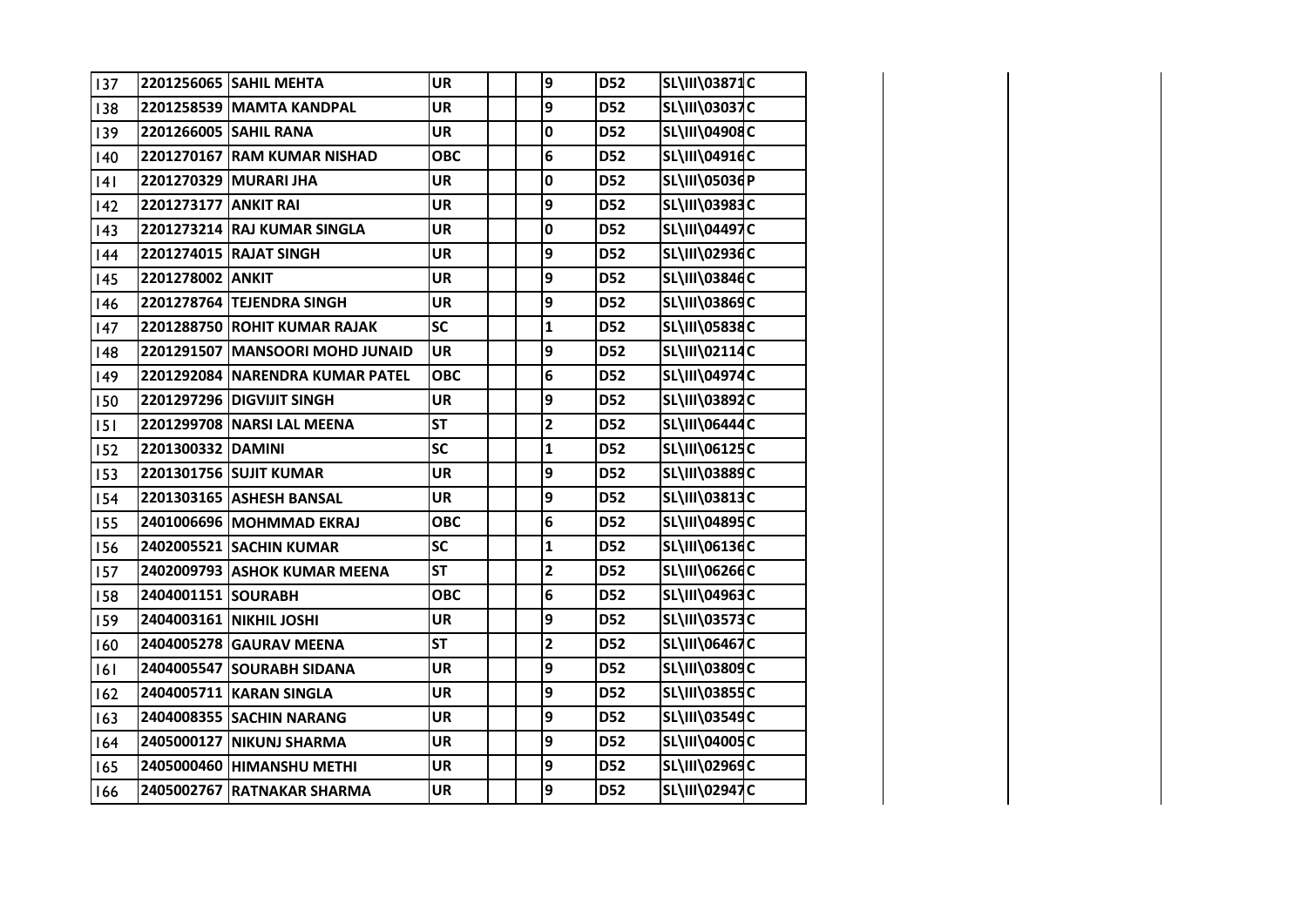| 167 |                     | 2405004041 RAGHUVEER MEENA       | <b>ST</b>  | $\mathbf{2}$            | <b>D52</b> | <b>SL\III\06474C</b> |  |
|-----|---------------------|----------------------------------|------------|-------------------------|------------|----------------------|--|
| 168 |                     | 2405004711 SANJAY KUMAR MEENA    | <b>ST</b>  | $\overline{\mathbf{2}}$ | <b>D52</b> | SL\III\06294C        |  |
| 169 |                     | 2405008311 MAHESH KUMAR          | <b>ST</b>  | $\overline{\mathbf{2}}$ | <b>D52</b> | SL\III\06278C        |  |
| 170 |                     | 2405009774 AMISH BUGALIA         | <b>OBC</b> | 6                       | <b>D52</b> | SL\III\04699C        |  |
| 171 |                     | 2405010108 AMIT YADAV            | <b>OBC</b> | 6                       | <b>D52</b> | SL\III\04912C        |  |
| 172 |                     | 2405013253 NAVDEEP SINGH         | <b>UR</b>  | 9                       | <b>D52</b> | SL\III\04022C        |  |
| 173 |                     | 2405014527 YOGESH SINWAR         | <b>OBC</b> | 6                       | <b>D52</b> | SL\III\04981C        |  |
| 174 |                     | 2405018418 PUNIT KUMAR SHARMA    | <b>UR</b>  | 0                       | <b>D52</b> | SL\III\05033C        |  |
| 175 |                     | 2405018797 BALRAJ SINGH PANWAR   | <b>UR</b>  | 0                       | <b>D52</b> | <b>SL\III\05030C</b> |  |
| 176 |                     | 2405019644 SHUBHAM MEENA         | <b>ST</b>  | $\overline{\mathbf{2}}$ | <b>D52</b> | SL\III\06472C        |  |
| 177 |                     | 2405021668 ROSHAN NIRMAL         | <b>SC</b>  | $\mathbf{1}$            | <b>D52</b> | SL\III\06134C        |  |
| 178 |                     | 2405022358 JITENDRA KUMAR JANGID | <b>OBC</b> | 6                       | <b>D52</b> | SL\III\04910C        |  |
| 179 |                     | 2405023824 SAURABH LAKWAD        | <b>ST</b>  | $\overline{\mathbf{2}}$ | <b>D52</b> | SL\III\06459C        |  |
| 180 |                     | 2405029875 VIKAS KUMAR MEENA     | <b>ST</b>  | $\mathbf{2}$            | <b>D52</b> | SL\III\06475C        |  |
| 181 |                     | 2405033612 DEEPAK KUMAR VERMA    | <b>SC</b>  | $\mathbf{1}$            | <b>D52</b> | SL\III\05940C        |  |
| 182 |                     | 2405034387 RAKESH JAKHER         | <b>OBC</b> | 6                       | <b>D52</b> | SL\III\04962C        |  |
| 183 |                     | 2405035124 AJAY KUMAR MEENA      | <b>ST</b>  | $\overline{\mathbf{2}}$ | <b>D52</b> | SL\III\06452C        |  |
| 184 |                     | 2405041818 BHARAT SINGH KASANIA  | <b>OBC</b> | 6                       | <b>D52</b> | SL\III\04640C        |  |
| 185 |                     | 2405044627 MAHIPAL SINGH         | <b>UR</b>  | 9                       | <b>D52</b> | SL\III\03916C        |  |
| 186 |                     | 2405046743 ASHISH MISHRA         | <b>UR</b>  | 9                       | <b>D52</b> | SL\III\03894C        |  |
| 187 |                     | 2405047470 SUSHMITA SONI         | <b>OBC</b> | 6                       | <b>D52</b> | SL\III\04988C        |  |
| 188 | 2405049568 PRIYANKA |                                  | <b>UR</b>  | 9                       | <b>D52</b> | SL\III\03426C        |  |
| 189 |                     | 2405050988 GOODWIN JEPH          | <b>ST</b>  | $\overline{\mathbf{2}}$ | <b>D52</b> | SL\III\06469C        |  |
| 190 |                     | 2405052881 KULDEEP SINGH         | <b>OBC</b> | 6                       | <b>D52</b> | SL\III\04894P        |  |
| 9   |                     | 2405053899 VIKAS MEENA           | <b>ST</b>  | $\overline{\mathbf{2}}$ | <b>D52</b> | <b>SL\III\06443C</b> |  |
| 192 |                     | 2405054508 RAJESH KUMAR JAT      | <b>OBC</b> | 5                       | <b>D52</b> | SL\III\06817C        |  |
| 193 |                     | 2405058416 NIRMAL MEENA          | <b>ST</b>  | $\overline{\mathbf{c}}$ | <b>D52</b> | SL\III\06441C        |  |
| 194 |                     | 2405062700 NAVNEET SINGH BENIWAL | <b>UR</b>  | 9                       | <b>D52</b> | SL\III\03952C        |  |
| 195 | 2405066802 VAISHALI |                                  | <b>OBC</b> | 6                       | <b>D52</b> | SL\III\04990P        |  |
| 196 |                     | 2405067718 AMAR CHAND SAINI      | <b>OBC</b> | 6                       | <b>D52</b> | SL\III\04940C        |  |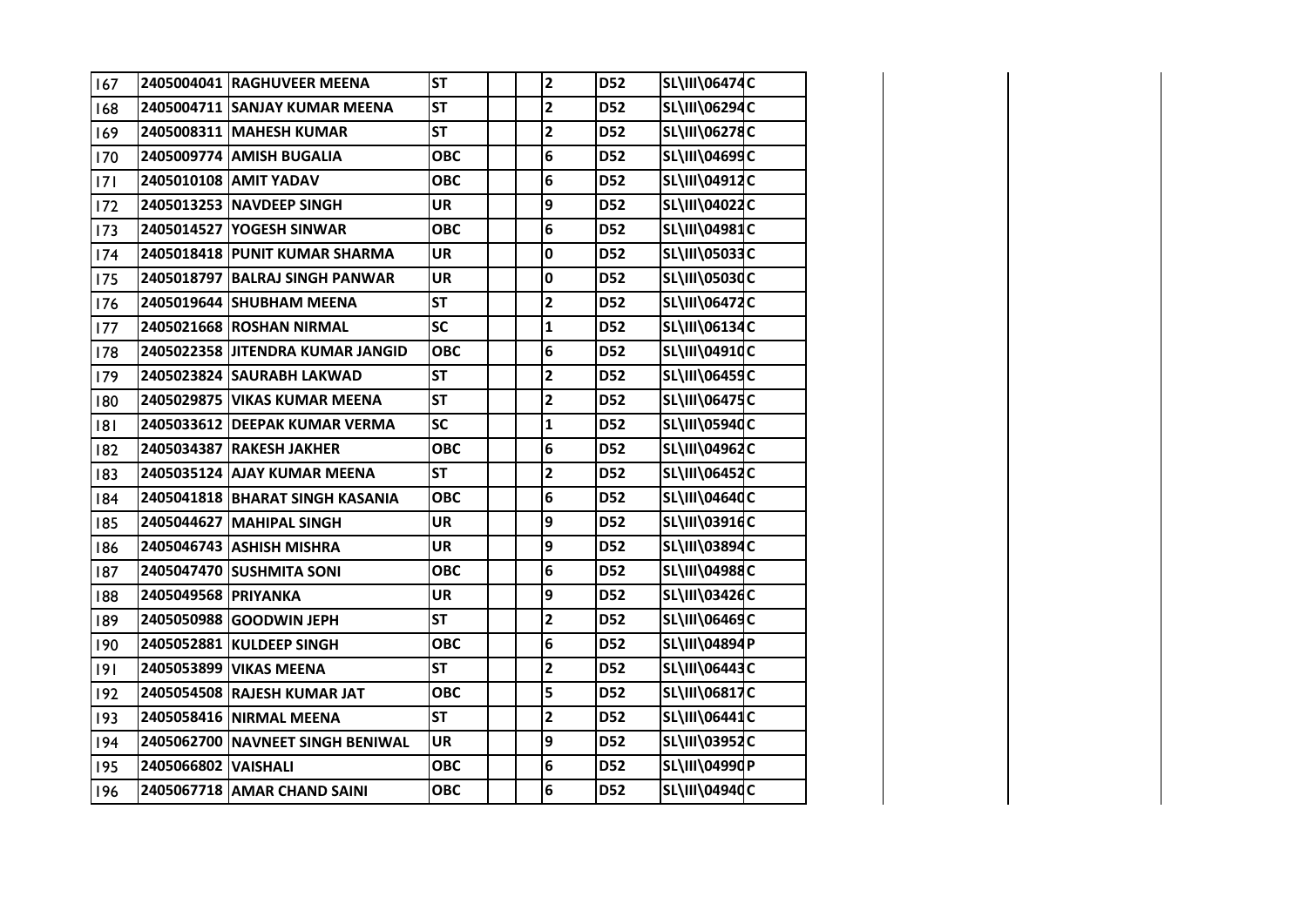| 197                     |                       | 2405067770 ROHAN CHOUDHARY          | <b>OBC</b> |  | 6                       | <b>D52</b> | SL\III\04970P        |           |                     |            |
|-------------------------|-----------------------|-------------------------------------|------------|--|-------------------------|------------|----------------------|-----------|---------------------|------------|
| 198                     |                       | 2405069309 RAM RAJ MEENA            | <b>ST</b>  |  | $\overline{2}$          | <b>D52</b> | SL\III\06470C        |           |                     |            |
| 199                     |                       | 2405069636 PRIYANSHI GOYAL          | <b>UR</b>  |  | 10                      | <b>D52</b> | SL\III\04930C        |           |                     |            |
| 200                     |                       | 2405072409 LALIT KUMAR KANAWAT      | <b>ST</b>  |  | 12                      | <b>D52</b> | SL\III\06468C        |           |                     |            |
| 201                     |                       | 2405076015 SATYENDRA KUMAR MEENA ST |            |  | $\overline{\mathbf{2}}$ | <b>D52</b> | <b>SL\III\06471C</b> |           |                     |            |
| 202                     |                       | 2405076257 POONAM BIJORIYA          | <b>SC</b>  |  | 1                       | <b>D52</b> | SL\III\06123C        |           |                     |            |
| 203                     | 2405076389 NAKUL JAIN |                                     | <b>UR</b>  |  | I٥                      | <b>D52</b> | SL\III\05005C        |           |                     |            |
| 204                     |                       | 2405080836 MAHAVEER KUMAWAT         | <b>OBC</b> |  | 6                       | <b>D52</b> | SL\III\04901C        |           |                     |            |
| 205                     |                       | 2405081620 ANIL KUMAR SUNDA         | <b>OBC</b> |  | 6                       | <b>D52</b> | SL\III\04913C        |           |                     |            |
| 206                     |                       | 2405083374 NIDHI AGARWAL            | <b>UR</b>  |  | 9                       | <b>D52</b> | SL\III\03849C        |           |                     |            |
| 207                     |                       | 2405086671 MUKESH KUMAR DHAKAD      | <b>OBC</b> |  | 6                       | <b>D52</b> | SL\III\04907C        |           |                     |            |
| 208                     |                       | 2405089170 HARIMOHAN MEENA          | <b>ST</b>  |  | $\overline{2}$          | <b>D52</b> | <b>SL\III\06404C</b> |           |                     |            |
| 209                     |                       | 2405089441 PINKI KANWAR             | <b>UR</b>  |  | 9                       | <b>D52</b> | SL\III\03811C        |           |                     |            |
| 210                     |                       | 2407000946 RAJESH KUMAR MEENA       | <b>ST</b>  |  | $\overline{\mathbf{2}}$ | <b>D52</b> | <b>SL\III\06377C</b> |           |                     |            |
| 211                     |                       | 2407006055 DEEPAK PANKAJ            | <b>SC</b>  |  | 1                       | <b>D52</b> | SL\III\06099C        |           |                     |            |
| $212$                   |                       | 2407010027 SATYANARAYAN AGRAWAL     | UR         |  | 9                       | <b>D52</b> | SL\III\03812C        |           |                     |            |
| $213$                   |                       | 2407011098 HARISH MEENA             | <b>ST</b>  |  | $\overline{2}$          | <b>D52</b> | SL\III\06460C        |           |                     |            |
| 214                     |                       | 2409001908 MANSEE JAGRAWAL          | <b>ST</b>  |  | $\overline{2}$          | <b>D52</b> | <b>SL\III\06473C</b> |           |                     |            |
| $215$                   |                       | 2411001401 MAHESH KUMAR SHARMA      | <b>UR</b>  |  | Ι9                      | <b>D52</b> | <b>SL\III\03388C</b> |           |                     |            |
| $216$                   |                       | 2411004679 DEVENDRA SINGH           | <b>UR</b>  |  | I٥                      | <b>D52</b> | <b>SL\III\04838C</b> |           |                     |            |
| 217                     |                       | 2411007122 RAMESH KUMAR             | <b>SC</b>  |  | 1                       | <b>D52</b> | SL\III\0605dC        |           |                     |            |
| 218                     |                       | 2411007181 DINESH KUMAR             | <b>OBC</b> |  | 6                       | <b>D52</b> | SL\III\04752C        |           |                     |            |
| $219$                   |                       | 2411007751 CHETAN VERMA             | <b>OBC</b> |  | 6                       | <b>D52</b> | SL\III\04931P        |           |                     |            |
|                         |                       |                                     |            |  |                         |            |                      |           |                     |            |
| $\mathbf{I}$            |                       | 2003012533 ANSHUL KUMAR             | <b>SC</b>  |  | 1                       | <b>D53</b> | SL\III\05702C        | Sub-      | <b>SHRI ARVIND</b>  | 06.05.2022 |
| $\overline{2}$          |                       | 2201000839 MADHU SUDAN              | <b>UR</b>  |  | 0                       | <b>D53</b> | <b>SL\III\03683C</b> | Inspector | SAXENA,             |            |
| $\overline{\mathbf{3}}$ |                       | 2201018829 YASH MALIK               | <b>UR</b>  |  | 9                       | <b>D53</b> | SL\III\01342C        |           | <b>SUPERINTENDE</b> |            |
| $\overline{\mathbf{4}}$ | 2201025730 HARDIK     |                                     | <b>SC</b>  |  | 1                       | <b>D53</b> | <b>SL\III\05774C</b> |           | <b>NTCENTRAL</b>    |            |
| $\overline{5}$          |                       | 2201052080 JAGDEEP NARAYAN          | <b>SC</b>  |  | 1                       | <b>D53</b> | <b>SL\III\05785C</b> |           | <b>BUREAU OF</b>    |            |
| $\overline{6}$          |                       | 2201079345 PRATIMA SINGH SIROHI     | <b>UR</b>  |  | 9                       | <b>D53</b> | SL\III\02115C        |           | NARCOTICS,          |            |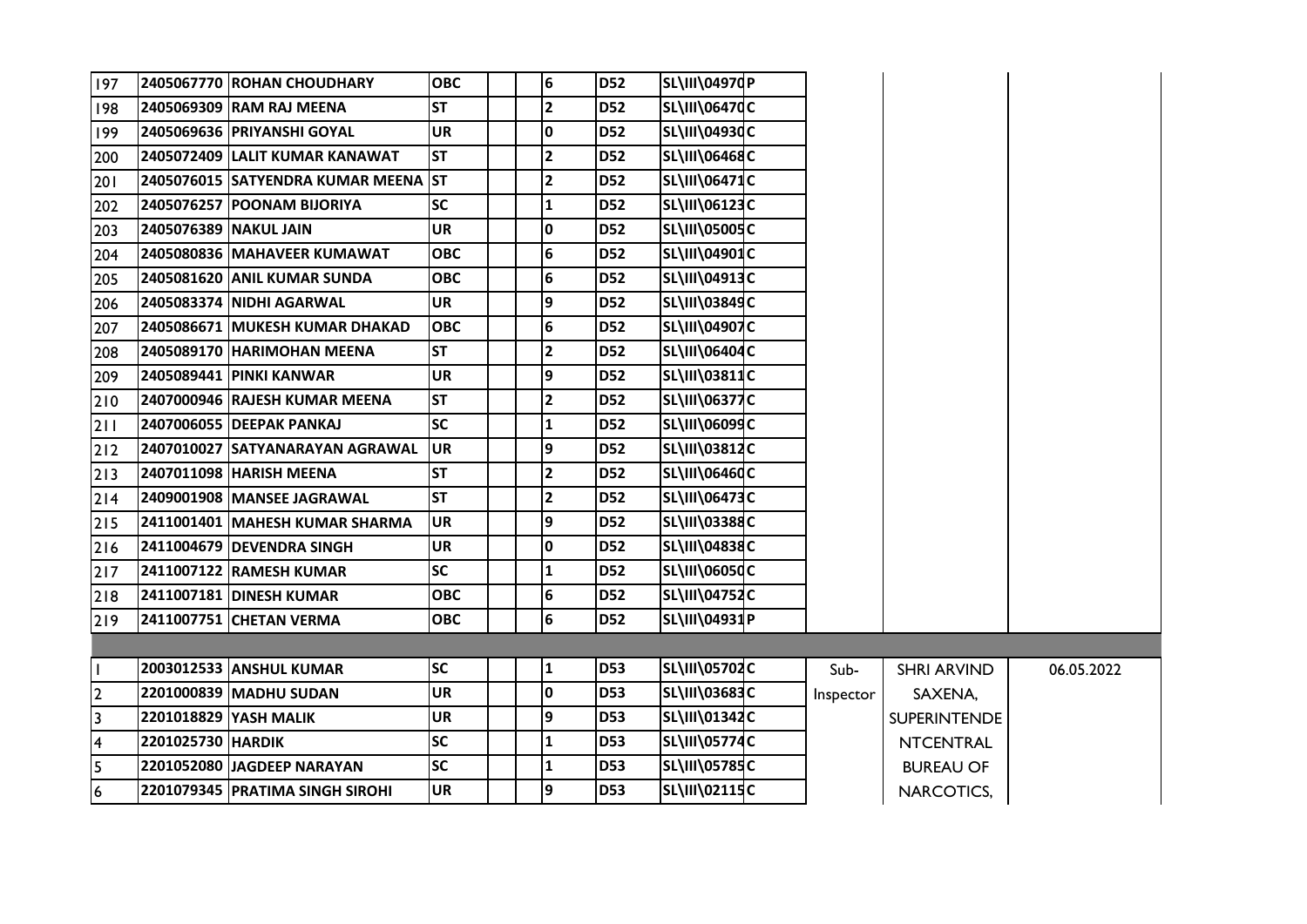| $\overline{7}$  |                              | 2201098387   ABHISHEK SHRADHA   | <b>UR</b>  |   | <b>D53</b>  | SL\III\03199P        |  | 19, THE MALL         |  |
|-----------------|------------------------------|---------------------------------|------------|---|-------------|----------------------|--|----------------------|--|
| 8               |                              | <b>2201113018 TILAK SINGH</b>   | <b>UR</b>  | 0 | <b>D53</b>  | SL\III\02835C        |  | ROAD, MORAR,         |  |
| 9               |                              | <b>2201184615 TIMPLE DIGRA</b>  | <b>UR</b>  | 9 | <b>D53</b>  | SL\III\01738C        |  | <b>GWALIOR (MP)-</b> |  |
| $\overline{10}$ |                              | 2201232926 BHUPENDER KUMAR      | <b>UR</b>  | 9 | <b>D53</b>  | <b>SL\III\01257C</b> |  | 4740006              |  |
| $\mathbf{H}$    |                              | <b>2201268833 IDEEPAK KUMAR</b> | <b>UR</b>  |   | ID53        | SL\III\03544C        |  |                      |  |
| 12              | <b>2401005901 IRAM DAYAL</b> |                                 | <b>UR</b>  | 9 | <b>ID53</b> | SL\III\02092C        |  |                      |  |
| 13              |                              | 2402004495   ASHISH NAGAR       | lsc        |   | <b>ID53</b> | <b>SL\III\05719C</b> |  |                      |  |
| 4               | 2405031945 ARVIND JAT        |                                 | <b>OBC</b> | 6 | <b>D53</b>  | <b>SL\III\03376C</b> |  |                      |  |
| 15              |                              | 2405063979 RAHUL DIDHARIA       | <b>OBC</b> | 6 | <b>ID53</b> | SL\III\03053C        |  |                      |  |
| 16              |                              | 2405080228 ISATY NARAYAN        | <b>OBC</b> | 6 | <b>D53</b>  | <b>SL\III\02889C</b> |  |                      |  |
| 17              |                              | 2405087258 RAVI KUMAR AGRAWAL   | lUR.       | 9 | <b>ID53</b> | SL\III\02025C        |  |                      |  |
| 8               | 2408003942 HEMANT            |                                 | <b>SC</b>  |   | <b>D53</b>  | <b>SL\III\05830C</b> |  |                      |  |
| $ 9\rangle$     |                              | 2411001173 KRISHAN KUMAR        | <b>OBC</b> | 6 | <b>D53</b>  | <b>SL\III\02558C</b> |  |                      |  |
|                 |                              |                                 |            |   |             |                      |  |                      |  |